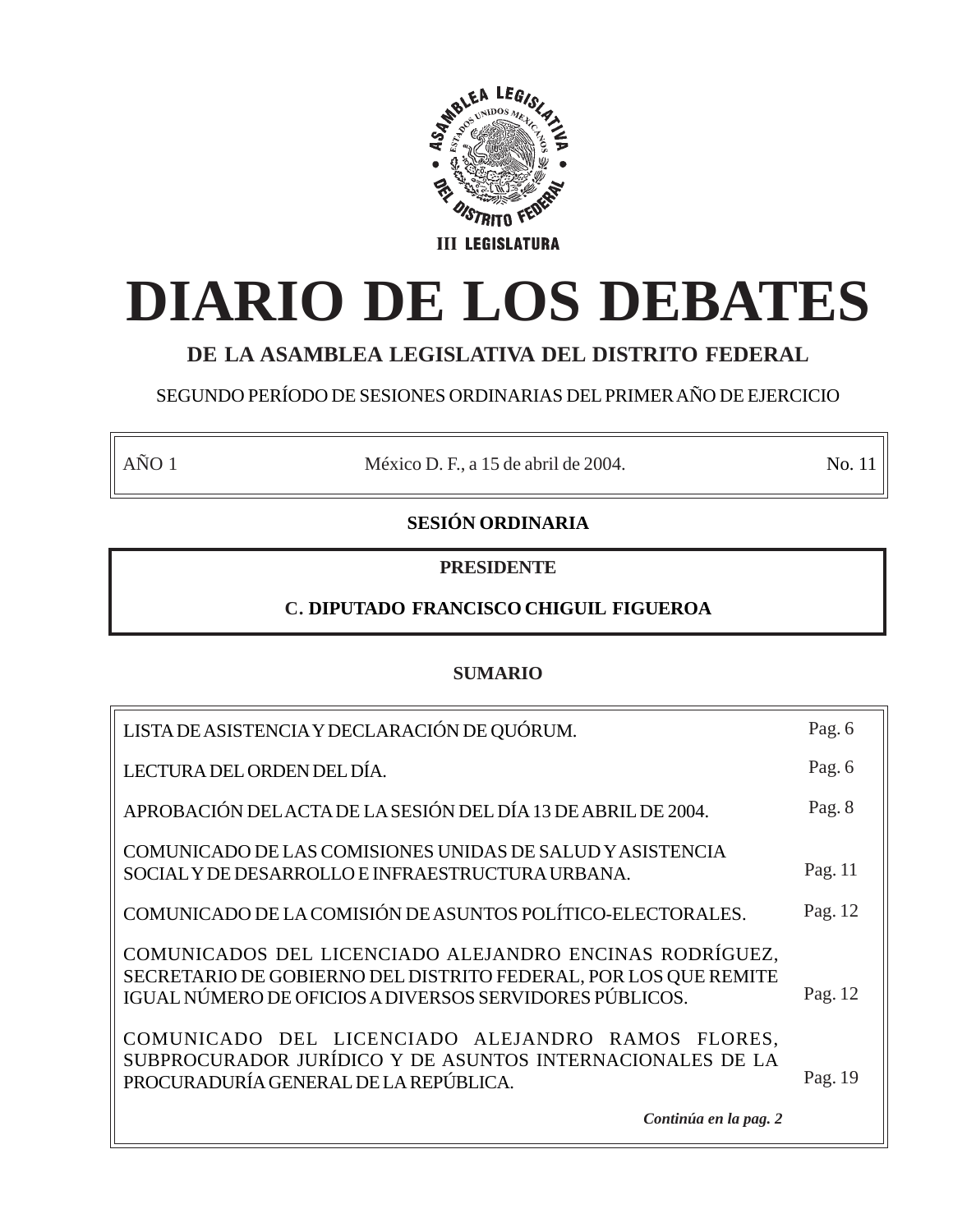| COMUNICADO DE LA CÁMARA DE DIPUTADOS DEL HONORABLE CONGRESO<br>DE LA UNIÓN.                                                                                                                                                                                                                                                      | Pag. 20 |
|----------------------------------------------------------------------------------------------------------------------------------------------------------------------------------------------------------------------------------------------------------------------------------------------------------------------------------|---------|
| INICIATIVA DE LEY QUE REFORMA Y ADICIONA DIVERSAS DISPOSICIONES DEL<br>CÓDIGO ELECTORAL DEL DISTRITO FEDERAL, QUE PRESENTA EL PARTIDO DE<br>LA REVOLUCIÓN DEMOCRÁTICA, POR CONDUCTO DEL DIPUTADO RODOLFO<br>FRANCISCO COVARRUBIAS GUTIÉRREZ.                                                                                     | Pag. 20 |
| INICIATIVA CON PROYECTO DE DECRETO POR EL QUE SE REFORMAN Y<br>DEROGAN DIVERSAS DISPOSICIONES DEL NUEVO CÓDIGO PENAL PARA EL<br>DISTRITO FEDERAL, QUE PRESENTA EL PARTIDO ACCIÓN NACIONAL, POR<br>CONDUCTO DEL DIPUTADO JOSÉ BENJAMÍN MUCIÑO PÉREZ.                                                                              | Pag. 25 |
| INICIATIVA POR LA QUE SE DEROGAN Y REFORMAN DIVERSAS DIPOSICIONES<br>DEL CÓDIGO DE PROCEDIMIENTOS CIVILES PARA EL DISTRITO FEDERAL, QUE<br>PRESENTA EL PARTIDO ACCIÓN NACIONAL, POR CONDUCTO DEL DIPUTADO<br>OBDULIO ÁVILA MAYO.                                                                                                 | Pag. 29 |
| INICIATIVA DE LEY DE NOMENCLATURA, NÚMERO OFICIAL Y PLACAS<br>CONMEMORATIVAS EN EL DISTRITO FEDERAL, QUE PRESENTA EL PARTIDO<br>ACCIÓN NACIONAL, POR CONDUCTO DEL DIPUTADO JUAN ANTONIO<br>ARÉVALOLÓPEZ.                                                                                                                         | Pag. 32 |
| INICIATIVA DE DECRETO POR EL CUAL SE EXPIDE LA REFORMA DEL ARTÍCULO<br>286 BIS DEL CÓDIGO DE PROCEDIMIENTOS PENALES DEL DISTRITO FEDERAL,<br>QUE PRESENTA EL PARTIDO ACCIÓN NACIONAL, POR CONDUCTO DEL<br>DIPUTADO JESÚS LÓPEZ SANDOVAL.                                                                                         | Pag. 38 |
| INICIATIVA DE DECRETO POR EL QUE SE REFORMAN, ADICIONAN Y DEROGAN<br>DIVERSOS ARTÍCULOS DE LA LEY DE LAS Y LOS JÓVENES DEL DISTRITO<br>FEDERAL, QUE PRESENTA EL PARTIDO ACCIÓN NACIONAL, POR CONDUCTO<br>DE LA DIPUTADA MARIANA GÓMEZ DEL CAMPO GURZA.                                                                           | Pag. 43 |
| INICIATIVA DE DECRETO POR LA QUE SE CREA LA LEY DE CONVIVENCIA<br>CIUDADANA DEL DISTRITO FEDERAL, QUE PRESENTA LA DIPUTADA NORMA<br>GUTIÉRREZ DE LA TORRE, DEL PARTIDO REVOLUCIONARIO INSTITUCIONAL.                                                                                                                             | Pag. 48 |
| INICIATIVA DE REFORMA A LOS PÁRRAFOS SEGUNDO, SEXTO, UNDÉCIMO Y<br>DECIMOQUINTO DEL ARTÍCULO 11 DE LA LEY ORGÁNICA DE LA<br>ADMINISTRACIÓN PÚBLICA DEL DISTRITO FEDERAL, QUE PRESENTAN LOS<br>DIPUTADOS INTEGRANTES DE LA COMISIÓN ESPECIAL DE LÍMITES<br>TERRITORIALES, POR CONDUCTO DE LA DIPUTADA ARACELI VÁZQUEZ<br>CAMACHO. | Pag. 67 |
| INICIATIVA DE LEY POR LA QUE SE ADICIONAN Y REFORMAN DIVERSAS<br>DISPOSICIONES DEL CÓDIGO CIVIL Y DEL CÓDIGO DE PROCEDIMIENTOS<br>CIVILES, AMBOS ORDENAMIENTOS DEL DISTRITO FEDERAL, EN MATERIA DE<br>Continúa en la pag. 3                                                                                                      |         |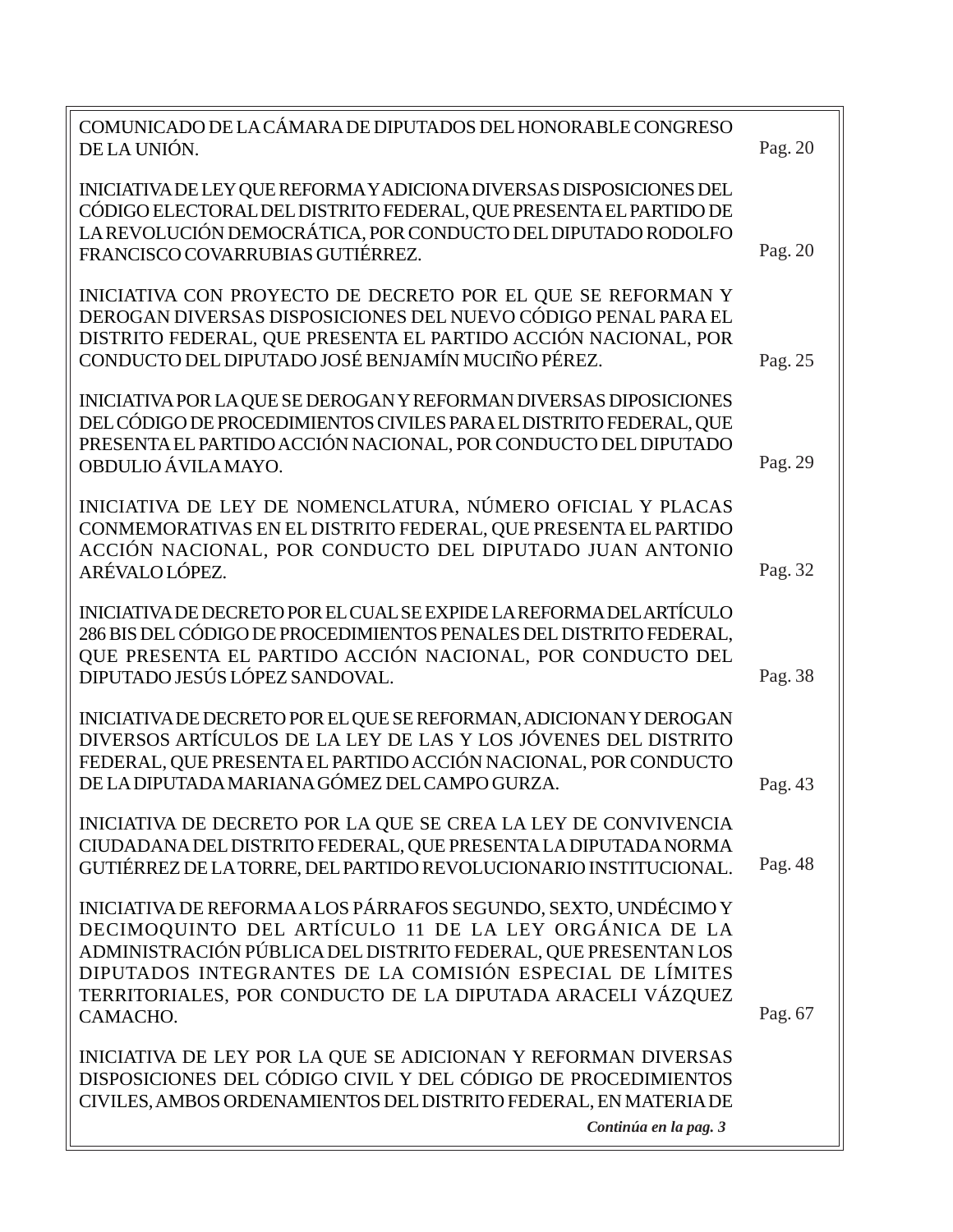| ADOPCIÓN, TERMINACIÓN Y PÉRDIDA DE LA PATRIA POTESTAD, QUE<br>PRESENTA EL DIPUTADO ALFREDO HERNÁNDEZ RAIGOSA, DEL PARTIDO DE         |          |
|--------------------------------------------------------------------------------------------------------------------------------------|----------|
| LA REVOLUCIÓN DEMOCRÁTICA.                                                                                                           | Pag. 75  |
| INICIATIVA DE DECRETO POR EL QUE SE REFORMAN, ADICIONAN Y DEROGAN<br>DIVERSAS DISPOSICIONES DEL CÓDIGO PENAL, DEL CÓDIGO CIVIL Y DEL |          |
| CÓDIGO DE PROCEDIMIENTOS CIVILES DEL DISTRITO FEDERAL, EN MATERIA<br>DE GUARDA, CUSTODIA Y DERECHOS DE CONVIVENCIA DE LOS MENORES    |          |
| SUJETOS A PATRIA POTESTAD EN LA LEGISLACIÓN DEL DISTRITO FEDERAL,<br>QUE PRESENTAN DIVERSOS DIPUTADOS DE LOS DIFERENTES GRUPOS       |          |
| PARLAMENTARIOS, POR CONDUCTO DEL DIPUTADO JOSÉ JIMÉNEZ MAGAÑA.                                                                       | Pag. 81  |
| ACUERDO DE LA COMISIÓN DE GOBIERNO, MEDIANTE EL CUAL SE MODIFICA<br>LA INTEGRACIÓN DE DIVERSAS COMISIONES DE ANÁLISIS Y DICTAMEN     |          |
| LEGISLATIVO.                                                                                                                         | Pag. 88  |
| DISCUSIÓN DEL DICTAMEN QUE PRESENTA LA COMISIÓN DE PRESERVACIÓN<br>DEL MEDIO AMBIENTE Y PROTECCIÓN ECOLÓGICA, A LA PROPOSICIÓN CON   |          |
| PUNTO DE ACUERDO PARA QUE LA DELEGACIÓN ÁLVARO OBREGÓN CUMPLA<br>CON LA RECOMENDACIÓN EMITIDA POR LA PROCURADURÍA AMBIENTAL Y        |          |
| DEL ORDENAMIENTO TERRITORIAL DEL DISTRITO FEDERAL, RELATIVA AL                                                                       |          |
| EXPEDIENTE PAOT-2003/AO-12SPA-03, REFERENTE A LA CONSTRUCCIÓN DE                                                                     |          |
| UN ESTACIONAMIENTO EN EL PREDIO UBICADO EN RÍO CHICO, NÚMERO<br>TRES, E INSURGENTES SUR, COLONIA SAN ANGEL CHIMALISTAC,              |          |
| DELEGACIÓN ÁLVARO OBREGÓN, DISTRITO FEDERAL.                                                                                         | Pag. 89  |
| DISCUSIÓN DEL DICTAMEN QUE PRESENTA LA COMISIÓN DE PRESERVACIÓN                                                                      |          |
| DEL MEDIO AMBIENTE Y PROTECCIÓN ECOLÓGICA A LA PROPOSICIÓN CON                                                                       |          |
| PUNTO DE ACUERDO PARA SOLICITAR A LA JEFA DELEGACIONAL, EN LA<br>DELEGACIÓN CUAUHTÉMOC, SE SIRVA A INFORMAR A ESTA ASAMBLEA SOBRE    |          |
| LAS ACCIONES QUE REALIZARÁ DICHA AUTORIDAD SOBRE LA TALA DE ÁRBOLES.                                                                 |          |
| DISCUSIÓN DEL DICTAMEN QUE PRESENTA LA COMISIÓN DE PRESERVACIÓN                                                                      | Pag. 94  |
| DEL MEDIO AMBIENTE Y PROTECCIÓN ECOLÓGICA, A LA PROPUESTA CON                                                                        |          |
| PUNTO DE ACUERDO PARA EXHORTAR AL EJECUTIVO DICTE LAS DISPOSICIONES                                                                  |          |
| ADMINISTRATIVAS GENERALES DE CARÁCTER OBLIGATORIO PARA                                                                               |          |
| DEPENDENCIAS, ÓRGANOS DESCONCENTRADOS, DELEGACIONES Y<br>ENTIDADES DE LAADMINISTRACIÓN PÚBLICA DEL DISTRITO FEDERAL, EN LAS          |          |
| QUE SE DETERMINEN LAS CARACTERÍSTICAS Y ESPECIFICACIONES QUE DEBEN                                                                   |          |
| CUMPLIR LOS BIENES Y SERVICIOS EN CUANTO AL MENOR GRADO DE IMPACTO                                                                   |          |
| AMBIENTAL, CONFORME A LA LEY AMBIENTAL DEL DISTRITO FEDERAL.                                                                         |          |
| PROPUESTA CON PUNTO DE ACUERDO COMO DE URGENTE Y OBVIA                                                                               | Pag. 97  |
| RESOLUCIÓN, PARA QUE ESTA HONORABLE ASAMBLEA LEGISLATIVA SOLICITE                                                                    |          |
| AL GOBIERNO FEDERAL QUE SEA CONGELADO EL PRECIO DEL GAS LP EN EL<br>DISTRITO FEDERAL, QUE PRESENTA EL DIPUTADO ALFREDO HERNÁNDEZ     |          |
| RAIGOSA, DEL PARTIDO DE LA REVOLUCIÓN DEMOCRÁTICA.                                                                                   | Pag. 100 |
|                                                                                                                                      |          |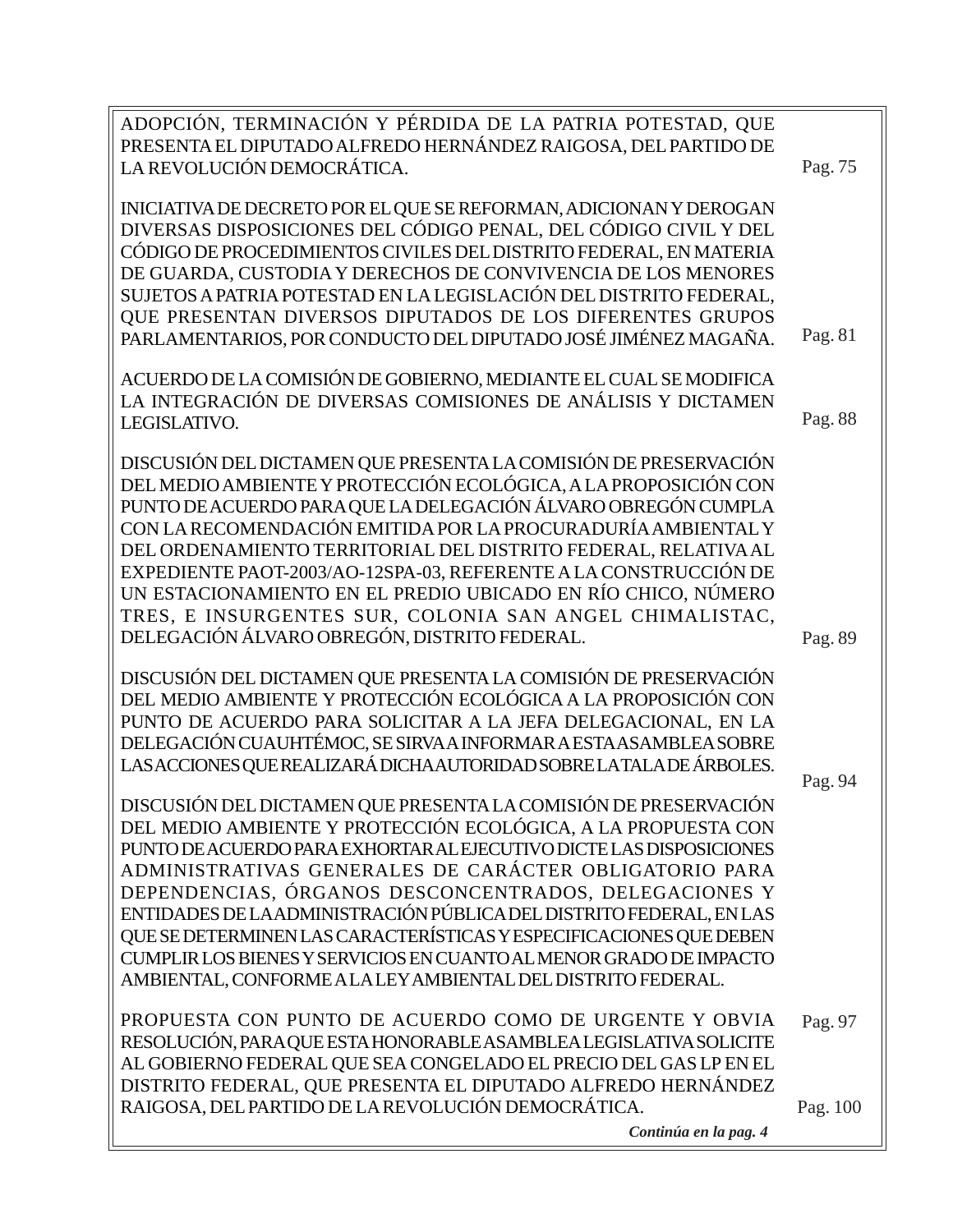| PROPUESTA CON PUNTO DE ACUERDO A EFECTO DE EXHORTAR AL<br>HONORABLE CONGRESO DE LA UNIÓN PARA QUE TENGAA BIEN, SOLICITAR<br>AL DIRECTOR GENERAL DEL INSTITUTO MEXICANO SEGURO SOCIAL, EL<br>DOCTOR SANTIAGO LEVY ALGAZI, COMPAREZCA ANTE ESTA SOBERANÍA Y<br>EXPONGA UN INFORME Y EL DIAGNÓSTICO INTEGRAL QUE CONTRASTE EL<br>ESTADO QUE PRESENTA EL INSTITUTO QUE DIRIGE, EN EL LAPSO<br>COMPRENDIDO DEL EJERCICIO FISCAL DE 1994 AL EJERCICIO FISCAL 1996,<br>EN RELACIÓN Y EL LAPSO COMPRENDIDO ENTRE LOS EJERCICIOS FISCALES |          |
|----------------------------------------------------------------------------------------------------------------------------------------------------------------------------------------------------------------------------------------------------------------------------------------------------------------------------------------------------------------------------------------------------------------------------------------------------------------------------------------------------------------------------------|----------|
| 1997 A 2003, QUE PRESENTA EL PARTIDO DE LA REVOLUCIÓN DEMOCRÁTICA,<br>POR CONDUCTO DEL DIPUTADO ADRIÁN PEDROZO CASTILLO.                                                                                                                                                                                                                                                                                                                                                                                                         | Pag. 105 |
| PROPUESTA DE PUNTO DE ACUERDO PARA QUE LA SECRETARÍA DE TURISMO<br>DEL DISTRITO FEDERAL, REMITAALAASAMBLEALEGISLATIVA DEL DISTRITO<br>FEDERAL, LA INFORMACIÓN DETALLADA SOBRE EL PROYECTO DE RESCATE<br>DE PASEO DE LA REFORMA, QUE PRESENTA EL PARTIDO ACCIÓN NACIONAL,<br>POR CONDUCTO DEL DIPUTADO CARLOS ALBERTO FLORES GUTIÉRREZ.                                                                                                                                                                                           | Pag. 107 |
| PUNTO DE ACUERDO POR EL CUAL SE SOLICITA LA COMPARECENCIA ANTE<br>LA COMISIÓN DE TRANSPORTE Y VIALIDAD DEL DIRECTOR DEL<br>FIDEICOMISO PARA EL MEJORAMIENTO DE LAS VÍAS DE COMUNICACIÓN,<br>ARQUITECTO RODRIGO REY MORÁN, PARA EXPLICAR LA MANERA EN QUE<br>ESTE HA SIDO FINANCIADO ASÍ COMO PARA DETALLAR EL TRABAJO DE<br>DIFUSIÓN DE LAS AFECTACIONES QUE EL DESARROLLO DE LA OBRA<br>CAUSARÁ, QUE PRESENTAN DIVERSOS GRUPOS PARLAMENTARIOS, POR<br>CONDUCTO DE LA DIPUTADA MARIANA GÓMEZ DEL CAMPO GURZA.                    | Pag. 108 |
| PROPUESTA CON PUNTO DE ACUERDO SOBRE LA INTERVENCIÓN DE<br>AUTORIDADES FEDERALES EN EL CASO DEL ENTONCES TITULAR DE LA<br>SECRETARÍA DE FINANZAS DEL DISTRITO FEDERAL, GUSTAVO PONCE<br>MELÉNDEZ, QUE PRESENTA EL PARTIDO DE LA REVOLUCIÓN<br>DEMOCRÁTICA, POR CONDUCTO DE LA DIPUTADA SILVIA LORENA<br>VILLAVICENCIO AYALA.                                                                                                                                                                                                     | Pag. 110 |
| PUNTO DE ACUERDO PARA QUE ESTA ASAMBLEA LEGISLATIVA DEL DISTRITO<br>FEDERAL MANIFIESTE SU CENSURA AL VOTO QUE EMITIÓ EL GOBIERNO<br>FEDERAL CONTRA CUBA EN LA COMISIÓN DE DERECHOS HUMANOS EN LA<br>ORGANIZACIÓN DE LAS NACIONES UNIDAS, QUE PRESENTAN DIVERSOS<br>DIPUTADOS DEL PARTIDO DE LA REVOLUCIÓN DEMOCRÁTICA, POR<br>CONDUCTO DEL DIPUTADO RIGOBERTO FIDENCIO NIETO LÓPEZ.                                                                                                                                              | Pag. 121 |
| PROPUESTA CON PUNTO DE ACUERDO SOBRE LA ACTUACIÓN DE LA<br>PROCURADURÍA GENERAL DE LA REPÚBLICA CONTRA LA IMPUNIDAD CASO<br>DEL ESTADO DE MORELOS Y DEL DISTRITO FEDERAL, QUE PRESENTA EL<br>PARTIDO DE LA REVOLUCIÓN DEMOCRÁTICA, POR CONDUCTO DE LA<br>DIPUTADA ARACELI VÁZQUEZ CAMACHO.                                                                                                                                                                                                                                       | Pag. 125 |

*Continúa en la pag. 5*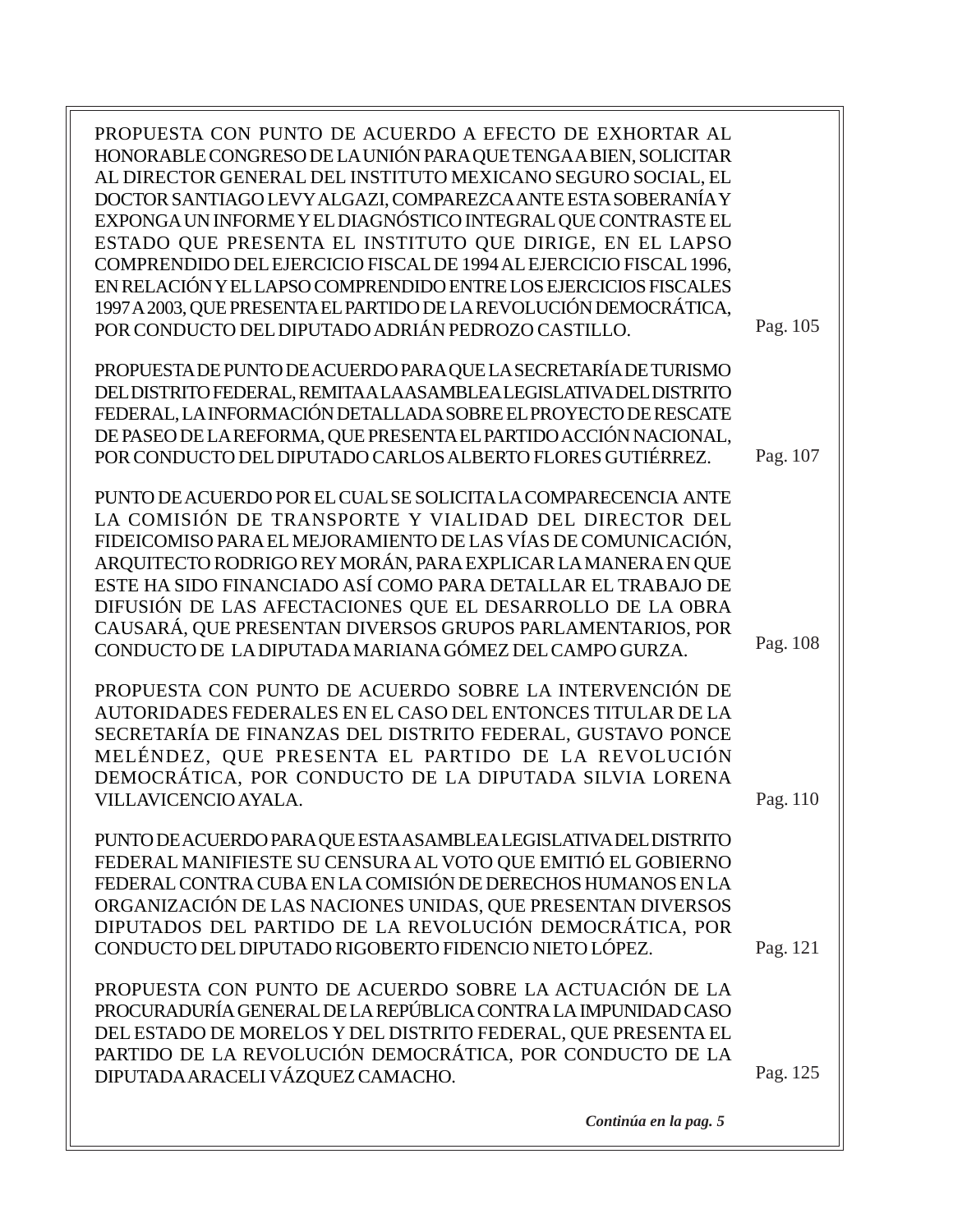PUNTO DE ACUERDO PARA EXHORTAR A LA LICENCIADA GUADALUPE BÁEZ CARLOS, COORDINADORA DE COMUNICACIÓN SOCIAL DE LA ASAMBLEA LEGISLATIVA DEL DISTRITO FEDERAL PARA QUE SE SEPARE DE SU CARGO POR NO DESEMPEÑAR EL MISMO CON IMPARCIALIDAD Y LEGALIDAD DE ACUERDO A LO ESTÍPULADO EN EL REGLAMENTO PARA EL GOBIERNO INTERIOR DE EL ASAMBLEA LEGISLATIVA DEL DISTRITO FEDERAL, QUE PRESENTAN DIVERSOS GRUPOS PARLAMENTARIOS, POR CONDUCTO DE LA DIPUTADA NORMA GUTIÉRREZ DE LA TORRE.

PROPOSICIÓN CON PUNTO DE ACUERDO PARA QUE LA ASAMBLEA LEGISLATIVA DEL DISTRITO FEDERAL, REALICE FOROS PARA ANALIZAR LA VIABILIDAD DE QUE LA UNIVERSIDAD DE LA CIUDAD DE MÉXICO SEA AUTÓNOMA, QUE PRESENTAN DIVERSOS DIPUTADOS DEL PARTIDO DE LA REVOLUCIÓN DEMOCRÁTICA, POR CONDUCTO DEL DIPUTADO ALFREDO CARRASCO BAZA.

PROPUESTA CON PUNTO DE ACUERDO PARA QUE LA LICENCIADA ROCÍO GONZÁLEZ HIGUERA, DIRECTORA GENERAL DE PROGRAMAS DELEGACIONALES Y DE REORDENAMIENTO DE LA VÍA PÚBLICA DEL DISTRITO FEDERAL, DEBERÁ COMPARECER ANTE LA COMISIÓN DE ABASTO Y DISTRIBUCIÓN DE ALIMENTOS DE LA ASAMBLEA LEGISLATIVA DEL DISTRITO FEDERAL, III LEGISLATURA, EL PRÓXIMO 23 DE ABRIL DEL 2004, A LAS 10 HORAS, A EFECTO DE INFORMAR DOCUMENTALMENTE Y EXPLICAR EL PROGRAMA DE REORDENAMIENTO DEL COMERCIO POPULAR EN VÍA PÚBLICA, EN EL CENTRO HISTÓRICO DE LA CIUDAD DE MÉXICO, POR EL QUE LOS COMERCIANTES POPULARES QUE REALIZAN SUS ACTIVIDADES EN ESTE ESPACIO, SERÁN REUBICADOS EN LOS PASOS A DESNIVEL DE SAN ANTONIO ABAD Y CALZADA DE TLALPAN, QUE PRESENTAN DIVERSOS GRUPOS PARLAMENTARIOS, POR CONDUCTO DEL DIPUTADO JORGE GARCÍA RODRÍGUEZ.

PUNTO DE ACUERDO PARA EL GOBIERNO DEL DISTRITO FEDERAL DESTINE LOS RECURSOS SUFICIENTES PARA QUE AL INICIO DEL PRÓXIMO CICLO ESCOLAR 2004-2005, SE ENTREGUE, GRATUITAMENTE, A TODOS LOS ESTUDIANTES INSCRITOS EN LOS PLANTELES PÚBLICOS DE ESTA ENTIDAD, EN LA EDUCACIÓN BÁSICA, UN PAQUETE DE ÚTILES ESCOLARES, QUE SE DETERMINE A PARTIR DE LA LISTA OFICIAL DE ÚTILES APROBADA POR LA SECRETARÍA DE EDUCACIÓN PÚBLICA, SEGÚN CORRESPONDA A CADA GRADO Y NIVEL EDUCATIVO, QUE PRESENTAN LOS COORDINADORES DE LOS DIVERSOS GRUPOS PARLAMENTARIOS, POR CONDUCTO DEL DIPUTADO RIGOBERTO NIETO LÓPEZ,

PRONUNCIAMIENTO SOBRE EL CONSEJO DE INFORMACIÓN PÚBLICA DEL DISTRITO FEDERAL, QUE PRESENTA EL PARTIDO ACCIÓN NACIONAL, POR CONDUCTO DEL DIPUTADO OBDULIO ÁVILA MAYO.

Pag. 128

Pag. 129

Pag. 130

Pag. 134

Pag. 135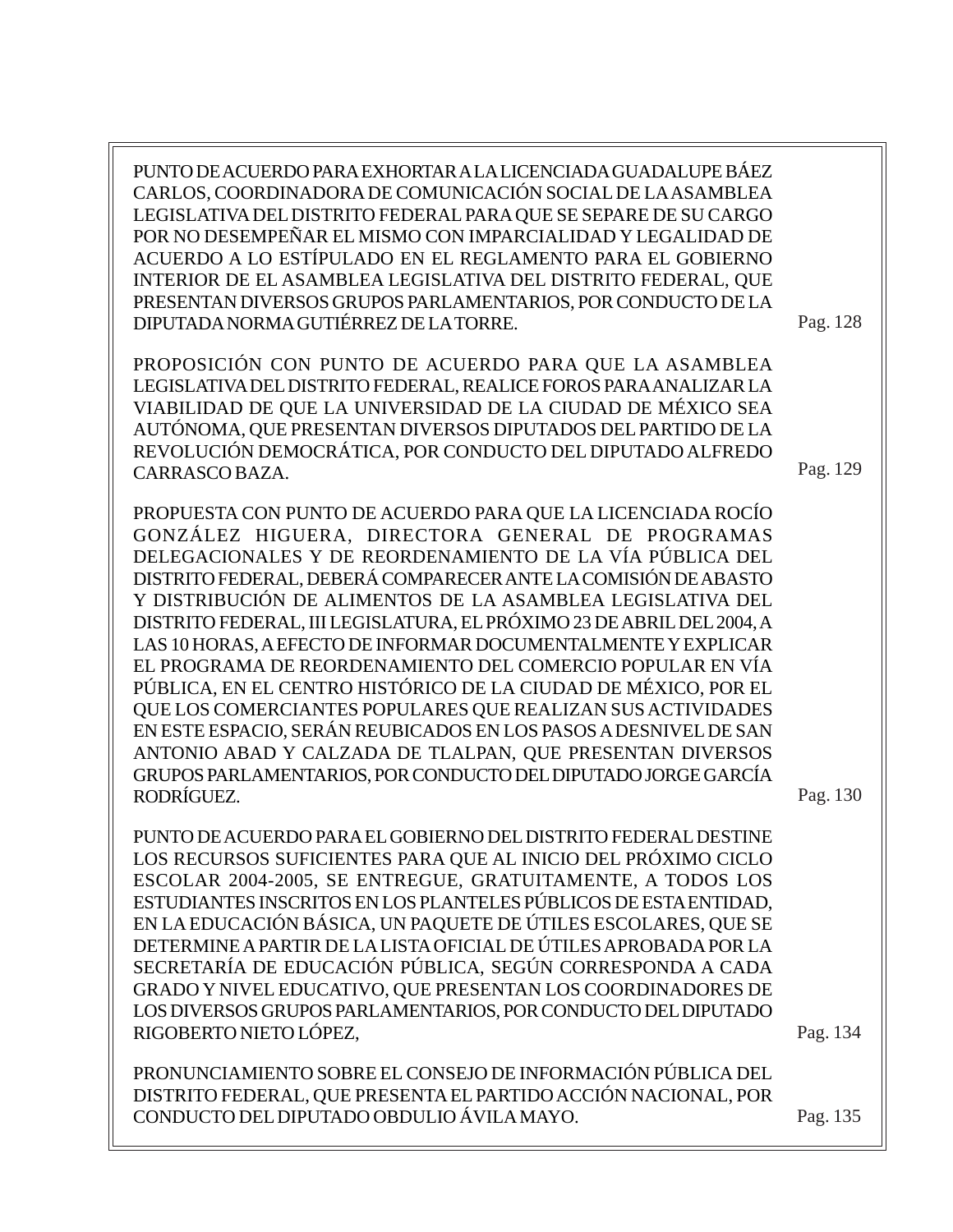#### **A las 11:45 horas.**

**EL C. PRESIDENTE, DIPUTADO FRANCISCO CHIGUIL FIGUEROA.-** Proceda la secretaría a pasar lista de asistencia a las diputadas y diputados.

**EL C. SECRETARIO, DIPUTADO JOSÉ DE JESÚS LÓPEZ SANDOVAL.-** Por instrucciones de la presidencia se va a proceder a pasar lista de asistencia.

#### **(Lista de asistencia)**

¿Faltó alguna o algún ciudadano diputado de pasar lista de asistencia?

Diputado Presidente, le informo que la lista de asistencia da un total de 50 diputados. Diputado Presidente tenemos quórum.

**EL C. PRESIDENTE.-** Se abre la sesión.

Sírvase la secretaría dar lectura al orden del día de esta sesión.

**EL C. SECRETARIO.-** Se va a proceder a dar lectura al orden del día por instrucciones de la presidencia.

#### **ORDEN DEL DÍA**

Sesión ordinaria. 15 de abril de 2004.

Lista de asistencia.

Lectura del orden del día.

Discusión y en su caso aprobación del acta de la sesión anterior.

#### Comunicados

1.- De las Comisiones Unidas de Salud y Asistencia Social y de Desarrollo e Infraestructura Urbana.

2.- De la Comisión de Asuntos Político-Electorales.

3.- Once del Licenciado Alejandro Encinas Rodríguez, Secretario de Gobierno del Distrito Federal, por los que remite igual número de oficios a diversos Servidores Públicos.

4.- Del Licenciado Alejandro Ramos Flores, Subprocurador Jurídico y de Asuntos Internacionales de la Procuraduría General de la República.

5.- De la Cámara de Diputados del Honorable Congreso de la Unión.

#### Iniciativas

6.- De reformas, adiciones y modificaciones a diversas disposiciones del Código Electoral del Distrito Federal, que presenta el grupo parlamentario del Partido de la Revolución Democrática.

7.- De reformas al Nuevo Código Penal para el Distrito Federal, que presenta el diputado José Benjamín Muciño Pérez, del grupo parlamentario del Partido Acción Nacional.

8.- De reformas al Código de Procedimientos Civiles para el Distrito Federal, que presenta el diputado Obdulio Ávila Mayo, del grupo parlamentario del Partido Acción Nacional.

9.- De Nomenclatura y Número Oficial en el Distrito Federal, que presenta el diputado Juan Antonio Arévalo López, del grupo parlamentario del Partido Acción Nacional.

10.- De reformas al Artículo 286 Bis del Código de Procedimientos Penales del Distrito Federal, que presenta el diputado Jesús López Sandoval, del grupo parlamentario del Partido Acción Nacional.

11.- De reformas a la Ley de las y los Jóvenes, que presenta la diputada Mariana Gómez del Campo Gurza, del grupo parlamentario del Partido Acción Nacional.

12.- Con proyecto de Ley de Convivencia Ciudadana, que presenta la diputada Norma Gutiérrez de la Torre, del grupo parlamentario del Partido Revolucionario Institucional.

13.- De reformas a los párrafos Segundo, Sexto, Undécimo y Decimoquinto del Artículo 11 de la Ley Orgánica de la Administración Pública del Distrito Federal, que presenta la diputada Araceli Vázquez Camacho a nombre de los diputados integrantes de la Comisión Especial de Límites Territoriales.

14.- De decreto por el que se adicionan y reforman diversas disposiciones del Código Civil y del Código de Procedimientos Civiles, ambos ordenamientos del Distrito Federal, en materia de Adopción, Terminación y Pérdida de la Patria Potestad, que presenta el diputado Alfredo Hernández Raigosa, del grupo parlamentario del Partido de la Revolución Democrática.

15.- De Decreto por el que se Reforman, Adicionan y Derogan diversas disposiciones del Código Penal, del Código Civil y del Código de Procedimientos Civiles del Distrito Federal en materia de Guarda, Custodia y Derechos de Convivencia de los Menores sujetos a Patria Potestad en la Legislación del Distrito Federal, que presenta el diputado José Jiménez Magaña, del grupo parlamentario del Partido de la Revolución Democrática.

#### Acuerdo

16.- De la Comisión de Gobierno mediante el cual se Modifica la Integración de Comisiones y Comités de trabajo legislativo.

#### Dictámenes

17.- Discusión y en su caso aprobación del dictamen que presenta la Comisión de Preservación del Medio Ambiente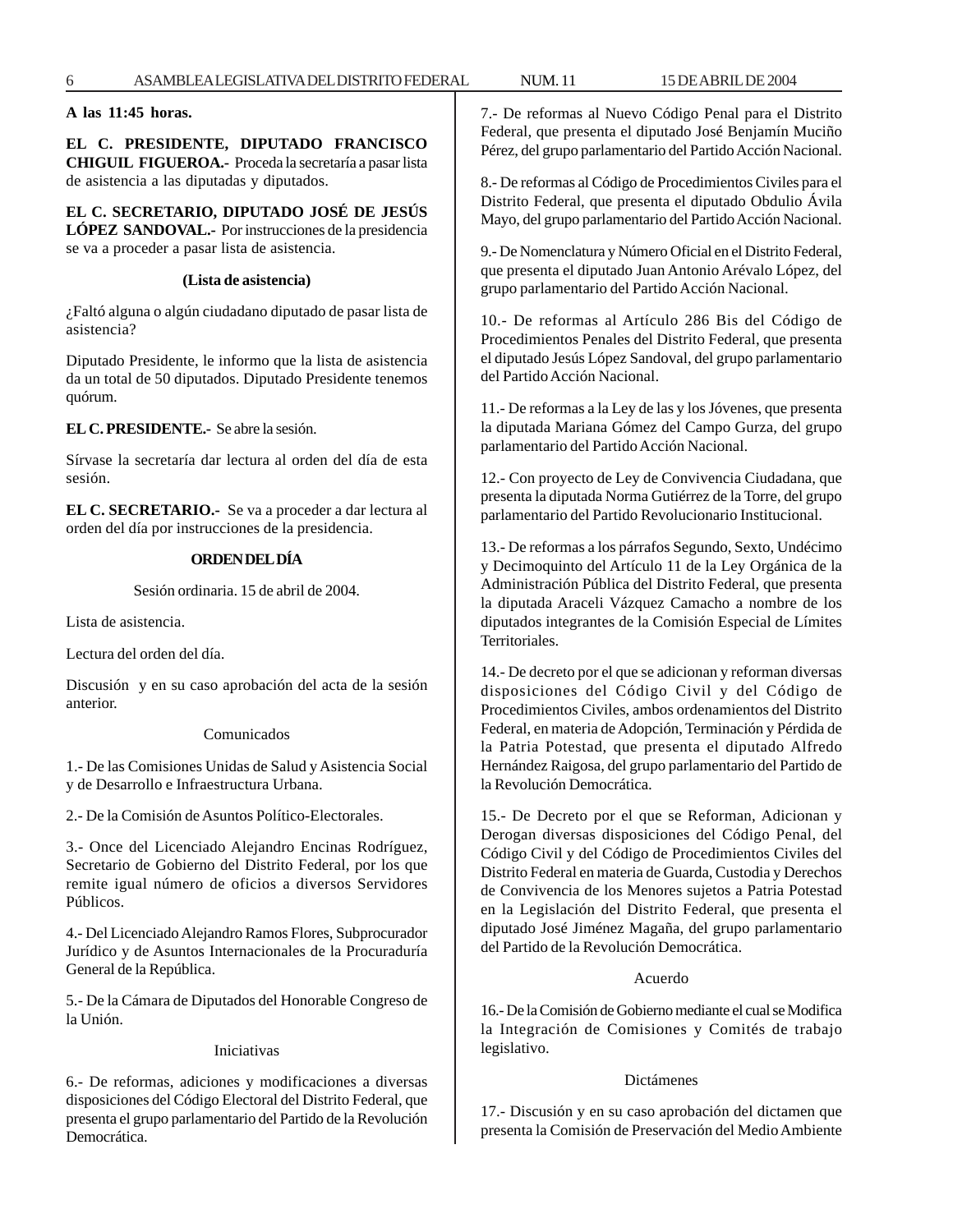y Protección Ecológica, a la proposición con Punto de Acuerdo, para que la Delegación Álvaro Obregón cumpla con la recomendación emitida por la Procuraduría Ambiental y del Ordenamiento Territorial del Distrito Federal, relativa al expediente PAOT 2033/AO-12SPA-03, referente a la Construcción de un Estacionamiento en el predio ubicado en Río Chico #3 e Insurgentes Sur, colonia San Angel Chimalistac, Delegación Álvaro Obregón, Distrito Federal.

18.- Discusión y en su caso aprobación del dictamen que presenta la Comisión de Preservación del Medio Ambiente y Protección Ecológica a la proposición con Punto de Acuerdo, para solicitar a la Jefa Delegacional en la Delegación Cuauhtémoc se sirva informar a esta Asamblea sobre las Acciones que realizará dicha autoridad sobre la Tala de Árboles.

19.- Discusión y en su caso aprobación del dictamen que presenta la Comisión de Preservación del Medio Ambiente y Protección Ecológica, a la propuesta con Punto de Acuerdo para exhortar al Ejecutivo dicte las disposiciones Administrativas Generales de carácter obligatorio para Dependencias, Órganos Desconcentrados, Delegaciones y entidades de la Administración Pública del Distrito Federal, en las que se determinen las características y especificaciones que deben cumplir los Bienes y Servicios en cuanto al menor grado de Impacto Ambiental, conforme a la Ley Ambiental del Distrito Federal.

#### Propuestas

20.- Con Punto de Acuerdo sobre el Gas LP, que presenta el diputado Alfredo Hernández Raigosa, del grupo parlamentario del Partido de la Revolución Democrática.

21.- Con Punto de Acuerdo para exhortar al Honorable Congreso de la Unión, a efecto de que solicite al Director General del Instituto Mexicano Seguro Social, el Dr. Santiago Levy Algazi, comparezca ante esta Soberanía y exponga un Informe y el Diagnóstico Integral que contraste el Estado que presenta el Instituto, que dirigen en el lapso comprendido del Ejercicio Fiscal de 1994 al Ejercicio Fiscal 1996, con el lapso entre los Ejercicios Fiscales 1997 a 2003, que presenta el diputado Adrián Pedrozo Castillo, del grupo parlamentario del Partido de la Revolución Democrática.

22.- Con punto de Acuerdo sobre el proyecto de Rescate de Paseo de la Reforma, que presenta el diputado Carlos Alberto Flores Gutiérrez, del grupo parlamentario del Partido Acción Nacional.

23.- Con Punto de Acuerdo para solicitar la comparecencia ante Comisiones del Director del Fideicomiso para el Mejoramiento de las Vías de Comunicación del Distrito Federal, que presenta la diputada Mariana Gómez del Campo Gurza, del grupo parlamentario del Partido Acción Nacional.

24.- Con Punto de Acuerdo sobre la intervención de autoridades federales en el caso del Secretario de Finanzas,

que presenta el grupo parlamentario del Partido de la Revolución Democrática.

25.- Con Punto de Acuerdo sobre la Soberanía en Cuba, que presenta el diputado Carlos Reyes Gámiz, del grupo parlamentario del Partido de la Revolución Democrática.

26.- Con Punto de Acuerdo sobre la actuación de la Procuraduría General de la República contra la impunidad caso del Estado de Morelos y del Distrito Federal, que presenta la diputada Araceli Vázquez Camacho, del grupo parlamentario del Partido de la Revolución Democrática.

27.- Con Punto de Acuerdo para exhortar a la Coordinadora de Comunicación Social a desempeñar un Trabajo Imparcial, que presenta la diputada Norma Gutiérrez de la Torre, del grupo parlamentario del Partido Revolucionario Institucional.

28.- Con Punto de Acuerdo para determinar una Partida Presupuestal Específica para el Rescate y Conservación de Monumentos y Sitios Culturales y Naturales de los Centros Históricos de la Ciudad de México y Xochimilco, que presenta el diputado Juan Manuel González Maltos, del grupo parlamentario del Partido de la Revolución Democrática.

29.- Con Punto de Acuerdo por los hechos ocurridos en el Estado de Morelos, que presenta el grupo parlamentario del Partido de la Revolución Democrática

30.- Con Punto de Acuerdo para que se construya una Preparatoria como parte del Sistema de Bachillerato del Gobierno del Distrito Federal en la zona de la Sierra de Santa Catarina de la Delegación Iztapalapa, que presenta el diputado Víctor Gabriel Varela López, del grupo parlamentario del Partido de la Revolución Democrática.

31.- Con Punto de Acuerdo para que la Asamblea Legislativa del Distrito Federal realice foros para analizar la viabilidad de que la Universidad de la Ciudad de México sea Autónoma, que presenta el diputado Alfredo Carrasco Baza, del grupo parlamentario del Partido de la Revolución Democrática.

32.- Con Punto de Acuerdo relativo al Informe que debe rendir la Licenciada Rocío González Higuera, Directora General de Programas Delegacionales y reordenamiento de la vía pública del Distrito Federal, respecto del Programa de Reubicación de los Comerciantes del Centro Histórico, que presenta el diputado Jorge García Rodríguez, del grupo parlamentario del Partido Revolucionario Institucional.

33.- Con Punto de Acuerdo para el Gobierno del Distrito Federal destine los Recursos Suficientes para que al inicio del próximo ciclo escolar 2004-2005 se entregue gratuitamente a todos los estudiantes inscritos en los Planteles de Educación Básica un Paquete de Útiles Escolares, que presenta el diputado Rigoberto Nieto López,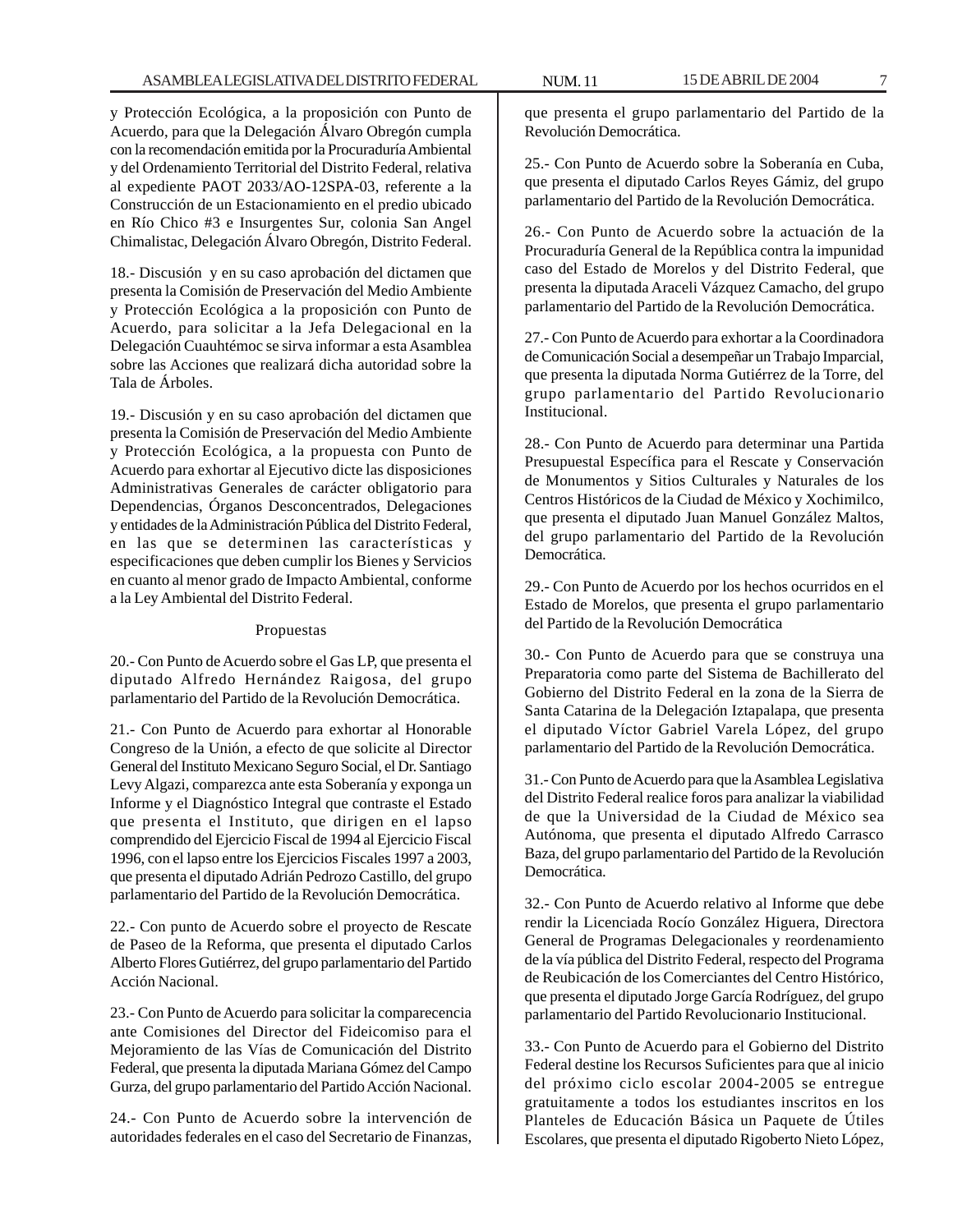del grupo parlamentario del Partido de la Revolución Democrática

#### Pronunciamientos

34.- Sobre los Acontecimientos del Quinto Congreso del Sindicato Nacional de Trabajadores de la Educación, que presenta el diputado Elio Ramón Bejarano Martínez, del grupo parlamentario del Partido de la Revolución Democrática.

35.- Sobre el Consejo de Información Pública del Distrito Federal, que presenta el grupo parlamentario del Partido Acción Nacional.

36.- Sobre la Problemática que enfrenta la Seguridad Social, que presenta el diputado Efraín Morales Sánchez, del grupo parlamentario del Partido de la Revolución Democrática.

37.- Sobre la Descomposición de las Instituciones, que presenta el diputado Gerardo Villanueva Albarrán, del grupo parlamentario del Partido de la Revolución Democrática.

38.- Sobre el Voto en Contra de Cuba en la Comisión de Derechos Humanos de la Organización de las Naciones Unidas (ONU), que presenta el diputado Rigoberto Nieto López, del grupo parlamentario del Partido de la Revolución Democrática.

39.- En torno al Congreso Internacional de Familias, que presenta la diputada Maricela Contreras Julián, del grupo parlamentario del Partido de la Revolución Democrática.

Asuntos generales.

Es cuanto, diputado Presidente.

**EL C. PRESIDENTE.-** Se solicita a la secretaría dar a cuenta a la Asamblea con el acta de la sesión anterior.

**EL C. SECRETARIO.-** Diputado Presidente, esta secretaría le informa que ha sido distribuida el acta de la sesión anterior a los coordinadores de los grupos parlamentarios, por lo que se solicita su autorización para preguntar a la Asamblea si es de aprobarse.

**EL C. PRESIDENTE.-** Adelante, diputado.

**EL C. SECRETARIO.-** Está a consideración el acta.

No habiendo quien haga uso de la palabra, en votación económica, se pregunta a la Asamblea si es de aprobarse el acta de referencia.

Los que estén por la afirmativa, sírvanse manifestarlo poniéndose de pie.

Los que estén por la negativa, sírvanse manifestarlo poniéndose de pie.

Aprobada el acta, diputado Presidente.

#### *ASAMBLEA LEGISLATIVA DEL DISTRITO FEDERAL TERCERA LEGISLATURA*

#### *ACTA DE LA SESIÓN CELEBRADA EL DÍA MARTES TRECE DE ABRIL DEL AÑO DOS MIL CUATRO.*

#### *PRESIDENCIA DEL DIPUTADO FRANCISCO CHIGUIL FIGUEROA.*

*En la Ciudad de México Distrito Federal, siendo las once horas con cincuenta minutos del día martes trece de abril del año dos mil cuatro, con una asistencia de 51 diputadas y diputados, la presidencia declaró abierta la sesión. Se procedió a dar lectura al orden del día. En votación económica se aprobó el acta de la sesión anterior.*

*Enseguida la secretaría dio cuenta con un comunicado que remitieron las Comisiones Unidas de Desarrollo e Infraestructura Urbana y de Uso y Aprovechamiento de Bienes y Servicios Públicos en el que se solicita prórroga para dictaminar la propuesta con punto de acuerdo para solicitar al Jefe de Gobierno del Distrito Federal incluya en el Reglamento de Construcciones para el Distrito Federal un apartado que obligue a todas las construcciones de obra nueva, ampliación o modificación cuenten con un área libre susceptible de filtración de agua pluvial. En votación económica se autorizó la ampliación del término.*

*A continuación se dio lectura a un comunicado de la Comisión de Asuntos Político-Electorales, en el que se solicita prórroga para dictaminar la propuesta con Punto de Acuerdo por el cual se instrumentan diversas acciones para la investigación de las presuntas irregularidades cometidas durante el proceso electoral 2003. En votación económica se autorizó la prórroga.*

*Se procedió a dar lectura al comunicado de la Diputada Claudia Esqueda Llanes, del grupo parlamentario del Partido Revolucionario Institucional. La presidencia acusó recibo de enterado del comunicado para atenderlo oportunamente.*

*La secretaría dio lectura al comunicado de la Coordinación de Información y Difusión del Gobierno del Distrito Federal. La Asamblea quedó debidamente enterada, se ordenó remitir copia a la Diputada Mariana Gómez del Campo Gurza, del grupo parlamentario del Partido Acción Nacional.*

*Enseguida se concedió la palabra hasta por treinta minutos al Diputado Juventino Rodríguez Ramos, del grupo parlamentario del Partido de la Revolución Democrática para presentar una iniciativa con proyecto de Ley de Desarrollo Social para el Distrito Federal. Se ordenó incorporar el texto íntegro de la iniciativa al Diario de los Debates y se turnó a la Comisión de Desarrollo Social.*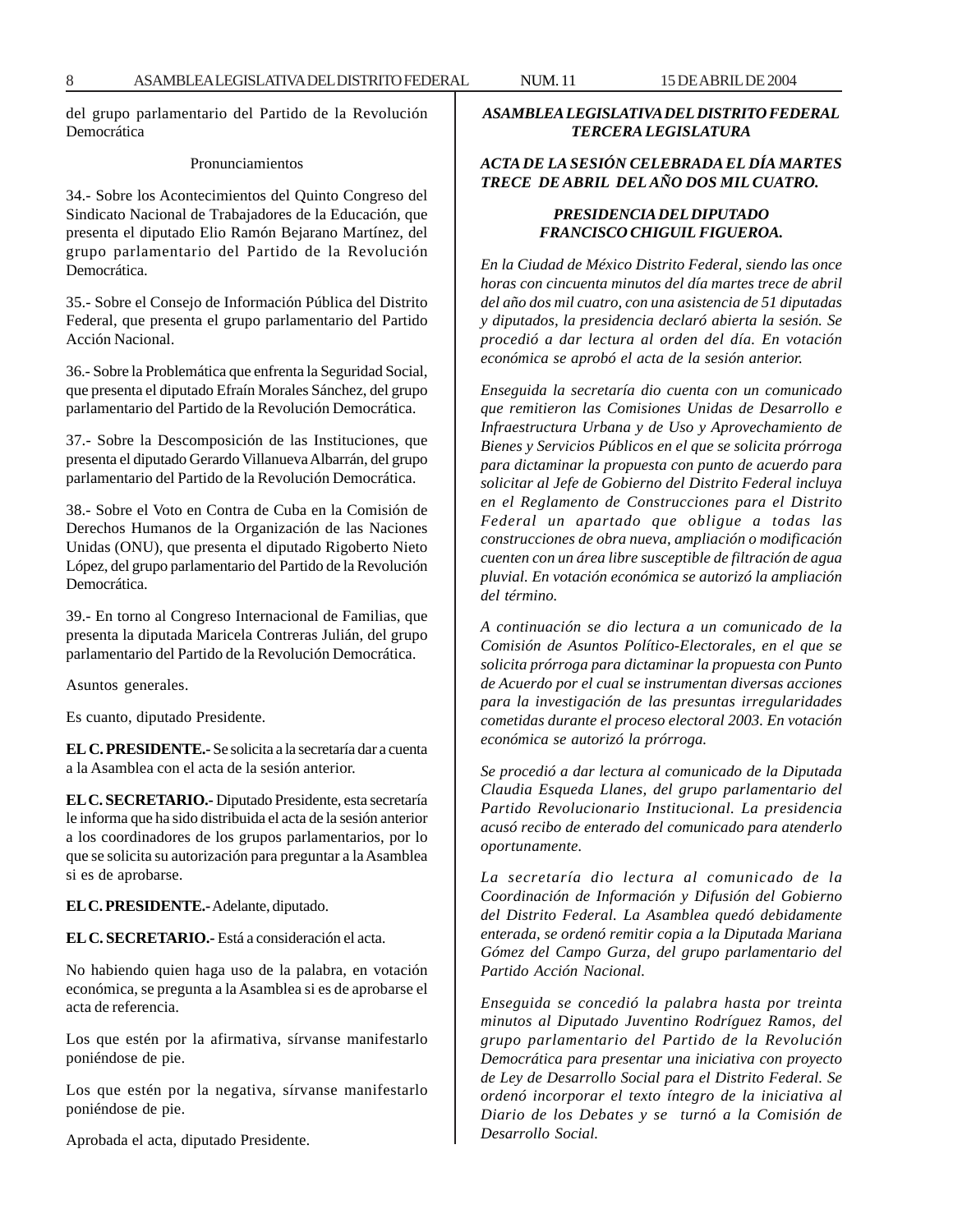*Acto continuo, la presidencia otorgó la palabra hasta por treinta minutos a la Diputada Aleida Alavez Ruíz, del grupo parlamentario del Partido de la Revolución Democrática para presentar una iniciativa de decreto que adiciona el Capítulo XV al Título Décimo Cuarto con los artículos 892 Bis, 892 Ter, 892 Quater y 892 Quintus del Código de Procedimientos Civiles para el Distrito Federal.*

#### *PRESIDENCIA DEL DIPUTADO JOSÉ MARÍA RIVERA CABELLO*

*La presidencia ordenó insertar el texto de manera íntegra en el Diario de los Debates y se turnó a las Comisiones Unidas de Administración y Procuración de Justicia y de Notariado.*

*A continuación se concedió la palabra hasta por treinta minutos al Diputado Alfredo Hernández Raigosa, del grupo parlamentario del Partido de la Revolución Democrática para presentar una iniciativa con proyecto de reformas que derogan y modifican diversas disposiciones del Código Electoral del Distrito Federal y de la Ley Orgánica del Tribunal Superior de Justicia del Distrito Federal. Se ordenó insertar el texto de manera íntegra en el Diario de los Debates y se turnó a las Comisiones Unidas de Administración y Procuración de Justicia y de Asuntos Político Electorales.*

*Posteriormente se otorgó el uso de la palabra hasta por treinta minutos a la Diputada Silvia Oliva Fragoso, del grupo parlamentario del Partido de la Revolución Democrática, para presentar una iniciativa de Ley de los Derechos de las Personas en Situación de Pobreza Extrema en el Distrito Federal. Se ordenó insertar el texto de manera íntegra en el Diario de los Debates y se turnó a la Comisión de Desarrollo Social.*

*Se concedió el uso de la tribuna hasta por treinta minutos al Diputado Gerardo Villanueva Albarrán, del grupo parlamentario del Partido de la Revolución Democrática para presentar una iniciativa con proyecto de decreto por el que se reforman diversas disposiciones del Estatuto de Gobierno y de la Constitución Política de los Estados Unidos Mexicanos.*

#### *PRESIDENCIA DEL DIPUTADO FRANCISCO CHIGUL FIGUEROA*

*La presidencia ordenó insertar el texto de la iniciativa en el Diario de los Debates y turnó a la Comisión de Estudios Legislativos y Prácticas Parlamentarias.*

*La secretaria dio lectura al acuerdo de la Comisión de Gobierno mediante el cual se modifica la integración de la Comisión de Administración y Procuración de Justicia. En votación económica se aprobó el Acuerdo y se ordenó hacerlo del conocimiento del Presidente de la Comisión de Administración y Procuración de Justicia.*

*Acto seguido se dio lectura al Acuerdo de la Comisión de Gobierno, mediante el cual se determina la participación de los grupos parlamentarios en el desahogo del Acuerdo relativo a la designación de un integrante del Órgano Superior de Dirección de la Contaduría Mayor de Hacienda de la Asamblea Legislativa del Distrito Federal. En votación económica se aprobó el Acuerdo.*

*A continuación se dio lectura al Acuerdo de la Comisión de Vigilancia de la Contaduría Mayor de Hacienda entorno a la elección del Contador Mayor de Hacienda de la Asamblea Legislativa del Distrito Federal. En términos del Acuerdo de la Comisión de Gobierno para fijar la postura de los diversos grupos parlamentarios hicieron uso de la tribuna hasta por diez minutos el Diputado Bernardo de la Garza Herrera, del grupo parlamentario del Partido Verde Ecologista de México; el Diputado Jaime Aguilar Álvarez y Mazarrasa, del grupo parlamentario del Partido Revolucionario Institucional; el Diputado Obdulio Ávila Mayo, del grupo parlamentario del Partido Acción Nacional y el Diputado Pablo Trejo Pérez, del grupo parlamentario del Partido de la Revolución Democrática. En votación nominal con 25 votos a favor, 34 votos en contra y 1 abstención no se aprobó el Acuerdo de referencia por lo que se regresó a la Comisión de Vigilancia de la Contaduría Mayor de Hacienda a efecto de que se presente una nueva propuesta.*

*En otro punto del orden del día se otorgó la palabra al Diputado Christian Martín Lujano Nicolás a nombre de las Comisiones Unidas de Desarrollo e Infraestructura Urbana y de Preservación del Medio Ambiente y Protección Ecológica para presentar el dictamen a la propuesta con Punto de Acuerdo por el que se solicita a la titular de la Secretaría del Medio Ambiente del Distrito Federal y a la Jefa Delegacional de Álvaro Obregón, que proporcionen a la Asamblea Legislativa del Distrito Federal, información relativa al permiso que se otorgó a la empresa Río Santa Fe, S.A. de C.V. para la trituración de los árboles que serán necesarios derribar en la construcción del proyecto denominado ''Vialidad de Liga, entre las Avenidas Tamaulipas y Centenario'', en las áreas verdes ''La Cañada, los Helechos y Arroyo Puerta Grande''. En votación económica se dispensó la lectura; en votación nominal con 58 votos a favor, 0 votos en contra y 0 abstenciones se aprobó el dictamen, se ordenó hacerlo del conocimiento de la titular de la Secretaría del Medio Ambiente del Distrito Federal y de la Jefa Delegacional en Álvaro Obregón, por conducto del Licenciado Alejandro Encinas Rodríguez, Secretario de Gobierno, para los efectos legales a que haya lugar.*

*Continuando con el orden del día se concedió la palabra al Diputado Juan Antonio Arévalo López a nombre de la Comisión de Ciencia y Tecnología para fundamentar un dictamen a la propuesta con Punto de Acuerdo para solicitar al Jefe de Gobierno del Distrito Federal, un*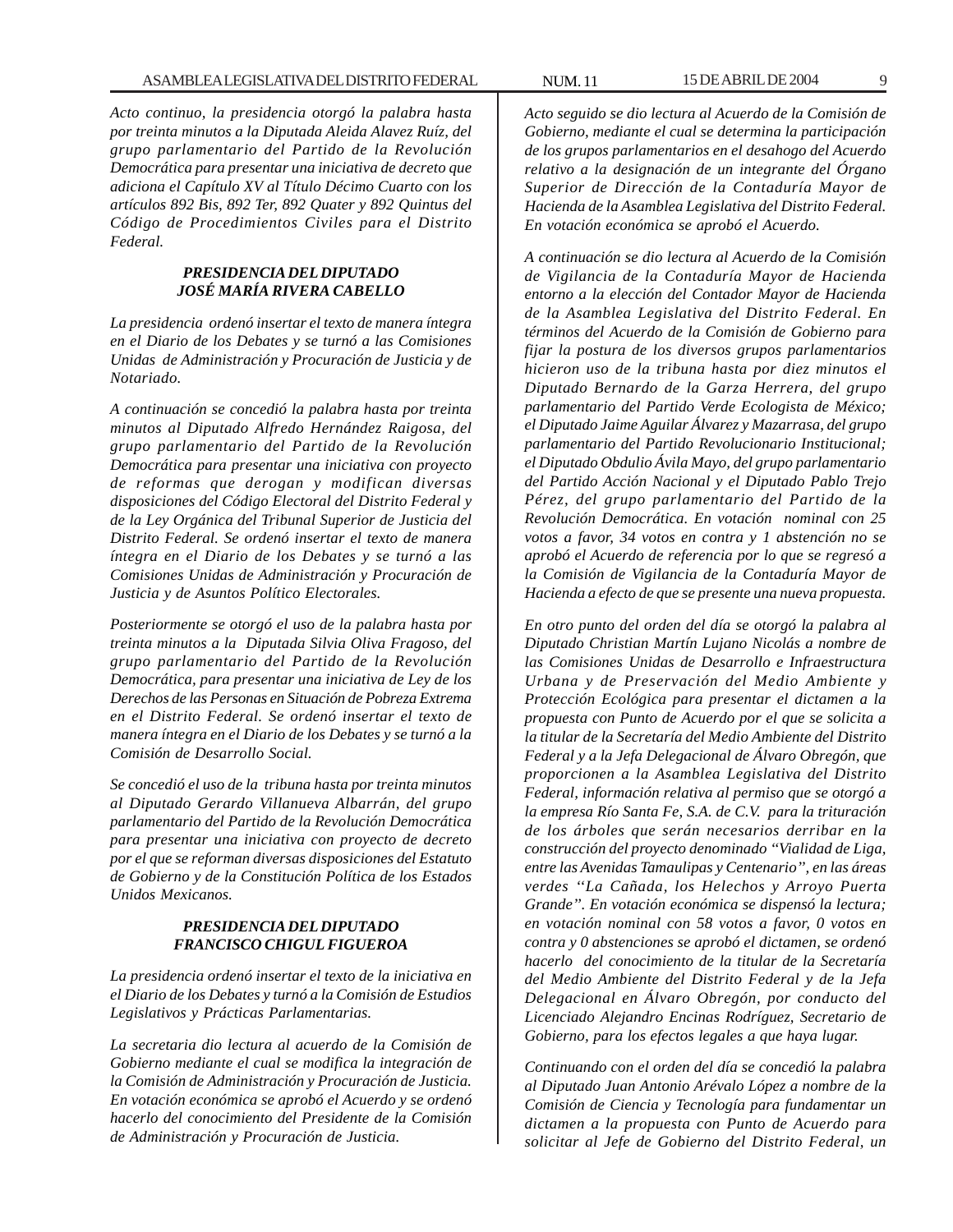*informe relativo a los Programas de Modernización tecnológica implementados dentro de sus dependencias. En votación económica se dispensó la lectura. En votación nominal con 54 votos a favor, 0 abstenciones y 0 votos en contra, se aprobó el dictamen y se ordenó hacerlo del conocimiento del Jefe de Gobierno del Distrito Federal para los efectos a que haya lugar.*

*La presidencia otorgó la palabra a la Diputada Maria Elena Torres Baltazar a nombre de las Comisiones Unidas de Preservación del Medio Ambiente y Protección Ecológica y de Desarrollo e Infraestructura Urbana para presentar un dictamen a la propuesta con Punto de Acuerdo para que la Asamblea Legislativa del Distrito Federal a través de la Comisión del Medio Ambiente, instruya a la Secretaría de Desarrollo Urbano y Vivienda, por conducto de la Dirección de Registro de los Planes y Programas a que le exhiba diversos documentos relativos al predio ubicado en Sierra Guadarrama número 90. En votación económica se dispensó la lectura. En votación nominal con 55 votos a favor, 0 votos en contra y 0 abstenciones se aprobó el dictamen y se ordenó notificar los resolutivo del dictamen a la Arquitecta Laura Iztel Castillo Secretaria de Desarrollo Urbano y Vivienda y al Licenciado Francisco Aboitiz Saro, Jefe Delegacional en Miguel Hidalgo por conducto del Secretario de Gobierno del Distrito Federal, para los efectos legales a que haya lugar.*

*Posteriormente la presidencia cedió la palabra al Diputado Gerardo Villanueva Albarrán a nombre de la Comisión de Administración Pública Local para presentar un dictamen a la propuesta con Punto de Acuerdo para citar a comparecer ante la Comisión de Administración Pública Local de la Asamblea Legislativa del Distrito Federal, III Legislatura, al servidor público Nicolás Mollinedo Bastar, Coordinador de la Unidad de Apoyo Logístico de la Jefatura de Gobierno del Distrito Federal. En votación económica se dispenso la lectura y en votación nominal con 32 votos a favor, 18 votos en contra y 0 abstenciones se aprobó el dictamen, se ordenó hacerlo del conocimiento del diputado promovente Jorge Alberto Lara Rivera.*

*En el siguiente punto del orden del día el Diputado Obdulio Ávila Mayo hizo uso de la palabra a nombre de la Comisión de Administración Pública Local para presentar un dictamen a la propuesta con Punto de Acuerdo por el que se solicita al Jefe de Gobierno del Distrito Federal gire instrucciones a los titulares de los Órganos Político Administrativos, Secretaría de Obras y Servicios y Contraloría General, todos del Gobierno del Distrito Federal, ajusten a la Ley de Transparencia y Acceso a la Información Pública del Distrito Federal los acuerdos en los que clasifican la información que consideren como de acceso restringido. En votación económica se dispensó la lectura, en votación nominal con 53 votos a favor 0 votos en contra y 0 abstenciones se aprobó y se ordenó por conducto del Secretario de*

*Gobierno del Distrito Federal formular atento exhorto al Ingeniero César Buenrostro Hernández y a la Contadora Pública Bertha Elena Lujan Uranga para que se cumpla con los extremos del Acuerdo emitido por el Jefe de Gobierno del Distrito Federal.*

*Acto seguido, se concedió la palabra al Diputado Víctor Gabriel Varela López a nombre de la Comisión de Administración Pública Local, para presentar un dictamen a la propuesta con Punto de Acuerdo por el cual se exhorta al Doctor Carlos Imaz Gispert, Jefe Delegacional en Tlalpan y al Licenciado Octavio Flores Millán Jefe Delegacional en Gustavo A. Madero, a que se separen de su cargo hasta que se deslinde su responsabilidad por los presuntos delitos electorales y penales, de corrupción, cohecho y extorsión como lo ha evidenciado el empresario Carlos Ahumada y diversos videos transmitidos por televisión. En votación económica se dispensó la lectura, en votación nominal con 46 votos a favor, 0 votos en contra y 6 abstenciones se aprobó, se ordenó hacerlo del conocimiento del Diputado promovente Jaime Aguilar Álvarez, del grupo parlamentario del Partido Revolucionario Institucional.*

*A continuación el Diputado Miguel Ángel Solares Chávez hizo uso de la tribuna a nombre de la Comisión de Administración Pública Local para presentar un dictamen a la propuesta con Punto de Acuerdo, para solicitar se investiguen las irregularidades presentadas durante la inauguración de puentes vehiculares en Fray Servando Teresa de Mier y Avenida del Taller de la Delegación Venustiano Carranza. En votación económica se dispenso la lectura. En votación nominal con 50 votos a favor, 0 votos en contra y 0 abstenciones se aprobó el dictamen, se ordenó hacerlo del conocimiento del diputado promovente Jorge Lara, del grupo parlamentario del Partido Acción Nacional.*

*Continuando con el orden del día se otorgó la palabra al Diputado Alberto Trejo Villafuerte a nombre de la Comisión de Administración Pública Local para presentar un dictamen a la propuesta con Punto de Acuerdo por el que se solicita comparezca ante la Honorable Asamblea Legislativa del Distrito Federal el Oficial Mayor del Gobierno del Distrito Federal, con el propósito de informar bajo que figura jurídica y como fueron garantizadas las mejores condiciones en cuanto a precio, calidad, financiamiento y oportunidad, al firmar los convenios entre el Gobierno del Distrito Federal y las cementeras Cementos Mexicanos CEMEX y Cementos APASCO, respectivamente, para el intercambio de predios pertenecientes al Gobierno del Distrito Federal por bultos de cemento. En votación económica se dispensó la lectura.*

#### *PRESIDENCIA DE LA DIPUTADA MARÍA ARACELI VÁZQUEZ CAMACHO*

*En votación nominal con 48 votos a favor, 0 votos en contra y 0 abstenciones se aprobó el dictamen, se ordenó*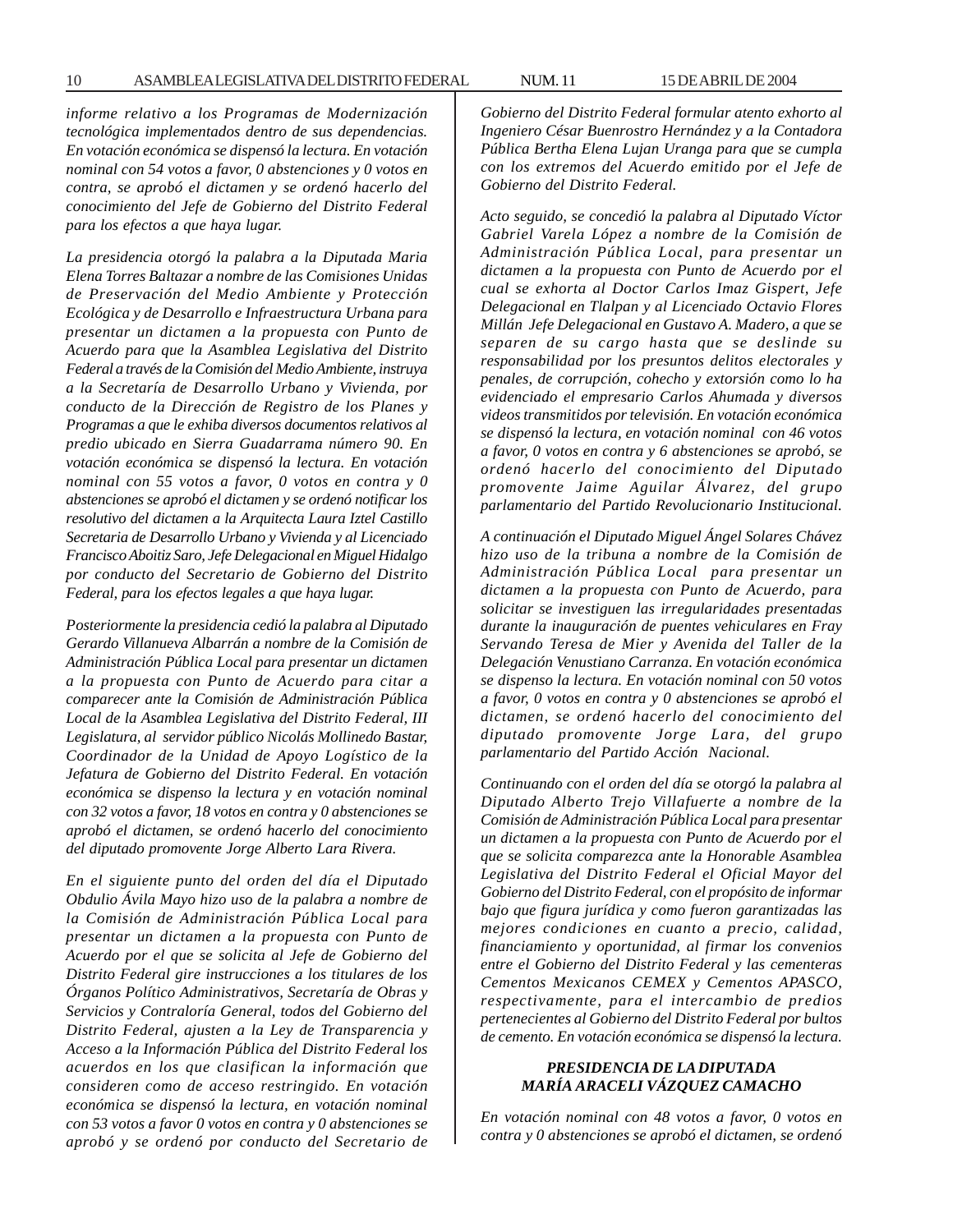*solicitarle al Oficial Mayor del Gobierno del Distrito Federal la documentación correspondiente por conducto del Secretario de Gobierno del Distrito Federal, así mismo citar al Ingeniero Octavio Romero Oropeza a comparecer ante la Comisión de Administración Pública Local el día 19 de abril del año en curso.*

*Se concedió la palabra al Diputado Eduardo Valentín Malpica, del grupo parlamentario del Partido de la Revolución Democrática para presentar una propuesta con Punto de Acuerdo para construir áreas deportivas y recreativas en el predio ubicado en Morelos número 10. Se turnó a la Comisión de Desarrollo e Infraestructura Urbana.*

*Posteriormente la presidencia concedió la palabra a la Diputada Irma Islas León, del grupo parlamentario del Partido Acción Nacional para presentar una propuesta con Punto de Acuerdo para invitar al Secretario de Seguridad Pública del Distrito Federal a participar en los trabajos legislativos que en materia de seguridad pública debe realizar la Asamblea Legislativa. Se turnó a la Comisión de Seguridad Pública.*

*La presidencia dio el uso de la palabra al Diputado Obdulio Ávila Mayo, del grupo parlamentario del Partido Acción Nacional para presentar una propuesta con Punto de Acuerdo sobre el Convenio de Coordinación para la Planeación, Instrumentación y Ejecución del Proyecto de Apoyo de Capacitación entre el Gobierno Federal y el Gobierno del Distrito Federal. Se turnó a la Comisión de Asuntos Laborales y Previsión Social.*

*Continuando con el orden del día se otorgó la palabra al Diputado Julio César Moreno Rivera, del grupo parlamentario del Partido de la Revolución Democrática para presentar una propuesta con Punto de Acuerdo a fin de que las Comisiones de Protección Civil y de Abasto y Distribución de Alimentos de la Asamblea Legislativa del Distrito Federal, III Legislatura, conforme a las facultades legales que tienen conferidas, instrumenten en coordinación con la Delegación Venustiano Carranza las medidas necesarias en materia de protección civil para garantizar la integridad de las personas que visitan, comercian y viven en el denominado perímetro ''B'', Centro Histórico y zona de la Merced. En votación económica la propuesta se consideró de urgente y obvia resolución y en votación económica se aprobó la propuesta. Se ordenó hacerlo del conocimiento de las Comisiones de Protección Civil y de Abasto y Distribución de Alimentos, a efecto de que se cumplimente.*

*La presidencia instruyó a la secretaría para continuar con el orden del día, informando la secretaría que se habían agotado los asuntos en cartera, procediendo a dar lectura al orden del día de la próxima sesión.*

*A las diecisiete horas con cinco minutos del día al inicio señalado la presidencia levantó la sesión y citó para la*

*que tendrá lugar el día jueves quince de abril del año dos mil cuatro, a las once horas, rogando a todos su puntual asistencia.*

**EL C. PRESIDENTE.-** Continúe la secretaría con los asuntos del orden del día.

**EL C. SECRETARIO.-** Esta secretaría hace del conocimiento de la Asamblea que se recibió un comunicado de las Comisiones Unidas de Salud y Asistencia Social y de Desarrollo e Infraestructura Urbana. Se va a proceder a darle lectura.

*COMISIÓN DE SALUD Y ASISTENCIA SOCIAL DE LA ASAMBLEA LEGISLATIVA DEL DISTRITO FEDERAL, III LEGISLATURA.*

> *Oficio número CSAS/ALDF/030/04. México, D. F. a 12 de abril de 2004.*

*DIP. FRANCISCO CHIGUIL FIGUEROA PRESIDENTE DE LA MESA DIRECTIVA DE LA ASAMBLEA LEGISLATIVA DEL DISTRITO FEDERAL, III LEGISLATURA. PRESENTE.*

*Por medio de la presente y con fundamento en el artículo 32 segundo párrafo y 84 primer párrafo del Reglamento para el Gobierno Interior de la Asamblea Legislativa del Distrito Federal; solicitamos se someta a la consideración del pleno de esta H. Asamblea Legislativa el ampliar o prorrogar el término para la presentación del dictamen de la ''Propuesta con Punto de Acuerdo para solicitar que la Comisión de Desarrollo e Infraestructura Urbana y Salud y Asistencia Social solicite un estudio y las acciones necesarias a la Secretaría del Medio Ambiente del Distrito Federal y el Sistema de Aguas de la Ciudad de México por la contaminación de agua potable y la red de distribución en colonias, pueblos, barrios, unidades habitacionales, asentamientos humanos de las Delegaciones Iztapalapa y Tláhuac''. Presentada por el Diputado José Guadalupe Jiménez Magaña, y turnada por la Diputación Permanente el 25 de febrero del presente año a las Comisiones de Desarrollo e Infraestructura Urbana y de Salud y Asistencia Social, para su análisis y dictamen correspondiente.*

*Sin otro particular por el momento, aprovechamos la oportunidad para hacerle llegar un cordial saludo.*

## *ATENTAMENTE*

*DIP. EFRAÍN MORALES SÁNCHEZ, PRESIDENTE*

#### *DIP. SOFÍA FIGUEROA TORRES SECRETARÍA*

Cumplida su instrucción, diputado Presidente.

**EL C. PRESIDENTE.-** Con fundamento en lo dispuesto por los artículos 32 y 84 del Reglamento para el Gobierno Interior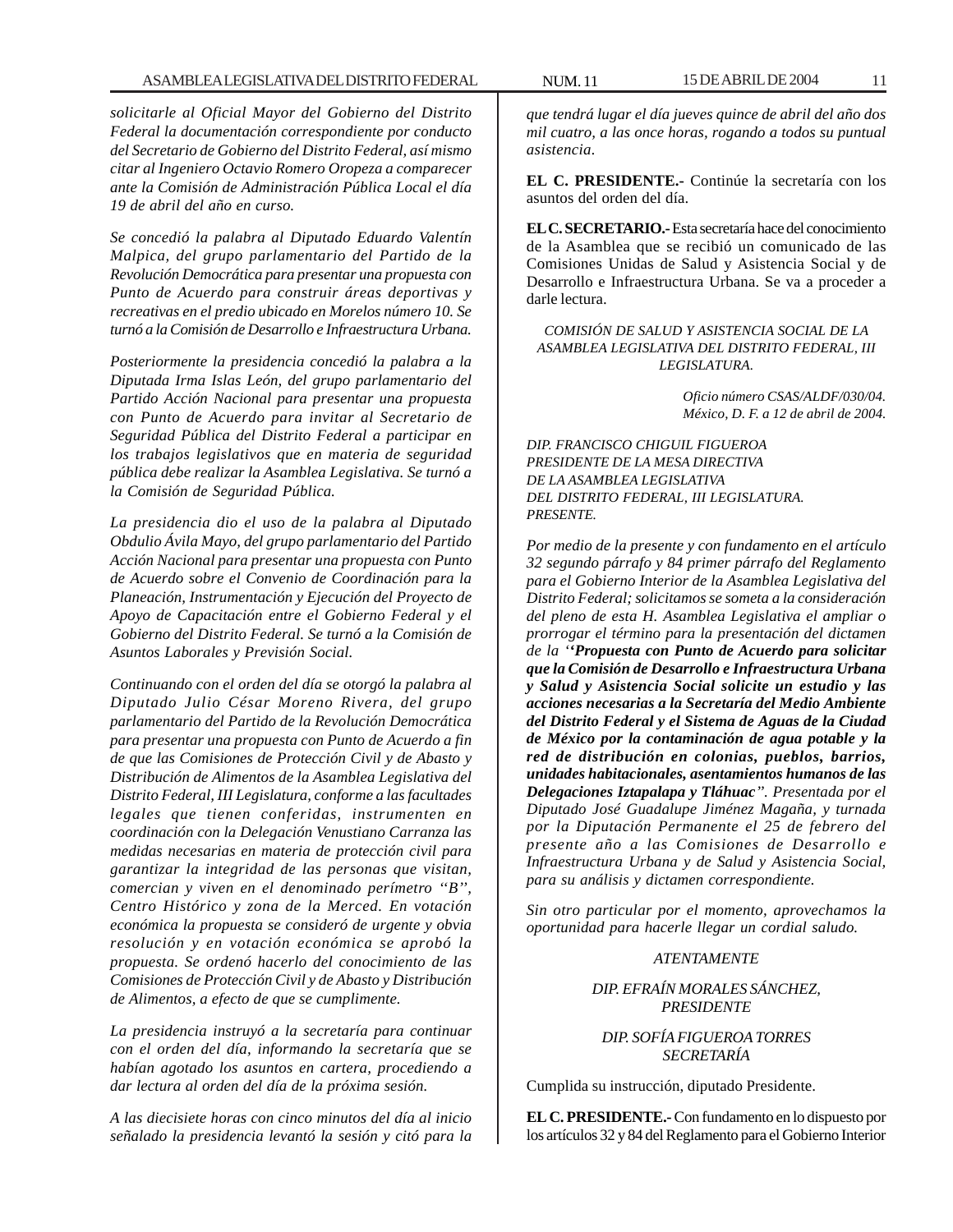de la Asamblea Legislativa del Distrito Federal, se solicita a la secretaría consultar a la Asamblea en votación económica, si es de autorizarse la prorroga que solicitan las Comisiones Unidas de referencia.

**EL C. SECRETARIO.-** Por instrucciones de la presidencia se consulta a la Asamblea si es de aprobarse la prórroga que solicitan las Comisiones Unidas de Salud y Asistencia Social y de Desarrollo e Infraestructura Urbana.

Los que estén por la afirmativa, sírvanse manifestarlo poniéndose de pie.

Los que estén por la negativa, sírvanse manifestarlo poniéndose de pie.

Se autoriza, diputado Presidente.

**EL C. PRESIDENTE.-** Hágase del conocimiento de los titulares de las presidencias de las Comisiones de Salud y Asistencia Social y de Desarrollo e Infraestructura Urbana para los efectos legislativos a que haya lugar.

Continúe la secretaría.

**EL C. SECRETARIO.-** Esta secretaría informa que se recibió un comunicado de la Comisión de Asuntos Político-Electorales. Se va a proceder a dar lectura al oficio mencionado.

#### *COMISIÓN DE ASUNTOS POLÍTICO-ELECTORALES*

*Asunto: Se solicita prórroga. Oficio No. CAPE/046/04.*

*México, D. F., 14 de abril del año 2004.*

*DIP. FRANCISCO CHIGUIL FIGUEROA PRESIDENTE DE LA MESA DIRECTIVA DE LA ASAMBLEA LEGISLATIVA DEL DISTRITO FEDERAL, III LEGISLATURA. PRESENTE.*

*Por medio de la presente me permito solicitarle se lleve a cabo la consulta al Pleno de la Asamblea Legislativa la ampliación del plazo a los dictámenes siguientes:*

- *Iniciativa de decreto que reforma y deroga diversos artículos de la Ley de Participación Ciudadana del Distrito Federal, presentada el día 18 de marzo de 2004 por la diputada Gabriela Cuevas Barrón, del grupo parlamentario del Partido Acción Nacional.*
- *iniciativa de decreto que reforma el artículo Tercero Transitorio de la Ley de Participación Ciudadana, presentada el día 18 de marzo de 2004 por la diputada Norma Gutiérrez de la Torre, del grupo parlamentario del Partido Revolucionario Institucional.*

*Turnadas ambas a esta Comisión el día 19 de marzo de 2004.*

*Lo anterior con fundamento en lo dispuesto por el párrafo segundo del artículo 32 del Reglamento para el Gobierno Interior de la Asamblea Legislativa del Distrito Federal, ya que dichas propuestas se encuentran en proceso de análisis y dictaminación en el seno de la Comisión al rubro citada.*

*Sin más por el momento y agradeciendo la atención que sirvan dar a la presente, le envío un cordial saludo.*

#### *ATENTAMENTE*

### *DIP. JORGE ALBERTO LARA RIVERA PRESIDENTE.*

Es cuanto, diputado Presidente.

**EL C. PRESIDENTE.-** Con fundamento en lo dispuesto por los artículos 32 y 84 del Reglamento para el Gobierno Interior de la Asamblea Legislativa del Distrito Federal, se solicita a la secretaría consultar a la Asamblea en votación económica, si es de autorizarse la prórroga que solicita la Comisión de Asuntos Político-Electorales.

**EL C. SECRETARIO.-** Por instrucciones de la presidencia, se consulta a la Asamblea si es de aprobarse la prórroga que solicita la Comisión de referencia.

Los que estén por la afirmativa, sírvanse manifestarlo poniéndose de pie.

Los que estén por la negativa, sírvanse manifestarlo poniéndose de pie.

Se autoriza, diputado Presidente.

**EL C. PRESIDENTE.-** Hágase del conocimiento del Presidente de la Comisión de Asuntos Político-Electorales para los efectos legislativos a que haya lugar.

Esta presidencia informa que se recibieron seis comunicados del Licenciado Alejandro Encinas Rodríguez, por los que remite igual número de oficios a las autoridades delegacionales en Tláhuac, Xochimilco, Magdalena Contreras, Milpa Alta, Tlalpan, así como al Director del Protección Civil del Distrito Federal para la debida atención del Punto de Acuerdo aprobado por este órgano legislativo en sesión celebrada el 1° de abril del año en curso en materia de hundimientos diferenciales.

Proceda la secretaría a dar lectura a los comunicados de referencia.

**EL C. SECRETARIO.-** Por instrucciones de la presidencia, se procede a dar lectura a los comunicados de referencia.

**Primer comunicado:**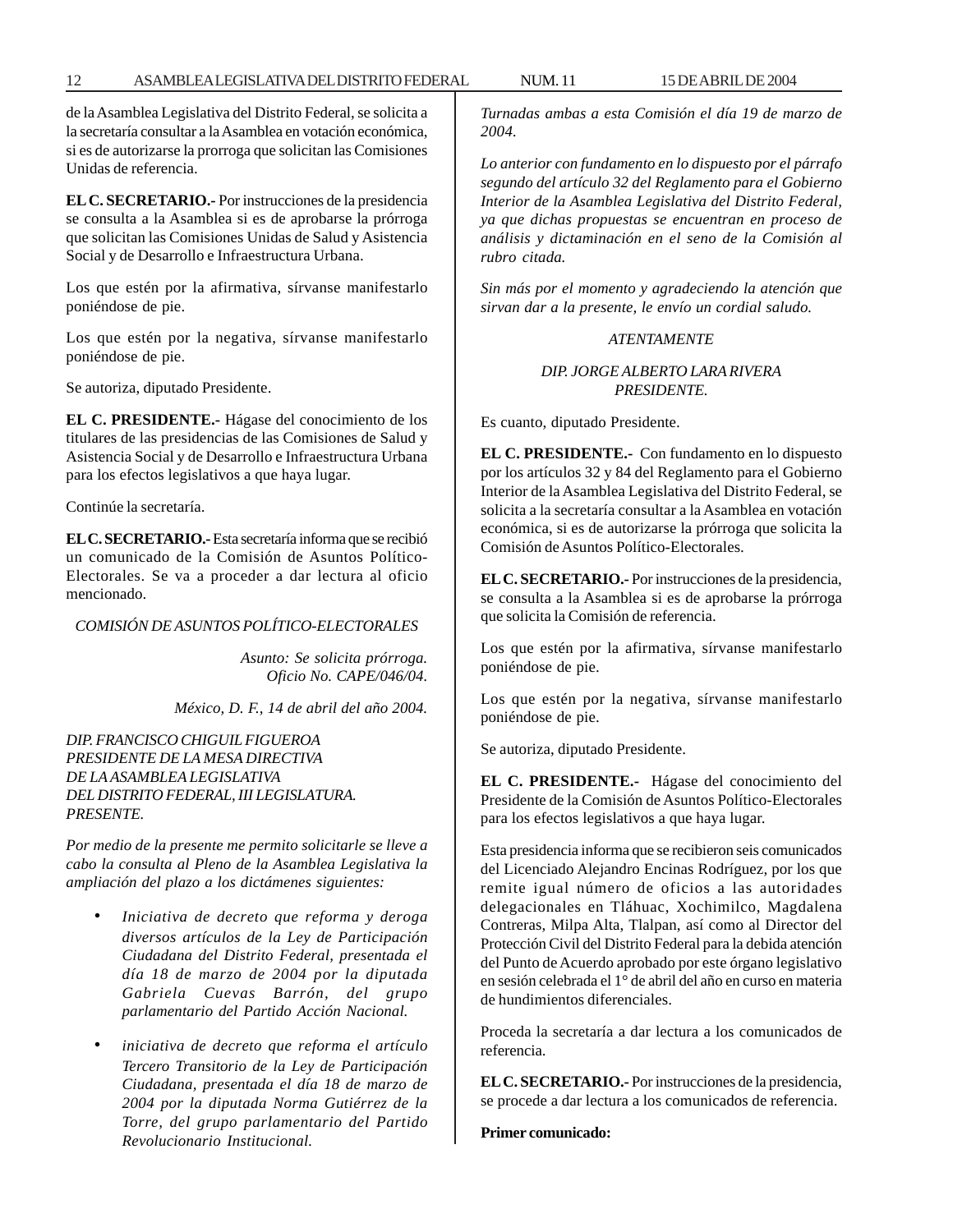*GOBIERNO DEL DISTRITO FEDERAL MÉXICO. La Ciudad de la Esperanza*

> *Secretaría de Gobierno México, D. F., 12 de Abril de 2004.*

> > *SG/ 3958/2004*

#### *ING. LUIS WINSTERGERTS TOLEDO DIRECTOR GENERAL DE PROTECCIÓN CIVIL DEL DISTRITO FEDERAL PRESENTE*

*Con fundamento en lo establecido por el Art. 23 Fracción III de la Ley Orgánica de la Administración Pública del Distrito Federal y en atención al oficio No. CSP/MD/761/ 2004, signado por el Dip. Francisco Chiguil Figueroa, Presidente de la Mesa Directiva de la Asamblea Legislativa del Distrito Federal, donde se hace del conocimiento que el pleno de dicho Órgano Legislativo en sesión celebrada el día 1° de abril de los corrientes, resolvió aprobar el siguiente:*

#### *PUNTO DE ACUERDO:*

*ÚNICO: Se propone que se realice, por conducto de esta Honorable Asamblea, un atento llamado a las autoridades delegacionales en Tláhuac, Xochimilco, Milpa Alta, Tlalpan y Magdalena Contreras, por conducto de sus Jefes Delegacionales, así como a la Dirección General de Protección Civil del Gobierno del Distrito Federal, para que definan actividades que atiendan de manera prioritaria la problemática existente en materia de hundimientos diferenciales.*

*En tal virtud, adjunto documento de referencia para los efectos a que haya lugar.*

*Sin otro particular por el momento, aprovecho para enviarle un cordial saludo.*

*ATENTAMENTESUFRAGIO EFECTIVO. NO REELECCIÓN.EL SECRETARIO DE GOBIERNOLIC. ALEJANDRO ENCINAS RODRÍGUEZ.*

#### **Segundo comunicado:**

*GOBIERNO DEL DISTRITO FEDERAL MÉXICO. La Ciudad de la Esperanza*

> *Secretaría de Gobierno México, D. F., 12 de Abril de 2004.*

> > *SG/ 3959/2004*

*LIC. CUAUHTÉMOC MARTÍNEZ LAGUNA JEFE DELEGACIONAL EN MILPA ALTA DEL DISTRITO FEDERAL PRESENTE*

*Con fundamento en lo establecido por el Art. 23 Fracción III de la Ley Orgánica de la Administración Pública del* *Distrito Federal y en atención al oficio No. CSP/MD/758/ 2004, signado por el Dip. Francisco Chiguil Figueroa, Presidente de la Mesa Directiva de la Asamblea Legislativa del Distrito Federal, donde se hace del conocimiento que el pleno de dicho Órgano Legislativo en sesión celebrada el día 1° de abril de los corrientes, resolvió aprobar el siguiente:*

#### *PUNTO DE ACUERDO:*

*ÚNICO: Se propone que se realice, por conducto de esta Honorable Asamblea, un atento llamado a las autoridades delegacionales en Tláhuac, Xochimilco, Milpa Alta, Tlalpan y Magdalena Contreras, por conducto de sus Jefes Delegacionales, así como a la Dirección General de Protección Civil del Gobierno del Distrito Federal, para que definan actividades que atiendan de manera prioritaria la problemática existente en materia de hundimientos diferenciales.*

*En tal virtud, adjunto documento de referencia para los efectos a que haya lugar.*

*Sin otro particular por el momento, aprovecho para enviarle un cordial saludo.*

*ATENTAMENTESUFRAGIO EFECTIVO. NO REELECCIÓN.EL SECRETARIO DE GOBIERNOLIC. ALEJANDRO ENCINAS RODRÍGUEZ.*

#### **Tercer comunicado:**

*GOBIERNO DEL DISTRITO FEDERAL MÉXICO. La Ciudad de la Esperanza*

> *Secretaría de Gobierno México, D. F., 12 de Abril de 2004. SG/ 3960/2004*

#### *ING. HÉCTOR CHÁVEZ LÓPEZ JEFE DELEGACIONAL EN MAGDALENA CONTRERAS DEL DISTRITO FEDERAL PRESENTE*

*Con fundamento en lo establecido por el Art. 23 Fracción III de la Ley Orgánica de la Administración Pública del Distrito Federal y en atención al oficio No. CSP/MD/759/ 2004, signado por el Dip. Francisco Chiguil Figueroa, Presidente de la Mesa Directiva de la Asamblea Legislativa del Distrito Federal, donde se hace del conocimiento que el pleno de dicho Órgano Legislativo en sesión celebrada el día 1° de abril de los corrientes, resolvió aprobar el siguiente:*

#### *PUNTO DE ACUERDO:*

*ÚNICO: Se propone que se realice, por conducto de esta Honorable Asamblea, un atento llamado a las autoridades delegacionales en Tláhuac, Xochimilco, Milpa Alta, Tlalpan y Magdalena Contreras, por conducto de sus Jefes Delegacionales, así como a la Dirección*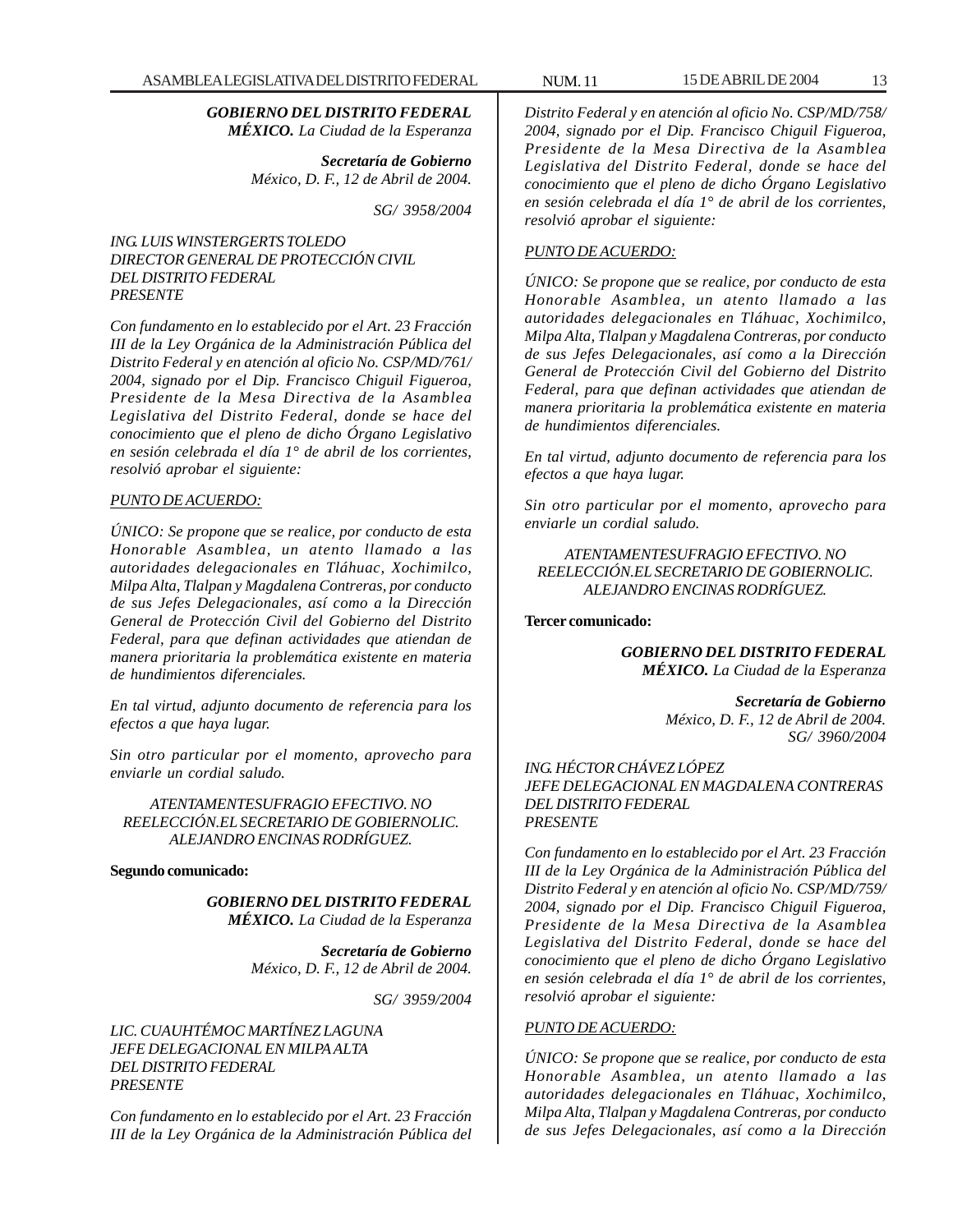*General de Protección Civil del Gobierno del Distrito Federal, para que definan actividades que atiendan de manera prioritaria la problemática existente en materia de hundimientos diferenciales.*

*En tal virtud, adjunto documento de referencia para los efectos a que haya lugar.*

*Sin otro particular por el momento, aprovecho para enviarle un cordial saludo.*

#### *ATENTAMENTESUFRAGIO EFECTIVO. NO REELECCIÓN.EL SECRETARIO DE GOBIERNOLIC. ALEJANDRO ENCINAS RODRÍGUEZ.*

#### **Cuarto comunicado:**

*GOBIERNO DEL DISTRITO FEDERAL MÉXICO. La Ciudad de la Esperanza*

> *Secretaría de Gobierno México, D. F., 12 de Abril de 2004. SG/ 3961/2004*

#### *C. P. FAUSTINO SOTO RAMOS JEFE DELEGACIONAL EN XOCHIMILCO DEL DISTRITO FEDERAL PRESENTE*

*Con fundamento en lo establecido por el Art. 23 Fracción III de la Ley Orgánica de la Administración Pública del Distrito Federal y en atención al oficio No. CSP/MD/757/ 2004, signado por el Dip. Francisco Chiguil Figueroa, Presidente de la Mesa Directiva de la Asamblea Legislativa del Distrito Federal, donde se hace del conocimiento que el pleno de dicho Órgano Legislativo en sesión celebrada el día 1° de abril de los corrientes, resolvió aprobar el siguiente:*

#### *PUNTO DE ACUERDO:*

*ÚNICO: Se propone que se realice, por conducto de esta Honorable Asamblea, un atento llamado a las autoridades delegacionales en Tláhuac, Xochimilco, Milpa Alta, Tlalpan y Magdalena Contreras, por conducto de sus Jefes Delegacionales, así como a la Dirección General de Protección Civil del Gobierno del Distrito Federal, para que definan actividades que atiendan de manera prioritaria la problemática existente en materia de hundimientos diferenciales.*

*En tal virtud, adjunto documento de referencia para los efectos a que haya lugar.*

*Sin otro particular por el momento, aprovecho para enviarle un cordial saludo.*

> *ATENTAMENTE SUFRAGIO EFECTIVO. NO REELECCIÓN. EL SECRETARIO DE GOBIERNO LIC. ALEJANDRO ENCINAS RODRÍGUEZ.*

#### **Comunicado número cinco:**

*GOBIERNO DEL DISTRITO FEDERAL*

*MÉXICO. La Ciudad de la Esperanza*

*Secretaría de Gobierno México, D. F., 12 de Abril de 2004. SG/ 3962/2004*

#### *C. P. FÁTIMA MENA ORTEGA JEFA DELEGACIONAL EN TLÁHUAC DEL DISTRITO FEDERAL PRESENTE*

*Con fundamento en lo establecido por el Art. 23 Fracción III de la Ley Orgánica de la Administración Pública del Distrito Federal y en atención al oficio No. CSP/MD/756/ 2004, signado por el Dip. Francisco Chiguil Figueroa, Presidente de la Mesa Directiva de la Asamblea Legislativa del Distrito Federal, donde se hace del conocimiento que el pleno de dicho Órgano Legislativo en sesión celebrada el día 1° de abril de los corrientes, resolvió aprobar el siguiente:*

#### *PUNTO DE ACUERDO:*

*ÚNICO: Se propone que se realice, por conducto de esta Honorable Asamblea, un atento llamado a las autoridades delegacionales en Tláhuac, Xochimilco, Milpa Alta, Tlalpan y Magdalena Contreras, por conducto de sus Jefes Delegacionales, así como a la Dirección General de Protección Civil del Gobierno del Distrito Federal, para que definan actividades que atiendan de manera prioritaria la problemática existente en materia de hundimientos diferenciales.*

*En tal virtud, adjunto documento de referencia para los efectos a que haya lugar.*

*Sin otro particular por el momento, aprovecho para enviarle un cordial saludo.*

> *ATENTAMENTE SUFRAGIO EFECTIVO. NO REELECCIÓN. EL SECRETARIO DE GOBIERNO LIC. ALEJANDRO ENCINAS RODRÍGUEZ.*

#### **Comunicado número seis:**

*GOBIERNO DEL DISTRITO FEDERAL MÉXICO. La Ciudad de la Esperanza*

> *Secretaría de Gobierno México, D. F., 12 de Abril de 2004. SG/3963/2004*

*LIC. ELISEO MOYA MORALES ENCARGADO DE LA JEFATURA DELEGACIONAL EN TLALPAN DEL DISTRITO FEDERAL PRESENTE*

*Con fundamento en lo establecido por el Art. 23 Fracción III de la Ley Orgánica de la Administración Pública del*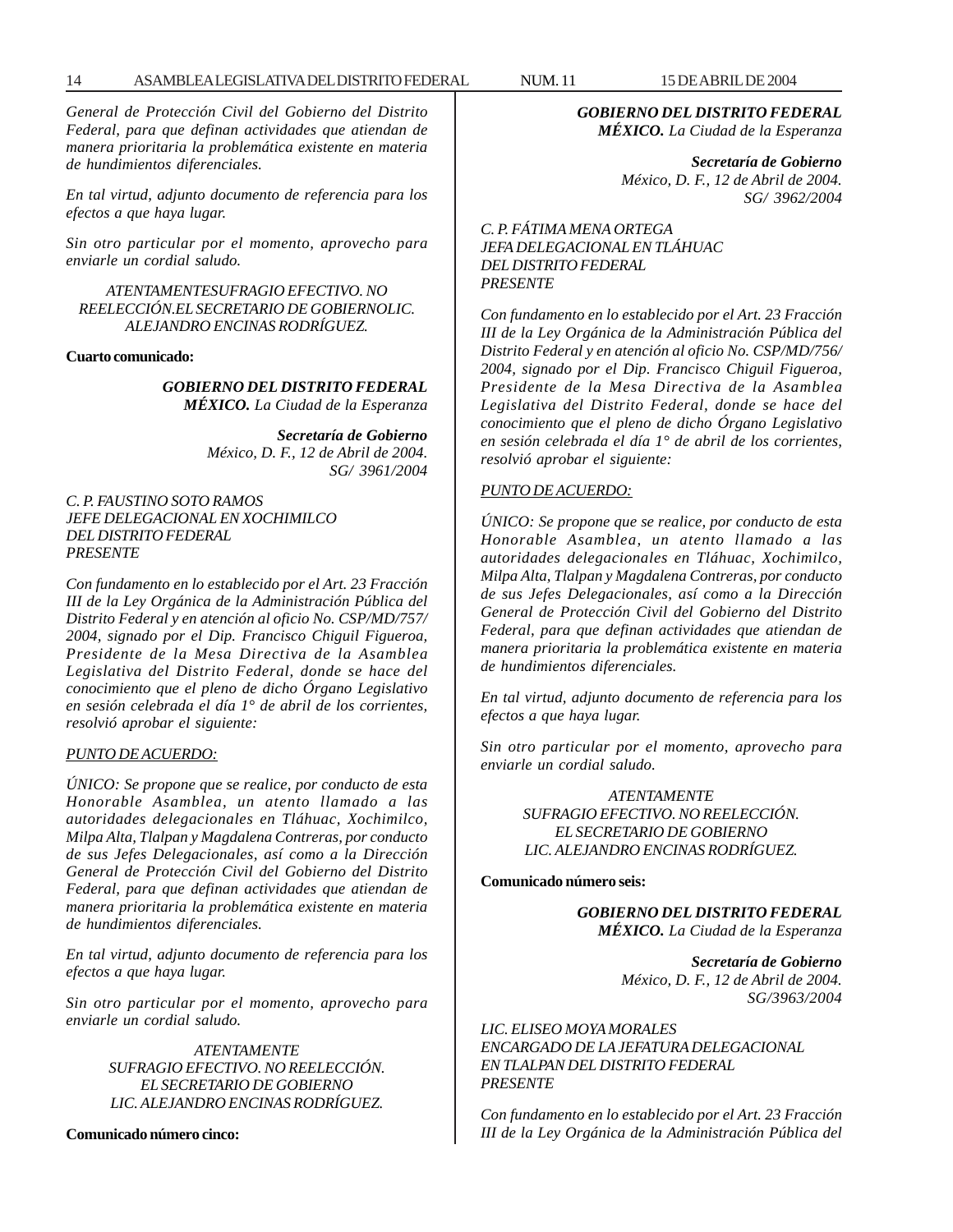*Distrito Federal y en atención al oficio No. CSP/MD/760/ 2004, signado por el Dip. Francisco Chiguil Figueroa, Presidente de la Mesa Directiva de la Asamblea Legislativa del Distrito Federal, donde se hace del conocimiento que el pleno de dicho Órgano Legislativo en sesión celebrada el día 1° de abril de los corrientes, resolvió aprobar el siguiente:*

#### *PUNTO DE ACUERDO:*

*ÚNICO: Se propone que se realice, por conducto de esta Honorable Asamblea, un atento llamado a las autoridades delegacionales en Tláhuac, Xochimilco, Milpa Alta, Tlalpan y Magdalena Contreras, por conducto de sus Jefes Delegacionales, así como a la Dirección General de Protección Civil del Gobierno del Distrito Federal, para que definan actividades que atiendan de manera prioritaria la problemática existente en materia de hundimientos diferenciales.*

*En tal virtud, adjunto documento de referencia para los efectos a que haya lugar.*

*Sin otro particular por el momento, aprovecho para enviarle un cordial saludo.*

> *ATENTAMENTE SUFRAGIO EFECTIVO. NO REELECCIÓN. EL SECRETARIO DE GOBIERNO LIC. ALEJANDRO ENCINAS RODRÍGUEZ.*

Cumplida su instrucción, diputado Presidente.

**EL C. PRESIDENTE.-** Gracias, diputado Secretario.

Esta Asamblea ha quedado debidamente enterada.

Asimismo, se hace del conocimiento de la Asamblea que se recibió un comunicado del licenciado Alejandro Encinas Rodríguez, por el que remite oficio al licenciado Francisco Garduño Yánez, Secretario de Transporte y Vialidad del Distrito Federal para su debida atención, el Punto de Acuerdo aprobado por esta Asamblea Legislativa el día 1º de abril.

Proceda la Secretaría a dar lectura al comunicado de referencia.

**EL C. SECRETARIO, DIPUTADO JULIO ESCAMILLA SALINAS.-** Por instrucciones de la presidencia se procede a dar lectura al comunicado de referencia.

> *GOBIERNO DEL DISTRITO FEDERAL MÉXICO. La Ciudad de la Esperanza*

> > *Secretaría de Gobierno México, D. F., 12 de Abril de 2004. SG/3956/2004*

*LIC. FRANCISCO GARDUÑO YÁÑEZ SECRETARIO DE TRANSPORTE Y VIALIDAD*

#### *DEL DISTRITO FEDERAL PRESENTE*

*Con fundamento en lo establecido por el Art. 23 Fracción III de la Ley Orgánica de la Administración Pública del Distrito Federal y en atención al oficio No. CSP/MD/767/ 2004, signado por el Dip. Francisco Chiguil Figueroa, Presidente de la Mesa Directiva de la Asamblea Legislativa del Distrito Federal, donde se hace del conocimiento que el pleno de dicho Órgano Legislativo en sesión celebrada el día 1° de abril de los corrientes, resolvió aprobar el siguiente:*

#### *PUNTO DE ACUERDO:*

*ÚNICO: Se propone que se realice, por conducto de esta Honorable Asamblea, un atento llamado a las autoridades delegacionales en Tláhuac, Xochimilco, Milpa Alta, Tlalpan y Magdalena Contreras, por conducto de sus Jefes Delegacionales, así como a la Dirección General de Protección Civil del Gobierno del Distrito Federal, para que definan actividades que atiendan de manera prioritaria la problemática existente en materia de hundimientos diferenciales.*

*En tal virtud, adjunto documento de referencia para los efectos a que haya lugar.*

*Sin otro particular por el momento, aprovecho para enviarle un cordial saludo.*

#### *ATENTAMENTE SUFRAGIO EFECTIVO. NO REELECCIÓN. EL SECRETARIO DE GOBIERNO LIC. ALEJANDRO ENCINAS RODRÍGUEZ.*

Cumplida su instrucción diputado Presidente.

**EL C. PRESIDENTE.-** Esta Asamblea ha quedado debidamente enterada.

Proceda la secretaría a dar lectura al comunicado que remite el Licenciado Alejandro Encinas Rodríguez por el que hace del conocimiento del Ingeniero César Buenrostro Hernández, Secretario de Obras y Servicios del Distrito Federal, el Punto de Acuerdo aprobado por este órgano legislativo el 1° de abril del año en curso.

**EL C. SECRETARIO.-** Por instrucciones de la presidencia se procede a dar lectura al comunicado de referencia.

> *GOBIERNO DEL DISTRITO FEDERAL MÉXICO. La Ciudad de la Esperanza*

> > *Secretaría de Gobierno México, D. F., 12 de Abril de 2004. SG/3955/2004*

*ING. CÉSAR BUENROSTRO HERNÁNDEZ SECRETARIO DE OBRAS Y SERVICIOS DEL DISTRITO FEDERAL PRESENTE*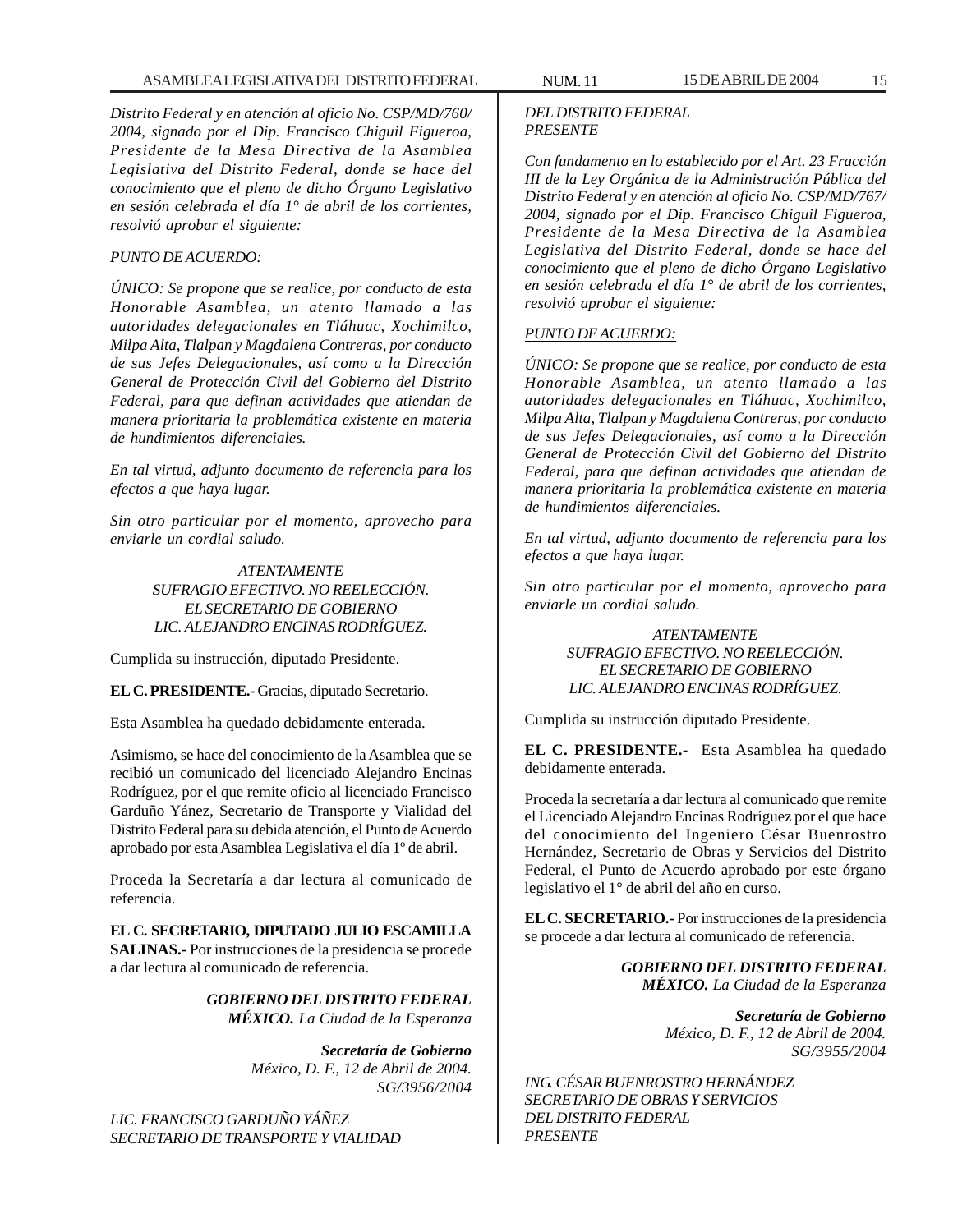*Con fundamento en lo establecido por el Art. 23 Fracción III de la Ley Orgánica de la Administración Pública del Distrito Federal y en atención al oficio No. CSP/MD/766/2004, signado por el Dip. Francisco Chiguil Figueroa, Presidente de la Mesa Directiva de la Asamblea Legislativa del Distrito Federal, donde se hace del conocimiento que el pleno de dicho Órgano Legislativo en sesión celebrada el día 1° de abril de los corrientes, resolvió aprobar el siguiente:*

### *PUNTO DE ACUERDO:*

*ÚNICO: Se propone que se realice, por conducto de esta Honorable Asamblea, un atento llamado a las autoridades delegacionales en Tláhuac, Xochimilco, Milpa Alta, Tlalpan y Magdalena Contreras, por conducto de sus Jefes Delegacionales, así como a la Dirección General de Protección Civil del Gobierno del Distrito Federal, para que definan actividades que atiendan de manera prioritaria la problemática existente en materia de hundimientos diferenciales.*

*En tal virtud, adjunto documento de referencia para los efectos a que haya lugar.*

*Sin otro particular por el momento, aprovecho para enviarle un cordial saludo.*

#### *ATENTAMENTE SUFRAGIO EFECTIVO. NO REELECCIÓN. EL SECRETARIO DE GOBIERNO LIC. ALEJANDRO ENCINAS RODRÍGUEZ.*

Cumplida su instrucción, señor Presidente.

**EL C. PRESIDENTE.-** Gracias, diputado Secretario. Esta Asamblea ha quedado debidamente enterada.

Se solicita a la secretaría dar lectura al comunicado que remite el licenciado Alejandro Encinas Rodríguez, del oficio enviado a la doctora Raquel Sosa, Secretaria de Desarrollo Social del Distrito Federal, para la atención del Punto de Acuerdo aprobado por esta Asamblea Legislativa el pasado 1° de abril.

**EL C. SECRETARIO.-** Por instrucciones de la presidencia se procede a dar lectura al comunicado de referencia.

> *GOBIERNO DEL DISTRITO FEDERAL MÉXICO. La Ciudad de la Esperanza*

> > *Secretaría de Gobierno México, D. F., 12 de Abril de 2004. SG/3954/2004*

*DRA. RAQUEL SOSA ELÍZAGA DIRECTOR GENERAL DE PROTECCIÓN CIVIL DEL DISTRITO FEDERAL PRESENTE*

*Con fundamento en lo establecido por el Art. 23 Fracción III de la Ley Orgánica de la Administración Pública del* *Distrito Federal y en atención al oficio No. CSP/MD/765/ 2004, signado por el Dip. Francisco Chiguil Figueroa, Presidente de la Mesa Directiva de la Asamblea Legislativa del Distrito Federal, donde se hace del conocimiento que el pleno de dicho Órgano Legislativo en sesión celebrada el día 1° de abril de los corrientes, resolvió aprobar el siguiente:*

#### *PUNTO DE ACUERDO:*

*PRIMERO: Se solicita al Jefe de Gobierno del Distrito Federal para que a través de la Secretaría de Desarrollo Social del Distrito Federal, celebre convenios de colaboración con distintas instituciones de educación superior públicas y privadas, para que éstas a través de la figura del Servicio Social auxilien al Gobierno del Distrito Federal en la atención de zonas marginadas de la ciudad.*

*SEGUNDO: Con respuestas integrales a los requerimientos de desarrollo social que demanda la ciudadanía, se propone que los prestadores de servicio social, realicen sus actividades bajo la dirección de las delegaciones, para atender directamente las necesidades prioritarias de cada demarcación.*

*TERCERO: A partir de los convenios de colaboración que existen entre el Gobierno del Distrito Federal y la Universidad Nacional Autónoma de México, se solicita que esta institución a través de su Facultad de Ingeniería, realice estudios de mecánica de suelo en la delegación Álvaro Obregón, para contar un diagnóstico y atender la problemática de los suelos minados de esta demarcación. Para estos mismos efectos se solicita al Gobierno del Distrito Federal celebre un convenio con el Instituto Politécnico Nacional.*

*En tal virtud, adjunto documento de referencia para los efectos a que haya lugar.*

*Sin otro particular por el momento, aprovecho para enviarle un cordial saludo.*

#### *ATENTAMENTE SUFRAGIO EFECTIVO. NO REELECCIÓN. EL SECRETARIO DE GOBIERNO LIC. ALEJANDRO ENCINAS RODRÍGUEZ.*

Cumplida su instrucción, diputado Presidente.

**EL C. PRESIDENTE.-** Esta Asamblea ha quedado debidamente enterada.

Esta presidencia informa que recibió un comunicado del licenciado Alejandro Encinas Rodríguez en torno al Acuerdo aprobado por este órgano en donde se solicita un informe pormenorizado sobre la Zona Chinampera de Xochimilco. Proceda la secretaría a darle lectura.

**EL C. SECRETARIO.-** Por instrucciones de la presidencia se da lectura al comunicado de referencia.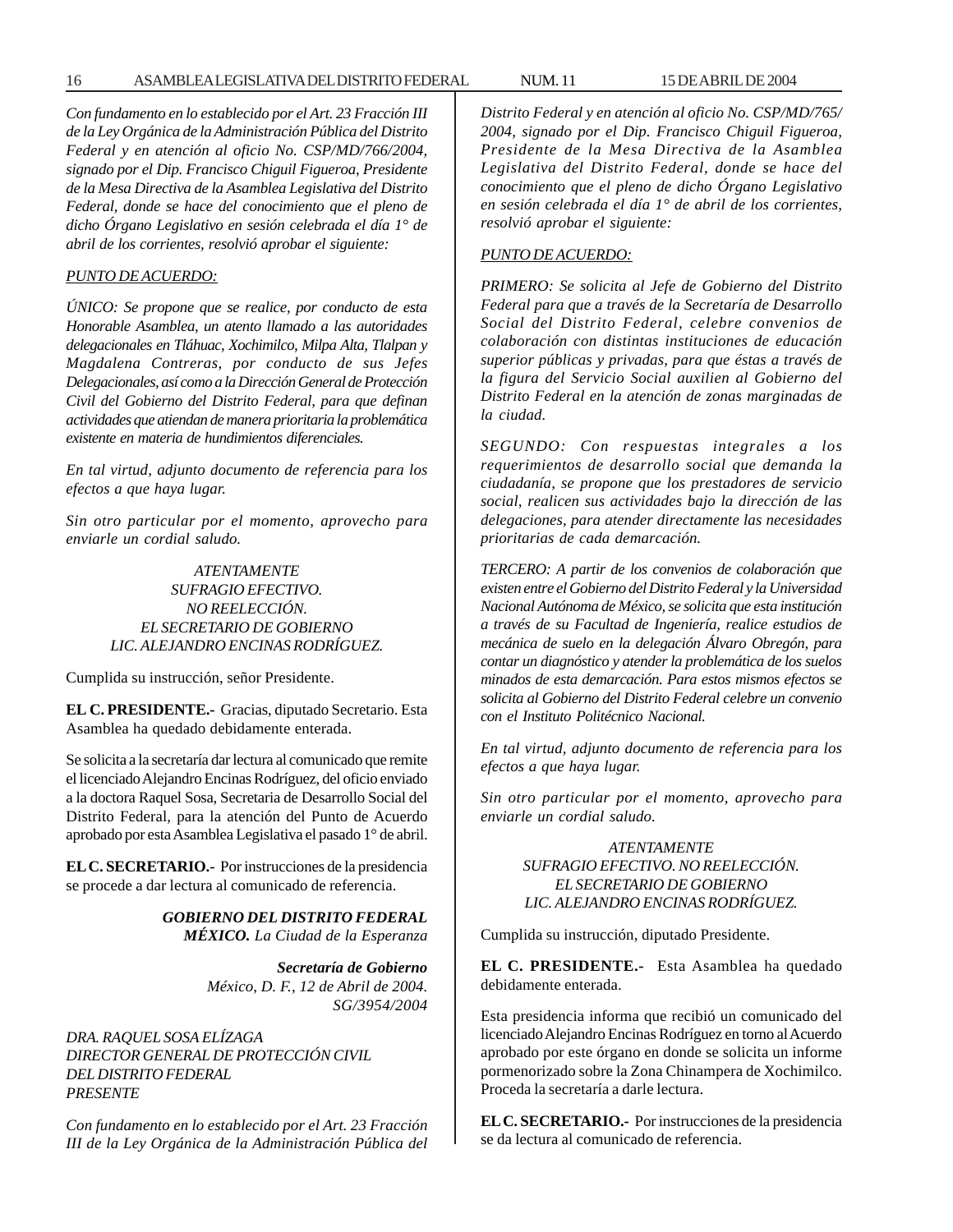#### *GOBIERNO DEL DISTRITO FEDERAL MÉXICO. La Ciudad de la Esperanza*

*Secretaría de Gobierno México, D. F., 12 de Abril de 2004. SG/3952/2004*

### *DIP. LORENA VILLAVICENCIO AYALA SECRETARIA DE LA COMISIÓN DE GOBIERNO DE LA ALDF III LEGISLATURA PRESENTE*

*En referencia al oficio No. CPMAPE/03/04, enviado por la Dip. Sara Guadalupe Figueroa Canedo, Presidenta de la Comisión de Preservación del Medio Ambiente y Protección Ecológica de la Asamblea Legislativa del Distrito Federal, donde se hace del conocimiento el Punto de Acuerdo aprobado el pasada 14 de enero del 2004, mediante el cual se solicita que la Secretaría de Turismo, presente un informe pormenorizado de la situación en la que se encuentra la zona Chinampera de Xochimilco.*

*Refiriendo a lo anterior, anexo envío a usted documento con la información que proporciona la Secretaria de Turismo, Dra. Julia Rita Campos.*

*Sin otro particular por el momento, aprovecho para enviarle un cordial saludo.*

> *ATENTAMENTE SUFRAGIO EFECTIVO. NO REELECCIÓN. EL SECRETARIO DE GOBIERNO LIC. ALEJANDRO ENCINAS RODRÍGUEZ.*

> > *\_\_\_\_\_ O \_\_\_\_\_*

*GOBIERNO DEL DISTRITO FEDERAL Secretaría de Turismo*

*MÉXICO. La Ciudad de la Esperanza México D. F. a 27 de febrero de 2004.*

#### *SITUACIÓN ACTUAL EN MATERIA DE TURISMO EN LA DELEGACIÓN XOCHIMILCO*

*En atención al punto de acuerdo presentado por el Dip. Christian Lujano, Vicepresidente de la Comisión de Turismo de la Asamblea Legislativa, referente a la situación que guarda el Centro Histórico y la zona chinampera de Xochimilco, esta Secretaría informa sobre los ejes rectores de la planeación y desarrollo turístico, así como de las acciones llevadas a cabo en coordinación con la Jefatura Delegacional y otras instancias del Gobierno del Distrito Federal en esa demarcación.*

*La elaboración de los diagnósticos de esta Secretaría, atiende a las nuevas tendencias del turismo y a las políticas sectoriales, para el aprovechamiento sustentable de los recursos naturales en las áreas rurales de la región sur de la ciudad de México y en corresponsabilidad con*

*las delegaciones políticas, la iniciativa privada y los grupos sociales de la región.*

*Por ello y para mejorar la calida de los servicios e impulsar la actividad turística, se cuenta ya con el diagnóstico de la Delegación Xochimilco que comprende los siguientes puntos:*

- *Antecedentes históricos*
- *Datos generales*
- *Oferta turística*
- *Medio ambiente*
- *Prestadores de servicios*
- *Caracterización de las zonas turísticas*
- *Demanda turística*
- *Afluencia a embarcaderos*
- *Evaluación de la regulación en la actividad turística y de los asentamientos irregulares que provocan deterioro a las chinampas.*
- *Evaluación de los niveles de agua en canales por problemas estructurales de toda la Cuenca del Valle, que tiene que ver con la insuficiente recarga de los mantos acuíferos, a lo que se añade la extracción de agua por los asentamientos citados.*

*En forma paralela se han realizado acciones en la demarcación para favorecer el desarrollo turístico, tales como:*

- *Programas de turismo social, como ''Vive tu ciudad'' que atendió a 1,483 personas*
- *Jornadas de actualización sobre turismo a empleados delegacionales*
- *Seminarios sobre calidad en los servicios turísticos y Manejo Higiénico de los alimentos a los micro y pequeños empresarios*
- *Asesoría técnica en proyectos específicos*
- *Participación en ferias y eventos locales y nacionales*
- *Reuniones en Corena, Sector, etc.*

*Durante el año 2004, se pretende continuar con acciones encaminadas a fortalecer la actividad turística en las delegaciones de sur a través de:*

- *Continuar apoyando a la Delegación en la formulación de los próximos anteproyectos del Programa-Presupuesto para tener acceso a fondos federales en materia de turismo.*
- *Mantener la mesa de trabajo incluyendo a Corena y Sectur Federal.*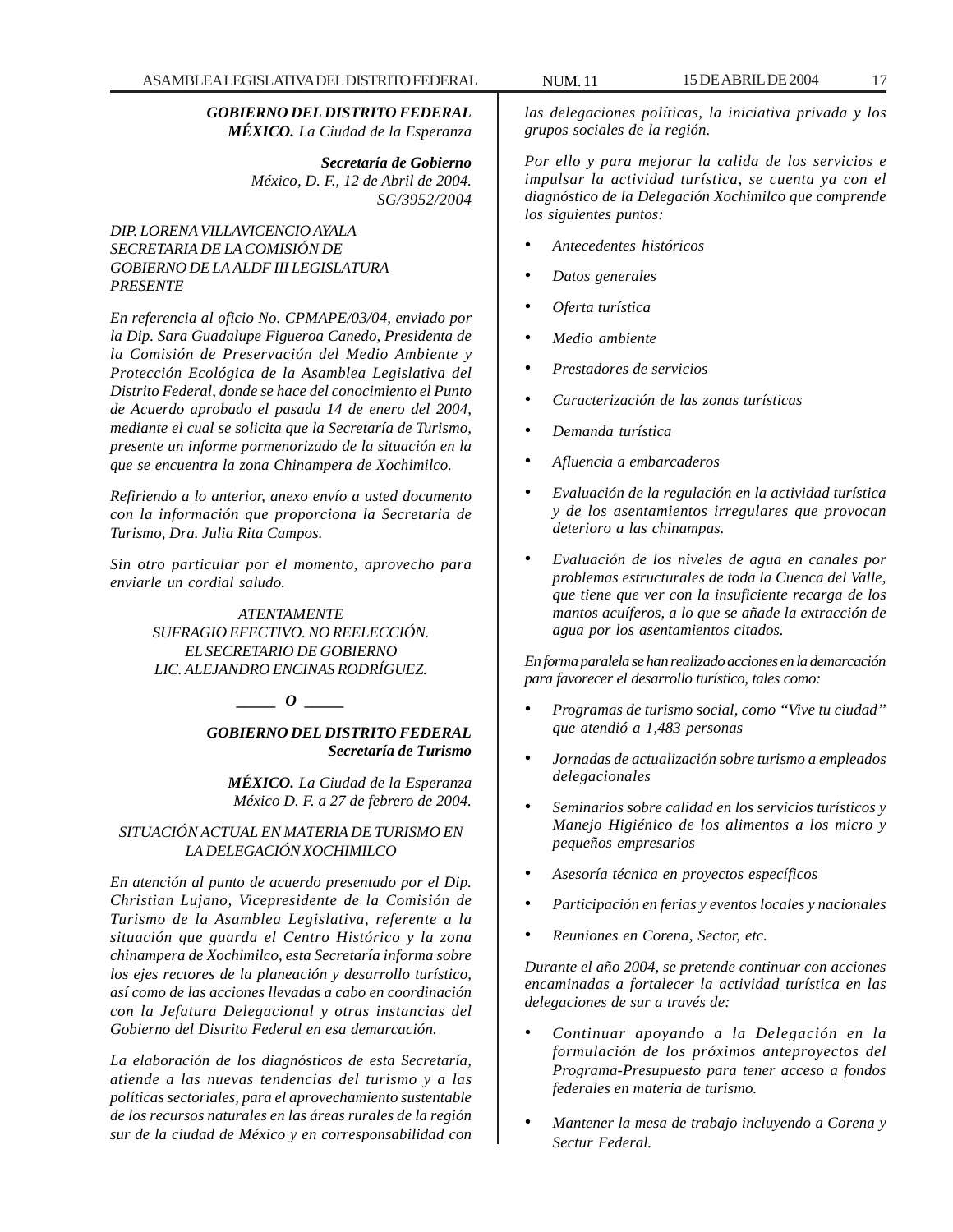- *Asistencia técnica para elaborar los programas de desarrollo turístico.*
- *Asistencia técnica para proyectos específicos en materia de planeación y desarrollo turístico por demarcación.*
- *Capacitación empresarial.*
- *Promoción turística.*
- *Desarrollo de turismo social.*

*Adicionalmente a las acciones que se han desarrollado y que se continuarán desarrollando en la Delegación, este año se inició el proyecto ''desarrollo turístico del sur'', con la participación de las principales delegaciones del sur y todas las instancias públicas y privadas. Los principales logros obtenidos a la fecha para el caso de Xochimilco son:*

- *Programa de trabajo de turismo delegacional 2004, que incluye las observaciones de esta Secretaría;*
- *Participación activa de la UNESCO para que la demarcación conserve la categoría de ''patrimonio cultural de la humanidad'';*
- *Coordinación con las delegaciones del sur, para el intercambio de potenciales de desarrollo turístico;*
- *Asesoría para el financiamiento del rescate ''centro histórico'' con participaciones federales;*
- *Participación de esta Secretaría en recorridos in situ que realizan la Delegación, la Secretaría del Medio Ambiente y la Comisión del Medio ambiente y Protección Ecológica de la Asamblea Legislativa, para destacar los potenciales turísticos.*

*Así, se persigue conseguir las bases para el desarrollo turístico del sur, con el fin de integrar a las delegaciones de esa área, que poseen mayor vocación y perfil turísticos, al desarrollo de actividades turísticas, especialmente las que tienen las mayores opciones de turismo alternativo, como son Xochimilco, Tláhuac, Milpa Alta, Tlalpan y Magdalena Contreras, a través de la acción concertada con los prestadores de servicio de la zona y con la Universidad Autónoma de Xochimilco (UAM); con la cual esta Secretaría ya ha iniciado los encuentros institucionales para el desarrollo de planes y programas que fortalecerán el diseño de políticas públicas en materia de turismo para estas demarcaciones.*

*La acción concertada entre los actores, definirá en principio alianzas estratégicas orientadas al diseño y comercialización de productos turísticos; convenios* *comerciales entre hoteles para la creación de paquetes y tarifas promocionales; estrategias gubernamentales para la obtención de financiamiento público y privado y la captación de inversiones a través de instrumentos fiscales, económicos y administrativos; instrumentación de campañas de promoción turística y participación de cámaras y asociaciones de los sectores privado y social, para la puesta en marcha de convenios de promociones.*

Cumplida su instrucción diputado Presidente.

**EL C. PRESIDENTE.-** Gracias, diputado Secretario. Esta Asamblea ha quedado debidamente enterada. Remítase copia del comunicado a la diputada Sara Figueroa Canedo.

Proceda la secretaría a dar lectura al comunicado que remite el licenciado Alejandro Encinas Rodríguez, Secretario de Gobierno del Distrito Federal, en torno al Acuerdo aprobado por este Órgano Legislativo, a efecto de que los Jefes Delegacionales garanticen la correcta observancia de la Ley para el Funcionamiento de los Establecimientos Mercantiles.

**EL C. SECRETARIO.-** Por instrucciones de la presidencia se proceda a dar lectura al Comunicado de referencia.

> *GOBIERNO DEL DISTRITO FEDERAL MÉXICO. La Ciudad de la Esperanza*

> > *Secretaría de Gobierno México, D. F., 12 de Abril de 2004. SG/3953/2004*

#### *DIP. LORENA VILLAVICENCIO AYALA SECRETARIA DE LA COMISIÓN DE GOBIERNO DE LA ALDF III LEGISLATURA PRESENTE*

*En referencia al oficio No. MDEP/123/04, enviado por el Dip. Roberto Carlos Reyes Gámiz, Presidente de la Mesa Directiva de la Diputación Permanente de la Asamblea Legislativa del Distrito Federal, donde se hace del conocimiento el Punto de Acuerdo aprobado por el Pleno de la Diputación Permanente el pasado 18 de febrero del presente, mediante el cual solicita a los titulares de las 16 demarcaciones políticas, que implementen mecanismos de vigilancia e inspección a fin de garantizar la correcta observancia de la Ley para el Funcionamiento de los Establecimientos Mercantiles del Distrito Federal.*

*Refiriendo lo anterior, anexo envío a usted documento con la información que proporciona el Delegado de Miguel Hidalgo, Lic. Fernando Aboitiz Saro.*

*Sin otro particular por el momento, aprovecho para enviarle un cordial saludo.*

> *ATENTAMENTE SUFRAGIO EFECTIVO. NO REELECCIÓN. EL SECRETARIO DE GOBIERNO LIC. ALEJANDRO ENCINAS RODRÍGUEZ.*

$$
\_\_o\_
$$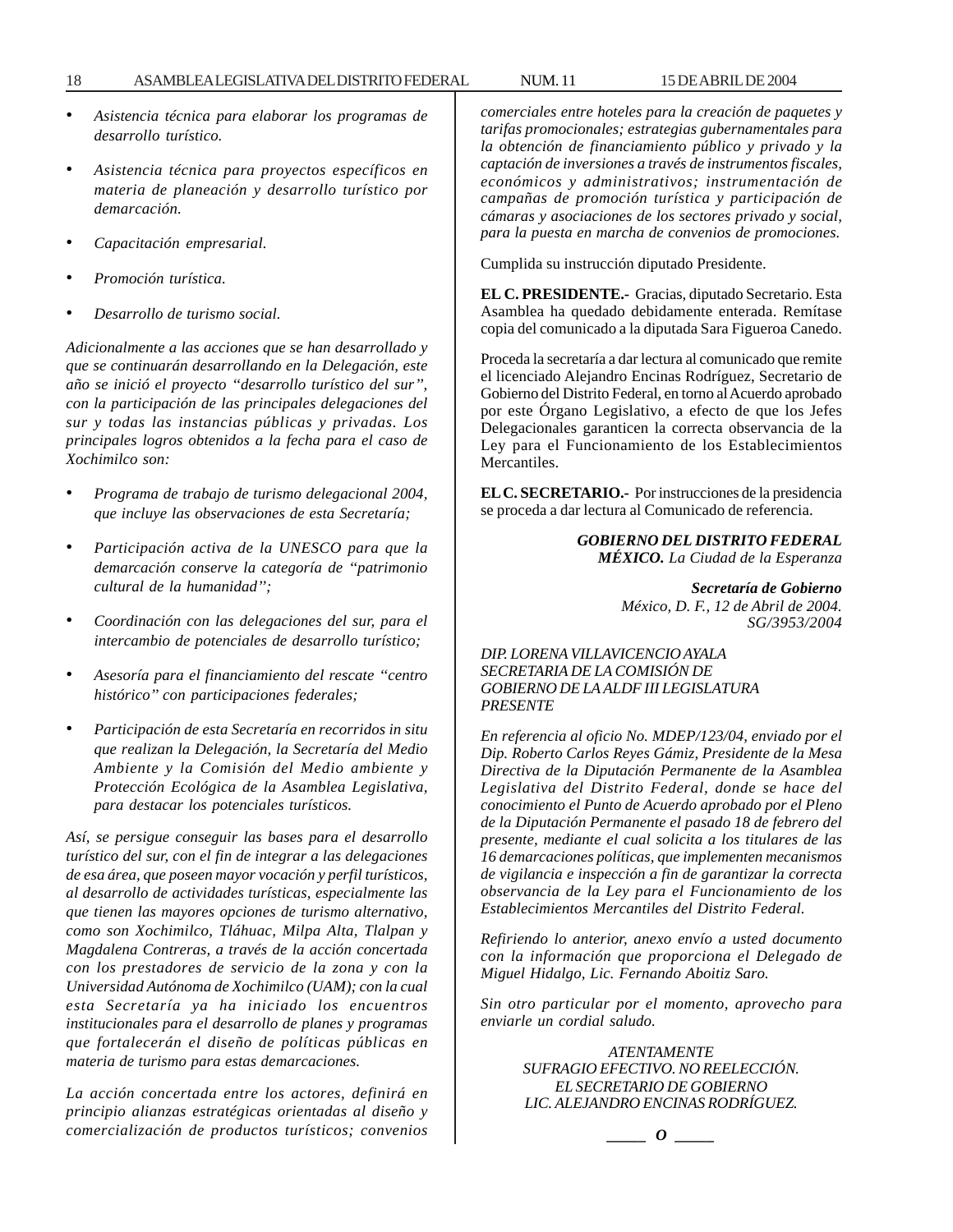### *DELEGACIÓN MIGUEL HIDALGO COORDINACIÓN DE PARTICIPACIÓN CIUDADANA Y GESTIÓN SOCIAL*

*Propuesta de Vigilancia e Inspección de Establecimientos mercantiles. Área responsable Subdirección de control y Gestión*

*Áreas involucradas. Participación Ciudadana y Gestión Social Jurídico y de Gobierno*

#### *Objetivo específico.*

*Implementar mecanismos de vigilancia e inspección para garantizar la correcta observancia de la ley para el funcionamiento de los establecimientos mercantiles tipo b.*

#### *Objetivo particular.*

*Instalara un módulo de recepción de quejas y denuncias, los días viernes y sábado durante dos meses con un horario, viernes de 17 a 20 hrs. y sábado de 20 a 23 hrs., con el fin de que tanto dueños de restaurantes como clientes expresen sus quejas y así, sean atendidas sus peticiones.*

#### *Mecanismo:*

*Un día previo a la colocación de los módulos se repartirán volantes, informando sobre este programa de atención, así como tema, horario, día y puntos de atención.*

*Se instalará un módulo con sus respectivas carpas, sillas y tablones.*

*En cada módulo habrá dos personas los días viernes y sábado de lo Coordinación de Participación Ciudadana y Gestión Social, que captarán la demanda con la presencia de un verificador del área Jurídico y Gobierno quien apoyara, orientara y actuara en caso de ser necesario.*

*Colonias consideradas. Polanco Tacuba Anahuac Anzures Lomas de Chapultepec Tacubaya*

*Días, colonias y lugares donde se colocaran los módulos.*

| Abril                 | Fecha                    | Colonia      | Horario y lugar                                  |
|-----------------------|--------------------------|--------------|--------------------------------------------------|
| <b>Viernes</b>        | 26                       | Polanco      | Virgilio y Julio Viernes de                      |
|                       |                          |              | $17a20$ hrs.                                     |
| Sábado                | 27                       | Polanco      | Campos Eliseos y Galileo de                      |
|                       |                          |              | $20a23$ hrs.                                     |
| Viernes               | $\overline{\mathcal{L}}$ | Polanco      | Horacio y Lamartine de 17                        |
|                       |                          |              | $hrs a 20 hrs$ .                                 |
| Sábado                | $\mathfrak{Z}$           | Polanco      | Torcuato Tasso y Horacio de                      |
|                       |                          |              | $20a23$ hrs.                                     |
| Viernes               | 16                       | Polanco      | Homero y Moliere de 17 a                         |
|                       | 17                       |              | $20$ hrs.                                        |
| Sábado                |                          | Tacaba       | Golfo de Bengala esquina                         |
|                       |                          |              | Marina Nacional de 20 a 23<br>hrs.               |
| Viernes               | 23                       |              |                                                  |
|                       |                          | Anzures      | Víctor Hugo esquina<br>Leibinitz de 17 a 20 hrs. |
| Sábado                | 2.4                      | Anzures      | Herodoto esquina Melchor                         |
|                       |                          |              | Ocampo de 20 a 23 hrs.                           |
| Viernes               | 30                       | Lomas        | Barrilazo y Pardo Nte.                           |
| Sábado                | 7                        | Lomas        | Palmas y Monte Tabor                             |
| $\overline{V}$ iernes | 8                        | <b>Lomas</b> | Pedregal esquina Alicata                         |
| Sábado                | $\overline{14}$          | Tacubaya     | Frente al mercado Peña                           |
|                       |                          |              | Manterola                                        |
| Viernes               | 15                       | Anahuac      | Lago Garda y Marina Nal.                         |
| Sábado                | 21                       | Anahuac      | Marina Nacional y Laguna                         |
|                       |                          |              | de Mayran (frente periódico                      |
|                       |                          |              | cuestión)                                        |

Cumplida su instrucción, diputado Presidente.

**EL C. PRESIDENTE.-** Esta Asamblea ha quedado debidamente enterada.

Continúe la secretaría con los asuntos del orden del día.

**EL C. SECRETARIO.-** Diputado Presidente, esta secretaría hace del conocimiento de la Asamblea que se recibió un comunicado suscrito por el Licenciado Alejandro Ramos Flores, Subprocurador Jurídico y de Asuntos Internacionales de la Procuraduría General de la República. Se va a proceder a darle lectura.

> *PROCURADURÍA GENERAL DE LA REPÚBLICA SUBPROCURADURÍA JURÍDICA Y DE ASUNTOS INTERNACIONALES DIRECCIÓN GENERAL DE ASUNTOS JURÍDICOS OFICIO: SJAI/0160/04*

*ASUNTO: Se emite respuesta a su oficio número SEL/ 300/581/04, relacionado con el Punto de Acuerdo de la H. Asamblea Legislativa del Distrito Federal, mediante el cual solicita realizar diversas acciones relacionadas con los hechos en que tuvo participación el Senador con licencia Jorge Emilio González Martínez.*

#### *LIC. M. HUMBERTO AGUILAR CORONADO SUBSECRETARIO DE ENLACE LEGISLATIVO DE LA SECRETARÍA DE GOBERNACIÓN PRESENTE.*

*Por instrucciones del C. Subprocurador General de la República, y en relación a su oficio número SEL/300/581/*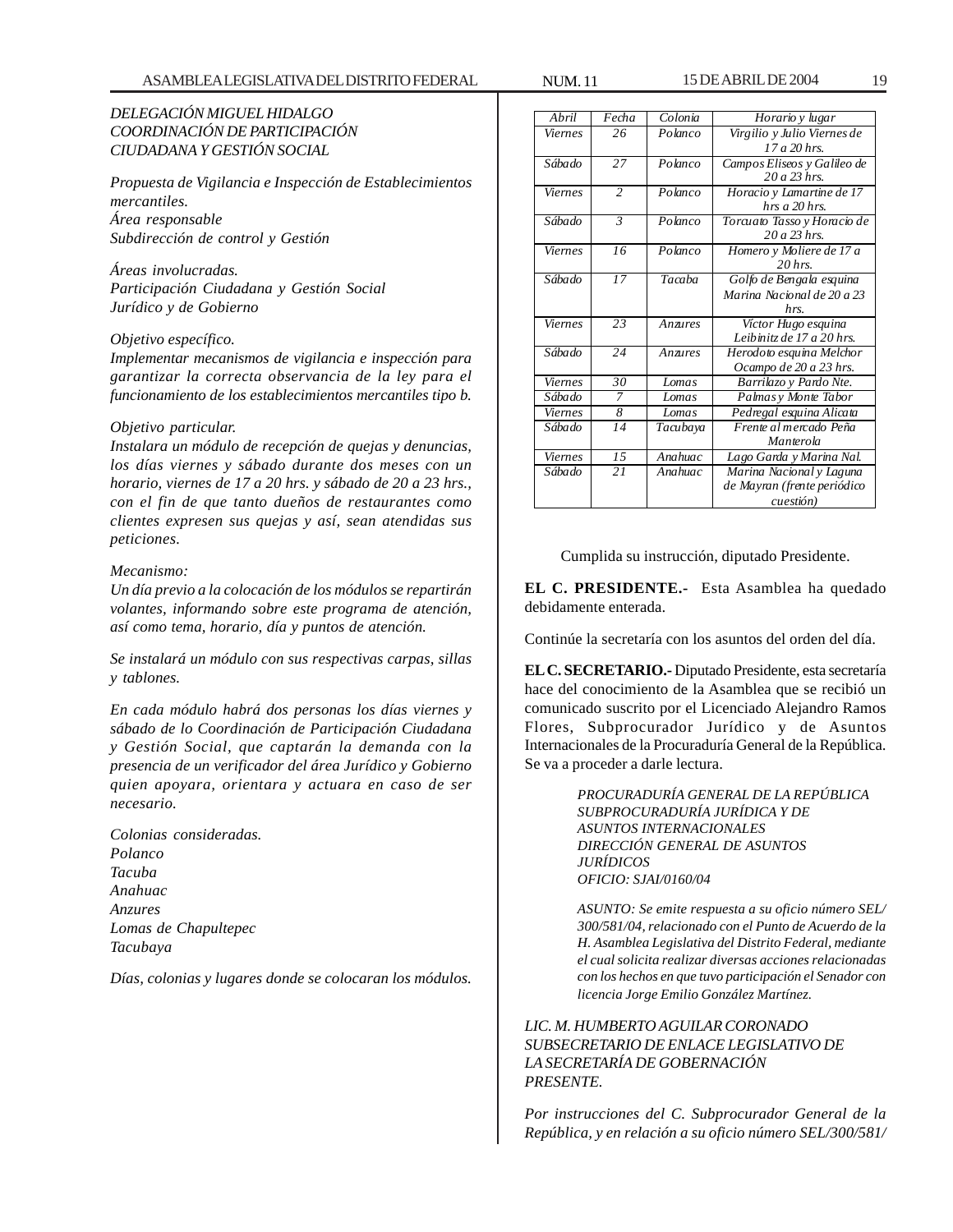*04, de fecha 8 de marzo pasado, mediante el cual remite a ese Alto Funcionario, el Punto de Acuerdo aprobado el 25 de febrero último para la H. Asamblea Legislativa del Distrito Federal, mediante el cual solicita realizar diversas acciones relacionadas con los hechos en que tuvo participación el Senador con licencia Jorge Emilio González Martínez, y no obstante que dicho Órgano Legislativo Local carece de atribuciones para intervenir en asuntos de carácter federal, con fundamento en lo establecido en la fracción VI del artículo 12 del Reglamento de la Ley Orgánica de la Procuraduría General de la República, me permito informar que esta Institución en ejercicio de las facultades que al efecto proviene en los artículos 21 y 102 de la Constitución Federal, y acatando los principios que rigen el servicio público contenido en el artículo 113 del propio Texto Supremo, se encuentra actuando con estricto respeto a los principios de legalidad, honradez, lealtad, imparcialidad y eficiencia en la investigación de los hechos de referencia, mismo que una vez agotada la indagatoria correspondiente determinará lo que a derecho corresponda.*

*Sin otro particular, reitero a usted la más distinguida de mis consideraciones.*

#### *ATENTAMENTE SUFRAGIO EFECTIVO. NO REELECCIÓN. EL SUBPROCURADOR*

#### *LIC. ALEJANDRO RAMOS FLORES*

Es cuanto, diputado Presidente.

**EL C. PRESIDENTE.-** Esta Asamblea ha quedado debidamente enterada.

Adelante, diputado Secretario.

**EL C. SECRETARIO.-** Esta secretaría hace del conocimiento de la Asamblea que se recibió un comunicado de la Cámara de Diputados del honorable Congreso de la Unión. Se va a proceder a darle lectura al comunicado mencionado.

*CÁMARA DE DIPUTADOS PODER LEGISLATIVO FEDERAL*

> *MESA DIRECTIVA LIX LEGISLATURA OFICIO No. D.G.P.L.59-II-3-559*

*Dip. Francisco Chiguil Figueroa, Presidente de la Mesa Directiva de la Asamblea Legislativa del Distrito Federal, III Legislatura, Presente.*

*Nos permitimos acusar recibo de su oficio CSP/MD/751/ 2004, de fecha 1 de abril del año en curso, con el que* *remite Punto de Acuerdo para solicitar al Congreso de la Unión, reforme el artículo 11 Constitucional, para reconocer expresamente a hombres y mujeres del derecho del libre tránsito.*

*En sesión celebrada en esta fecha por la Cámara de Diputados del Honorable Congreso de la Unión, se dictó el siguiente trámite: ''Recibo y túrnese a la Comisión de Puntos Constitucionales para su conocimiento''.*

*México, D. F. a 13 de abril de 2004.*

*MARCOS MORALES TORRES Diputado Secretario*

> *AMALIA YABUR ELIAS Diputada Secretaria*

Es cuanto, diputado Presidente.

**EL C. PRESIDENTE.-** La Asamblea ha quedado debidamente enterada.

Continuando con el orden del día y para presentar una iniciativa de reformas, adiciones y modificaciones a diversas disposiciones del Código Electoral del Distrito Federal, se concede el uso de la tribuna al diputado Rodolfo Covarrubias, del Partido de la Revolución Democrática.

**EL C. DIPUTADO RODOLFO FRANCISCO COVARRUBIAS GUTIÉRREZ.-** Con su permiso, diputado Presidente.

#### *INICIATIVA DE LEY QUE REFORMA Y ADICIONA DIVERSAS DISPOSICIONES DEL CÓDIGO ELECTORAL DEL DISTRITO FEDERAL*

*Los suscritos diputados integrantes del grupo parlamentario del Partido de la Revolución Democrática, con fundamento en lo dispuesto en el artículo 122 apartado C, Base Primera, fracción V, inciso h), de la Constitución Política de los Estados Unidos Mexicanos; los numerales 42, fracción XII y 46, fracción I, del Estatuto de Gobierno del Distrito Federal; en los artículos 17 fracción IV, 83 fracción I y 84 de la Ley Orgánica de la Asamblea Legislativa del Distrito Federal; artículo 82 y artículo 129 del Reglamento para el Gobierno Interior de la Asamblea Legislativa del Distrito Federal, pongo a consideración del pleno la presente ''Iniciativa de ley que reforma y adiciona diversas disposiciones del Código Electoral del Distrito Federal'', bajo la siguiente:*

#### *EXPOSICIÓN DE MOTIVOS*

*El Distrito Federal, capital del país, sede de los Poderes Federales y ciudad de todos los mexicanos, vive un momento clave de su historia que nos da la oportunidad de consolidar los procesos de transformación democrática.*

*Para nadie resulta una sorpresa que desde esta Asamblea Legislativa estamos obligados a corregir, desde el fondo,*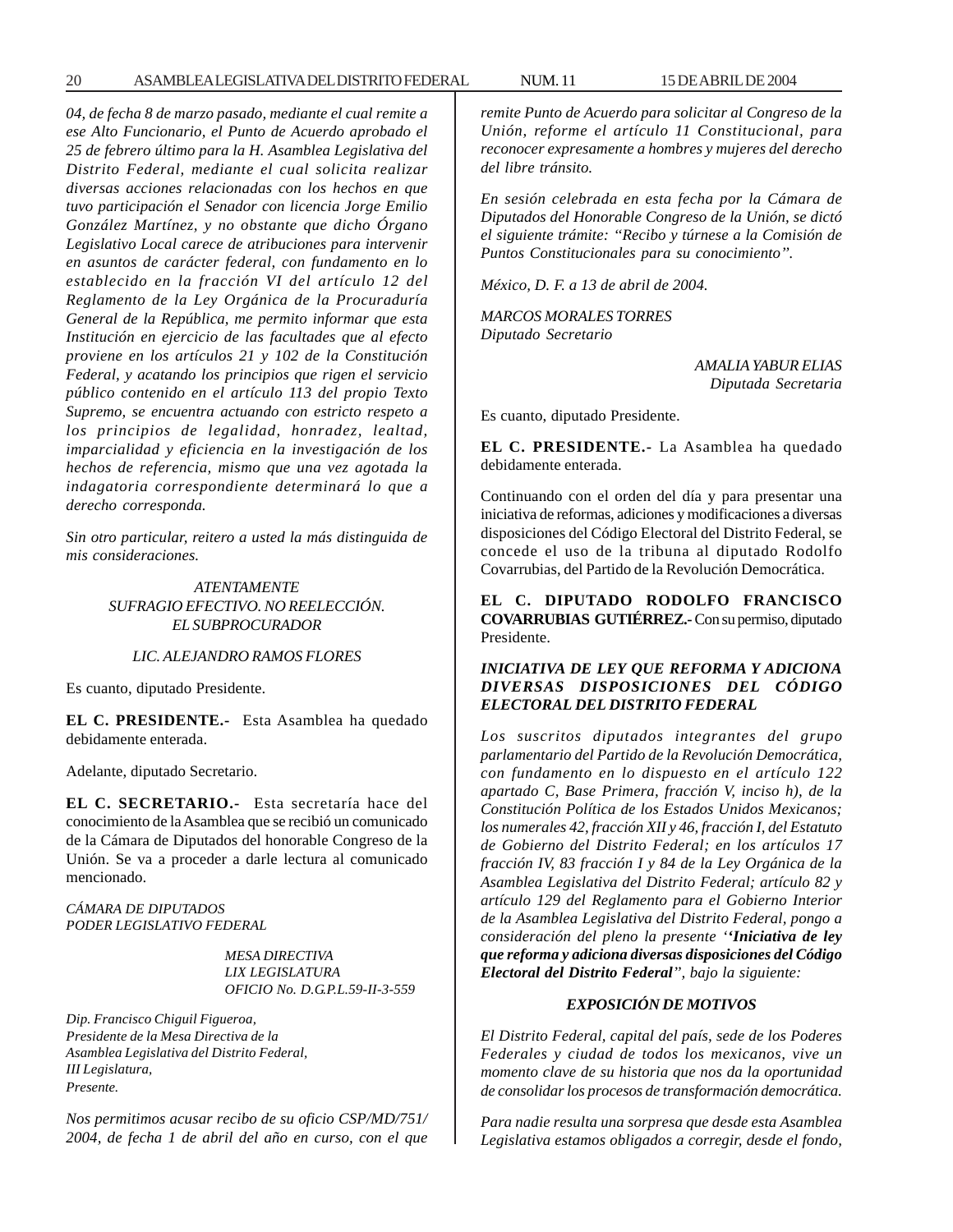*los procesos y las estructuras de los Partidos Políticos, que han generado una falta de legitimación para con los ciudadanos.*

*Es imperativo deshacer los nudos que hoy están en la política, realizando una profunda reforma al sistema de partidos, al funcionamiento del Estado, a las reglas del juego.*

*En México se han dado experiencias que muestran que cuando las campañas inician con mucha anticipación a los tiempos establecidos y con gastos elevados tienen repercusión, ya que se introducen en la conciencia colectiva y fijan preferencias con gran antelación, sin embargo, nuestra legislación es omisa respecto a las precampañas, que no están reguladas en cuanto a duración, acceso a los medios de comunicación, financiamiento, topes de gastos, así como presentación y revisión de informes de ingresos y egresos.*

*Por ello debe dotarse a las autoridades electorales, de facultades reales, de fiscalización que permitan a la sociedad conocer el destino de los recursos públicos que a través de sus impuestos aportan al sistema de partidos. Esto, sin lugar a dudas dará más equidad a la contienda.*

*La falta de control de las actividades previas a la contienda electoral es preocupante, pues las autoridades no han tenido facultades para revisar los actos de los precandidatos, ni el financiamiento que reciben por sus acciones.*

*Las precampañas son formas de participación en el proceso electoral pues se trata de actos que buscan definir a los candidatos que serán electos para los comicios. No se trata de sucesos internos o privados de las asociaciones políticas o sus candidatos sino de actos que conducirán a la integración de órganos del Estado.*

*Por ello, conscientes del fenómeno de las llamadas precampañas, presentamos ante este pleno la presente iniciativa, ya que es considerado por todas las fuerzas políticas como un problema que requiere urgentemente regulación, pues la falta de ésta ha dado lugar a numerosos abusos, y a que se cierna el peligro, para el sistema de partidos, de que estos acaben convertidos en simples franquicias de individuos con dinero o con acceso a él.*

*Por lo cual se propone la adición del artículo 146-A en el cual se define a las precampañas como un proceso de selección interna de precandidatos a Jefe de Gobierno, Jefes Delegacionales y Diputados electos por los principios de mayoría relativa y de representación proporciona, por parte de los partidos políticos, previo al registro ante las instancias electorales, igualmente se establece que las precampañas se llevarán a cabo dentro de los meses de febrero y marzo y no excederán la mitad*

*del tiempo de la duración de la campaña constitucional respectiva. También se prevé que ningún precandidato podrá excederse en sus gastos de campaña interna del 20% del tope de gastos de campaña establecidos para las candidaturas por la cual compite. Asimismo los gastos de precampaña no serán considerados parte de los gastos de campaña constitucionales.*

*Por lo que toca a este tema se propone una adición al artículo 25 en la que se establece que los Partidos Políticos deban informar públicamente y notificar por escrito al Instituto Electoral del Distrito Federal las normas que habrán de regir sus precampañas para cada elección, debiendo contener las reglas de participación, organización y calificación, el tope máximo de gastos, así como las sanciones que cada partido político de manera interna aplicará a quienes incumplan con dichas normas. Este informe se deberá presentar durante la primera semana del mes de enero del año de la elección.*

*En este mismo orden de ideas se prevé que en el artículo 146 A que los precandidatos deberán declarar el monto, origen y destino de todos los recursos que sean empleados para las precampañas al IEDF, vía los partidos políticos.*

*En el artículo 37 se propone establecer que los partidos políticos, durante el período de registro de candidatos, deberán presentar un informe parcial de ingresos y gastos realizados en las precampañas, a más tardar dentro de los 30 días siguientes a que concluya tal procedimiento.*

*Para el grupo parlamentario del PRD, es muy importante normar sobre la propaganda utilizada, por ello proponemos en el artículo 146-A que la propaganda que se utilizará en las precampañas, deberá de establecer de manera explícita que se trata exclusivamente de un proceso interno, así como indicar el partido político a cuya candidatura aspiran los precandidatos.*

*Asimismo se regula la obligatoriedad para que los partidos políticos retiren la propaganda electoral, una vez terminadas las precampañas, a más tardar tres días antes de la fecha del primer registro de candidatos. En caso de no hacerlo, la autoridad electoral solicitará al Gobierno del Distrito Federal el retiro, aplicando el costo del Distrito Federal el retiro, aplicando el costo de dicho trabajo a las prerrogativas del partido infractor.*

*Por lo que respecta a las sanciones a que se harán acreedores quienes incumplan por lo preceptuado en materia de precampañas se hace la propuesta en el artículo 276 y se norman las sanciones a los precandidatos y partidos políticos que incumplan las disposiciones relativas a precampañas tales como; negativa de registro como candidato y Amonestación y multa al partido político.*

*Es indispensable volver a competir en materia electoral con base en ideas y propuestas, los partidos políticos no*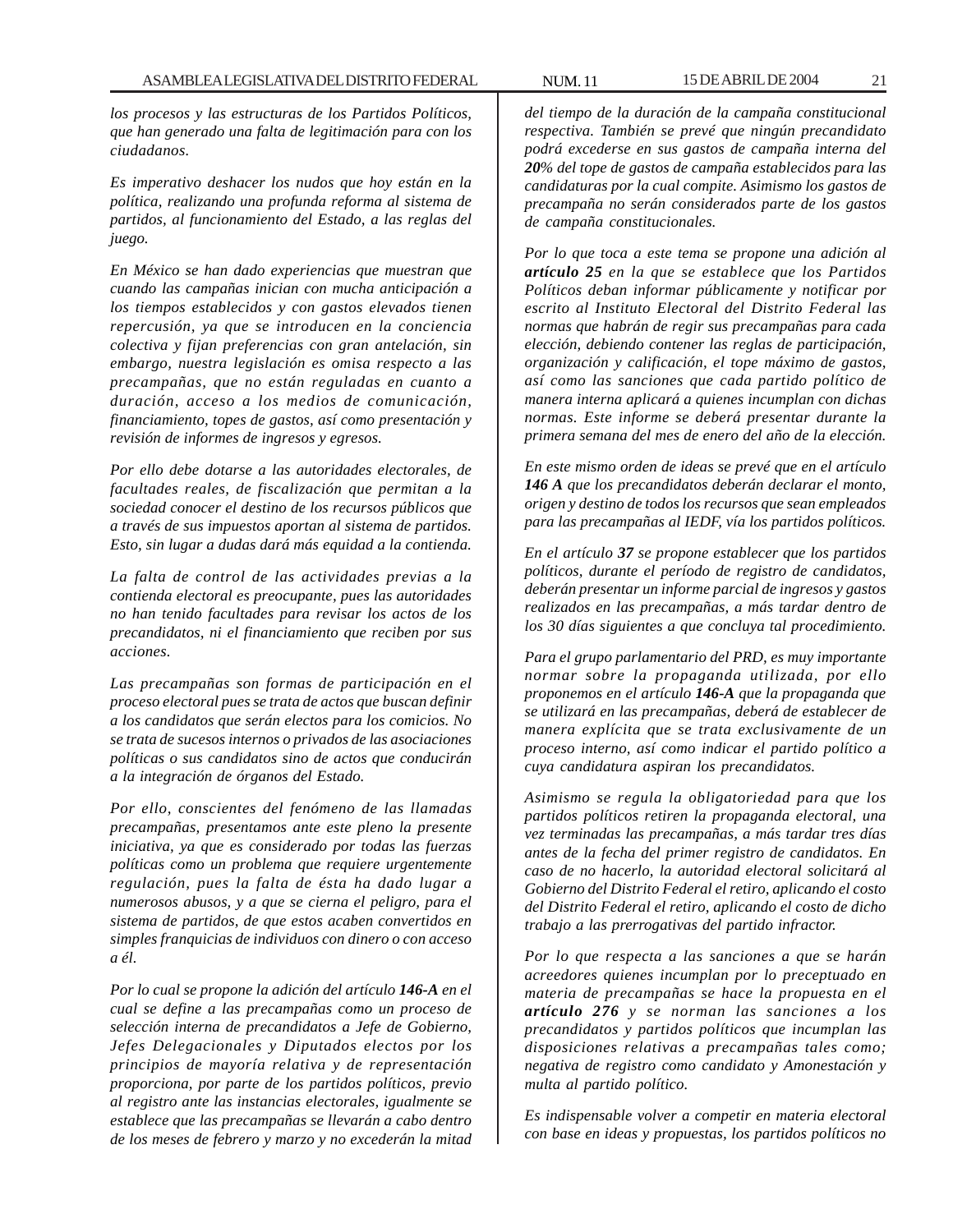*podemos darnos el lujo de permitir que el financiamiento privado sea quien norme la norma de hacer política. Por ello hemos contemplado la modificación del artículo 36, consistente en la reducción de las aportaciones anuales de particulares estableciendo un límite anual equivalente al 0.03% del monto total del financiamiento público.*

*Los acontecimientos recientes en torno al uso de recursos públicos para precampañas y para las campañas electorales por diversos candidatos de distintos partidos políticos hacen necesario que se lleven a cabo reformas a la legislación electoral en materia de fiscalización.*

*Lo anterior con el objetivo de dar certidumbre legal a la ciudadanía en torno a la utilización y destino de los recursos públicos y privados por parte de los candidatos y partidos políticos.*

*Resulta toral el fortalecer el régimen de atribuciones de la autoridad electoral, por lo cual es necesario ampliar su esfera de actuaciones, por ello es que proponemos mejorar los alcances del Instituto Electoral del Distrito Federal en materia de fiscalización, de ahí que se proponga modificar el artículo 66 del Código Electoral vigente para dotar a la Comisión encargada de esta función, de la facultad para requerir a empresarios datos sobre sus operaciones con los partidos políticos, así como solicitar a la Secretaría de Hacienda y Crédito Público y al Banco de México información referente a las operaciones bancarias y financieras de los partidos y las agrupaciones políticas locales y a la Comisión Nacional Bancaria y de Valores información referente a las operaciones financieras, bancarias y fiduciarias de los Partidos y las Agrupaciones Políticas Locales.*

*Se propone la reforma al artículo 37, para que los partidos políticos presenten en su informe anual en el que deberán especificarse el inventario de los bienes muebles e inmuebles con que cuente, así como las adquisiciones y enajenaciones de dichos bienes durante el ejercicio anual.*

*También tenemos la firme convicción de reducir los costos de operación de las instituciones gubernamentales, no como tendencia pasajera, sino como una adición derivada de la difícil situación económica por la que atraviesa el país desde hace veintidós años.*

*Es inmoral que mientras buena parte de la población se debate diariamente ante el dilema de la subsistencia, los funcionarios públicos se regalen una vida de ostentación con cargo al Erario Público. No es posible que funcionarios ricos administren un país de pobres: el peso de la crisis debe ser soportado por todos de manera equitativa.*

*Por tal virtud, se plantea la reforma a los artículos 57 y 225 del Código en comento, en los que se establece que la retribución que recibirán los Consejeros del Instituto* *Electoral del Distrito Federal así como los Magistrados del Tribunal Electoral del Distrito Federal no podrá ser mayor a 54 veces el salario mínimo mensual vigente en esta entidad federativa.*

*Por lo anteriormente expuesto ponemos a su consideración la siguiente*

Por economía parlamentaria, solicitamos a la presidencia del Pleno que integre el cuerpo del escrito al Diario de los Debates.

#### *INICIATIVA DE LEY QUE REFORMA Y ADICIONA DIVERSAS DISPOSICIONES DEL CÓDIGO ELECTORAL DEL DISTRITO FEDERAL*

*ARTÍCULO PRIMERO.- Se agrega un segundo párrafo al artículo 7 del Código Electoral del Distrito Federal para quedar como sigue:*

*Artículo 7.- A ninguna persona podrá registrársele como candidato a distintos cargos de elección popular en el mismo proceso electoral u otros procesos simultáneos, sean federales, estatales o del Distrito Federal.*

*Los ciudadanos que hayan violado de manera grave, las reglas para las precampañas previstas por este Código, no podrán ser registrados como candidatos de conformidad con lo dispuesto por el artículo 276 del presente ordenamiento.*

*ARTÍCULO SEGUNDO.- Se modifica el inciso n) y se agrega un inciso ñ) al artículo 25 del Código Electoral del Distrito Federal para quedar como sigue:*

*Artículo 25.- Son obligaciones de las Asociaciones Políticas:*

*a) al o) (…)*

*n) Informar públicamente y notificar por escrito al Instituto Electoral del Distrito Federal las normas que habrán de regir sus precampañas para cada elección, debiendo contener las reglas de participación, organización y calificación, el tope máximo de gastos, así como las sanciones que cada partido político de manera interna aplicará a quienes incumplan con dichas normas. Este informe se deberá presentar durante la primera semana del mes de enero del año de la elección;*

*ñ) Las demás que establezca este Código.*

*(…)*

*ARTÍCULO TERCERO.- Se modifica el artículo 32 del Código Electoral del Distrito Federal agregando un inciso g) para quedar como sigue:*

*Artículo 32.- El Financiamiento público, prevalecerá sobre otros tipos de financiamiento. El rubro de*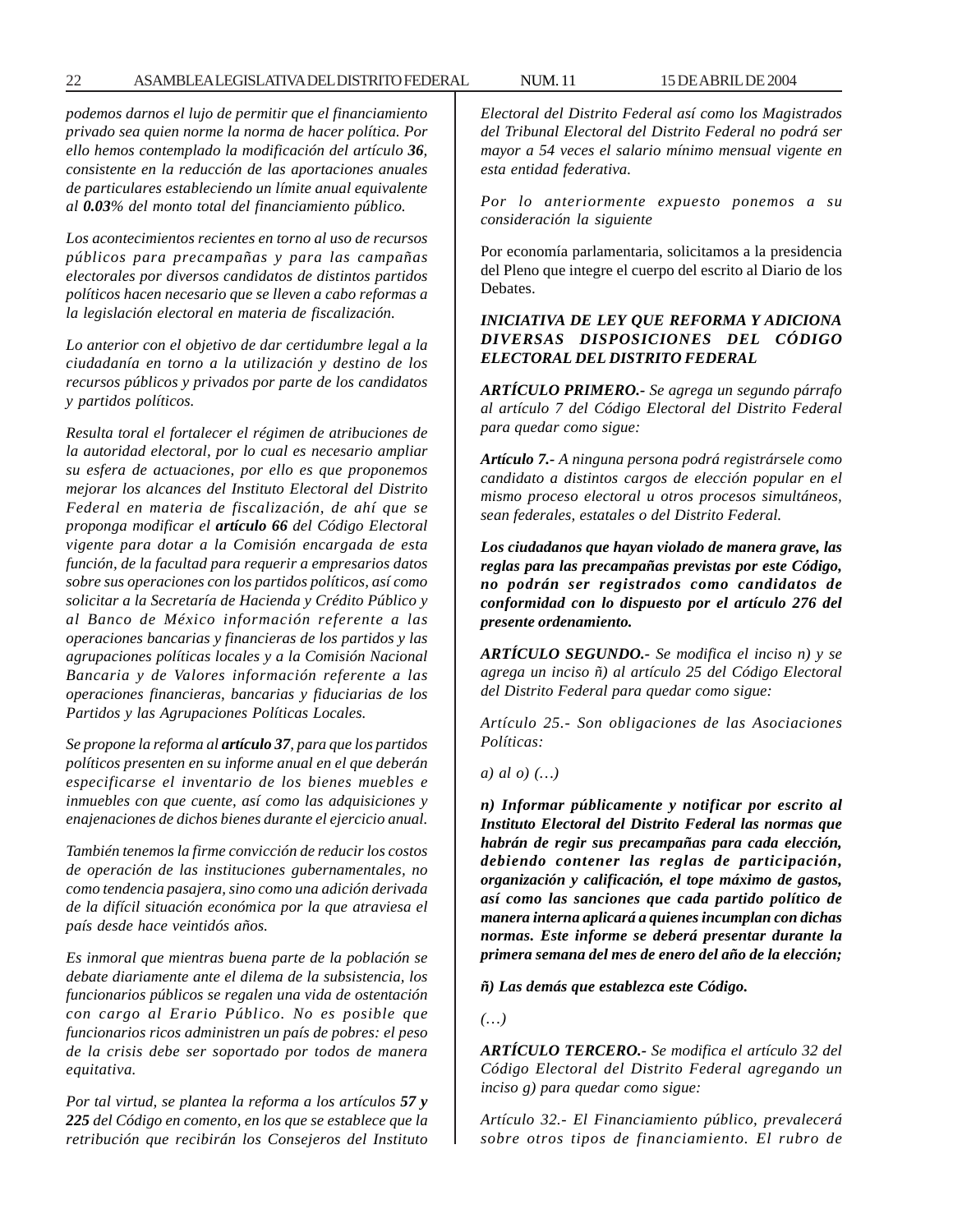*financiamiento público para campañas no podrá ser superior a los topes de gastos de campaña.*

*El régimen de financiamiento de las Asociaciones Políticas tendrán las siguientes modalidades:*

*a) a f) … y*

#### *g) Financiamiento indirecto*

*ARTÍCULO CUARTO.- Se agrega la fracción tres (romano) en el artículo 35 del Código Electoral del Distrito Federal para quedar como sigue:*

*Artículo 35.- El financiamiento que no provenga del erario tendrá las siguientes modalidades:*

*I a) a c) …*

*II. …*

*III. El financiamiento indirecto estará conformado por las aportaciones o donativos, en dinero o en especie, hechas a los precandidatos durante las precampañas, por las personas físicas o morales mexicanas. Estas aportaciones se sujetarán a las disposiciones previstas para los partidos políticos en el presente Código y a los límites de las aportaciones de simpatizantes con independencia de que se trate de aportaciones del propio candidato o de militantes de los partidos políticos. El financiamiento indirecto se sujetará las siguientes reglas:*

*a) Para los efectos de este artículo se entenderá como precampaña lo establecido en el artículo 146 A de éste Código y;*

*b) Los gastos realizados en forma directa por los partidos políticos por concepto de precampaña, no serán considerados como financiamiento indirecto.*

*ARTÍCULO QUINTO.- Se modifica la fracción tercera (romano) del artículo 36 del Código Electoral del Distrito Federal para quedar como sigue:*

*Artículo 36.- Las aportaciones se deberán sujetar a las siguientes reglas:*

*I. …*

*II. …*

*III. Las aportaciones en dinero que realice cada persona facultada para ello, tendrán un límite anual equivalente al 0.03% del monto total de financiamiento público para el sostenimiento de actividades ordinarias permanentes otorgado a los Partidos Políticos, en el año que corresponda;*

*IV. a IX. …*

*a) a c) …*

*ARTÍCULO SEXTO.- Se modifica el artículo 37 del Código Electoral del Distrito Federal para quedar como sigue:*

*Artículo 37.- Las Asociaciones Políticas deberán presentar ante la Comisión de Fiscalización del Consejo General del Instituto Electoral del Distrito Federal, los informes del origen, destino y monto de los ingresos que reciban por cualquier modalidad de financiamiento, así como su empleo y aplicación, atendiendo a las siguientes reglas:*

*I. Informes anuales:*

*a) y b); y*

*c) en el informe anual que presenten los partidos políticos deberán especificarse el inventario de los bienes muebles e inmuebles con que cuente, así como las adquisiciones y enajenaciones de dichos bienes durante el ejercicio anual.*

*II. …*

*a) a d) …*

*III. Informes de precampaña:*

*Dentro de los 10 días hábiles siguientes al término de las precampañas, los partidos políticos deberán presentar ante la Comisión de Fiscalización del Consejo General del Instituto Electoral del Distrito Federal, un informe sobre el origen y monto de los ingresos que sus precandidatos hayan recibido en la modalidad de financiamiento, así como su uso y aplicación durante las precampañas.*

*En caso de que se acredite alguna violación a la reglas de precampañas previstas en este Código, se impondrá al partido político responsable una sanción que no podrá ser distinta a las previstas en los incisos a) y b) del artículo 276 de este Código.*

*ARTÍCULO SÉPTIMO.- Se modifica el primer párrafo del artículo 57 del Código Electoral del Distrito Federal para quedar como sigue:*

*Artículo 57.- La retribución que reciban el Consejero Presidente y los Consejeros electorales del Consejo General no podrá ser mayor a 54 veces el salario mínimo mensual vigente en esta entidad federativa y deberán sujetarse de forma particular a las reglas siguientes:*

*a) (…)*

*b) (…)*

*c) (…)*

*ARTÍCULO OCTAVO.- Se agregan las fracciones trece, catorce, quince, dieciséis y decimoséptima (romano) en el artículo 66 del Código Electoral del Distrito Federal para quedar como sigue:*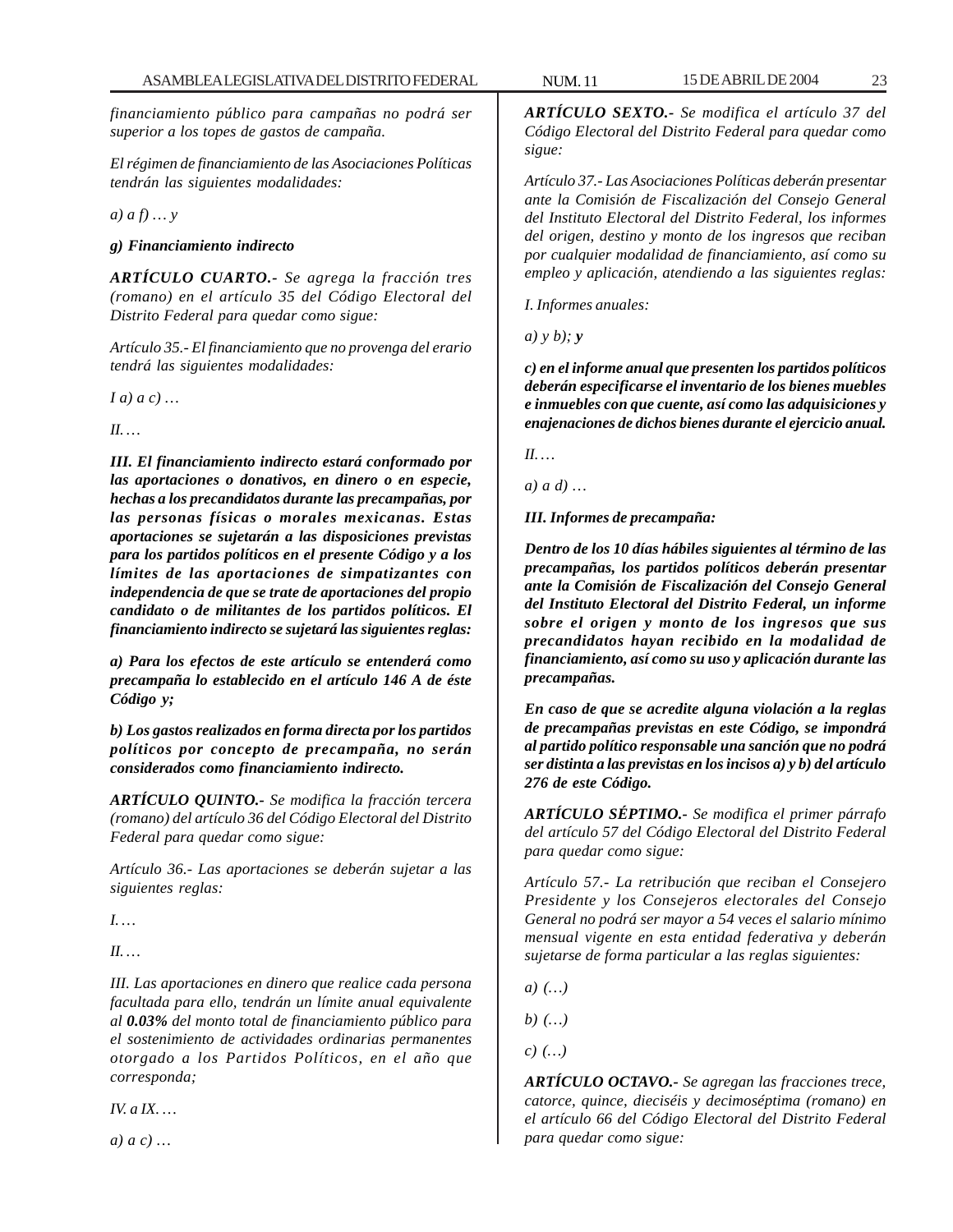*Artículo 66. La Comisión de Fiscalización, tiene las atribuciones siguientes:*

*I. a XII.*

*XIII.- requerir, en todo momento, a cualquier persona física o moral con actividades empresariales, mediante solicitud escrita, información relativa a sus operaciones con los partidos y agrupaciones políticas locales. En la misma solicitud en la que se les requiera la información y documentación a que se hace referencia en este inciso, se establecerán los plazos en que dichas personas deberán hacer entrega de la misma, que en ningún caso será mayor de 15 días hábiles.*

*XIV.- Solicitar, en cualquier momento, a la Secretaría de Hacienda y Crédito Público o cualquiera de sus dependencias y al Banco de México, información referente a las operaciones bancarias y financieras de los partidos y las agrupaciones políticas locales. La solicitud deberá hacerse por escrito y en ella se establecerán los plazos en los que se deberá hacer entrega de la información y documentación requerida, que en ningún caso será mayor de 45 días hábiles.*

*XV.- Proponer, en todo momento, a la Secretaría de Hacienda y Crédito Público la práctica de auditorias a cualquier persona moral o persona física, en la relación con sus operaciones con los partidos políticos y agrupaciones políticas locales. La solicitud deberá hacerse por escrito y en ella se establecerán los plazos en los que se deberá hacer entrega de la información y documentación requerida, que en ningún caso será mayor de 45 días hábiles.*

*XVI.- Solicitar, en todo momento, a la Comisión Nacional bancaria y de Valores información referente a las operaciones financieras, bancarias y fiduciarias de los partidos y las Agrupaciones Políticas Locales. La solicitud deberá hacerse por escrito y en ella se establecerán los plazos en los que se deberá hacer entrega de la información y documentación requerida, que en ningún caso será mayor de 45 días hábiles; y*

*XVII.- Las demás que le confiera este Código.*

*ARTÍCULO NOVENO.- Se modifica el enunciado del Título Tercero del Libro quinto del Código Electoral del Distrito Federal y se adiciona el artículo 146 A, del Código Electoral del Distrito Federal para quedar como sigue:*

#### *LIBRO QUINTO*

#### *TÍTULO TERCERO*

*De las precampañas y las campañas electorales*

*Artículo 146 A.- Para los efectos de este Código, se entiende por precampañas a los proceso de selección*

*interna y postulación de precandidatos a Jefe de Gobierno, Jefes Delegacionales y Diputados electos por principio de mayoría relativa y representación proporcional, por parte de los partidos políticos, previo al registro ante las instancias electorales correspondientes a cada elección.*

*Dichos procesos deberán realizarse dentro de los meses de febrero marzo del año de la elección y en todo caso no excederán la mitad del plazo previsto para la duración de la campaña de que se trate. Los procesos de precampañas se ajustarán a las siguientes normas:*

*a) Los individuos interesados en un candidatura deberán declarar el monto, origen y destino de los todos los recursos que sean empleados para el desarrollo de sus precampañas, al Instituto Electoral del Distrito Federal, dentro de los plazos y en los términos de los lineamientos que al efecto expida el Consejo General. Dicho informe deberá contener de manera específica los montos de financiamiento público o privado;*

*b) Los individuos interesados en una candidatura deberán expresar clara y reiteradamente en sus actos de precampaña y en la propaganda, que se trata de un proceso interno, así como el partido político a cuya candidatura aspiran.*

*La propaganda de las precampañas deberá sujetarse a las reglas establecidas en los artículos 153, 154, excepto inciso c, y 156 de este Código.*

*Una vez concluidos los procesos de precampaña, el partido político respectivo deberá retirar la propaganda utilizada a más tardar tres días antes de la fecha del primer registro de candidatos. En caso de no hacerlo, la autoridad electoral solicitará al Gobierno del Distrito Federal el retiro de la propaganda, aplicando el costo de dichos trabajos a las prerrogativas del partido infractor;*

*c) Los individuos interesados en una candidatura sólo podrán hacer uso de la radio y la televisión para efectos de promover, en cualquier forma, su aspiración, mediante los tiempos a los que tenga derecho su partido político;*

*d) El total de gastos que eroguen los individuos interesados en obtener candidaturas de un partido, no excederá el 20% del monto destinado a los gastos de campaña para la elección correspondiente;*

*e) Los recursos que se utilicen se sujetarán a las normas de financiamiento establecidas en los artículos 33, 35 y 36 del presente Código; y para efectos de fiscalización de los recursos reportados, el IEDF aplicará los criterios establecidos en los artículos 37, 38 y 39 del presente Código.*

*f) Queda prohibido a los individuos interesados en obtener candidaturas de un partido, a cualquier miembro de éste,*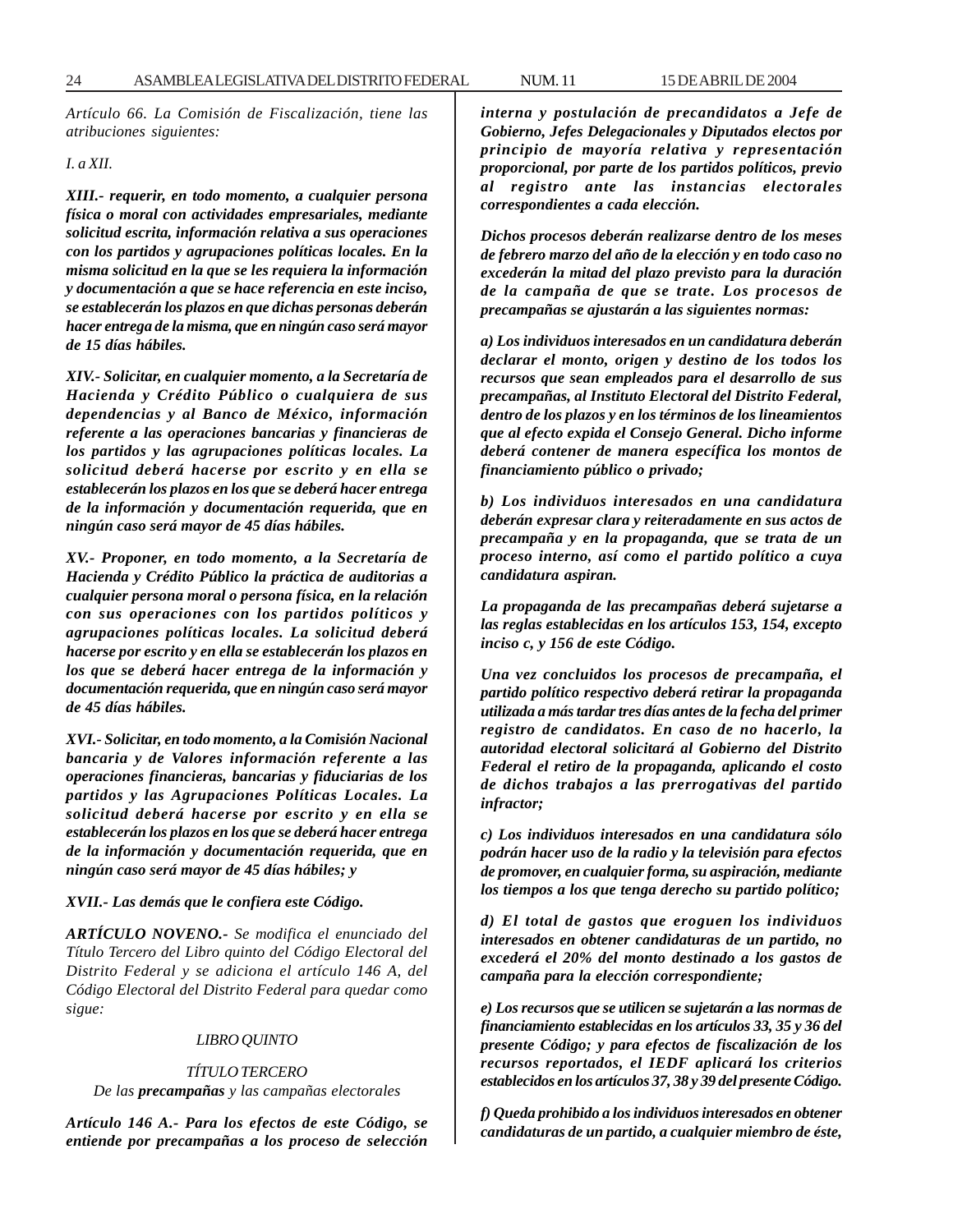*así como a sus simpatizantes, independientemente de lo señalado por otros ordenamientos legales, utilizar recursos públicos o vincular en cualquier forma obra o servicios públicos a su imagen, o a cualquiera de los actos a los que se refiere el artículo 147 de este Código;*

*g) Queda prohibido a los individuos interesados en obtener candidaturas de un partido, a cualquier miembro de éste, así como a sus simpatizantes, aludir en cualquier forma o por cualquier medio, a la elección constitucional o a su fecha, así como ostentarse en cualquier forma o medio como candidatos, debiendo emplear, en cambio, la expresión ''precandidato''.*

*h) Los gastos realizados en precampañas por el precandidato ganador no serán considerados como parte de los gastos de las campañas constitucionales.*

*ARTÍCULO DÉCIMO.- Se modifica el último párrafo del artículo 225 para quedar como sigue:*

*Artículo 225. (…)*

*La retribución que reciban los Magistrados del Tribunal Electoral del Distrito Federal no podrá ser mayor a 54 veces el salario mínimo mensual vigente en esta entidad federativa.*

*ARTÍCULO DÉCIMO PRIMERO.- Se adiciona un párrafo al artículo 276 para quedar como sigue:*

*Artículo 276.- Las sanciones a que se refieren las causas del artículo anterior consistirán:*

*a) Con amonestación pública;*

*b) Con multa de 50 a 5 mil días de salario mínimo general vigente para el Distrito Federal;*

*c) Con la recaudación de hasta el 50% de las ministraciones del financiamiento público que les corresponda, por el período que señale la resolución;*

*d) Con la supresión total de la entrega de las ministraciones del financiamiento que les corresponda, por el período que señale la resolución; y*

*e) A las Agrupaciones Políticas locales hasta con la suspensión o cancelación de su registro.*

*Las sanciones previstas en los incisos c) al e) se impondrán cuando el incumplimiento o infracción sea particularmente grave o sistemático.*

*A quien viole las disposiciones de este Código sobre restricciones para las aportaciones de financiamiento que no provengan del erario público, se le podrá sancionar con multa de hasta el doble del monto aportado indebidamente. Si se reincide en la falta, el monto de la multa podrá ser aumentado hasta en dos tantos más.*

*El Instituto Electoral del Distrito Federal rechazará las solicitudes para el registro de ciudadanos que hayan violado, de manera grave, las reglas para las precampañas previstas por este Código.*

*Las violaciones a las prohibiciones establecidas en este Código serán consideradas graves.*

#### *TRANSITORIOS*

*PRIMERO.- Publíquese en la Gaceta Oficial del Distrito Federal.*

*SEGUNDO.- La presente reforma entrará en vigor al día siguiente de su publicación en la Gaceta Oficial del Distrito Federal.*

*Firman las y los diputados: Rodolfo Covarrubias Gutiérrez, Gerardo Villanueva Albarrán, Lorena Villavicencio Ayala, Juventino Rodríguez Ramos, Rigoberto Nieto López, Víctor Gabriel Varela López, Alfredo Carrasco Baza, Rodrigo Chávez Contreras, Alberto Trejo Villafuerte, Lourdes Alonso Flores, Elio Bejarano Martínez, Guadalupe Chavira de la Rosa, Silvia Oliva Fragoso, Higinio Chávez García, Andrés Lozano Lozano, Adrián Pedrozo Castillo, Alfredo Hernández Raigosa, Rafael Hernández Nava, Emilio Fernández Allende, María Rojo y Pablo Trejo Pérez.*

Muchas gracias.

**EL C. PRESIDENTE.-** Gracias, diputado.

Insértese el texto en la iniciativa en el Diario de los Debates

Con fundamento en lo dispuesto por los artículos 36 fracciones V y VII de la Ley Orgánica, 28 y 83 del Reglamento para su Gobierno Interior, se turna para su análisis y dictamen a la Comisión de Asuntos Políticos Electorales.

Para presentar una iniciativa de reformas al Nuevo Código Penal para el Distrito Federal, se concede el uso de la tribuna al diputado José Benjamín Muciño Pérez, del Partido Acción Nacional, por un tiempo máximo de treinta minutos.

**EL C. DIPUTADO JOSÉ BENJAMÍN MUCIÑO PÉREZ.-** Con la venia de la presidencia.

Ruego al diputado Francisco Chiguil la inserción completa de la iniciativa, así como a su turno a Comisiones Unidas de Administración y Procuración de Justicia y de Transporte y Vialidad para su dictamen.

Señoras y señores diputados:

Acudo a la tribuna más alta de la Ciudad para proponer a esta Soberanía la modificación del Código Penal Local y devolver a los transportistas del Distrito Federal la certidumbre para desempeñar el tercer servicio más importante con que cuenta la Capital.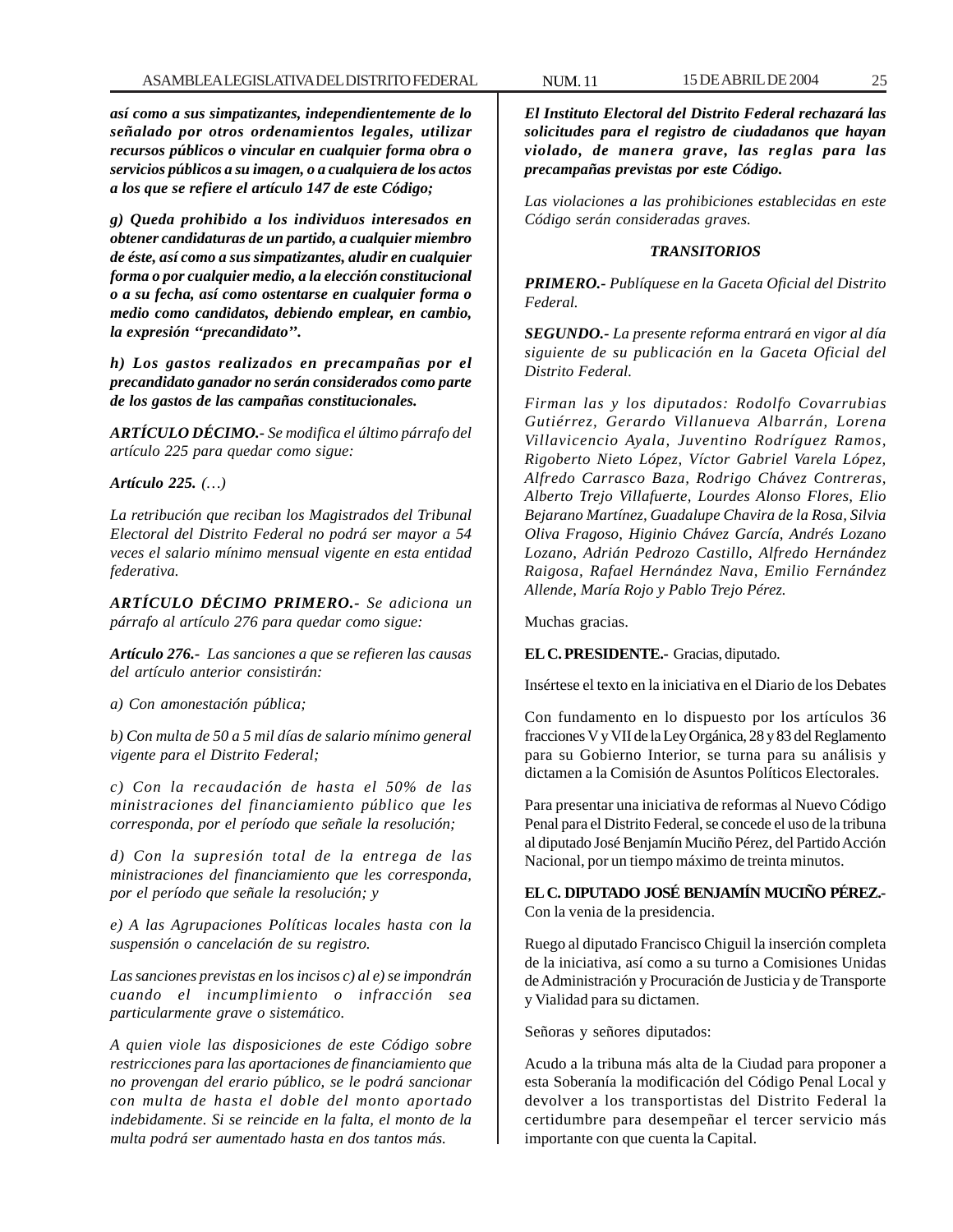En aras de frenar el cúmulo de accidentes viales donde participan transportistas y asegurar la reparación del daño provocado, la Legislatura anterior concedió una situación discriminatoria hacia el transporte concesionado de la ciudad.

Los artículos 135, 140 y 141 del Nuevo Código Penal, así como el artículo 242 indican una celeridad inaudita en la defensa de quienes se ven envueltos en accidentes de tránsito con unidades de transporte concesionado.

Por el hecho de dedicar su actividad principal a la movilidad de las personas y sus bienes, a los transportistas se les ubicó en la calidad de grave al participar en percances viales, asegurando la privación de su libertad en forma inmediata, dejando en la indefensión y arbitrio de aseguradoras y afianzadoras el cumplimiento de contratos y en la discrecionalidad del Ministerio Público y de los peritos de la Procuraduría Capitalina, el manejo de accidentes y sus resultantes.

El Nuevo Código Penal está siendo desproporcional con el sector de transporte público ya que son considerados automáticamente como sujetos de responsabilidad penal y por tanto sus actos son perseguibles de oficio bajo el artículo 135.

Por lo que hace al artículo 140 las sanciones a los sujetos activos de delitos imprudenciales que se cometan con vehículos de transporte, son inferiores a sanciones previstas para el delito de lesiones y homicidio. No puede pasar inadvertido que de acuerdo al Código de Procedimientos Penales para el Distrito Federal, son considerados como delitos graves, los que son sancionados con pena de prisión, cuyo términos medio aritmético excede de 5 años y por tanto, de acuerdo a dicha disposición legal respecto de estos delitos, no se otorgará el beneficio de libertad condicional bajo caución. Lo anterior dispuesto por el Código Penal, lesiona lo consagrado en el artículo 13 constitucional en perjuicio del autotransportista contraviniendo criterios que sostiene el Código Penal de la Ciudad y que ha sostenido la Suprema Corte de Justicia de la Nación.

Asimismo, para la aplicación de las penas con motivo de daños igualmente el artículo 242 de este ordenamiento punitivo, establece que se impondrá la mitad de las penas previstas en el artículo 220 del Código en los casos cuando se trate de autotransporte. Las sanciones a los sujetos activos de delitos imprudenciales, que se cometan con vehículo de transporte escolar y de personal, son injustamente superiores a la regla establecida en el artículo 76 que establece las reglas de punibilidad de los delitos culposos, ya que uno de los motivos de esta reforma es el de establecer la igualdad en la aplicación de la ley y en congruencia con las propuestas anteriormente citadas se propone derogar las dos primeras fracciones en donde son alusivas al servicio del autotransporte público.

Desde luego es de extrañar la ligereza con que estos ordenamientos se generaron durante la Legislatura anterior. Es de extrañar la ligereza, el encono y la prevaricación de las garantías constitucionales de la certidumbre jurídica necesaria y del alcance con los que se legisló tal situación, pues de suyo el tratamiento de cualquier política tendiente a la reducción de riesgos indica, en particular en la criminal, la prevención como factor esencial y niega los actos punitivos como parámetro de reducción de conflictos, peligros e inseguridades.

Asimismo, es pertinente señalar que no se trató a este importante giro de servicio por su trascendencia para la ciudad.

¿Cómo se pretende reducir accidentes al castigar la probable comisión de percances si se tiene un universo de 106 mil taxis regulares, 25 mil microbuses, 60 mil transportes de carga y 2 millones 115 mil vehículos particulares que generan todos los días 29 millones de viajes diarios?

¿Cómo castigar a los 191 concesionarios y a los 300 mil operadores de transporte público que atienden al 65% de los viajes-usuario todos los días?

¿Cuál fue el criterio para impactar a más de un millón 700 mil empleos y a 8 millones 500 mil dependientes económicos del transporte, según las cifras de la SETRAVI?

¿Cómo quiere el Gobierno de la Ciudad que se reparen los daños si no se han superado las condiciones de supervivencia del gremio transportista, vamos, si la ciudad no crece económicamente para pensar en mejorar unidades, en formar empresas, en ahorrar?

¿Cómo se quiere seguir castigando la pobreza cuando los conductores tienen que pagar hasta 400 veces el incremento en servicios globales de gestión vehicular, acudir a cursos que están lejanos del aprendizaje diario de la calle, ser fichados y vivir en el 62% de la población total de la ciudad, que según dice la Secretaría de Desarrollo Social capitalina vive en condiciones de marginalidad?

En su momento el legislador no consideró la saturación de vehículos, la baja movilidad y los obstáculos en la red vial, como tampoco sopesó la obsolescencia del parque vehicular público, la organización hombre-camión y el nulo crecimiento económico, todos ellos fenómenos que han arreciado en la ciudad.

Es por ello, señoras y señores diputados, que librar a los transportistas de la ciudad de la discrecionalidad de la autoridad es imperante además de urgente, pues la reducción de accidentes con participación de transporte concesionado sí se ha reducido, pero han aumentado el número de operadores en proceso penal y/o sentenciados, que hasta donde sabemos en un año de vigencia de la norma en comento ha generado poco más de 800 potenciales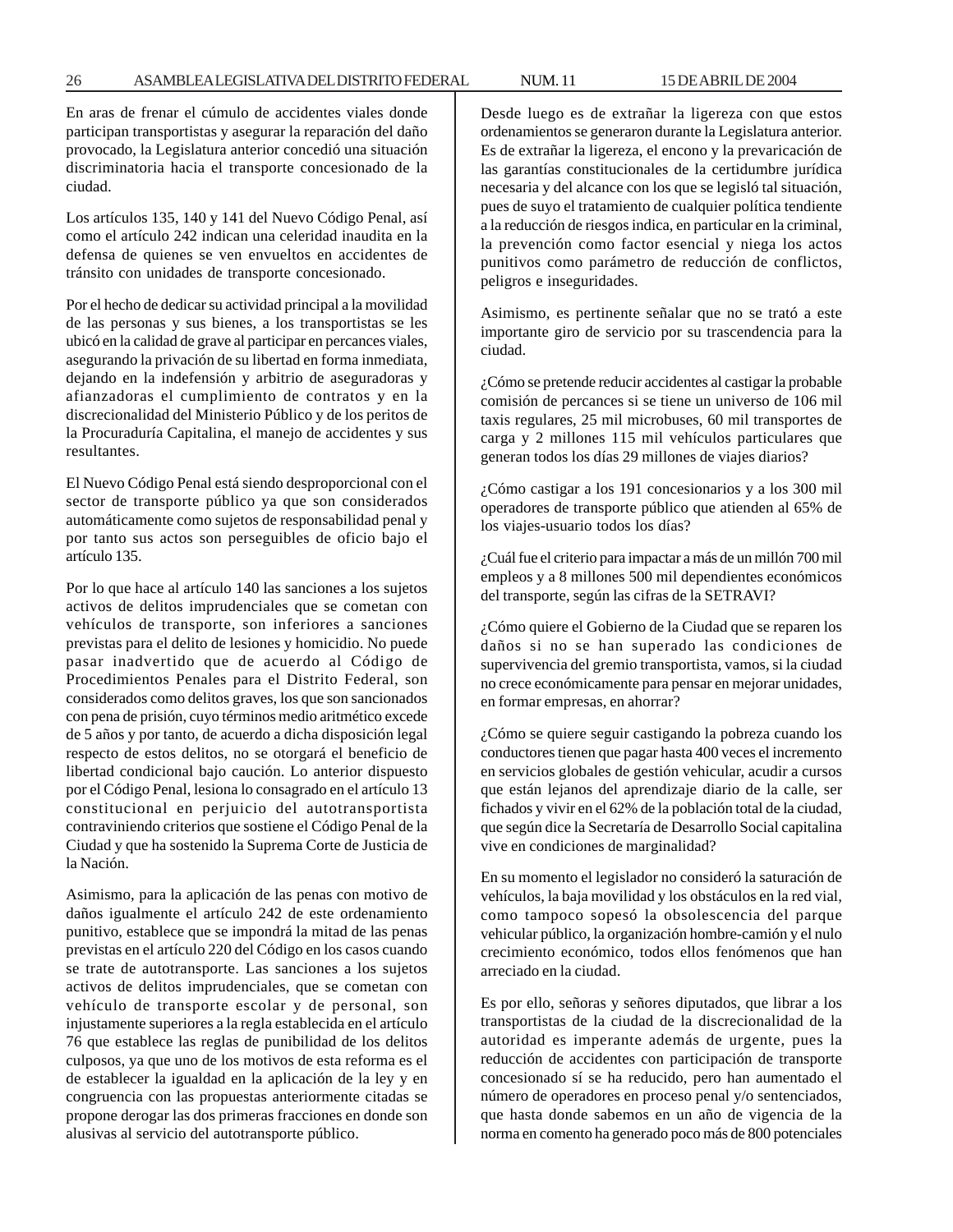delincuentes, es decir, 66 transportistas detenidos y procesados por mes desde mayo de 2003.

Señoras y señores diputados, al presentar esta iniciativa damos cumplimiento al compromiso contraído con el sector transporte de la ciudad, en el sentido de dar certidumbre jurídica a su actividad productiva, habida cuenta de las 18 audiencias públicas que la Comisión de Transporte y Vialidad de esta soberanía ha dedicado a conocer la problemática y probables soluciones del transporte, sus servidores, usuarios, obra pública y posibilidad de desarrollo en el futuro inmediato.

Para los diputados firmantes de la iniciativa, todos ellos miembros del grupo parlamentario de Acción Nacional, los compromisos se cumplen.

Ruego nuevamente a la presidencia de la Mesa Directiva la inserción completa y su turno a las Comisiones de Procuración y Administración de Justicia y de Transporte y Vialidad para su dictamen.

### *INICIATIVA CON PROYECTO DE DECRETO POR EL QUE SE REFORMAN Y DEROGAN DIVERSAS DISPOSICIONES DEL NUEVO CÓDIGO PENAL PARA EL DISTRITO FEDERAL.*

*C. DIP. FRANCISCO CHIGUIL FIGUEROA PRESIDENTE D ELA MESA DIRECTIVA DE LA ASAMBLEA LEGISLATIVA DEL DISTRITO FEDERAL III LEGISLATURA.*

*Los suscritos, Diputados integrantes del grupo parlamentario del Partido Acción Nacional, con fundamento en lo dispuesto por los artículos 122, Apartado C, Base Primera, fracción V, inciso h) de la Constitución Política de los Estados Unidos Mexicanos; 42 fracción XII y 46 fracción I del Estatuto de Gobierno del Distrito Federal; 10 fracción I, 17 fracción IV y 84 párrafos primero y segundo de la Ley Orgánica de la Asamblea Legislativa del Distrito Federal y 82 fracción I del Reglamento para el Gobierno Interior de la Asamblea Legislativa del Distrito Federal, sometemos a la consideración de esta honorable Asamblea, la siguiente iniciativa con proyecto de decreto por el que se reforman y derogan diversas disposiciones del Nuevo código Penal para el Distrito Federal, al tenor de la siguiente*

#### *EXPOSICIÓN DE MOTIVOS*

*La Comisión de Administración y Procuración de Justicia en sesiones celebradas en el mes de abril del 2002, aprobó el Proyecto de Decreto que contiene el Nuevo Código Penal para el Distrito Federal, mismo que en sesión del pleno de la Asamblea Legislativa celebrada el treinta de abril, se aprobó dicho decreto.*

*El dieciséis de julio del mismo año, el C. Jefe de Gobierno del distrito Federal, determinó se publicara en la Gaceta*

*Oficial del Distrito Federal el Decreto que contiene el Nuevo Código Penal para el Distrito Federal. Dicho ordenamiento legal entró en vigor el pasado 12 de noviembre del 2002.*

*Dicho ordenamiento conlleva sus primeras reformas el 28 de abril de 2003, donde se estableció negar la libertad provisional bajo caución en los casos de lesiones graves cometidas culposamente con motivo del tránsito de vehículos, cuando el agente conduzca en estado de ebriedad o bajo el influjo de estupefacientes o psicotrópicos u otras sustancias que produzcan efectos similares.*

*En este nuevo ordenamiento punitivo, se establecieron penas más severas a la falta de impericia del personal de transporte escolar, de pasajeros, de carga, de servicio público o de servicio al público o se trate de personal de alguna institución o empresa, que provoque culposamente lesiones y homicidios.*

*En el artículo 135 del Nuevo Código Penal, hace perseguibles de oficio las lesiones culposas inferidas con motivo del tránsito de vehículos, cuando el conductor hubiere desplegado la conducta en estado de ebriedad o bajo el influjo de estupefacientes, psicotrópicos o cualquier otra sustancia que produzca efectos similares, así como la conducta culposa que ocasione lesiones, por parte de las personas que son conductores de transporte en sus diferentes modalidades, lo anterior se expone en su fracción tercera.*

*De lo anterior se desprende de que Nuevo Código Penal está siendo desproporcional con el sector de transporte público, ya que son considerados automáticamente como sujetos de responsabilidad penal, y por lo tanto sus actos son perseguibles de oficio.*

*Y atendiendo al espíritu del artículo, lo que se sanciona es que el conductor abandone la víctima, y el manejar en un estado de alteración voluntaria, en el caso que se derogue esta fracción, no eximimos la responsabilidad del conductor del transporte público en los casos anteriores.*

*Sin embargo, en cuanto a la fracción de referencia, es evidente que por el simple hecho de ser conductor del transporte público, da lugar a que sean perseguidas por parte de la Representación Social, investigue un probable juicio de lesiones leves, traduciéndose como simples o que no pongan en peligro la vida y que tardan en sanar en menos de 15 días.*

*La actual redacción de la fracción III del artículo en mención, ocasiona que un delito de carácter culposo o sin animo de causar daño alguno, se convierta en un delito de carácter culpable, cometido por un agente transportista, quedando sólo excluido el transporte*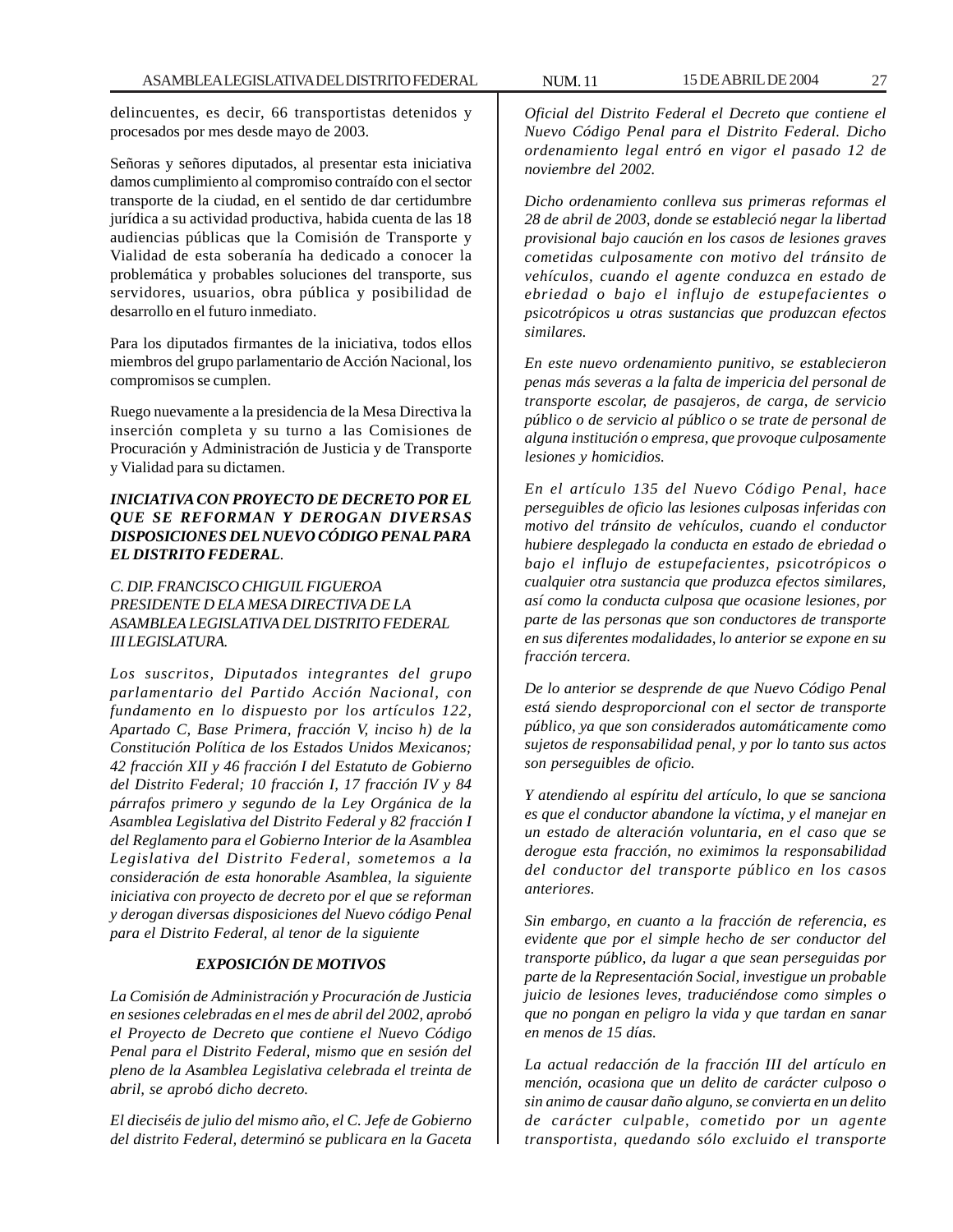*particular, con la consecuente de dejar sin posibilidad de obtener perdón por parte del ofendido, lo que se traduce a que debe seguirse un juicio penal por unas lesiones catalogadas como simples y que no ponen en peligro la vida.*

*Por lo anteriormente expuesto, se propone derogar la fracción tercera del artículo 135.*

*Por otra parte, si bien, el sentido del artículo 140 del Nuevo código Penal para el Distrito Federal impiden el otorgamiento de libertad caucional en los casos de homicidio, y en los casos de las lesiones graves previstas en las fracciones VI y VII del artículo 130 del citado código, como son las que: a) produzcan la pérdida de una función orgánica, de un miembro, de un órgano o de una facultad, b) causen una enfermedad incurable o una deformidad incorregible, o c) pongan en peligro la vida del lesionado; sin embargo no lo señala así lo descrito en el mismo artículo, principalmente porque existe un error de redacción en el mismo, es decir se está imponiendo una sanción menor a la merecida por los supuestos que marca este artículo, ya que a la letra dice:*

*ARTÍCULO 140. Cuando el homicidio o las lesiones se cometan culposamente con motivo del tránsito de vehículos, se impondrá la mitad de las penas previstas en los artículos 123 y 130 respectivamente, en los siguientes casos:*

*I. … II. …*

*III. …*

*IV. …*

*… …*

*Por ejemplo, si un conductor atropella a otra persona privándola de la vida, se de a la fuga y además se encontraba en estado de alteración voluntaria, se está beneficiando al responsable del ilícito, en esta clase de delitos culposos ya que según la redacción actual del artículo, se le impondría la pena de 4 a 10 años de prisión. Lo que contravendría totalmente el espíritu de las reformas anteriormente citadas. Por lo que se plantea corregir el error gramatical en el que se encuentra esta disposición, proponiendo el que se aumenta la mitad de las penas previstas en los artículos relativos a lesiones y homicidio. Esto es, el legislador en ningún momento consideró ''una reducción de la pena'', sino al contrario admite y reprocha penalmente tales conductas, que señala una pena específica para las lesiones culposas cometidas con motivo de tránsito de vehículos, pero solo debe darse en los casos en que el agente conduzca en estado de ebriedad y que se de a la fuga sin auxiliar a la víctima del delito.*

*Por otra parte, se pueden cometer delitos con motivo del tránsito de vehículos, si bien es cierto que tienen el tratamiento de ser considerados como delitos culposos cuya característica que los diferencia con los delitos dolosos, es que, en aquéllos no existe la intención, sino que son producto de los resultados de hechos fortuitos generalmente imprevisibles.*

*La diferencia entre los delitos dolosos e intencionales y culposos o imprudenciales ha sido tradicionalmente importante para los efectos de: Derecho a la Libertad provisional y, la imposición de la pena con motivo de la comisión de delitos que se hubieren cometido.*

*Y no obstante al artículo 140, las sanciones a los sujetos activos de delitos imprudenciales que se cometan con vehículos de transporte, son inferiores a las sanciones previstas para el delito de lesiones y homicidio, no puede pasar inadvertido que de acuerdo al Código de Procedimientos Penales para el Distrito Federal, son considerados como delitos graves los que son sancionados con pena de prisión cuyo término medio aritmético exceda de cinco años, y por tanto de acuerdo a dicha disposición legal respecto de estos delitos no se otorgara el beneficio de la libertad condicional bajo caución, prevista en la fracción I del artículo 20 de la Carta Magna, y en el caso de las sanciones que establecen dichas disposiciones, el artículo 140, relacionado con el artículo 123 y 130, del mismo ordenamiento, establece sanciones que considera como delito grave a las lesiones y el homicidio, que son como ya se ha explicado de carácter imprudencial. Lo anterior lesiona lo consagrado en el artículo 13 constitucional en perjuicio del autotransportista, contraviniendo criterios que sostiene el Nuevo Código Penal y que ha sostenido la Suprema Corte de Justicia de la Nación.*

*Por tal motivo se propone, el derogar sus primeras dos fracciones, donde son alusivas al sector del transporte público en sus diversas formas, por tanto, con la actual redacción del artículo se considera en forma injusta, ya que adquieren la categoría de sujeto de delito en potencia por la sola actividad que desarrollan, ya que en los delitos culposos que contraigan los transportistas se castigan severamente, lo que contravendría la garantía de igualdad consagrada en su artículo 1º de la Constitución Política de los Estados Unidos Mexicanos. En las circunstancias del hecho culposo, lo que se castiga es el comportamiento imprudencial, no el tipo de vehículo; y con la actual disposición punitiva se castiga a la calidad del constructor del vehículo y el hecho imprudencial.*

*Asimismo, para la aplicación de las penas con motivo de daños igualmente el artículo 242 del ordenamiento punitivo, antes citado, establece que se impondrá la mitad de las penas previstas en el artículo 220 del mismo Código, en los casos cuando se trate de autotransporte, las*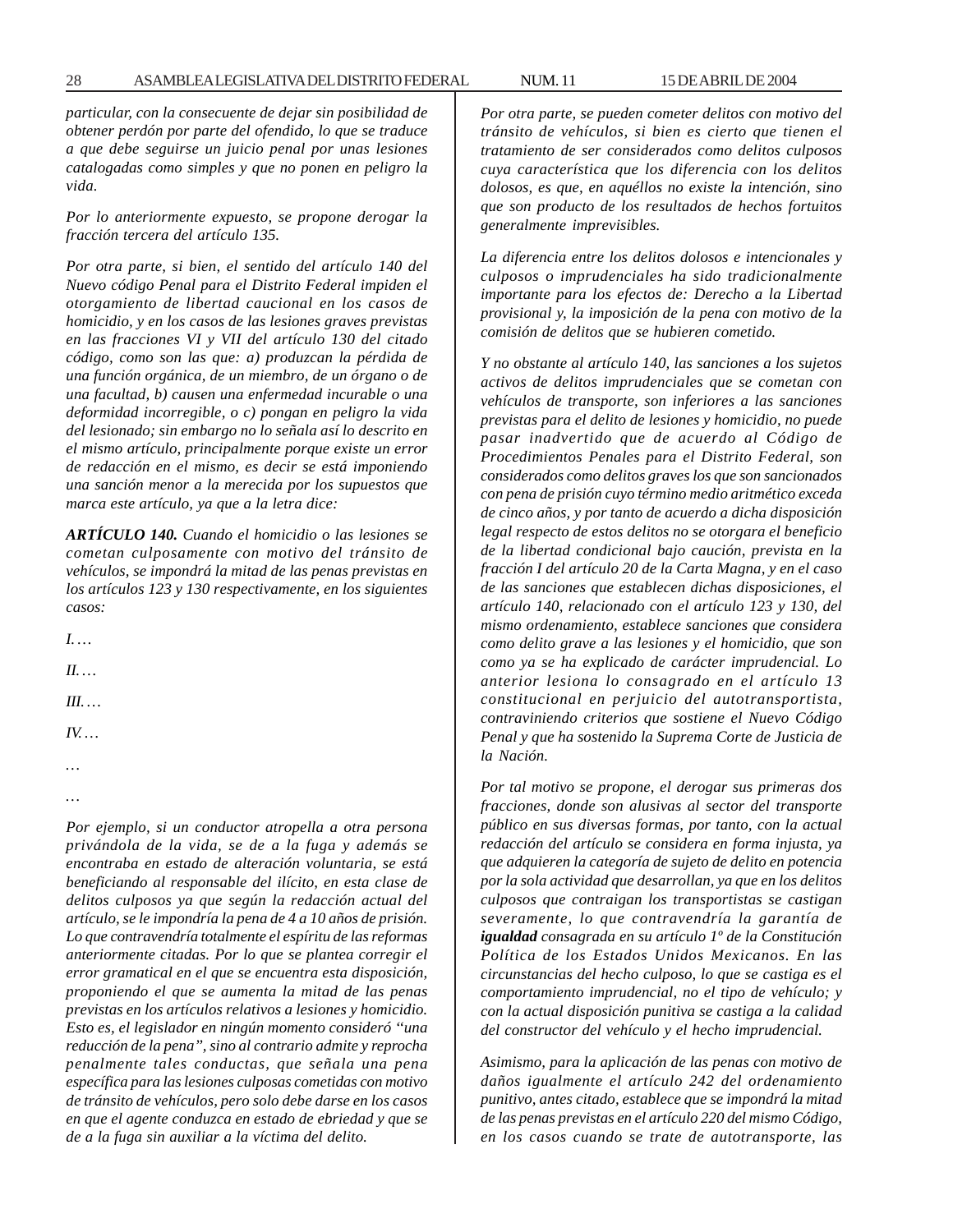*sanciones a los sujetos activos de delitos imprudenciales que se cometan con vehículo de transporte escolar y de personal, son injustamente superiores a la regla establecida en el artículo 76, que establece las reglas de la punibilidad de los delitos culposos. Ya que uno de los motivos de esta reforma es el de establecer la igualdad en la aplicación de la ley, y en congruencia con las propuestas anteriormente citadas, se propone el derogar las primeras dos fracciones en donde son alusivas al servicio de autotransporte público.*

*Por lo anteriormente expuesto, pongo a consideración de esta Honorable Asamblea la siguiente:*

#### *INICIATIVA DE DECRETO QUE REFORMA Y DERIGA DIVERSAS DISPOSICIONES DEL NUEVO CÓDIGO PENAL PARA EL DISTRITO FEDERAL.*

*Artículo Primero.- Se derogan las disposiciones del artículo 136 y 242 del Nuevo Código Penal para el Distrito Federal, para quedar de la siguiente manera:*

*ARTÍCULO 135.- Se perseguirán por querella las lesiones simples que no pongan en peligro la vida y …*

*I. …*

*II. …*

#### *III. DEROGADA*

*ARTÍCULO 242.- Cuando los daños se ocasionen culposamente con motivo de tránsito de vehículos, se impondrá la mitad de las penas previstas en el artículo 239 de este Código, en los siguientes casos:*

*Artículo Segundo.- Se derogan y reforman disposiciones del artículo 140 del Nuevo Código Penal para el Distrito Federal para quedar de la siguiente manera:*

*ARTÍCULO 140.- Cuando el homicidio o las lesiones se cometan culposamente con motivo del tránsito de vehículos, se aumentará la mitad de las penas previstas en los artículos 123 y 130 respectivamente, en los siguientes casos:*

#### *I. DEROGADA*

#### *II. DEROGADA*

*III. …*

*IV. …*

*…*

*…*

#### *TRANSITORIOS*

*ARTÍCULO PRIMERO.- Iniciará su vigencia las modificaciones, a partir del día siguiente de su publicación.*

*ARTÍCULO SEGUNDO.- El presente decreto se publicará en la Gaceta Oficial del Distrito Federal.*

*Recinto Legislativo, dada el día 15 de abril de 2004*

*Firman las y los diputados del Partido Acción Nacional: José Benjamín Muciño Pérez, José Espina Von Roehrich, María Teresita de Jesús Aguilar Marmolejo, Juan Antonio Arévalo López, Obdulio Ávila Mayo, Gabriela Cuevas Barrón, Sofía Figueroa Torres, Carlos Alberto Flores Gutiérrez, Mariana Gómez del Campo Gurza, María Gabriela González Martínez, Irma Islas León, Jorge Alberto Lara Rivera, Jesús López Sandoval y Mónica Leticia Serrano Peña.*

Es cuanto, señor Presidente.

**EL C. PRESIDENTE.-** Gracias, diputado Benjamín Muciño. Insértese el texto de la iniciativa en el Diario de los Debates.

Con fundamento en lo dispuesto por los artículos 36 fracciones V y VII de la Ley Orgánica, 28, 29 y 83 del Reglamento para su Gobierno Interior, se turna para su análisis y dictamen a las Comisiones Unidas de Administración y Procuración de Justicia y de Transporte y Vialidad.

Para presentar una iniciativa de reformas al Código de Procedimientos Civiles para el Distrito Federal, se concede el uso de la tribuna por un tiempo máximo de treinta minutos al diputado Obdulio Ávila Mayo, del Partido Acción Nacional.

**EL C. DIPUTADO OBDULIO ÁVILA MAYO.-** Con su venia de la presidencia.

#### *INICIATIVA POR LA QUE SE DEROGAN Y REFORMAN DIVERSAS DISPOSICIONES DEL CÓDIGO DE PROCEDIMIENTOS CIVILES DEL DISTRITO FEDERAL*

*DIP. FRANCISCO CHIGUIL FIGUEROA, PRESIDENTE DE LA MESA DIRECTIVA DE LA ASAMBLEA LEGISLATIVA DEL DISTRITO FEDERAL. PRESENTE.*

*Los suscritos, Diputados a la Asamblea Legislativa del Distrito Federal, III Legislatura, con fundamento en lo dispuesto por los artículos 122, Apartado C, Base Primera, fracción V inciso g) de la constitución Política de los Estados Unidos Mexicanos; 42 fracción XI y 46 fracción I, del Estatuto de Gobierno del Distrito Federal; 10 fracción I, 17 fracción IV, 84 fracción I de la Ley Orgánica de la Asamblea Legislativa del Distrito Federal y 66 fracción I del Reglamento para el Gobierno Interior de esta Asamblea Legislativa del Distrito Federal, sometemos a consideración de esta Asamblea Legislativa del Distrito Federal, la INICIATIVA POR LA QUE SE DEROGAN Y REFORMAN DIVERSAS DISPOSICIONES DEL*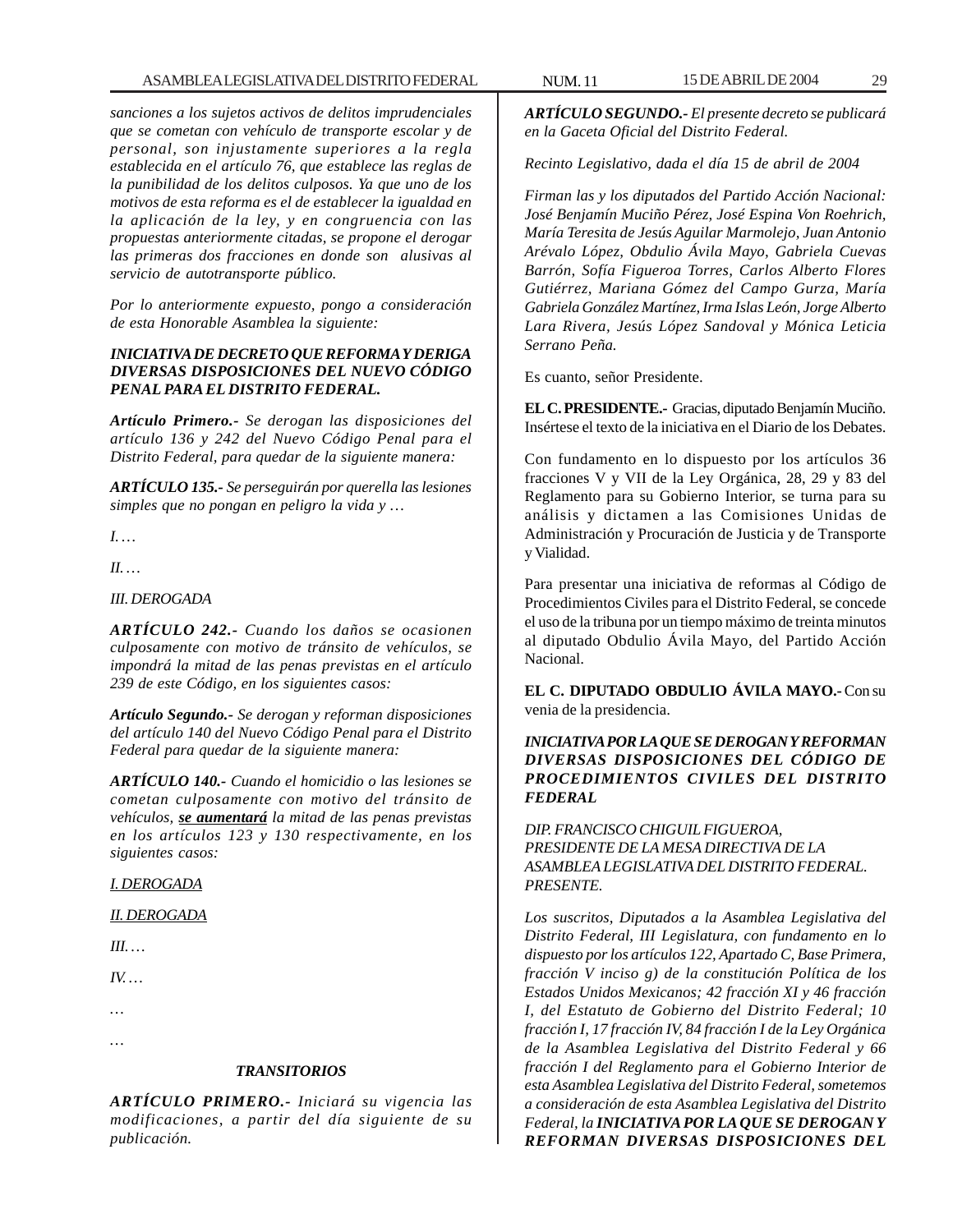#### *CÓDIGO DE PROCEDIMIENTOS CIVILES DEL DISTRITO FEDERAL, al tenor de la siguiente:*

#### *EXPOSICIÓN DE MOTIVOS*

*En sesión del 27 de enero del 2004, fueron publicadas en la Gaceta Oficial las reformas al Código de Procedimientos Civiles para el Distrito Federal, mediante el cual se adicionan los artículos 737 ''A'', 737 ''L'', al citado ordenamiento; asimismo, se reforman los artículos 299, 482 y 693. El tema central de las mismas era la inclusión de la acción de nulidad de juicio concluido.*

*La acción de nulidad de juicio concluido está íntimamente ligada con el principio de la autoridad de la cosa juzgada, misma que debemos analizar a efecto de entender el por qué de reformas aprobadas violan los preceptos constitucionales consagrados en el artículo 14. Este primer paso nos dará la pauta para introducir las reformas y adiciones al Código de Procedimientos Civiles objeto de la presente iniciativa.*

*En este sentido, Francesco Carnelutti, señala que la inmutabilidad de la decisión judicial, si bien satisface las necesidades de certeza jurídica, se haya en pugna con la necesidad de justicia, pues por mucho cuidado que se ponga, la decisión puede no ser justa. Entonces, la inmutabilidad, lejos de favorecer, impide el logro del fin procesal la composición justa de litigio. Es decir, ni siquiera de inmutabilidad de la decisión, cuando se den los presupuestos de la misma, puede ser tomada al pie de la letra. Tal es el caso que cuando la decisión perjudique el derecho de persona que no haya sido llamada al proceso ni haya intervenido en él. Cuando la decisión obedezca a colusión entre las partes, en daño de los acreedores de una de ellas.*

*La legislación civil y la jurisprudencia en los Tribunales Federales en México han incorporado las instituciones antes señaladas. Por un lado se han reconocido excepciones a la cosa juzgada y, por otro, se ha precisado cuándo estamos ante la presencia de la misma. En el primer caso debemos reconocer que la autoridad de cosa juzgada no es inmutable cuando: el primer procedimiento sea tramitado en forma fraudulenta. La jurisprudencia ha señalado quién está legitimado para mover el juicio de marras, quién se encuentra legitimado para ejercitar la acción de nulidad, los terceros ajenos a la controversia, por no ser parte en ella, o bien, aquel demandado que fue suplantado, a través de una falsa representación o bien emplazado en forma indebida.*

*Una de las primicias relacionadas con la autoridad de cosa juzgada es la que pretende establecer un régimen de seguridad jurídica que dote a las partes de una garantía a través de la cual, los conflictos no se resuelven en forma indefinida, sino que se establezcan en el juicio, las seguridades procesales en las cuales se hagan valer los*

*medios de prueba idóneos en el que las partes puedan acreditar tanto sus acciones como sus excepciones y defensas, así como los recursos y medios de impugnación tendientes a dotar al juicio de la seguridad jurídica que establece el artículo 14 constitucional. De esta manera, se hace patente un principio elemental de derecho y por otro, se consigue el fin de la justicia.*

*Es claro que sólo estas excepciones han sido consideradas tanto por la doctrina como por la jurisprudencia para constituir una excepción a la regla: la inmutabilidad de la cosa juzgada.*

*El texto constitucional en su artículo 14 consagra un sistema protector de derechos fundamentales ante la privación de la vida, de la libertad o de sus propiedades, posiciones o derechos, sin que previamente se les haya oído y vencido, cumpliéndose para ello, con las formalidades esenciales del procedimiento. Parte de las garantías que se citan al respecto, es la que tiene que ver con la garantía que da seguridad jurídica a los juicios para que no se tramiten en forma indefinida.*

*El rompimiento del esquema de seguridad jurídica contemplado en la citada reforma al Código de Procedimientos Civiles, en virtud del cual se permite a una parte que ya fue oída y vencida en el juicio, en el que se cumplieron con las formalidades esenciales del procedimiento, iniciar uno nuevo en el que no sólo demande la nulidad al primero, sino que con base en el segundo juicio obtenga el resultado que no consiguió en el primero es, sin duda una vulneración al principio de seguridad y aún de legalidad que tutela la Carta Magna.*

*En suma, las reformas al Código de Procedimientos Civiles del Distrito Federal, aprobadas por el Pleno de la Asamblea Legislativa del Distrito Federal, rompen con el principio de seguridad jurídica al permitir nuevamente el ejercicio de una nulidad a quien ya fui oído y vencido en juicio.*

*Por su parte, la reforma a los artículos 299, 483 y 693 del mismo ordenamiento, dispone que los juicios civiles sólo se podrán desahogar las pruebas en una audiencia, la que puede ser diferida por una sola vez para recibir las pruebas pendientes de preparación. Al prohibir un segundo diferimiento, excepto en caso fortuito, debidamente acreditado y mediante fundamentación del juzgador, atenta contra el artículo 14 Constitucional, al no permitir la adecuada defensa de los derechos en juicio civil, al impedir que no se reciban las pruebas legalmente ofrecidas, admitidas y aún en el caso de que no le sea imputable a la parte afectada la falta de preparación de las mismas.*

*Las reformas al Código de Procedimientos Civiles para el Distrito Federal, se apartan de un principio elemental que prevaleció por mucho tiempo, y que aún cuando la*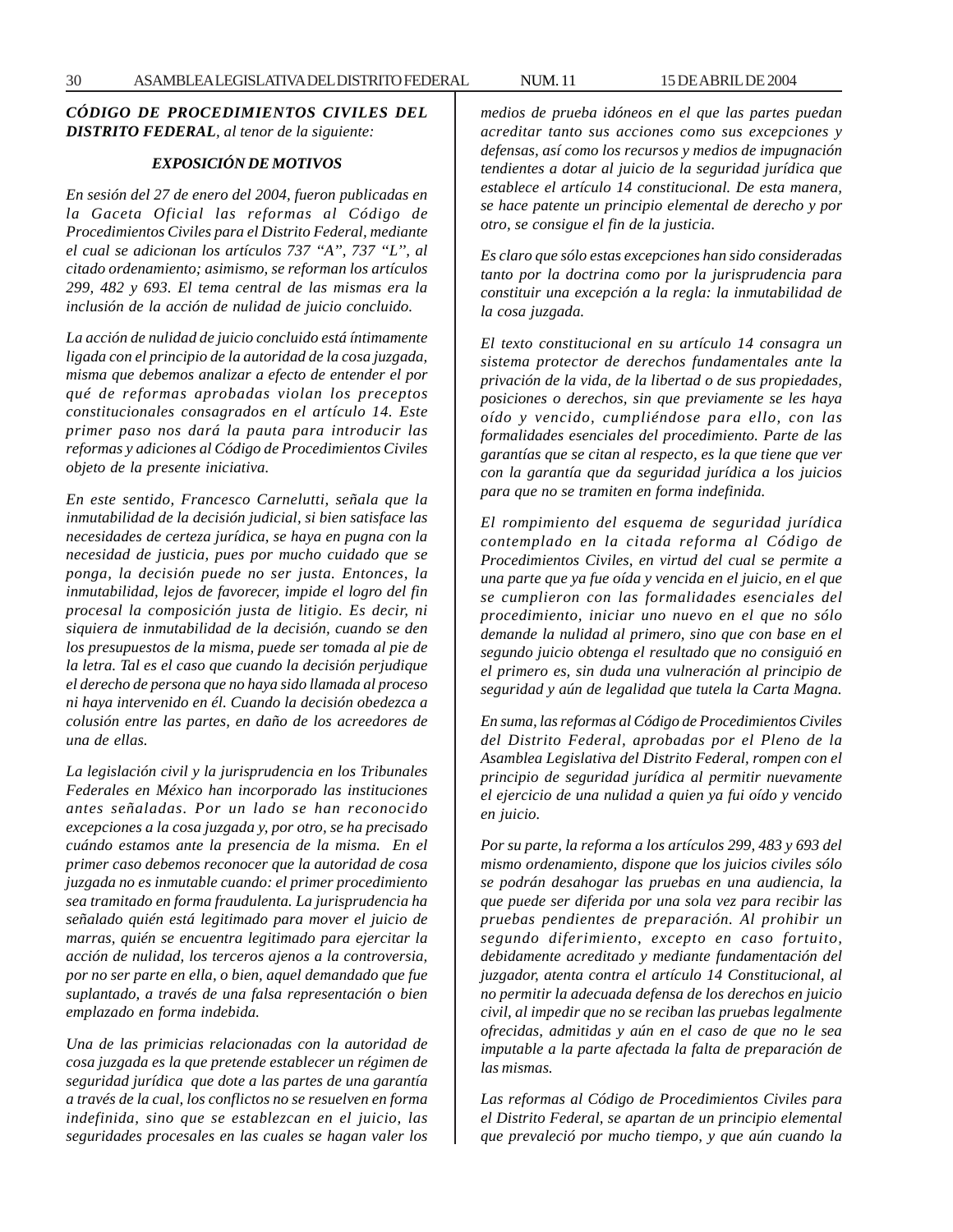*jurisprudencia de la Suprema Corte de Justicia de la Nación ha reconocido la existencia de dicho juicio dentro de nuestro sistema jurídico, tuvo cuidado en interpretar la ley conforme al pie de la letra y conforme a los principios generales de derecho, esto es, tomando en cuenta aquellos aspectos jurídicos que la doctrina reconoció y sigue reconociendo, como la autoridad de cosa juzgada, la inmutabilidad de las sentencias y el principio de seguridad jurídica, por virtud del cual, prohíbe a quienes ya han sido parte en juicio, no tengan legitimación activa para demandar su nulidad, pues tuvieron a su alcance todos los medios y recursos para hacer valer en juicio, con lo que eventualmente fundan la acción de nulidad.*

*En virtud de lo expuesto anteriormente, la regulación de elección de nulidad de juicio concluido debe conciliar los principios de certeza jurídica y justicia, en concordancia con lo dispuesto por el propio texto constitucional. En este sentido, la presente iniciativa reforma los artículos 137 A al 137 E, y deroga los artículos 137 F al 173 L, con el objetivo de dejar sin efecto disposiciones que violentan lo dispuesto por nuestra Carta Magna y al regular la acción de nulidad de juicio concluido, conforme a los criterios sostenidos por la Suprema Corte de Justicia de la Nación. Los cuales disponen que la acción de nulidad puede ser ejercitada por un tercero ajeno a la controversia que se ve afectado por la sentencia dictada en el procedimiento o cuando quien fuere parte en el juicio alegue que fue suplantado o que fue representado por quien no tenía facultades para hacerlo.*

*Por lo anteriormente expuesto, y dado los argumentos anteriormente señalados, sometemos a la consideración de esta H. Asamblea Legislativa del Distrito Federal, la siguiente:*

Solicito al Presidente de la Mesa Directiva inserte de manera íntegra en el Diario de los Debates y no daré lectura a la misma por economía parlamentaria.

#### *INICIATIVA DE DECRETO POR EL QUE SE DEROGAN Y REFORMAN DIVERSAS DISPOSICIONES DEL CÓDIGO DE PROCEDIMIENTOS CIVILES DEL DISTRITO FEDERAL***,**

*PRIMERO.- Se reforman los artículos 299, 737 A, 737 B, 737 C, 737 D, 737 E, 482 y 693 del Código de Procedimientos Civiles del Distrito Federal para quedar como sigue:*

*''Artículo 299.- El Juez, al admitir las pruebas ofrecidas procederá a la recepción y desahogo de ellas en forma oral. La recepción de las pruebas se hará en una audiencia a la que se citará a las partes en el auto de admisión, señalándose al efecto el día y la hora teniendo en consideración el tiempo para su preparación. Deberá*

*citarse para esa audiencia dentro de los treinta días siguientes a la admisión. En los juicios de divorcio necesario en que se invoquen como causales únicamente las fracciones XI, XVII o XVIII del artículo 267 del Código Civil, se citará par la audiencia de recepción de pruebas dentro de los quince días siguientes al de la admisión de las pruebas ofrecidas.*

*La audiencia se celebrará con las pruebas que estén preparadas, dejándose a salvo el derecho de que se designe nuevo día y hora para recibir las pendientes, y para el efecto se señalará la fecha para su continuación la que tendrá verificativo dentro de los quince días siguientes. En este caso no hay que seguir el orden establecido para la recepción de las pruebas.*

*Artículo 737 A.- La acción de nulidad de juicio concluido procede en un juicio que se haya dictado sentencia se tramitó en forma fraudulenta.*

*Es improcedente la acción de nulidad de juicio concluido contra las sentencias dictadas en el juicio de nulidad.*

*Artículo 737 B.- La acción de nulidad puede ser ejercitada un tercero ajeno a la controversia que se vea afectado por la sentencia dictada en el procedimiento o cuando quien fuere parte en el juicio alegue que fue suplantado o que fue representado por quien no tenía facultades para hacerlo.*

*Artículo 737 C.- El juez de lo civil de primera instancia es competente para conocer de la acción de nulidad de juicio concluido.*

*Artículo 737 D.- No podrá interponerse la acción de nulidad de juicio concluido si ha transcurrido un año desde que hubiere causado estado de cosa juzgada la resolución dictada en el juicio,*

*Artículo 737 E.- La interpretación de la acción de nulidad de juicio concluido no suspenderá la ejecución de la resolución firme que la motivó, siempre que el vencedor otorgue el monto de la garantía que el juzgador fije prudencialmente.*

*Artículo 482.- El deudor que no quiera aceptar la responsabilidad de depositario, entregará desde luego, la tenencia material de la finca al actor o al depositario que éste nombre.*

*Artículo 693.- Interpuesta una apelación, el juez la admitirá sin substanciación alguna si fuere procedente, siempre que en el escrito se haya hecho valer los agravios respectivos, expresando en su auto si la admite en ambos efectos o en uno solo.*

*El juez en el mismo auto admisorio ordenará se forme el testimonio de apelación respectivo con todas las constancias que obren en el expediente que se tramita*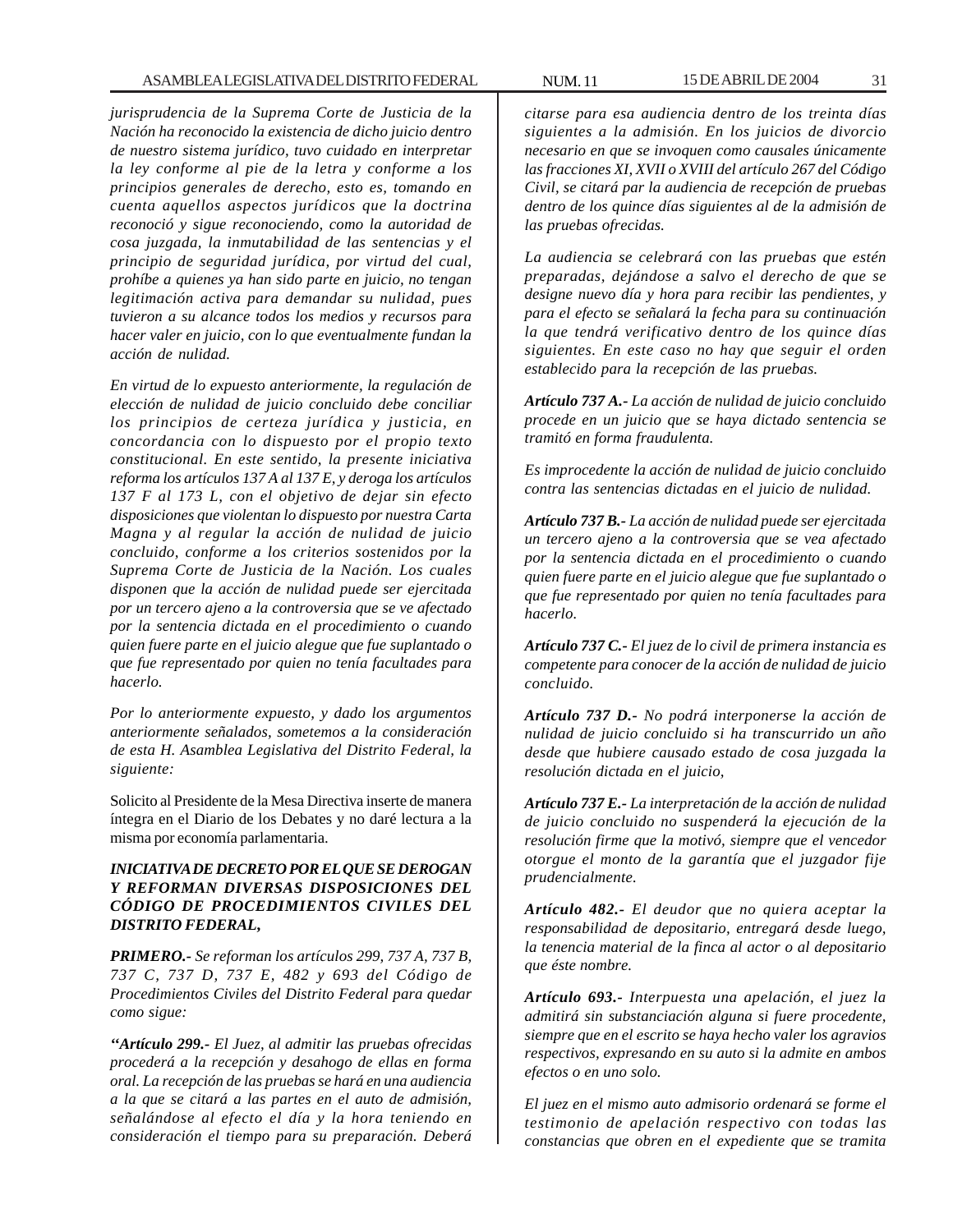*ante él, si se tratare de la primera apelación que se haga valer por las partes. Si se tratare de segunda o ulteriores apelaciones, solamente formará el testimonio de apelación con las constancias faltantes entre la última apelación admitida y las subsecuentes, hasta la apelación de que se trate.*

*De igual manera, al tener por interpuesto el recuro de apelación, dará vista con el mismo a la parte apelada, para que en el término de tres días conteste los agravios si se tratare de auto o sentencia interlocutoria, y de seis días si se tratare de sentencia definitiva. Transcurridos los plazos señalados, sin necesidad de acusar rebeldía, y se hayan contestado o no los agravios, se remitirán los escritos originales del apelante y en su caso de la parte apelada y las demás constancias que se señalan anteriormente, o los autos originales al Superior.*

*El testimonio de apelación que se forme por el juez, se remitirá a la sala a la que se encuentre adscrito, dentro del término de cinco días, contados a partir de la fecha en que precluyó el termino de la parte apelada para contestar los agravios, o en su caso del auto en que se tuvieron por contestados, indicando si se trata de primera, segunda o el número que corresponda en as apelaciones interpuestas.*

*La sala al recibir el testimonio, formará un solo toca, en el que se vayan tramitando todos los recursos de apelación que se interpongan el en juicio de que se trate.*

*La sala al recibir las constancias que remita el inferior, revisará si la apelación fue interpuesta en tiempo y calificará, si se confirma o no el grado en que se admitió por el inferior. De encontrarlo ajustado a derecho así lo hará saber y citará a las partes en el mismo auto para dictar sentencia, la que pronunciará y notificará dentro de los términos del artículo 704''.*

*SEGUNDO.- Se derogan los artículos 737 F, 737 G, 737 H, 737 I, 737 J, 737 K y 737 L del Código de Procedimientos Civiles del Distrito Federal.*

#### *TRANSITORIOS*

*PRIMERO.- El presente decreto entrará en vigor al día siguiente de su publicación en la Gaceta Oficial del Distrito Federal.*

*SEGUNDO.- Remítase al Jefe de Gobierno del Distrito Federal, para su publicación en la Gaceta Oficial del Distrito Federal, y para su mayor difusión en el Diario Oficial de la Federación.*

*Recinto Legislativo, a los quince días del mes de abril del año dos mil cuatro.*

*Firman las y los diputados: José Espina Von Roehrich, Obdulio Ávila Mayo, Teresita de Jesús Aguilar Marmolejo,* *Juan Antonio Arévalo López, Gabriela Cuevas Barrón, Sofía Figueroa Torres, Carlos Alberto Flores Gutiérrez, Mariana Gómez del Campo Gurza, María Gabriela González Martínez, José de Jesús López Sandoval, José Benjamín Muciño Pérez, José María Rivera Cabello y Mónica Leticia Serrano Peña.*

Gracias.

**EL C. PRESIDENTE.-** Gracias, diputado.

Insértese de manera íntegra el texto de la iniciativa en el Diario de los Debates.

Con fundamento en lo dispuesto por los artículo 36 fracciones V y VII de la Ley Orgánica, 28 y 83 del Reglamento para su Gobierno Interior, se turna para su análisis y dictamen a la Comisión de Administración y Procuración de Justicia.

Para presentar una iniciativa de Ley de Nomenclatura y Número Oficial en el Distrito Federal, se concede el uso de la tribuna al diputado Juan Antonio Arévalo López, del Partido Acción Nacional, por un tiempo máximo de treinta minutos.

**EL C. DIPUTADO JUAN ANTONIO ARÉVALO LÓPEZ.-** Con su venia, diputado Presidente.

### *INICIATIVA QUE CREA LA LEY DE NOMENCLATURA, NUMERACIÓN OFICIAL Y PLACAS CONMEMORATIVAS EN EL DISTRITO FEDERAL.*

*Los suscritos Diputados integrantes del grupo parlamentario del Partido Acción Nacional, con fundamento en lo dispuesto por el artículo 122, apartado C, base primera, fracción V, inciso e) de la Constitución Política de los Estados Unidos Mexicanos; 42 fracción IX, 43 y 46 fracción I del Estatuto de Gobierno del Distrito Federal; 10 fracción I y VI, 17 fracción VI, 83 fracción I, III, inciso c), de la Ley Orgánica de la Asamblea Legislativa del Distrito Federal y 82 fracción I del Reglamento para el Gobierno Interior de la Asamblea Legislativa del Distrito Federal, sometemos a consideración de esta Asamblea Legislativa del Distrito Federal la INICIATIVA QUE CREA LA LEY DE NOMENCLATURA, NUMERACIÓN OFICIAL Y PLACAS CONMEMORATIVAS EN EL DISTRITO FEDERAL, bajo la siguiente*

#### *EXPOSICIÓN DE MOTIVOS*

*El rápido y vertiginoso crecimiento de la Ciudad de México rebasó ampliamente los límites tradicionales de la ciudad histórica, y conformó una nueva estructura urbana, ocasionando incongruencia o duplicidad en la nomenclatura de sus vías y espacios públicos. El Distrito Federal necesita un ordenamiento urbano capaz de*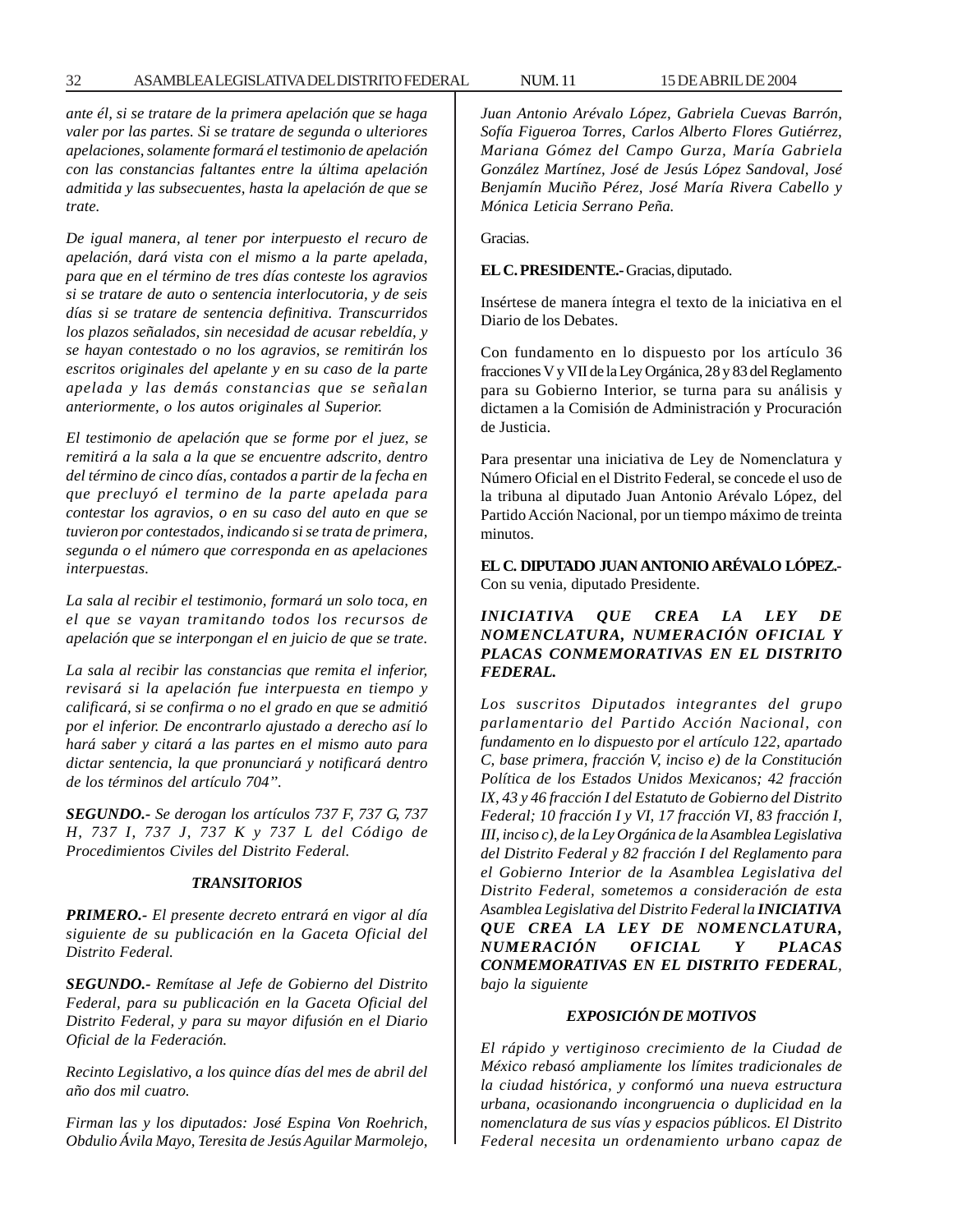*proporcionar a los habitantes una localización lógica y rápida de las distintas calles, avenidas, colonias, barrios, pueblos y delegaciones en nuestra Ciudad.*

*Las autoridades locales deben preocuparse por la creación de un nuevo ordenamiento y una nueva denominación en la nomenclatura y numeración oficial que cumpla con los requerimiento para identificar las direcciones de habitantes, construcciones, servicios e industria; y que como tal, guarde una estrecha relación con la estructura urbana, a efecto de sirva por una parte para nombrar y localizar sus elementos, y por otra, permita destacar y conocer la composición misma de la Ciudad.*

*La primera guía de calles de la Ciudad de México data de 1928, en ella se daba referencia de las calles con una esquina, determinado cine o pasando por tal o cual negocio; poco a poco se trató de dar orden a la ciudad y así las colonias se fueron estableciendo conforme a nombres de Estados, de árboles u otros elementos citadinos.*

*La primera guía de calles de la ciudad de México data de 1928, en ella se daba referencia de las calles con una esquina, determinado cine o pasando por tal o cual negocio. Poco a poco se trató de dar orden a la ciudad y así las colonias se fueron estableciendo conforme a nombres de estados, de árboles u otros elementos citadinos. Como se puede observar, la nomenclatura de las calles de la Ciudad de México, formadas según las ideas que prevalecían en la época de su fundación, no obedece a ningún principio racional, pues en una misma línea hay veinte ó más distintos nombres caprichosos y aún ridículos nombres que muchos de ellos en la actualidad ya nada significan.*

*Para ejemplificar lo anterior, el Servicio Postal Mexicano (Sepomex), reporta que el 40 por ciento de las calles en el Distrito Federal carece de identificación, principalmente en la zona del Centro Histórico e Iztapalapa, en donde los predios son irregulares y adolecen de una denominación oficial en sus calles. Por ello, los carteros tienen que averiguar los nombres y numeración de las vías públicas, así como el Código Postal asignado y si a esto le sumamos la nomenclatura repetida, convierte en un doble trabajo el que tienen que realizar los trabajadores de Servicio Postal Mexicano. Por lo anterior, es a todas luces necesario el adoptar un sistema fijo, en el que las anotaciones con que se dirigen las cartas u objetos cualesquiera, den las coordenadas del punto a donde van dirigidas, y por lo mismo éste no se puedan confundir con ningún otro punto de la ciudad.*

*Un problema de todos los días es la duplicidad de los nombres en las calles de la Ciudad de México, ya que podemos encontrar por ejemplo, 644 calles con el nombre de Hidalgo; hay 599 Morelos y 438 con el nombre de* *Guerrero. Asimismo, existe el problema del déficit de 29 mil placas de nomenclatura que han sido robadas y deterioradas por el graffiti o por el tiempo. El Gobierno del Distrito Federal produce alrededor de 11 mil placas anuales, mientras que la demanda rebasa las 40 mil, lo que refiere el alto déficit de nomenclatura en los 74 mil cruceros y 25 mil calles que existen en la Ciudad. Asimismo es de resaltar que los asentamientos humanos irregulares significan un problema en la actualización de la nomenclatura, ya que el proceso de fraccionamiento y regularización puede tardar varios años.*

*Cabe resaltar que en nuestra ciudad no existe un ordenamiento que trate específicamente nomenclatura y numeración de vías públicas y mucho menos que establezca los criterios para la asignación y modificación de los mismos. Actualmente el Marco Jurídico que rige nuestra ciudad en materia de nomenclaturas se encuentra en: La Ley de Salvaguarda del Patrimonio Urbanístico Arquitectónico, Ley de Desarrollo urbano, Ley Orgánica de la Administración Pública, reglamento Interior de la Administración Pública, Reglamento de Construcciones, Reglamento de Mobiliario urbano, y Código Financiero, todos del Distrito Federal.*

*En fecha 3 de Diciembre de 1998, fue publicado en la Gaceta Oficial del Distrito Federal, el Decreto del Jefe de Gobierno, por el que se crea la Comisión de Nomenclatura del Distrito Federal, como órgano normativo y de decisión de la Administración Pública del Distrito Federal, en materia de nomenclatura oficial y su objeto es asignar, revisar y en su caso modificar la nomenclatura de las colonias, vías y espacios públicos de la Ciudad.*

*Sin embargo, la Comisión de Nomenclatura ha sesionado poco, su ritmo de trabajo ha sido lento y sus facultades se ven mermadas ante la Comisión Mixta de Mobiliario Urbano, ya que la Secretaría de Desarrollo Urbano y Vivienda tiene entre otras facultades aprobar el Programa de Nomenclatura, sin el consentimiento de la Comisión de Nomenclatura. Esto no es ilegal pero sí incorrecto, ya que la Comisión está integrada por representantes de la Administración Pública del Distrito Federal, autoridades federales, instituciones públicas especializadas y especialistas en el tema, entre los que destacan; el INAH, el INBA, el Colegio Nacional de Ingenieros y Arquitectos de México A.C., el Consejo de la Crónica de la Ciudad de México y el Servicio Postal Mexicano, a quienes no se les ha tomado su punto de vista y opiniones como debe de ser.*

*De acuerdo al último diagnóstico realizado sobre el tema, se estima que alrededor de 32 mil capitalinos enfrentan problemas de límites delegacionales y de nomenclatura con el Estado de México, lo que deberá ser resuelto en esta Asamblea a través de la Comisión Especial de Límites*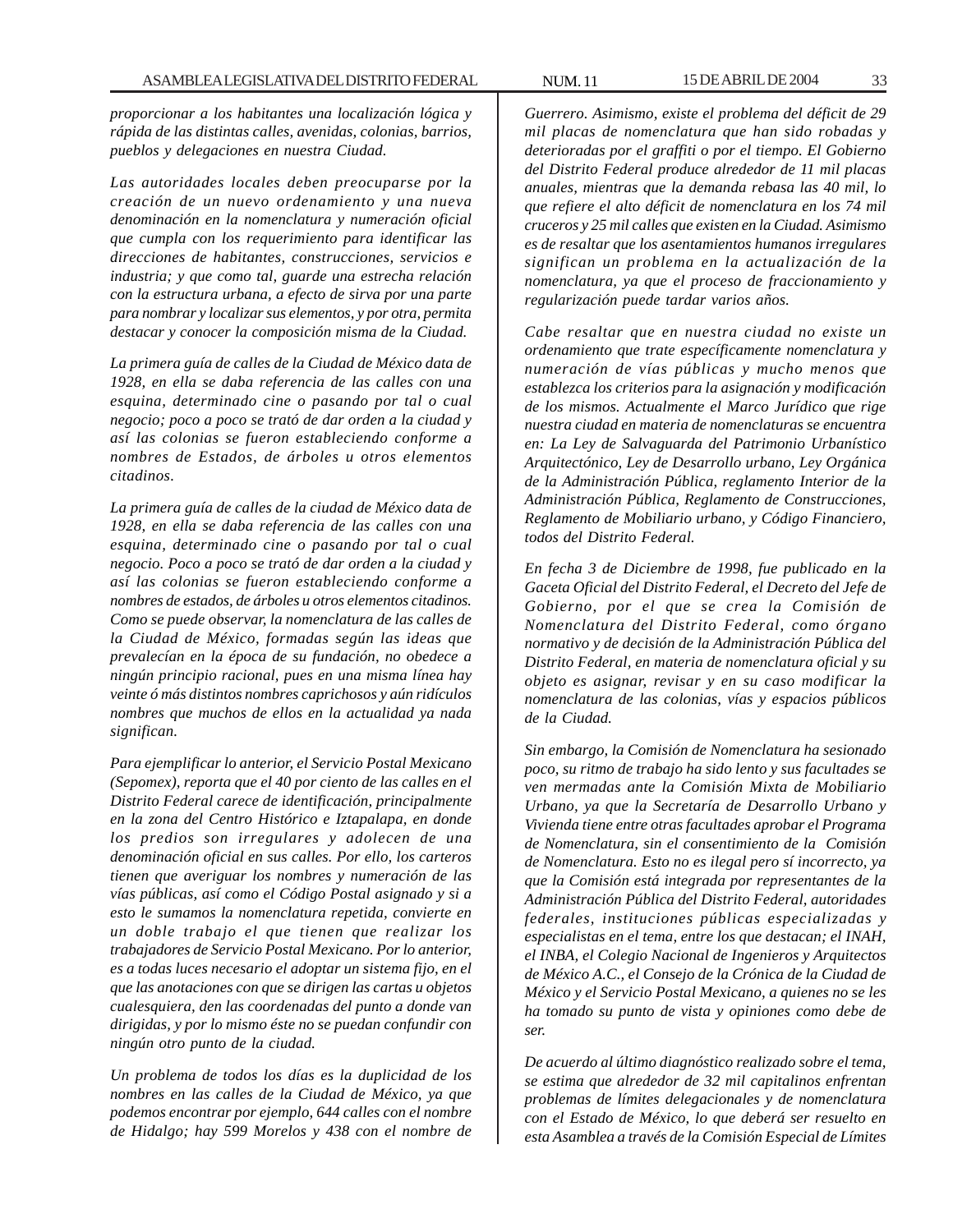*Territoriales de este Cuerpo Legislativo y a través de la aprobación de la presente iniciativa.*

*La iniciativa de Ley que se somete a la aprobación de esta Asamblea propone normar la numeración oficial de esta Ciudad tomando en cuenta a la Comisión de Nomenclatura ya existente, pero con nuevas facultades y criterios, que le permitirán cumplir su labor con mayor eficiencia.*

*Asimismo, se propone la existencia de un Comité Delegacional de Nomenclatura y Numeración Oficial en cada una de las Demarcaciones Territoriales de esta Ciudad, cuyo objeto será garantizar la observancia, aplicación y respeto de la nomenclatura, numeración oficial y placas conmemorativas, así como vigilar que en cada una de las vías y espacios públicos de la Delegación, se cuente con su respectivo nombre y placa de nomenclatura, en la que se consignen sus datos de identificación. Aunado a lo anterior, en la presente iniciativa se establecen los criterios que regirán la asignación de nomenclatura, entre los que destacan los siguientes:*

*La nomenclatura deberá coincidir con el contexto histórico, cultural o geográfico de nuestra Ciudad, procurando que estos nombres sean cortos y de fácil pronunciación.*

*De preferencia no se asignarán o reconocerán nombres de personas que se encuentren con vida y en ningún caso se asignarán o reconocerán nombres de partidos políticos, asociaciones religiosas y empresas privadas.*

*Se establece que los nombres de personas que se asignen o modifiquen correspondan a aquellos que durante su vida hayan actuado con honestidad y en servicio de la Ciudad de México o del país en general, prefiriéndose en primer término a los ciudadanos del Distrito Federal y con posterioridad a los ciudadanos de otros Estados de la República, así como a ciudadanos extranjeros.*

*De igual manera, se proponen los criterios que regirán la numeración de la calle; destacando la necesidad de que la misma sea continua y progresiva; estableciendo que los números nones irán del lado derecho y los pares del lado izquierdo.*

*De gran importancia resulta el fijar los lineamientos de las placas de nomenclatura, las que tendrán como información mínima el nombre de la vía pública, la Colonia, la Delegación, el Código Postal y la numeración que corre de esa placa a la otra.*

*La iniciativa que sometemos a su consideración consta de cincuenta artículos, divididos en seis Capítulos, que se denominan: Disposiciones Generales de la Comisión, de los Comités, de los Criterios, de la Asignación y* *Modificación de Nomenclatura y Placas Conmemorativas de la Asignación y Modificación de Numeración.*

Diputadas y diputados, buscamos evitar la discrecionalidad, adoptar criterios de orden y por supuesto evitarle a los habitantes de la Ciudad de México vivir en calles y colonias con nombres de políticos innombrables.

En mérito de lo anterior, sometemos a la aprobación de esta honorable Asamblea la siguiente iniciativa de

*LEY DE NOMENCLATURA, NUMERACIÓN OFICIAL Y PLACAS CONMEMORATIVAS EN EL DISTRITO FEDERAL.*

#### *CAPÍTULO I DISPOSICIONES GENERALES*

*Artículo 1.- La presente Ley es de interés público y tiene por objeto establecer los criterios y el procedimiento para la asignación y modificación de nomenclatura y numeración a calles, avenidas, colonias, fraccionamientos, parques, plazas y predios en el Distrito Federal, así como para la colocación de placas conmemorativas.*

*Artículo 2.- Para efectos del presente ordenamiento, se entenderá por:*

*Ley: La Ley de Nomenclatura y Numeración Oficial del Distrito Federal;*

*Reglamento: Al Reglamento de la Ley de Nomenclatura y Numeración Oficial del Distrito Federal;*

*Comisión: La Comisión de Nomenclatura y Numeración Oficial del Distrito Federal;*

*Comité: El Comité Delegacional de Nomenclatura y Numeración Oficial;*

*Secretaría: La Secretaría de Desarrollo Urbano y Vivienda;*

*Delegación: A los Órganos Político Administrativos desconcentrados en las demarcaciones territoriales en que se divide el Distrito Federal;*

*Nomenclatura Oficial: Los nombres de las calles, avenidas, colonias, fraccionamientos, parques, plazas y predios en el Distrito Federal, que han sido asignados, modificados o reconocidos por la Comisión.*

*Vía Pública: Todo espacio terrestre de uso común delimitado por los perímetros de las propiedades que esté destinado al tránsito de peatones y vehículos; así como a la prestación de servicios públicos y colocación de mobiliario urbano;*

*Placa conmemorativa: Inscripciones destinadas a celebrar, homenajear o conmemorar solemnemente a una persona o algún acontecimiento.*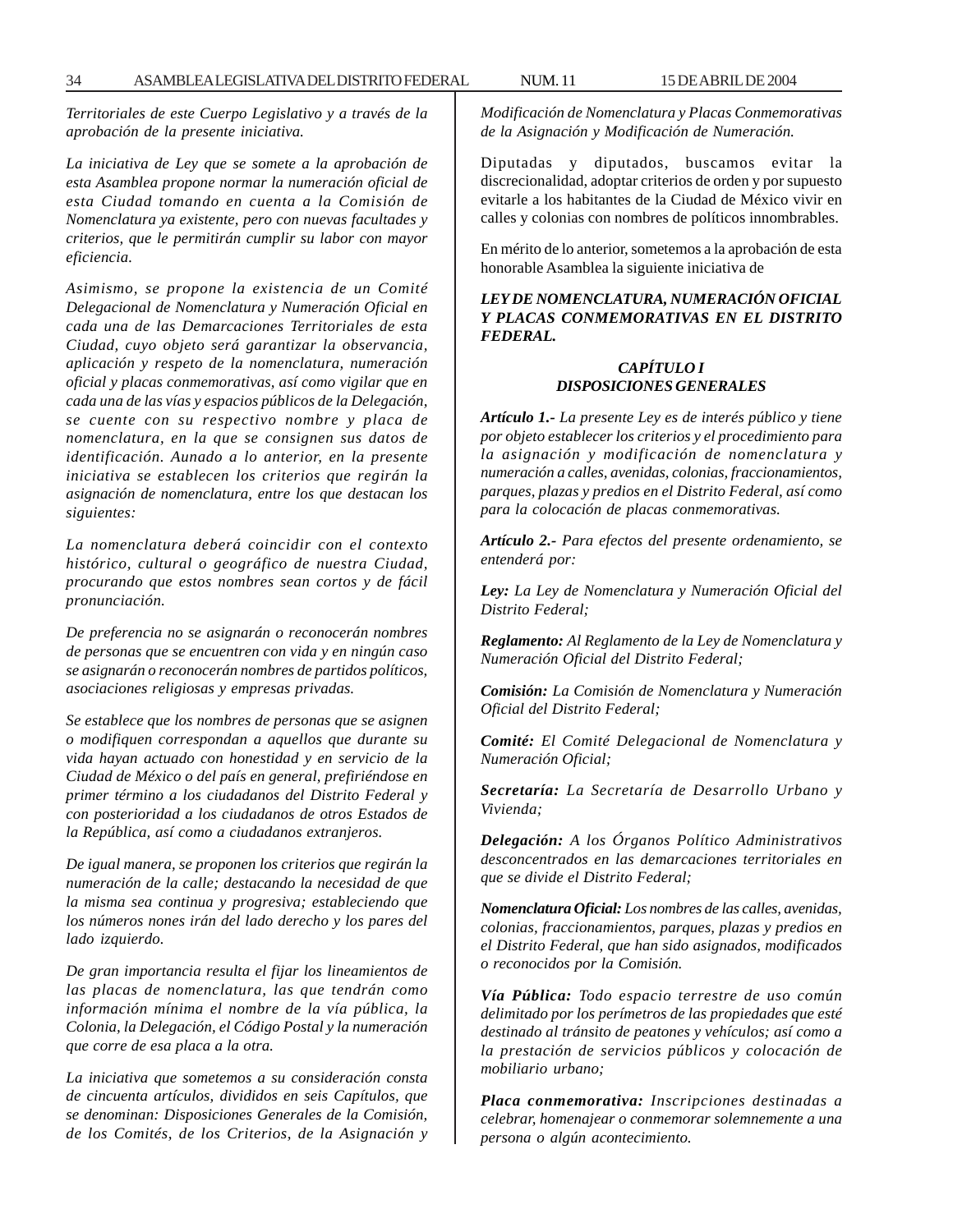*Artículo 3.- Son autoridades en materia de Nomenclatura y Numeración Oficial:*

*I. La Secretaría;*

*II. La Comisión;*

*III. Las Delegaciones;*

*IV. Los Comités.*

#### *CAPÍTULO II DE LA COMISIÓN*

*Artículo 4.- La autoridad competente para la asignación y modificación de nomenclatura y numeración oficial, así como para la colocación de placas conmemorativas será la Comisión de Nomenclatura y Numeración Oficial del Distrito Federal.*

*Artículo 5.- La Comisión estará integrada por los titulares de las siguientes dependencias:*

*I. Jefe de Gobierno del Distrito Federal;*

*II. Secretaría de Gobierno;*

*III. Secretaría de Desarrollo Urbano y Vivienda;*

*IV. Secretaría de Desarrollo Social;*

*V. Director General del Registro Público de la Propiedad y el Comercio;*

*VI. Subsecretaría de Catastro y Padrón Territorial;*

*VII. Dirección General de Administración Urbana.*

*Artículo 6.- El Jefe Gobierno del Distrito Federal y el Secretario de Desarrollo Urbano y Vivienda, tendrán el carácter de Presidente y Secretario, respectivamente.*

*Artículo 7.- Por acuerdo de la Comisión no podrá nombrar a invitados permanentes con voz pero sin voto; de igual manera, para determinados asuntos podrá nombrar invitados especiales que representen diversas instituciones públicas o privadas mismos que tendrán derecho a voz pero no a voto en la toma de acuerdos.*

*Artículo 8.- Los integrantes de la Comisión podrán nombrar un representante para que asista a su nombre a las reuniones, contando con voz y voto dentro de las mismas, así como con el carácter que tenga su representado.*

*Artículo 9.- Los integrantes de la Comisión durarán en su función el tiempo que dure su administración.*

*Artículo 10.- El desempeño del cargo de integrante de la Comisión es de carácter honorario, quedando obligado a cumplir con las tareas señaladas en el presente ordenamiento.*

*Artículo 11.- De entre el seno de la Comisión se designará a un Secretario Técnico, mismo que podrá o no ser integrante de la misma.*

*Artículo 12.- La Comisión tendrá las siguientes atribuciones y obligaciones:*

*I. Observar y hacer cumplir la presente Ley;*

*II. Asignar y modificar la nomenclatura y numeración correspondiente a las calles, avenidas, colonias, fraccionamiento, parques, plazas y predios en el Distrito Federal.*

*III. Aprobar la colocación o modificación de placas conmemorativas en el Distrito Federal;*

*IV. Llevar un estricto control de la nomenclatura y numeración de las calles, avenidas, colonias, fraccionamientos, parques, plazas y predio en el Distrito Federal, así como de las placas conmemorativas ubicadas en esta Ciudad;*

*V. Dar respuesta, dentro de su competencia, a las solicitudes presentadas ante ella;*

*VI. Realizar las consultas necesarias para la resolución de una solicitud;*

*VII. Aprobar el Programa General de Nomenclatura y Numeración Oficial;*

*VIII. Realizar las investigaciones y estudios de factibilidad necesarios en materia de nomenclatura y numeración, así como la revisión de los ya existentes;*

*IX. Emitir su Reglamento Interior, así como el de los Comités Delegacionales de Nomenclatura y Numeración Oficial.*

*Artículo 13.- El Presidente de la Comisión tiene las siguientes atribuciones y obligaciones:*

*I. Convocar, junto con el Secretario, a las reuniones de la Comisión;*

*II. Designar a su representante ante la Comisión;*

*III. Presidir las reuniones de la Comisión;*

*IV. Coordinar los trabajos de la Comisión;*

*V. Las demás que le confiera el presente y otros ordenamientos legales.*

*Artículo 14.- El Secretario de la Comisión tiene las siguientes atribuciones y obligaciones:*

*I. Realizar el escrutinio de los votos que se emita en las reuniones de la Comisión y dar cuenta de ello al Presidente;*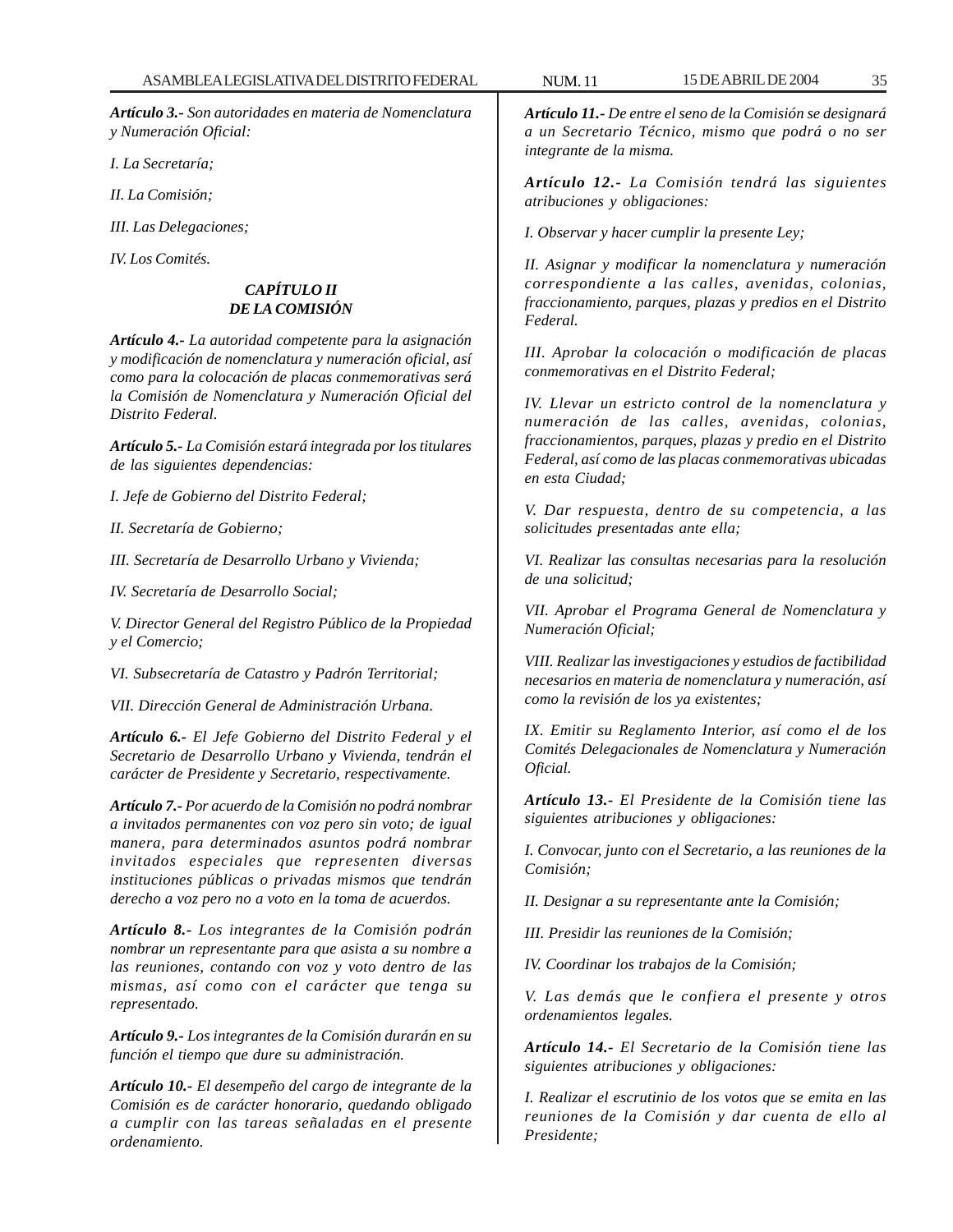*II. Integrar un expediente de cada propuesta presentada, en el que se incluya el estado en que se encuentra la misma;*

*III. Comunicar a los interesados la resolución tomada por la comisión;*

*IV. Elaborar las actas de las reuniones;*

*V. Ser el enlace con los Comités y con las dependencias federales y locales;*

*VI. Presentar a la Comisión un informe anual de los trabajos realizados;*

*VII. Las demás que le confiera el presente y otros ordenamientos legales;*

*Artículo 15.- La Comisión sesionará por lo menos una vez cada dos meses y para tener el carácter de legal, las reuniones deberán contar con la mitad más un de sus integrantes con derecho a voto.*

*Artículo 16.- Las convocatorias para las reuniones de la comisión deberán ser firmadas por el Presidente y el Secretario, y deberán ser entregadas a los integrantes de la Comisión por lo menos con setenta y dos horas de anticipación a la reunión, debiendo especificarse el orden del día de la misma.*

*Artículo 17.- La Comisión tomará sus decisiones por mayoría de votos de sus miembros presentes. En caso de empate el Presidente contará con voto de calidad.*

#### *CAPÍTULO III DE LOS COMITÉS*

*Artículo 18.- La comisión, para el mejor desempeño de sus funciones, contará con el auxilio de los Comités Delegacionales de la Administración Pública Desconcentrada, a través de los cuales los ciudadanos podrán manifestar sus necesidades, inquietudes, solicitudes y propuestas relativas a la nomenclatura, numeración oficial y placas conmemorativas.*

*Artículo 19.- Los Comités tendrán las siguientes atribuciones:*

*I. Garantizar la observancia, aplicación y respeto de la nomenclatura, numeración oficial y placas conmemorativas;*

*II. Vigilar que en cada una de las vías y espacios públicos de la Delegación, se cuente con un respectivo nombre y placa de nomenclatura, en la que se consignen sus datos de identificación;*

*III. Solicita a la Comisión la asignación o sustitución del nombre de alguna nomenclatura en vías públicas, colonias, barrios, pueblos o unidades habitacionales que conforman las delegaciones; y*

*IV. Coadyuvar en la revisión y opinión de las propuestas que la Comisión les remita para su análisis y estudio.*

*Artículo 20.- Los Comités estarán integrados de la siguiente forma:*

*I. Un Presidente que será el Jefe Delegacional;*

*II. Un Secretario que será el Director General de Desarrollo Urbano y Obras Públicas:*

*III. Un Integrante que será el Director General Jurídico y de Gobierno;*

*IV. Un Integrante que será el Director General de Participación Ciudadana;*

*V. Un Integrante que será la persona que oficialmente sea reconocida como cronista de la delegación.*

*El Comité nombrará a una persona para que funja como Recetario Técnico.*

*Artículo 21.- Cada miembro del Comité tiene la facultad de nombrar y remover a sus suplentes quienes gozarán de las mismas atribuciones y obligaciones que el titular.*

*Artículo 22.- El Comité podrá solicitar la presencia, en sus reuniones, de invitados especiales que representen a diversas instituciones públicas o privadas, así como al Coordinador del Comité Vecinal en que se encuentre la zona del tema que se este discutiendo, mismos que tendrán derecho a voz pero no a voto en la toma de acuerdos.*

*De igual manera, cuando se trate de delegaciones divididas por Subdelegaciones Territoriales, y se traten temas de alguna zona, será invitado el titular de la misma.*

*Artículo 23.- Los Comités sesionarán cuando sea necesario emitir opinión de la propuesta que haya recibido sobre la asignación o sustitución de nomenclaturas o numeraciones urbanas que correspondan en alguna colonia, pueblo o unidad habitacional de las delegaciones.*

*Por igual sesionará a petición expresa de la comisión, cuando sea necesario conocer su opinión respecto de las solicitudes que ésta hubiere recibido de los comités Vecinales.*

*Artículo 24.- En lo no previsto por el presente capítulo, los Comités funcionarán conforme a las reglas estipuladas para la Comisión.*

#### *CAPÍTULO V DE LOS CRITERIOS*

*Artículo 25.- La nomenclatura de las calles, avenidas, colonias, fraccionamientos, parques, plazas y predios en el Distrito Federal, así como la colocación de placas*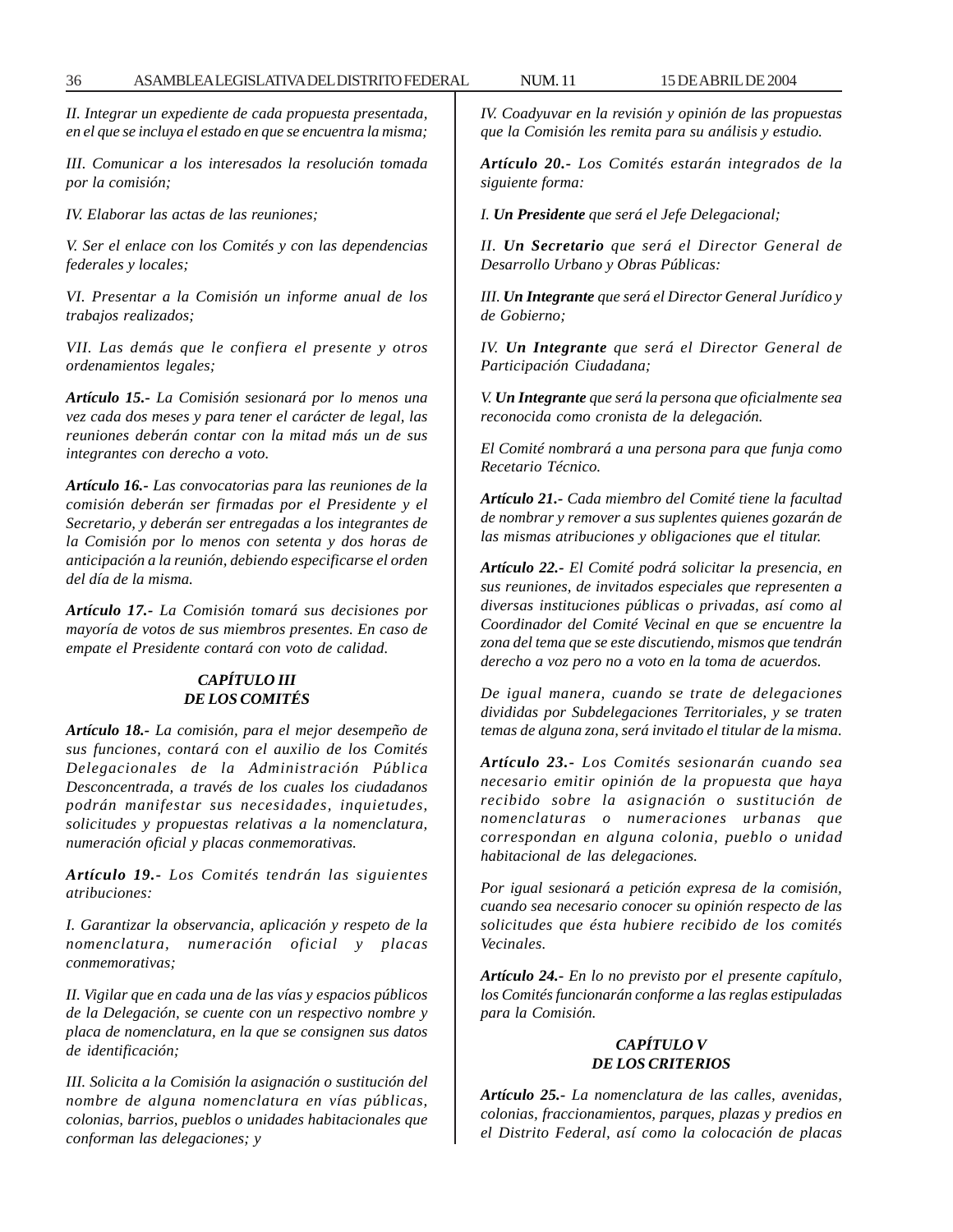*conmemorativas en los mismos, deben forzosamente coincidir con el contexto histórico, cultural o geográfico de nuestra Ciudad.*

*Artículo 26.- La nomenclatura podrá consistir en nombres de países, poblaciones, accidentes geográficos, acontecimientos notables, personajes, fechas y otros, procurando que esos nombres sean cortos y de fácil pronunciación.*

*Artículo 27.- De preferencia no se asignaran y reconocerán nombres de personas que se encuentren con vida y en ningún case se asignarán o reconocerán nombres de partidos políticos, asociaciones religiosas y empresas privadas.*

*Artículo 28.- Los nombres de personas que se asignen o modifiquen deben corresponder a aquellos que durante su vida hayan actuado con honestidad y en servicio de la Ciudad de México.*

*Artículo 29.- Para la asignación o modificación de nomenclatura se preferirá en primer término a los ciudadanos del Distrito Federal y con posterioridad a los ciudadanos de otros Estados de la República, así como a los ciudadanos extranjeros.*

*Artículo 30.- Se desecharán las solicitudes de asignación o modificación de nombres de personas que hayan realizado acciones en perjuicios de la Ciudad de México o el país en general.*

*Artículo 31.- Las calles y avenidas en las que predomine su continuidad, llevaran el mismo nombre en toda su longitud, manifestándose si el tramo se tarta de norte, sur, oriente o poniente.*

*Artículo 32.- Deberá procurarse conservar los nombres que actualmente llevan las calles, avenidas, colonias, fraccionamientos, parques, plazas y predios en el Distrito Federal, así como la ubicación de las placas conmemorativas de esta Ciudad y en caso de que existan en una misma calle varios nombres a lo largo de su recorrido se considerará el que tenga mayor arraigo en la población.*

*Artículo 33.- Sólo la Comisión podrá autorizar previo acuerdo, la modificación de la nomenclatura y se podrá hacer en los siguientes casos:*

*I. Cuando no tenga fundamento histórico, geográfico, tradicional, artístico o científico;*

*II. Cuando se encuentre constantemente repetido, en una misma colonia o delegación;*

*III. Cuando ha sido solicitado por vecinos de la localidad y la modificación cumpla lo establecido por esta Ley;*

*IV. Cuando no cumpla con lo establecido en la presente Ley o su Reglamento.*

*Artículo 34.- En cada intersección de calles deberá existir una placa de nomenclatura que deberá contener lo siguiente:*

*Artículo 35.- El diseño y el tamaño de las placas de nomenclatura, será fijado por la comisión y serán iguales para toda la Ciudad de México, exceptuando las ubicadas en el centro histórico y zonas similares en la Ciudad de México, de las que por tradición podrán ser diferentes.*

*Artículo 36.- Las delegaciones se encargarán de que cada una de las vías y espacios públicos de su competencia, cuenten con placas de nomenclatura en buen estado.*

# *CAPÍTULO V DE LAS ASIGNACIÓN Y MODIFICACIÓN DE NOMENCLATURA Y PLACAS CONMEMORATIVAS*

*Artículo 37.- Todo ciudadano del Distrito Federal podrá presentar ante la Comisión y Comités propuestas para asignar o modificar nombres y números a calles, avenidas, colonias, fraccionamientos, parques, plazas y predios en el Distrito Federal, así como para la colocación de placas conmemorativas.*

*Artículo 38.- Toda solicitud deberá ir firmada por el solicitante, fundando la causa de la misma, anexando copias de las identificaciones oficiales de los interesados y plano cartográfico del lugar al que se pretende asignar o modificar la nomenclatura o del lugar en que se pretende colocar un palca conmemorativa.*

*Artículo 39.- La Comisión será la encargada de recibir las propuestas para la asignación y modificación de nomenclaturas y placas conmemorativas, mismas que deberán cumplir los requisitos señalados en el artículo anterior. En el caso de que la propuesta sea recibida por algún Comité, éste turnará a la Comisión en un plazo no mayor a cinco días hábiles.*

*Artículo 40.- La Comisión será la encargada de verificar que el nombre propuesto no se encuentre repetido y contará con noventa días naturales para dar respuestas a la solicitud.*

*Artículo 41.- La Comisión turnará a sus miembros las solicitudes en un plazo no mayor a diez días hábiles a efecto de que sean abordadas en su próxima reunión.*

*Artículo 42.- El Secretario Técnico de la Comisión elaborará el proyecto de dictamen que será distribuido con setenta y dos horas de anticipación a la reunión en que se va a discutir.*

*Artículo 43.- La Comisión autorizará el uso de nomenclatura y numeración temporal en vialidades donde se den asentamientos irregulares, concluido el trámite de su regularización, de no haber solicitud de modificación por parte de los vecinos, en los términos que señalan los*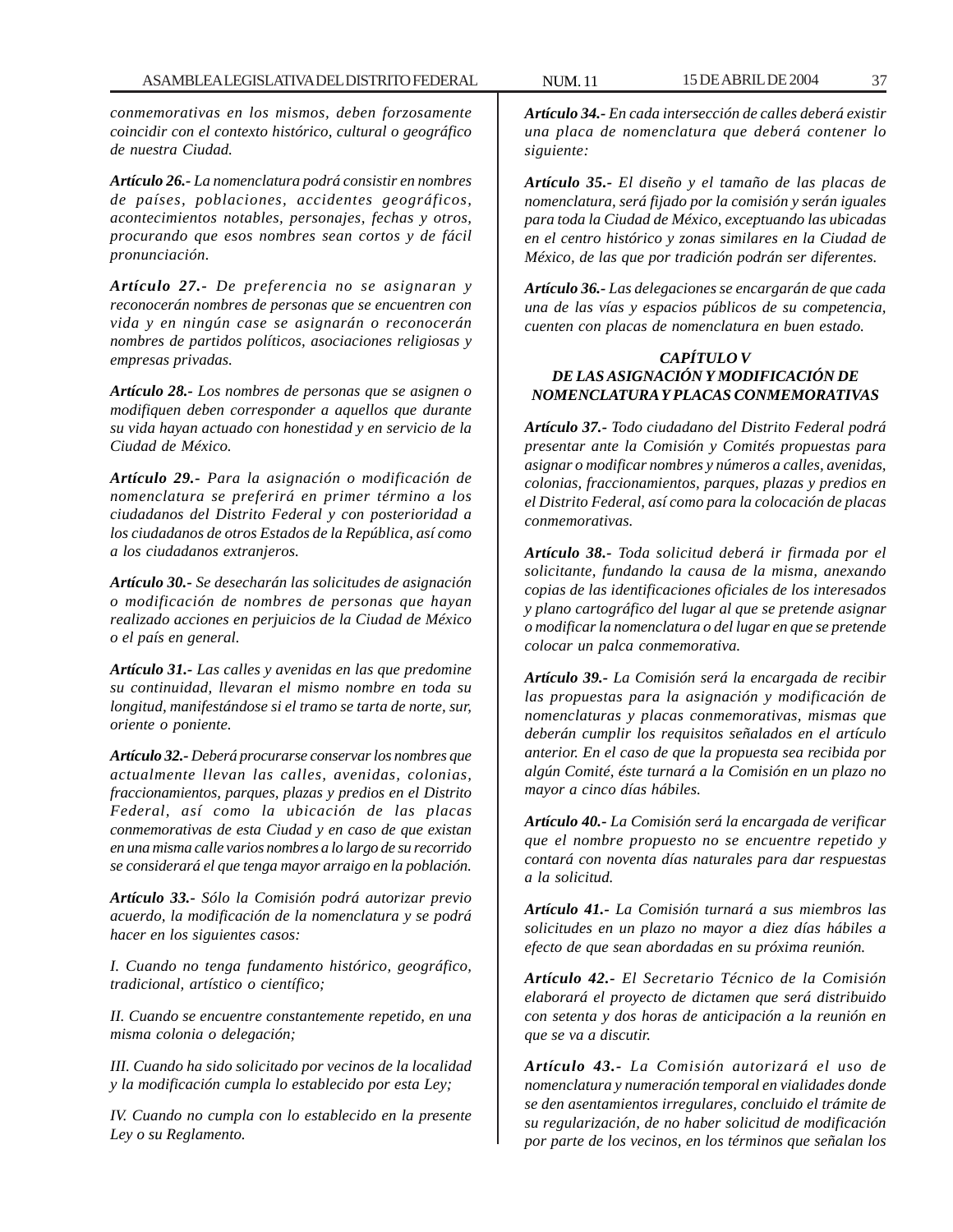*artículos 34 y 35 de esta Ley, y previo al trámite de su inscripción ante el Registro Público de la Propiedad y el Comercio, declarará como oficial la nomenclatura que se apruebe, haciendo la publicación a que se refiere el artículo 46 de esta Ley.*

*Artículo 44.- La Comisión podrá solicitar a la Comités realicen consultas a los vecinos del lugar para la asignación o modificación de nomenclatura y para la ubicación de placas conmemorativas.*

*Artículo 45.- Una vez aprobada la asignación o modificación de nomenclatura, numeración oficial o colocación de una placa conmemorativa, la Comisión notificará la resolución a los solicitantes, autoridades interesadas y al Comité que corresponda, a efecto de que éste último notifique a los vecinos del lugar.*

*Dentro de las autoridades interesadas se encuentra el Registro Público de la Propiedad y el Comercio, Servicio Postal Mexicano, Instituto Electoral del Distrito Federal, y además instancias privadas y públicas que considere necesario.*

*Artículo 46.- La Comisión será la encargada de realizar los trámites para que sus resoluciones sean publicadas en la Gaceta Oficial del Distrito Federal y será la encargada de llevar el registro de las resoluciones tomadas.*

## *CAPÍTULO VI DE LA ASIGNACIÓN Y MODIFICACIÓN DE NUMERACIÓN*

*Artículo 47.- Aquellas vías públicas que confluyan a la plaza de la Constitución, así como aquellas en que sea factible tomar dicha plaza como referencia, la numeración se hará progresivamente partiendo de la misma.*

*Artículo 48.- La numeración en todas las vías públicas será continua y progresiva y aquellas cuyo tránsito sea de norte a sur se numerarán progresivamente partiendo del norte.*

*Cuando el tránsito sea de sur a norte se numerarán progresivamente partiendo del Sur.*

*El mismo criterio será utilizado en as vías que corren de oriente a poniente y viceversa.*

*Cuando el tránsito sea en ambos sentidos, se numerarán progresivamente partiendo del norte o del oriente según corresponda,*

*Artículo 49.- En la numeración de las vías públicas los números nones irán de lado derecho y los pares de lado izquierdo.*

*Artículo 50.- El trámite de asignación y modificación de numeración será llevado por la comisión y su* *procedimiento será el mismo que el señalado en el capítulo anterior.*

#### *TRANSITORIOS*

*ARTÍCULO PRIMERO.- La presente Ley entrará en vigor al día siguiente de su publicación en la Gaceta oficial del Distrito Federal.*

*ARTÍCULO SEGUNDO.- Publíquese en el Diario Oficial de la Federación para su mayor difusión.*

*ARTÍCULO TERCERO.- El Reglamento de la presente Ley deberá ser expedido dentro de los ciento ochenta días naturales siguientes a la fecha en que entre en vigor la presente Ley.*

*ARTÍCULO CUARTO.- La Comisión deberá celebrar su reunión de integración e inicio de operaciones, dentro de los sesenta días naturales siguientes a la entrada en vigor de la presente Ley.*

*Recinto Legislativo, a los quince días del mes de abril del año dos mil cuatro.*

*Firman las y los diputados: José Espina Von Roehrich, Juan Antonio Arévalo López, Obdulio Ávila Mayo, Mónica Leticia Serrano Peña, Carlos Alberto Flores Gutiérrez, Sofía Figueroa Torres, Jorge Alberto Lara Rivera, José de Jesús López Sandoval, Gabriela Cuevas Barrón, Teresita de Jesús Aguilar Marmolejo, Mariana Gómez del Campo Gurza, José Benjamín Muciño Pérez, José María Rivera Cabello, Irma Islas León y María Gabriela González Martínez.*

Solicito asimismo que sea turnada para su análisis y dictamen a la Comisión de Desarrollo e Infraestructura Urbana y para el conocimiento de la Comisión Especial de Límites Territoriales.

Es cuanto, diputado Presidente.

**EL C. PRESIDENTE.-** Gracias, diputado Arévalo López.

Insértese el texto de la iniciativa de manera íntegra en el Diario de los Debates.

Con fundamento en lo dispuesto por los artículos 36 fracciones V y VII de la Ley Orgánica, 28 y 83 del Reglamento para su Gobierno Interior, se turna para su análisis y dictamen a la Comisión de Desarrollo e Infraestructura Urbana.

Asimismo, hágase del conocimiento de la Comisión Especial de Límites Territoriales.

Para presentar una iniciativa de reformas al artículo 286 Bis del Código de Procedimientos Penales para el Distrito Federal, se concede el uso de la tribuna por un tiempo de treinta minutos al diputado Jesús López Sandoval, del Partido Acción Nacional.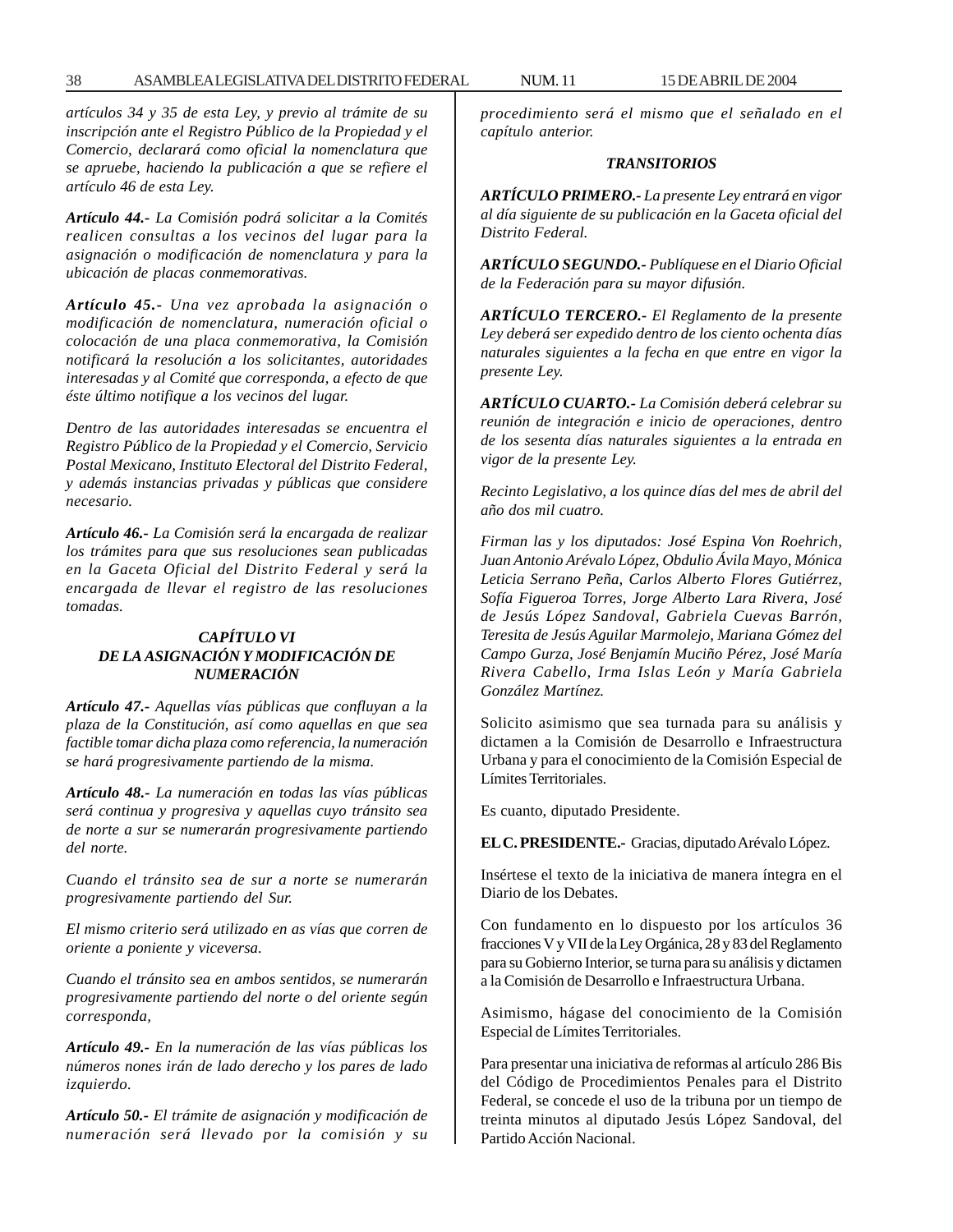**EL C. DIPUTADO JOSÉ DE JESÚS LÓPEZ SANDOVAL.-** Con su permiso, diputado Presidente.

## *INICIATIVA DE DECRETO POR EL CUAL SE EXPIDE LA REFORMA DEL ARTÍCULO 286 BIS DEL CÓDIGO DE PROCEDIMIENTOS PENALES PARA EL DISTRITO FEDERAL.*

*Los que suscriben Diputados de la III Legislatura de la Honorable Asamblea Legislativa del Distrito Federal, Integrantes del Grupo Parlamentario del Partido Acción Nacional, con fundamento en lo dispuesto por los artículos 122, Apartado C, Base Primera, Fracción V, Incisos g), h) y m) de la Constitución Política de los Estados Unidos Mexicanos; 42 fracciones XI y XII del Estatuto de Gobierno del Distrito Federal; 10 fracción I, 17 fracción IV y 83 fracción I de la Ley Orgánica de la Asamblea Legislativa del Distrito Federal; y 82 fracción I del Reglamento para el Gobierno Interior de la Asamblea Legislativa del Distrito Federal, nos permitimos presentar la Siguiente Iniciativa de Decreto por el que se modifica el artículo 286 Bis del Código de Procedimientos Penales para el Distrito Federal.*

#### *EXPOSICIÓN DE MOTIVOS*

*La Justicia lenta, demorada, la que llega tarde no es Justicia.*

*Partiendo de esta afirmación observamos que, uno de los principales objetivos de la justicia es la de proporcionar a los ciudadanos certeza y seguridad jurídica, con la mayor prontitud posible.*

*Ello es así, dado que en los artículos 17 constitucional en el cual se ordena al Estado la impartición de Justicia de manera pronta y expedita, y si todas las autoridades están obligadas a cumplir con su trabajo en un lapso prudente.*

*¿Por qué el Ministerio Público no la tiene?*

*De ahí que el presente decreto de reforma, pretende regular la necesidad de plasmar en la ley adjetiva un plazo prudente, que busque satisfacer las necesidades reales en la administración y desde luego en la procuración de justicia, que beneficie a la sociedad del Distrito Federal, accediendo así, a vivir en un eficaz Estado de Derecho.*

*Según el artículo 17 Constitucional:*

*''Toda persona tiene derecho a que se le administre Justicia por tribunales que estarán expeditos para impartirla en los plazos y términos que fijan las leyes, emitiendo su resolución de manera pronta, completa e imparcial su servicio será gratuito, quedando, en consecuencia, prohibidas las costas judiciales''.*

*Así las cosas, la expedición en la administración de Justicia implica prontitud en la actuación de esta importante función.*

*El legislador tiene que dar cumplimiento en forma expresa a este precepto Constitucional, el cual establece, que todo ciudadano tiene derecho a que se le administre Justicia de manera pronta y expedita, en virtud de que deja a discreción del Ministerio Público Investigador el libre arbitrio, para tomarse el tiempo que estime pertinente para la investigación y persecución de los delitos en los casos en que sea iniciada la Averiguación Previa ''sin detenido''.*

*Aunque en el mandato constitucional se refiere a la administración y no a la procuración de justicia, la primera no se puede lograr sin la segunda, es decir, para que se administre justicia, debe de desarrollarse la actividad de la procuración y ésta se logra a través del Ministerio Público ya que es quien detenta el monopolio de la Acción Penal en materia penal.*

*Pero al no existir plazo en la ley, particularmente en el Código de Procedimientos Penales para el Distrito Federal, tiene la facultad discrecional el Ministerio Público para que se ejercite o no la Acción Penal. Provocando una violación a la garantía de seguridad jurídica y, dando pauta a que la ciudadanía no acuda ante el Ministerio Público (órgano investigador), a denunciar la comisión de delitos cometidos en su agravio y para que se le imparta justicia, deberá esperar mucho tiempo.*

*Lo anterior aunado a la posibilidad de que se de la figura de la prescripción, ya que esta sanción la establece la ley, por el simple transcurso del tiempo, siendo una consecuencia de la omisión del plazo en la consignación de la Averiguación Previa, siempre y cuando se haya dejado de actuar dentro de la misma en el tiempo que marca la ley.*

*En virtud de lo argumentado el problema de la omisión de dicho plazo para la consignación de la averiguación previa y por cuestiones diversas el órgano investigador, deja de actuar en lapso prolongado de tiempo dejando al ofendido en estado de indefensión por virtud de que no existe una obligación para que concluya con sus diligencias de investigación.*

*De existir un plazo determinado, el ofendido al no hacerle justicia, podría acudir ante la autoridad superior correspondiente a formular su queja por la no determinación de la Averiguación Previa en el plazo establecido, dando cumplimiento al mandato Constitucional de tener acceso a la justicia de manera pronta y expedita.*

*De tal forma que debe de existir una obligación para el Ministerio Público investigador de hacer llegar al juzgado correspondiente a través del procedimiento establecido en un plazo prudente las averiguaciones previas en las que considere que existen elementos para consignar (ejerciendo la acción penal).*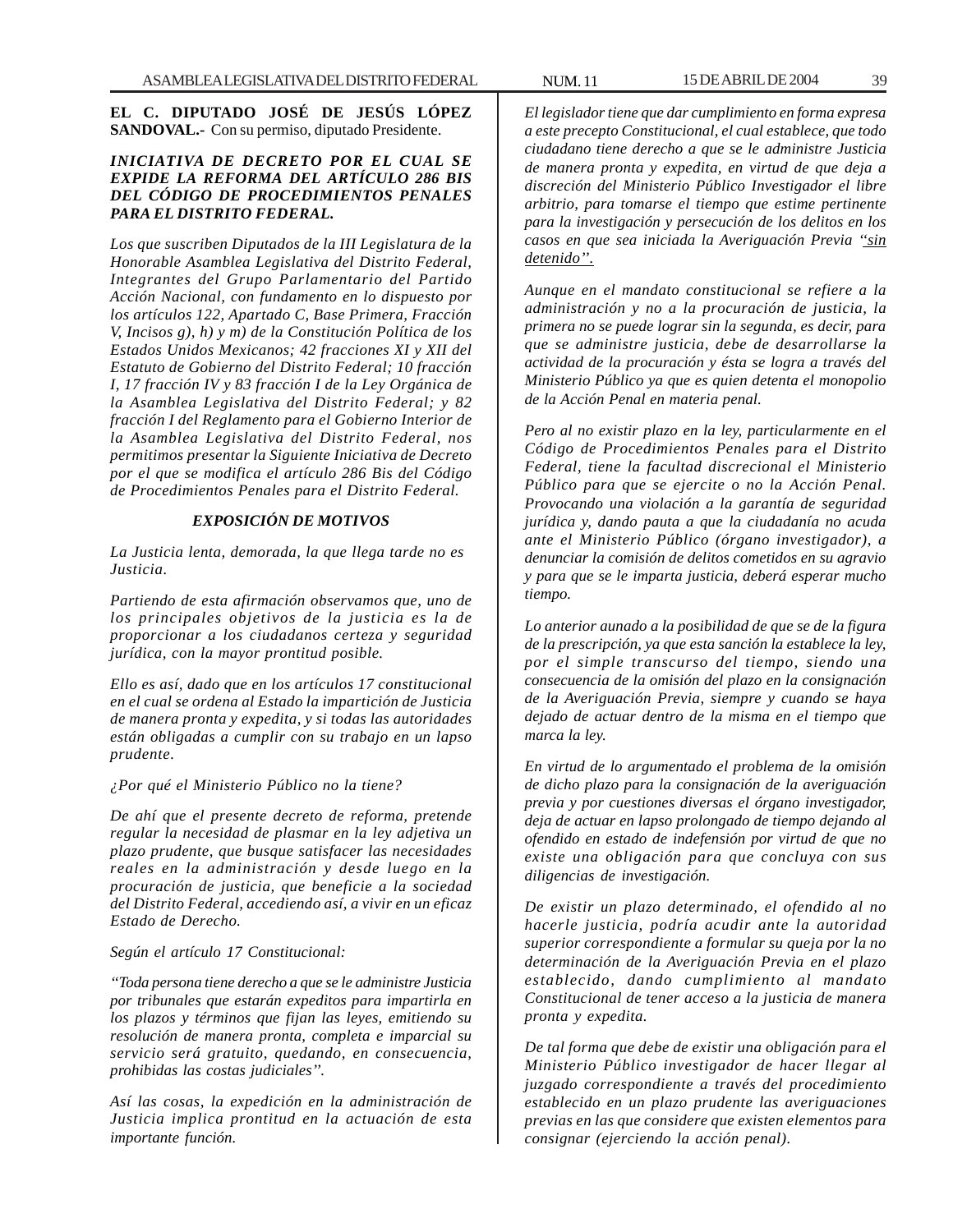*En tal virtud, el Ministerio Público se verá obligado a agilizar sus investigaciones, colaborando para que se imparta una justicia pronta, ya que de no existir el plazo señalado, se continuará violando las garantías de los gobernados (en el caso que nos ocupa) y desde luego se seguirán retardando las investigaciones dando como consecuencia las no determinaciones.*

### *GARANTÍA CONSTITUCIONAL VIOLADA*

#### *SEGURIDAD JURÍDICA*

*La palabra seguridad proviene de securitas, la cual deriva del adjetivo securus (de secura) que, en su sentido más general, significa estar libre de cuidados.*

*En sentido amplio, la palabra seguridad indica la situación de estar alguien seguro frente a un peligro. Una persona dentro de una casa puede sentirse segura respecto de las inclemencias del tiempo; un combatiente puede estar seguro en una trinchera respecto del peligro de un ataque del enemigo.*

*Esto nos muestra que el concepto de seguridad varía según sea el tipo de peligro con el cual se relaciona.*

*En la vida social, el hombre necesita, por una parte, tener la seguridad de que los demás respetarán sus bienes y por otra, saber cómo ha de comportarse respecto de los bienes de los demás. Esta seguridad referente a las relaciones con los semejantes es la que puede denominarse Seguridad Jurídica.*

*El asegurar la existencia de ciertos comportamientos en la vida social es necesario para la subsistencia de la misma vida social.*

*Para que exista paz hace falta que los miembros de la sociedad respeten los bienes y las vidas ajenas, y por eso es necesario que la sociedad asegure, conminando con la coacción pública, que dichos comportamientos habrán de llevarse a cabo.*

*Recasens Siches estima que es tan importante la seguridad en la vida social que su consecución es el motivo principal (histórico o sociológico) del nacimiento del Derecho.*

*El principio de Seguridad Jurídica la define Delos así ''es la garantía dada al individuo de que su persona, sus bienes y sus derechos no serán objeto de ataques violentos o que, si estos llegan a producirse; le serán aseguradas por la sociedad, protección y reparación'' (Los fines del derecho).*

*Dicho en otras palabras, la Seguridad Jurídica es la certeza que tiene el individuo de que su situación jurídica no será modificada más que por procedimientos regulares, establecidos previamente.*

*La seguridad jurídica puede entenderse desde dos puntos de vista, uno objetivo y otro subjetivo.*

*Desde el punto de vista Subjetivo, la seguridad equivale a la certeza moral que tiene el individuo de que sus bienes le serán respetados, pero esta convicción no se produce si de hecho no existen en la vida social las condiciones requeridas para tal efecto: la organización judicial, el cuerpo de policía, leyes apropiadas, etc.*

*Desde el punto de vista Objetivo, la seguridad equivale a la existencia de un orden social justo y eficaz cuyo cumplimiento está asegurado por la coacción pública.*

*La seguridad jurídica es uno de los fines principales del derecho.*

*Para los autores emparentados con el idealismo kantiano, incluido Hans Kelsen, que niegan la existencia de una ética material de bienes y fines, la seguridad viene a ser la característica esencial del orden jurídico.*

*Donde existe una conducta cuyo cumplimiento ha sido asegurado por una sanción que impone el Estado, dicen, existe un Deber Jurídico, independientemente de cuál sea su contenido. Esta afirmación lleva a examinar la cuestión de las relaciones que existen entre la Seguridad y la Justicia.*

*Es evidente que para que exista Seguridad Jurídica es necesaria la presencia de un orden que regule las conductas de los individuos en las sociedades y que ese orden se cumpla, que sea eficaz.*

*Ahora bien, puede existir una ordenación de conductas, impuesta por los órganos establecidos, que se cumpla y contener, sin embargo, disposiciones contrarias evidentemente a la justicia, como la de que las Autoridades pueden en cualquier momento privar de sus propiedades a los individuos, o de que pueden castigarlos por delitos no tipificados previamente.*

*¿Cabe afirmar que tal ordenación produce seguridad?*

*Lo que interesa a la sociedad es asegurar el cumplimiento de conductas que son valiosas para la vida social, o sea de conductas que implican la realización, parcial pero efectiva, del criterio de dar a cada quien lo suyo.*

*Lo anterior hace ver que el criterio racional de la justicia es necesario para que haya seguridad jurídica efectiva: gracias a ese criterio se disciernen, de manera objetiva, las conductas cuyo cumplimiento es necesario asegurar; sí falta o falla ese criterio de justicia, se corre el riesgo de asegurar el cumplimiento de conductas cuya realización más bien infunde temor que paz. La seguridad jurídica implica, por consiguiente no sólo que el orden social sea eficaz sino que también sea justo (Instituto de Investigaciones Jurídicas de la UNAM.*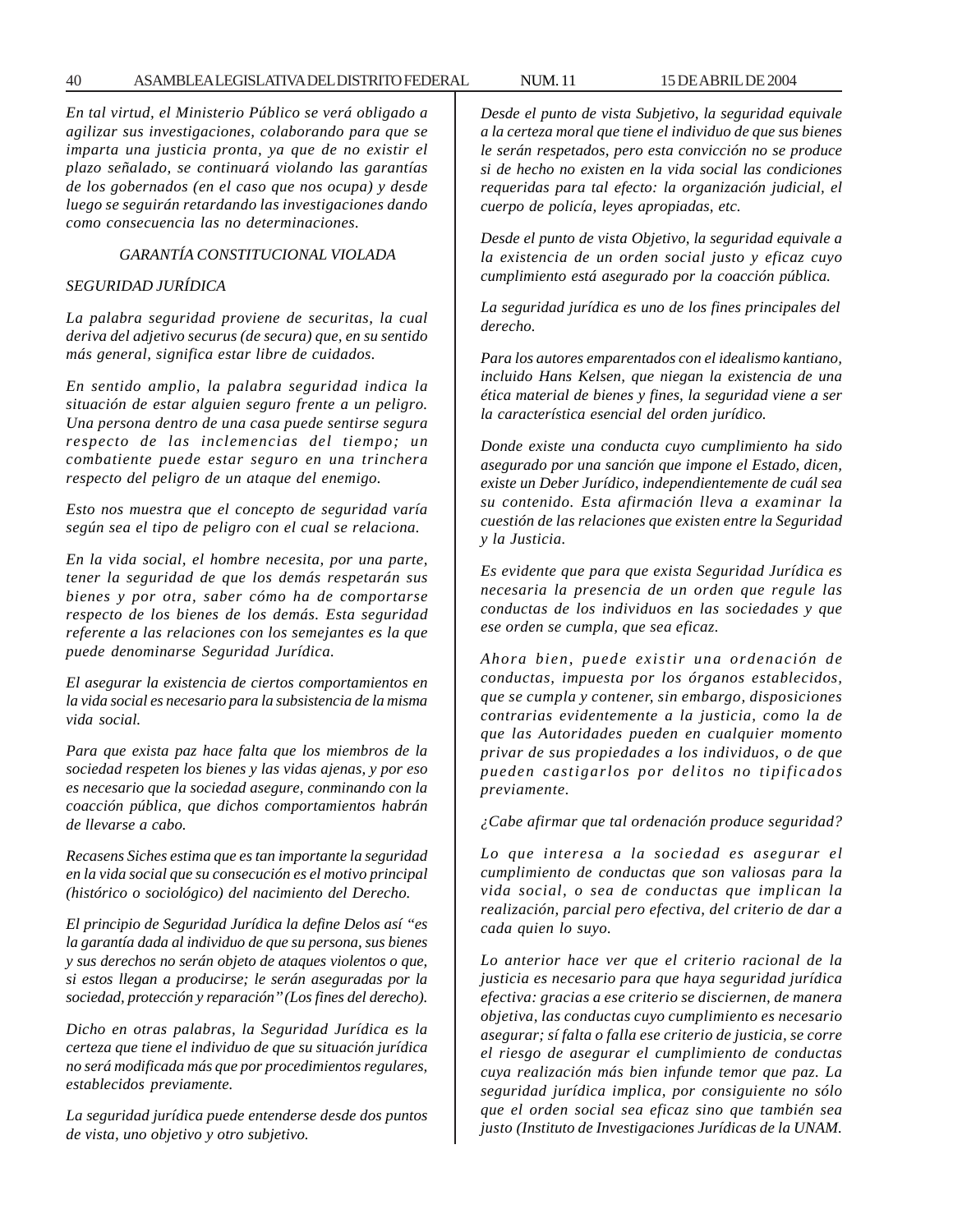*Diccionario Jurídico Mexicano. Editorial Porrúa. México, 2000.)*

*Bajo este orden de ideas, creo necesario que sea de manera específica el plazo con el que habrá de contar el Ministerio Público Federal para la integración de una Averiguación Previa y realizar su respectiva consignación ante el órgano jurisdiccional correspondiente, sin dejar abierta la posibilidad de continuar realizando diligencias investigatorias y eminentemente molestas en el marco de la esfera jurídica del hasta entonces Probable Responsable, obligando a dicha representación social a realizar ya sea la consignación o el archivo definitivo sin posibilidades a su reapertura posterior, velando, ahora sí, por la Seguridad Jurídica de los gobernados.*

*A mayor abundamiento consideramos pertinente recordar las cuatro etapas en las que se desarrolla el procedimiento penal son las siguientes:*

- *1.- Averiguación previa.*
- *2.- Instrucción.*
- *3.- Juicio.*
- *4.- Impugnación.*

*1.- Averiguación Previa.- Es una etapa procedimental de carácter administrativo, no judicial; en donde el Ministerio Público es el que dirige todas las actividades a partir de la denuncia o acusación para culminar en alguna de las decisiones siguientes:*

*a).- El archivo de todas las actuaciones.*

*b).- El ejercicio de la Acción penal correspondiente (Consignación).*

*Cabe señalar que no existe ningún mecanismo legal en cuestión de término cuando en la Averiguación Previa, para la integración y en su caso ejercitar la Acción Penal cuando ''no hay detenido''.*

### *HIPOTESIS DE PROCEDENCIA*

*1.- El Ministerio Público al tener conocimiento de la probable comisión de un delito, a través de la denuncia o querella, por medio de la cual los ciudadanos le hacen de su conocimiento ciertos hechos o actos posiblemente constitutivos de delitos, obligando inmediatamente utilizar todos los medios posibles a su alcance para la debida integración de la Averiguación Previa.*

*2.- Teniendo el deber, por una parte, de formar precedentes, de clasificar, de recopilar. Es decir, de sistematizar todos los casos que se ventilan a nivel de Averiguación Previa; para que en un momento dado se evite la contradicción de posturas entre los agentes del Ministerio Público.*

*3.- Esto sucede porque en el Código de Procedimientos Penales para el Distrito Federal NO SE SEÑALA UN PLAZO PARA QUE LOS AGENTES DEL MINISTERIO PÚBLICO EJERCITEN ACCIÓN PENAL EN UNA AVERIGUACIÓN PREVIA ''SIN DETENIDO'', luego entonces, la diversidad de criterios que opera entre ellos, no establece un parámetro para que en asuntos que se puedan tratar de manera similar y en igualdad de circunstancias, se haga de tal forma.*

*4.- Consideramos que es necesario establecer un plazo en la determinación del Ejercicio de la Acción Penal, en los casos de iniciar Averiguación Previa ''sin detenido''.*

*5.- Una vez, que se ha iniciado con la investigación, el ejercicio de la acción penal no esta sujeta a lineamientos, normas que apliquen sanción o mecanismos de apremio en contra del agente del Ministerio Público que de alguna manera interfiera con la Procuración de Justicia, al no integrar la Averiguación en un tiempo determinado.*

*6.- En lo que corresponde a la determinación del No Ejercicio de la Acción Penal, existe el medio para impugnarlo, siendo a través de la vía jurisdiccional; sin embargo en el caso contrario, cuando no se ejercita la Acción Penal y ya se han cubierto los requisitos; y mas aún, cuando por alguna razón no se han realizado las diligencias pertinentes para contar con todos los elementos necesarios.*

#### *TESIS JURISPRUDENCIALES*

*ACCIÓN PENAL. EL ARTÍCULO 21, PÁRRAFO CUARTO, CONSTITUCIONAL, SE ERIGE EN GARANTÍA DEL DERECHO DE IMPUGNAR LAS RESOLUCIONES DEL MINISTERIO PÚBLICO SOBRE EL NO EJERCICIO O DESISTIMIENTO DE AQUÉLLA.*

*En la iniciativa presidencial que dio origen a la reforma al articulo 21 constitucional, que entró en vigor el primero de enero de mil novecientos noventa y cinco, se reconoció la necesidad de someter al control jurisdiccional las resoluciones sobre el no ejercicio y desistimiento de la acción penal, con el propósito de garantizar los derechos de las víctimas y la protección misma de la sociedad, evitando que algún delito quede, injustificadamente, sin persecución. Del dictamen elaborado por las Comisiones Unidas de Justicia, Puntos Constitucionales y Estudios Legislativos de la Cámara de Senadores del Congreso de la Unión, en cuanto a la iniciativa en comento descuella, como elemento preponderante, la determinación de hacer efectiva la seguridad jurídica de los gobernados en lo referente a las funciones que el Ministerio Público tiene encomendadas de perseguir los delitos y ejercer la acción penal, otorgando a aquellos la oportunidad de impugnar*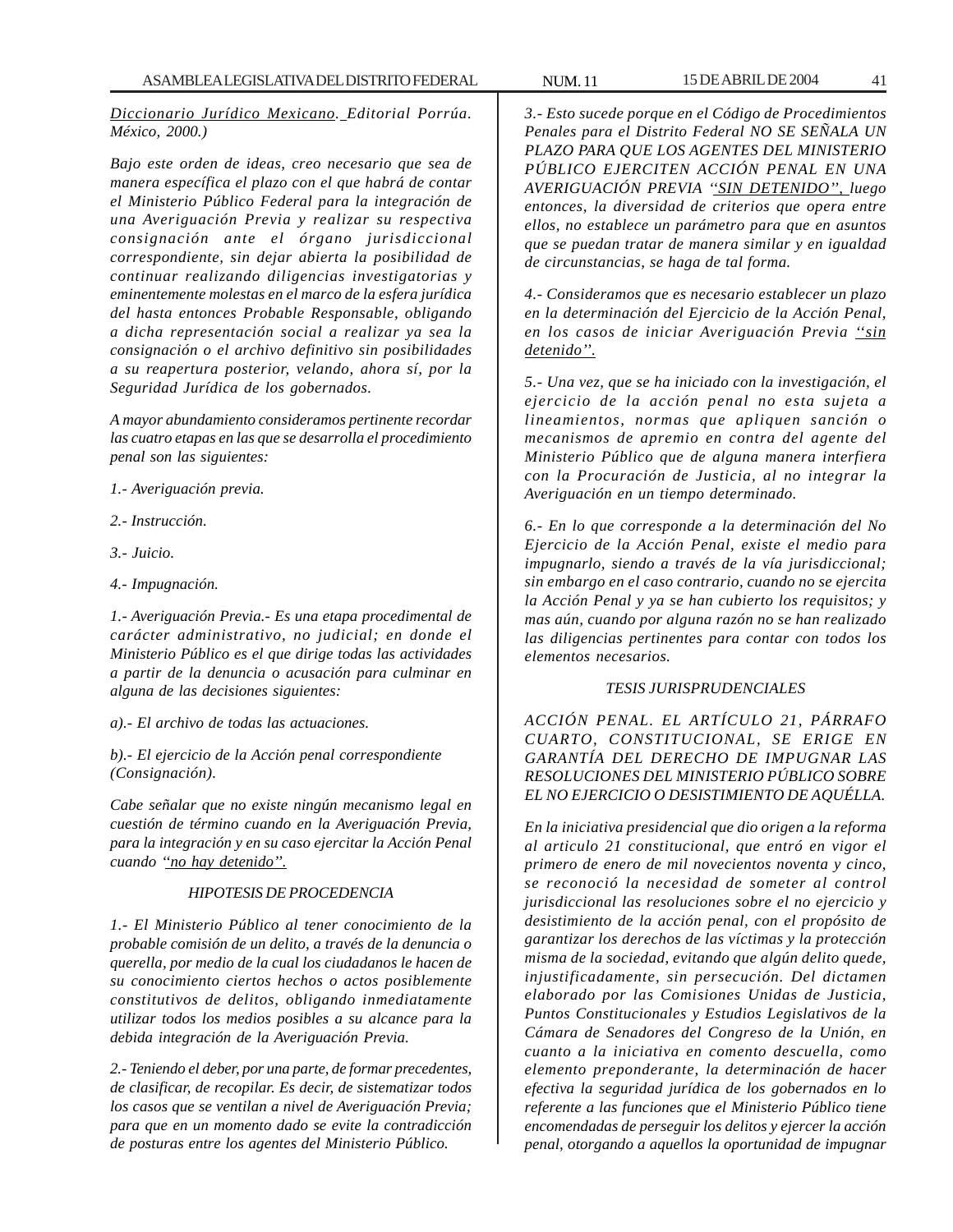42 ASAMBLEA LEGISLATIVA DEL DISTRITO FEDERAL NUM. 11 15 DE ABRIL DE 2004

# *CONCLUSIONES*

*PRIMERA.- Siendo que la persecución de los delitos es de interés público, tal situación debe ser ceñida a las reglas claras que protejan la esfera jurídica de todo gobernado dentro del marco de sus garantías individuales.*

*SEGUNDA.- El carecer de un plazo para la integración de una Averiguación Previa por parte del Ministerio Público, no otorga Seguridad Jurídica a los gobernados. Permitiendo en algunas ocasiones la figura de la Prescripción de la Pretensión Punitiva del Estado.*

*TERCERA.- Por tal razón, resulta la incuestionable necesidad de especificación de un plazo prudente con el que deberá de contar el Ministerio Público para la comprobación de los elementos del Tipo Penal del Delito de que se trate y la Presunta Responsabilidad.*

*Una vez que hemos visto que la preparación del ejercicio de la acción procesal penal, da principio desde el momento en el que la autoridad investigadora -Ministerio Público- , tiene conocimiento de la comisión de un hecho delictuoso o que aparentemente reviste tal circunstancia, y dado que, la ley no señala un plazo en el cual la autoridad debe determinar, se propone la reforma del artículo 286 bis del Código de Procedimientos Penales para el Distrito Federal.*

*Por lo anteriormente expuesto y con los fundamentos jurídicos, doctrinarios y de incuestionable lógica jurídica expresados en la presente iniciativa de ley, proponemos a consideración de la Asamblea Legislativa, el siguiente:*

## *Decreto que reforma el Artículo 286 bis, del Código de Procedimientos Penales para el Distrito Federal.*

*Único: Se reforma el Artículo 286 bis, del Código de Procedimientos Penales para el Distrito Federal, para quedar como sigue:*

*Articulo 286 bis.- Cuando aparezca de la averiguación previa que existe denuncia o querella, que se han reunido los requisitos previos que en su caso exijan la ley y que se ha acreditado la existencia del cuerpo del delito y la probable responsabilidad del indiciado, el Ministerio Público ejercitará la acción penal ante el órgano jurisdiccional que corresponda.*

*El juzgado ante el cual se ejercite la acción penal, radicará de inmediato el asunto. Sin más trámite le abrirá expediente en el que se resolverá lo que legalmente corresponda y practicará, sin demora alguna, todas las diligencias que resulten procedentes.*

*Si la consignación es con detenido deberá inmediatamente ratificar la detención, si ésta fuera constitucional, en caso contrario decretará la libertad con las reservas de ley.*

*las determinaciones respecto del no ejercicio y desistimiento de la acción penal, para lograr, por un lado, que las víctimas de los delitos o sus familiares obtengan una reparación del daño; por otro, que se abata la impunidad; y, además, que se impida que por actos de corrupción, la representación social no cumpla con sus funciones constitucionales. A su vez, el dictamen emitido respecto de la iniciativa presidencial por las Comisiones Unidas de la Cámara de Diputados, que dio paso a la aprobación con modificaciones de la citada iniciativa, pone de relieve el propósito legislativo de elevar al carácter de garantía individual el derecho de impugnar las resoluciones del Ministerio Público sobre el no ejercicio o desistimiento de la acción penal, para hacer efectivo el respeto a la seguridad jurídica. Esos antecedentes legislativos son reveladores del nacimiento de la garantía individual de impugnar las resoluciones de mérito, por lo que es factible lograr que, mediante el juicio de amparo, el Ministerio Público, por vía de consecuencia, ejerza la acción penal o retire el desistimiento.*

*Amparo en revisión 32197. 21 de octubre de 1997. Once votos. Ponente: Juan Díaz Romero. Secretario: Armando Cortés Galván. Amparo en revisión 961/97. 21 de octubre de 1997. Once votos. Ponente: Juan Díaz Romero. Secretario: Armando Cortés Galván. Amparo en revisión 2096198. 25 de mayo de 1999. Unanimidad de diez votos. Ausente: Mariano Azuela Güitrón. Ponente: Olga Sánchez Cordero de García Villegas. Secretaria: Mariana Mureddu Gilabert. Amparo en revisión 2880/97. 11 de noviembre de 1999. Unanimidad de nueve votos. Ausentes: José Vicente Aguinaco Alemán y José de Jesús Gudiño Pelayo. Ponente: José de Jesús Gudiño Pelayo; en su ausencia hizo suyo el proyecto Olga Sánchez Cordero de García Villegas. Secretaria: Guadalupe M. Ortiz Blanco. Amparo en revisión 3535/97. 15 de noviembre de 1999. Once votos. Ponente: Sergio Salvador Aguirre Anguiano. Secretario: José Carlos Rodríguez Navarro. El Tribunal Pleno, en su sesión privada celebrada hoy veintisiete de noviembre en curso, aprobó, con el número 128/2000, la tesis jurisprudencial que antecede. México, Distrito Federal, a veintisiete de noviembre de dos mil. Nota: Las ejecutorias relativas a los amparos en revisión 32/97 y 961/97, aparecen publicadas en el Semanario Judicial de la Federación y su Gaceta, Novena Época, Tomo VI, diciembre de 1997, páginas 26 y 57, respectivamente.*

#### *Localización*

*Novena Época Instancia: Pleno Fuente: Semanario Judicial de la Federación y su Gaceta Tomo: XII, Diciembre de 2000 Tesis: P. /J. 128/2000 Página: 5 Materia: Constitucional, Penal Jurisprudencia.*

*Instancia: Pleno de la Suprema Corte de Justicia Época: 9a. Época*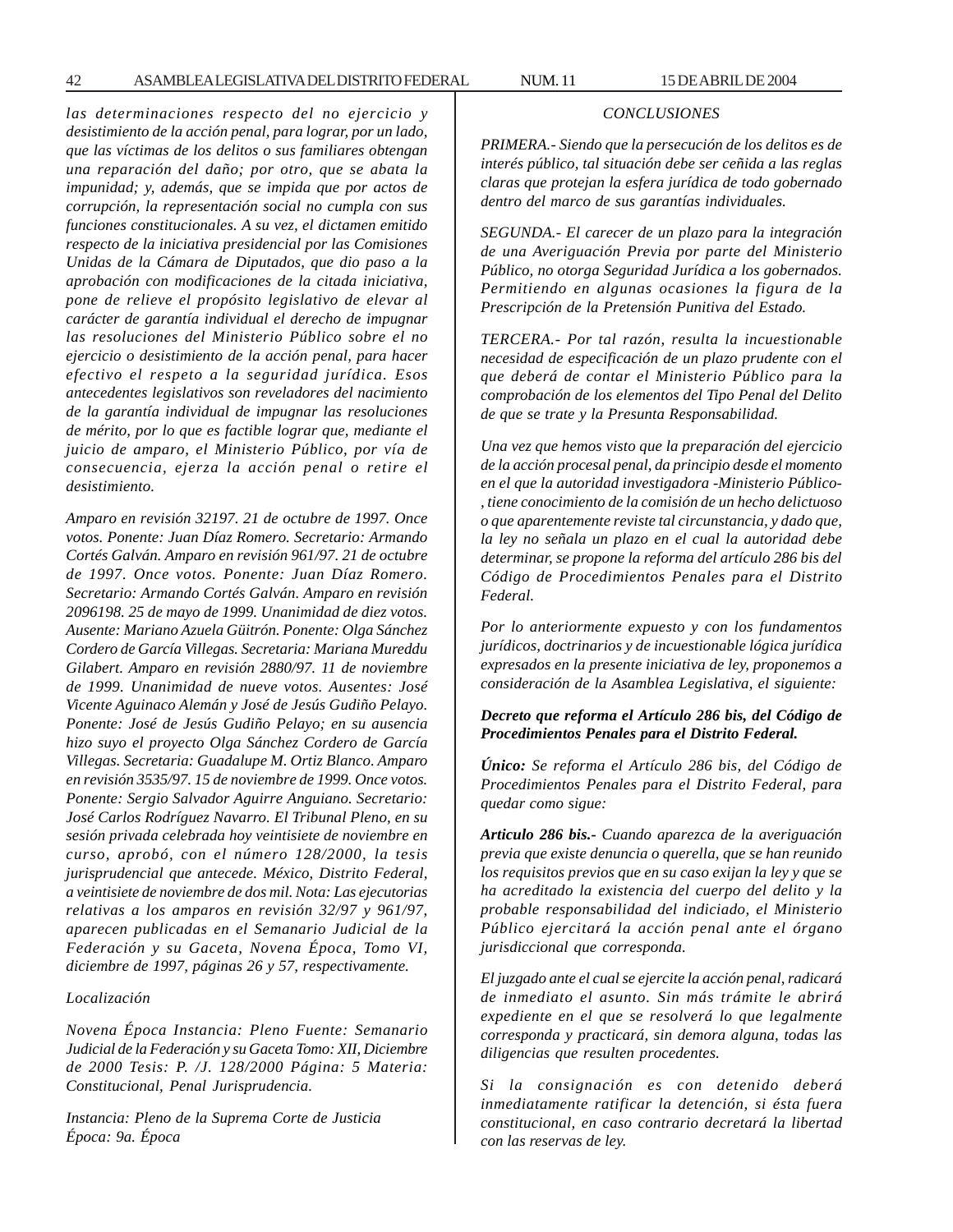*Si durante el plazo de tres días, contados a partir del en que se haya hecho la consignación sin detenido, el juez no dicta auto de radicación en el asunto, el Ministerio Público podrá recurrir en queja ante la Sala Penal del Tribunal Superior que corresponda.*

*El juez ordenará o negará la aprehensión, reaprehensión o comparecencia solicitada por el Ministerio Público dentro de los cinco días contados a partir de la fecha en que se haya acordado la radicación.*

*Tratándose de consignación sin detenido por delito grave o delincuencia organizada, inmediatamente debe radicarse el asunto, y dentro de las veinticuatro horas siguientes la autoridad resolverá sobre el pedimento de la orden de aprehensión. Si el juez no resuelve oportunamente sobre estos puntos el Ministerio Público procederá en los términos previstos en el párrafo anterior.*

*En los casos en que sea iniciada una Averiguación Previa sin detenido, el Ministerio Público contará con 120 días naturales, a partir de que se ha acreditado la existencia del cuerpo del delito y la probable responsabilidad del indiciado, en la misma averiguación. Cuando dichas diligencias se tengan que practicar fuera del Distrito Federal se podrá otorgar hasta otro plazo similar, motivando tal circunstancia.*

#### *TRANSITORIO*

*Artículo Único. La presente reforma entrará en vigor al día siguiente de su publicación en la Gaceta Oficial del Distrito Federal. Publíquese en el Diario Oficial de la Federación para su mayor conocimiento.*

*Se derogan todas aquellas disposiciones que se opongan a la presente reforma.*

*Recinto Legislativo, a los quince días del mes de abril del año dos mil cuatro.*

*Firman las y los diputados: José de Jesús López Sandoval, José Espina Von Roehrich, Jorge Alberto Lara Rivera, Teresita de Jesús Aguilar Marmolejo, Obdulio Ávila Mayo, José Benjamín Muciño Pérez, Gabriela Cuevas Barrón, Sofía Figueroa Torres, Carlos Alberto Flores Gutiérrez, Mariana Gómez del Campo Gurza, María Gabriela González Martínez, Irma Islas León, Juan Antonio Arévalo López, José María Rivera Cabello y Mónica Leticia Serrano Peña.*

Diputado Presidente, solicito de la manera más atenta, se inserte el texto íntegro de la presente iniciativa en el Diario de los Debates y a su vez sea turnada a la Comisión de Administración y Procuración de Justicia.

Es cuanto, diputado Presidente.

**EL C. PRESIDENTE.-** Gracias, diputado Jesús López Sandoval.

Con fundamento en lo dispuesto por los artículos 36 fracciones V y VII de la Ley Orgánica, 28 y 83 del Reglamento para su Gobierno Interior, se turna para su análisis y dictamen a la Comisión de Administración y Procuración de Justicia.

Para presentar una iniciativa de reformas a la Ley de Las y Los Jóvenes, se concede el uso de la tribuna, a la diputada Mariana Gómez del Campo Gurza, del Partido Acción Nacional por un tiempo máximo de treinta minutos.

**LA C. DIPUTADA MARIANA GÓMEZ DEL CAMPO GURZA.-** Con su venia, Presidente.

## *INICIATIVA DE DECRETO POR EL QUE SE REFORMAN, ADICIONAN Y DEROGAN DIVERSOS ARTÍCULOS DE LA LEY DE LAS Y LOS JÓVENES DEL DISTRITO FEDERAL*

*Dip. Francisco Chiguil Figueroa Presidente de la Mesa Directiva Asamblea Legislativa del Distrito Federal Presente Honorable Asamblea:*

*Los suscritos, con fundamento en lo dispuesto por los artículos 122 Constitucional BASE PRIMERA fracción V, inciso g); artículo 42 fracción XI del Estatuto de Gobierno del Distrito Federal; 10 fracción I y 17 fracción IV, de la Ley Orgánica de la Asamblea Legislativa del Distrito Federal y artículos 82 fracción I y 83 párrafo primero del Reglamento para el Gobierno Interior de la Asamblea Legislativa del Distrito Federal, sometemos a consideración de esta soberanía la siguiente, INICIATIVA DE DECRETO POR EL QUE SE REFORMAN, ADICIONAN Y DEROGAN DIVERSOS ARTÍCULOS DE LA LEY DE LAS Y LOS JÓVENES DEL DISTRITO FEDERAL, conforme a la siguiente:*

#### *EXPOSICIÓN DE MOTIVOS*

*Según estadísticas del Senado de la República, la población juvenil a nivel nacional oscila entre los 34 y 35 millones de mexicanos. Esto quiere decir que el 30% de la población necesita de una legislación eficaz en materia de juventud, la cual sea capaz de dar respuesta a las necesidades de este importante sector, tomando en cuenta que en los últimos 20 años la tasa de crecimiento de la población juvenil ha sido superior en un 3.1 % a la de crecimiento de población general, que fue del 2.3%.*

*Cabe mencionar que gran parte del compromiso nacional de guiar políticas eficientes en materia juvenil le corresponde al Distrito Federal debido a que ocupa el segundo lugar de población joven a nivel nacional, pues*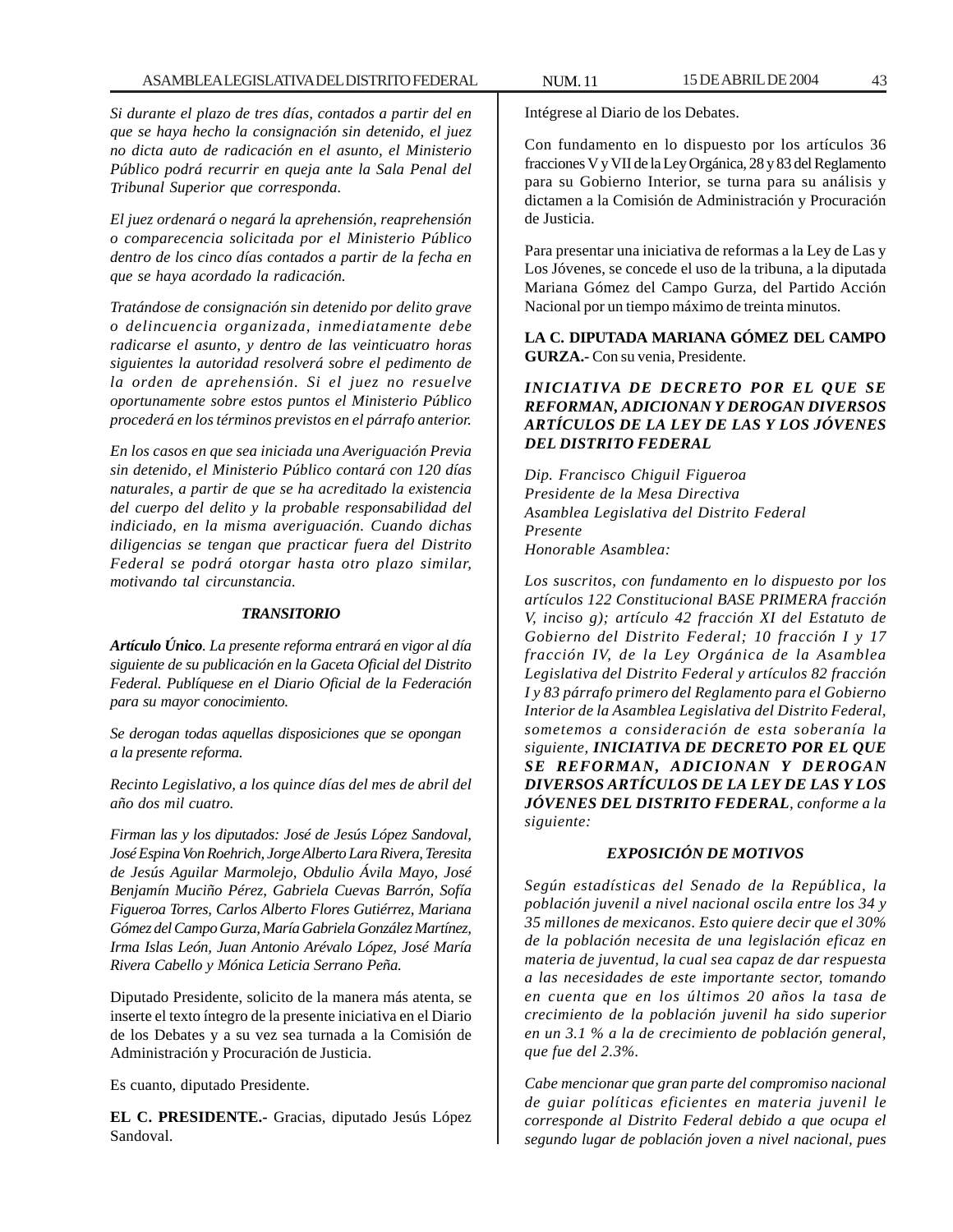*aquí reside el 9.2% del total de la población juvenil, superado sólo por el Estado de México en el cual habita el 13.3% del total. Por otro lado cabe señalar, que ninguna otra entidad de la República cuenta con una Ley específica en esta materia. Es por ello que nosotros como legisladores, tenemos la obligación de hacer de la Ley de las y los Jóvenes del Distrito Federal un instrumento legal efectivo y apegado a la normatividad general que le permita a los jóvenes, sin importar su condición, tener conocimiento del desarrollo y resultados de los mismos.*

*En este ánimo, el Grupo Parlamentario de Acción Nacional propone dos reformas a la Ley de las y los Jóvenes del Distrito Federal en esta primera parte del proyecto. La primera reforma será aplicada a la fracción V del artículo 58, que trata sobre las atribuciones del Director General del Instituto. Con el objetivo de fomentar la corresponsabilidad de poderes entre la función administrativa y la legislativa y la rendición de cuentas a la ciudadanía, se adhiere a dicha fracción la atribución de rendir un Informe anual sobre los resultados del Plan Estratégico para el Desarrollo Integral de la Juventud del Distrito Federal ante el Consejo Consultivo, mismo que deberá ser difundido obligatoriamente a la ciudadanía.*

*La segunda propuesta de modificación plantea reformas y adiciones al Capítulo II, específicamente con el objetivo de lograr establecer las líneas básicas de acción en materia de empleo juvenil en el Plan Estratégico para el Desarrollo Integral de la Juventud del Distrito Federal, considerando que uno de los principales problemas de la juventud es el desempleo, especialmente en la modalidad de primera experiencia laboral. Con el mismo objetivo se realiza una adición al artículo 49, que establece las atribuciones del Instituto para hacer del Programa de Prácticas Profesionales un elemento más de apoyo para los jóvenes universitarios, dejando el proyecto a cargo del Gobierno del Distrito Federal a través del Instituto de la Juventud del DF. Tomando en cuenta que el desempleo es un problema que se ha ido acentuando de manera constante para la población juvenil a nivel mundial.*

*Según la Organización Internacional del Trabajo, el desempleo entre la población de 15 a 29 años se ha triplicado en América Latina en la última década, lo cual obliga a las autoridades administrativas y al Poder Legislativo a realizar acciones conjuntas en materia de empleo juvenil para abatir el problema. Sin embargo, la ausencia de una legislación específica en materia de promoción del empleo juvenil en la ciudad dificulta la labor, provocando que los jóvenes que laboran lo hagan sin ninguna garantía, bajo jornadas exhaustivas que no les deja tiempo para estudiar, y sobre todo mal remuneradas, es decir en condiciones de subempleo.*

*Las cifras hablan por si mismas, 134 mil 325 jóvenes en el Distrito Federal entre 12 y 29 años carecen de empleo remunerado, y 36 mil 589 trabajadores entre 25 y 29 años carecen de un trabajo formal. Lo anterior sólo es el caso de aquel-los jóvenes que cuentan con empleo, debido a que, según el INEGI, en el trienio pasado sólo dos de cada 10 jóvenes con educación media superior, superior y de posgrado, se han colocado en la economía formal.*

*Para el Grupo Parlamentario de Acción Nacional es claro que los jóvenes sufren de forma más drástica los problemas que enfrenta la ciudadanía en general. Para confirmar lo anterior se pueden citar un gran número de ejemplos, como lo son la delincuencia, la falta de oportunidades, la salud, la drogadicción, y el desempleo no es la excepción a ello.*

*La población juvenil capitalina hoy en día sigue sin encontrar respuestas a sus demandas laborales, y por el contrario se enfrenta a alarmantes cifras que demuestran que la situación se encuentra lejos de mejorar en ésta Ciudad. El grupo más golpeado es el comprendido por jóvenes de 20 a 24 años los cuales, según información del INEGI, en el mes de diciembre mostraron una tasa de desempleo abierta del 7.5% a comparación de la tasa de la población general en el Distrito Federal que fue del 3.60% y la nacional de 2.96% en el mismo mes.*

*Esta situación merece especial atención, sobre todo cuando es este sector el que cuenta en su mayoría con cierta preparación y algunos con estudios universitarios, y sin embargo están teniendo problemas para obtener su primera oportunidad laboral. Son los jóvenes con estudios universitarios los que más sufren las altas tasas de desempleo, el propio Subsecretario de Trabajo del Gobierno del Distrito Federal, confirma la situación al ofrecer cifras al respecto, debido a que las 15 mil plazas ofertadas en las ferias del empleo capitalino son dirigidas en su mayor parte a personas con estudios básicos o nivel técnico, es decir, sólo el 2% de los empleos está dirigido a jóvenes con preparatoria en adelante. En palabras del subsecretario: ''a mayor nivel de capacitación, mayor afectación''.*

*Por ejemplo, en Delegaciones como Iztacalco, los jóvenes que sufren de desempleo tienen un 49.1% de estudios medios superiores y el 29.3% estudios superiores. Lo cual nos deja ver que independientemente de la tasa de desempleo a nivel nacional, éste grupo de jóvenes no están siendo contratados por su juventud, argumentando inexperiencia.*

*Es una realidad que en esta Ciudad se descalifica el valor de los jóvenes en las entrevistas de trabajo por la ausencia de experiencia laboral, sin embargo el círculo vicioso nunca termina cuando no es contratado por falta de*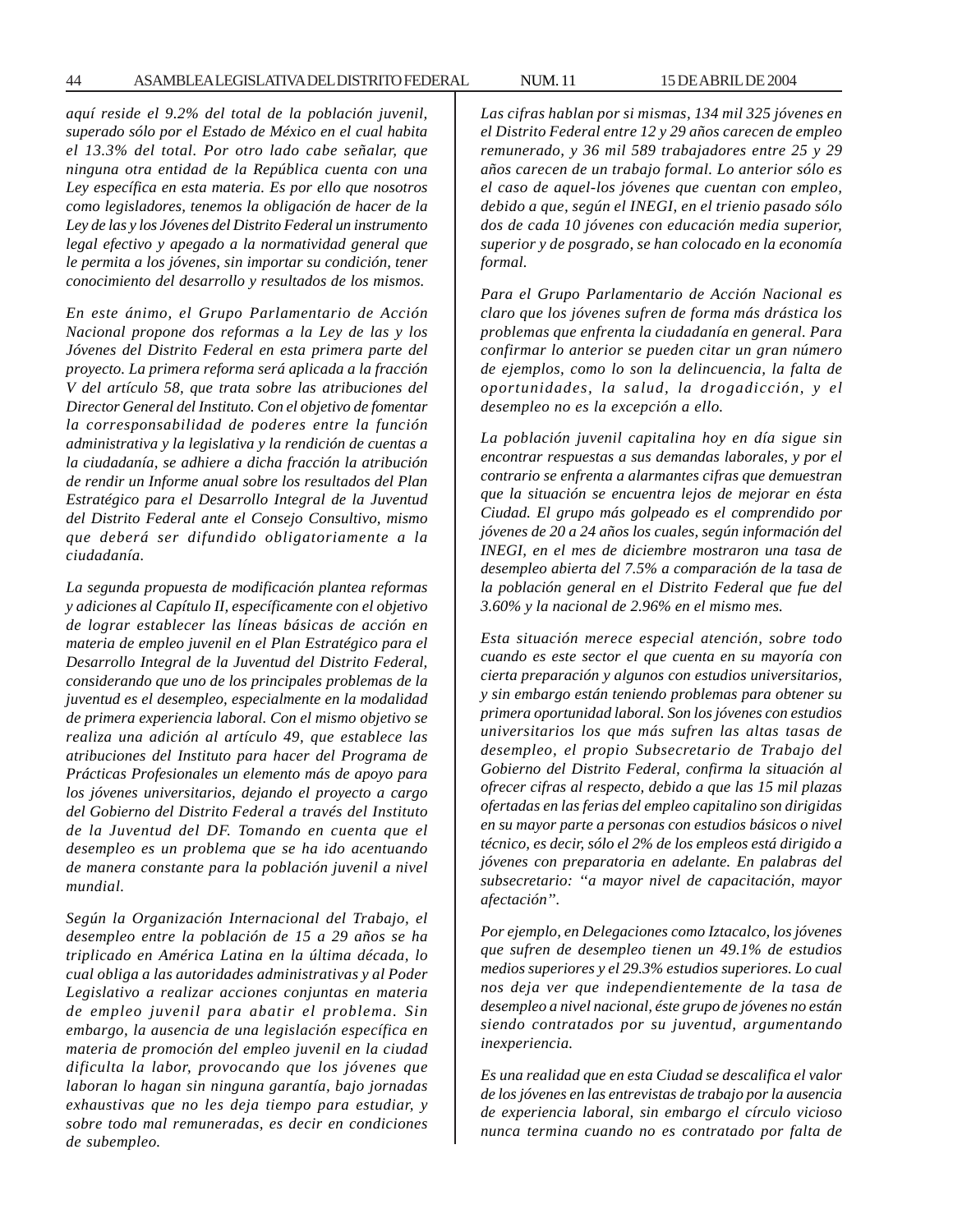*experiencia, y no puede adquirirla por falta de oportunidades laborales. Situación que tiene a la juventud capitalina en una grave crisis, que no puede ser solucionada sólo con programas y talleres de capacitación para el empleo en los centros juveniles. La situación demanda con urgencia la creación y puesta en marcha de un apartado específico que promueva el desarrollo de la primera experiencia laboral en el Plan Estratégico para el Desarrollo Integral de la Juventud del Distrito Federal.*

*El problema de empleo juvenil debe ser considerado por todos nosotros como un asunto de importancia mayor, sobre todo cuando los jóvenes entre 15 y 29 años representan la cuarta parte de la población en el Distrito Federal, y su demanda de empleo es del 64.7%. Para satisfacerla el Distrito Federal tendría que crear 64 mil puestos laborales al año, es decir, el 64% de los empleos creados deberían de ser dirigidos a este sector.*

*Es por ello que el Grupo Parlamentario de Acción Nacional presenta esta propuesta, cuyo objetivo es establecer los lineamientos base para un Programa de empleo juvenil en su modalidad de Primera Experiencia Laboral, que irá más allá de una simple declaración en la Ley de las y los Jóvenes.*

*Esta Legislación plantea las líneas de acción que debe realizar el Estado para garantizar a la juventud capitalina un empleo digno y bien remunerado, rechazando la explotación y discriminación, incentivando a los demás sectores productivos de la ciudad para crear una bolsa de trabajo que logre aumentar el número de contrataciones de jóvenes, ya sea como pasante, práctica profesional o aprendiz.*

*La tercera propuesta contenida en esta Iniciativa, deroga la fracción VIII del artículo 56 de la Ley de las y los Jóvenes del Distrito Federal, debido a su contradicción con la Ley Federal de Responsabilidades de los Servidores Públicos y la Ley Orgánica de la Administración Pública del Distrito Federal, en una grave crisis, que no puede ser solucionada sólo con programas y talleres de capacitación para el empleo en los centros juveniles. La situación demanda con urgencia la creación y puesta en marcha de un apartado específico que promueva el desarrollo de la primera experiencia laboral en el Plan Estratégico para el Desarrollo Integral de la Juventud del Distrito Federal.*

*El problema de empleo juvenil debe ser considerado por todos nosotros como un asunto de importancia mayor, sobre todo cuando los jóvenes entre 15 y 29 años representan la cuarta parte de la población en el Distrito Federal, y su demanda de empleo es del 64.7%. Para satisfacerla el Distrito Federal tendría que crear 64 mil puestos laborales al año, es decir, el 64% de los empleos creados deberían de ser dirigidos a este sector.*

*Es por ello que el Grupo Parlamentario de Acción Nacional presenta esta propuesta, cuyo objetivo es establecer los lineamientos base para un Programa de empleo juvenil en su modalidad de Primera Experiencia Laboral, que irá más allá de una simple declaración en la Ley de las y los Jóvenes.*

*Esta Legislación plantea las líneas de acción que debe realizar el Estado para garantizar a la juventud capitalina un empleo digno y bien remunerado, rechazando la explotación y discriminación, incentivando a los demás sectores productivos de la ciudad para crear una bolsa de trabajo que logre aumentar el número de contrataciones de jóvenes, ya sea como pasante, práctica profesional o aprendiz.*

*La tercera propuesta contenida en esta Iniciativa, deroga la fracción VIII del artículo 56 de la Ley de las y los Jóvenes del Distrito Federal, debido a su contradicción con la Ley Federal de Responsabilidades de los Servidores Públicos y la Ley Orgánica de la Administración Pública del Distrito Federal.*

*La Ley Federal de Responsabilidades de los Servidores Públicos en su artículo 92 establece que es el Contralor General de la Administración Pública del Distrito Federal el que designará y removerá libremente a los titulares de los órganos de control interno de las dependencias de la Administración Pública del Distrito Federal. Por su parte la Ley Orgánica de la Administración Pública del Distrito Federal en su artículo 74 señala como atribución del Contralor General de la Administración Pública del Distrito Federal, determinar los requisitos que debe reunir el personal de los órganos de control interno de las dependencias, así como designar a sus titulares y demás servidores públicos que los integren.*

*Lo anterior refleja una incongruencia jurídica y la no observancia de la jerarquía de las leyes pues la Ley de las y los Jóvenes en lo que se refiere a la organización del Instituto como organismo, ya que establece que la Junta de Gobierno del Instituto tiene como atribución designar al Contralor de una terna propuesta por el Director General. Lo anterior no acata lo establecido por la Ley Federal de Responsabilidades de los Servidores Públicos así como a la Ley Orgánica de la Administración Pública del Distrito Federal en lo que se refiere a la designación del Contralor Interno de las dependencias del Gobierno de la Ciudad de México. Las estructuras y reglas de funcionamiento establecidos en la Ley de las y los jóvenes del Distrito Federal en esa fracción difieren de las normas generales establecidas en ambas Leyes, y toda legislación secundaria debe adecuarse a lo que contemplan los ordenamientos jurídicos que la anteceden.*

*La teoría del Derecho explica que las leyes especiales únicamente pueden derogar a las generales en el caso de que tengan la misma jerarquía, lo cual no sucede en este*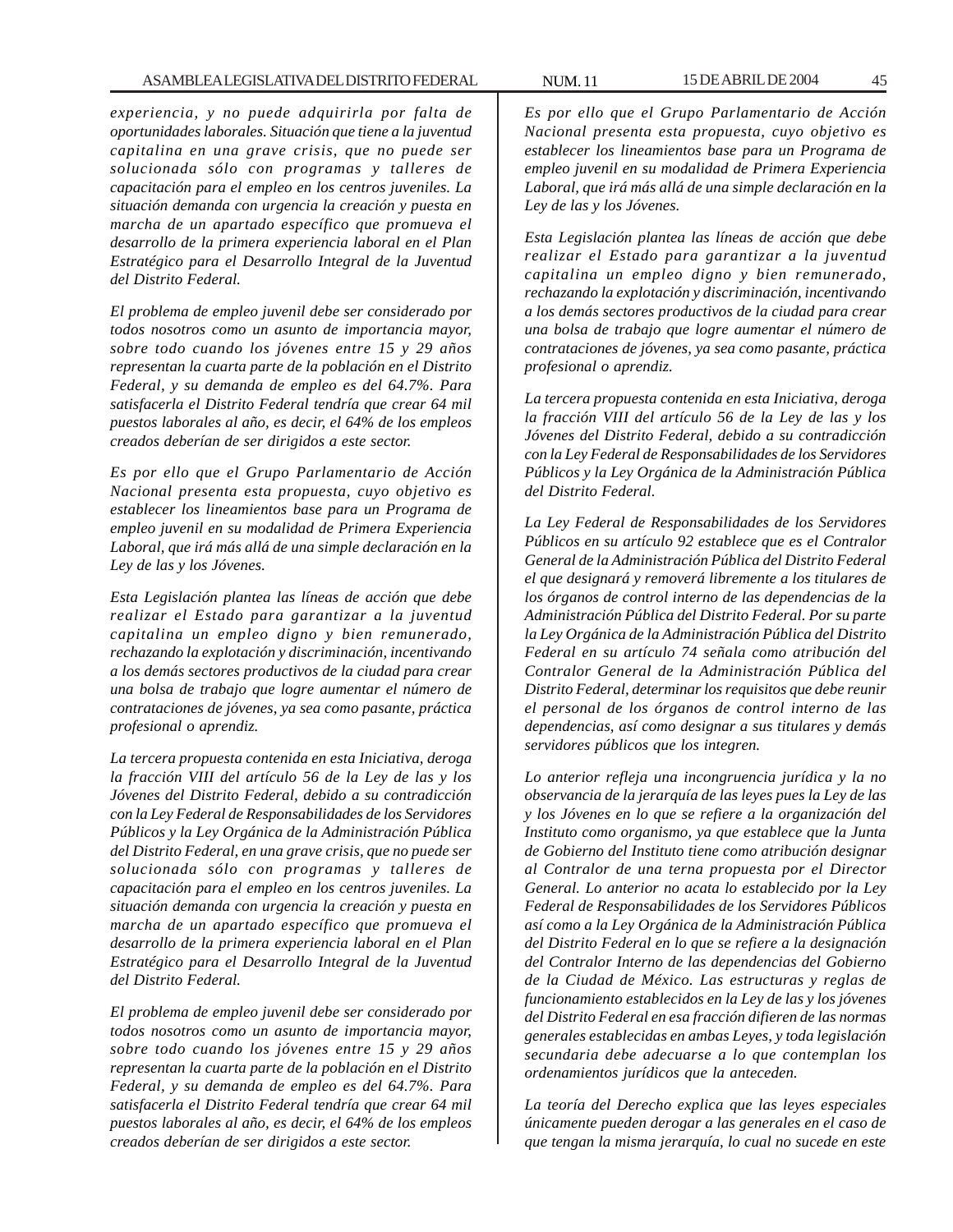*caso debido a que la Ley Federal de Responsabilidades de los Servidores Públicos y la Ley Orgánica de la Administración Pública del Distrito Federal son superiores en jerarquía a la Ley de las y los Jóvenes del Distrito Federal.*

*Es por ello que el Grupo Parlamentario de Acción Nacional considera de carácter urgente derogar dicha fracción y respetar las funciones, establecidas por ambas leyes generales, de la Contraloría de la Administración Pública del Distrito Federal.*

*La cuarta propuesta de modificación incluye una sección acerca de los derechos de los jóvenes con discapacidad y las obligaciones del Gobierno de la Ciudad para con ellos. Tomando en cuenta que, nuestro país ha sido participe de la ratificación de numerosos convenios en esta rama, tales como el Convenios 159 de la Organización Internacional del Trabajo, la Convención Interamericana contra la Discriminación de Discapacitados de la OEA en donde se hacen explícitas las obligaciones que tiene cada Estado para este importante sector, y debido a que no se cuenta con una legislación local específica en esta materia, las necesidades y demandas de los jóvenes con discapacidad han sido descuidadas, marginándolos de los Proyectos y Políticas de Desarrollo para la Juventud.*

*Los jóvenes con discapacidad en nuestra Ciudad, sufren de discriminación y aislamiento, en pocas palabras se enfrentan a una realidad que merma su desarrollo integral. Esta problemática aumenta para aquellos que sufren de necesidades económicas, debido a que carecen de una adecuada atención en materia educativa y de salud, dificultando su rehabilitación e integración social. Carecen de servicios sanitarios, de capacitación y preparación laboral, de tratamiento psicológico, pero sobre todo de personal capacitado que le brinde la atención y cuidados necesarios.*

*Lo anterior resulta una contradicción para los capitalinos, debido a que nuestro carácter de pioneros en materia de legislación juvenil nos invita a incluir a los distintos grupos que conforman al sector juvenil, rectificando las omisiones en la legislación. Cabe recordar que nuestra Ley de las y los Jóvenes es única en su rama ya que ninguna otra entidad cuenta con una similar. De ahí nuestra responsabilidad como legisladores capitalinos a seguir en la vanguardia garantizando leyes incluyentes para los ciudadanos del Distrito Federal.*

*Con base en lo anterior el Grupo Parlamentario de Acción Nacional considera necesario que el Gobierno a través del Instituto de la Juventud del Distrito Federal establezca medidas encaminadas a asegurar una vida digna para los jóvenes con discapacidad y faciliten la participación activa del joven en la comunidad.*

*Por lo anteriormente expuesto y fundado los que suscribimos presentamos la siguiente:*

*INICIATIVA DE DECRETO POR EL QUE SE REFORMAN, ADICIONAN Y DEROGAN DIVERSOS ARTÍCULOS DE LA LEY DE LAS Y LOS JÓVENES DEL DISTRITO FEDERAL*

*PRIMERO: Se adiciona el artículo 9 BIS, la Sección Primera de la Primera Experiencia Laboral al Capítulo II, la Sección Primera del Parlamento de la Juventud al Capítulo XI, la fracción VIII del artículo 49, la Sección Primera de los Jóvenes con Capacidades Diferentes al Capítulo XV. Se reforma la fracción V del artículo 58. Y se deroga la fracción VIII del artículo 56.*

*Artículo 9 BIS.- El Plan deberá establecer lineamientos que incentiven la creación, promoción y protección del empleo de los jóvenes del Distrito Federal en la modalidad de Primera Experiencia Laboral.*

## *SECCIÓN PRIMERA DE LA PRIMERA EXPERIENCIA LABORAL*

*Artículo 9 TER- El Plan deberá promover el desarrollo de la Primera Experiencia Laboral de los jóvenes capitalinos por medio del cumplimiento de los siguientes objetivos:*

*a) Lograr que los jóvenes puedan adquirir conocimientos prácticos sin suspender sus estudios.*

*b) Consolidar su incorporación a la actividad económica mediante una ocupación específica y formal, promoviendo su contratación en el sector público o privado.*

*c) Establecer mecanismos para garantizar los derechos de los jóvenes en el área laboral, sin menospreciar su condición social, económica, su religión, opinión, raza, color, sexo, edad, orientación sexual y lengua.*

*La Primera Experiencia Laboral se entenderá como el proceso de integración de los jóvenes de 15 a 29 años de edad al mercado laboral, el cual permitirá a la persona joven participar en procesos de capacitación y formación laboral articulados con el proceso de la educación formal. Los lineamientos deberán establecerse en términos de lo estipulado en el artículo 8 de la presente Ley.*

*Artículo 9 QUATER.- Las funciones a desempeñar como Primera Experiencia Laboral deberán ser adecuadas al nivel de formación y preparación académica. Bajo ninguna circunstancia las actividades irán en detrimento de su formación académica, técnica o profesional.*

*Artículo 9 QUINTER.- Las actividades de los jóvenes en su Primera Experiencia Laboral se realizarán en las modalidades de Práctica de Aprendizaje y Pasantía. La Práctica de Aprendizaje se realizará bajo los términos del Contrato de Aprendizaje establecido en la Ley Federal del Trabajo. Por medio de él se deberá buscar coordinar el aprendizaje técnico con el teórico y práctico.*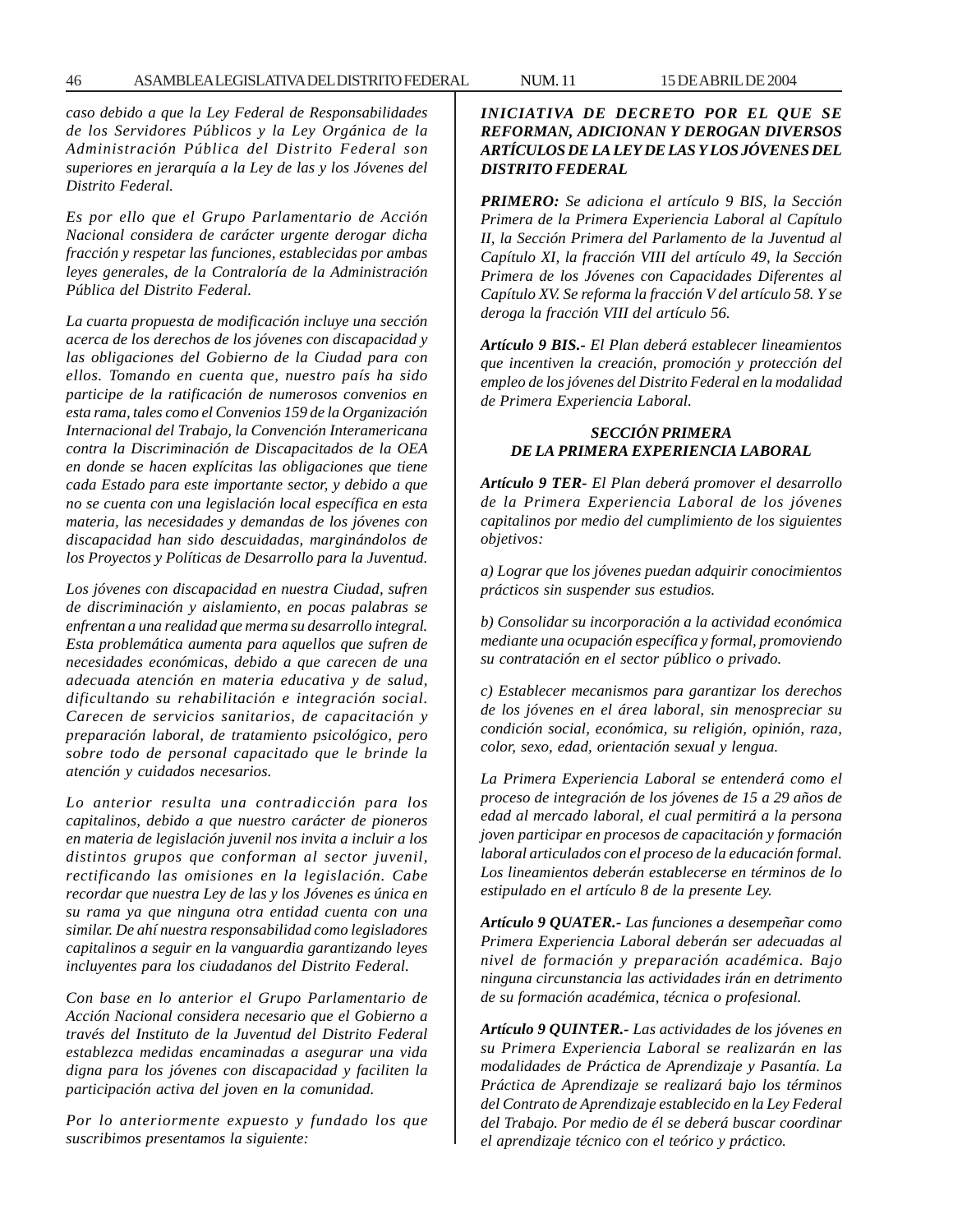*Las pasantías tendrán el objetivo de garantizar a los jóvenes realizar su Primera Experiencia Laboral en Instituciones Públicas ó Privadas ó Empresas relacionadas con su proceso de formación técnica o profesional otorgándoles estímulos económicos.*

*Para cada una de las modalidades de empleo se deberá expedir dos copias de las condiciones de trabajo, una para cada una de las partes, en términos de lo que establece la Ley Federal del Trabajo.*

*Artículo 9 SEXTER.- Las empresas que se integren a la Primera Experiencia Laboral recibirán los beneficios que establezca el Código Financiero.*

# *SECCIÓN PRIMERA DE LOS JÓVENES CON DISCAPACIDAD*

*Artículo 46 BIS.- Los jóvenes con discapacidad tienen derecho a disfrutar de una vida plena y digna. El Plan Estratégico para el Desarrollo Integral de la Juventud del Distrito Federal deberá contemplar los mecanismos necesarios para que el joven discapacitado pueda llegar a bastarse a sí mismo, teniendo como objetivo su participación activa la comunidad.*

*Los jóvenes con discapacidad son aquellos que presentan una disminución en sus facultades físicas, intelectuales o sensoriales que le limitan para realizar una actividad normal.*

*Artículo 46 TER.- El Plan debe establecer lineamientos que permitan asegurar el cuidado y asistencia que se solicite para el joven con discapacidad, tomando en cuenta la situación económica de sus padres o de quienes ejerzan la patria potestad o custodia.*

*Artículo 46 QUATER.- El Gobierno a través del Plan dispondrá de los recursos y medios que permitan asegurar que el joven con discapacidad tenga un acceso efectivo a la educación, a la capacitación laboral, servicios sanitarios, servicios de rehabilitación, oportunidades de esparcimiento, con el objetivo de lograr su desarrollo individual e integración social.*

*Artículo 46 SEXTER.- Las empresas que contraten a jóvenes con discapacidad recibirán los beneficios que establezca el Código Financiero.*

*Artículo 58.- El Director es nombrado y removido libremente por el Jefe de Gobierno el cual ejercerá las siguientes atribuciones:*

*I a IV ...*

*V. Requerir los informes de labores de los responsables de las distintas áreas del Instituto para consignarlos anualmente en su propio informe, que debe rendir ante la Junta y el Consejo Consultivo la última semana del* *mes de febrero de cada año. El informe correspondiente a los resultados del Plan Estratégico para el Desarrollo Integral de la Juventud del Distrito Federal deberá a su vez ser difundido entre la ciudadanía.*

*Artículo 56.- Son atribuciones de la Junta:*

*I a VII ...*

*VIII. SE DEROGA*

*IX a XII ...*

# *TRANSITORIOS*

*PRIMERO: El presente Decreto entrará en vigor al día siguiente de su publicación en la Gaceta Oficial del Distrito Federal con las particularidades que se establecen en las disposiciones transitorias de los Artículos de este Decreto.*

*SEGUNDO: La Disposición prevista por el Artículo 9 SEXTER de la presente Ley, deberá entrar en vigor el Primero de Enero del año 2005. Por lo que se deberán realizar las consideraciones pertinentes para su adecuación.*

*TERCERO: El Reglamento del Instituto de la Juventud del Distrito Federal, deberá expedirse dentro de los 90 días a partir de esta publicación.*

*El Reglamento deberá considerar las normas sobre las Constancias que expida el Instituto en virtud del Artículo 9 SEXTER; de acuerdo a las atribuciones de la Junta de Gobierno señalados en el Artículo 56 fracción IV de la presente Ley.*

*CUARTO: La adecuación del Plan Estratégico para el Desarrollo Integral de la Juventud del Distrito Federal en materia de la Primera Experiencia Laboral, deberá tener lugar dentro de los 90 días naturales siguientes a la entrada en vigor del presente decreto.*

*QUINTO: La aplicación del presente Decreto en lo que se refiere al artículo 56, se efectuará para la designación del próximo Director General o Contralor Interno del Instituto de la Juventud del Distrito Federal.*

*Firman las y los diputados: José Espina Von Roehrich, Mariana Gómez del Campo Gurza, María Teresita de Jesús Aguilar Marmolejo, Juan Antonio Arévalo López, Obdulio Ávila Mayo, Gabriela Cuevas Barrón, Sofía Figueroa Torres, Mónica Leticia Serrano Peña, María Gabriela González Martínez, Jorge Alberto Lara Rivera, José de Jesús López Sandoval, José Benjamín Muciño Pérez, José María Rivera Cabello y Carlos Alberto Flores Gutiérrez.*

Es cuanto, Presidente. Le pido que sea insertada en su totalidad en el Diario de los Debates y que se turne a la Comisión de la Juventud.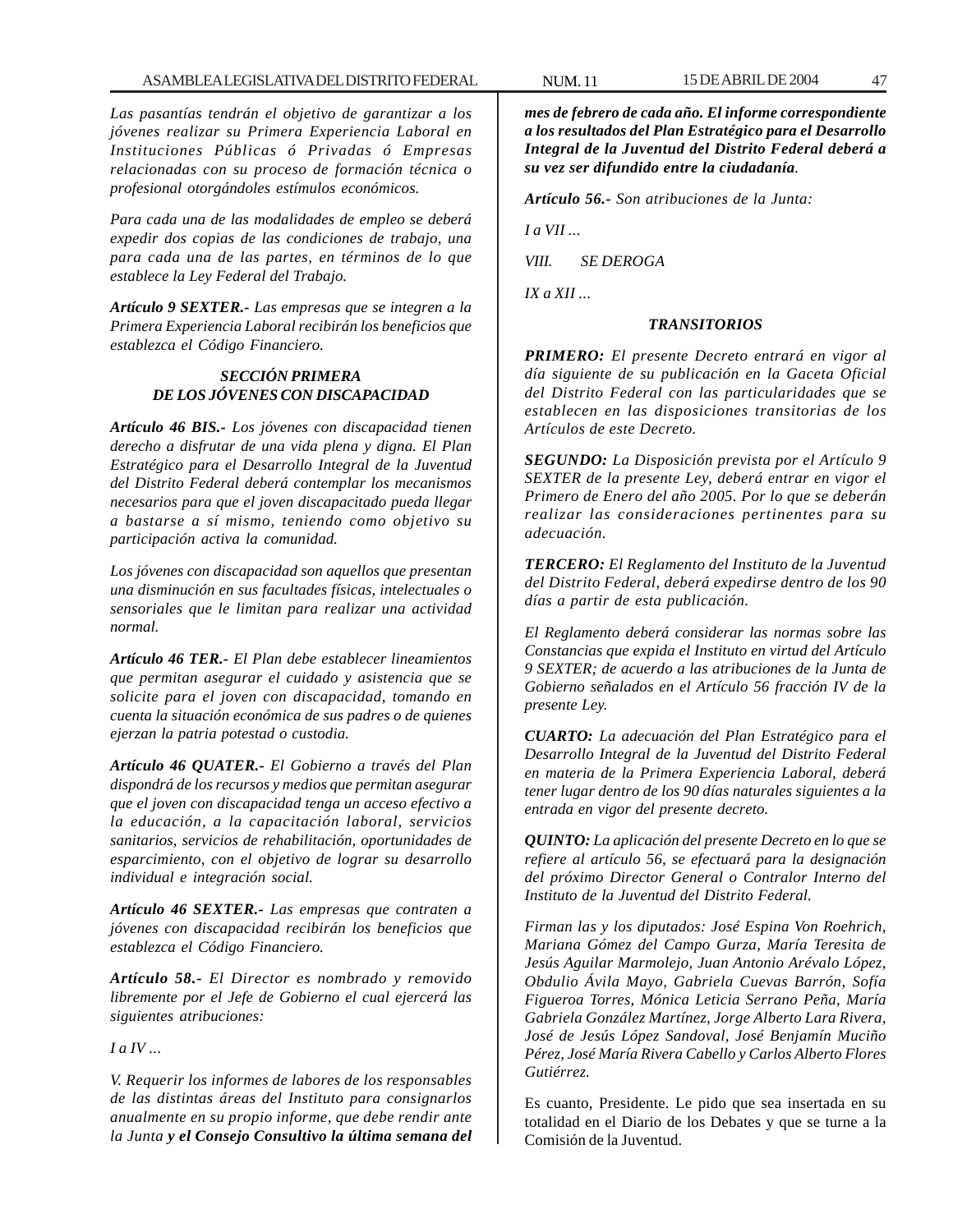**EL C. PRESIDENTE.-** Gracias, diputada Mariana Gómez.

Insértese el texto de la iniciativa íntegramente en el Diario de los Debates.

**LA C. DIPUTADA MARICELA CONTRERAS JULIÁN (Desde su curul).-** Diputado Presidente.

**EL C. PRESIDENTE.-** ¿Con qué objeto, diputada?

**LA C. DIPUTADA MARICELA CONTRERAS JULIÁN (Desde su curul).-** Pido turno para la Comisión de Equidad y Género, por favor.

**EL C. PRESIDENTE.-** Con fundamento en lo dispuesto en los artículos 36 fracciones V y VII de la Ley Orgánica, 28 y 83 del Reglamento para su Gobierno Interior, se turna para su análisis y dictamen a las Comisiones Unidas de Juventud y Equidad y Género.

**LA C. DIPUTADA MARÍA CLAUDIA ESQUEDA LLANES (Desde su curul).-** Diputado Presidente.

**EL C. PRESIDENTE.-** Sí, diputada.

**LA C. DIPUTADA MARÍA CLAUDIA ESQUEDA LLANES (Desde su curul).-** Sobre el mismo asunto también pido turno para la Comisión de Asuntos Laborales.

**EL C. PRESIDENTE.-** Se amplía el turno para la Comisión de Asuntos Laborales.

Para presentar una iniciativa con proyecto de Ley de Convivencia Ciudadana, se concede el uso de la tribuna a la diputada Norma Gutiérrez de la Torre, del Partido Revolucionario Institucional, por un tiempo máximo de treinta minutos.

**LA C. DIPUTADA NORMA GUTIÉRREZ DE LA TORRE.-** Diputado Francisco Chiguil Figueroa, Presidente de la Mesa Directiva de la Asamblea Legislativa del Distrito Federal.

*DIP NORMA GUTÍERREZ DE LA TORRE*

# *INICIATIVA DE DECRETO POR LA QUE SE CREA LA LEY DE CONVIVENCIA CIUDADANA DEL DISTRITO FEDERAL*

*Diputado Francisco Chiguil Figueroa, Presidente de la Mesa Directiva de la Asamblea Legislativa del Distrito Federal, la que suscribe, Diputada Norma Gutiérrez de la Torre, integrante del grupo parlamentario del Partido Revolucionario Institucional y con fundamento en el artículo 122, Base Primera, fracción V, inciso i de la Constitución Política de los Estados Unidos Mexicanos; artículo 42, fracción XIII y 46, fracción I del Estatuto de Gobierno del Distrito Federal; y 17 fracción IV de la Ley Orgánica de la Asamblea Legislativa del Distrito Federal, someto a* *consideración de este pleno la presente Iniciativa de Decreto por la que se crea la Ley de Convivencia Ciudadana del Distrito Federal, al tenor de la siguiente exposición de motivos:*

## *EXPOSICIÓN DE MOTIVOS*

*La necesidad por establecer un marco que regule apropiadamente las relaciones entre los capitalinos en materia de convivencia ciudadana y las autoridades de la ciudad, es que origina la urgencia de crear la Ley de Convivencia Ciudadana del Distrito Federal, teniendo como antecedente lo ya establecido en Ley de Justicia Cívica para el Distrito Federal, publicada en junio de 1999 y reformada para el año 2000.*

*En estos tiempos en los cuales nuestras instituciones y las autoridades se encuentran severamente cuestionadas, es necesario implementar mecanismos que hagan más democrática nuestra sociedad.*

*De igual forma es necesario buscar las vías que hagan de los capitalinos, entes con mayor responsabilidad y comprometidos en mejorar sus relaciones y el medio que les rodea.*

*La manera en que se producen los cambios en las políticas públicas y la participación ciudadana; inevitablemente afectan la convivencia ciudadana, al igual que las relaciones entre los ciudadanos y la autoridad.*

*Ante la diversidad de la sociedad capitalina es necesario contar con un marco que exprese el ámbito esencial de las relaciones humanas en nuestra ciudad. Por lo que la Ley que se entiende como la encargada de regular estas relaciones, no puede, ni debe quedar rezagada y ni ajena al avance de la sociedad.*

*Al ritmo que avanza la sociedad, deberá ser el alcance de la ley, de lo contrario se corre el riesgo de ser letra muerta, inaplicable y nula; como consecuencia de que en la actualidad todavía existen carencias en algunos aspectos de la convivencia ciudadana, lo que evita que se consolide por completo la conservación del orden publico.*

*Aunque tampoco al crear y aplicar la ley se debe dejar a un lado que es primordial no solo la prevención y conservación del orden publico, sino también el fortalecimiento de la libertad, la tolerancia y la convivencia pacifica.*

*La presente iniciativa para crear la Ley de Convivencia Ciudadana del Distrito Federal, busca primordialmente recoger algunas conductas que no se hubieran considerado con anterioridad y de igual manera actualizar algunas de las sanciones, de tal forma que se garantice el respeto y los derechos de los que gozamos todos los ciudadanos de esta ciudad.*

*Esta iniciativa busca ser un instrumento que permita a las autoridades llevar a cabo su función de manera adecuada,*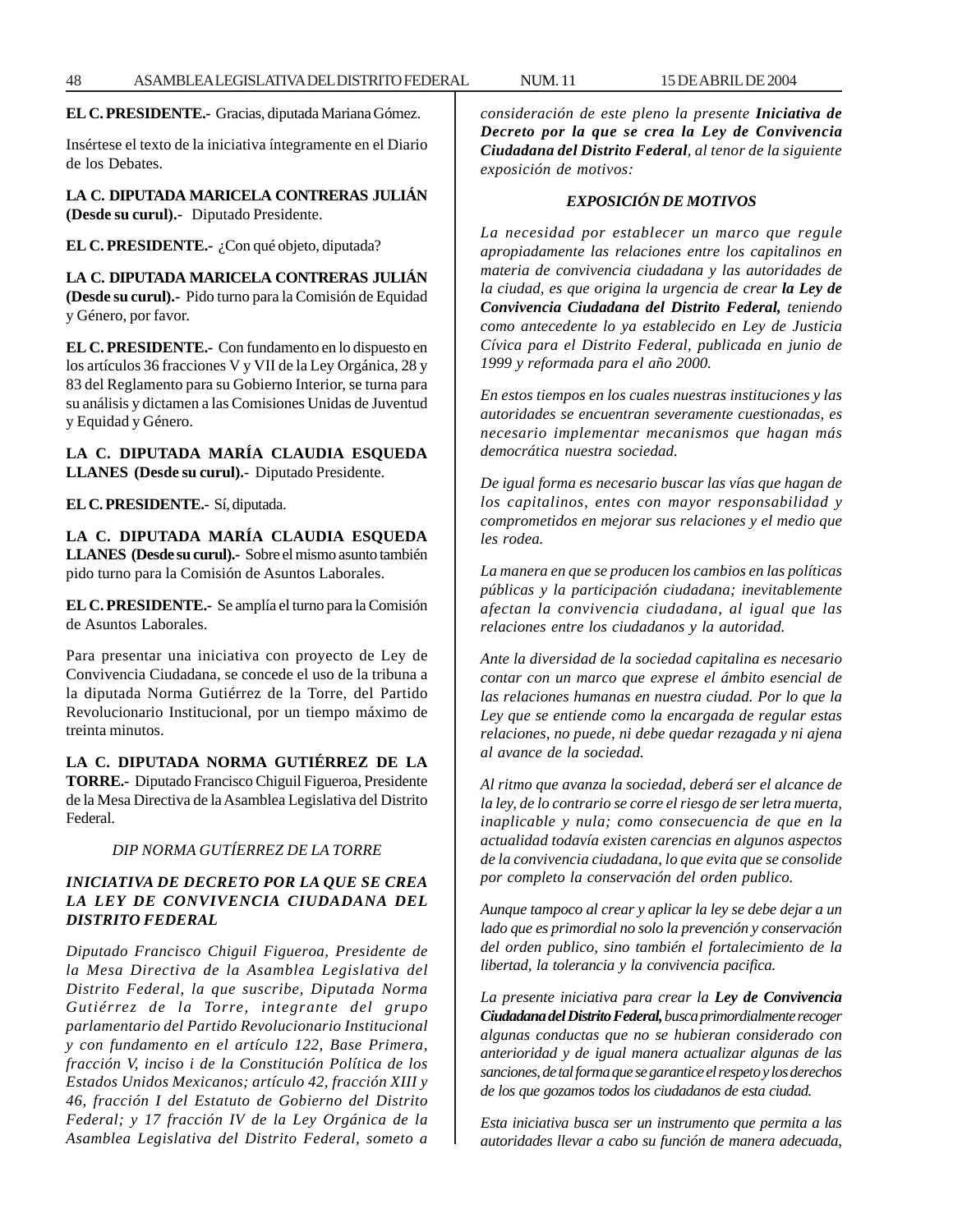*de igual forma se pretende que sea un aporte mas para alcanzar una convivencia apegada al respeto, la legalidad y la tolerancia.*

*Se busca consolidar, salvaguardar y mantener el orden público, como principio de una adecuada convivencia, por medio de la regulación de los derechos, las libertades públicas y el cumplimiento de los deberes.*

*La ley precisa y regula las condiciones mínimas en las que deberán darse las relaciones entre los capitalinos en su vida cotidiana, al mismo tiempo que castiga el incumplimiento de la norma; de tal forma que se pueda contribuir al desarrollo, la participación y la seguridad de los capitalinos, en un ambiente de respeto, igualdad y fortalecimiento de los derechos ciudadanos.*

*El respeto a los espacios comunes, a la tranquilidad de los demás, a los bienes y garantías de todos, son básicos para conformar una sociedad con firmes cimientos, ante ello es que es aún más oportuna la presente iniciativa.*

*Es necesario que se contribuya para no hacer de los espacios de reclusión escuelas del delito y que todo aquel que cometa una falta cívica la repare inmediatamente en favor de la misma sociedad a la que agravio.*

*No se busca fortalecer derechos, a cambio de sacrificar algunos otros, ni tampoco trastocar las garantías de los capitalinos; por el contrario, se pretende que no se violente el derecho y la seguridad de nadie y que sea la sociedad capitalina garante de los principios fundamentales de una sociedad democrática.*

*Tanto la autoridad como los ciudadanos deben buscar que sea el dialogo el que impere en cualquier situación que ponga en riesgo la convivencia entre los que habitamos la ciudad capital.*

*Los mexicanos y los capitalinos entendemos que no es la intolerancia y la fuerza la que nos lleva a encontrar las soluciones a las diferencias, bajo este clima es que el dialogo y la conciliación deben ser privilegiados y la ley debe ser la que lo garantice.*

*Pero también se buscara que no impere la impunidad y que a pesar de que la infracción parezca menor, tiene que recibir una sanción. No podemos, ni debemos ser tolerantes con aquellos que transgredan nuestros derechos y libertades.*

*Se requiere de una ciudad con una mayor calidad de vida, para ello es necesario impedir y sancionar aquellas acciones antisociales que afecten la seguridad, la paz y la tranquilidad de los capitalinos; pero de igual manera será necesario crear en la autoridad el compromiso por fortalecer los valores y garantías de todos.*

*De acuerdo con el informe de la Secretaría de Seguridad Pública en el Distrito Federal la mayoría de las*

*detenciones efectuadas se refieren a faltas cívicas ventiladas ante los Juzgados Cívicos del DF.*

*Estas faltas son delitos menores contra la calidad de vida, tales como orinar, ejercer el sexo servicio, maltratar algún inmueble, defecar o ingerir bebidas embriagantes en la vía pública.*

*Este tipo de violaciones son sancionadas con multas de 1 a 30 días de salario mínimo o hasta 36 horas de arresto administrativo. Por eso con la Ley de Convivencia Ciudadana proponemos que el arresto solo sea una medida secundaria y solo con aquellos que reincidan en una falta cívica.*

*Para el Partido Revolucionario Institucional la convivencia ciudadana no se adquiere, ni es posible encarcelando a la gente, encarcelando a aquellos que cometen faltas mínimas.*

*Para el PRI la convivencia ciudadana se adquiere a través del compromiso entre la autoridad y el ciudadano con su comunidad, por lo que con esta ley proponemos que los días de arresto se cambien por días de trabajo a la comunidad, es decir, en lugar de que una persona pague su falta privado de la libertad, nuestro mecanismo se enfoca a que el infractor Barra calles, pinte banquetas, pode árboles, limpie camellones, jardines y áreas verdes, Pinte postes, semáforos, buzones, señalizaciones viales, lleve a cabo alfabetización para adultos o enseñe algún oficio. Los días de trabajo a la comunidad van de 30 a 90 días.*

*Como novedad de esta ley también proponemos que se instaure la figura del tutor temporal. El tutor temporal es la persona física que, voluntariamente o por convenio con alguna organización civil, esta registrada en un padrón de tutores voluntarios, que se deberá de crear, que prestan su servicio al juzgado cívico, para vigilar el cumplimiento de las sanciones al presunto infractor. Este personaje no tendrá remuneración alguna y su vínculo con la justicia cívica será como un compromiso con la comunidad.*

*Por otro lado, en esta ciudad, en los últimos tiempos, la intolerancia de la autoridad ha llevado a los ciudadanos a quejarse por el hecho de que al manifestar sus ideas o expresarse en contra del gobierno actual, los han remitido ante el juez cívico; de este tipo de casos fuimos testigos los diputados de esta Honorable Asamblea Legislativa, cuando un grupo de manifestantes fue desalojado con violencia de las escalinatas de este recinto legislativo y muchos de esos manifestantes fueron llevados injustamente ante un juez cívico; también tenemos el caso conductor que por gritar ''corruptos'' en un evento del Jefe de Gobierno, fue llevado ante un juez cívico después de protagonizar, junto con la Secretaría de Seguridad Pública, una*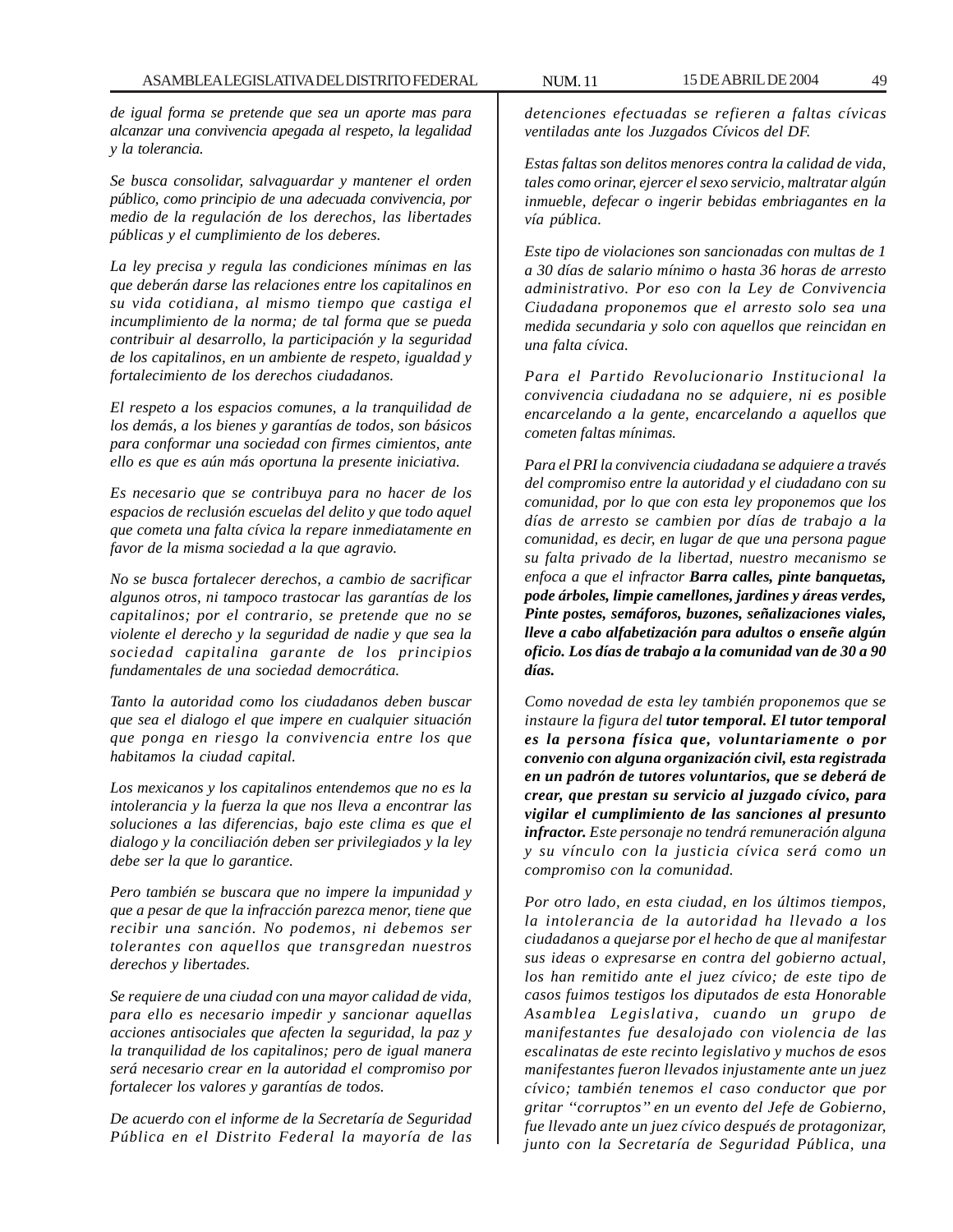*escena vergonzosa para la autoridad; el autoritarismo no debe ser permitido, la intolerancia no puede ser un mecanismo dotado por la ley y justificado por su nula interpretación.*

*Si el artículo cuatro de la actual Ley no es comprendido por su redacción, entonces proponemos con la iniciativa de Ley de Convivencia Ciudadana una nueva redacción para este artículo para quedar como sigue: ''No se considerará como infracción el legítimo ejercicio de los derechos de expresión o manifestación de las ideas, oral o escrita; de asociación o de reunión pacífica, la situación laboral de una persona siempre y cuando sea lícita, la libre determinación y autonomía de las comunidades indígenas establecidas en el Distrito Federal, la libertad de tránsito, siempre que se ajuste a los términos establecidos en la Constitución Política de los Estados Unidos Mexicanos y en los demás ordenamientos aplicables''.*

*La ley no debe ser un instrumento de coacción de ningún gobierno, la ley debe actuar contra el criminal y no con quien exige que se le respete su derecho a decidir u opinar.*

*Una de las faltas de la actual Ley de Justicia Cívica es la de consumir, injerir, inhalar, aspirar estupefacientes o psicotrópicos o enervantes o sustancias tóxicas, por este delito, la actual ley tiene prevista 24 horas de arresto; con la iniciativa que presento de Ley de Convivencia Ciudadana, de este delito quedan exentos los niños y niñas de la calle ya que las estadísticas que presenta la UNICEF, nos dice que en el Distrito Federal hay 14 mil 322 niños en situación de calle y el cien por ciento consumen estupefacientes o enervantes para mitigar su hambre.*

*La Convivencia Ciudadana no puede cerrar los ojos a tan lamentables hechos, la Ley debe ser justa por eso si se tratara de niños en situación de calle, menores de 18 años, el juez deberá proceder a enviarlo a una Institución de Asistencia Privada misma que tendrá la obligación de responder por el comportamiento del menor.*

*Esta Ley no transgrede los derechos constitucionales de libertad, porque ¿Qué libertad puede tener un joven menor de 18 años que vive y se alimenta de la calle? Nuestra obligación es preservar la dignidad de las personas, la Ley de Convivencia Ciudadana tiene el fin de otorgar a sus jóvenes la oportunidad de adaptarse a la sociedad a través de una institución de asistencia privada y no encerrados, como criminales, por adoptar medidas que mitiguen su hambre.*

*No es el caso para las personas que tienen o buscan un ingreso cuidando carros en las calles de la ciudad, porque muchos de los llamados ''franeleros'' pertenecen a bandas organizadas dedicadas al robo de automóviles; la iniciativa que presento propone que por querella o flagrancia estos individuos sean remitidos ante el juzgado cívico y que cumplan con una sanción de noventa días de trabajo a la comunidad.*

*Por lo anteriormente expuesto pongo a consideración de este pleno la presente Iniciativa de Decreto por la que se crea la Ley de Convivencia Ciudadana del Distrito Federal:*

Por economía parlamentaria le solicito, diputado Presidente, que esta iniciativa se inserte en su totalidad en el Diario de los Debates. Asimismo, y se turne a las Comisiones Unidas de Administración y Procuración de Justicia, Seguridad Pública y Derechos Humanos.

## *INICIATIVA DE LEY DE CONVIVENCIA CIUDADANA PARA EL DISTRITO FEDERAL*

### *CAPÍTULO I DISPOSICIONES GENERALES*

*Artículo 1.- La presente Ley es de orden público e interés social y establece las reglas de convivencia entre los habitantes del Distrito Federal, para de esa forma lograr una coexistencia en libertad; en correspondencia tanto de derechos, así como de obligaciones y tiene por objeto:*

*I.- Procurar una convivencia armónica entre los habitantes del Distrito Federal;*

*II.- Establecer las sanciones por las acciones u omisiones que alteren el orden público, entendiendo por éste:*

*a) El respeto y preservación de la integridad física y psicológica de las personas, cualquiera que sea su condición, edad o sexo;*

*b) El respeto al ejercicio de derechos y libertades de terceros;*

*c) El buen funcionamiento de los servicios públicos y aquéllos privados de acceso público;*

*d) La conservación del medio ambiente y de la salubridad general, en los términos de las leyes en la materia;*

*e) El respeto, en beneficio colectivo, del uso y destino de los bienes del dominio público; y*

*III.- Promover la participación vecinal y el desarrollo de una cultura cívica que propicien una convivencia armónica y pacífica en la ciudad.*

*IV.- Considerar la ayuda y el respeto mutuo como bases de una adecuada convivencia.*

*Artículo 2.- Para los efectos de esta Ley, se entenderá por:*

*I. Consejo, al Consejo de Justicia Cívica del Distrito Federal;*

*II. Gobierno, Gobierno del Distrito Federal;*

*III. Jefe de Gobierno, al Jefe de Gobierno del Distrito Federal;*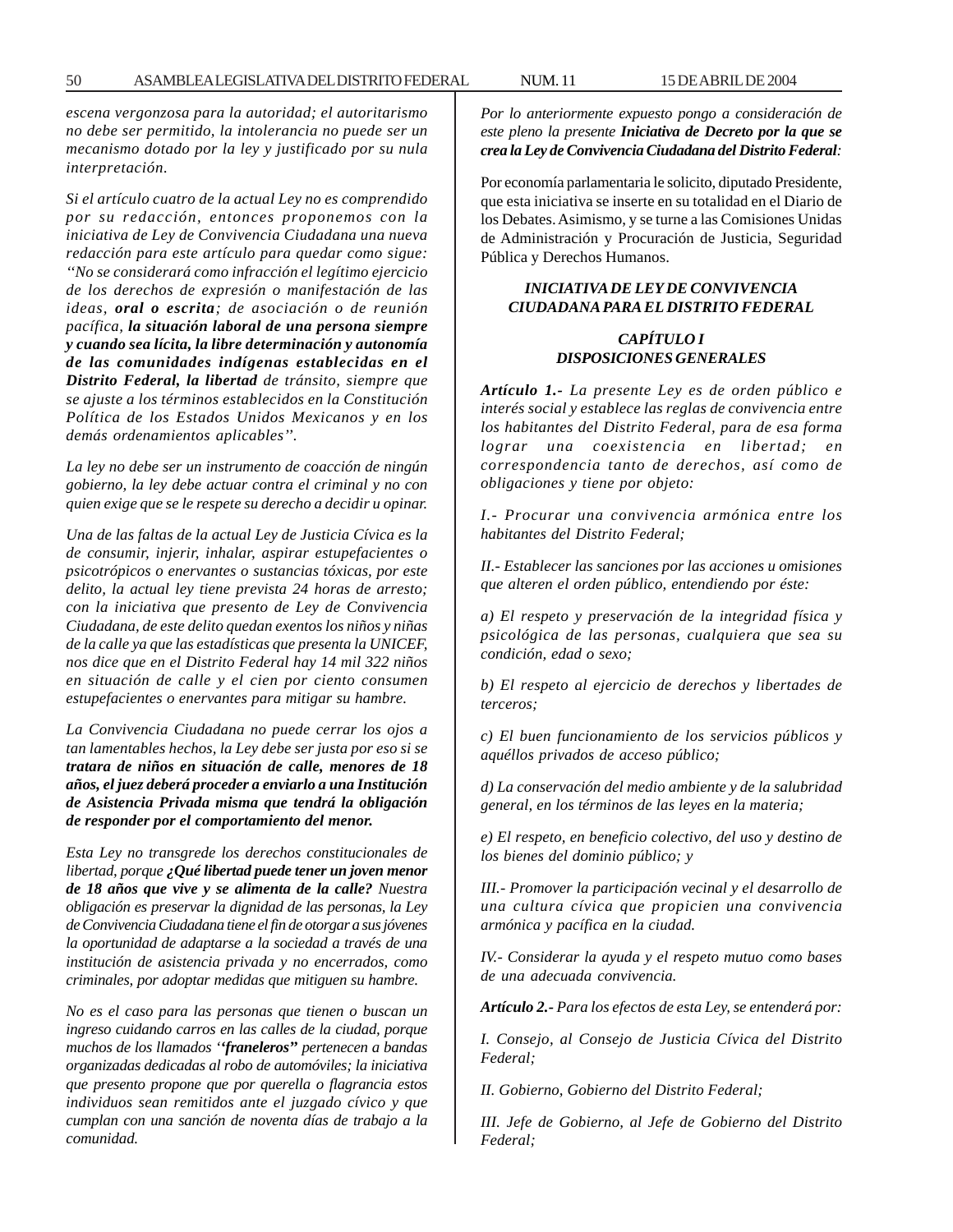*IV. Secretaría, a la Secretaría de Seguridad Pública del Distrito Federal;*

*V. Consejería, a la Consejería Jurídica y de Servicios Legales del Distrito Federal;*

*VI. Delegados, a los titulares de las Delegaciones del Distrito Federal;*

*VII. Juzgado, al Juzgado Cívico;*

*VIII. Juez, al Juez Cívico;*

*IX. Secretario, al Secretario de juzgado;*

*X. Elemento de la policía, al elemento de la policía preventiva de la Secretaría;*

*XI. Infracción Cívica, al acto u omisión que altera el orden público; que sanciona la presente Ley;*

*XII. Presunto infractor, la persona a la cual se le imputa la comisión de una infracción cívica;*

*XIII. Salario mínimo, al salario mínimo general vigente en el Distrito Federal;*

*XIV. Tutor, al tutor temporal.*

*XV. Ley, a la presente Ley.*

*Artículo 3.- Dentro del marco de las garantías fundamentales que establece la Constitución Política de los Estados Unidos Mexicanos, todo habitante del Distrito Federal tiene derecho a ser protegido por la ley, en sus derechos y, en el ejercicio de sus libertades.*

*La Ley se aplica en el territorio del Distrito Federal y están obligados a cumplirla sus habitantes y quienes transiten de manera temporal en la ciudad.*

*Artículo 4.- Son responsables administrativamente de las infracciones cívicas las personas mayores de catorce años que cometan las acciones u omisiones sancionadas por esta Ley.*

*No se considerará como infracción el legítimo ejercicio de los derechos de expresión o manifestación de las ideas, oral o escrita; de asociación o de reunión pacífica, la situación laboral de una persona siempre y cuando sea lícita, la libre determinación y autonomía de las comunidades indígenas establecidas en el Distrito Federal, la libertad de tránsito, siempre que se ajuste a los términos establecidos en la Constitución Política de los Estados Unidos Mexicanos y en los demás ordenamientos aplicables. El Gobierno del Distrito Federal proveerá lo conducente para que en el ejercicio de estos derechos se observen las normas que para tales efectos dispone la propia Constitución.*

*El Consejo de Justicia Cívica del Distrito Federal;*

*El Jefe del Gobierno del Distrito Federal;*

*La Secretaría de Seguridad Pública del Distrito Federal;*

*La Consejería Jurídica y de Servicio Legales del Distrito Federal;*

*Las Delegaciones del Distrito Federal; y*

*Los Jueces Cívicos.*

*Artículo 6.- Las sanciones aplicables a las infracciones cívicas son:*

*I.- Amonestación, que es la reconvención, pública o privada, que el juez haga al infractor;*

*II.- Multa, que es la cantidad en dinero que el infractor debe pagar a la Tesorería del Distrito Federal y que no podrá exceder del equivalente a 30 días de salario mínimo al tiempo de cometerse la infracción; y*

*III. Días de trabajo a la comunidad, es el tiempo de trabajo que un presunto infractor debe pagar como sanción por su falta cívica.*

# *CAPÍTULO II PRINCIPIOS DE LA CONDUCTA HACIA LA SOCIEDAD*

*Articulo 7.- Evitar toda acción que desmerezca, ensucie, dañe o produzca algún efecto negativo en lugares destinados al uso común o del servicio público.*

*Artículo 8.- Quienes habitan en el Distrito Federal deben colaborar en la conservación y la defensa del patrimonio de la ciudad, tanto impidiendo daños; así como denunciando a las autoridades el que se haya producido.*

*Artículo 9.- Todos los habitantes del Distrito Federal deben respetar la convivencia y evitar llevar a acabo acciones que trastoquen la tranquilidad, la comunicación y el espacio de terceros, por lo que se esta obligado a:*

*I. Respetar la tranquilidad de terceros;*

*II. Evitar ruidos alteren la tranquilidad del entorno;*

*III. Realizar cualquier tipo de espectáculo al interior de los establecimientos mercantiles, a menos de que forme parte de la variedad del lugar; y*

*IV. Mendigar al interior de establecimientos mercantiles, oficinas públicas, espacios de diversión y entretenimiento.*

# *CAPÍTULO III DERECHOS Y OBLIGACIONES DE LOS CIUDADANOS*

*Artículo 5.- La aplicación de esta Ley corresponde a:*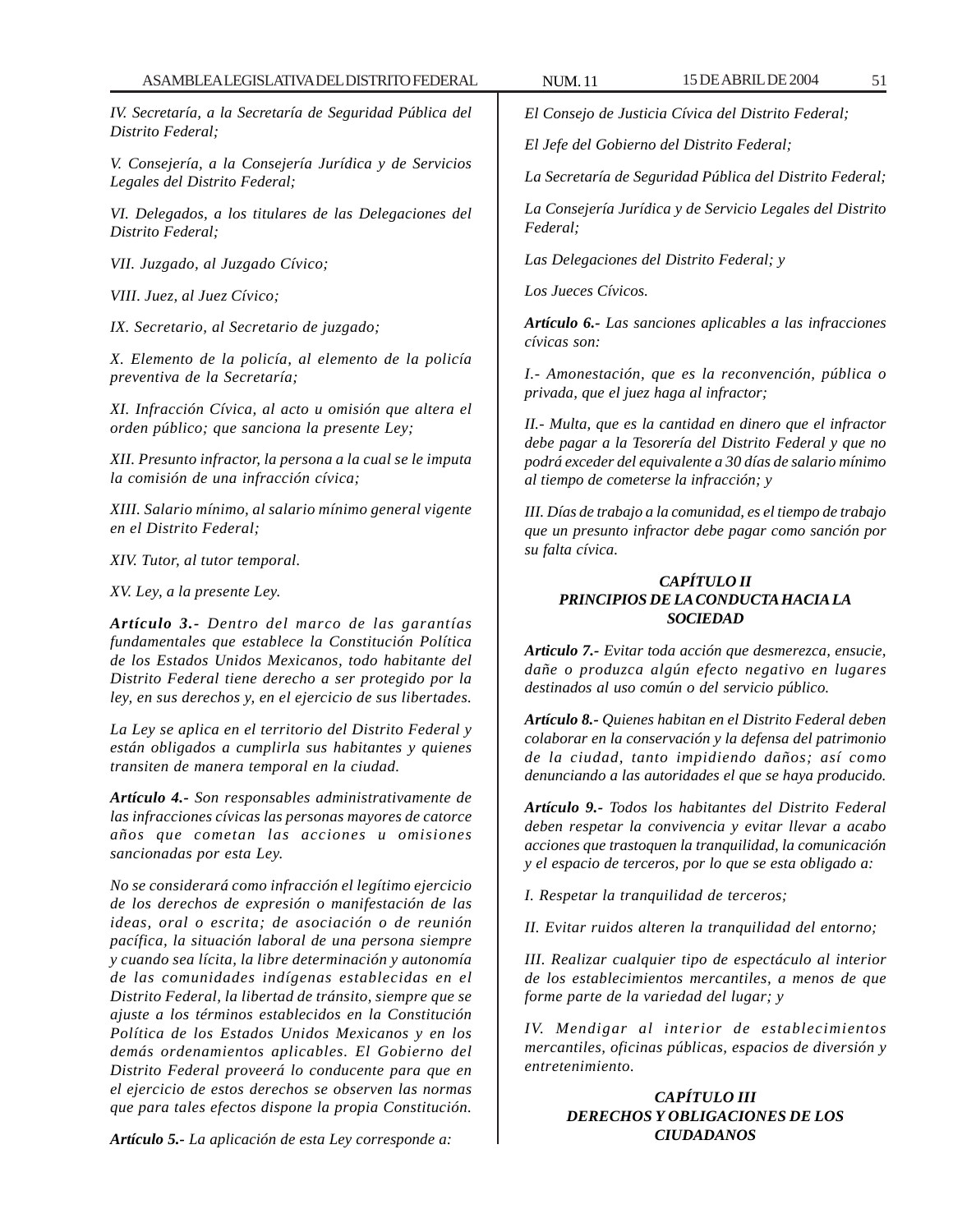*Artículo 10.- Son derechos de los habitantes del Distrito Federal:*

*I. Utilizar de acuerdo con su naturaleza los servicios públicos que se brindan en la ciudad.*

*II. Acceder libremente a los servicios públicos, tanto para el beneficio personal, así como el de su demarcación territorial, de su colonia, calle, barrio o unidad habitacional.*

*III. Transitar libremente por las calles y avenidas.*

*IV. Acceder a los espectáculos y diversiones, cubriendo las cuotas establecidas, cuando así se requiera.*

*V. Ser respetado en su libertad y derechos, siempre que no atente en contra de terceros.*

*VI. Los demás que establezca la Constitución, el Estatuto y las diversas leyes del Distrito Federal.*

*Artículo 11.- Es obligación de los habitantes del Distrito Federal:*

*I. Acatar las disposiciones legales establecidas tanto locales, como federales.*

*II. Participar en lo relativo a la gestión de los servicios públicos conforme a lo que establezcan las leyes del Distrito Federal y a su vez cuando el Gobierno o alguna otra autoridad local soliciten su colaboración.*

*III. Cumplir puntualmente con las obligaciones tributarias, derivadas de los servicios públicos que presta el Gobierno.*

*IV. No usar, ni utilizar en muebles, inmuebles, anuncios o documentos de particulares, empresas o sociedades, ya sea mercantiles, profesionales o particulares, el escudo o algún distintivo de la ciudad, de la administración pública centralizada, desconcentrada y paraestatal, excepto cuando haya la autorización correspondiente por parte del órgano correspondiente.*

*V. Aquellos otros deberes establecidos en la Constitución y demás leyes.*

#### *CAPÍTULO IV DE LAS INFRACCIONES CÍVICAS Y SU SANCIÓN*

*Artículo 12.- Todo ciudadano debe cumplir de manera puntual las disposiciones que emita la autoridad.*

*Artículo 13.- Los habitantes del Distrito Federal tienen la obligación de comunicar a la autoridad las infracciones y violaciones a la ley que se cometan.*

*Artículo 14.- El comportamiento de los ciudadanos, en lugares públicos, privados y en la vía pública debe ser* *de respeto y civilidad; por lo que se cometerá una infracción cívica cuando la conducta tenga lugar en:*

*I.- Plazas, calles, avenidas, viaductos, vías terrestres de comunicación ubicadas en el Distrito Federal, paseos, jardines, parques o áreas verdes;*

*II.- Mercados, centros de recreo, deportivos o de espectáculos;*

*III.- Escuelas, hospitales, oficinas de gobierno del órgano ejecutivo, legislativo y judicial.*

*IV.- Medios destinados al servicio público de transporte;*

*V.- Inmuebles de propiedad particular, siempre que tengan efectos ostensibles en los lugares señalados en las fracciones anteriores; y*

*VI.- Plazas, áreas verdes y jardines, senderos, calles y avenidas interiores, áreas deportivas, de recreo o esparcimiento que formen parte de los inmuebles sujetos al régimen de propiedad en condominio, conforme a lo dispuesto por la Ley de la materia.*

*Artículo 15.- En términos del artículo anterior, son infracciones cívicas las siguientes:*

*I.- Realizar actos aislados que se encuentren dirigidos contra la dignidad de persona a personas determinadas;*

*II.- Producir o causar ruidos por cualquier medio que notoriamente atenten contra la tranquilidad o la salud de las personas;*

*III. Pernoctar en la vía publica, jardines, plazas o parques,*

*IV.- Orinar o defecar en lugares no autorizados;*

*V.- Arrojar, tirar o abandonar en la vía pública animales muertos, desechos u objetos no peligrosos para la salud de las personas;*

*VI.- Permitir el propietario o poseedor de un animal que éste transite libremente, o transitar con él, sin tomar las medidas de seguridad necesarias, de acuerdo con las características particulares del animal, para prevenir posibles ataques a otras personas o animales, azuzarlo, o no contenerlo, o no recoger las heces fecales del animal;*

*VII.- Ingresar a las zonas debidamente señaladas como de acceso restringido en los lugares públicos, sin la autorización correspondiente;*

*VIII.- Impedir o estorbar de cualquier forma siempre que no exista permiso ni causa justificada para ello, el uso de la vía pública, la libertad de tránsito o de acción de las personas en la misma. Para estos efectos, se entenderá que existe causa justificada siempre que la obstrucción del uso de la vía pública, de la libertad de tránsito o de acción de las personas*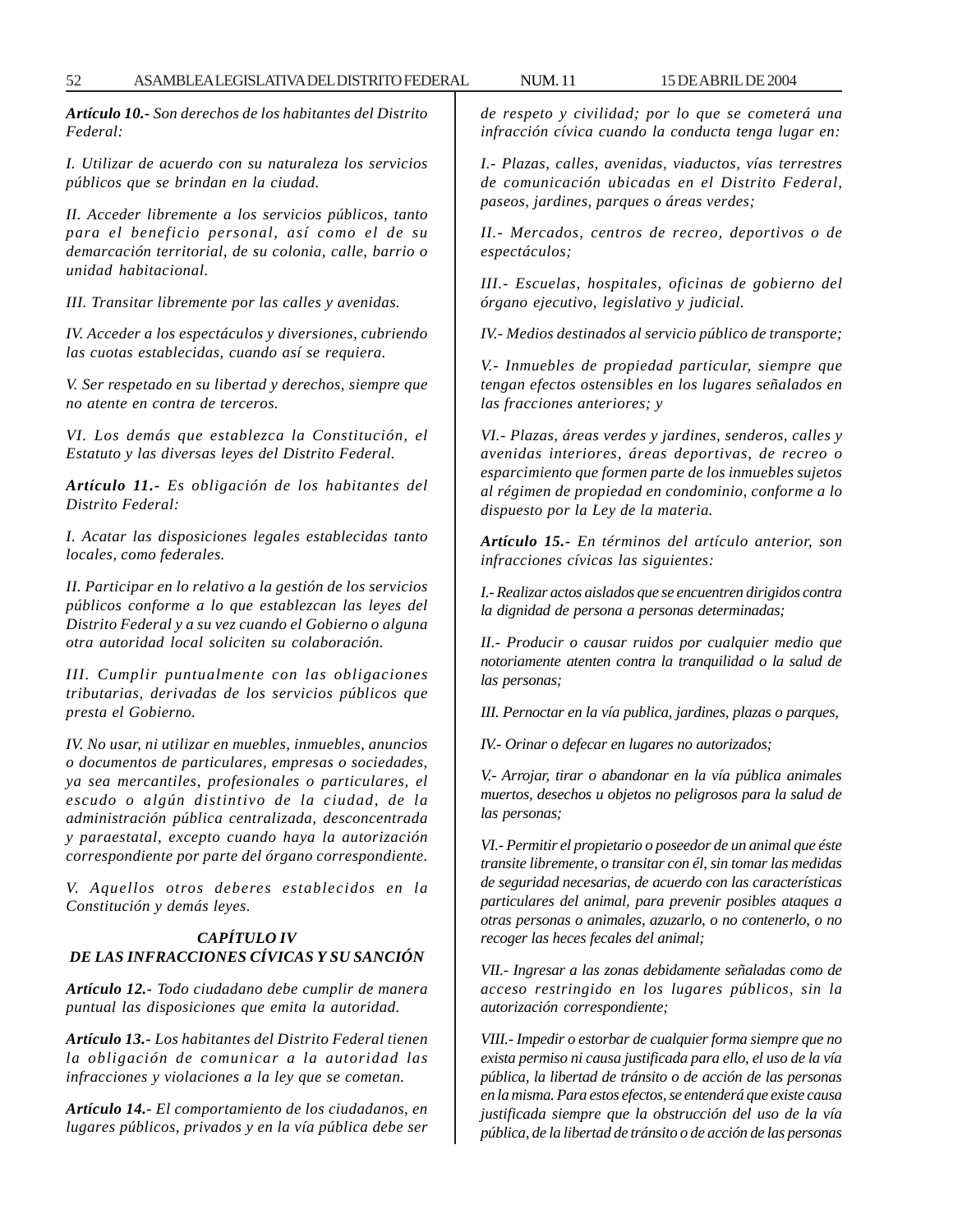*sea inevitable y necesaria, y no constituya en sí misma un fin sino, un medio razonable de manifestación de las ideas, de asociación, de reunión pacífica o tenga por objeto preservar el bienestar físico de las personas.*

*IX.- Permitir a menores de edad el acceso a lugares a los que expresamente les esté prohibido, por lo que además de las sanciones que establece esta ley, el juez observará lo establecido por la Ley para el Funcionamiento de Establecimientos Mercantiles del Distrito Federal;*

*X.- Dañar, maltratar, ensuciar o hacer uso indebido de las fachadas de inmuebles públicos o privados, casas particulares, estatuas, monumentos, postes, arbotantes, semáforos, buzones, tomas de agua, señalizaciones viales o de obras, plazas, parques, jardines u otros bienes semejantes; ni con el objeto de mejorar su estado, realizar trabajos de reparación o restauración en ellos, sin que exista previo permiso de la autoridad. El daño a que se refiere esta fracción será competencia del juez hasta el valor de treinta salarios mínimos;*

*XI.- Realizar obras o trabajos de remodelación en la vía pública que modifique o altere sus características, sin la previa autorización de la autoridad correspondiente;*

*XII.- Cubrir, borrar, alterar o desprender los letreros o señales que identifiquen los lugares públicos, las señales oficiales o los números y letras que identifiquen los inmuebles o vías públicas;*

*XIII.- Subir a los árboles, postes de alumbrado público y servicio telefónico, excepto cuando haya el permiso correspondiente o se requiera su mantenimiento, esto deberá realizarse solo por personal autorizado;*

*XIV.- Invitar a la prostitución o ejercerla;*

*XV.- Ingerir bebidas alcohólicas en lugares públicos no autorizados;*

*XVI.- Consumir, injerir, inhalar, aspirar estupefacientes o psicotrópicos o enervantes o sustancias tóxicas, si en este caso se tratara de niños en situación de calle, menores de 18 años, el juez procederá a enviarlo a una Institución de Asistencia Privada misma que tendrá la obligación de responder por el comportamiento del menor;*

*XVII.- Portar, transportar o usar, sin precaución, objetos o sustancias que por su naturaleza sean peligrosos y sin observar, en su caso, las disposiciones aplicables;*

*XVIII.- Arrojar en la vía pública desechos, sustancias peligrosas para la salud de las personas o que despidan olores desagradables;*

*XIX.- Detonar o encender cohetes, juegos pirotécnicos, fogatas o elevar aeróstatos, sin permiso de la autoridad competente;*

*XX.- Solicitar con falsas alarmas los servicios de emergencia, policía, bomberos o de establecimientos médicos o asistenciales, públicos o privados. Asimismo, proferir voces, realizar actos o adoptar actitudes que constituyan falsas alarmas de siniestros o que puedan producir o produzcan el temor o pánico colectivos;*

*XXI.- Desperdiciar el agua, aunque haya razones de culturales, religiosas, festivas, o artísticas; o impedir su uso a quienes deban tener acceso a ella en tuberías, tanques o tinacos almacenadores, así como utilizar indebidamente los hidrantes públicos, obstruirlos o impedir su uso;*

*XXII.- Asearse o bañarse, lavar ropa o alimentos, introducir animales y arrojar cualquier tipo de objetos en fuentes, pozos, ríos, canales y albercas;*

*XXIII.- Alterar el orden, arrojar líquidos u objetos, prender fuego o provocar altercados en los eventos o espectáculos públicos o en sus entradas o salidas;*

*XXIV.- Ofrecer o propiciar la venta de boletos de espectáculos públicos, fuera de los lugares señalados para su venta y con precios superiores a los autorizados;*

*XXV.- Molestar por cualquier medio en su integridad física, bienes, posesiones o derechos a cualquier persona o personas.*

*XXVI.- Utilizar las calles como medio de subsistencia, los llamados franeleros o cuidadores de espacios de estacionamiento en vía pública serán remitidos ante el juez cuando su comisión sea flagrante o por denuncia;*

*XXVII.- Colocar carteles, pegotes o publicidad en edificios, casas particulares, inmuebles públicos o privados, bardas, automóviles particulares y del servicio publico, a menos de que exista el permiso de la autoridad, el encargado o el propietario.*

*En el caso de la fracción I sólo se procederá a la presentación inmediata del presunto infractor ante el juez cívico o a la iniciación del procedimiento administrativo, a petición del ofendido. En lo que se refiere a la fracción XIV es deber de la secretaría velar por el bienestar y la seguridad de los vecinos, haya o no queja alguna, por lo que es necesario que aquella persona que se este prostituyendo sea remitida ante el juez.*

*Tratándose de infracciones flagrantes, el o los elementos de la policía presentarán en forma inmediata al presunto infractor ante el juez, siempre que medie la petición expresa del ofendido, cuando así se requiera.*

*No procede la detención en flagrancia en los casos de las fracciones II, IV, V, VI y VII anteriores, situaciones*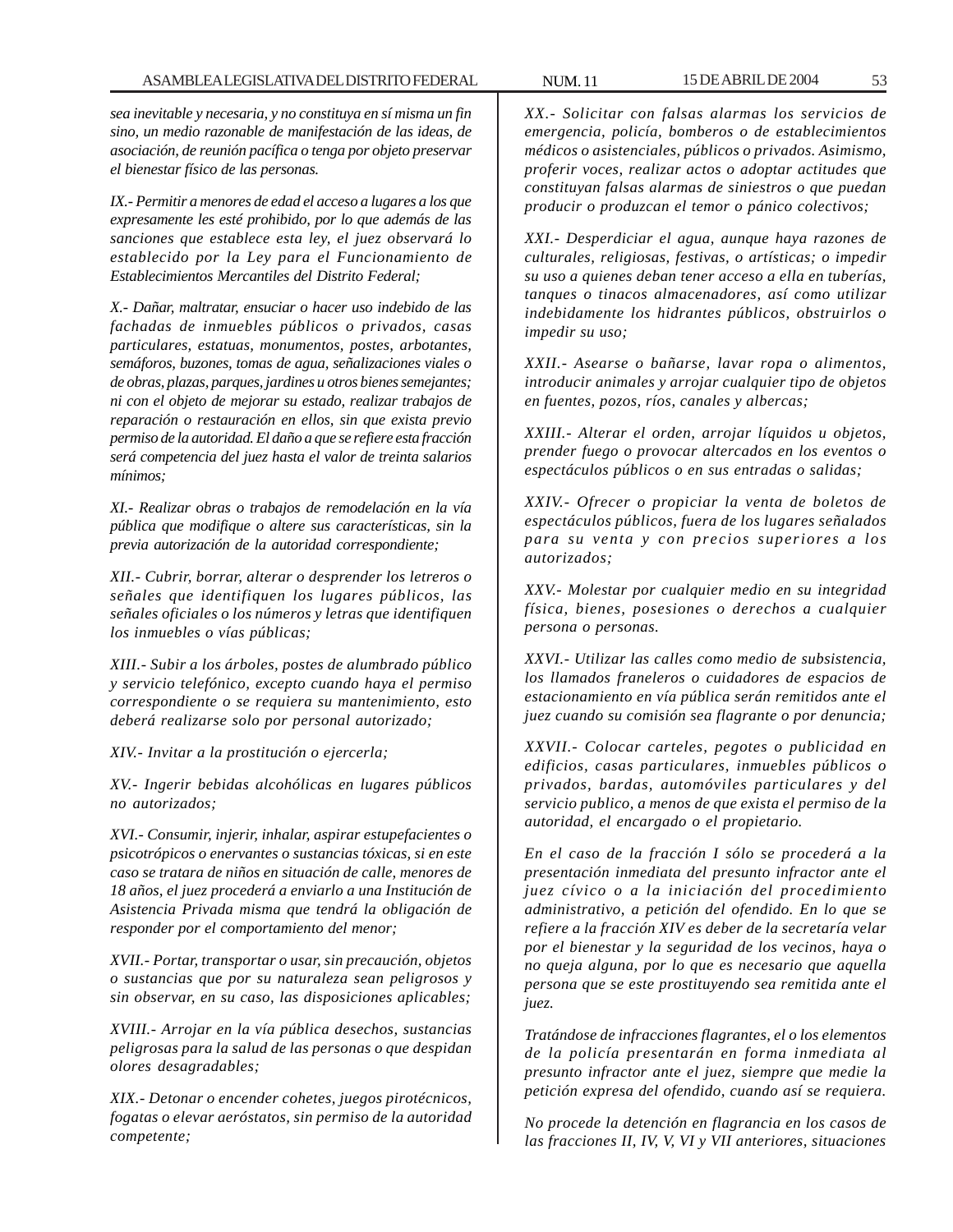*en que los elementos de la policía entregarán al presunto infractor un citatorio para que se presente ante el juez que corresponda, dentro de las 48 horas siguientes, en los términos del artículo 32 de esta Ley, siempre que el presunto infractor acredite de manera fehaciente e indubitable su nombre, y domicilio mediante documentos fidedignos. En el caso de la fracción III, los elementos de la Secretaría de Seguridad Pública conducirían al infractor al albergue que corresponda a la zona, con la finalidad de socorrerlo y ayudarlo en lo que sea posible.*

*No operará la excepción de las fracciones señaladas en el párrafo anterior, y el elemento de la policía detendrá y presentará inmediatamente al presunto infractor, en los casos siguientes:*

*a) Cuando una vez que se le haya entregado el citatorio, persista en la conducta causal de la infracción o reincida en forma inmediata;*

*b) Cuando se niegue a recibir el citatorio o lo destruya; y*

*c) Cuando encontrándose en ostensible estado de ebriedad o intoxicación, no sea capaz de responder de sus actos y no se encuentre persona que lo asista y testifique el citatorio.*

*d) Cuando a pesar de la invitación de la autoridad, persista en su conducta.*

*Artículo 16.- Las infracciones establecidas en el artículo anterior se sancionarán:*

*I.- De la fracción I a la VII con multa por el equivalente de 1 a 10 días de salario mínimo o con 30 días de trabajo a la comunidad;*

*II.- De la fracción VIII a la XVI, con multa por el equivalente de 11 a 20 días de salario mínimo o con 60 días de trabajo a la comunidad; y*

*III.- De las fracciones XVII a la XXVII, con multa por el equivalente de 21 a 30 días de salario mínimo o con 90 días de trabajo a la comunidad.*

*Si el infractor fuese jornalero, obrero, trabajador, o no asalariado, la multa máxima siempre será el equivalente a un día de su jornal, salario o ingreso diario y tratándose de personas desempleadas o sin ingresos, la multa máxima será el equivalente a un día de salario mínimo. Los medios para la acreditación de estas condiciones deberán ser indubitables al arbitrio del juez.*

*En los casos de las infracciones previstas en las fracciones I, II, VIII, X, XIV XX, XXI y X sólo se aplicará la sanción prevista correspondiente de acuerdo con* *los párrafos precedentes cuando; habiéndose agotado el procedimiento conciliatorio previsto en el Capítulo VIII de esta Ley, no se hubiere llegado a un acuerdo o éste no se haya cumplido.*

*En cualquier caso, será aplicable el procedimiento conciliatorio cuando la infracción tuviere lugar con motivo de juegos o actividades deportivas en que participaren los presuntos infractores.*

*Artículo 17.- En caso de que el presunto infractor sea menor de edad, entre los 12 y 18 años, sin perjuicio de lo establecido en el párrafo tercero y cuarto del artículo precedente, el juez citará a quien lo custodie o tutele, y aplicará las siguientes medidas correctivas:*

*I.- Lo amonestará y reconvendrá en los términos del artículo 57 en presencia del tutor o custodio;*

*II.- Sólo en los casos de las fracciones X y XXV del artículo 15 se podrá además, aplicar multa o arresto en los términos de la fracción I del artículo 16 de esta Ley; y*

*III.- En el caso de la fracción XIV, XIV y XVI del artículo 15, el juez dará opción al infractor de recibir asistencia o apoyo físico y/o psicológico, si así lo consiente, por parte de instituciones públicas o privadas de beneficio o tratamiento social especializado, con quienes el Consejo tenga celebrado convenio.*

*En el caso de que no se presente persona mayor de edad que tenga a su cargo la custodia o tutela, legal o de hecho, del menor, éste será igualmente apercibido en los términos del artículo 57 y canalizado en los términos de la fracción anterior, sin perjuicio de lo dispuesto en la fracción II de este artículo.*

*En tanto acude quien lo custodia o tutela, el menor deberá permanecer en las oficinas del juzgado, en la sección de menores.*

*Artículo 18.- Cuando una infracción se ejecute con la participación de dos o más personas, aún cuando la forma de participación no constare, a cada una se le aplicará la sanción que para la infracción señala esta ley. El juez podrá aumentar la sanción sin rebasar el límite máximo señalado en el caso concreto, si apareciere que los infractores se ampararon en la fuerza o anonimato del grupo para cometer la infracción.*

*Artículo 19.- Cuando con una sola conducta se cometan varias infracciones, el juez impondrá la sanción máxima aplicable, pudiendo aumentarse hasta en una mitad más. Cuando con diversas conductas se cometan varias infracciones, el juez impondrá la sanción de la que merezca la mayor, pudiendo aumentarse con las sanciones que esta Ley señala para cada una de las infracciones restantes.*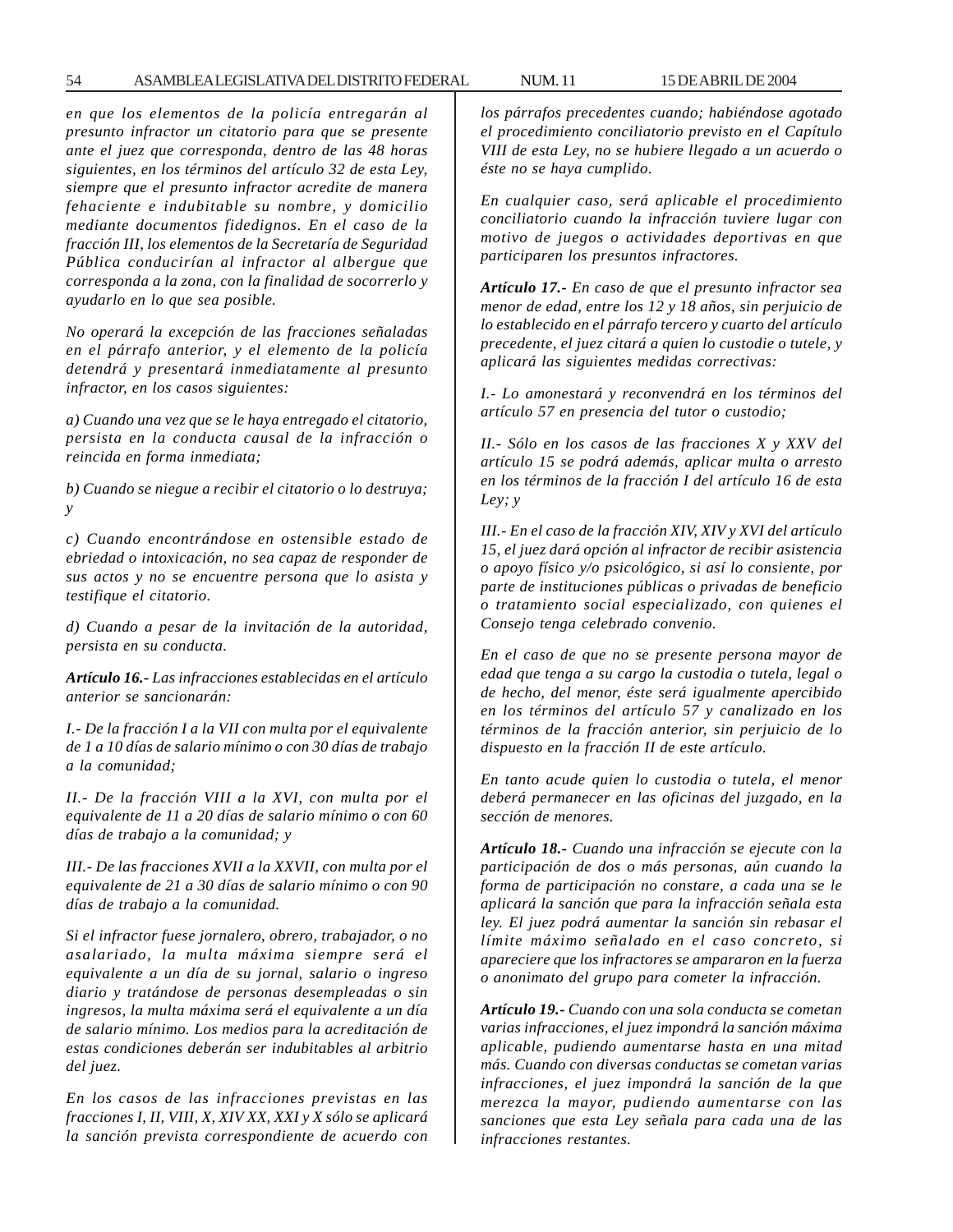*Artículo 20.- Si las acciones u omisiones en las cuales consisten las infracciones se hayan previstas en alguna otra disposición normativa, se aplicarán las sanciones establecidas en esta Ley.*

*Artículo 21.- En todos los casos y para efectos de la individualización de la sanción, el juez considerará como agravante el estado de ebriedad del infractor o su intoxicación por el consumo de estupefacientes o psicotrópicos o sustancias tóxicas, al momento de la comisión de la infracción cívica; pudiéndose aumentar la sanción hasta en una mitad y en lo establecido para el caso de la multa.*

*En los casos de las fracciones I y XXVII del artículo 15, cuando la persona molestada u ofendida sea niño, anciano, persona con discapacidad o indigente, se aumentará la sanción hasta en una mitad y en lo establecido para el caso de la multa.*

#### *CAPÍTULO V DE LA REINCIDENCIA Y DEL TRABAJO A LA COMUNIDAD*

*Artículo 22.- En caso de reincidencia de un presunto infractor las sanciones establecidas en el artículo 8 de la ley se sancionarán:*

*I.- De la fracción I a la VII con arresto de 6 a 12 horas;*

*II.- De la fracción VIII a la XVI, con arresto de 13 a 24 horas; y*

*III.- De las fracciones XVII a la XXVII, con arresto de 25 a 36 horas.*

*En este caso no habrá proceso conciliatorio.*

*Artículo 23.- El trabajo a la comunidad se desempeñará conforme al nivel académico o profesional del presunto infractor, y tendrá como primer orden los siguientes rubros:*

*I. Barrido de calles.*

*II. Pinta de banquetas.*

*III. Poda de árboles.*

*IV. Limpia de camellones, jardines y áreas verdes.*

*V. Pinta de postes, semáforos, buzones, señalizaciones viales.*

*VI. Alfabetización para adultos; y*

*VII. Enseñanza de algún oficio.*

*Artículo 24.- Se podrá implementar otro tipo de trabajo a la comunidad siempre y cuando beneficie al desarrollo social y económico de la ciudad.*

*Artículo 25.- En el caso de grafiteros su trabajo encomendado será la pinta del inmueble, barda, fachadas de inmuebles, semáforos o lugar dañado con pintura antigraffiti, misma que será costeada por el presunto infractor.*

## *CAPÍTULO VI DE LA PRESCRIPCIÓN*

*Artículo 26.- Por la prescripción se extinguen el derecho a formular la denuncia o la queja, así como la facultad de imposición y ejecución de sanciones.*

*El derecho a formular la denuncia o la queja prescribe en quince días naturales, contados a partir de la comisión de la presunta infracción.*

*La facultad para la imposición de las sanciones por infracciones cometidas prescribe en quince días naturales, contados a partir de la presentación que se haga del presunto infractor o de su primera comparecencia.*

*En caso de la presentación de la denuncia, queja o de la petición del ofendido, operará la caducidad por inactividad procesal del denunciante u ofendido en un plazo de quince días.*

*La facultad para ejecutar la multa o el arresto prescribe en sesenta días naturales, contados a partir de la fecha de la resolución definitiva.*

*Artículo 27.- La prescripción se interrumpirá por la formulación de la denuncia o queja, en el caso señalado en el primer párrafo del artículo anterior; y por las diligencias que se realicen para ejecutar la sanción, en el cuarto párrafo del mismo artículo. Los plazos para el cómputo de la prescripción se podrán interrumpir por una sola vez.*

*Artículo 28.- La prescripción será hecha valer de oficio por el juez. El juez hará del conocimiento de la Consejería la resolución correspondiente dentro de las 24 horas siguientes a su emisión.*

## *CAPÍTULO VII DEL PROCEDIMIENTO DE JUSTICIA CIVICA*

### *SECCIÓN PRIMERA DE LA PRESENTACIÓN Y CITACIÓN DE PRESUNTOS INFRACTORES*

*Artículo 29.- Para los efectos del presente capítulo es de aplicación supletoria lo dispuesto por el Código de Procedimientos Penales para el Distrito Federal.*

*Artículo 30.- Se entenderá que el presunto infractor es sorprendido en flagrancia, cuando el elemento de la policía presencia la comisión de la infracción o cuando inmediatamente después de ejecutada ésta, lo persiga materialmente y lo detenga.*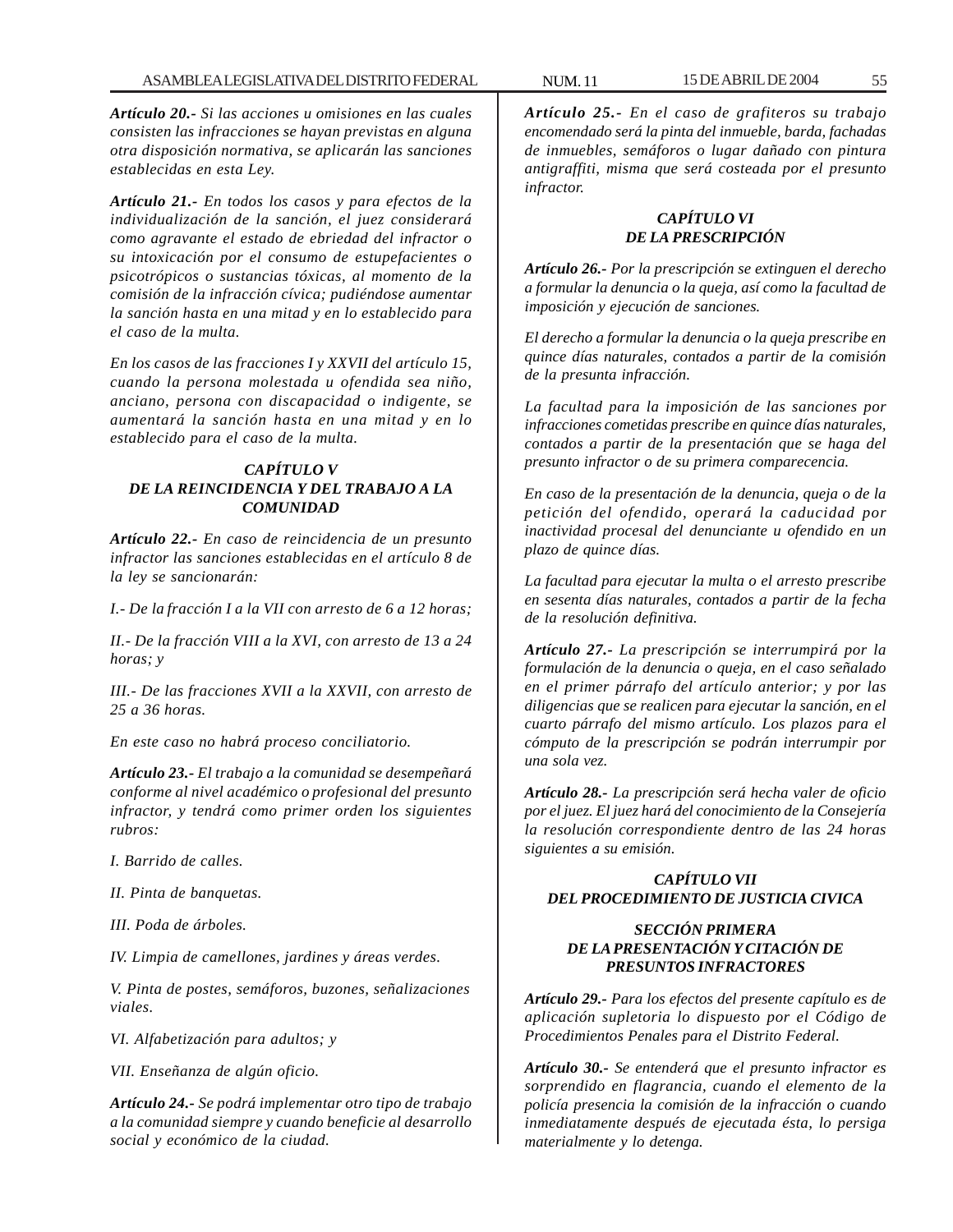*Artículo 31.- Cuando los elementos de la policía en servicio presencien la comisión de una infracción, procederán a la detención del presunto infractor, y en su caso, conforme a lo previsto en el artículo 15 de esta Ley, lo presentarán inmediatamente ante el juez correspondiente, con la boleta de remisión que deberá contener por lo menos los siguientes datos:*

*I.- Escudo de la ciudad y folio;*

*II.- La Delegación y el número del juzgado que corresponda, el domicilio y teléfono del mismo;*

*III.- Nombre, edad y domicilio del presunto infractor, así como los datos de los documentos con que los acredite;*

*IV.- Una relación de los hechos de comisión de la presunta infracción, que comprenda todas y cada una de las circunstancias de tiempo, modo, lugar, así como cualquier dato que pudiera contribuir para los fines del procedimiento;*

*V.- Nombre y domicilio de los testigos, si los hubiere;*

*VI.- La lista de objetos recogidos en su caso, que tuviere relación con la presunta infracción;*

*VII.- Nombre, cargo y firma del funcionario del juzgado que reciba al presunto infractor, y*

*VIII.- Nombre, número de placa o jerarquía, unidad de adscripción y firma del elemento de policía que hace la presentación, así como, en su caso, número de vehículo.*

*Artículo 32.- Tratándose de infracciones flagrantes que no ameriten inmediatamente presentación, en los términos del artículo 15 de esta Ley, el elemento de la policía entregará un citatorio al presunto infractor, dicho documento contendrá cuando menos lo siguiente:*

*I.- Escudo de la ciudad y folio;*

*II.- La Delegación y el número del juzgado que corresponda, el domicilio y teléfono del mismo;*

*III.- Nombre, edad y domicilio del presunto infractor, así como los datos de los documentos con que los acredite;*

*IV.- Una relación de los hechos de comisión de la presunta infracción, que comprenda todas y cada una de las circunstancias de tiempo, modo, lugar, así como cualquier dato que pudiera contribuir para los fines del procedimiento;*

*V.- Nombre y domicilio de los testigos, si los hubiere;*

*VI.- Fecha y hora en que se efectúe la entrega del citatorio y el señalamiento de que el presunto infractor contará con un término de 48 horas para presentarse al juzgado;*

*VII.- La lista de los objetos recogidos en su caso, que tuvieren relación con la presunta infracción;*

*VIII.- Nombre, número de placa o jerarquía, unidad de adscripción y firma del elemento de la policía, así como, en su caso, número del vehículo;*

*IX.- El apercibimiento de que podrá ser presentado para el caso de incumplimiento; y*

*X.- En el reverso, llevará impresos los artículos 15 y 16 de la presente Ley.*

*El citatorio se deberá llenar por triplicado, entregando el original al presupuesto infractor, una copia que conservará el elemento de la policía y otra que entregará al juez, acompañado, en su caso, de los objetos a que se refiere la fracción VII de este artículo.*

*Cuando el presunto infractor no acreditare su nombre y domicilio con documento fidedigno, el elemento de la policía procederá a su inmediata presentación ante el juez correspondiente.*

*En el caso de los menores de edad, la citación se hará por sí mismo, o por medio de quien ejerza la patria potestad la custodia o la tutoría, de derecho o de hecho.*

*Artículo 33.- En caso de denuncia o queja de hechos constitutivos de presuntas infracciones, el juez considerará los elementos probatorios o de convicción que se acompañen y, si lo estima motivado, girará citatorio al denunciante o quejoso y al presunto infractor, con apercibimiento de ordenar su presentación por medio del elemento de la policía, si no acuden en la fecha y hora que se les señale.*

*Dicho citatorio será notificado por un auxiliar del juzgado y deberá contener, cuando menos, los siguientes elementos:*

*I.- Escudo de la ciudad y folio;*

*II.- La Delegación y el número del Juzgado que corresponda, el domicilio y teléfono del mismo;*

*III.- Nombre y domicilio del presunto infractor;*

*IV.- Una relación de los hechos de comisión de la presunta infracción, que comprenda todas y cada una de las circunstancias de tiempo, modo, lugar, así como cualquier dato que pudiera contribuir para los fines del procedimiento;*

*V.- Nombre y domicilio del denunciante o quejoso;*

*VI.- Fecha y hora para 1a celebración de la audiencia;*

*VII- Nombre, cargo y firma del auxiliar del juzgado que efectúe el citatorio; y*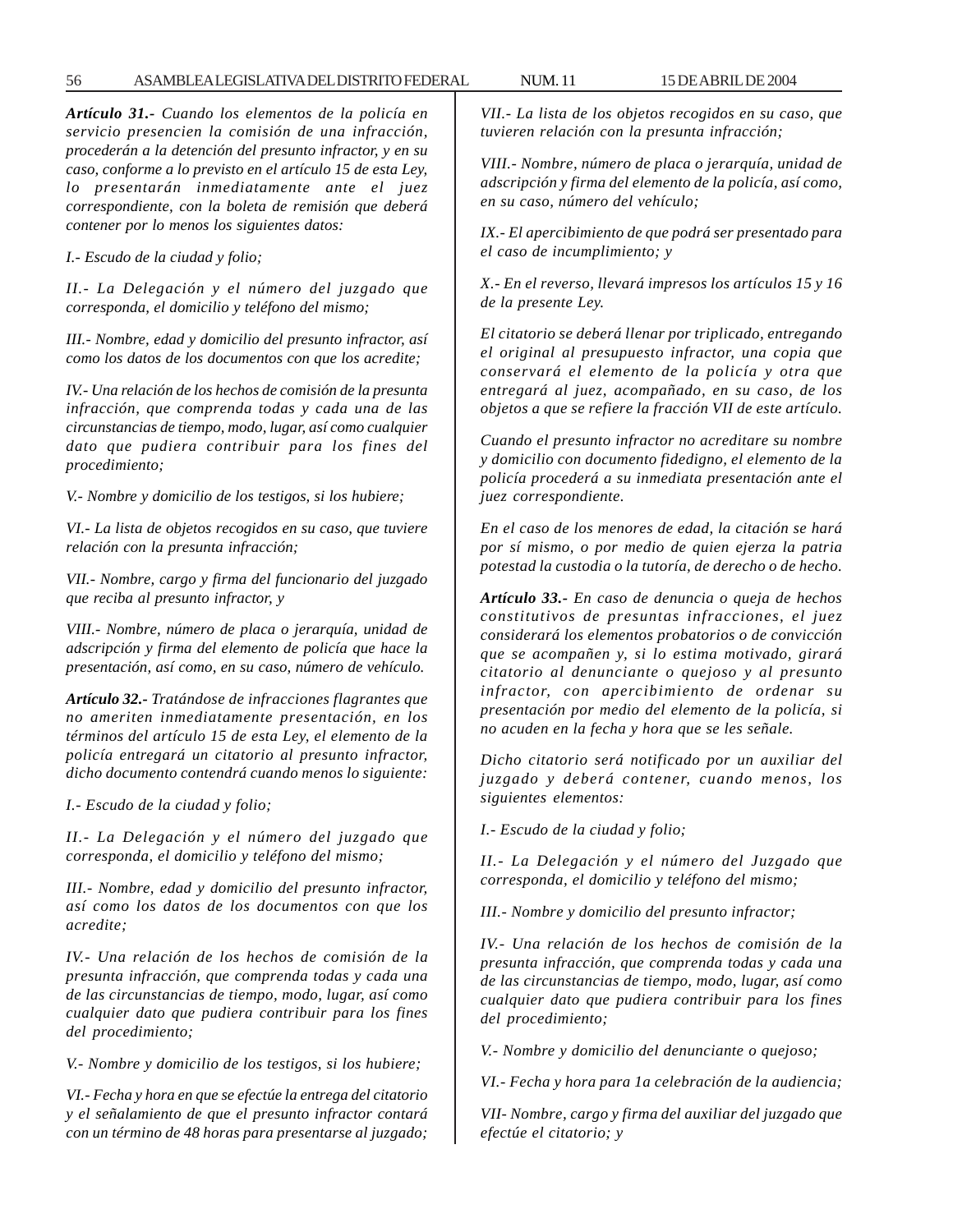*VIII.- En el reverso, llevará impresos los artículos 15 y 16 de la presente Ley.*

*El notificador recabará el nombre y firma de la persona que recibe el citatorio.*

*En el caso de los menores de edad, la citación al presunto infractor se hará por medio de quien ejerza la patria potestad, la custodia o la tutoría, de derecho o de hecho, de no haber quien responda por los actos del menor infractor se procederá a la citación del mismo.*

*Si el juez considera que la denuncia o queja no aporta ni contiene elementos suficientes que denoten la posible comisión de una infracción, acordará la improcedencia de la denuncia, expresando las razones que tuvo para dictar su determinación, de la que se tomará nota en el libro respectivo, misma que mandará notificar por medio de un auxiliar del juzgado al denunciante o quejoso, si se cuenta con los datos de localización, y de no ser así, en el local del juzgado cuando éste se presente.*

*La resolución a que se refiere el párrafo anterior, podrá ser revisada para efectos de su confirmación o revocación, por la Consejería a petición del denunciante o quejoso, a través del recurso de inconformidad que se hará valer dentro de los diez días hábiles siguientes a su notificación. La Consejería resolverá de plano en un término igual notificando su resolución al quejoso y al juez para su cumplimiento.*

*Artículo 34.- En caso de que el presunto infractor o el denunciante o quejoso no cumpla con el citatorio que le hubiese sido notificado, el juez librará orden de presentación en su contra, la cual será ejecutada por un elemento de la policía.*

*Artículo 35.- Los elementos de la policía que ejecuten las órdenes de presentación, deberán hacerlo sin demora alguna, haciendo comparecer ante el juez a los presuntos infractores a la brevedad posible, observando los principios de actuación a que están obligados.*

*Artículo 36.- En tanto se inicia la audiencia, el juez ordenará que el presunto infractor sea ubicado en la sección de personas citadas o presentadas, excepción hecha de las personas mayores de 65 años, las que deberán permanecer en la sala de audiencias.*

*Artículo 37.- Cuando el presunto infractor se encuentre en estado de ebriedad o bajo el influjo de estupefacientes o sustancias psicotrópicas o tóxicas, el juez ordenará al médico del juzgado que, previo examen que practique, dictamine su estado y señale el plazo probable de recuperación, que será la base para fijar el inicio del procedimiento. En tanto se recupera, será ubicado en la sección que corresponda.*

*Podrá estimarse vencido anticipadamente el plazo de recuperación que determine el médico legista al presunto infractor cuando, a solicitud de uno de los familiares de éste o de su defensor, se acepta el pago de la multa, por existir elementos de convicción sobre la comisión de la infracción.*

*Artículo 38.- Tratándose de presuntos infractores, que por su estado físico o mental denoten peligrosidad o intención de evadirse del juzgado, se les retendrá en el área de seguridad hasta que se inicie la audiencia.*

*Artículo 39.- Cuando el presunto infractor padezca alguna enfermedad o discapacidad mental, a consideración del médico del juzgado, el juez suspenderá el procedimiento y citará a las personas obligadas a la custodia del enfermo o persona con discapacidad mental y, a falta de éstos, lo remitirá a las autoridades de salud o instituciones de asistencia social competentes del Distrito Federal que deban intervenir, a fin de que se proporcione la ayuda asistencial que se requiera en cada caso.*

*Artículo 40.- Cuando el presunto infractor no hable español, o se trate de un sordo mudo, se le proporcionará inmediatamente un traductor, sin cuya presencia el procedimiento administrativo no podrá dar inicio.*

*Artículo 41.- Cuando comparezca el presunto infractor ante el juez, éste le informará del derecho que tiene a comunicarse con persona de su confianza para que le asista y defienda.*

*Artículo 42.- Si el presunto infractor solicita comunicarse con persona que le asista y defienda, el juez suspenderá el procedimiento, dándole al efecto las facilidades necesarias y le concederá un plazo que no excederá de dos horas para que se presente el defensor o persona que le asista, si éste no se presenta el juez le nombrará un defensor de oficio.*

*Artículo 43.- El juez hará remisión al Ministerio Público de los hechos de que tenga conocimiento con motivo de sus funciones y que puedan constituir delito.*

*En el caso de que con motivo de los hechos de que el juez haya tenido conocimiento, considere la posible comisión tanto de delitos como de infracciones, hará remisión al Ministerio Público para que éste conozca de manera preferente. El daño que con fundamento en el artículo 15 fracción X conozca el juez cívico, no será considerado delito.*

### *SEGUNDA SECCIÓN DE LA AUDIENCIA*

*Artículo 44.- El procedimiento será oral y público. Se realizará en forma expedita sin más formalidades que las establecidas en esta Ley.*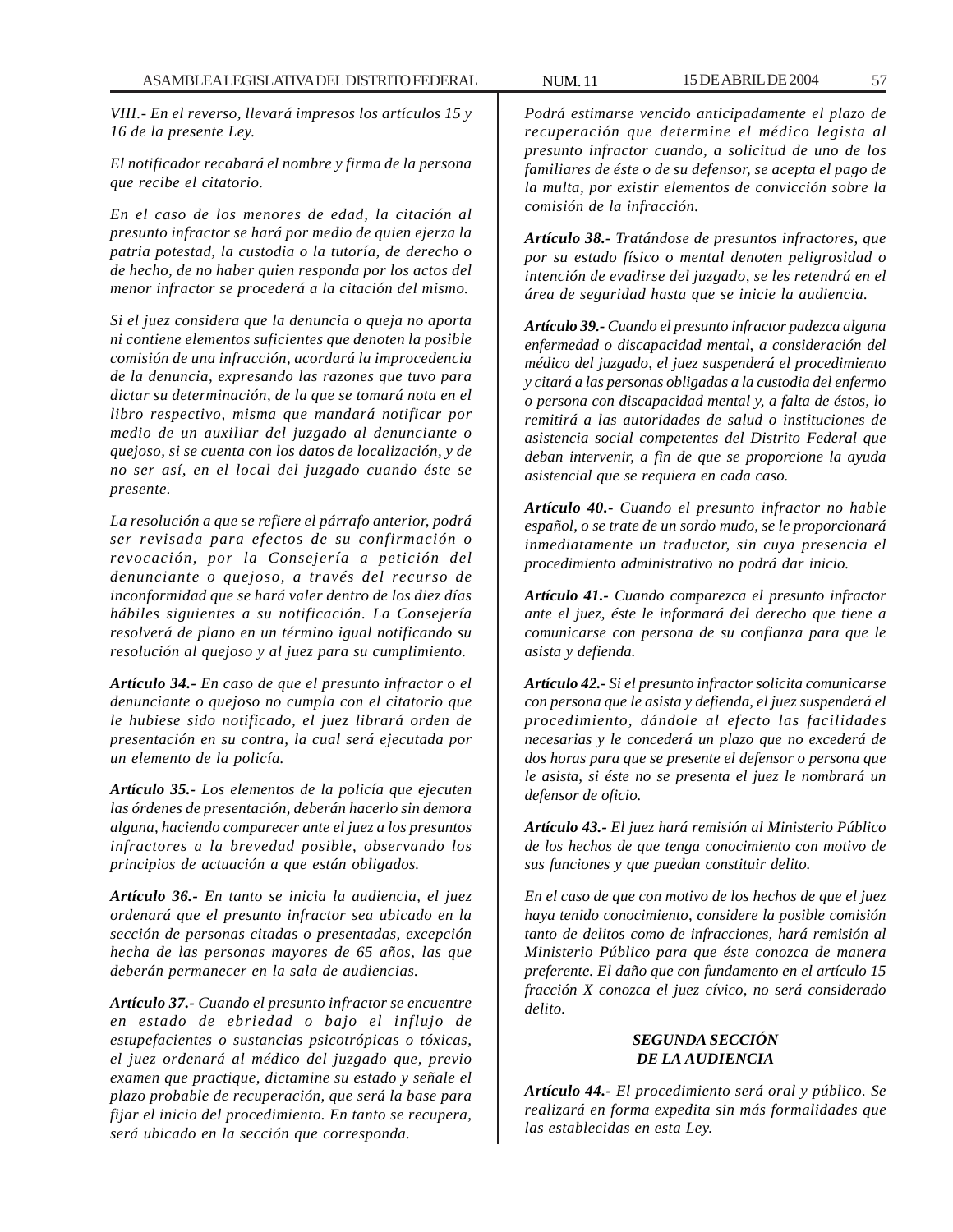*Artículo 45.- El procedimiento se substanciará en una sola audiencia, considerando lo previsto en el artículo 53 de esta Ley.*

*Las actuaciones se deberán anotar en el libro respectivo. En casos excepcionales, el juez levantará las actas circunstanciadas que procedan.*

*Artículo 46.- Al iniciar la audiencia, el juez verificará que las personas citadas se encuentren presentes; si lo considera necesario, dará intervención al médico del juzgado, quien determinará el estado físico y, en su caso, el mental de aquéllas. Asimismo, el juez verificará que las personas ausentes hayan sido citadas legalmente.*

*Artículo 47.- En los casos de flagrancia que ameriten la presentación inmediata del presunto infractor, en los términos del artículo 15 de esta Ley, la audiencia se iniciará con la declaración del elemento de la policía que hubiese practicado la presentación o con la lectura de la boleta de remisión respectiva, con lo que se deberá justificar la presentación; si no lo hace, incurrirá en responsabilidad, en los términos de las leyes aplicables y se ordenará la inmediata libertad del presentado.*

*El elemento de la policía deberá acreditar, para efectos de justificar la legal presentación del presunto infractor lo siguiente:*

*I.- Que los hechos que presenció constituyen presuntamente la comisión de una o varias de las infracciones cívicas a que se refiere el artículo 15 de la presente Ley, de aquéllas en cuyo caso se señala la procedencia de la inmediata presentación;*

*II. Que en caso de así exigirlo esta Ley, ha mediado la petición expresa del ofendido;*

*III.- Que en caso de tratarse de la presunta comisión de una infracción en que procede citar al presunto infractor, éste incurrió en alguno de los supuestos que señala el último párrafo del artículo 15 de la presente Ley o el presunto infractor no acreditó su nombre y domicilio con documentos fidedignos; y*

*IV.- Que en tratándose visiblemente de un menor de edad, se cercioró, mediante documentos fidedignos, que se trataba de una persona mayor de 14 años.*

*Artículo 48.- En el caso de infracciones flagrantes que no ameriten la presentación inmediata, en los términos del artículo 15 de esta Ley, la audiencia se iniciará con la lectura de los datos contenidos en el citatorio que obre en poder del juez.*

*Artículo 49.- Tratándose de denuncias de hechos o de quejas de vecinos, la audiencia principiará con la lectura del escrito de denuncia o de la queja, si lo hubiere, o con* *la declaración del denunciante o quejoso si estuviere presente, quien en su caso, podrá ampliarla.*

*En el caso de que los denunciantes o quejosos sean dos o más personas, se deberá nombrar a un representante común para efectos de la intervención en el procedimiento.*

*Artículo 50.- Si después de iniciada la audiencia, el presunto infractor acepta la responsabilidad en la comisión de la infracción imputada tal y como se le atribuye, el juez dictará de inmediato su resolución. Si el presunto infractor no acepta los cargos, se continuará el procedimiento.*

*Artículo 51.- Cumplido lo previsto en el artículo 49 se continuará la audiencia con la intervención que el juez debe conceder al presunto infractor para que manifieste lo que a su derecho convenga y ofrezca pruebas por sí o por persona de su confianza.*

*Artículo 52.- Para comprobar la comisión de la infracción y la responsabilidad del presunto infractor, se podrán ofrecer todas las pruebas que no sean contrarias a la moral o al derecho; igualmente, el presunto infractor podrá ofrecer pruebas en los mismos términos. El juez aceptará o rechazará las pruebas ofrecidas, de conformidad con lo que establece al artículo 29 de esta Ley.*

*Artículo 53.- Si fuere necesaria la presentación de nuevas pruebas, o no fuera posible en ese momento desahogar las aceptadas, el juez suspenderá, la audiencia y fijará día y hora para su continuación, dejando en libertad al presunto infractor, apercibiendo a las partes que de no presentarse, se harán acreedoras a alguno de los medios de apremio que señala el artículo 81 de esta Ley.*

*La suspensión de la audiencia a que se refiere el párrafo anterior sólo puede darse por una sola vez y dentro de un término máximo de 10 días hábiles.*

*Artículo 54.- Si durante la audiencia no se hubieran desahogado las pruebas ofrecidas por presunto infractor, por causa imputable al mismo, se tendrán por desiertas y el juez pasará a dictar la resolución que corresponda.*

*En el supuesto a que se refiere el artículo anterior, si el presunto infractor no concurriere a la segunda citación para la audiencia, el juez podrá librar orden de presentación inmediata para el efecto de notificarle la resolución que se dicte, en caso de que resulte responsable.*

## *SECCIÓN TERCERA DE LA RESOLUCIÓN*

*Artículo 55.- Concluida la audiencia, el juez de inmediato examinará y valorará las pruebas*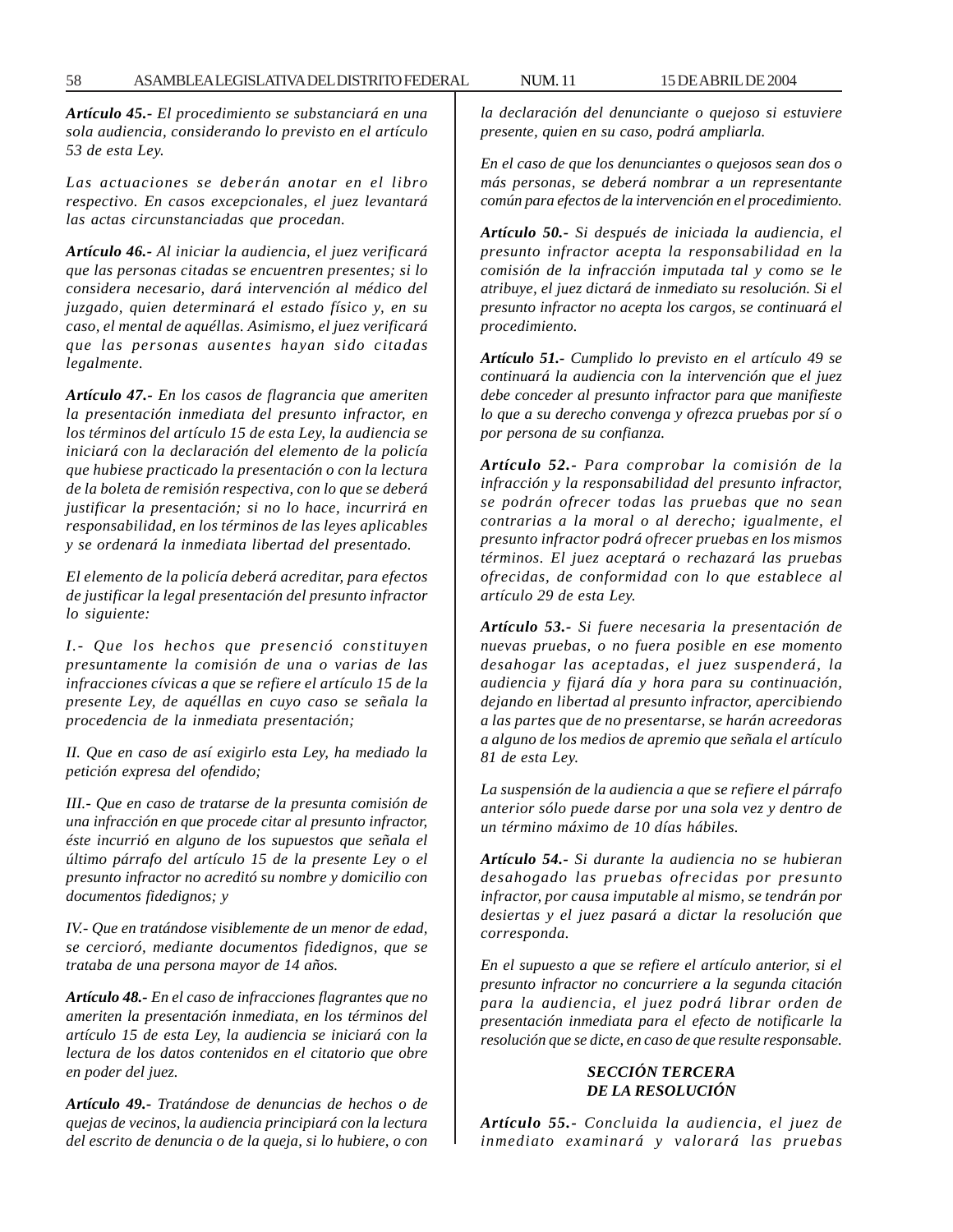*presentadas y resolverá si el presunto infractor es, o no, responsable de las infracciones que se le imputan, y la sanción que, en su caso imponga, debiendo fundar y motivar su determinación conforme a esta ley, así como a los demás ordenamientos aplicables.*

*Artículo 56.- El juez determinará la sanción aplicable en cada caso concreto, tomando en cuenta la naturaleza y las consecuencias individuales y sociales de la infracción, las condiciones en que ésta se hubiere cometido y las circunstancias personales del infractor; pudiendo condonar la sanción en los. casos en que las especiales circunstancias físicas, psicológicas, económicas y, en general, personales del infractor lo ameriten, de acuerdo a su consideración y a petición expresa del mismo o de persona de su confianza, observando los lineamientos que, para tales efectos dicte la Consejería.*

*Artículo 57.- En todo caso, al resolver la imposición de una sanción o su condonación, el juez apercibirá al infractor para que no reincida, haciéndole saber las consecuencias sociales y jurídicas de su conducta.*

*Artículo 58.- Emitida la resolución, el juez ordenará inmediatamente la notificación personal al infractor y al denunciante o quejoso; y en la misma se anexará el nombre del tutor temporal que vigilará el cumplimiento de la sentencia del presunto infractor si este prefiere la sentencia de días de trabajo a la comunidad.*

*Artículo 59.- Si el presunto infractor resulta no ser responsable de la infracción imputada, el juez resolverá en ese sentido y le autorizará que se retire.*

*Si resulta responsable, al notificarle la resolución, el juez le informará que podrá elegir entre cubrir la multa o con los días de trabajo a la comunidad que le corresponda; si sólo estuviere en posibilidad de pagar parte de la multa, se le recibirá el pago parcial y el juez le permutará la diferencia por los días de trabajo a la comunidad, en la proporción o porcentaje que corresponda a la parte no cubierta.*

*Para la imposición de la sanción a reincidentes, el arresto se computará desde el momento de la presentación del infractor. Para el caso de que el infractor haya sido sujeto de presentación y optare por el pago de la multa, se hará la deducción proporcional al tiempo transcurrido desde su presentación hasta la notificación de la resolución.*

*Artículo 60.- El infractor reincidente cumplirá el arresto correspondiente en las condiciones necesarias de subsistencia, proporcionándosele agua, alimentos, cobertores y servicios sanitarios.*

*Durante el tiempo de cumplimiento del arresto, el infractor podrá recibir la visita de representantes de asociaciones u organismos públicos o privados, cuyos objetivos sean de trabajo social y cívico, mismos que*

*deberán estar acreditados ante la Consejería para estos efectos.*

*Artículo 61.- Las personas a quienes se haya impuesto una sanción, presunto, infractor o infractor reincidente, podrán hacer valer la revisión administrativa ante el propio juzgador, dentro de las 48 horas siguientes a la notificación personal, pudiendo solicitar la suspensión de los días de trabajo a la comunidad o del arresto hasta en tanto no se resuelva la revisión de manera definitiva. El juzgador resolverá este aspecto de inmediato y remitirá a la Consejería el recurso, su informe y la resolución de suspensión que hubiese dictado, en un plazo de 72 horas.*

*La suspensión podrá ser otorgada siempre y cuando se garanticen previamente el pago de los daños y perjuicios causados, en caso de que los hubiere, el monto de la multa impuesta o la que corresponda en caso de ser conmutada días de trabajo a la comunidad o por el arresto.*

*La Consejería resolverá de plano con los elementos aportados por el recurrente y por el informante dentro de las 72 horas, pudiendo resolver la revocación de la resolución, su confirmación, o modificación.*

*En contra de la resolución que dicte la Consejería, procede el juicio de nulidad ante el Tribunal de lo Contencioso Administrativo del Distrito Federal. Para todos estos efectos, el pago que se hubiere efectuado de la multa, se entenderá hecho bajo protesta.*

# *CAPÍTULO VIII DEL PROCEDIMIENTO CONCILIATORIO*

*Artículo 62.- En los casos a que se refieren los párrafos tercero y cuarto del artículo 16 de esta Ley, siempre que las partes así lo consientan, el procedimiento conciliatorio se tramitará de manera inmediata. El Juez, antes de dar inicio al procedimiento celebrará en presencia del o de los presuntos infractores, así como de la parte ofendida, una audiencia de conciliación oral en la que procurará el avenimiento de los interesados. De llegarse a éste, se hará constar por escrito el acuerdo logrado sin que proceda la aplicación de sanción alguna.*

*Para la comparecencia de las partes interesadas, el juez podrá citar para fines de la conciliación en los términos del artículo 33 de esta Ley.*

*Artículo 63.- El convenio de conciliación puede tener por objeto:*

*I.- La reparación del daño;*

*II.- No reincidir en conductas que den motivo a un nuevo procedimiento; o*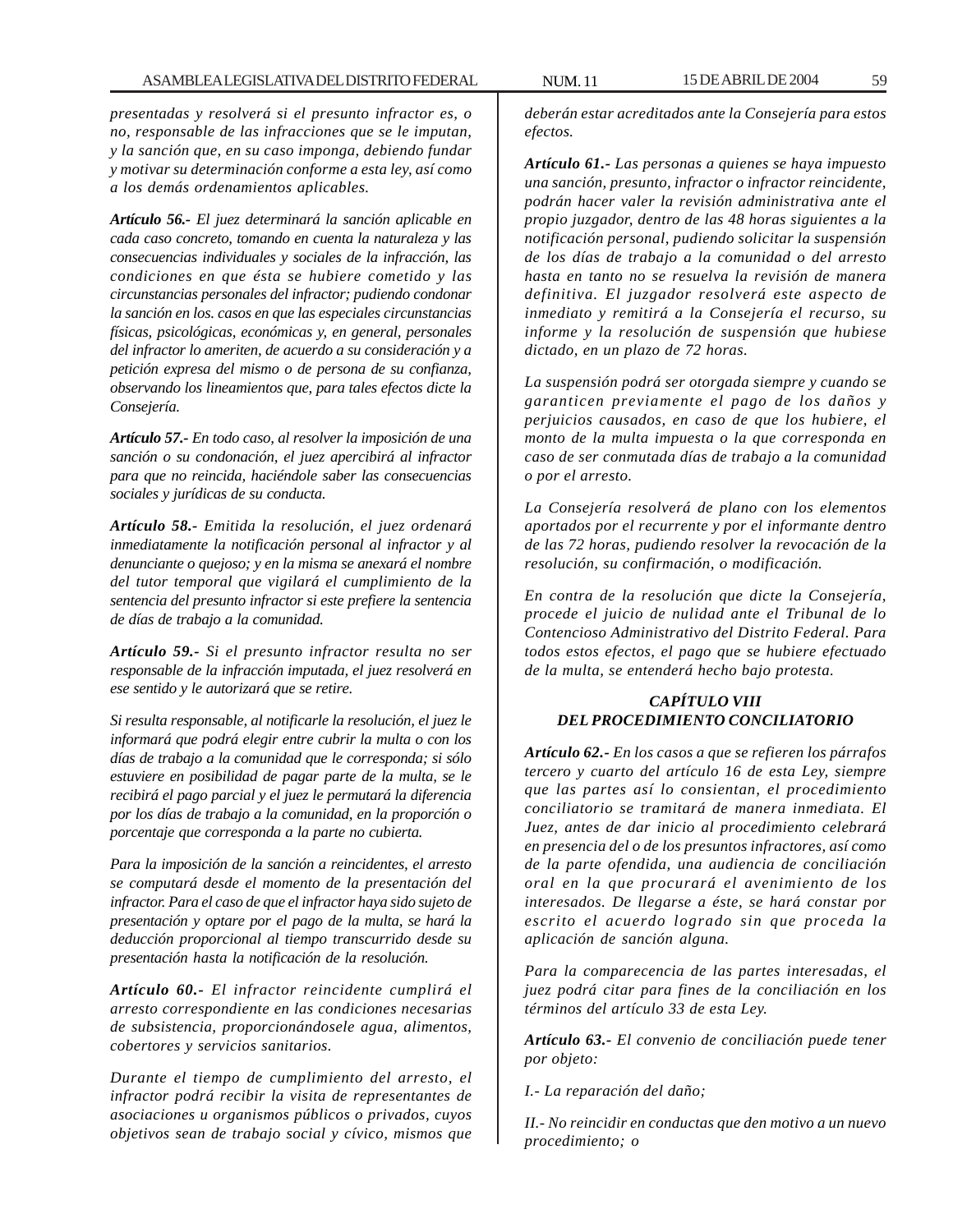*III.- El otorgamiento del perdón.*

*Artículo 64.- El juez podrá adoptar las medidas precautorias que estime pertinentes y necesarias para preservar el orden público, en tanto se substancie el procedimiento conciliatorio aquí previsto. Estas medidas se harán del conocimiento de los afectados en el momento de la aceptación que hagan de intentar la conciliación.*

*Artículo 65.- Para hacer cumplir sus determinaciones durante el procedimiento conciliatorio, el juez podrá aplicar las medidas de apremio a que se refiere el artículo 81 de esta ley.*

## *CAPÍTULO IX DE LA ORGANIZACIÓN ADMINISTRATIVA*

*Artículo 66.- Le corresponderá al Consejo de Justicia Cívica del Distrito Federal, el diseño de las normas internas de funcionamiento, la supervisión, el control y evaluación de los juzgados cívicos.*

*Estará integrado por:*

*I.- El titular de la Consejería Jurídica y de Servicios Legales del Gobierno del Distrito Federal, quien lo presidirá;*

*II.- El titular de la Dirección de Justicia Cívica, quien fungirá como Secretario Técnico;*

*III.- Un Juez Cívico de reconocida experiencia y probidad, designado por el titular de la Consejería;*

*IV.- Un representante del área de capacitación y desarrollo de recursos humanos de la Oficialía Mayor del Gobierno, designado por el titular de ésta;*

*V.- Tres representantes de la sociedad, cuyas labores sean afines a los objetivos de la convivencia ciudadana, quienes serán nombrados y removidos por el Jefe de Gobierno del Distrito Federal, el cual someterá los nombramientos a la consideración de la Asamblea Legislativa. Ésta los ratificará por el voto de la mayoría de sus miembros en la sesión respectiva. De no ratificarse el nombramiento, el Jefe de Gobierno hará uno nuevo. La ratificación o no, por parte de la Asamblea deberá hacerse en un plazo no mayor a diez días, durante los recesos de la Asamblea Legislativa será la Comisión de permanente de la misma, quien realizará la ratificación correspondiente.*

*Los miembros del Consejo anotados en las fracciones I a IV contarán con un suplente designado por ellos mismos.*

*Artículo 67.- El Consejo funcionará en pleno o en comisiones. Las decisiones del pleno se tomarán por mayoría de votos.*

*Los consejeros señalados en las fracciones III y V del artículo anterior durarán cinco años en su cargo, serán* *substituidos de manera escalonada y no podrán ser nombrados para un nuevo período.*

*Todos los Consejeros ejercerán sus funciones con objetividad e imparcialidad.*

*Las decisiones del Consejo serán definitivas e inatacables, salvo las que se refieran a la designación, adscripción y remoción de jueces, en cuyo caso el propio Consejo deberá regular un recurso de revisión que garantice la audiencia por parte del afectado.*

*Sin perjuicio de los párrafos anteriores, la organización y funcionamiento del Consejo estarán regulados por el reglamento respectivo, que al efecto, expida el Jefe de Gobierno, tomando en cuenta la propuesta que presente el propio Consejo.*

*El órgano administrativo del Consejo será la Dirección de Justicia Cívica.*

*Artículo 68.- El Consejo de Justicia Cívica del Distrito Federal estará facultado para:*

*I.- Decidir el número, distribución y ámbito territorial de jurisdicción de los juzgados cívicos que deban funcionar en cada Delegación;*

*II.- Diseñar, a través de acuerdos generales, los procedimientos administrativos internos necesarios para el adecuado ejercicio de sus funciones.*

*III.- Proponer al Jefe de Gobierno los nombramientos, adscripción y remoción de los jueces y secretarios de los juzgados;*

*IV.- Diseñar los procedimientos para la supervisión, control y evaluación periódicos del personal de los juzgados;*

*V.- Emitir los lineamientos para la condonación de las sanciones impuestas por los jueces;*

*VI.- Supervisar, el funcionamiento de los juzgados, de manera periódica y constante, a fin de que realicen sus funciones conforme a esta Ley, a las disposiciones legales aplicables. Para estos efectos, los servidores públicos encargados de ejercer la función de supervisión, deberán haber ejercido el cargo de jueces por un período mínimo de tres años;*

*VII.- Establecer los criterios de selección para los cargos de Juez y Secretario, diseñar y desarrollar los contenidos del curso propedéutico correspondiente al nombramiento e instrumentar mecanismos de actualización mediante convenios con instituciones académicas;*

*VIII.- Dotar a los juzgados de personal eficaz y suficiente para el desempeño de sus labores;*

*IX.- Promover la difusión de la justicia cívica a través de campañas de información sobre sus objetivos y procedimientos;*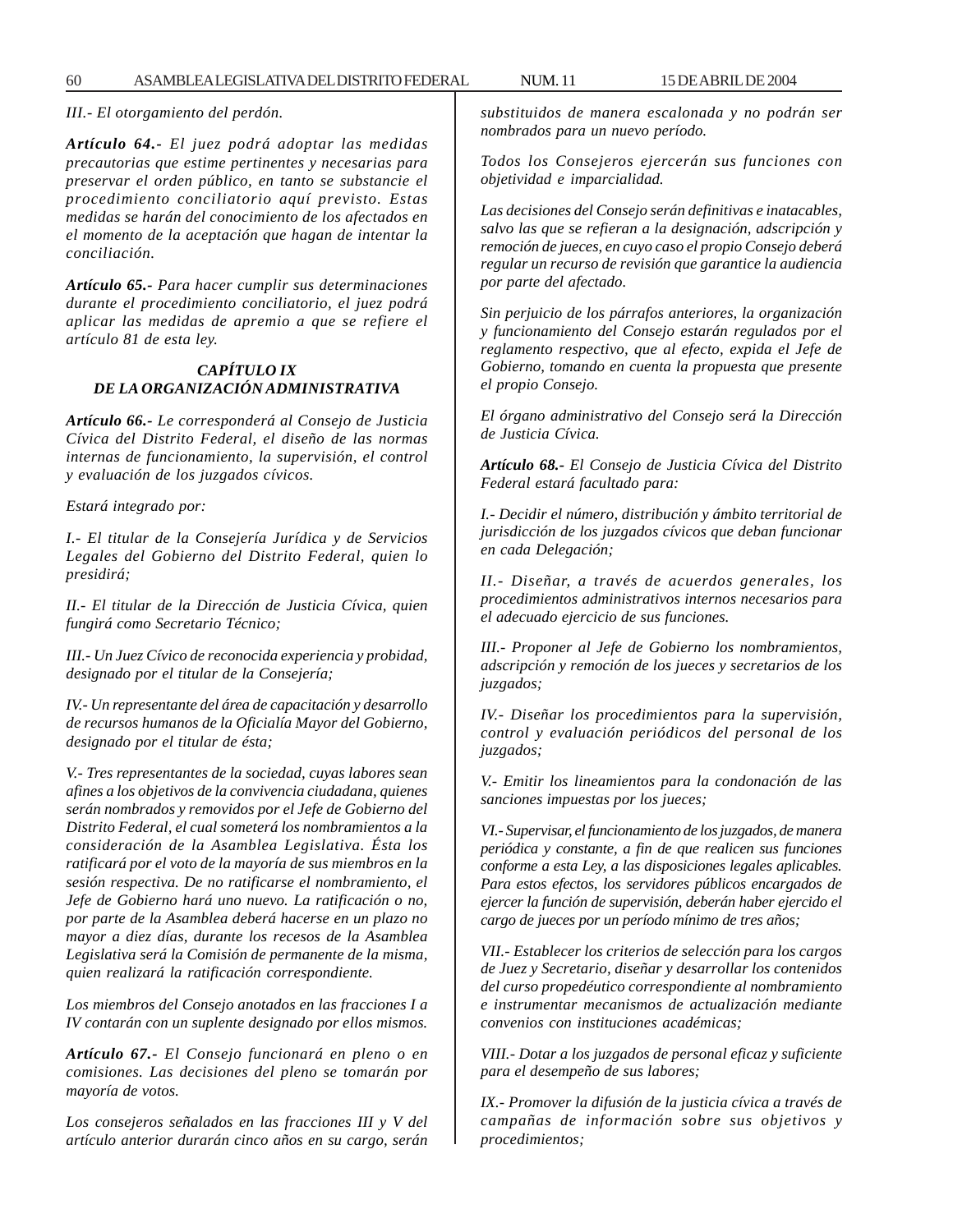*X.- Proponer al Jefe de Gobierno del Distrito Federal normas y criterios para mejorar los recursos y funcionamiento de la justicia cívica;*

*XI.- Suscribir convenios que contribuyan al mejoramiento de los servicios de los juzgadores y de la policía preventiva, tanto en materia de profesionalización, como de coordinación con otras instancias públicas o privadas, de orden federal o local, dedicadas a la prestación de todo servicio social que auxilie a la función del juzgador cívico en beneficio de toda persona que sea presentado ante el;*

*XII.- Conocer de la queja a que se refieren los artículos 101 y 103 de esta Ley;*

*XIII.- Proponer a la Consejería, acuerdos de colaboración para el mejor ejercicio de las atribuciones establecidas en el presente artículo;*

*XIV.- Llevar el registro o padrón de los tutores temporales; y*

*XV.- Las demás que le confiera la ley.*

*La facultad contenida en la fracción IV sólo se podrá ejercer a través del pleno.*

*Artículo 69.- A la Secretaría corresponde:*

*I.- Prevenir la comisión de infracciones, mantener la seguridad y el orden público y la tranquilidad de las personas;*

*II.- Detener y presentar ante el juez a los infractores flagrantes, en los términos del artículo 15 de esta Ley;*

*III.- Extender y notificar citatorios, así como ejecutar órdenes de presentación que se dicten con motivo del procedimiento que establece esta Ley;*

*IV.- Trasladar y custodiar a los infractores a los lugares destinados al cumplimiento de arrestos;*

*V.- Supervisar y evaluar el desempeño de sus elementos en la aplicación de la presente Ley, considerando el intercambio de información con las autoridades correspondientes;*

*VI.- Incluir en los programas de formación policial, la materia de Convivencia Ciudadana;*

*VII.- Proveer a sus elementos de los recursos materiales necesarios para la aplicación de esta Ley, que comprenderán, de manera mínima, un talonario de formatos de citatorios, y boletas de remisión y un ejemplar de la presente Ley; y*

*VIII.- Auxiliar, en general y en el ejercicio de sus funciones, a los Jueces Cívicos.*

*IX.- Auxiliar y proteger a los tutores temporales si estos así lo requieren.*

*Artículo 70.- A la Consejería Jurídica corresponde:*

*I.- Conocer de los recursos de inconformidad y de revisión a que se refieren los artículos 33 y 61 de esta Ley;*

*II.- Recibir para su guarda y destino correspondiente, los documentos y objetos que le remitan los juzgados;*

*III.- Autorizar los libros que llevarán los juzgados; y*

*IV.- Las demás que le confiera la ley.*

*Artículo 71.- A los Delegados corresponde dotar de espacios físicos y de recursos materiales y financieros para la eficaz operación de los juzgados, de acuerdo a los lineamientos que al efecto dicte el Consejo.*

# *CAPÍTULO X DE LOS JUZGADOS CÍVICOS*

*Artículo 72.- En cada juzgado actuarán jueces en turnos sucesivos con diverso personal, que cubrirán las veinticuatro horas de todos los días del año.*

*La remuneración de los Jueces será equivalente, al menos a la categoría básica que corresponda a Agentes del Ministerio Público de la Procuraduría General de Justicia del Distrito Federal adscritos a Juzgados del Fuero común, sin perjuicio de que el Consejo establezca los niveles necesarios que, atendiendo a los criterios del Servicio Civil de Carrera, las cargas de trabajo, las responsabilidades asignadas y otros elementos, ubiquen las percepciones de los Jueces acorde con ellos.*

*La remuneración de los Secretarios será equivalente, al menos a la categoría básica que corresponda al Oficial Secretario de Agentes del Ministerio Público de la Procuraduría General de Justicia del Distrito Federal, adscritos a Juzgados del Fuero común, sin perjuicio de que el Consejo establezca los niveles necesarios que, atendiendo a los criterios del Servicio Civil de Carrera, las cargas de trabajo, las responsabilidades asignadas y otros elementos, ubiquen las percepciones de los Secretarios acorde con ellos.*

*Artículo 73.- En cada juzgado habrá por cada turno, cuando menos el personal siguiente:*

*I.- Un juez;*

*II.- Un secretario;*

*III.- Un médico;*

*IV.- Los elementos de la policía que el Consejo acuerde con la Secretaría;*

*V.- Un guardia encargado de las secciones del juzgado; y*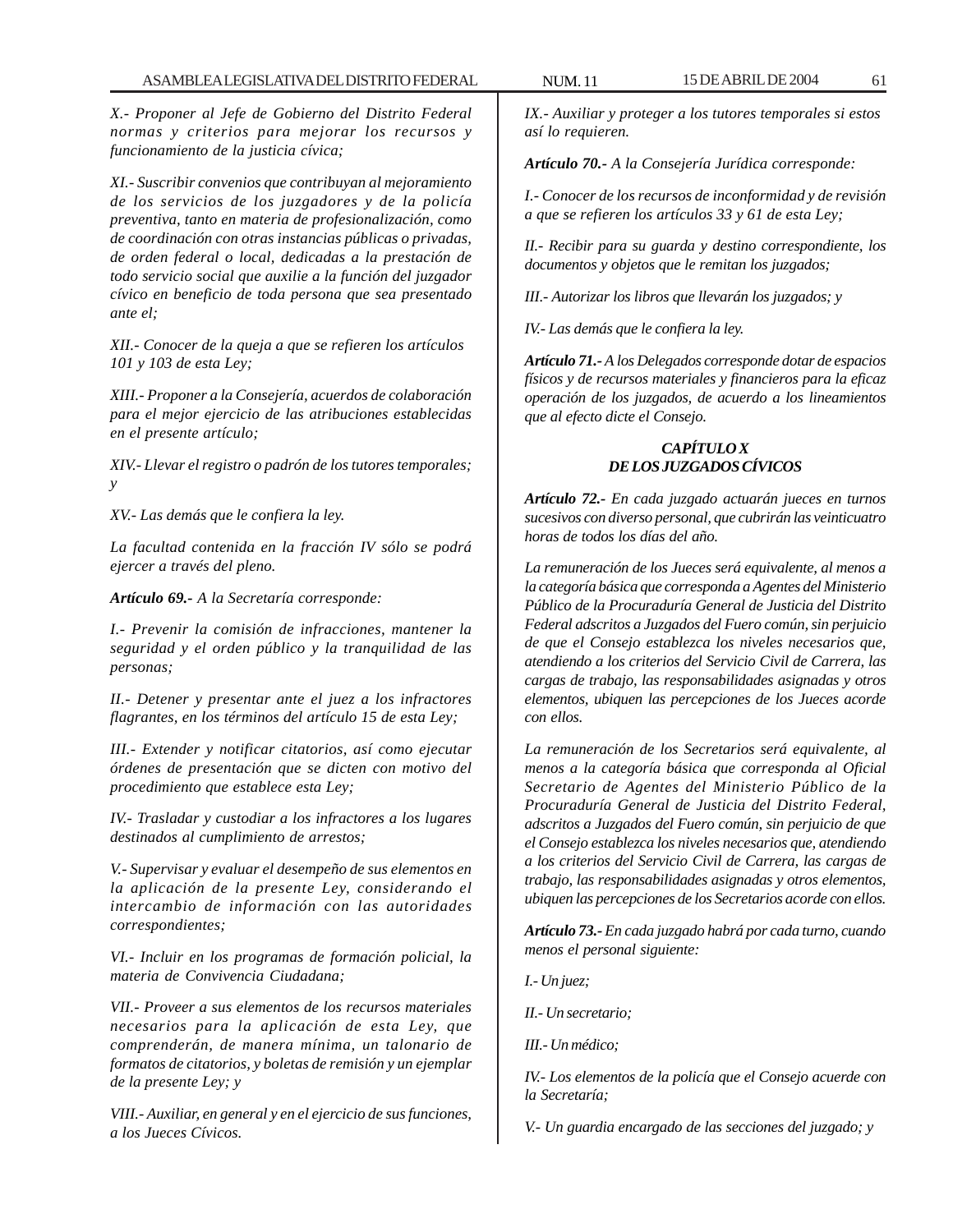*VI.- El personal auxiliar que determine el Consejo.*

*Artículo 74.- A los jueces corresponderá:*

*I.- Conocer de las infracciones establecidas en esta Ley;*

*II.- Resolver sobre la responsabilidad o la no responsabilidad de los presuntos infractores;*

*III.- Aplicar las sanciones establecidas en esta Ley y otras normatividades de carácter gubernativo cuya aplicación no corresponda a otra autoridad administrativa;*

*IV.- Ejercer las funciones conciliatorias a que se refiere el capítulo VIII de esta Ley;*

*V.- Intervenir en los términos de la presente Ley, en conflictos vecinales, familiares o conyugales, con el único fin de avenir a las partes;*

*VI.- Expedir constancias únicamente sobre hechos asentados en los libros de registro del juzgado cuando lo solicite el denunciante, el quejoso, el presunto infractor, el infractor o quien tenga interés legítimo;*

*VII.- Solicitar por escrito a las autoridades competentes, el retiro de objetos que se encuentren abandonados en la vía pública;*

*VIII.- Dirigir administrativamente las labores del juzgado, por tanto, el personal que integra dicho juzgado, incluyendo a los elementos de la policía adscritos al mismo, estarán bajo sus órdenes y responsabilidad para los efectos inherentes a su función;*

*IX.- Reportar inmediatamente al servicio de Localización Telefónica del Gobierno, la información sobre las personas arrestadas;*

*X.- Enviar a la Consejería un informe periódico qué contenga los asuntos tratados y las resoluciones que haya dictado;*

*XI.- Resolver la condonación de sanciones bajo los lineamientos que el Consejo haya determinado para ello, a instancia del infractor o a través de persona de su confianza;*

*XII.- Asignar al presunto infractor un tutor temporal; y*

*XIII.- Las demás atribuciones que le confieren otros ordenamientos.*

*Artículo 75.- En la aplicación de esta Ley será competente el juez del lugar donde se haya cometido la infracción; si ésta se hubiere realizado en los límites de una circunscripción territorial y otra, será competente el juez que prevenga.*

*Artículo 76.- El juez tomará las medidas necesarias para que los asuntos sometidos a la consideración del juzgado durante su turno, se terminen dentro del mismo y solamente dejará pendientes de resolución aquéllos que por causas ajenas al juzgado no pueda concluir, lo cual se hará* *constar en el libro respectivo que firmarán el juez entrante y el saliente.*

*Artículo 77.- El juez, al iniciar su turno, continuará la tramitación de los asuntos que hayan quedado sin terminar en el turno anterior. Los casos serán atendidos sucesivamente según el orden en que se hayan presentado en el juzgado.*

*Artículo 78.- Los jueces podrán solicitar a los servidores públicos los datos e informes o documentos sobre asuntos de su competencia, para mejor proveer.*

*Artículo 79.- El juez, dentro del ámbito de su competencia y bajo su estricta responsabilidad, cuidará que se respeten la dignidad y los derechos humanos, por tanto, impedirá todo mal trato, abuso físico o verbal, cualquier tipo de incomunicación, exacción o coacción moral en agravio de las personas presentadas o que comparezcan al juzgado.*

*Artículo 80.- Para conservar el orden en el juzgado, el juez podrá imponer las siguientes correcciones disciplinarias:*

*I.- Amonestación;*

*II.- Multa por el equivalente de 1 a 10 días de salario mínimo. Tratándose de jornaleros, obreros, trabajadores no asalariados, personas desempleadas o sin ingresos, se estará a lo dispuesto por el artículo 16 de esta Ley; y*

*III.- 30 días de trabajo a la comunidad o en su caso 6 de arresto.*

*Artículo 81.- Los jueces, a fin de hacer cumplir sus órdenes y resoluciones, podrán hacer uso de los siguientes medios de apremio:*

*I.- Multa por el equivalente de 1 a 10 días de salario mínimo. Tratándose de jornaleros, obreros, trabajadores no asalariados, personas desempleadas o sin ingresos, se estará a lo dispuesto por el artículo 16 de esta Ley;*

*II.- 30 días de trabajo a la comunidad o en su caso 6 de arresto; y*

*III.- Auxilio de la fuerza pública, en caso necesario.*

*Artículo 82.- Al Secretario del Juzgado corresponde:*

*I.- Autorizar con su firma y el sello del juzgado las actuaciones en que intervenga el juez en ejercicio de sus funciones y, en caso de actuar supliéndolo, las actuaciones se autorizarán con dos testigos de asistencia;*

*II.- Autorizar las copias certificadas de constancias que expida el juzgado;*

*III.- Recibir el importe de las multas que se impongan, expedir el recibo correspondiente y enterar semanalmente a la Tesorería, las cantidades que reciba por este concepto,*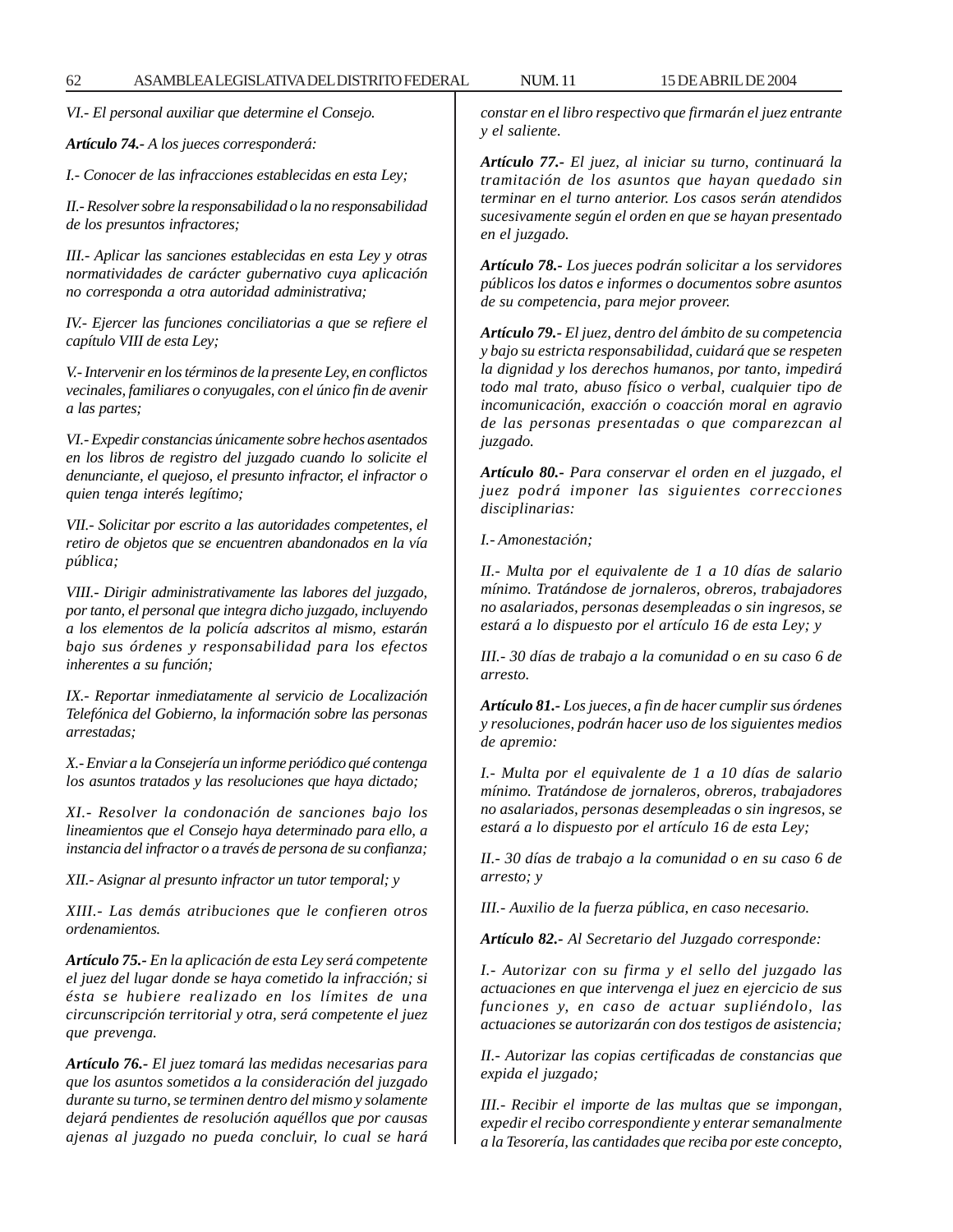*en los casos en que esta última no tenga establecida oficina recaudadora en la sede donde se ubique el juzgado;*

*IV.- Retener, custodiar y devolver, los objetos y valores de los presuntos infractores, o que sea motivo de la controversia, previo recibo que expida. No podrá devolver los objetos que por su naturaleza sean peligrosos, en cuyo caso deberá remitirlos al lugar que determine la Consejería pudiendo ser reclamados ante ésta, cuando proceda;*

*V.- Llevar el control de la correspondencia, archivos, citatorios, órdenes de presentación y registros del juzgado y auxiliar al juez en el ejercicio de sus funciones; y*

*VI:- Suplir las ausencias del juez.*

*Artículo 83.- El médico del juzgado tendrá a su cargo emitir los dictámenes de su competencia, prestar la atención médica de emergencia, llevar el Libro de Certificaciones Médicas y en general, realizar las tareas que, acordes con su profesión, requiera el juez en ejercicio de sus funciones.*

*Artículo 84.- Para ser médico de juzgado se requiere:*

*I.- Ser médico cirujano con cédula profesional expedida por la autoridad competente; y*

*II.- No haber sido condenado en sentencia ejecutoriada por delito intencional.*

*Artículo 85.- En los juzgados se llevarán los siguientes libros y talonarios:*

*I.- Libro de infracciones, en el que se asentarán por número progresivo, los asuntos que se sometan al conocimiento del juez;*

*II.- Libro de correspondencia, en el que se registrará por orden progresivo la entrada y salida de la misma;*

*III.- Libro de arrestados;*

*IV.- Libro de constancias;*

*V.- Libro de multas;*

*VI.- Libro de personas puestas a disposición del Ministerio Público;*

*VII.- Libro de atención a menores;*

*VIII.- Libro de remisiones con base en el sistema de coordinación;*

*IX.- Libro de constancias médicas;*

*X.- Talonario de citas; y*

*XI.- Boletas de remisión.*

*Artículo 86.- La Consejería autorizará con su sello los libros a que se refiere el artículo anterior. El cuidado de los libros*

*del juzgado está a cargo del secretario, pero el juez vigilará que las anotaciones se hagan minuciosa y ordenadamente, sin raspaduras, borraduras ni enmendaduras. Los errores en los libros se testarán mediante una línea delgada que permita leer lo testado y se salvarán en lugar apropiado. Los espacios no usados se inutilizarán con una línea diagonal. Todas las cifras deberán anotarse en los libros respectivos con número y letra.*

*Artículo 87.- La Secretaría proporcionará a los elementos de la policía los talonarios de citatorios y las boletas de remisión autorizadas y foliadas progresivamente.*

*El Consejo vigilará la instrumentación de los mecanismos necesarios para llevar a cabo un intercambio de información y congruencia respecto de las remisiones de infractores de que conozcan los juzgados y de las boletas de remisión que emitan los elementos de la policía.*

*Artículo 88.- Los juzgados contarán con los espacios físicos siguientes:*

*I.- Sala de audiencias;*

*II.- Sección de personas citadas o presentadas;*

*III.- Sección de recuperación de personas en estado de ebriedad o intoxicadas;*

*IV.- Sección de menores;*

*V.- Sección médica;*

*VI.- Área de seguridad; y*

*VII.- Oficinas administrativas.*

*Las secciones mencionadas en las fracciones II, III, IV y VI, contarán con departamentos separados para hombres y mujeres.*

*Con excepción de la sección señalada en la fracción VI, todas las demás secciones carecerán de rejas.*

## *CAPÍTULO XI DE LOS TUTORES TEMPORALES*

*Artículo 89.- El tutor temporal es la persona física que, voluntariamente o por convenio con alguna organización civil, esta registrada en el padrón de tutores voluntarios que prestan su servicio al juzgado cívico, para vigilar el cumplimiento de las sanciones al presunto infractor.*

*Artículo 90.- Los requisitos para ser tutor temporal son los siguientes:*

*I. Ser mexicano de nacimiento.*

*II. Tener cumplidos al día de su registro en el padrón 18 años.*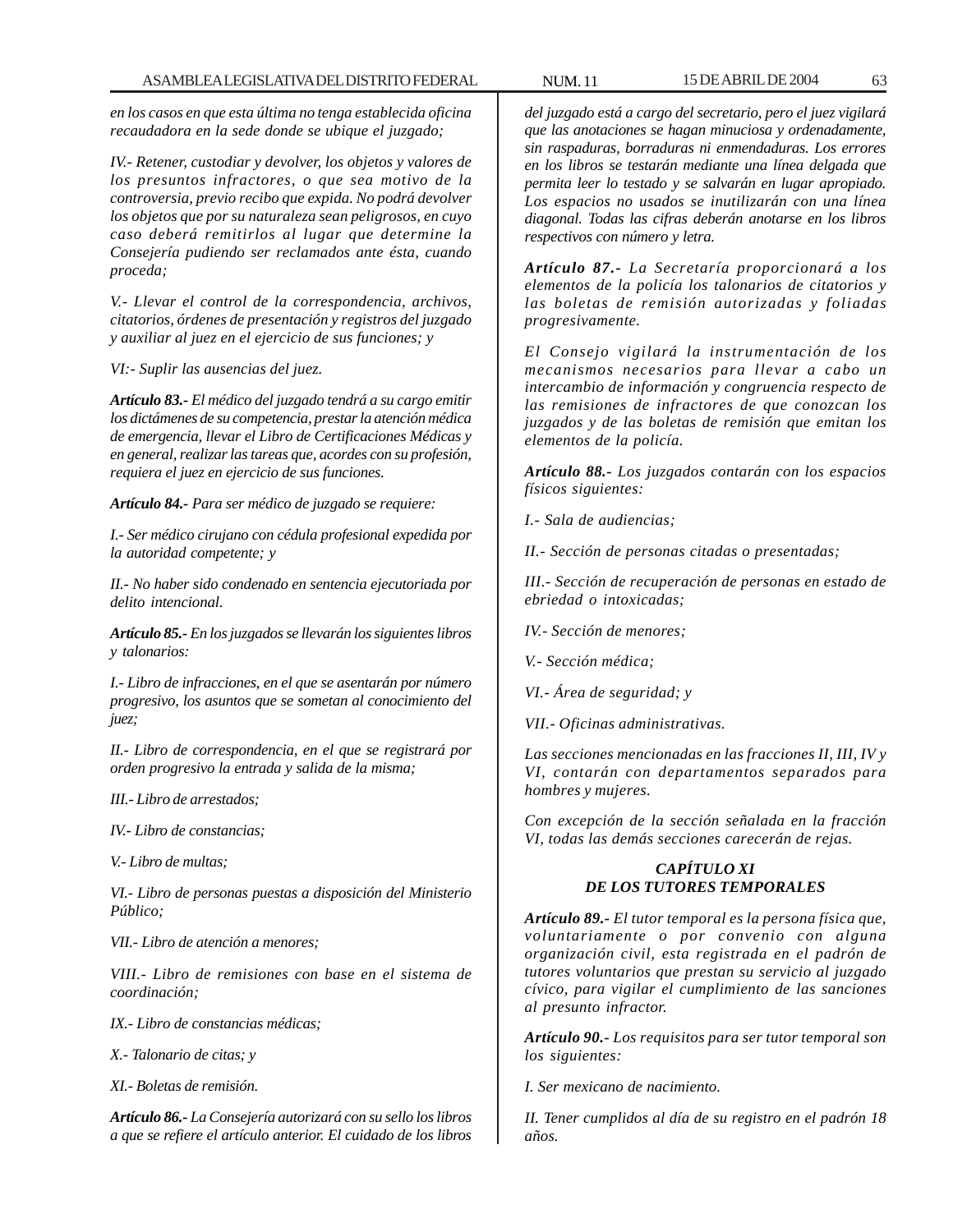*III. Haber cursado una carrera técnica o profesional.*

*IV. No haber sido condenado en sentencia ejecutoriada por delito intencional.*

*V. Haber aprobado el curso propedéutico que esta ley establece.*

*Articulo 91.- El tutor llevará un registro de las actividades del presunto infractor que le fueron encomendadas por el juez como trabajo a la comunidad.*

*Artículo 92.- Cada semana el tutor realizara un informe del trabajo comunitario del presunto infractor; en caso de que en el, informe el tutor manifieste que el presunto infractor no ha cumplido con la resolución del juez, este procederá a amonestar al infractor y a reconvenirlo a cumplir con la sentencia.*

*Artículo 93.- En caso de que el presunto infractor no haga caso a lo establecido en el artículo anterior el juez procederá a sancionar con días de arresto.*

*Artículo 94.- Quien haya realizado una infracción a lo establecido por el artículo 15 de la ley y se niegue a cumplir con la sentencia del juez de trabajo a la comunidad se le impondrá:*

*I.- De la fracción I a la VII con arresto de 6 a 12 horas;*

*II.- De la fracción VIII a la XVI, con arresto de 13 a 24 horas; y*

*III.- De las fracciones XVII a la XXVII, con arresto de 25 a 36 horas.*

*Artículo 95.- El padrón de tutores temporales estará a cargo del Consejo de Justicia Cívica, el cual se lo harán llegar a los jueces para que les asignen la vigilancia del presunto infractor.*

*Artículo 96.- Si el presunto infractor no habla español o se trate de un sordo mudo se le pedirá a la persona que funja como su traductor que sea su tutor temporal para cumplir con lo establecido en este capitulo.*

*Artículo 97.- En caso de queja del presunto infractor en contra del tutor temporal, La queja podrá formularse en forma oral o mediante un escrito, no estará sujeta a forma especial alguna, pero en cualquier caso deberá precisarse el acto que se reclama y los motivos de la queja. Si el quejoso contare con pruebas documentales, deberá acompañarlas a su escrito, y asimismo deberá presentar al menos dos testigos.*

*Si existiese irregularidad en su desempeño será separado de su encargo y borrado del padrón de tutores temporales; toda queja será investigada por el consejo.*

#### *CAPÍTULO XII DE LA SUPERVISIÓN*

*Artículo 98.- El Consejo supervisará y vigilará que el funcionamiento de los juzgados se apegue a las* *disposiciones jurídicas aplicables, así como a los lineamientos y criterios que el propio Consejo emita en los términos de la presente Ley.*

*Artículo 99.- La supervisión y vigilancia se llevará a cabo mediante revisiones ordinarias y especiales, cuando lo determine el Consejo.*

*Artículo 100.- En la supervisión y vigilancia a través de revisiones ordinarias, deberá verificarse, independientemente de lo que dicte el Consejo, cuando menos lo siguiente:*

*I.- Que existe un estricto control de las boletas con que remitan los elementos de la policía a los presuntos infractores;*

*II.- Que existe total congruencia entre las boletas de remisión y citación enteradas al juzgado, y las utilizadas por los elementos de policía;*

*III.- Que en los asuntos de que conozca el juez, existe la correlación respectiva en los libros y talonarios a que se refiere el artículo 85 de esta Ley;*

*IV.- Que las constancias expedidas por el juez se refieren a hechos asentados en los libros de registro a su cargo;*

*V.- Que el entero de las multas impuestas se realice en los términos de esta Ley y conforme al procedimiento respectivo;*

*VI.- Que se exhiba en lugar visible el contenido de los artículos 15 y 16 de esta Ley, así como los datos relativos a los lugares de recepción de quejas relacionadas con el despacho de los asuntos que son competencia del juez;*

*VII.- Que el juzgado cuenta con los elementos humanos y materiales suficientes para prestar el servicio;*

*VIII.- Que los informes a que se refiere esta Ley sean presentados en los términos de la misma; y*

*IX.- Que en todos los procedimientos se respeten los derechos humanos y las garantías constitucionales de los involucrados.*

*Artículo 101.- El Consejo, en materia de supervisión y vigilancia, deberá:*

*I.- Dictar medidas emergentes para investigar las detenciones arbitrarias que se cometan, imposición de sanciones excesivas o inadecuadas, condonaciones injustificadas, y todo tipo de abusos de autoridad, promoviendo lo conducente para su sanción;*

*II.- Tomar conocimiento de las quejas por parte del personal del juzgado o del público en general que redunden en demoras, excesos o deficiencias en el*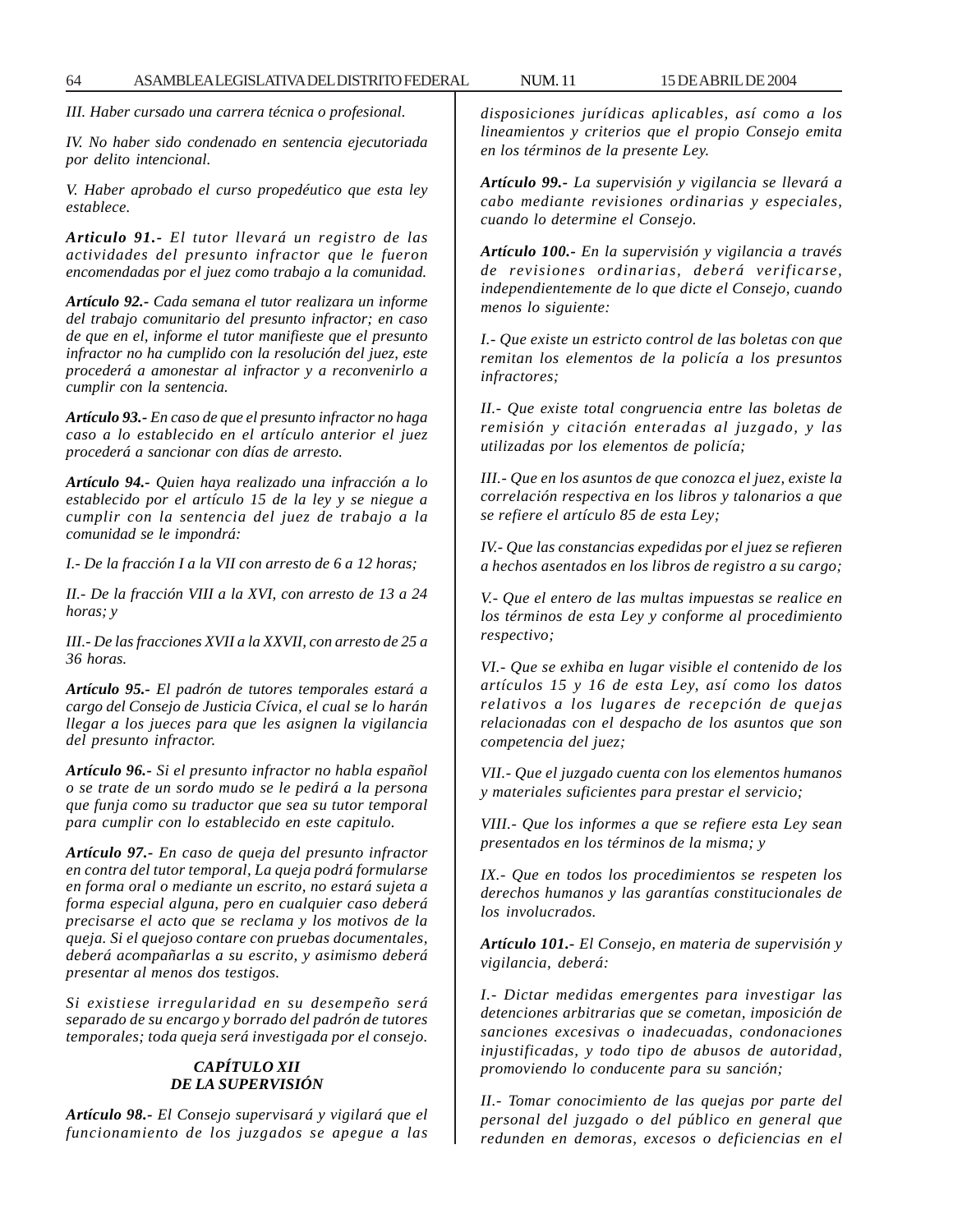*despacho de los asuntos que son competencia de los juzgados; y*

*III.- Notificar a las autoridades competentes de los hechos que puedan dar lugar a responsabilidad penal o administrativa del personal de los juzgados.*

*Las quejas a que se refiere la fracción II serán del conocimiento del Consejo, el que efectuará una investigación y procederá en los términos del artículo 106 de esta Ley.*

*Artículo 102.- En las revisiones especiales, el Consejo determinará su alcance y contenido.*

*Artículo 103.- Las personas a quienes el juez hubiere impuesto una corrección disciplinaria o medida de apremio que consideren inadecuado, se les haya retenido injustificadamente, o no se les haya permitido la asistencia de persona de su confianza, defensor o traductor, podrán presentar su queja ante el Consejo, dentro de los quince días hábiles siguientes a la fecha en que se les notifique se les imponga la medida de apremio o hayan sucedido los hechos sin perjuicio de lo establecido en el artículo 61 de este ordenamiento.*

*Artículo 104.- La queja podrá formularse en forma oral o mediante un escrito, no estará sujeta a forma especial alguna, pero en cualquier caso deberá precisarse el acto que se reclama y los motivos de la queja. Si el quejoso contare con pruebas documentales, deberá acompañarlas a su escrito, y podrá ofrecer las demás que estime pertinentes, con excepción de la confesional de la autoridad, observando lo dispuesto por el artículo 52 relativo a las pruebas.*

*Artículo 105.- A efecto de resolver la queja a que se refiere el artículo anterior, el Consejo se allegará de las pruebas conducentes y ordenará la práctica de las diligencias tendientes al esclarecimiento de los hechos.*

*Artículo 106.- En caso que, de la investigación practicada, resultare que el juez actuó con injusticia manifiesta o arbitraria, o violación a las disposiciones relativas a la responsabilidad, el Consejo sujetará al juez al procedimiento de responsabilidad administrativa ante la Contraloría General del Gobierno y dará vista, en su caso, al Ministerio Público.*

## *CAPÍTULO XIII DE LA PROFESIONALIZACIÓN DE LOS JUECES Y SECRETARIOS DE LOS JUZGADOS CÍVICOS*

*Artículo 107.- El Consejo tendrá, en materia de profesionalización de los jueces y secretarios de los juzgados, las siguientes atribuciones:*

*I.- Organizar y evaluar los cursos propedéuticos destinados a los aspirantes a ingresar a los juzgados que*

*hayan aprobado el examen de conocimientos correspondiente; así como los de actualización y profesionalización de jueces, secretarios, supervisores y personal de los juzgados, los cuales deberán contemplar materias jurídicas, administrativas y de contenido cívico;*

*II.- Practicar los exámenes a los aspirantes a jueces y secretarios;*

*III.- Evaluar el desempeño de las funciones de los jueces, secretarios y demás personal de los juzgados, así como el aprovechamiento en los cursos de actualización y profesionalización que les sean impartidos; y*

*IV.- Las demás que le señale la Ley.*

*Artículo 108.- El Consejo podrá proponer al Jefe de Gobierno la creación de un mecanismo de profesionalización para los servidores públicos en materia de justicia cívica.*

*Artículo 109.- Cuando una o varias plazas de Juez o Secretario de juzgado estuvieran vacantes o se determinara crear una o más, el Consejo publicará la convocatoria para que los aspirantes a Juez o Secretario presenten el examen correspondiente. Dicha convocatoria señalará los requisitos a cubrir, según el caso, el día, hora y lugar de celebración del examen y será publicada por una sola vez en la Gaceta Oficial del Gobierno del Distrito Federal, en el Diario Oficial de la Federación y por dos veces consecutivas, con intervalo de tres días, en dos de los periódicos de mayor circulación en el Distrito Federal, así como en los juzgados.*

*Artículo 110.- Para ser juez, se deben reunir los siguientes requisitos:*

*I.- Ser mexicano por nacimiento en pleno ejercicio de sus derechos y tener más de 25 años cumplidos;*

*II.- Ser licenciado en derecho, con cédula profesional expedida por la autoridad competente y tener por lo menos 1 año de ejercicio profesional;*

*III.- No haber sido condenado en sentencia ejecutoriada por delito intencional; y*

*IV.- Haber aprobado el examen de conocimientos correspondiente y el curso propedéutico que esta Ley establece.*

*Artículo 111.- Para ser secretario de juzgado se deben reunir los siguientes requisitos:*

*I.- Ser mexicano por nacimiento en pleno ejercicio de sus derechos, tener 20 años cumplidos y no más de 65;*

*II.- Ser licenciado en derecho, con cédula profesional expedida por la autoridad competente o pasante de esta carrera en los términos de la ley respectiva;*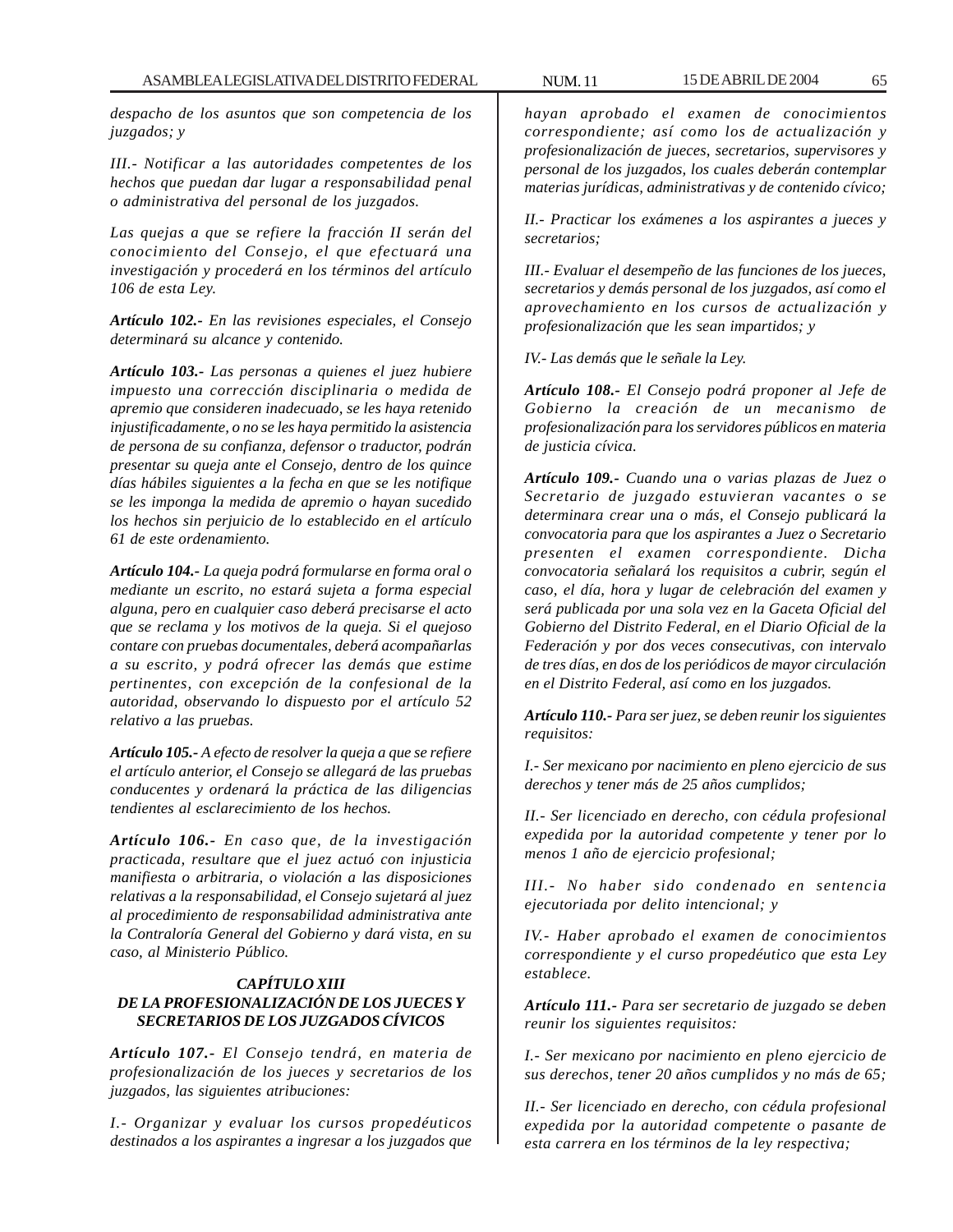*III.- No haber sido condenado en sentencia ejecutoriada por delito intencional; y*

*IV.- Haber aprobado el examen de conocimientos correspondiente, así como el curso propedéutico que esta Ley establece.*

*Artículo 112.- El examen de conocimientos a que se refieren las fracciones IV de los artículos 110 y 111 anteriores, será público y versará sobre materias jurídicas, administrativas y otras de contenido cívico, y en particular sobre la aplicación de esta Ley. Será de opción múltiple y se calificará sólo a través de medios informáticos. Se formulará aleatoriamente, para cada proceso de selección, a partir de bancos de reactivos. En ningún caso el sustentante conocerá la identidad de quien o quienes califiquen las pruebas. Se hará lo mismo en sentido inverso. La violación a esta disposición dará lugar a procedimiento de responsabilidad administrativa o cancelación definitiva de oportunidad de ingreso al aspirante, según sea el caso.*

*Artículo 113.- Los aspirantes que hayan aprobado de manera satisfactoria el examen deberán cumplir también con un curso propedéutico cuya duración, planes y programas sean aprobados por el Consejo y que deberá ser evaluado por el Consejo en una escala de diez a cien, siendo el mínimo aprobatorio de ochenta.*

## *CAPÍTULO XIV DE LA PREVENCIÓN Y LA CULTURA CÍVICA*

*Artículo 114.- La conducta de los habitantes del Distrito Federal se sustentará en base al respeto a las leyes y a la libertad, la integridad física, moral y ética de sus semejantes, de igual forma hacia los bienes y objetos tanto privados, como públicos.*

*Artículo 115.- El Gobierno tiene la obligación de dar la mayor difusión, para el conocimiento del contenido de la ley, tanto de los habitantes del Distrito Federal, así como de aquellos que tengan una estancia transitoria.*

*Artículo 116.- El Gobierno, en la promoción y fomento de una cultura de convivencia vecinal armónica y pacífica, deberá tomar en cuenta los siguientes lineamientos:*

*I.- Todo habitante del Distrito Federal tiene derecho a disfrutar de un ambiente social armónico y pacífico, porque ello favorece el mejoramiento de su calidad de vida;*

*II.- La prevención de la comisión de infracciones y la cultura cívica, son la base de las relaciones armónicas y pacíficas de la comunidad; y*

*III.- Las autoridades y los particulares deben asumir la responsabilidad de conservar la armonía en las relaciones vecinales.*

*La autoridad administrativa garantizará el cumplimiento de los objetivos planteados a través de la coordinación y funcionamiento entre sus unidades y órganos, así como el fomento de la educación cívica en la comunidad.*

*Artículo 117.- El Gobierno, promoverá la incorporación de contenidos cívicos en los diversos ciclos educativos, especialmente en el nivel básico, dando mayor atención a las conductas y a la prevención de las infracciones previstas en esta Ley.*

*Artículo 118.- El Gobierno, promoverá programas permanentes para el fortalecimiento de la conciencia cívica a través de los medios de comunicación masiva.*

*Articulo 119.- El Gobierno promoverá entre los funcionarios y servidores públicos el permanente comportamiento apegado a lo establecido en la presente ley y realizara campañas de de prevención y atención a las conductas del personal de los diversos órganos de gobierno tanto federales como locales.*

### *CAPÍTULO XV DE LA PARTICIPACIÓN VECINAL*

*Artículo 120.- El Gobierno diseñará y promoverá programas de participación vecinal que tenderán a lo siguiente:*

*I.- Procurar el acercamiento de los jueces y la comunidad de la circunscripción territorial que le corresponda, a fin de propiciar una mayor comprensión y participación en las funciones que desarrollan;*

*II.- Establecer vínculos permanentes con los grupos organizados y los habitantes del Distrito Federal en general, para la captación de los problemas y fenómenos sociales que los aquejan en materia de esta Ley;*

*III.- Organizar la participación vecinal para la prevención de infracciones; y*

*IV.- Promover la formación y difusión de una cultura integral de convivencia armónica y pacífica.*

*Artículo 121.- Los jueces formarán parte del Comité Delegacional de Seguridad Pública que les corresponda, en los términos que establezca el Consejo.*

*Artículo 122.- Los jueces celebrarán reuniones bimestrales con los miembros de los órganos de representación vecinal, de la circunscripción territorial que les corresponda, con el propósito de informarles de lo realizado en el desempeño de sus funciones, así como para conocer la problemática que específicamente aqueja a los habitantes de esa comunidad en la materia de*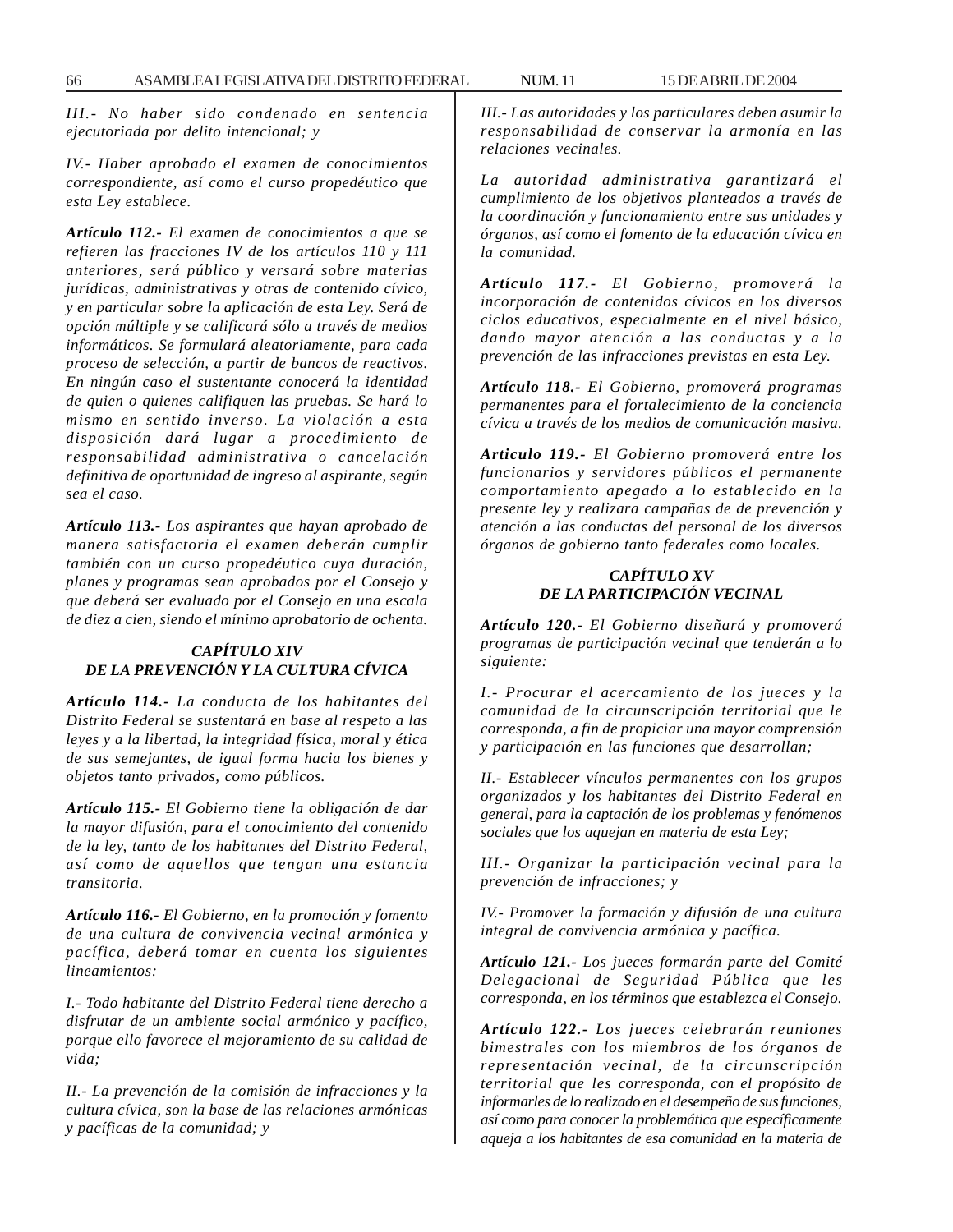*esta Ley. A esas reuniones se invitará a la Asamblea Legislativa del Distrito Federal y deberán realizarse en diversos lugares de acceso público.*

*De cada reunión, se elaborará una memoria que será remitida al Consejo.*

*Artículo 123.- El Gobierno promoverá la participación ciudadana, con el objeto de integrar el cuerpo colegiado de colaboradores comunitarios que voluntaria y gratuitamente brinden apoyo en las funciones de supervisión de los Juzgados.*

*Artículo 124.- Los colaboradores comunitarios serán acreditados por el Consejo ante el Comité Delegacional de Seguridad Pública respectivo; y podrán realizar visitas a las diversas áreas de los juzgados, sin entorpecer ni intervenir en las funciones del personal del mismo. Informarán del resultado de sus visitas a dicho Comité Delegacional.*

*Artículo 125.- Los jueces y secretarios de los juzgados, otorgarán las facilidades necesarias para que los colaboradores comunitarios debidamente acreditados realicen sus visitas, proporcionándoles acceso a las diversas áreas, así como la información que requieran.*

*Artículo 126.- En el nombramiento de jueces y secretarios que haga el Consejo, preferirá a aquéllos que sean vecinos de la demarcación territorial, en donde ejercerán sus funciones, con el fin procurar el mayor conocimiento por parte de los servidores públicos de los problemas vecinales que se le presenten y la mejor integración para su desempeño.*

#### *TRANSITORIOS*

*PRIMERO.- La presente Ley entrará en vigor al día siguiente de su publicación en la Gaceta Oficial del Distrito Federal.*

*SEGUNDO.- Se deroga la Ley de Justicia Cívica para el Distrito Federal todas las disposiciones que se opongan a la presente ley.*

Es cuanto.

**EL C. PRESIDENTE.-** Gracias diputada Norma Gutiérrez.

Insértese la iniciativa en el Diario de los Debates.

Con fundamento en lo dispuesto por los Artículos 36 fracciones V y VII de la Ley Orgánica; 28, 29 y 83 del Reglamento para su Gobierno Interior, se turna para su análisis y dictámenes a las Comisiones Unidas de Administración y Procuración de Justicia, Seguridad Pública y Derechos Humanos.

Para presentar una iniciativa de reformas a los párrafos Segundo, Sexto, Undécimo y Décimo Quinto del Artículo 11 de la Ley Orgánica de la Administración Pública del Distrito Federal, se concede el uso de la tribuna por un tiempo máximo de treinta minutos, a la diputada Araceli

Vázquez Camacho, a nombre de los diputados integrantes de la Comisión Especial de Límites Territoriales.

**LA C. DIPUTADA MARÍA ARACELI VÁZQUEZ CAMACHO.-** Con su venia diputado Presidente Francisco Chiguil Figueroa y con la venia de los compañeros de esta honorable Asamblea.

Compañeros diputados y compañeras diputadas:

## *COMITÉ DE TRABAJO DE LÍMITES TERRITORIALES DEL DISTRITO FEDERAL*

# *INICIATIVA DE REFORMA A LOS PÁRRAFOS SEGUNDO, SEXTO, UNDÉCIMO Y DECIMOQUINTO DEL ARTÍCULO 11 DE LA LEY ORGÁNICA DE LA ADMINISTRACIÓN PÚBLICA DEL DISTRITO FEDERAL.*

*DIP. FRANCISCO CHIGUIL FIGUEROA PRESIDENTE DE LA MESA DIRECTIVA EN TURNO DE LA ASAMBLEA LEGISLATIVA DEL DISTRITO FEDERAL*

*Los abajo firmantes, integrantes de la Comisión de Diputados a la Asamblea Legislativa del Distrito Federal del Comité de Trabajo de Límites Territoriales del Distrito Federal, constituido con el objeto de formular los estudios para establecer, modificar o reordenar la división territorial del Distrito Federal, establecido por los artículos 122, apartado C, BASE PRIMERA fracción V inciso g) y BASE TERCERA fracción II de la Constitución Política de los Estados Unidos Mexicanos; 3, 8 fracción I, 42 fracción XI y 46 fracción I , 48, 49, 109, 110 Y 111 del Estatuto de Gobierno del Distrito Federal; 10 fracción I, 11, 13 fracción III, 17 fracción IV, 70, 83 fracción I, 84, 85, 86 Y 87 de la Ley Orgánica de la Asamblea Legislativa del Distrito Federal; y 82 fracción I y 83 del Reglamento para el Gobierno Interior de la Asamblea Legislativa del Distrito Federal, sometemos a la consideración de esta honorable Asamblea Legislativa, la presente iniciativa de reforma a los párrafos segundo, sexto, undécimo y decimoquinto del artículo 11 de la Ley Orgánica de la Administración Pública del Distrito Federal bajo la siguiente:*

# *EXPOSICIÓN DE MOTIVOS*

*El Distrito Federal ha experimentado cambios continuos en todos los órdenes, acentuados desde 1950. La política económica implementada a partir de 1940, derivó en un proceso de desarrollo centralizado, que se ha manifestado en un crecimiento intensivo de la población y en la ocupación extensiva del territorio de la ciudad. El aumento de la población encontró salida a sus necesidades de vivienda, en el establecimiento de asentamientos al margen de todo esquema de planeación del espacio físico, empezando por invadir tierras*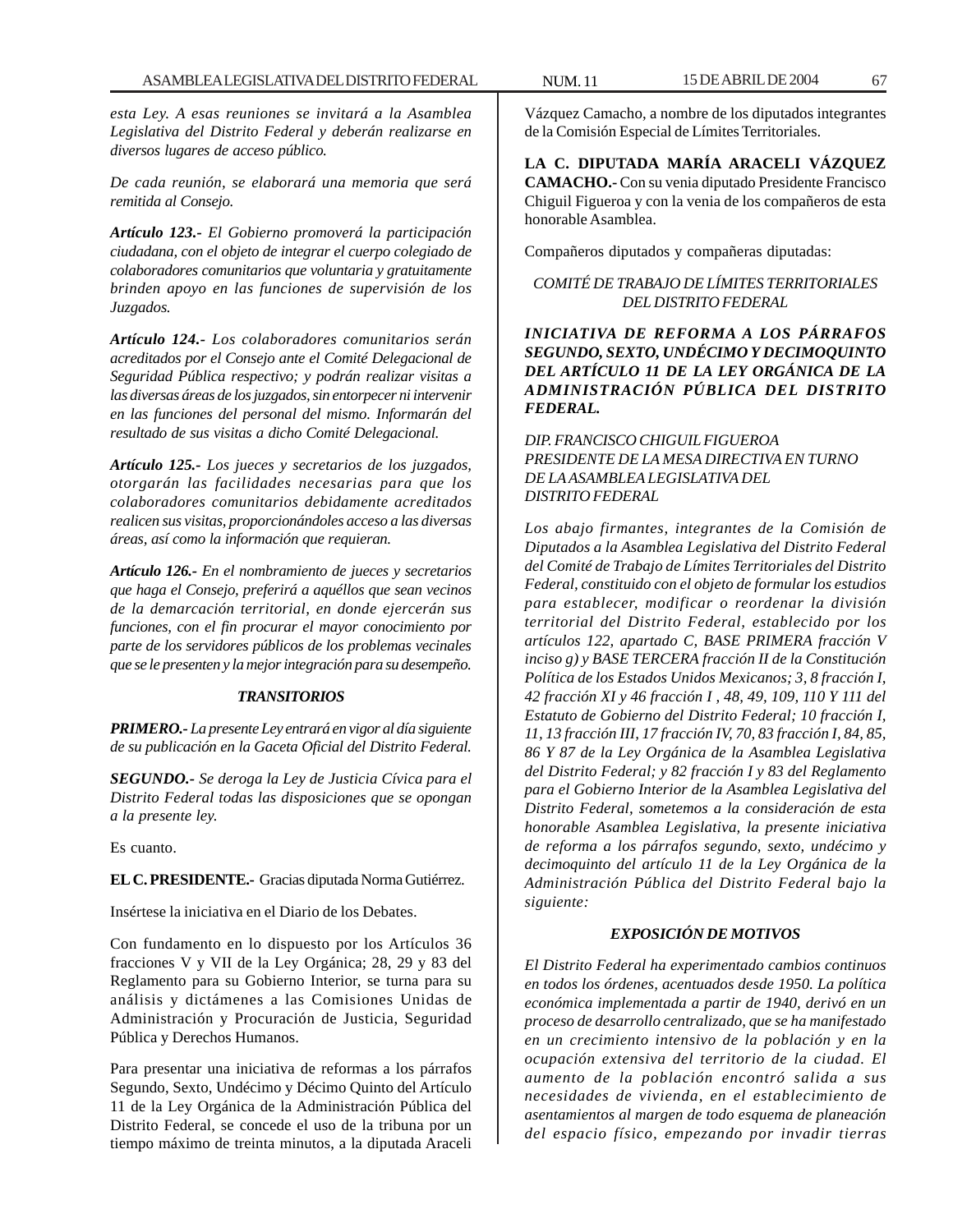*agrícolas, después zonas boscosas, barrancas, cerros y áreas de reserva ecológica, todas ellas, zonas no aptas para la urbanización, provocando cambios en los usos de suelo establecidos, graves problemas para la regularización de la tenencia de la tierra y por consecuencia, la ineficiente dotación de los servicios públicos indispensables.*

*Así, muchos de los asentamientos se han establecido sobre la línea de límites de las demarcaciones territoriales del Distrito Federal establecidos por la Ley Orgánica de la Administración Pública del Distrito Federal, dando como resultado que algunos pueblos, colonias, manzanas e incluso inmuebles, se encuentren atravesados por dicha línea; esta situación ha derivado en problemas sociales y administrativos, entre los que destacan los siguientes:*

- *Confusión en cuanto a la jurisdicción en la que se ubican los predios.*
- *Indefinición respecto a qué autoridad corresponde atender las demandas de servicios públicos.*
- *Pagos de derechos y contribuciones en la jurisdicción que no corresponde.*
- *Complicaciones para llevar a cabo procesos de regularización territorial.*
- *Expedición errónea de licencias, permisos, credenciales y otros documentos oficiales (consignando una jurisdicción que no corresponde).*
- *Pérdida de tiempo y gastos innecesarios en la realización de operaciones inmobiliarias.*

*La problemática de límites se complica debido a la falta de barreras físicas naturales y de señalamientos adecuados que permitan identificar dónde empieza o termina una delegación o una entidad; además, en algunos tramos la línea es virtual o visual, es decir, va de la cima de un cerro a la cima de otro. Por otra parte, debido a que la geografía y la topografía del territorio se ha modificado de manera natural o artificial, muchos rasgos y nomenclaturas contemplados en la Ley Orgánica de la Administración Pública del Distrito Federal, para describir su trayecto, ya no pueden ser identificados o falta precisión de detalle en la redacción, lo que genera interpretaciones inexactas.*

*La claridad en los límites interdelegacionales en el Distrito Federal, es condición indispensable para que sus habitantes puedan desarrollar sus actividades en un ambiente de seguridad jurídica y son las autoridades*

*locales quienes tienen la responsabilidad de propiciar ese ambiente y motivar en los habitantes su identidad como ciudadanos del lugar.*

*El Estatuto de Gobierno del Distrito Federal, instrumento único que sustenta y reconoce la existencia física y jurídica de la entidad, en su artículo 109 dispone que con objeto de formular los estudios para establecer, modificar o reordenar la división territorial del Distrito Federal, se constituirá un Comité de Trabajo integrado por servidores de la Administración Pública del Distrito Federal y por una Comisión de Diputados a la Asamblea Legislativa del Distrito Federal, electos por este Pleno y asimismo en el artículo 111 señala que en todo caso la modificación, reordenación o variación de la división territorial deberá perseguir un mejor equilibrio en el desarrollo de la Ciudad, el mejoramiento de la función de gobierno y prestación de servicios públicos, mayor oportunidad y cobertura de los actos de autoridad, incremento en la eficacia gubemativa, mayor participación social y contribución a la estabilidad financiera.*

*En este contexto, el Comité de Trabajo de Límites Territoriales del Distrito Federal conformado por los entonces Diputados nombrados por el Pleno durante la II Legislatura y los funcionarios designados por el Jefe de Gobierno del Distrito Federal, fue instalado el 22 de abril de 2002, teniendo como objetivo primordial la revisión, el análisis y la búsqueda de las mejores soluciones a los problemas de límites existentes entre las delegaciones. Atento a ello y alo dispuesto por el señalado artículo 109, se dio a la tarea de reunir información acerca de la situación existente que al mismo tiempo que señalara problemas, permitiera definir una estrategia para su solución.*

*Como resultado del análisis preliminar, en el que fue de vital importancia la problemática planteada por el Instituto Electoral del Distrito Federal, el Comité de Trabajo concluyó que del conjunto de puntos en donde se han detectado problemas de límites, ocho son los que sistemáticamente se presentan por cuestiones de indefinición, por lo que decidió iniciar con ellos sus actividades.*

*Por otra parte, previendo que en un futuro las modificaciones que hoy se proponen pudieran permitir el surgimiento de confusiones que obliguen a nuevas revisiones, se determinó que los estudios y las propuestas que se hagan deben cumplir con los siguientes criterios básicos: el trayecto de la línea de límites será preferentemente por el eje de vialidades o por rasgos físicos definidos; deberán revisarse con detalle los aspectos agrarios y las zonas de propiedad colectiva y, se respetará la identidad cultural de las colonias y/o pueblos.*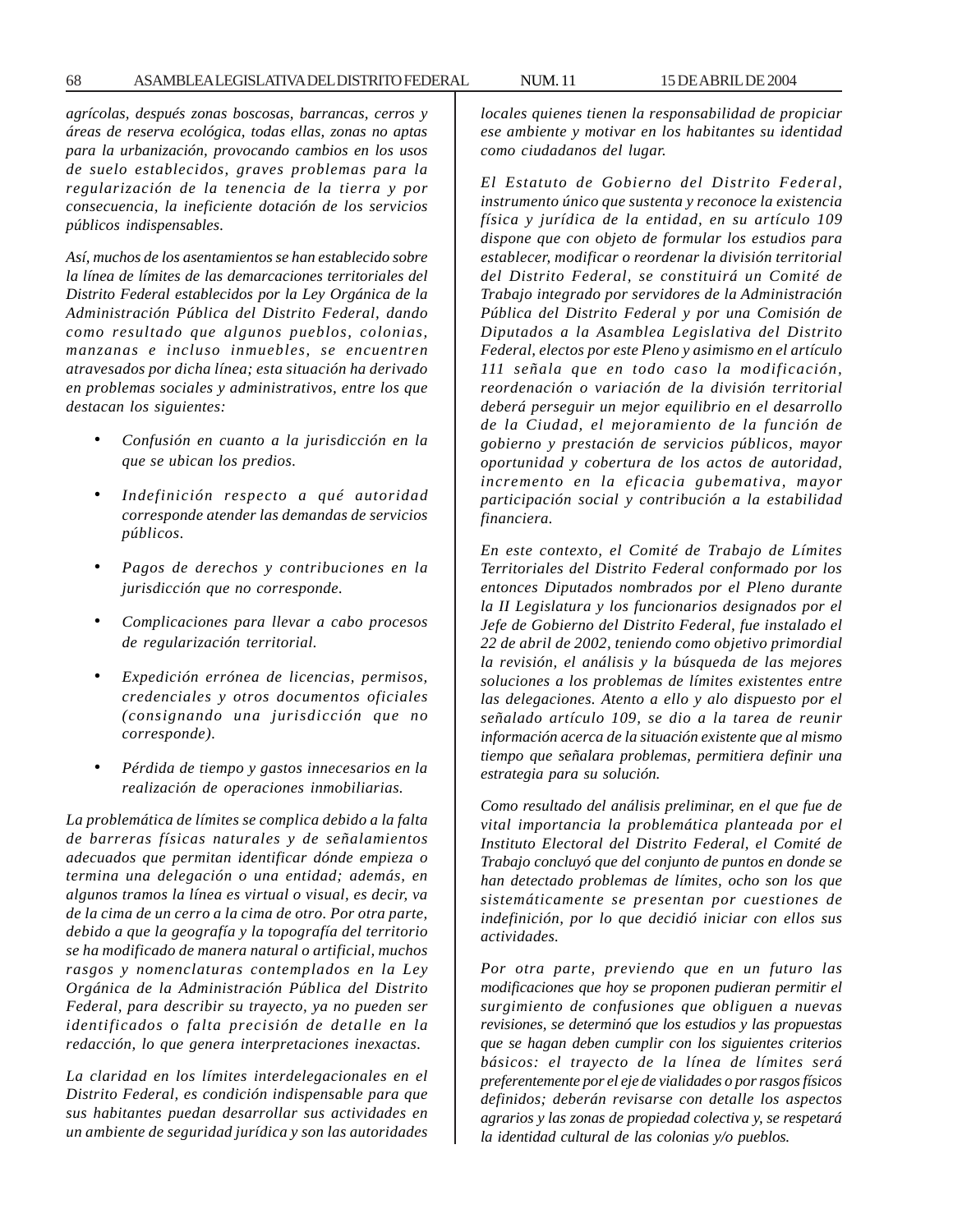*Los ocho puntos propuestos para su estudio en una primera etapa son: 1. Ampliación Las Arboledas, en las delegaciones Iztapalapa-Tláhuac; 2. La Concepción-San Nicolás Totolapan, en las delegaciones La Magdalena Contreras-Tlalpan; 3. Lomas del Capulín, en las delegaciones La Magdalena Contreras-Álvaro Obregón; 4. Mojonera Kilómetro 18-Mojonera Número 35, en las delegaciones Cuajimalpa de Morelos-Álvaro Obregón; 5. San Salvador Cuauhtenco, en las delegaciones Milpa Alta-Xochimilco; 6. Olivar de Santa María-San Sebastián, en las delegaciones Tláhuac-Xochimilco; 7. San Bartolomé Xicomulco, en las delegaciones Xochimilco-Milpa Alta y 8. Santa Rosa Xochiac, en las delegaciones Álvaro Obregón-Cuajimalpa de Morelos.*

*El Comité de Trabajo de acuerdo a sus Reglas de Operación, conformó dos grupos de trabajo con personal de la Administración Pública, uno denominado Técnico-Jurídico y otro de Análisis y Evaluación Social, cuyo primer objetivo fue realizar los estudios correspondientes a los puntos de conflicto y plantear una propuesta para su solución.*

*Los dos primeros puntos sometidos a estudio y para quienes se ha desarrollado esta propuesta son: el identificado como No. 2 La Concepción-San Nicolás Totolapan, en el límite entre las delegaciones La Magdalena Contreras y Tlalpan y el marcado como No. 4, que se refiere al tramo de la línea que va de la Mojonera Kilómetro 18 a la Mojonera No. 35, entre las delegaciones Cuajimalpa de Morelos y Álvaro Obregón.*

*En el caso de La Concepción- San Nicolás Totolalpan, los trabajos realizados permiten plantear las siguientes conclusiones:*

*Primera, el área en estudio esta localizada en la zona Noroeste de la Delegación Tlalpan y colinda con la Delegación Magdalena Contreras en su zona Noreste. Se sitúa en las coordenadas UTM X: 475,660, Y: 2,134,380 y X: 475,620, Y: 2,133,600. La superficie total del área es de 16.21 hectáreas que representan el 0.05% de la superficie total de la Delegación Tlalpan (30,753.76 hectáreas) y el 0.21% de la superficie total de la Delegación La Magdalena Contreras (7,580.50 hectáreas).*

*Segunda, la descripción de la Ley Orgánica de la Administración Pública del Distrito Federal establece que el límite entre las delegaciones La Magdalena Contreras y Tlalpan lo constituyen los cauces de los ríos la Magdalena y Eslava, sin embargo, actualmente el cauce del río Eslava no existe físicamente, ya que la zona se encuentra completamente urbanizada y su topografía fue modificada. Lo que existe es un tramo de cauce inducido que según información recabada entre los pobladores, se hizo para desalojar las aguas del* *río Magdalena que en época de lluvias inundaban algunas calles de la colonia La Concepción. Este cauce inducido, de manera equivocada ha sido considerado como el cauce del río Eslava, tal es el caso de los Programas Delegacionales de Desarrollo Urbano, publicados en 1997, que contemplan a las colonias La Concepción y Plazuela del Pedregal, así como la parte Norte del pueblo San Nicolás Totolapan, como pertenecientes a la Delegación Tlalpan, lo que ha generado innumerables protestas de los vecinos, quienes han solicitado reiteradamente ser devueltos a su delegación original. En este reclamo coincide la solicitud hecha por el Instituto Electoral del Distrito Federal, quien con la modificación de la línea hoy existente, podría superar dificultades que tiene en cuanto a la organización de los procesos electorales y de participación ciudadana.*

*Tercera, para la Delegación La Magdalena Contreras, La Concepción fue una de sus primeras colonias y su conformación data de 1940, tomando su nombre de la iglesia construida en ese lugar, misma que formaba parte de una hacienda existente en la zona.*

*Cuarta, la población de La Concepción, Plazuela del Pedregal y la parte Norte del pueblo San Nicolás Totolapan, asciende a 1102 habitantes, de esta, 48.21 % (531) son hombres y el 51.79% (571) mujeres. La población económicamente activa esta constituida por 481 personas, es decir el 43.64% de la población total de la zona. Por su parte, la población ocupada asciende a 472 personas, que en un 78.3°% tienen su principal ocupación como empleados u obreros dedicados a actividades del sector terciado (80.47%) y el 15.12% se ocupa en el sector secundario. En cuanto a los niveles de ingreso, el 37.41 % de la población ocupada percibe entre menos y hasta dos salarios mínimos mensuales, mientras que el 30.70% recibe más de dos y hasta cinco salarios mínimos, en tanto que el 15.65% obtiene ingresos de más de cinco salarios mínimos mensuales. La población de esta zona habita en 215 viviendas de las cuales e180.86 % (173) son propias y el 11.06% (24) son rentadas. Del total de viviendas, 90.49 % (282.48) tienen condiciones sólidas y resistentes, pues cuentan con paredes de tabique, ladrillo, bloc, piedra, cantera, cemento o concreto, asimismo, el 79.07 (170) tiene techos de loza de concreto, tabique, ladrillo o terrado con viguería. La mayoría de las viviendas 70.99 % (152) tienen de 2 a 5 cuartos, incluyendo cocina exclusiva y sólo el 5.35% (11) están constituidas por lo que se conoce como un cuarto redondo. El 95.05% (205), de las viviendas tiene drenaje conectado al sistema de alcantarillado, el 99.64% (214) dispone de energía eléctrica, en tanto que el servicio de agua lo reciben dentro de la vivienda, el 77.17% o sea, 166 y el 21.17% (75) tienen agua en el predio pero no dentro de la casa.*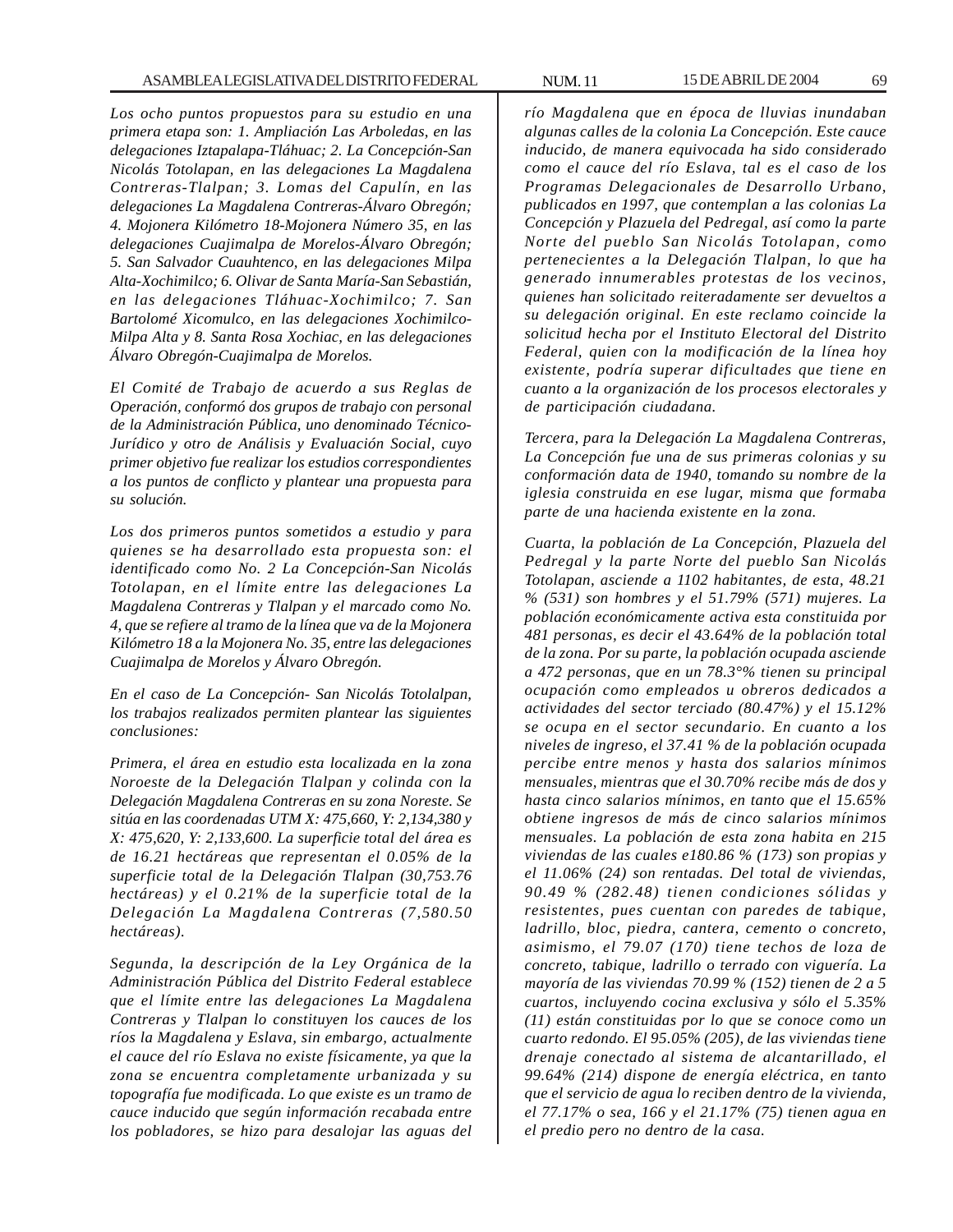*Quinta, a los tres asentamientos la Delegación La Magdalena Contreras les proporciona los servicios públicos (agua, drenaje, alumbrado y limpia) y ante ella realizan diversos trámites.*

*Sexta, la definición de este límite implicaría que la línea transcurra por vialidades y rasgos físicos actualmente existentes. La superficie afectada sería de 16.21 hectáreas que quedarían en jurisdicción de La Magdalena Contreras, es decir, incrementaría su territorio en un 0.21% al pasar de 7,580.50 a 7596.71 hectáreas, mientras que la Delegación Tlalpan disminuiría su territorio en un 0.05% ya que de 30,753.76 hectáreas pasaría a 30,737.55. Esta modificación permitiría dar atención a la demanda planteada tanto por la Delegación La Magdalena Contreras como por los habitantes de la zona, así como contribuir a la mejor organización de los procesos electorales.*

*Respecto a la situación existente en el punto denominado Mojonera Kilómetro 18-Mojonera No. 35, este presenta las siguientes características:*

*Primera, el área se localiza en la zona Noroeste de la Delegación Álvaro Obregón y limita con la Delegación Cuajimalpa de Morelos, en su zona Noreste. Se sitúa en las coordenadas UTM X: 472,915, Y: 2,139,165 y X: 471,550, Y: 2,141,315.*

*Segunda, el conflicto se genera debido a que la línea de límites en la zona involucrada entre las delegaciones Avaro Obregón y Cuajimalpa es virtual o visual, es decir, es una línea recta imaginaria que va de la Mojonera Kilómetro 18 a la Mojonera Número 35.*

*Tercera, dada la dificultad para identificar una línea físicamente inexistente e independiente de los rasgos físicos del medio, los ciudadanos han formado asentamientos de población y realizado actividades inmobiliarias y comerciales e incluso, se han llevado a cabo obras de infraestructura al margen de la línea de límites, por lo que ahora resulta que colonias, manzanas y predios están atravesados por dicha línea. En esta situación se encuentran las colonias Tetlalpan y Santa Lucía Reacomodo, y el conjunto residencial Antigua Terrum. Asimismo, también resultan atravesados inmuebles e instalaciones tales como el Vaso Regulador de agua, un ex-relleno sanitario, las instalaciones del Instituto Tecnológico de Estudios Superiores de Monterrey y el Nuevo Panteón Jardín.*

*Cuarta, la situación descrita genera confusión respecto a la delegación en que se deben realizar trámites que tienen que ver con la jurisdicción de pertenencia o inseguridad respecto a si se hicieron correctamente. Asimismo facilita la evasión de responsabilidades en la prestación de servicios públicos y dificultades en la captación de recursos proveniente de impuestos, entre otros.*

*Quinta, la población asentada en la zona involucrada es de 1687 habitantes en total. De ella, el 48.79 % (823) son hombres y el 51.21 % (864) son mujeres. La población económicamente activa esta constituida por 680 personas (40.32%), de las cuales 662 (97.43%), son población ocupada, misma que en un 46.29 % (306) recibe entre 1 y 2 salarios mínimos, en tanto que el 32.31% o sea 214 percibe de 2 y hasta 5 salarios mínimos. La mayor parte de población ocupada 76.90% (509), trabaja como empleado u obrero. La población de la zona habita en 375 viviendas, de las cuales el 81 % (305) son propias y el 8% (30) son rentadas. Del total de viviendas, el 92.48 % (347) tienen condiciones sólidas y resistentes, pues cuentan con paredes de tabique, ladrillo, block, piedra, cantera, cemento o concreto, asimismo, el 74.23% (278) cuentan con techos de loza de concreto, tabique, ladrillo o terrado con viguería. La mayoría de las viviendas 69.48 % (261) tienen de 2 a 5 cuartos, incluyendo cocina exclusiva y sólo el 15.49% (58) están constituidas por lo que se conoce como un cuarto redondo. El 69.48 % (261), viviendas tiene drenaje conectado al sistema de alcantarillado, 98 de ellas (26.23%) se conectan a fosa séptica, barranca o grieta y sólo 3.22% (12) no cuentan con drenaje. El 98.62 % (370) disponen de energía eléctrica, en tanto que el servicio de agua lo reciben dentro de la vivienda, el 63.96 % o sea, 240 y en 113 viviendas (30.21 %) tienen agua en el predio pero no dentro de la casa.*

*Sexta, tanto la Dirección General de Regularización Territorial del Gobierno del Distrito Federal, como el Instituto Electoral del Distrito Federal, han hecho del conocimiento de este Comité de Trabajo, los problemas que enfrenta la primera para llevar a cabo procesos de regularización de predios y el segundo para organizar los procesos electorales y de participación ciudadana.*

*Séptima, la modificación de este límite implicaría hacer que la línea transcurra punto por punto por lugares conocidos, de manera que sea posible marcarla o señalarla e identificarla físicamente, a fin de que sea claro donde termina y donde empieza cada delegación. La superficie afectada es de 91.43 hectáreas, constituida por dos polígonos, uno de 27.00 hectáreas (Fraccionamiento Residencial Antigua Terrum, Vaso regulador de agua y exrelleno sanitario) que quedarán en su totalidad en jurisdicción de Cuajimalpa de Morelos y otro de 64.43 hectáreas (colonias Tetlalpan y Santa Lucía Reacomodo, Nuevo Panteón Jardín e instalaciones del Instituto Tecnológico de Estudios Superiores de Monterrey) que serán por completo jurisdicción de Álvaro Obregón. Es decir, ésta delegación vería incrementado su territorio en un 0.4793% (37.43 hectáreas) pasando de 7,807.98 hectáreas a 7,845.41 hectáreas. Es conveniente señalar que dicha delegación es quien actualmente proporciona los servicios a la zona. Con todo, la*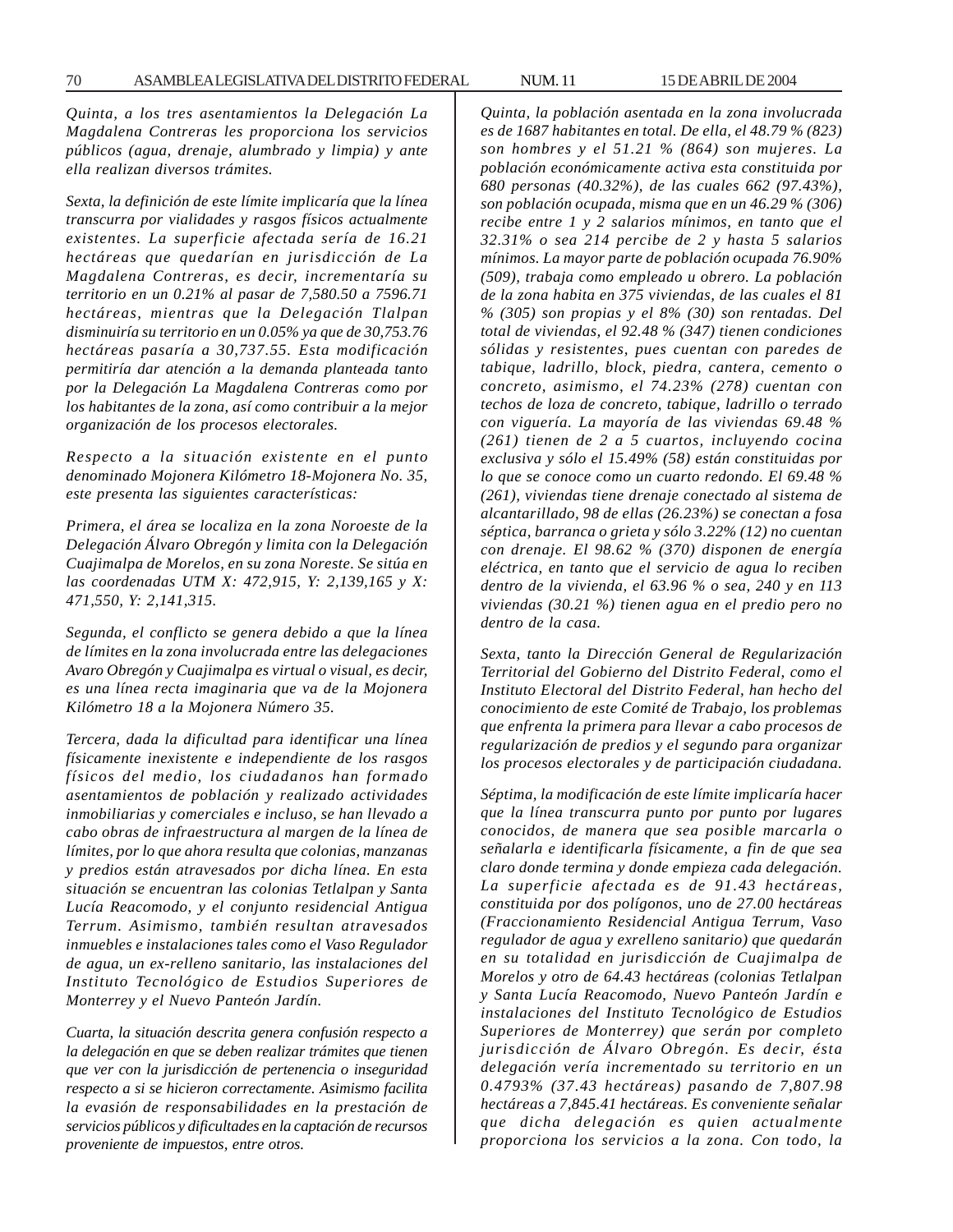### ASAMBLEA LEGISLATIVA DEL DISTRITO FEDERAL NUM. 11 15 DE ABRIL DE 2004 71

*modificación permitirá dar a los habitantes, a los propietarios y a quienes hacen la vida económica de la zona, mayor seguridad jurídica en el desarrollo de sus actividades, mejorar la administración de los servicios públicos pues habrá claridad respecto a que delegación le corresponde atender a cada zona, agilizar el proceso de regularización de inmuebles, sobre todo se evitarán confusiones en la escrituración y se facilitará la organización de los procesos electorales.*

*En ninguno de los dos casos, la modificación de la línea de límites implica cambios en los límites de las colonias o del pueblo existentes, por lo que no se hará tampoco una reclasificación de los mismos.*

*Para poder plantear la solución más adecuada a la problemática descrita los dos casos, se hizo una revisión puntual de la Ley Orgánica de la Administración Pública del Distrito Federal en los puntos de interés y se identificó la línea de límites tanto en cartografía como en fotografías aéreas, además, se hicieron diversos recorridos para verificar en campo la información cartográfica, se llevaron a cabo reuniones con autoridades de las delegaciones involucradas, consultas vecinales y se hizo un comparativo de las propuestas del Instituto Electoral del Distrito Federal.*

*Cabe señalar que en todo momento se contó con la colaboración y participación de los Jefes Delegacionales, así, en junio de 2002, sus representantes, miembros del Comité y de los grupos de trabajo de la Administración Pública, hicieron recorridos para verificar que la nueva línea propuesta, transcurriera por el eje de las vías públicas y por rasgos físicos bien definidos.*

*Como resultado de los trabajos realizados, se concluyó que toda vez que no existe oposición por parte de la ciudadanía ni de las autoridades delegacionales, es conveniente la modificación de la línea de límites en los puntos en conflicto, para de esa manera dejar establecida con toda claridad la jurisdicción de cada delegación, por lo que la autoridad podrá ejercer con mayor eficiencia su capacidad administrativa, logrando un mejor equilibrio en la distribución de sus recursos financieros para satisfacer las necesidades de la población y ésta, podrá con toda seguridad jurídica ejercer su derecho a exigir respuesta de sus autoridades y, con mayor convicción, colaborar en el desarrollo de sus comunidades; asimismo, el Instituto Electoral del Distrito Federal podrá organizar mejor los procesos electorales y la participación de la ciudadanía.*

*La propuesta de modificación de límites que hoy se presenta cuenta con el visto bueno de los entonces Jefes Delegacionales correspondientes, otorgado el 18 de*

*junio de 2002, misma que fue dictaminada como procedente por el Comité de Trabajo de Límites Territoriales del Distrito Federal en su Segunda Sesión Ordinaria, celebrada el 1° de julio de 2002.*

*Esta misma iniciativa fue presentada el 29 de abril de 2003 por el entonces diputado Marco Antonio Michel Díaz y fue turnada para su análisis y dictamen a la Comisión de Administración Pública Local. Con Motivo del cambio de legislatura ya no fue posible emitir el dictamen correspondiente, por ello los suscritos diputados integrantes de la Comisión Especial de Límites Territoriales designados por este Pleno el 30 de diciembre de 2003, acordamos en la reunión de trabajo que celebramos el pasado lunes 12 de abril de 2004 presentar nuevamente esta iniciativa, a efecto de que pueda ser dictaminada en este segundo período ordinario de sesiones del primer año de ejercicio de esta III Legislatura, para de esta forma atender el rezago de trabajo que tiene el Comité de Trabajo de Límites Territoriales del Distrito Federal.*

*Con base en las anteriores consideraciones y con fundamento en lo establecido en los artículos 122 Apartado C, BASE PRIMERA, fracción v, inciso g) de la Constitución Política de los Estados Unidos Mexicanos; 3°, 8° fracción I,11 fracción II, 42 fracción XI, y 46 fracción I, 48 y 49 del Estatuto de Gobierno del Distrito Federal; 10 fracción I, 11, 13 fracción III, 17 fracción IV, 70 y 83 fracción I, 84, 85, 86 y 87 de la Ley Orgánica de la Asamblea Legislativa del Distrito Federal; 82 fracción I y 83 del Reglamento para el Gobierno Interior de la Asamblea Legislativa del Distrito Federal, los integrantes de la Comisión de Diputados a la Asamblea Legislativa del Distrito Federal del Comité de Trabajo de Límites Territoriales del Distrito Federal, sometemos a este honorable Pleno la siguiente:*

# *INICIATIVA DE REFORMA A LOS PÁRRAFOS SEGUNDO, SEXTO, UNDÉCIMO Y DECIMOQUINTO DEL ARTÍCULO 11 DE LA LEY ORGÁNICA DE LA ADMINISTRACIÓN PÚBLICA DEL DISTRITO FEDERAL.*

*ARTÍCULO PRIMERO.- Se reforman los párrafos segundo, sexto, undécimo y decimoquinto del artículo 11 de la Ley Orgánica de la Administración Pública del Distrito Federal para quedar como sigue:*

*Artículo 11.- Los límites geográficos de las Demarcaciones Territoriales del Distrito Federal son los siguientes:*

*Álvaro Obregón.- A partir del cruce formado por los ejes de la Avenida Observatorio y Boulevard Presidente Adolfo López Mateos (Anillo Periférico), se dirige por el eje de éste último con rumbo general al Sur hasta la*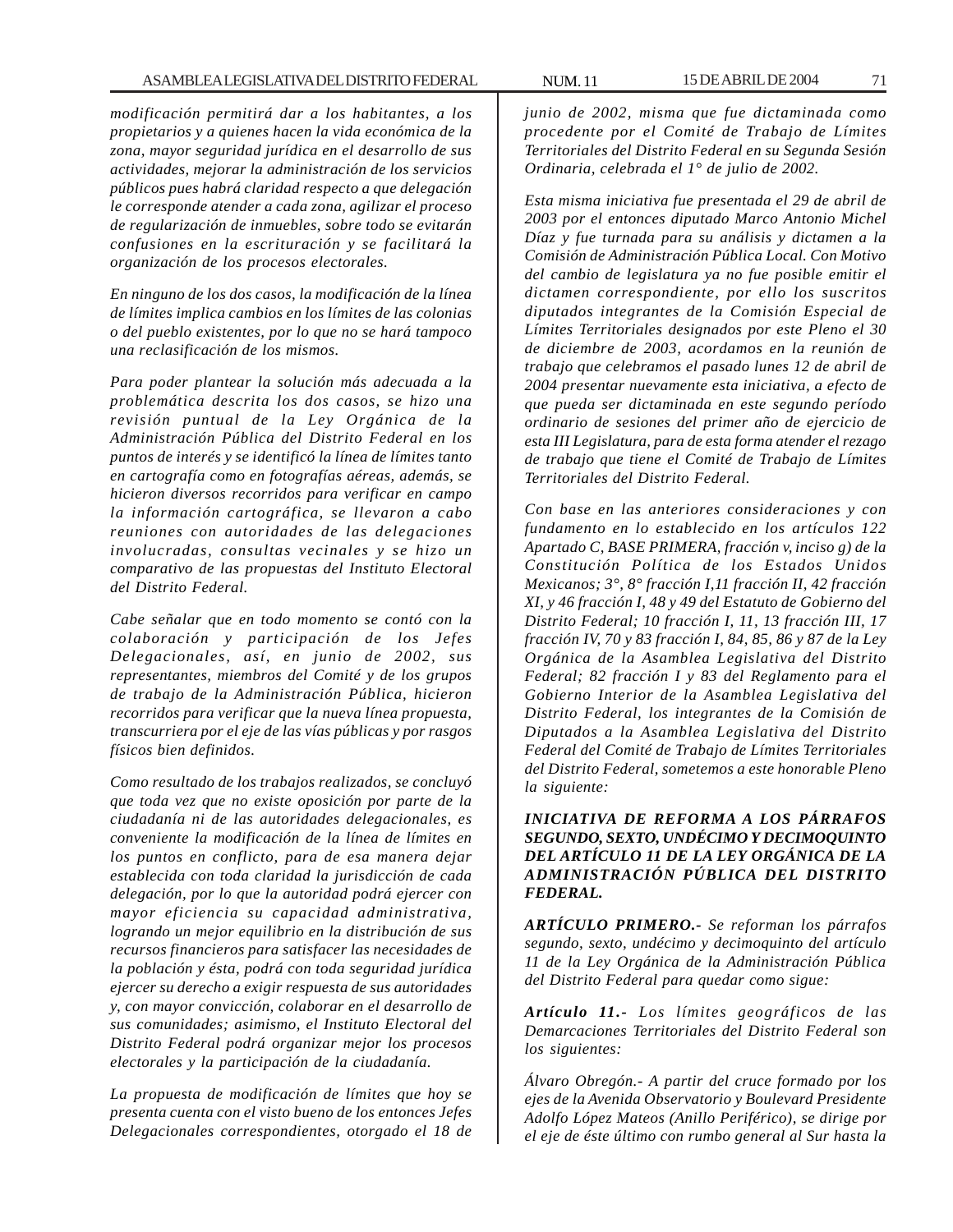*intersección con la Avenida Barranca del Muerto; por cuyo eje prosigue rumbo al Sureste y Noreste, siguiendo sus diversas inflexiones hasta llegar a la intersección con el eje de la Avenida Río Mixcoac, por el que continúa hacia el Sureste hasta su confluencia con el eje de la Avenida Universidad, continúa al Suroeste por el eje de esta Avenida hasta su cruce con la Avenida Miguel Ángel de Quevedo, por cuyo eje sigue con rumbo Noroeste hasta la calle Paseo del Río, antes Joaquín Gallo, prosigue al Suroeste por el eje de ésta hasta llegar a la Avenida de los Insurgentes Sur, por cuyo eje continúa al Sur hasta encontrar el de la Avenida San Jerónimo, el que sigue rumbo al Suroeste hasta llegar al cruce de los ejes del Paseo del Pedregal con la Avenida de las Torres, por la que sigue hacia el Oriente por su eje hasta encontrar la barda que separa el Fraccionamiento Jardines del Pedregal de San Ángel de los terrenos de la Ciudad Universitaria, por la que se dirige en sus diversas inflexiones con rumbo general al Sur hasta el eje de la calle Valle, por el que cambia la dirección al Oriente hasta encontrar el eje del Boulevard de las Cataratas, por el que sigue al Suroeste hasta llegar al eje del Anillo Periférico, de donde se encamina al Noroeste por su eje, en todas sus inflexiones, cruza el antiguo Camino a Santa Teresa y prosigue al Noroeste y Noreste, hasta el punto en que se une con el eje de la Calzada de San Bernabé, por el que se dirige el Suroeste hasta el cruce con el eje de la calle Querétaro; de donde continúa al Noreste hasta la intersección con el eje de la Barranca Honda, por el que sigue rumbo al Suroeste, aguas arriba, siguiendo todas sus inflexiones, tomando el nombre de Barranca Texcalatlaco, hasta unirse con la Barranca de la Malinche a la altura de la prolongación de la calle Lomas Quebradas, continúa por el eje de esta Barranca hacia el Noroeste, tomando el nombre de Barranca El Carbonero por cuyo eje continúa aguas arriba hasta su cruce con el lindero que divide el ejido de San Bartolo Ameyalco con los montes comunales de San Bernabé Ocotepec; de donde se dirige al Noroeste por este lindero hasta la mojonera Teximaloya, que define el lindero de los montes de San Bernabé Ocotepec y San Bartolo Ameyalco; de esta mojonera se encamina al Suroeste por los centros de las mojoneras Mazatepec, Ixquialtuaca, Zacaxontecla, hasta llegar a la mojonera llamada Tecaxtitla; de ésta sigue al Oriente por el lindero de los montes comunales de San Bartolo Ameyalco y la Magdalena pasando por el punto denominado Zacapatongo, hasta el lugar conocido como Cabeza de Toro; de aquí continúa hacia el Sur por el lindero de los montes de Santa Rosa Xochiac y la Magdalena, hasta el punto conocido por la Cruz de Coloxtitla, donde existe un monumento de mampostería con forma de prisma de base cuadrada que define el vértice de los linderos de los montes comunales de Santa Rosa Xochiac, el Parque Nacional de el Desierto de los*

*Leones y el monte comunal de la Magdalena; de este punto sigue al Suroeste por el lindero del monte comunal de la Magdalena con el Parque Nacional de el Desierto de los Leones, hasta el punto denominado Cruz de Colica; de donde continúa al Suroeste, por una recta sin accidente definido hasta el punto conocido por Hueytzoco, que define un vértice de los límites del Distrito Federal con el Estado de México; de aquí sigue al Norte en línea recta hasta la cima del Cerro de San Miguel; de donde se encamina en línea recta con rumbo Noreste, hasta el punto de intersección del camino que conduce de Tlaltenango a Santa Rosa con la Barranca de Azoyapan, de donde sigue por el eje de esta Barranca a lo largo de todas sus inflexiones, que adelante toma el nombre de Río Mixcoac, hasta llegar a la altura de la barda Suroeste del Nuevo Panteón Jardín, por la cual prosigue en dirección Noroeste siguiendo todas sus inflexiones hasta donde termina dicha barda; continúa al Suroeste por la prolongación del lindero Noroeste del Nuevo Panteón Jardín hasta interceptar la barda que delimita los terrenos del Club de Golf Prados de la Montaña; continúa al Noreste por la barda de dichos terrenos hasta llegar al eje de la Barranca Tlalpizahuaya, de donde continúa aguas arriba hasta encontrar la línea que divide al Pueblo de Santa Lucia y los terrenos del Club de Golf Prados de la Montaña; prosigue al Noroeste por dicha línea hasta llegar al eje de la Avenida Tamaulipas; continúa al Noroeste por el eje de la Avenida Carlos Lazo hasta su intersección con la Avenida Santa Fe Poniente; continúa al Noroeste en la misma dirección hasta encontrar la intersección con el eje de la Autopista México-Toluca, de este punto continúa al Noreste hasta su cruce con el eje de la Avenida Prolongación Vasco de Quiroga; continúa al Suroeste hasta encontrar la intersección con el límite Noreste del Fraccionamiento La Antigua; continúa al Noroeste hasta encontrar el eje de la Carretera Federal México-Toluca, de este punto prosigue hacia el Noreste por el eje de dicha carretera, hasta su confluencia con la Avenida Constituyentes, por cuyo eje prosigue en todas sus inflexiones hasta su cruce con la Avenida Observatorio; de donde se dirige por su eje rumbo al Oriente hasta el Boulevard Presidente Adolfo López Mateos, punto de partida.*

*Azcapotzalco...*

*Benito Juárez...*

*Coyoacán...*

*Cuajimalpa de Morelos.- A partir de la cúspide del Cerro llamado Hueytzoco, se dirige por toda la línea limítrofe del Distrito Federal con el Estado de México, siguiendo por las cúspides de los Cerros llamados El Cochinito, La Gachupina, El Muñeco, Gavilán y*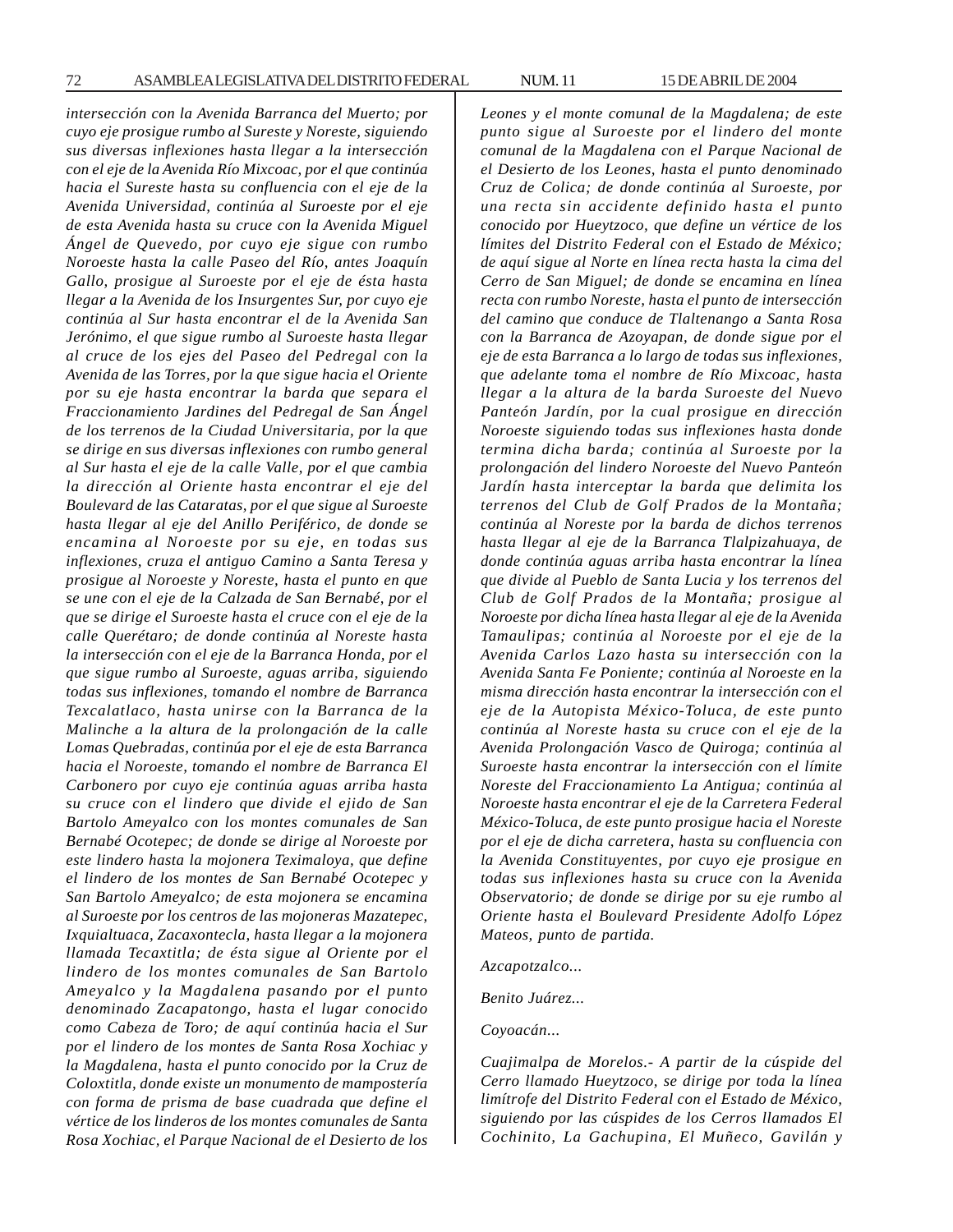*Teponaxtle; bajando después por la Loma de Puerta del Pedregal al punto llamado Ojo de Agua, para continuar hacia el Noroeste por la Barranca del Pedregal, pasa por la mojonera Piedra de Amolar hasta un punto nodal; del cual se dirige hacia el Noreste hasta intersectar el lindero Suroeste de los terrenos comunales de San Lorenzo Acopilco, por el que se dirige hacia el Noroeste hasta el centro de la mojonera Venta de Tablas, de donde prosigue por el mismo lindero hacia el Noreste, hasta intersectar el límite Sur de la Zona Federal de la Carretera Federal México-Toluca, por la que se dirige en todas sus inflexiones hacia el noreste hasta su cruce con la prolongación virtual de la alambrada de la estación Piscícola El Zarco; de aquí se encamina al Noroeste para después de cruzar la Carretera Federal México-Toluca, continúa por la alambrada aludida hasta intersectar el lindero Poniente de la comunidad de San Lorenzo Acopilco, de donde sigue al Noroeste, cruza la Autopista México-Toluca y continúa hasta tocar la línea-de límites entre el Distrito Federal y el Estado de México, por la que se dirige al Oriente hasta la mojonera Puerto de las Cruces; de donde continúa por el trazo de la línea limítrofe en todas sus inflexiones, pasa por la mojonera Cerro Tepalcatitla y llega a la mojonera Tetela, de aquí prosigue con un rumbo general Noreste, por el Parteaguas del Cerro de Tetela hasta la mojonera Dos Ríos, donde confluyen las Barrancas Profunda y Ojo de Agua; continúa en la misma dirección por el eje del Río Borracho, en todas sus inflexiones hasta el punto denominado el Espizo; prosigue por la misma barranca hacia el Noroeste hasta llegar al punto llamado el Apipilhuasco, ubicado en la Barranca del mismo nombre; continúa hacia el Noreste hasta la mojonera Cerro de los Padres de donde sigue hacia el Noreste por los linderos de los terrenos del Pueblo de Santiago Yancuitlalpan con fracciones de terrenos propiedad de los vecinos de Chimalpa, y a continuación por el camino que va de Santiago a Huixquilucan, prosiguiendo por el borde Poniente del Río Borracho hasta la mojonera El Capulín; se dirige de este punto hacia el Sureste pasando por la mojonera La Junta, se dirige en la misma dirección, aguas arriba por el eje de la Barranca de San Pedro, hasta tocar la prolongación virtual del eje de la Cerrada Veracruz; de donde prosigue hacia el Sureste hasta la mojonera Manzanastitla; de este punto continúa con rumbo general Noreste en todas sus inflexiones hasta un punto intermedio que se localiza al centro del camellón de la Avenida Paseo de los Ahuehuetes Norte, frente a las instalaciones del Instituto Cumbres; en este punto se separa de la línea limítrofe y prosigue por el eje de esta Avenida para continuar enseguida por el eje de la Avenida Paseo de los Ahuehuetes Sur, hasta intersectar el eje virtual de un accidente natural llamado Barranquilla; por cuyo eje prosigue hacia el Sur hasta el eje de la Carretera*

*México-Toluca, sobre la que se encamina al Suroeste, siguiendo todas sus inflexiones hasta encontrar el límite Noreste del Fraccionamiento La Antigua; de este punto continúa al Sureste hasta encontrar el eje de la Avenida Prolongación Vasco de Quiroga, continúa al Noreste hasta encontrar la intersección con el eje de la Autopista México-Toluca, de donde se dirige al Sureste hasta el cruce con el eje de la prolongación de la Av. Carlos Lazo, de donde se dirige al Sureste por el eje prolongado de dicha Avenida hasta llegar al cruce del eje de la Avenida Santa Fe Poniente; continúa al Sureste por el eje de la Avenida Carlos Lazo hasta llegar al cruce con el eje de la Avenida Tamaulipas; de aquí continúa por el Sureste por la línea que divide al Pueblo de Santa Lucia de los terrenos del Club de Golf Prados de la Montaña hasta llegar al eje de la Barranca Tlapizahuaya, por cuyo eje prosigue aguas abajo hasta la altura de la barda que delimita los terrenos del Club de Golf Prados de la Montaña; continúa hasta la altura de la intersección de la misma con la prolongación del lindero Noroeste del Nuevo Panteón Jardín, de este punto continúa al Noreste hasta la esquina Noroeste del Nuevo Panteón Jardín, de donde sigue por toda la barda Suroeste del Nuevo Panteón Jardín, siguiendo todas sus inflexiones hasta el cruce con el eje de la barranca de Atzoyapan, por donde sigue con rumbo Suroeste, aguas arriba, que río abajo toma el nombre de Río Mixcoac, prosigue por el eje de esta Barranca, siguiendo sus inflexiones hasta interceptar el camino que conduce de Tlaltenango a Santa Rosa; de donde se dirige en línea recta con rumbo Suroeste hasta la cima del Cerro San Miguel; por el que sigue en dirección Sur, hasta la cúspide del Cerro Hueytzoco, punto de partida:*

*Cuauhtémoc...*

*Gustavo A. Madero...*

*Iztacalco...*

*Iztapalapa...*

*La Magdalena Contreras.- De la intersección de los ejes de la Calzada de San Bernabé y Boulevard Presidente Adolfo López Mateos (Anillo Periférico Sur), se encamina por el eje de este último, hacia el Suroeste, hasta encontrar el de la Avenida San Jerónimo; continúa por el mismo Boulevard en todas sus inflexiones tomando el nombre de Presidente Adolfo Ruiz Cortines, hasta el cruce con el eje del Camino a Santa Teresa, por cuyo eje sigue al Poniente hasta el Puente de San Balandrán, situado donde termina el conjunto habitacional Santa Teresa, llega al eje del Río de la Magdalena y sigue por éste hacia el Suroeste, río arriba, hasta la esquina donde termina el Fraccionamiento Fuentes del Pedregal, continuando hacia el Sureste por el lindero Noroeste de dicho fraccionamiento, siguiendo todas sus inflexiones hasta encontrar el eje de la calle Canal de donde prosigue al Suroeste por el eje de dicha calle hasta su intersección con el eje de la calle José Ma. Morelos, de donde continúa hacia el Sureste por el eje de ésta última hasta la altura del lote*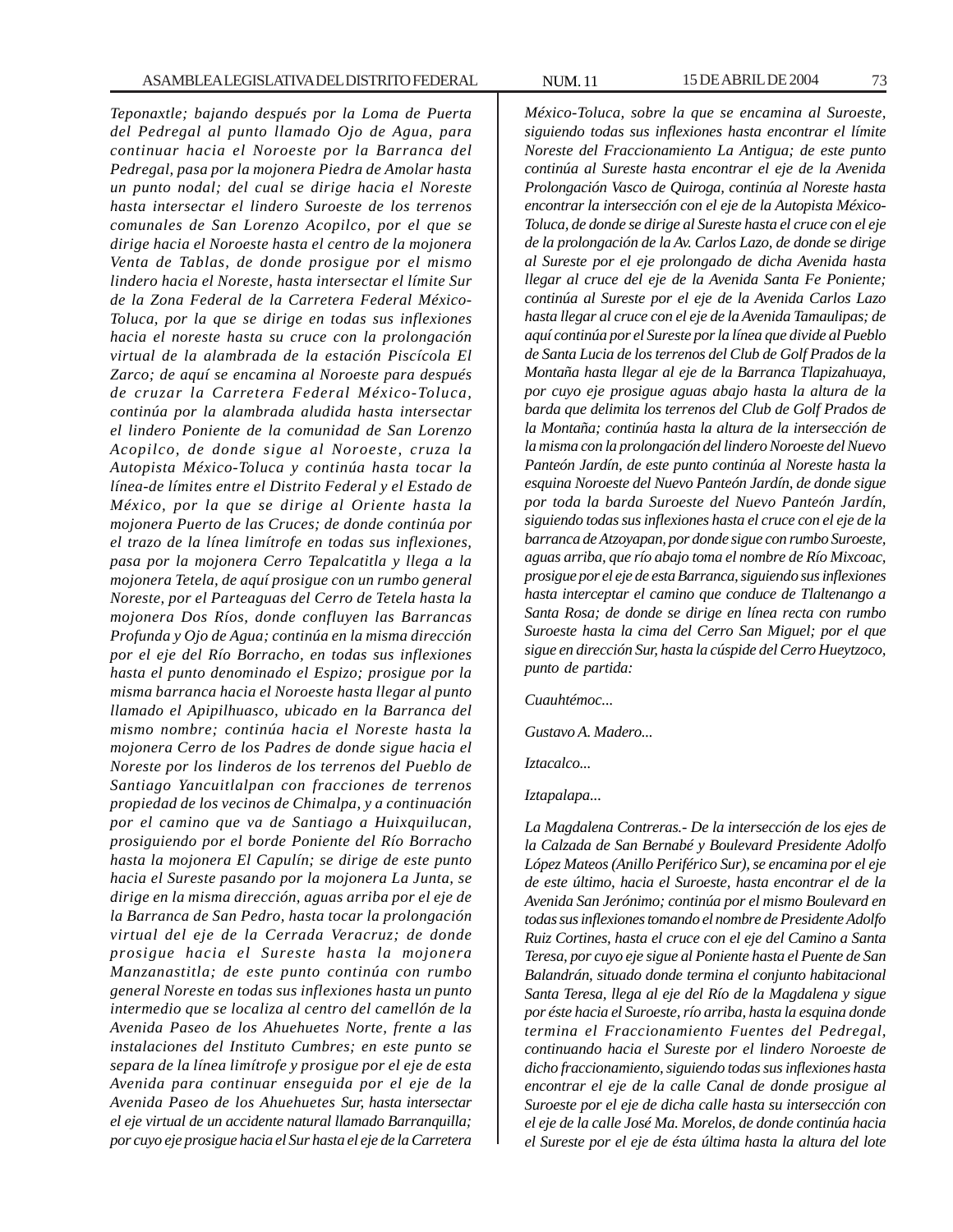*cuyo Número Oficial es el 118; de este punto sigue al suroeste de manera perpendicular al eje de la calle hasta encontrar el eje del Río de Eslava; de aquí se dirige aguas arriba al Suroeste por el eje del río siguiendo todas sus inflexiones, atravesando tres veces la vía del Ferrocarril a Cuernavaca, hasta encontrar la vaguada de Viborillas, sobre cuyo eje continúa hacia el Suroeste para llegar al principio de la cañada de Viborillas, por la que sigue en todas sus variaciones hacia el Poniente hasta el punto llamado Cruz del Morillo, que define un vértice de los límites entre el Distrito Federal y el Estado de México; de este vértice y con rumbo al Noroeste continúa por dichos límites pasando por las cúspides de los Cerros llamados El Texcal, Taravilla, Media luna, Minas de Centeno y Hueytzoco, para separarse en este punto de la línea limítrofe, siguiendo hacia el Noreste en línea recta, al punto conocido por Cruz de Colica; de éste sigue al Noreste por el lindero del Monte Comunal de la Magdalena con el Parque Nacional del Desierto de los Leones, hasta el punto conocido por la Cruz de Coloxtitla, donde existe un monumento de mampostería con forma de prisma de base cuadrada, que define el vértice de los linderos de los montes comunales de Santa Rosa Xochiac, el Parque Nacional de el Desierto de los Leones y el monte comunal de la Magdalena; de aquí continúa hacia el Norte por el lindero de los montes de Santa Rasa Xochiac y la Magdalena, hasta el lugar conocido como Cabeza de Toro; de éste sigue hacia el Poniente, por el lindero de los montes comunales de San Bartolo Ameyalco y la Magdalena pasando por el punto denominado Zacapatongo, hasta llegar a la mojonera llamada Tecaxtitla, prosigue al Noreste por los centros de las mojoneras Zacaxontecla, Izquialtuaca, Mazatepec y Teximaloya, que define el lindero de los montes de San Bernabé Ocotepec y San Bartolo Ameyalco; del centro de la mojonera Teximaloya, se dirige al Sureste por el lindero que divide el ejido de San Bartolo Ameyalco con los montes comunales de San Bernabé Ocotepec, hasta su cruce con la Barranca el Carbonero; continúa por toda esta barranca, aguas abajo,tomando el nombre de la Malinche hasta unirse con la Barranca de Texcalatlaco, a la altura de la prolongación de la calle Lomas Quebradas; prosigue con rumbo Noreste, aguas abajo, por el eje de la Barranca mencionada, siguiendo todas sus inflexiones tomando el nombre de Barranca Honda, atraviesa la vía del ferrocarril a Cuernavaca, hasta su intersección con el eje de la calle Querétaro, por el que sigue al Suroeste, hasta el eje de la Calzada de San Bernabé, por el que se encamina al Noreste, hasta su cruce con el eje del Boulevard Presidente Adolfo López Mateos, punto de partida.*

*Miguel Hidalgo...*

*Milpa Alta...*

*Tláhuac...*

*Tlalpan.- A partir del Puente de San Bernardino, situado sobre el Canal Nacional en su cruce con la Calzada del* *Hueso, se dirige al Sur por el eje del Canal Nacional. hasta el Anillo Periférico Sur, sobre cuyo eje va al Suroeste, hasta su cruce con la línea de Transmisión de Energía Eléctrica Magdalena Cuernavaca, por la que sigue hacia el Sur, hasta su intersección con la línea de transmisión de energía eléctrica Rama de 220 KV., en la proximidad de la torres número 56, del cruzamiento de los ejes de ambas líneas, se encamina al Sureste a la cima del Cerro de Xochitepetl; de ésta sigue en línea recta al Suroeste hasta la cima del Cerro de la Cantera, de donde cambia con dirección al Sureste, en línea recta sin accidente definido, para llegar a la cima del Cerro Tehuapaltepetl; de donde prosigue hacia el Sur hasta la cima más Oriental de la Loma de Atezcayo; gira al Noroeste, hasta la cima del Cerro Toxtepec; de éste se encamina hacia el Suroeste a la cima del Cerro del Guarda u Ocopiaxco, donde cambia de dirección al Sureste hasta la cima del Cerro de Chichinuatzin, que es uno de los vértices de la línea limítrofe entre del Distrito Federal y el Estado de Morelos; a partir de este punto se dirige por dicha línea limítrofe hacia el Poniente, pasando por las mojoneras de los Kilómetros 17, 16, 15, 14, 13, 12, 11, 10, 9, 8 y 7, hasta el Cerro Tezoyo; continúa al Noroeste y pasa por las mojoneras de los Kilómetros 6, 5, 4, 3, 2 y 1, hasta la cima del Cerro de Tuxtepec, donde converge el Distrito Federal con los Estados de México y Morelos; de esta última cima, sobre la línea limítrofe entre el Distrito Federal y el Estado de México, se dirige en sus distintas inflexiones con rumbo general al Noroeste, pasando por las mojoneras Tlecuiles, Tras el Quepil, Agua de Lobos, Punto 11, Homo Viejo, Puntos 9, 8, 7, 6, 5, 4, La Lumbre, Segundo Picacho y Cruz del Morillo, de donde se separa de la línea limítrofe con el Estado de México, para continuar al Oriente y Noroeste por el eje de la cañada de Viborillas; entronca con la vaguada de Viborillas por la que prosigue aguas abajo sobre su eje hacia el Noreste hasta su confluencia con la Barranca de los Frailes o Río de Eslava, por cuyo eje continúa a lo largo de todas sus inflexiones hasta donde se hace paralelo a la calle José Ma. Morelos, a la altura del lote cuyo Número Oficial es el 118, de donde sigue en dirección Noreste de forma perpendicular hasta el eje de la calle de José Ma. Morelos, para luego seguir hacia el Noroeste por el eje de dicha calle hasta su intersección con el eje de la calle Canal, prosiguiendo por el eje de dicha calle al Noreste hasta su intersección con el límite Noreste del Fraccionamiento Fuentes del Pedregal, de donde continúa al Noreste por el lindero de dicho fraccionamiento, siguiendo todas sus inflexiones hasta encontrar el eje del Río de la Magdalena por el que se dirige sobre su eje con rumbo Noreste hasta el Puente de San Balandrán, situado sobre este Río, desde donde, por el eje del Camino a Santa Teresa, se dirige al Oriente; llega al Anillo Periférico Sur, en el tramo denominado Boulevard Presidente Adolfo Ruiz Cortines, sobre cuyo eje*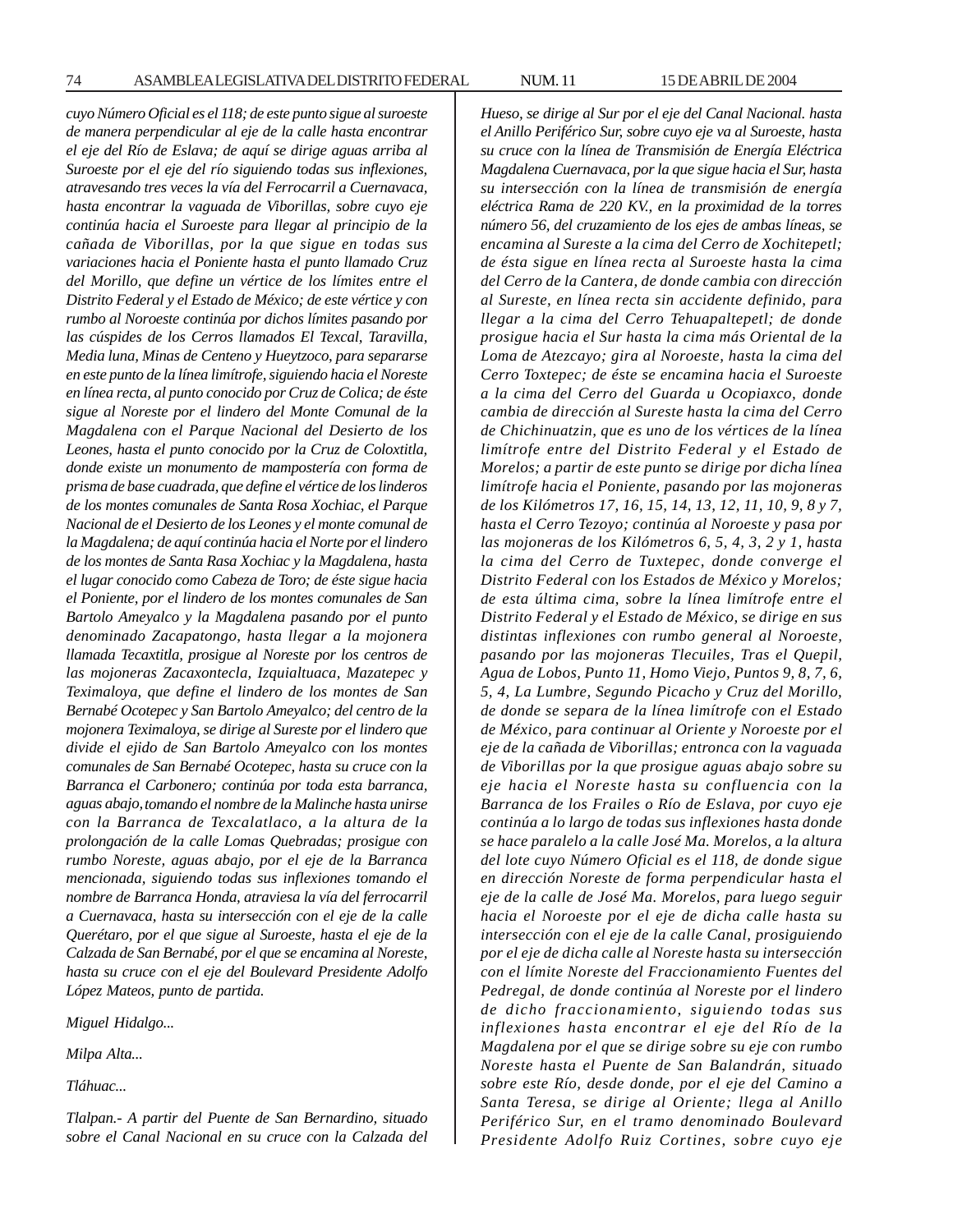*prosigue en todas sus inflexiones con rumbo al Oriente; llega al cruzamiento con la Calzada del Pedregal y sigue por el eje de esta con dirección Noreste hasta la Calzada de Tlalpan por cuyo eje se encamina con rumbo Noreste. hasta el centro de la glorieta de Huipulco, en donde se localiza la estatua de Emiliano Zapata; prosigue por la misma Calzada al eje de la Calzada Acoxpa, por la que se dirige al Sureste atravesando al Viaducto Tlalpan; hasta su intersección con la calle Bordo, da vuelta por el eje de ésta al Noreste; hasta entroncar con la barda que separa la Escuela Nacional Preparatoria Número 5, con la Unidad Habitacional INFONAVIT El Hueso, de donde se sigue por esta misma barda hasta su confluencia con el eje de la Calzada del Hueso, el que sigue en sus diversas variaciones con rumbo Sureste hasta el Puente de San Bernardino, punto de partida.*

*Venustiano Carranza...*

*Xochimilco...*

#### *TRANSITORIOS*

*PRIMERO.- Túrnese al Jefe de Gobierno del Distrito Federal para su promulgación y publicación en la Gaceta Oficial del Distrito Federal, y para su mayor difusión, publíquese también en el Diario Oficial de la Federación.*

*SEGUNDO.- El presente Decreto surtirá sus efectos al día siguiente de su publicación en la Gaceta Oficial del Distrito Federal.*

*TERCERO.- Inscríbase el Decreto y sus anexos en el Registro de loa Planes y Programas de Desarrollo Urbano y en el Registro Público de la Propiedad y Comercio del Distrito Federal.*

*Dado en el salón de sesiones de la Asamblea Legislativa del Distrito Federal, a los 15 días del mes de abril de 2004.*

*Firma por la Comisión Especial de Límites Territoriales las y los diputados María Araceli Vázquez Camacho, Presidenta; Juan Antonio Arévalo López, Vicepresidente; María Guadalupe Chavira de la Rosa, Secretario; Jaime Aguilar Álvarez y Mazarrasa, Mónica Leticia Serrano Peña, Efraín Morales Sánchez, Gabriel Varela López, Héctor Guijosa Mora, que son los diputados que regularmente asistimos a las sesiones.*

Es cuanto, Presidente.

# **EL C. PRESIDENTE, DIPUTADO JOSÉ MARÍA RIVERA CABELLO.-** Gracias, diputada.

Insértese el texto de la iniciativa en el Diario de los Debates y túrnese a la Comisión de Administración Pública Local, escuchando la opinión de la Comisión Especial de Límites Territoriales.

A continuación, para presentar a nombre de los diputados integrantes de la Comisión de Administración y Procuración de Justicia, una iniciativa con proyecto de Decreto por el que se Adicionan y Reformas diversas disposiciones del Código Civil y del Código de Procedimientos Civiles, ambos del Distrito Federal, en materia de Adopción, Terminación y Pérdida de la Patria Potestad, se concede el uso de la tribuna por un tiempo máximo de treinta minutos al diputado Alfredo Hernández Raigosa.

### **EL C. DIPUTADO ALFREDO HERNÁNDEZ RAIGOSA.-** Muchas gracias, compañero Presidente.

Compañeras y compañeros diputados y diputadas:

# *COMISIÓN DE ADMINISTRACIÓN Y PROCURACIÓN DE JUSTICIA.*

*INICIATIVA DE LEY POR LA QUE SE ADICIONAN Y REFORMAN DIVERSAS DISPOSICIONES DEL CÓDIGO CIVIL Y DEL CÓDIGO DE PROCEDIMIENTOS CIVILES AMBOS ORDENAMIENTOS DEL DISTRITO FEDERAL, EN MATERIA DE ADOPCIÓN, TERMINACIÓN Y PÉRDIDA DE LA PATRIA POTESTAD.*

*DIPUTADO FRANCISCO CHIGUIL FIGUEROA. PRESIDENTE DE LA MESA DIRECTIVA. ASAMBLEA LEGISLATIVA DEL DISTRITO FEDERAL. III LEGISLATURA. PRESENTE*

*Compañeras Diputadas y Estimados Legisladores*

*Con fundamento en el Artículo 122, Apartado C, base primera, Fracción V, inciso f) de la Constitución Política de los Estados Unidos Mexicanos; en relación con los Artículos 1; 42 Fracción X; 46 Fracción I del Estatuto de Gobierno del Distrito Federal; con los artículos 10, 17, 83 y 84 de la Ley Orgánica de la Asamblea Legislativa del Distrito Federal Vigente; y con los numerales 10 párrafo Primero, 56, 82 Fracción I y 83 Párrafo primero del Reglamento para el Gobierno Interior de la Asamblea Legislativa del Distrito Federal vigente; el que suscribe Diputado de la III Asamblea Legislativa del Distrito Federal, y Presidente de la Comisión de Administración y Procuración de Justicia de la Asamblea Legislativa del Distrito Federal, presento a la consideración de este Honorable Órgano Legislativo del Distrito Federal, la siguiente Iniciativa que reforma y adiciona diversos artículos del Código Civil y del Código de Procedimientos Civiles ambos ordenamientos del Distrito Federal en materia de Adopción, Terminación y Pérdida de la Patria Potestad, con base en los siguientes:*

# *ANTECEDENTES*

*La presente iniciativa se deriva de la inquietud existente entre diversos sectores de la sociedad, para dotar de mayores y mejores elementos jurídicos a las niñas y niños víctimas de*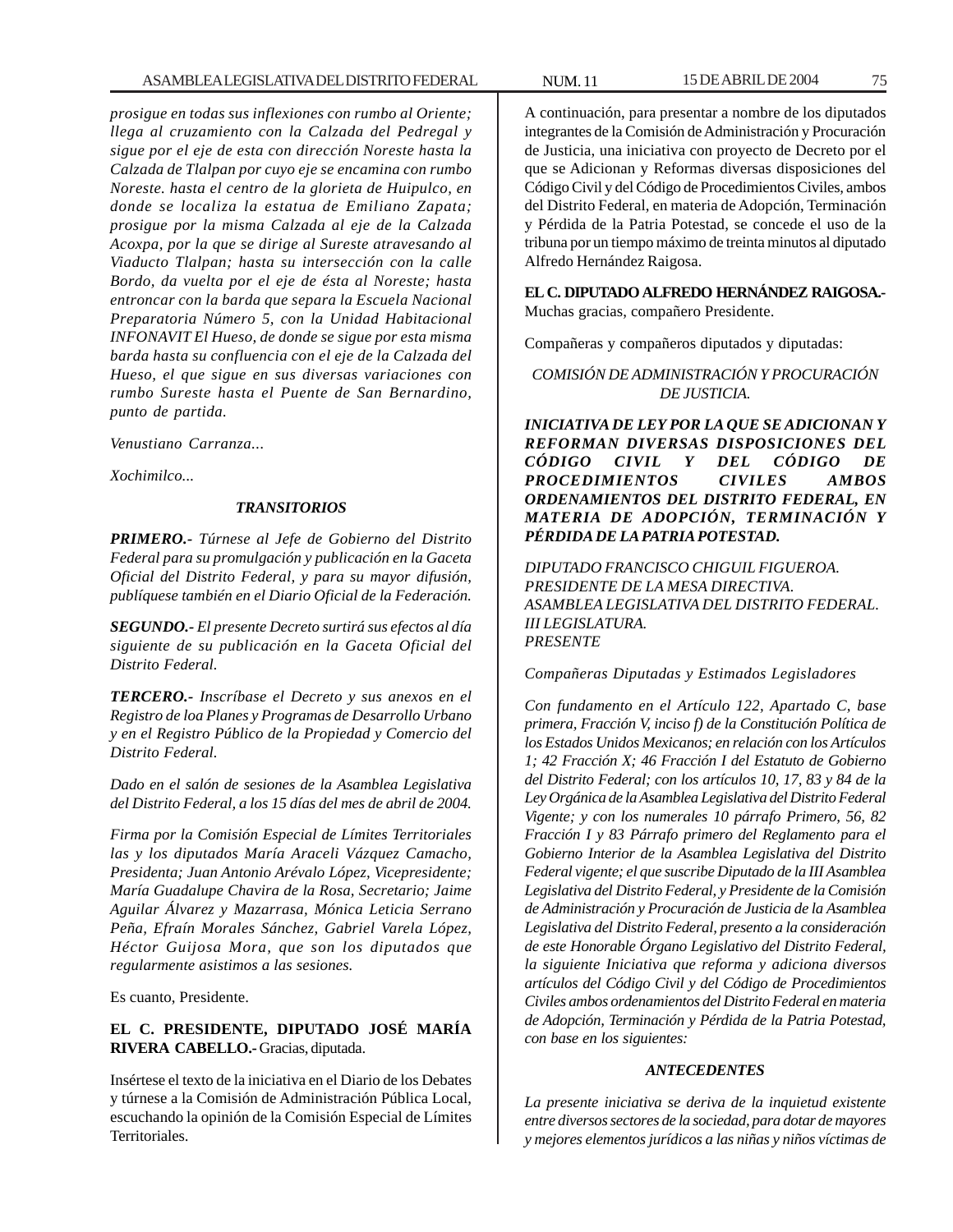#### 76 ASAMBLEA LEGISLATIVA DEL DISTRITO FEDERAL NUM. 11 15 DE ABRIL DE 2004

*violencia familiar o abandono, para otorgarles un sencillo mecanismo jurídico, que permita a estos infantes, la oportunidad de definir su situación jurídica y que puedan, de esta manera, incorporarse lo más rápidamente posible, a un nuevo núcleo familiar, del cual reciban el afecto, cuidados y satisfactores necesarios para alcanzar su pleno desarrollo psicosocial.*

*Dichas observaciones han sido retomadas por la Comisión de Administración y Procuración de Justicia, dentro del marco de una reunión de trabajo que sostuvo con la Asociación Mexicana Pro Adopción, el día 1 de abril del presente año.*

*En dicha sesión, los diputados Arturo Escobar y Vega, María Claudia Esqueda Llanes, José de Jesús López Sandoval, Mónica Leticia Serrano Peña, Héctor Guijosa Mora, Julio César Moreno Rivera, Andrés Lozano Lozano, Gerardo Villanueva Albarrán y el de la voz, integrantes de la Comisión antes referida, pertenecientes a las distintas fracciones parlamentarias concedieron su anuencia para que la dicha instancia retomara la presente iniciativa y la hiciera del conocimiento del Pleno de éste órgano Legislativo, haciendo pública su intención de dictaminarla en el presente período ordinario de sesiones.*

*La iniciativa que hoy presento y que rubrican diputados integrantes de la Comisión de Administración y Procuración de Justicia, servirá para mejorar las condiciones de vida de las y los niños.*

*Es por ello necesario, indispensable, el contar con un marco jurídico más firme y acorde a la época actual a fin de combatir hechos cotidianos como la violencia familiar, la exposición y el abandono de menores, los cuales se han incrementado en forma alarmante en los últimos tiempos.*

*Lo anterior se refleja en datos que determinan que alrededor de 20 mil niños pululan a nivel nacional en las calles; paralelamente hay cerca de 37 mil niños a nivel nacional canalizados a instituciones públicas o privadas de asistencia social.*

*Actualmente, el marco jurídico esta diseñado para atender sólo los conflictos que se presentan dentro del seno familiar, excluyendo a los niños de nadie, de la calle, de familias desintegradas, abandonados y en general aquellos infantes que carecen de una familia.*

*El proyecto de reformas aquí propuesto y descrito contempla los siguientes aspectos:*

*1. Intenta proporcionar a los adoptantes y menores susceptibles de ser adoptados seguridad y certeza jurídica.*

*2. Procura que el proceso de adopción sea un mecanismo ágil.*

*3. Reduce el tiempo de exposición y abandono de los menores de seis a tres meses, permitiendo iniciar más rápidamente las acciones legales tendientes a definir su situación jurídica y su incorporación a un seno familiar, del cual reciba los satisfactores tanto afectivos como materiales para su sano desarrollo.*

*4. Establece un procedimiento de terminación de la patria potestad, cuando los padres de un menor lo expongan voluntariamente para su adopción, ante una Institución de Asistencia Social Pública o Privada.*

*5. Implementa un Juicio Especial de Pérdida de la Patria Potestad, dirigido específicamente para los menores que se encuentran albergados en alguna Institución de Asistencia Social Pública o privada, que hayan sido víctimas de violencia familiar, exposición o abandono.*

*La Comisión de Administración y Procuración de Justicia considera pertinente que todo niño y niña tiene derecho a contar con una familia, que lo cuide y brinde las atenciones necesarias para su buen desarrollo psicosocial. La problemática que vive actualmente la niñez mexicana, obliga a emprender acciones más firmes tendientes a su protección en un marco de corresponsabilidad de los diferentes sectores de la sociedad y del gobierno.*

*El maltrato, la prostitución, la pornografía, el abuso sexual, la exposición y el abandono, son algunas manifestaciones de descomposición social que conducen a nuestros niños a un enorme sufrimiento, por ello, es necesario adecuar nuestro marco legal, para brindarles en la medida de lo posible, atención inmediata y seguridad jurídica.*

*La legislación civil vigente en materia de adopción y pérdida de la patria potestad, no ha logrado establecer un marco legal claro, sencillo, transparente y de fácil aplicación. Las reformas de los años 1998 y 2000 incorporaron aspectos novedosos de gran utilidad, pero también crearon incongruencias como la de remitirnos a artículos o fracciones ya derogados, errores que en esta propuesta de reforma se pretenden corregir.*

*La adopción a pesar de ser una figura muy antigua que data del derecho canónico, no había logrado captar la atención del legislador, es hasta la reforma de mayo de 2000 cuando finalmente se instituye en el Distrito Federal, la figura de la adopción plena, que equipara a los niños adoptados a los hijos consanguíneos, reduciendo la brecha que en este sentido existía con algunos Estados vanguardistas en la materia, como los de México, Puebla y Nuevo León, insertando también aspectos de la Convención Sobre la Protección de Menores y la Cooperación en Materia de Adopción Internacional, suscrita por nuestro país en la Haya, Países Bajos, el 29 de mayo de 1993, reformas que sumadas a los esfuerzos de las Instituciones Públicas y Privadas, han dado como resultado una mayor conciencia de la sociedad en la figura de la adopción, logrando superar*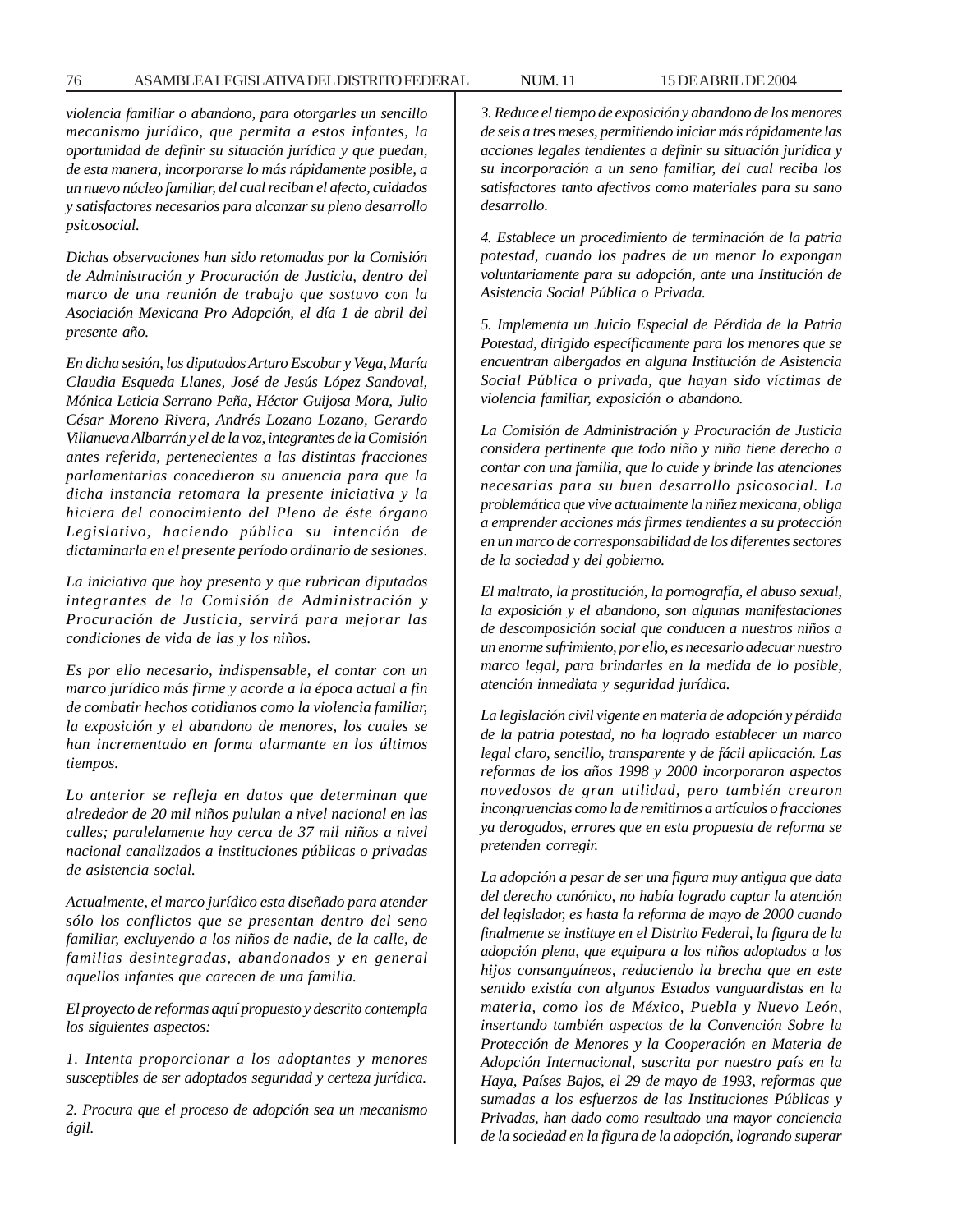*incluso viejas practicas como el ocultamiento de la adopción o el registro del hijo ajeno como propio.*

*Existen en las Instituciones Públicas y Privadas de Asistencia Social una gran cantidad de niños y niñas que podrían ser adoptados de existir un marco legal acorde con la realidad nacional.*

*Es inevitable pensar que muchos de los veinte mil niños y adolescentes que aproximadamente pululan todos los días en las calles a nivel nacional, tuvieron la posibilidad de ser integrados a una familia, pero que por indefinición o complicaciones en su estatus jurídico, esto no fue posible.*

*También el objetivo de esta reforma jurídica es reducir sustancialmente la trama burocrática para la adopción. Actualmente para nombrar al tutor se necesitan 50 trámites, y para lograr una adopción, 70.*

*Las instituciones públicas y privadas de asistencia social atienden a muchos niños y niñas que estarían ya integrados a una familia de contarse con el Juicio Especial de Pérdida de la Patria potestad que se incluye en este proyecto de reformas, baste proporcionar como dato, que en el año 2002 las Instituciones de Asistencia Pública atendieron en el ámbito nacional aproximadamente a 1300 menores, de los cuales sólo se adoptaron 32 en el Distrito Federal y 389 en el resto del País; por su parte las Instituciones de Asistencia Privada atendieron en promedio a 600 menores, siendo felizmente adoptados 200, el resto tuvieron que permanecer por mucho más tiempo institucionalizados debido a su situación jurídica.*

*Con el actual marco jurídico muchos de los niños ven limitada su oportunidad de integrarse a una familia ya que recordemos, el tiempo es su peor enemigo.*

*Se ha establecido de manera adecuada que el valor más preciado de una sociedad son sus niños.*

*En la última década las Instituciones de Asistencia Social públicas y privadas han constatado el incremento en el maltrato, la exposición voluntaria y el abandono de menores.*

*Son desde luego muy variadas las razones de este incremento; los embarazos no deseados, la drogadicción, el alcoholismo, la falta de oportunidades laborales, el escaso acceso a la educación, la desintegración familiar, por mencionar sólo algunas.*

*Es ahora cuando las instituciones públicas y privadas deben coadyuvar con el Estado en la búsqueda de soluciones ante esta problemática general de los niños en especial la definición jurídica o estatus jurídico que guardan ante aquellos que ejercen la patria potestad.*

*Para ello, es indispensable contar con mecanismos jurídicos que permitan a estas instituciones, afrontar con mayor celeridad los casos de los niños que se encuentran en las* *condiciones a que se refieren las fracciones III, V y VI del artículo 444 del Código Civil y que tratan específicamente la violencia familiar, el abandono y la comisión de delitos dolosos de los progenitores en contra de sus hijos.*

*En la actualidad cada vez más padres exponen a sus hijos a graves riesgos, ejerciendo en ellos la violencia familiar, entendiéndose ésta como el abstenerse de ministrar alimentos, golpes y lesiones, el daño psicológico y el abandono.*

*A pesar de lo anteriormente descrito, los padres o madres que ejercen este tipo de violencia, se encuentran protegidos en la actual legislación civil, al establecer ésta procedimientos largos basados siempre en juicios ordinarios que pueden llevar, una vez agotadas todas las etapas del procedimiento, hasta dos años.*

*La falta de un procedimiento ágil y seguro, basado en el respeto a los derechos de los niños, ha sin duda propiciado que muchos de ellos actualmente se encuentren viviendo en la calle, sin ninguna esperanza de verse reintegrados a su seno familiar o a ser ubicados en otros senos familiares, mediante la adopción.*

*Si entendemos a la patria potestad como el conjunto de derechos, poderes y obligaciones conferidos por la ley a los padres para que cuiden y gobiernen a sus hijos desde la concepción hasta la mayoría de edad, estableciendo dichos derechos como principales obligaciones la de criar y educar a los hijos, alimentarlos en el sentido más amplio que en lo jurídico posee la voz, el incumplimiento de los padres a todas estas prerrogativas que les da ostentar la patria potestad, debe ser, en el caso de las fracciones III, V y VI del artículo 444 del Código Civil sancionado mediante un procedimiento expedito con la pérdida de este derecho.*

*Por tal razón es que atendiendo en todo momento el interés del menor por encima del de sus padres, proponemos se establezca un Juicio Especial sobre la pérdida de la patria potestad, que estamos seguros permitirá de manera sencilla y clara definir la situación jurídica de los menores institucionalizados.*

*Este procedimiento o juicio especial que se propone no pretende sea aplicado a los conflictos que se dan en el seno de una familia, por desavenencias entre los padres para estos casos debe invariablemente emprenderse una juicio ordinario civil, en razón de que el menor o menores no se encuentran en situación de riesgo y de ser así, el Juez del conocimiento puede establecer medidas provisionales y precautorias a favor o en contra de algunos de sus progenitores.*

*Se trata de un procedimiento que se propone exclusivamente para niños que se encuentran albergados en alguna institución pública o privada y que hayan sido sujetos de violencia familiar, abandono o delito doloso de los progenitores en contra de sus hijos. La sociedad*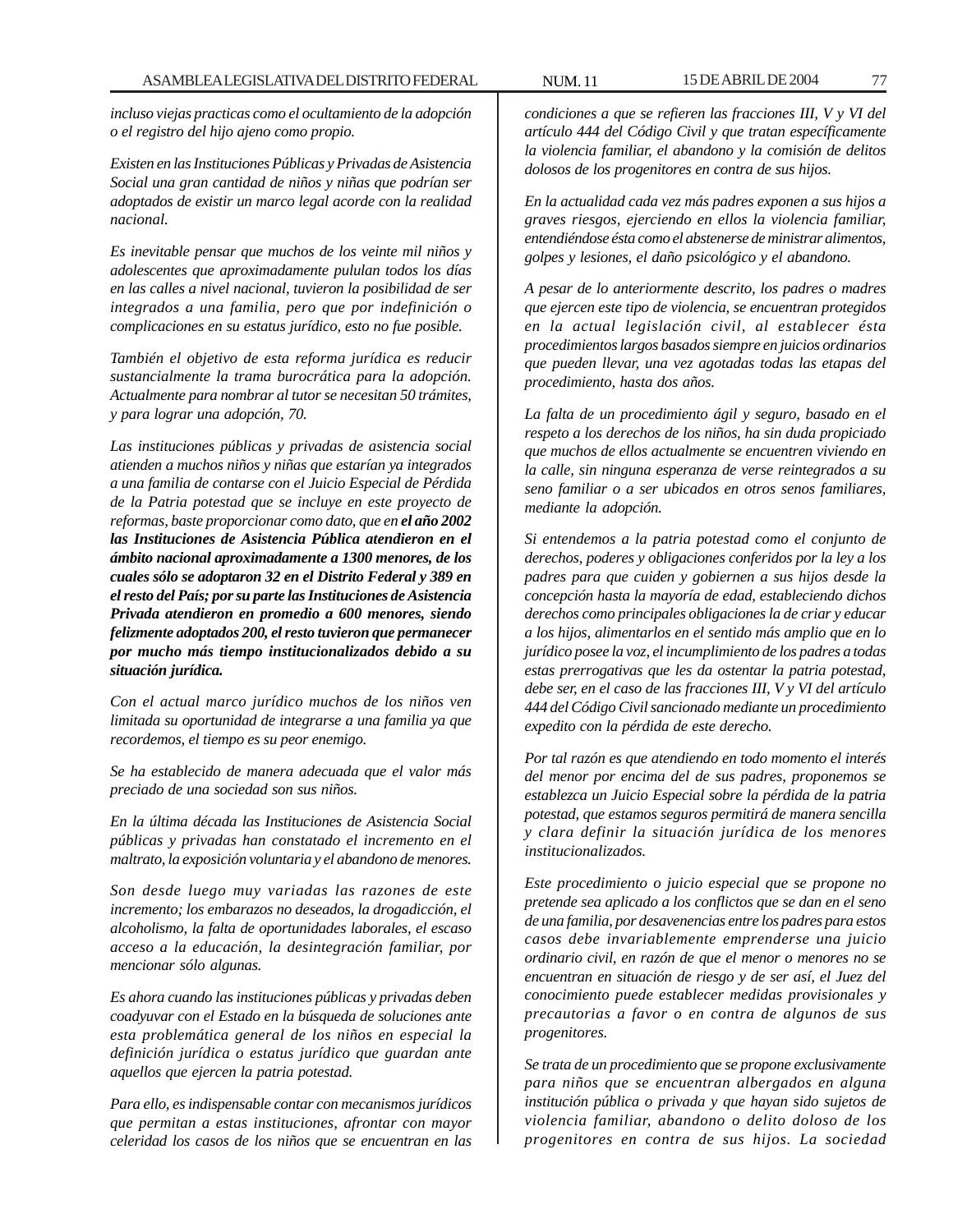*conjuntamente con el Estado deben trabajar para ofrecer un marco jurídico claro, sencillo, transparente y de fácil aplicación, que brinde seguridad jurídica a todos los que intervengan en él. Los niños tienen el derecho fundamental a una vida digna, recibir cariño, amor y educación.*

*Por lo anteriormente expuesto fundado, presentamos ante esta Soberanía, la siguiente Iniciativa que reforma y adiciona diversos artículos del Código Civil y del Código de Procedimientos Civiles ambos ordenamientos del Distrito Federal en materia de Adopción, Terminación y Pérdida de la Patria Potestad, para quedar como sigue:*

## *PROYECTO DE DECRETO*

*ARTÍCULO PRIMERO, Se reforman los artículos 84, 133, 307, 399, 401, 410-A, 410-E, 443, 444 y se deroga el artículo 410-B del Código Civil del Distrito Federal para quedar de la siguiente manera:*

## *TÍTULO CUARTO DEL REGISTRO CIVIL*

## *CAPÍTULO IV De las actas de adopción*

*Artículo 84. Dictada la resolución judicial definitiva que autorice la adopción, el Juez, dentro del término de tres días, remitirá copia certificada de las diligencias al Juez del Registro Civil que corresponda, a fin de que, con la comparecencia del adoptante, se levante el acta correspondiente.*

## *CAPÍTULO X DE LAS INSCRIPCIONES DE LAS EJECUTORIAS QUE DECLARAN O MODIFICAN EL ESTADO CIVIL*

*Artículo 133. Cuando se recobre la capacidad legal para administrar, se presente la persona declarada ausente o cuya muerte se presumía, se dará aviso al Juez del Registro Civil por el mismo interesado o por la autoridad que corresponda para que cancele la inscripción a que se refiere el artículo anterior.*

## *TÍTULO SEXTO DEL PARENTESCO, DE LOS ALIMENTOS Y DE LA VIOLENCIA FAMILIAR*

## *CAPÍTULO II De Los Alimentos*

*Artículo 307. El adoptante y el adoptado tienen la obligación de darse alimentos en los casos en que la tienen los padres y los hijos.*

> *TÍTULO SÉPTIMO DE LA FILIACIÓN*

*CAPÍTULO V De la adopción*

# *SECCIÓN PRIMERA DISPOSICIONES GENERALES*

*Artículo 399. El procedimiento para tramitar la adopción será fijado en el Código de Procedimientos Civiles.*

*Artículo 401. El Juez de lo Familiar que apruebe la adopción remitirá copia de las diligencias respectivas al Juez del Registro Civil del Distrito Federal para que levante el acta.*

*Levantada ésta, el Juez del Registro Civil remitirá las constancias de dicho registro a su homologo del lugar que levantó el Acta de Nacimiento originaria, para los efectos del artículo 87 de este Código.*

## *SECCIÓN TERCERA. DE LOS EFECTOS DE LA ADOPCIÓN*

*Artículo 410-A. El adoptado en adopción plena se equipara al hijo consanguíneo para todos los efectos legales, incluyendo los impedimentos del matrimonio. El adoptado tiene en la familia del o los adoptantes los mismos derechos, deberes y obligaciones del hijo consanguíneo.*

*La adopción plena extingue la filiación preexistente entre el adoptado y sus progenitores y el parentesco con la familia de éstos, salvo para los impedimentos de matrimonio. En el supuesto de que el adoptante esté casado o tenga una relación de concubinato con alguno de los progenitores del adoptado, no se extinguirán los derechos, obligaciones y demás consecuencias jurídicas que resulten de la filiación consanguínea.*

*La adopción es irrevocable.*

*Artículo 410-B. Se deroga.*

# *SECCIÓN CUARTA DE LA ADOPCIÓN INTERNACIONAL*

*Artículo 410-E. La adopción internacional es la promovida por ciudadanos de otro país, con residencia habitual fuera del territorio nacional. Esta adopción se regirá por los tratados internacionales ratificados por el Estado Mexicano bajo el principio de bilateralidad y, en lo conducente, por las disposiciones de este Código.*

*La adopción por extranjeros es la promovida por ciudadanos de otro país, con residencia permanente en el territorio nacional. Esta adopción se regirá por lo dispuesto en el presente Código.*

# *TÍTULO OCTAVO DE LA PATRIA POTESTAD*

*CAPÍTULO III DE LA PÉRDIDA, SUSPENSIÓN, LIMITACIÓN Y TERMINACIÓN DE LA PATRIA POTESTAD*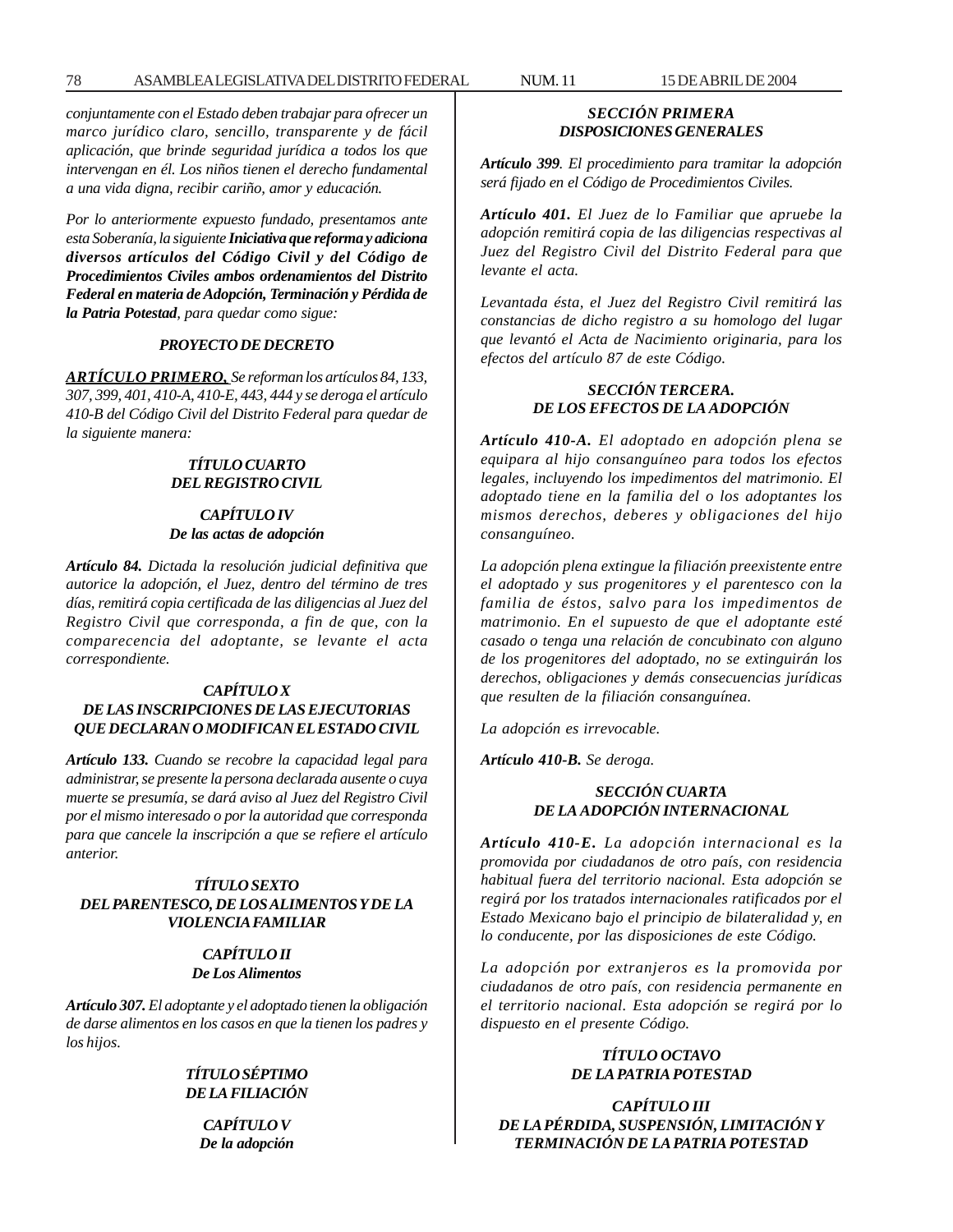*Artículo 443. La patria potestad se acaba:*

*I. Con la muerte del que la ejerce, si no hay otra persona en quien recaiga;*

*II. Con la emancipación derivada del matrimonio;*

*III. Por la mayor edad del hijo.*

*IV. Con la adopción del hijo.*

*V. Cuando el que ejerza la patria potestad de un menor, lo entregue a una Institución pública o privada de asistencia social legalmente constituida, para ser dado en adopción.*

*Artículo 444. La patria potestad se pierde por resolución judicial:*

*I. Cuando el que la ejerza sea condenado expresamente a la pérdida de ese derecho.*

*II. En los casos de divorcio, teniendo en cuenta lo que dispone el artículo 283.*

*III. En el caso de violencia familiar en contra del menor, siempre que esta constituya una causa suficiente para su pérdida.*

*IV. El incumplimiento de la obligación alimentaría por más de 45 días.*

*V. Por el abandono que el padre o la madre hicieren de los hijos por más de tres meses;*

*VI. Cuando el que la ejerza hubiera cometido contra la persona o bienes de los hijos, un delito doloso, por el cual haya sido condenado por sentencia ejecutoriada; y*

*VII. Cuando el que la ejerza sea condenado dos o más veces por delitos graves.*

*ARTÍCULO SEGUNDO. Se reforman los artículos 430, 431, 432, 433, 434, 435, 644, 923 y 924 y se adiciona el artículo 901 del Código de Procedimientos Civiles del Distrito Federal, para quedar de la siguiente manera:*

# *TÍTULO SÉPTIMO DE LOS JUICIOS ESPECIALES Y DE LAS VÍAS DE APREMIO*

# *Capítulo I De la pérdida de la patria potestad de menores acogidos por una Institución pública o privada de asistencia social*

*Artículo 430. Se tramitará el procedimiento a que se refiere este capítulo tratándose de menores recibidos por una institución pública o privada de asistencia social para el efecto de que se decrete la pérdida de la patria potestad, en los casos previstos en el artículo 444 fracciones III, V y VI del Código Civil, correspondiéndole*

*la acción a la persona responsable de la institución o al Ministerio Público.*

*Artículo 431. Admitida la demanda se correrá traslado de ella a las personas a que se refiere el artículo 414 del Código Civil, a fin de que en el plazo de cinco días presenten su contestación.*

*Artículo 432. Las notificaciones se sujetarán a lo dispuesto por el Título Segundo, Capítulo Quinto de este Código.*

*Artículo 433. Todas las excepciones deberán hacerse valer en la contestación.*

*Los incidentes no suspenden el procedimiento y todas las excepciones que se opongan y recursos que se interpongan se resolverá en la sentencia definitiva.*

*Si la parte demandada no formula su contestación, se tendrá por contestada en sentido negativo.*

*En este juicio no es admisible la reconvención.*

*Artículo 434. Transcurrido el período de emplazamiento, dentro de los diez días siguientes, se celebrara una audiencia de pruebas y alegatos, citándose a las partes conforme a las reglas de las notificaciones personales, con las prevenciones y apercibimientos que legalmente se requieran.*

*Las pruebas deberán ofrecerse en los escritos de demanda y contestación. Las pruebas supervenientes se regirán por las reglas generales previstas en éste Código.*

*Si no fuere posible desahogar todas las pruebas, la audiencia podrá diferirse por una sola vez por un término no mayor de cinco días. Desahogadas las pruebas y concluida la fase de alegatos, se dictará Sentencia dentro de los cinco días siguientes.*

*Artículo 435. Contra la Sentencia que se dicte procede la apelación en ambos efectos.*

## *TÍTULO NOVENO DE LOS JUICIOS EN REBELDÍA*

#### *Capítulo I Procedimiento estando ausente el rebelde*

*Artículo 644. En el caso en que el emplazamiento se hubiere hecho por edictos, la sentencia no se ejecutará sino pasados tres meses a partir de la última publicación en el Boletín Judicial o en el periódico del lugar, a no ser que el actor dé una fianza prevenida para el juicio ejecutivo.*

*Tratándose de los Juicio a que hace referencia el Titulo Séptimo, Capítulo I de este Código, no será aplicable el presente artículo.*

## *TÍTULO DÉCIMO QUINTO DE LA JURISDICCIÓN VOLUNTARIA*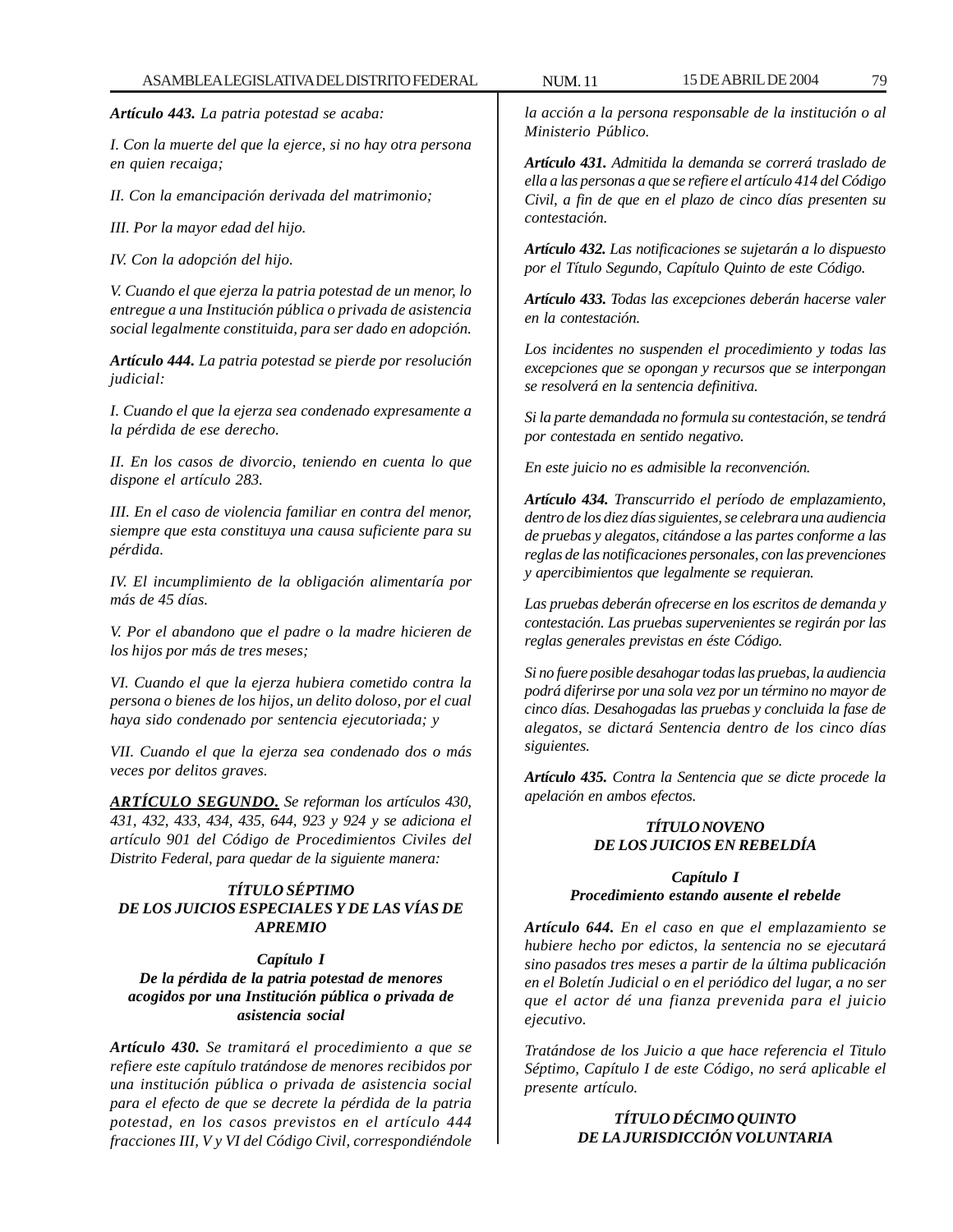#### *Capítulo I Disposiciones Generales*

*Artículo 901 Bis. La institución pública o privada, de asistencia social que reciba a un menor para ser dado en adopción, podrá presentar por escrito, solicitud ante Juez Familiar haciendo de su conocimiento esta circunstancia, acompañando a dicha solicitud el acta de nacimiento del menor. El Juez ordenará la comparecencia del representante legal de la institución y de las personas que ejerzan la patria potestad, con la intervención del Ministerio Público. Ratificada que sea por las partes dicha solicitud, se declarará la terminación de la patria potestad y la tutela del menor quedará a cargo de la Institución.*

## *Capítulo IV Adopción*

*Artículo 923. El que pretenda adoptar deberá acreditar los requisitos señalados por el artículo 390 del Código Civil, debiendo observar lo siguiente:*

*I. En la promoción inicial se deberá manifestar si se trata de adopción nacional o internacional, mencionándose, el nombre, edad y si lo hubiere, el domicilio del menor o persona con incapacidad que se pretenda adoptar, el nombre, edad y domicilio de quienes en su caso ejerzan sobre él la patria potestad o tutela, o de la persona o institución de asistencia social pública o privada que lo haya recibido y acompañar certificado médico de buena salud de los promoventes y del menor.*

*Los estudios socioeconómicos y psicológicos necesarios para efectuar el trámite de adopción deberán realizarse por el Sistema Nacional para el Desarrollo Integral de la Familia, la Secretaría de Salud, por el Sistema para el Desarrollo Integral de la Familia del Distrito Federal, el Tribunal Superior de Justicia y la Procuraduría General de Justicia, estas dos últimas también del Distrito Federal.*

*II. Cuando el menor hubiere sido acogido por una institución de asistencia social pública o privada, el presunto adoptante o la institución exhibirá, según sea el caso, constancia fehaciente del tiempo de exposición, la Sentencia ejecutoriada que haya decretado la terminación de la patria potestad o en su defecto, como consecuencia del abandono, la sentencia ejecutoriada que haya decretado la pérdida de este derecho.*

*III. Si hubieran transcurrido menos de los tres meses de la exposición, se decretará el depósito de quien se pretende adoptar con el presunto adoptante, entre tanto se consuma dicho plazo;*

*IV. Si no se conociera el nombre de los padres o no hubiere sido acogido por institución de asistencia social, pública o privada, se decretará la custodia con el presunto adoptante, por el término de tres meses para los mismos efectos.*

*En el supuesto de que el menor haya sido entregado a dichas instituciones por quienes ejerzan en él la patria potestad, para promover su adopción, no se requerirá que transcurra el plazo de tres meses a que se refiere el presente artículo y,*

*V. Tratándose de extranjeros deberán acreditar su solvencia moral y económica con las constancias expedidas en su país, sin necesidad de presentar testigos.*

*Los extranjeros con residencia en otro país deberán presentar certificado de idoneidad expedido por la autoridad competente de su país de origen que acredite que el solicitante es considerado apto para adoptar; constancia de que el menor que se pretende adoptar ha sido autorizado para entrar y residir permanentemente en dicho Estado; deberán durante el procedimiento acreditar su legal estancia en el País y la autorización de la Secretaría de Gobernación para llevar a cabo una adopción.*

*La documentación que presenten los solicitantes extranjeros en idioma distinto al español, deberá acompasarse de la traducción oficial.*

*La documentación correspondiente deberá estar apostillada o legalizada por el Cónsul mexicano.*

*VI. En el auto admisorio que le recaiga a la solicitud inicial de adopción, el Juez señalará fecha para la audiencia, la que se deberá desahogar dentro de los diez días siguientes al mismo.*

*Artículo 924. Rendidas las constancias que se exigen en el artículo anterior y obtenido el consentimiento de las personas que deban darlo, conforme al Código Civil, el Juez de lo Familiar resolverá dentro del tercer día, lo que proceda sobre la adopción.*

*La sentencia consentida por los promoventes causara ejecutoria.*

*ARTÍCULO TERCERO.- Se derogan todas aquellas disposiciones que contravengan lo establecido en la presente Ley.*

*ARTÍCULO CUARTO.- El presente decreto entrará en vigor al día siguiente de su publicación en la Gaceta Oficial del Distrito Federal.*

# *ATENTAMENTE DIPUTADO ALFREDO HERNÁNDEZ RAIGOSA*

Le pediría a la presidencia que integrara el texto para no leerlo. Y solamente quiero terminar haciendo la precisión de que esta iniciativa, tomamos el acuerdo en la Comisión de Procuración y Administración de Justicia, los diputados integrantes y que es una iniciativa que presentamos a título de la Comisión los diputados José de Jesús López Sandoval, Secretario de la misma, el diputado Arturo Escobar y Vega, la diputada Mónica Leticia Serrano, el diputado Andrés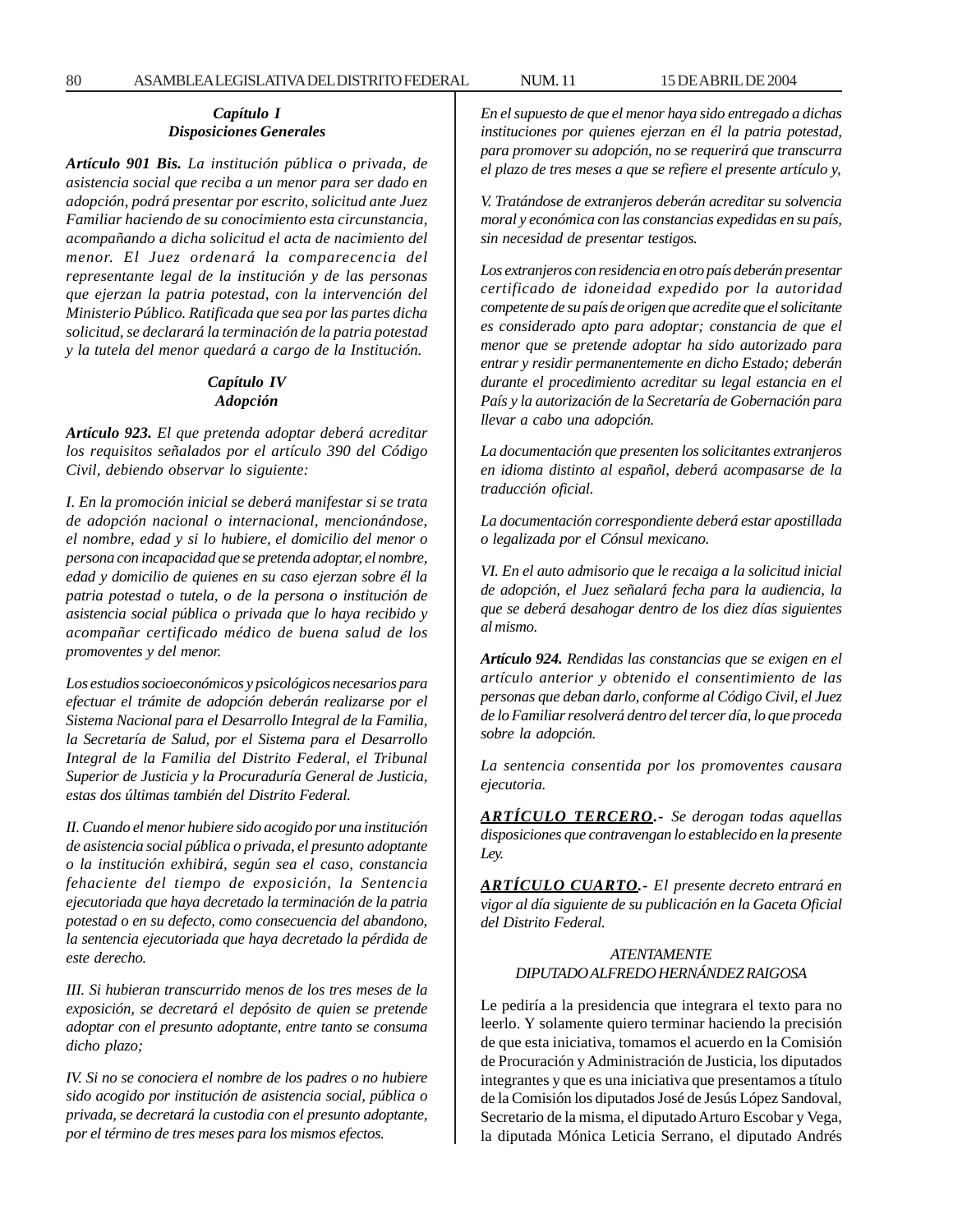Lozano Lozano, el diputado Héctor Guijosa Mora, el Vicepresidente de la Comisión el diputado Gerardo Villanueva Albarrán, el diputado Julio César Moreno, la diputada Claudia Esqueda y su servidor en calidad de Presidente de esta Comisión.

Esperamos que en breve pueda ser dictaminada en beneficio de este sector que requiere del apoyo y la solidaridad de este órgano legislativo de la Ciudad. Por su atención, muchas gracias.

Lo entrego a la presidencia y solicito se pueda integrar al Diario de los Debates, íntegro.

**EL C. PRESIDENTE.-** Gracias, diputado.

Insértese el texto íntegro de la iniciativa en el Diario de los Debates y túrnese para su análisis y dictamen a la Comisión de Administración y Procuración de Justicia.

Para presentar una iniciativa de decreto por el que se Reforman, Adicionan y Derogan diversas disposiciones del Código Penal, del Código Civil y del Código de Procedimientos Civiles del Distrito Federal en materia de Guarda, Custodia y Derecho de Convivencia de los Menores Sujetos a Patria Potestad en la Legislación del Distrito Federal, se concede el uso de la tribuna por un tiempo máximo de treinta minutos al diputado José Jiménez Magaña, a nombre del Presidente y del Vicepresidente de la Comisión de Atención a Grupos Vulnerables.

## **EL C. DIPUTADO JOSÉ GUADALUPE JIMÉNEZ**

**MAGAÑA.-** Ciudadano diputado Presidente; ciudadanas y ciudadanos diputados; ciudadanas y ciudadanos:

Siguiendo el ejemplo de mi compañero diputado Alfredo Hernández también procuraremos la economía parlamentaria en consideración de los compañeros y sobre todo porque también el orden del día está muy acumulado de puntos y requiere también su turno a las Comisiones donde tendremos oportunidad de afinar los detalles correspondientes.

Asimismo, solicitamos sea turnada a la Comisión de Grupos Vulnerables para su análisis y procesamiento.

*INICIATIVA DE DECRETO POR EL QUE SE-REFORMAN, ADICIONAN Y DEROGAN DIVERSAS DISPOSICIONES DEL CÓDIGO PENAL, DEL CÓDIGO CIVIL Y DEL CÓDIGO DE PROCEDIMIENTOS CIVILES DEL DISTRITO FEDERAL, EN MATERIA DE GUARDA, CUSTODIA Y DERECHO DE CONVIVENCIA DE LOS MENORES SUJETOS A PATRIA POTESTAD EN LA LEGISLACIÓN DEL DISTRITO FEDERAL.*

*DIP. FRANCISCO CHIGUIL FIGUEROA PRESIDENTE DE LA MESA DIRECTIVA DE LA ASAMBLEA LEGISLATIVA DEL DISTRITO*

## *FEDERAL, III LEGISLATURA. PRESENTE.*

*DIP. JOSÉ JIMÉNEZ MAGAÑA y DIP. JOSÉ ANTONIO ARÉVALO GONZÁLEZ Vicepresidente Y Presidente de la Comisión de Atención a Grupos Vulnerables en la Asamblea Legislativa, con fundamento en lo dispuesto por los artículos 122, apartado C, BASE PRIMERA, fracción V, inciso h) de la Constitución Política de los Estados Unidos Mexicanos; 38, 42 fracciones XII del Estatuto de Gobierno del Distrito Federal; 10 fracción I, 11, 17 fracción IV, 59, 60 fracción II; 61, 62, 63, 64, y 73 de la Ley Orgánica de la Asamblea Legislativa del Distrito Federal; 28, 32, 33 y 84 del Reglamento para el Gobierno Interior de la Asamblea Legislativa del Distrito Federal, se avocó al estudio y preparación de la INICIATIVA DE DECRETO POR EL QUE SE-REFORMAN, ADICIONAN Y DEROGAN DIVERSAS DISPOSICIONES DEL CÓDIGO PENAL, DEL CÓDIGO CIVIL Y DEL CÓDIGO DE PROCEDIMIENTOS CIVILES DEL DISTRITO FEDERAL, EN MATERIA DE GUARDA, CUSTODIA Y DERECHO DE CONVIVENCIA DE LOS MENORES SUJETOS A PATRIA POTESTAD EN LA LEGISLACIÓN DEL DISTRITO FEDERAL.*

*Al tenor de la siguiente:*

#### *Exposición de motivos*

*La Legislación del Distrito Federal, al igual que el Derecho en general, requiere actualizarse permanentemente a fin de armonizarla con las necesidades sociales.*

*Un aspecto muy importante, que hasta ahora no ha sido adecuadamente regulado, lo constituye: la guarda y la custodia así como el derecho de convivencia, de los menores sujetos a la patria potestad.*

*Actualmente, las normas jurídicas no responden de forma adecuada a los diversos y complejos problemas que se presentan en los distintos juzgados de lo familiar del Distrito Federal, cuando ambos progenitores ejercen la patria potestad, pero uno solo de ellos tiene la guarda y custodia de los hijos o las hijas menores de edad.*

*Igual de complejas, son las situaciones que se presentan cuando cada uno de los progenitores tiene la guarda y custodia de uno o varios menores. Esto es, que la madre la ejerce sobre uno o varios hijos y el padre sobre otro u otros diversos.*

*En tales supuestos, los niños y las niñas tienen una esfera de protección insuficiente y precaria, que los convierte en sujetos en condiciones de vulnerabilidad y en algunas situaciones en desventaja social. Para superar tal situación,*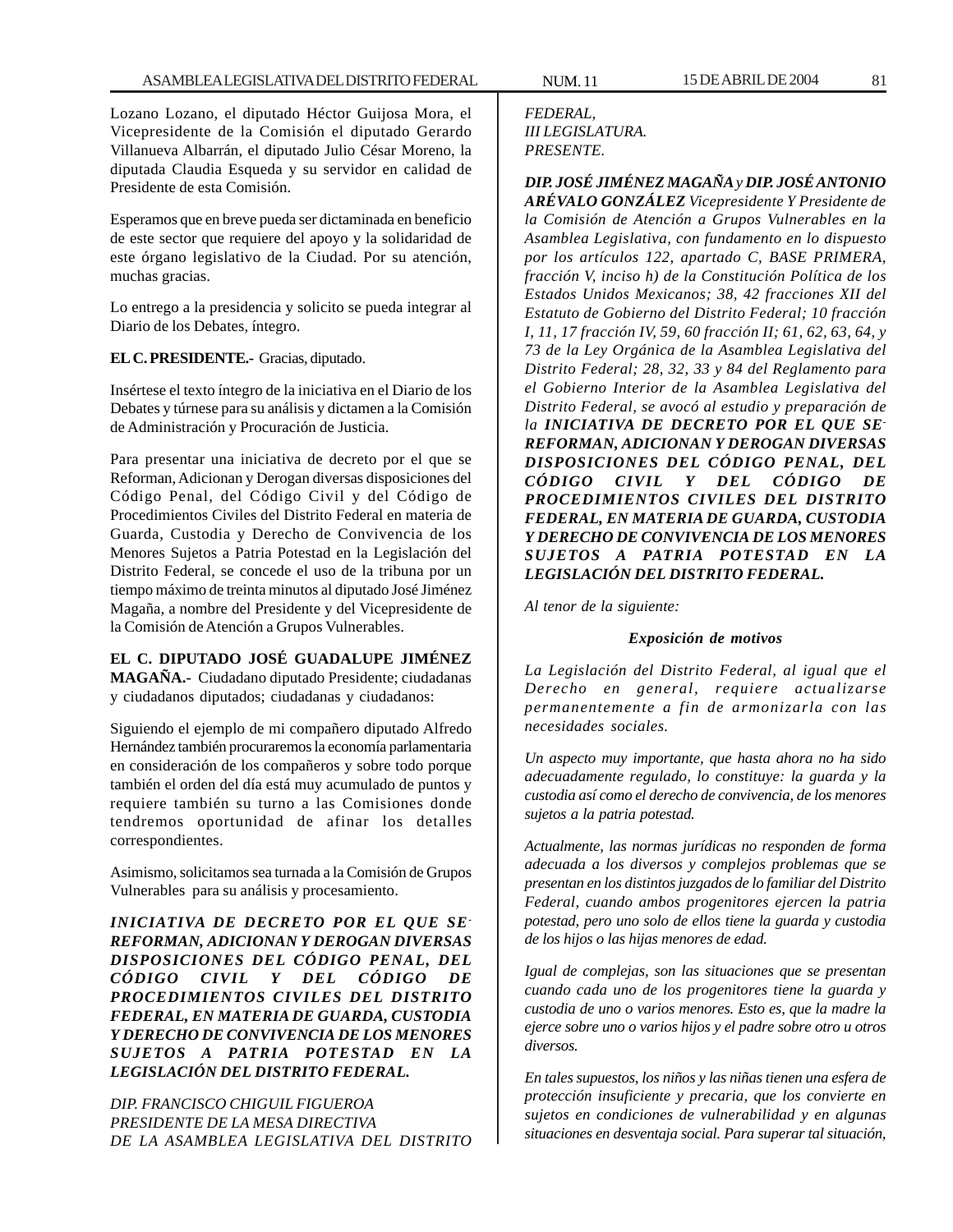*urge armonizar los derechos de sus ascendientes y otros parientes a convivir con ellos, sin menoscabo del bienestar de los menores y velando por el cumplimiento de los deberes escolares y sus derechos plasmados en la Ley de los Derechos de las Niñas y Niños como en la Ley de las y los jóvenes del Distrito Federal.*

*Asimismo se propone otorgar facultades al Centro de justicia Alternativa, con la finalidad de auxiliar en la administración de justicia, a fin de que se trate de dirimir las controversias en las que se vean involucrados los niños y las niñas con relación a su guarda, custodia y regulación de convivencias.*

*Así en esta iniciativa, el interés superior de los niños y las niñas constituye el principio rector para armonizar los legítimos derechos del padre y de la madre, mediante diversas modificaciones a la legislación de la Capital de todos los mexicanos, en los ámbitos penal y civil, en este último caso, en sus aspectos sustantivo y adjetivo.*

*Todas las observaciones, correcciones y adiciones han sido estudiadas y propuestas y contrastadas con base en la realidad que se presenta en la práctica de oficio de los jueces tanto familiares como penales, así como de peritos y expertos en materia jurídica. Fue de importancia las pláticas que se sostuvieron con antelación en la Comisión de Grupos Vulnerables de la Legislación pasada y de la actual, a los artículos de los diversos ordenamientos, en particular el del Código de Procedimientos Civiles para el Distrito Federal, efectuados por el Lic. Juan Tapia Mejía, Juez Trigésimo Octavo de lo Familiar, con apoyo del Lic. Fernando Barrera Zamorategui, Catedrático de la Facultad de Derecho de la Universidad Autónoma de México, así también tomando en consideración los puntos de vista de diversos jueces en Materia Familiar que fueron consultados, es también de destacar las demandas que agrupaciones de Padres y Madres de familia por el ejercicio de sus derechos de guarda, custodia y derecho de convivencia, justo, legal y adecuado para el bienestar de las niñas y niños menores así como de las y los jóvenes, e incapaces.*

*Los cambios propuestos, atendiendo al ordenamiento legal afectado, pueden agruparse en tres grandes apartados, según correspondan al:*

- *I. Código Penal para el Distrito Federal;*
- *II. Código Civil para el Distrito Federal; y*
- *III. Código de Procedimientos Civiles para el Distrito Federal.*

#### *I. CÓDIGO PENAL PARA EL DISTRITO FEDERAL.*

*Se propone adicionar al ordenamiento penal, con un nuevo precepto, a encuadrarse en el ''Título IV. Capítulo Sexto'' relativo a la ''Retención y sustracción de menores o incapaces'', con el fin de sancionar las* *conductas que impidan la convivencia de los menores con el ascendiente y demás parientes que tengan reconocido su derecho de convivencia; así como, castigar la omisión consistente en no reincorporar a los niños y a las niñas, al concluir la convivencia.*

*En tales supuestos, los delitos se perseguirán por querella.*

## *II. CÓDIGO CIVIL PARA EL DISTRITO FEDERAL.*

*Respecto del Código Civil para el Distrito Federal, las propuestas sobre la custodia y la guarda de los menores y el derecho de convivencia con los mismos, se extienden a cinco diversos artículos.*

*1. Se propone modificar la fracción V del artículo 282, a fin de introducir la custodia compartida de los niños y las niñas, tanto cuando se constituya por convenio como por resolución del Juez de lo Familiar y tomando en cuenta, en su caso, la opinión del menor. Asimismo, se ordena que los menores de siete años deberán quedar al cuidado de la madre, aunque ésta carezca de recursos económicos.*

*2. Se modifica el párrafo segundo del artículo 293, relativo a las situaciones equiparables al parentesco consanguíneo, para establecer que éste vínculo surge entre el hijo producto de la reproducción asistida y ''la persona soltera o los cónyuges o concubinos que hayan procurado el nacimiento, para atribuirse el carácter de progenitor o progenitores''.*

*3. Se adiciona un segundo párrafo al artículo 411, a fin de establecer que, salvo el caso de la violencia familiar reconocida judicialmente, es deber de quien ejerza la patria potestad procurar en el menor el respeto y el acercamiento con el otro ascendiente que ejerza la patria potestad, evitando conductas en sentido contrario.*

*4. Para los casos de conductas reiteradas o graves encaminadas a evitar la convivencia con los menores: se adiciona un párrafo tercero al artículo 417, con fundamento en el cual, el Juez de lo Familiar podrá dictar el cambio de la custodia; además, de aplicar las medidas de apremio previstas en las normas procesales.*

*5. Asimismo, se adicionan las fracciones V y VI al artículo 447, para establecer como nuevas causales de procedencia de la suspensión de la patria potestad, tanto el incumplimiento en el pago de las pensiones alimentarias a que tienen derecho los niños y las niñas, como realizar actos que tiendan a impedir la convivencia reconocida u ordenada por autoridad competente.*

## *III. CÓDIGO DE PROCEDIMIENTOS CIVILES PARA EL DISTRITO FEDERAL.*

*En el ámbito procesal, esta iniciativa propone diversas modificaciones al Código de Procedimientos Civiles para el*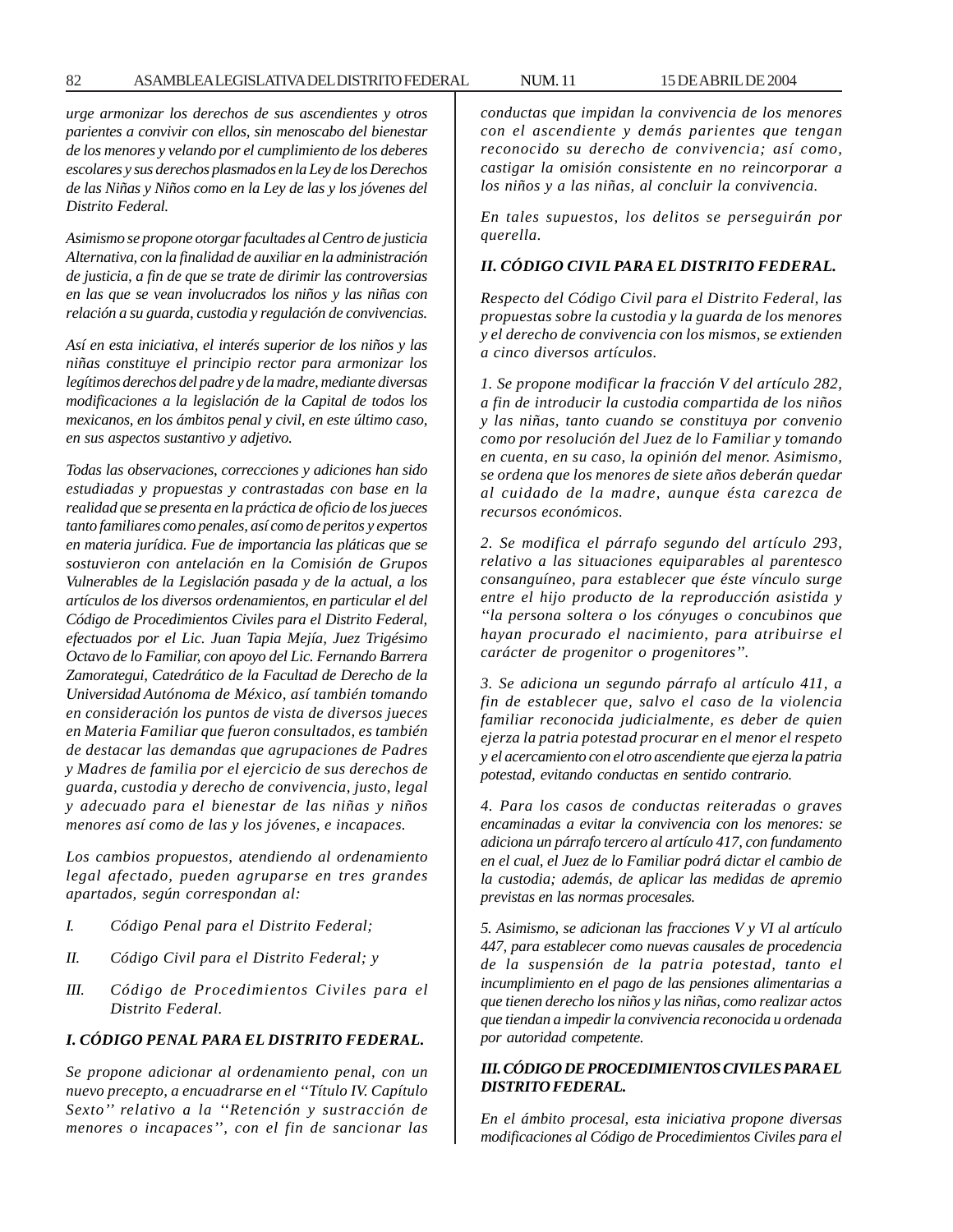*Distrito Federal, que implican: la adición de seis nuevos artículos y la reforma o adición parcial de otros cinco.*

*1. Se adiciona el artículo 46, estableciendo, que es obligatorio para las partes acudir asesoradas por licenciados en Derecho con cédula profesional, a las audiencias previas de conciliación y de excepciones procesales y de desahogo de pruebas y alegatos.*

*Permitiéndose que en los demás casos, puedan comparecer a las diligencias, con la asesoría de pasantes en Derecho que cuenten con la carta o autorización correspondiente. En tal caso, tendrán responsabilidad solidaria, quienes hayan otorgado la respectiva responsiva.*

*Por otra parte, se establecen medidas para reducir al mínimo la posibilidad de que una audiencia se difiera.*

*2. Se adiciona el artículo 73 bis, que califica de grave las conductas que ocasionen el incumplimiento del derecho de convivencia con los menores, e igualmente grave el incumplimiento de la obligación alimentaria, para efectos de imponer medidas de apremio y para la actuación del Ministerio Público.*

*3. El artículo 114 se adiciona con un último párrafo para simplificar las notificaciones personales a las partes en los procedimientos familiares.*

*4. Asimismo, el artículo 123 se adiciona con un último párrafo para simplificar las notificaciones personales a las partes.*

*5. Se adiciona el artículo 205, para otorgar facultades al Centro de justicia Alternativa, en la solución de conflictos familiares.*

*6. Se reforma el proemio y se adiciona una fracción IX al artículo 255, con la finalidad de extender a los incidentes los requisitos de la demanda principal y precisar las características de las notificaciones en el procedimiento incidental.*

*7. Tratándose de desacato o incumplimiento de sus determinaciones sobre entrega de personas, con fundamento en el segundo párrafo que se adiciona al artículo 526, el Juez de lo Familiar dará intervención al Ministerio Público a fin de que éste proceda a realizar lo conducente para lograr la aplicación de las sanciones penales que correspondan.*

*8. Se propone adicionar un nuevo artículo 687, aprovechando que el texto original se encuentra derogado, que precisa las resoluciones judiciales en que procede la apelación.*

*9. En el ''Título Decimotercero. De las controversias del orden familiar'', se cambia la denominación de su capítulo único para quedar: ''Capítulo Único. Regulación de la convivencia, custodia y su cambio''. Además, se adicionan cuatro artículos: 941 bis, 941 ter, 941 quáter y 941 quintus.*

*El artículo 941 bis establece el procedimiento para resolver provisionalmente sobre la custodia y la convivencia de las niñas y los niños con sus parientes.*

*Ordena que previamente a su resolución, el Juez de lo Familiar escuche separadamente al menor que ha cumplido tres años.*

*Señala que a falta o imposibilidad de los padres para tener la custodia, la misma puede otorgarse a los abuelos paternos o maternos.*

*Establece la posibilidad de que la convivencia, sea en forma equitativa hasta en diversas ocasiones a la semana y que los días feriados puedan significar convivencia alternadas.*

*10. El propuesto artículo 941 ter señala las precauciones que deben tornarse cuando exista la posibilidad no confirmada de violencia familiar.*

*11. El nuevo artículo 941 quáter faculta al Juez de lo Familiar para decretar el cambio de la guarda y custodia de los menores, cuando el ascendiente que la ejerce incumpla su deber de permitir la convivencia de los niños y las niñas con sus parientes tengan reconocido tal derecho.*

*12. Finalmente el adicionado artículo 941 quintus señala que es causa de suspensión del derecho de convivencia, que su titular incumpla la obligación alimentaria a su cargo establecida a favor de los menores.*

#### *CONSIDERANDOS:*

*PRIMERO: Esta Comisión de ATENCIÓN A GRUPOS VULNERANBLES tiene competencia legal para conocer y dictaminar sobre la INICIATIVA DE DECRETO POR EL QUE SE REFORMAN, ADICIONAN Y DEROGAN DIVERSAS DISPOSICIONES DEL CÓDIGO PENAL, DEL CÓDIGO CIVIL Y DEL CÓDIGO DE PROCEDIMIENTOS CIVILES DEL DISTRITO FEDERAL, EN MATERIA DE GUARDA, CUSTODIA Y DERECHO DE CONVIVENCIA DE LOS MENORES SUJETOS A PATRIA POTESTAD EN LA LEGISLACIÓN DEL DISTRITO FEDERAL. Presentada por el Diputado José Jiménez Magaña y el Dip. José Antonio Arévalo González, lo anterior en virtud de lo dispuesto en los artículos 122, apartado C, BASE PRIMERA, fracción V, inciso h) de la Constitución Política de los Estados Unidos Mexicanos; 38, 42 fracciones XII del Estatuto de Gobierno del Distrito Federal; 10 fracción I, 11, 17 fracción IV, 59, 60 fracción II; 61, 62, 63, 64, y 73 de la Ley Orgánica de la Asamblea Legislativa del Distrito Federal; 28, 32, 33 y 84 del Reglamento para el Gobierno Interior de la Asamblea Legislativa del Distrito Federal.*

*SEGUNDO: Que la guarda, custodia y derecho de convivencia es un elemento que permite a los ciudadanos*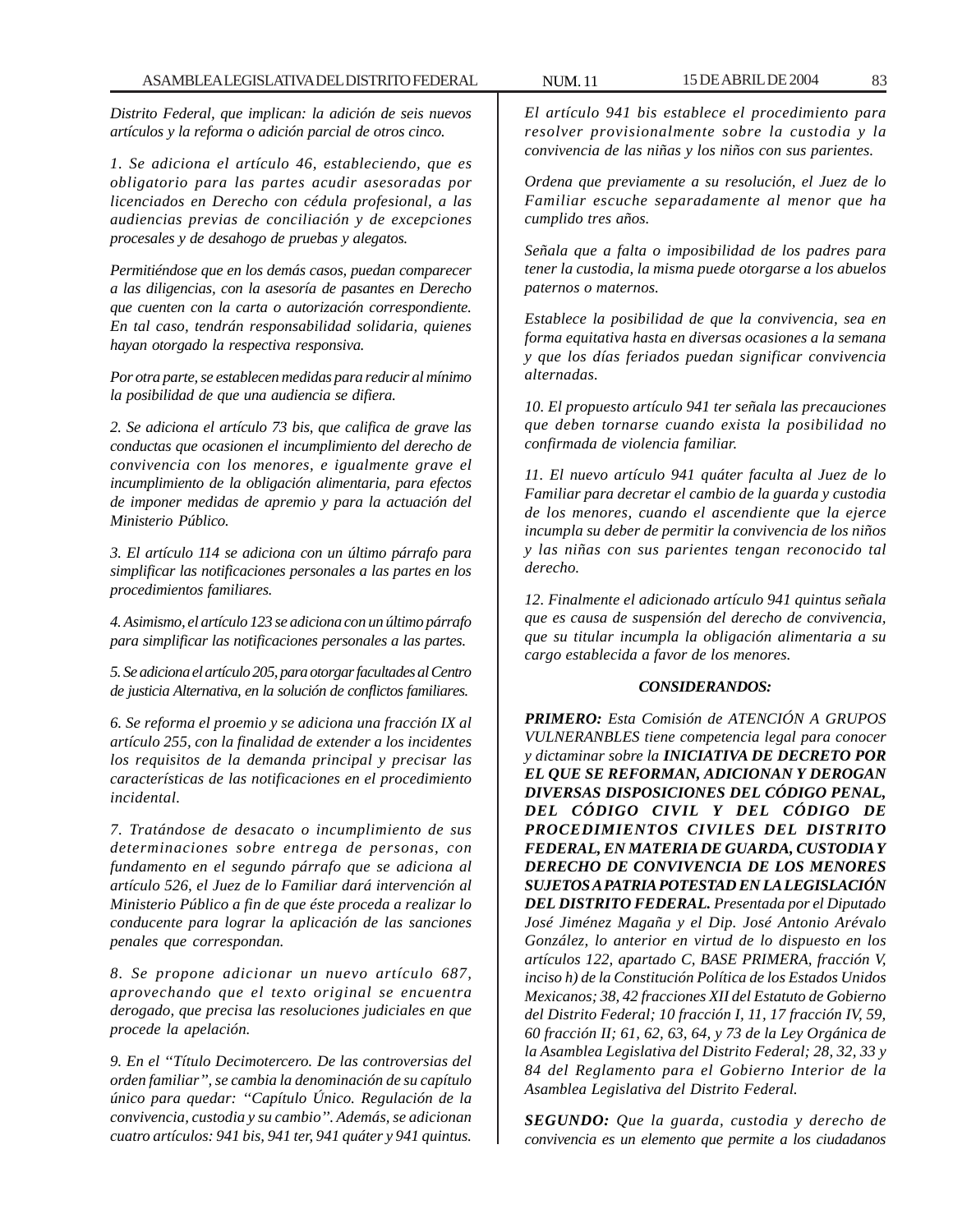*cumplir con las obligaciones que han adquirido con respecto a la procreación y educación de su progenie, en la superación y resolución de los problemas de la sociedad en la que es ineludible los lazos familiares y sentimentales, que permite que los ciudadanos e individuos con lazos sanguíneos directos e indirectos se relacionen entre sí y tengan figuras específicas en derecho ante las diferentes instituciones de justicia que competen en la intermediación social.*

*TERCERO: Que estas figuras pretenden dotar de un marco jurídico específico a los procesos de guarda, custodia y derecho de convivencia a los Ministerios Públicos, Juzgados de lo Familiar, de especificar tiempos, formas y plazos para desarrollar dicho proceso, facilitando y mejorando los tramites que a la fecha son engorrosos y en veces onerosos para las personas en estas situaciones.*

*CUARTO: Que lo anterior requiere revisar la organización del proceso de guarda, custodia y derecho de convivencia actual en cuanto al plazo de inicio y conclusión del mismo.*

*En primer término la siguiente iniciativa busca agilizar y dar especificidad a figuras que en la práctica diaria en los juzgados de lo familiar se han presentado y por falta de un marco jurídico adecuado a las cambiantes formas y modalidades en la organización familiar y en las distintas causas por las que los matrimonios parejas u otros se separan o divorcian y que por consecuencia se ha de aclarar y solucionar la guarda custodia y derecho de convivencia, lo anterior es la consideración para perfeccionar los procedimientos y darles esencia jurídica en lo sustantivo y adjetivo, para lo que se requiere preparación, ajustar el tiempo estipulado en la Ley, previendo que sea suficiente para que la instancia que organiza el proceso pueda cumplir con los plazos administrativos con prontitud que les marca la legislación en la materia.*

*QUINTO: Que también se requería de un Centro de Justicia Alternativa, que en la capital ya es un hecho para que coadyuve, intermedie y resuelva lo que es de su competencia, lo cual permitirá fortalecer la procuración de justicia y la demanda de atención creciente en lo familiar por parte de los ciudadanos del Distrito Federal, por lo que es necesario otorgarle facultad que le es necesaria para su practico y útil desempeño.*

*SEXTO: Que la relación entre las diversas instancias de procuración de justicia en el Distrito Federal existe, y es necesaria la coordinación interinstitucional que por derecho procede, y que es una elemento necesario y adecuado para la complementación y resolución integral de la problemática social que compete a todo el sistema de procuración de justicia.*

*SÉPTIMO: Que en el derecho establecido en la Ley de los Derechos de las Niñas y Niños en Distrito Federal, se protege de manera preferencial a los menores por ser parte* *fundamental y futuro del país, por ser estos de acuerdo al artículo 4 fracción I, de esta misma ley que Afirma el, ''Interés superior de las niñas y los niños.'' ... por sobre otros intereses. Por lo que es una prioridad la regulación y todo aquello que ayude y logre las condiciones necesarias para su desarrollo y disminuya toda aquella condición de vulnerabilidad y desventaja social, para esto todo aquello que la Ley de Desarrollo Social complementario establezca será en beneficio de esta población que en números reales los menores de 22 años son e154 % del total de la población en el país.*

*Por lo anteriormente expuesto y debidamente fundamentado esta Comisión de Atención a grupos vulnerables con las facultades que le confieren los Artículos 10 fracción I, 11, 17 fracción N, 59, 60 fracción II; 61, 62, 63, 64, y 73 de la Ley Orgánica de la Asamblea Legislativa del Distrito Federal; 28, 32, 33 y 84 del Reglamento para el Gobierno Interior de la Asamblea Legislativa del Distrito Federal, emite los siguientes*

#### *RESOLUTIVOS:*

*ÚNICO: INICIATIVA DE DECRETO POR EL QUE SE REFORMAN, ADICIONAN Y DEROGAN DIVERSAS DISPOSICIONES DEL CÓDIGO PENAL, DEL CÓDIGO CIVIL Y DEL CÓDIGO DE PROCEDIMIENTOS CIVILES DEL DISTRITO FEDERAL, EN MATERIA DE GUARDA, CUSTODIA Y DERECHO DE CONVIVENCIA DE LOS MENORES SUJETOS A PATRIA POTESTAD EN LA LEGISLACIÓN DEL DISTRITO FEDERAL. Presentadas por el Diputado José Jiménez Magaña y el Diputado José Antonio Arévalo González.*

*En términos de lo fundado y motivado en los Considerandos del presente dictamen, para quedar como sigue:*

*INICIATIVA DE DECRETO POR EL QUE SE REFORMAN, ADICIONAN Y DEROGAN DIVERSAS DISPOSICIONES DEL CÓDIGO PENAL, DEL CÓDIGO CIVIL Y DEL CÓDIGO DE PROCEDIMIENTOS CIVILES DEL DISTRITO FEDERAL, EN MATERIA DE GUARDA, CUSTODIA Y DERECHO DE CONVIVENCIA DE LOS MENORES SUJETOS A PATRIA POTESTAD EN LA LEGISLACIÓN DEL DISTRITO FEDERAL.*

#### *CÓDIGO PENAL PARA EL DISTRITO FEDERAL*

#### *TÍTULO IV*

# *CAPÍTULO SEXTO RETENCIÓN Y SUSTRACCIÓN DE MENORES O INCAPACES.*

# *SE ADICIONA UN ARTÍCULO 173 BIS.*

*Artículo 173 Bis.- A quien teniendo la custodia provisional o definitiva de una niña o de un niño por*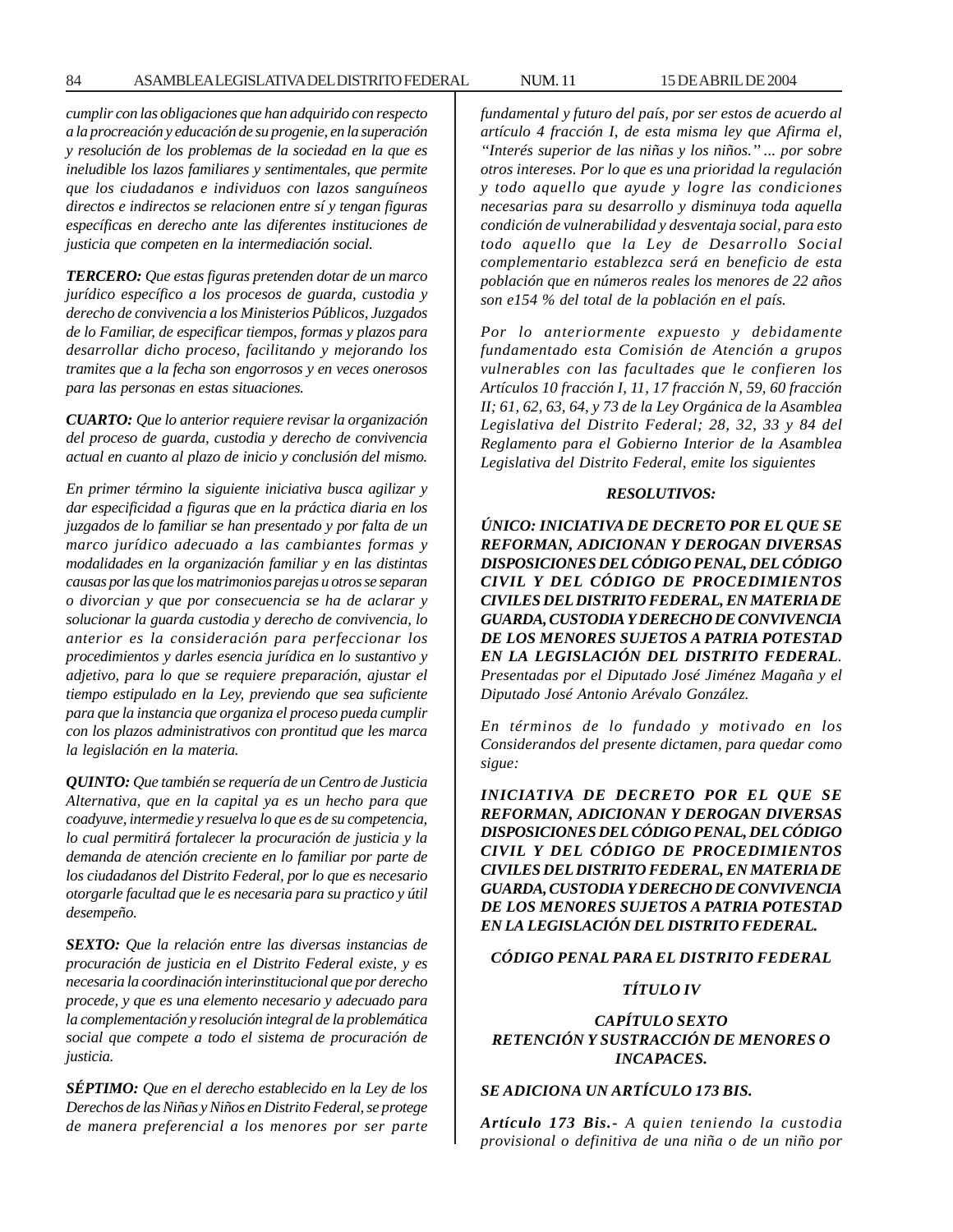*decreto de autoridad competente, se niegue a permitir o impida la convivencia de aquéllos con las personas que tengan reconocido su derecho de convivencia, se le aplicará la pena prevista en el párrafo primero del artículo 171 de este ordenamiento. La misma pena se aplicará a quien teniendo reconocido el derecho de convivencia, no reincorpore al niño o a la niña después de efectuada ésta.*

*En los supuestos previstos en este artículo, los delitos se perseguirán por querella.*

# *SE MODIFICAN Y ADICIONAN DIVERSOS ARTÍCULOS DEL CÓDIGO CIVIL PARA EL DISTRITO FEDERAL; EN MATERIA FAMILIAR.*

*Artículo 282.- Desde que se presenta la demanda y sólo mientras dure el juicio, se dictarán las medidas provisionales pertinentes conforme a las disposiciones siguientes:*

*I. A IV. ...*

*V.- Poner a los hijos al cuidado de la persona que de común acuerdo hubieren designado los que ejercen la patria potestad, debiendo ser uno de estos y pudiéndose compartir la custodia. En defecto de ese acuerdo el juez de lo familiar resolverá lo conducente, previo el procedimiento que fije el código respectivo y, tomando en cuenta la opinión del menor. Salvo peligro grave para el normal desarrollo de los hijos, los menores de siete años deberán quedar al cuidado de la madre, siempre y cuando estos no hayan permanecido por un lapso consecutivo de tiempo mayor a seis meses con el padre. Y no será obstáculo para la preferencia maternal en la custodia, el hecho de que la madre carezca de recursos económicos.*

*VI. A X. ...*

*Artículo 293.- ...*

# *SE MODIFICA EL PÁRRAFO SEGUNDO PARA QUEDAR:*

*También se da parentesco por consanguinidad, entre el hijo producto de reproducción asistida y la persona soltera o los cónyuges o concubinos que hayan procurado el nacimiento, para atribuirse el carácter de progenitor o progenitores.*

# *SE ADICIONA AL PRIMER PÁRRAFO DEL ARTÍCULO 283 PARA QUEDAR:*

*Artículo 283.- La Sentencia que se pronuncie en definitiva, fijará la situación de los hijos, para lo cual el Juez de lo Familiar deberá resolver todo lo relativo a los derechos y deberes inherentes a la patria potestad, su pérdida, suspensión, limitación o recuperación, según el caso.*

*La recuperación de la patria potestad procederá únicamente en aquellos casos que por cuestiones alimentarias se haya*

*perdido, siempre y cuando acredite que se cumplió constantemente con dicha obligación. Lo mismo se observará respecto de la recuperación de la custodia.*

# *SE ADICIONA AL ARTÍCULO 411 CON UN SEGUNDO PÁRRAFO PARA QUEDAR:*

# *Artículo 411.- ...*

*Salvo resolución judicial dictada por violencia familiar ejercida en contra de los menores, quien ejerza la patria potestad, debe procurar el respeto y el acercamiento constante de los menores con el otro ascendiente que también ejerza la patria potestad. En consecuencia, cada uno de los ascendientes deber evitar cualquier acto de manipulación, alineación parental encaminado a producir en la niña o el niño, rencor o rechazo hacia el otro progenitor.*

# *SE ADICIONA UN PÁRRAFO TERCERO AL ARTÍCULO 417 PARA QUEDAR:*

# *Artículo 417.- ...*

*El juez de lo familiar aplicará las medidas previstas en el código de procedimientos civiles e incluso podrá dictar el cambio de custodia de los menores, cuando quien tenga decretada judicialmente la custodia provisional o definitiva de una niña o un niño, realice conductas reiteradas para evitar la convivencia de los menores con la persona o personas que tengan reconocido judicialmente su derecho a la misma. En caso de delito, el juez dará la intervención que corresponda al ministerio público.*

# *SE MODIFICAN LAS FRACCIONES IV Y VI DEL ARTÍCULO 444, PARA QUEDAR:*

*IV.- El incumplimiento reiterado de la obligación alimentaria, que haya puesto en riesgo su salud, estado emocional e incluso su vida.*

*VI.- Por el abandono que el padre o la madre hicieren de los hijos, ante persona diversa al progenitor, por más de un mes.*

# *SE SUPRIME LA PALABRA FINAL ''Y'' DE LA FRACCIÓN III DEL ARTÍCULO 447 Y SE LE ADICIONAN LAS FRACCIONES V Y VI AL MISMO PRECEPTO PARA QUEDAR*

*Artículo 447.- LA PATRIA POTESTAD SE SUSPENDE:*

*I. A IV. ...*

*V.- Por el incumplimiento en el pago de las pensiones alimenticias a que tienen derecho las niñas y los niños; y*

*VI.- por el incumplimiento del deber de permitir que se lleven a cabo las convivencias decretadas por*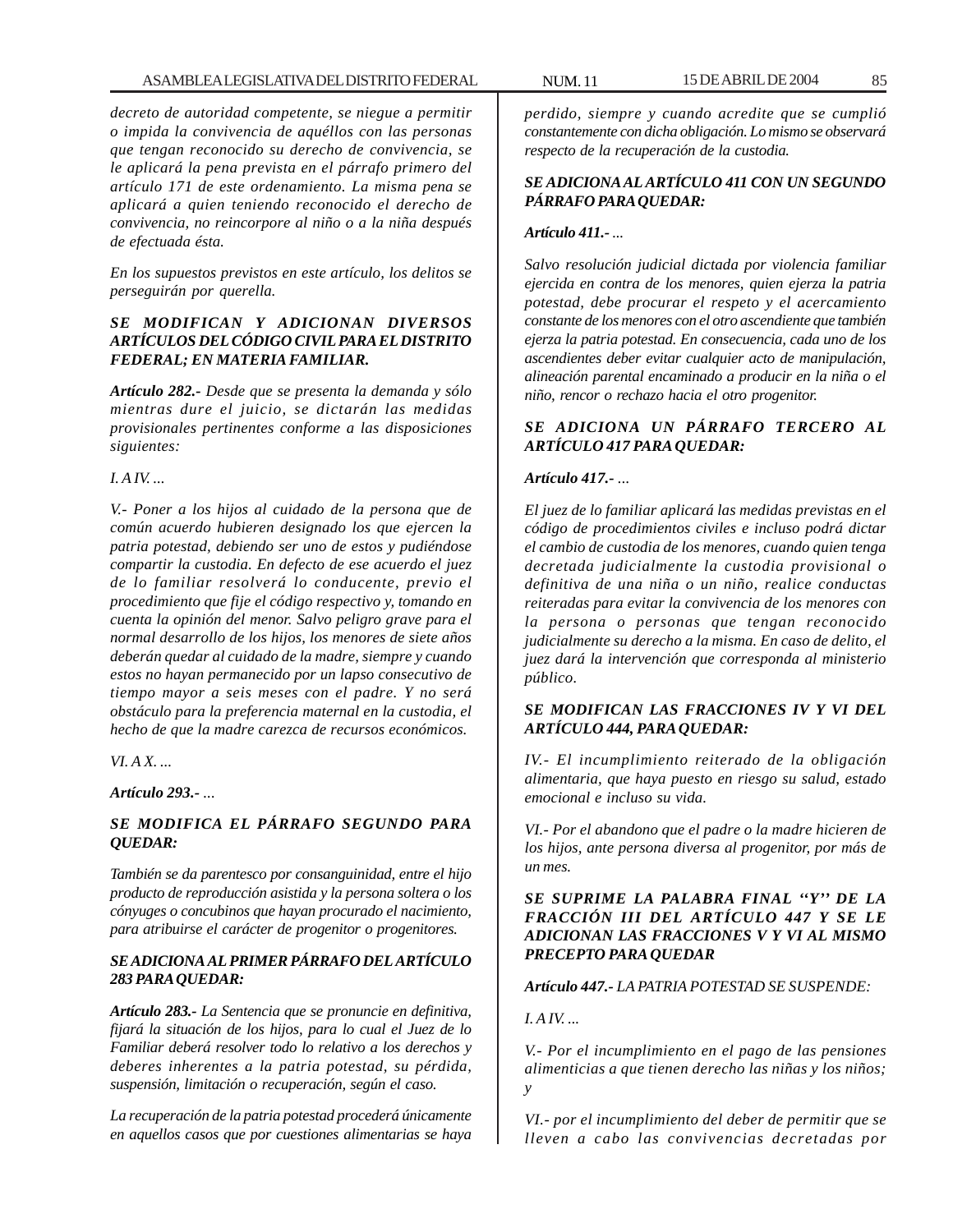*autoridad competente o en convenio aprobado judicialmente.*

## *SE MODIFICAN Y ADICIONAN DIVERSOS ARTÍCULOS DEL CÓDIGO DE PROCEDIMIENTOS CIVILES PARA EL DISTRITO FEDERAL. SIENDO LOS SIGUIENTES:*

## *SE REFORMA Y ADICIONA EL ARTÍCULO 46 EN SUS DOS PÁRRAFOS PARA QUEDAR:*

*Artículo 46.- Será obligatorio para las partes acudir asesoradas a las audiencias previas, de conciliación y de excepciones procesales, y de desahogo de pruebas y alegatos. Los asesores necesariamente deberán ser licenciados en derecho con cédula profesional. En los demás casos, podrán comparecer a las diligencias, pasantes en derecho debidamente acreditados con la respectiva carta que los faculte; en este caso, serán solidariamente responsables de su actuación quienes hayan otorgado la correspondiente responsiva, como se señala en el artículo 112 de este código para los respectivos procedimientos. En caso de que una de las partes se encuentre asesorada y la otra no, el juez diferirá la audiencia correspondiente por una sola vez, y lo hará del conocimiento de la defensoría de oficio, para que provea a la atención de dicha parte en los trámites subsecuentes del juicio.*

*No se requiere el diferimiento de la audiencia, cuando la misma sólo se refiera al desahogo de la prueba confesional y se encuentre preparada o se refiera al desahogo de pruebas documentales, instrumentales o presuncionales.*

# *SE ADICIONA CON EL ARTÍCULO 73 BIS PARA QUEDAR*

*Artículo 73 Bis.- Tratándose de la convivencia de menores con sus ascendientes, su incumplimiento se considera grave, por lo que, la medida de apremio consistirá en un arresto por treinta y seis horas y su reiteración dará lugar a la intervención del C. Agente del Ministerio Público.*

*También se considera grave el incumplimiento injustificado para otorgar alimentos, por lo que se aplicarán las sanciones señaladas en el párrafo anterior.*

# *CAPÍTULO V DE LAS NOTIFICACIONES.*

#### *SE HACE UN AGREGADO EN LA PARTE FINAL DEL PÁRRAFO CUARTO DEL ARTÍCULO 112*

#### *Artículo 112.- ...*

*… Estas facultades se ejercitarán en los términos del artículo 46 de este ordenamiento.*

*EL ARTÍCULO 114 SE ADICIONA CON UN ÚLTIMO PÁRRAFO PARA QUEDAR:*

# *ARTÍCULO 114.- ...*

## *I. A VII. ...*

*A los procedimientos familiares, sólo les será aplicable lo señalado en las fracciones I, III y IV, por lo que las partes quedarán enteradas por boletín judicial, salvo que el juez considere otra cosa; asimismo, para el supuesto de que dicha diligencia se refiera a entrega de menor, la misma se practicara en el lugar en donde reside el requerido.*

## *EL ARTÍCULO 123 SE ADICIONA CON UN SEGUNDO PÁRRAFO PARA QUEDAR:*

#### *Artículo 123.- ...*

*El tribunal tendrá la facultad de notificar a las partes, personalmente o por conducto de sus autorizados cualquier notificación personal, citación, requerimiento, notificación inicial o incidental decretada en autos, cuando comparezcan al tribunal a imponerse de los autos, o asistan a cualquier diligencia, en los términos de la parte final del párrafo que antecede.*

# *CAPÍTULO III SEPARACIÓN DE PERSONAS COMO ACTO PREJUDICIAL SE MODIFICA EL ARTÍCULO 205 PARA QUEDAR:*

*Artículo 205.- El que intente demandar, denunciar o querellarse contra su cónyuge, concubino o pariente, podrá acudir al Centro de Justicia Alternativa, quienes deberán llamar a los mediados, para tratar de dirimir la controversia.*

*El mediador propondrá lo que mejor convenga al interés superior de los menores, a fin de que por convenio entre los progenitores, se resuelva lo relativo a su guarda y custodia, y al derecho de convivencia que corresponda al ascendiente que no conserve la custodia. Dicho acuerdo deberá ser ratificado y aprobado ante el Juez de lo familiar.*

*Por otra parte, para el caso de que se trate de personas que se encuentren en los supuestos señalados en primer lugar, podrán por separado a la mediación, solicitar al Juez de lo Familiar su separación del domicilio en el que residan habitualmente.*

## *CÓDIGO DE PROCEDIMIENTOS CIVILES PARA EL DISTRITO FEDERAL.*

#### *TÍTULO SEXTO DEL JUICIO ORDINARIO*

*CAPÍTULO I DE LA DEMANDA, CONTESTACIÓN Y FIJACIÓN DE LA LITIS*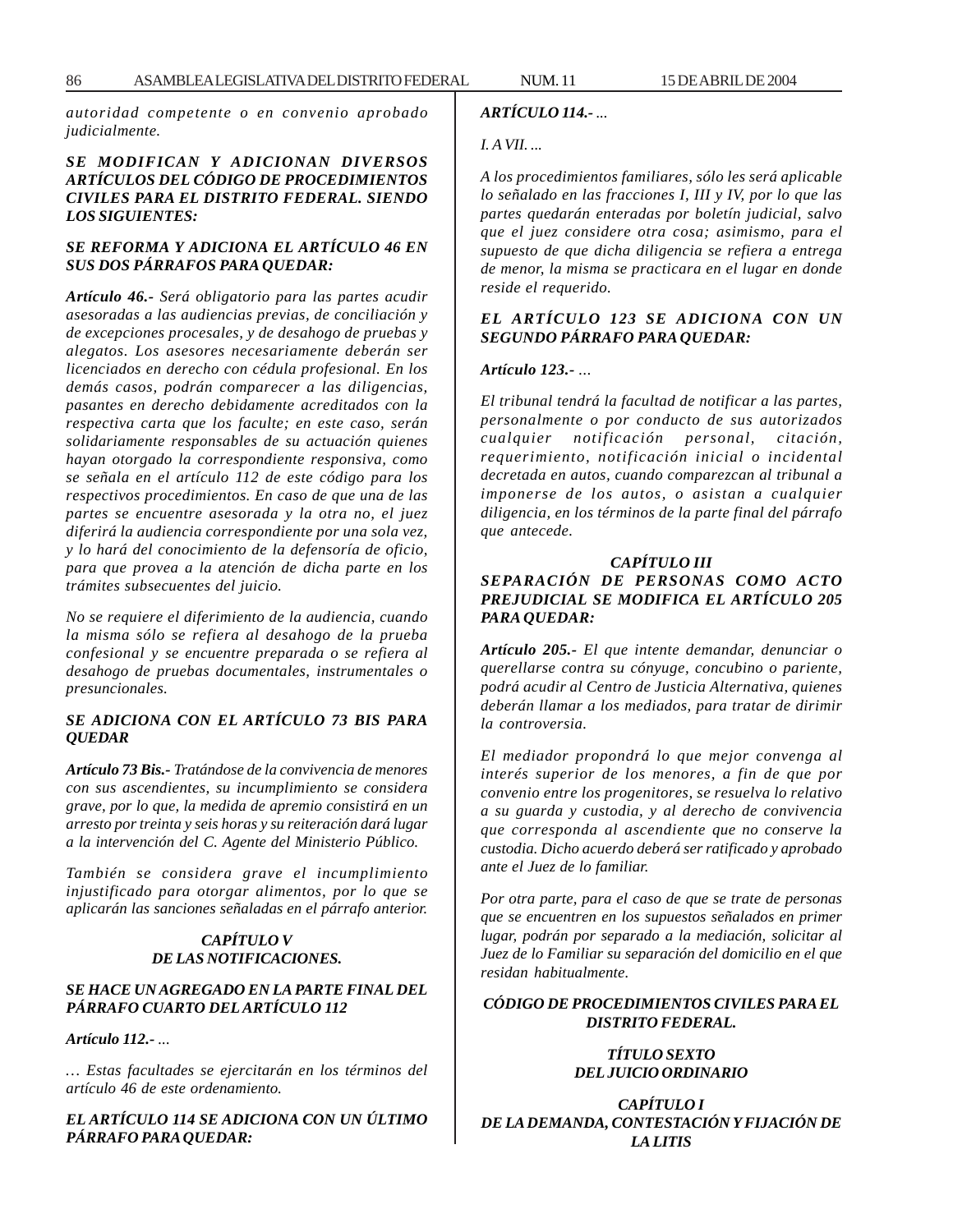# *EL ARTÍCULO 255 SE REFORMA EL PROEMIO Y SE ADICIONA CON UNA FRACCIÓN IX PARA QUEDAR:*

*Artículo 255.- Toda contienda judicial, principal o incidental, principiará por demanda, en la cual se expresaran...*

*I. A VIII. ...*

*IX.- Para el trámite de incidentes, la primera notificación se llevará a cabo en el domicilio señalado en autos por las partes, si se encuentra vigente el juicio principal, y para el caso, de que haya resolución firme o ejecutoriada, o haya inactividad procesal por más de tres meses, se practicará en el lugar en el que resida la parte demandada incidentista.*

## *CÓDIGO DE PROCEDIMIENTOS CIVILES PARA EL DISTRITO FEDERAL.*

## *EL ARTÍCULO 526 SE ADICIONA CON UN SEGUNDO PÁRRAFO PARA QUEDAR:*

#### *Artículo 526.- ...*

*Para el caso de desacato o incumplimiento de la determinación judicial, el juez de lo familiar dará intervención al Ministerio Público, con la finalidad de que lleguen a aplicarse las sanciones previstas en el Código Penal.*

# *EL ARTÍCULO 687 SE PROPONE TEXTO A ESTE PRECEPTO QUE SE ENCUENTRA DEROGADO PARA QUEDAR:*

*ARTÍCULO 687.- ÚNICAMENTE SON APELABLES:*

- *I. Los autos de radicación de demanda, de solicitud y de denuncia, y los que recaigan a la contestación de la demanda principal y reconvencional;*
- *II. El auto de admisión, preparación y desahogo pruebas; y*
- *III. La sentencia definitiva o interlocutoria.*

## *CÓDIGO DE PROCEDIMIENTOS CIVILES PARA EL DISTRITO FEDERAL.*

# *TÍTULO DECIMOSEXTO DE LAS CONTROVERSIAS DEL ORDEN FAMILIAR*

*Se modifica la denominación del capítulo único para quedar:*

# *CAPÍTULO ÚNICO REGULACIÓN DE CONVIVENCIAS, CUSTODIA Y SU CAMBIO.*

*SE ADICIONA UN ARTÍCULO 941 BIS*

*Artículo 941 BIS.- Cuando a petición de parte interesada, se deba resolver provisionalmente sobre la custodia y la convivencia de las niñas y los niños con sus parientes, previamente se dará vista a la parte contraria y, en caso de desacuerdo, se señalará día y hora en la que la parte que tenga bajo su protección a la niña o al niño, deberá presentarlo ante el juez de lo familiar, si el menor ha cumplido tres años de edad, para que sea escuchado por el juez en forma separada de sus progenitores, o de quienes lo tienen bajo su protección; lo que se llevará a cabo, con la asistencia del fedatario judicial y el representante social.*

*Inmediatamente de haber escuchado al menor, el juez de lo familiar determinará la situación jurídica provisional de la niña o del niño, principalmente a quien corresponderá la custodia del menor; atendiendo para ello a las circunstancias que observe en ese momento, los elementos que hayan aportado las partes y sobre todo tutelando el interés superior del menor.*

*A falta o imposibilidad de los padres para tener la custodia de los menores se considerarán las hipótesis previstas en los artículos 282 y 417 segundo párrafo del Código Civil.*

*El otro ascendiente podrá convivir diversos días de la semana, fuera del horario escolar y sin desatender las labores escolares y debiendo auxiliarlo en dichas labores. Asimismo, en forma equitativa, se podrá regular la convivencia en fines de semana alternados, períodos de vacaciones escolares y días festivos; cuando estos ya acudan a centros educativos.*

*En los casos, en que los menores no acudan a centros educativos, médicos o de rehabilitación, el Juez de lo familiar, a su prudente arbitrio, regulará las convivencias del menor con los parientes que no lo tengan bajo su custodia.*

*Artículo 941 Ter.- No será obstáculo para regular el derecho de convivencia de manera provisional, el simple hecho aislado que una de las partes manifieste unilateralmente y sin estar reconocido por resolución judicial firme, que ha habido violencia familiar en contra de los menores o algún otro de los miembros del núcleo familiar.*

*Sin embargo, tales aseveraciones deberán ser tomadas en cuenta por el juez de lo familiar prudentemente. Por tanto, en caso de duda, y para salvaguarda de los menores, podrá ordenar que la convivencia, se realice en los centros e instituciones destinados para tal efecto, únicamente durante el procedimiento.*

*Para el caso de incumplimiento de las resoluciones que ordenen la convivencia con los menores, deberán aplicarse las sanciones que correspondan según los ordenamientos legales aplicables.*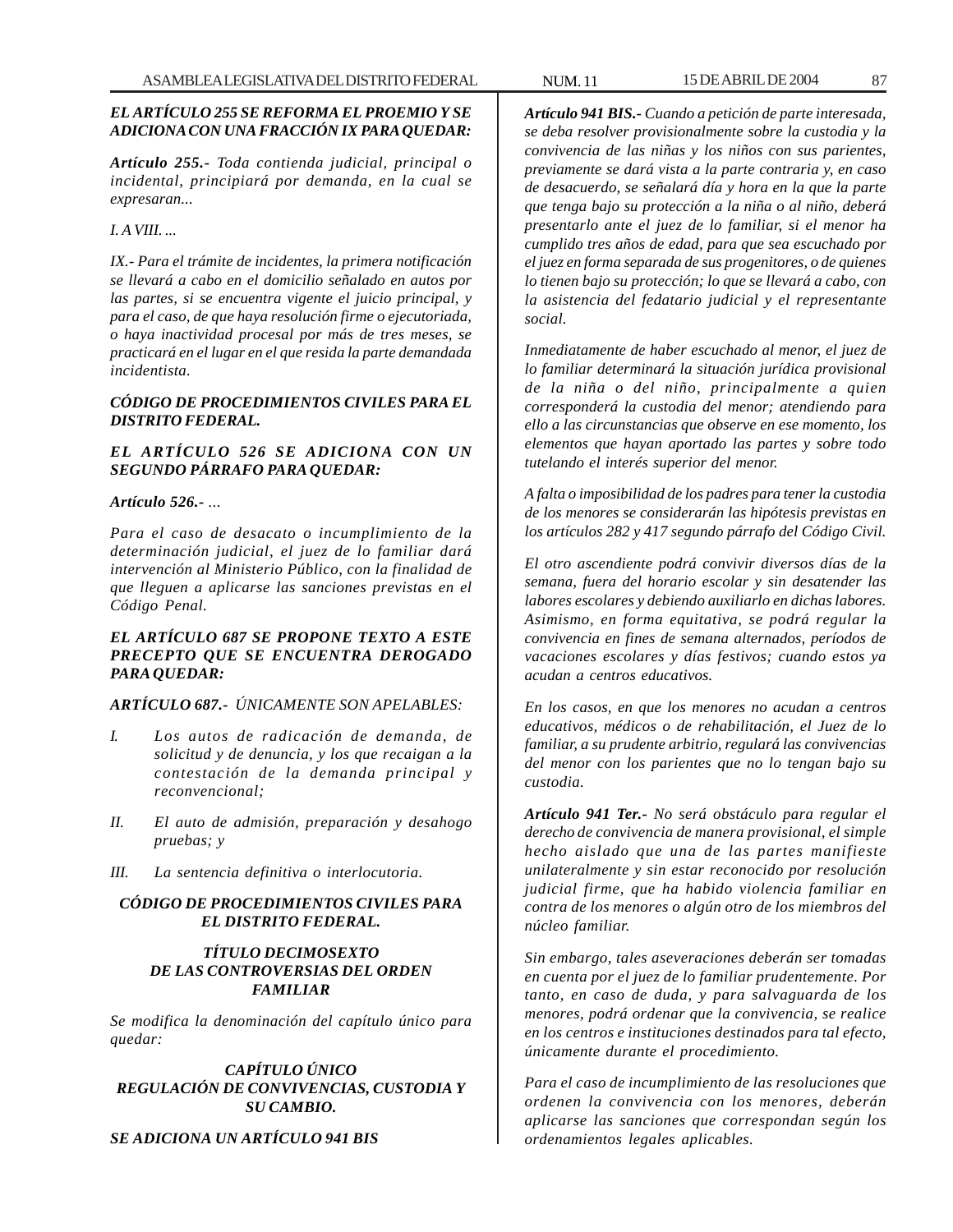*Artículo 941 Quater.- El incumplimiento a permitir la convivencia con el ascendiente que no tiene decretada la custodia, dará lugar su cambio a favor de la otra parte, si no hubiere inconveniente legal alguno, en forma incidental.*

*En el caso de cambio en la persona que tenga la custodia, la regulación de la convivencia con el menor se hará en los mismos términos en que se venía dando, siempre y cuando no se encuentre involucrada en actos de violencia familiar en contra de los integrantes del núcleo familiar, conforme resolución judicial firme.*

*Artículo 941 Quintus.- El desacato a cumplir con la obligación alimentaria decretada judicialmente, dará lugar a la suspensión del derecho de convivencia.*

*El derecho de convivencia solamente se reanudará cuando se cumpla con la obligación alimentaria y queden debidamente garantizados los alimentos, cuando menos por un año, en cualquiera de las formas establecidas en el artículo 317 del Código Civil.*

#### *TRANSITORIOS*

*Primero.- Publíquese el presente decreto en la Gaceta Oficial de Distrito Federal.*

*Segundo.- El presente decreto entrará en vigor al día siguiente de su publicación en la Gaceta Oficial del Distrito Federal.*

*Firman las y los diputados: José Jiménez Magaña, José Antonio Arévalo González, Jorge García Rodríguez, Efraín Morales Sánchez, Rafael Hernández Nava y Siliva Oliva Fragoso.*

Muchas gracias, ciudadano Presidente.

**EL C. PRESIDENTE.-** Gracias, diputado. Como lo ha solicitado, insértese el texto íntegro de su iniciativa en el Diario de los Debates y túrnese para su análisis y dictamen a las Comisiones Unidas de Administración y Procuración de Justicia y de Grupos Vulnerables.

**LA C. DIPUTADA MARIANA GÓMEZ DEL CAMPO GURZA (Desde su curul).-** Diputado Presidente.

**EL C. PRESIDENTE.-** Sí, diputada Mariana, por favor.

**LA C. DIPUTADA MARIANA GÓMEZ DEL CAMPO GURZA (Desde su curul).-** Diputado, pido que se turne también a la Comisión de la Juventud.

**EL C. PRESIDENTE.-** Se amplía por lo tanto el turno a Comisiones Unidas de Administración y Procuración de Justicia, de Grupos Vulnerables y de Juventud.

El siguiente punto del orden del día es un Acuerdo de la Comisión de Gobierno mediante el cual se modifica la integración de Comisiones y Comités de trabajo legislativo. Pido a la secretaría que dé lectura a este Acuerdo.

**EL C. SECRETARIO, DIPUTADO JOSÉ DE JESÚS LÓPEZ SANDOVAL.-** Por instrucciones de la presidencia se procede a dar lectura al Acuerdo de referencia.

## *ASAMBLEA LEGISLATIVA DEL DISTRITO FEDERAL III LEGISLATURA*

# *COMISIÓN DE GOBIERNO*

#### *ACUERDO DE LA COMISIÓN DE GOBIERNO MEDIANTE EL CUAL SE MODIFICA LA INTEGRACIÓN DE DIVERSAS COMISIONES DE ANÁLISIS Y DICTAMEN LEGISLATIVO.*

#### *CONSIDERANDO*

*I.- Que de conformidad con lo dispuesto por el artículo 59 de la Ley Orgánica de la Asamblea Legislativa del Distrito Federal, la Asamblea contará con el número y tipo de comisiones que se requiere para el cumplimiento de sus atribuciones.*

*II.- Que el artículo 63 de la Ley Orgánica de la Asamblea Legislativa del Distrito Federal y el artículo 28 del Reglamento para el Gobierno Interior de la Asamblea Legislativa del Distrito Federal, señalan que las comisiones ordinarias se integrarán por los miembros electos por el Pleno de la Asamblea a propuesta de la Comisión de Gobierno.*

*III.- Que de acuerdo con lo establecido por el artículo 75 de la Ley Orgánica de la Asamblea Legislativa del Distrito Federal y el artículo 47 del Reglamento para el Gobierno Interior, los integrantes de los comités serán designados por el Pleno, a propuesta de la Comisión de Gobierno.*

*IV.- Que de acuerdo con lo dispuesto por el artículo 41 de la Ley Orgánica de la Asamblea Legislativa del Distrito Federal, la Comisión de Gobierno es el órgano interno de gobierno permanente de la Asamblea encargado de optimizar el ejercicio de las funciones de la misma.*

*V.- Que el artículo 44, fracción II de la Ley Orgánica de la Asamblea Legislativa del Distrito Federal, establece que corresponde a la Comisión de Gobierno proponer al Pleno los integrantes de las funciones de la misma.*

*VI.- Que el artículo 18 fracción II de la Ley Orgánica establece la obligación de los diputados de formar parte de hasta cuatro comisiones y/o comités de la Asamblea.*

*Por lo anterior expuesto y fundado los integrantes de esta comisión de Gobierno sometemos al Pleno de esta H. Asamblea Legislativa, el siguiente:*

#### *ACUERDO*

*PRIMERO.- Se modifica la integración de las Comisiones que a continuación se detallan para quedar como sigue:*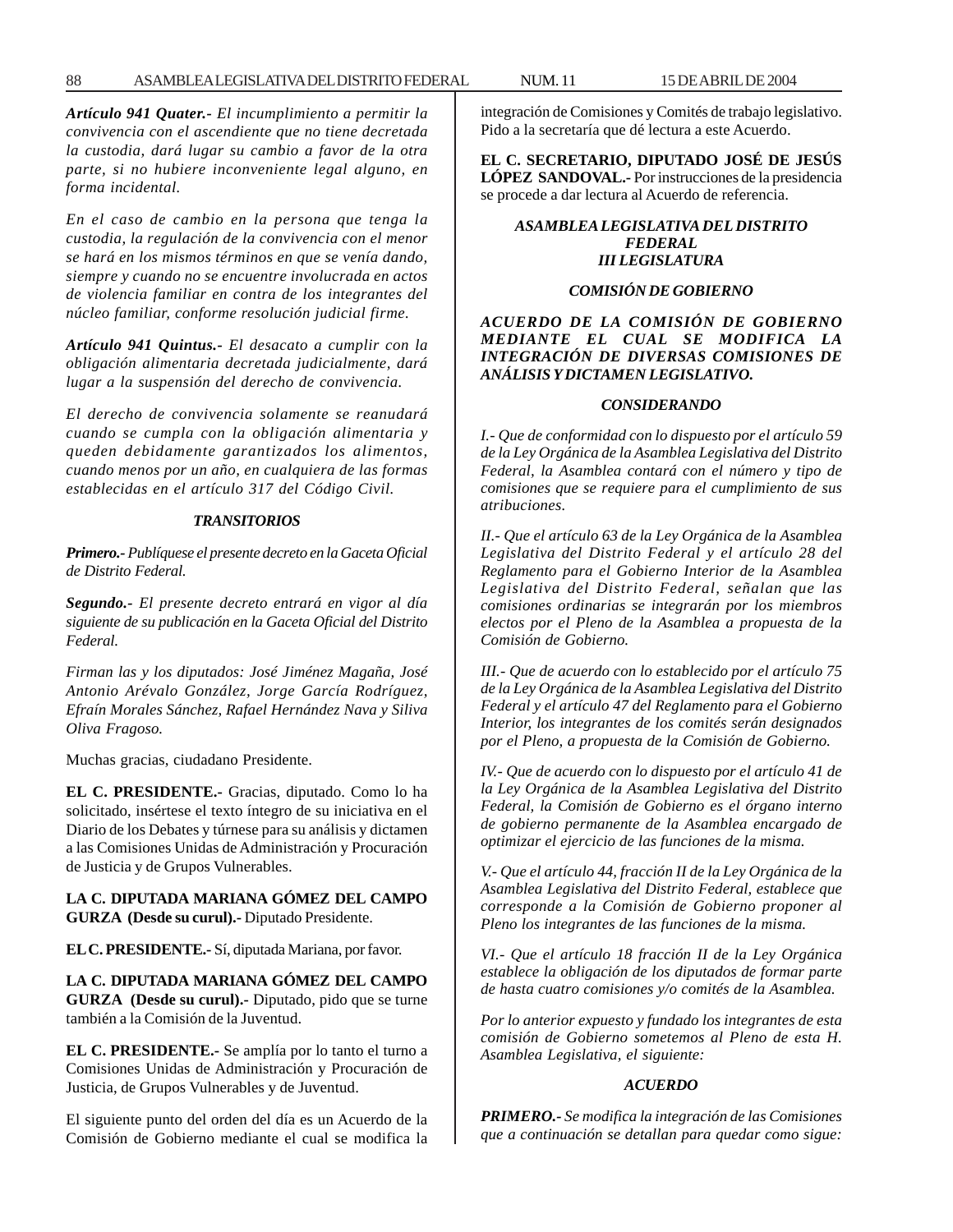# *COMISIÓN DE ADMINISTRACIÓN PÚBLICA LOCAL:*

*Presidente: Diputado Alberto Trejo Villafuerte. PRD Secretario: Diputado Obdulio Ávila Mayo. PAN*

*Integrantes:*

*Diputado: Carlos Alberto Flores Gutiérrez. PAN Diputado: Gerardo Villanueva Albarrán. PRD Diputado: Francisco Chiguil Figueroa. PRD Diputado: Andrés Lozano Lozano. PRD Diputado: Miguel Ángel Solares Chávez. PRD Diputado: Víctor Gabriel Varela López. PRD Diputada: Gabriela Cuevas Barrón. PAN*

## *COMISIÓN DE DESARROLLO SOCIAL*

*Presidente: Diputado Juventino Rodríguez Ramos. PRD Vicepresidenta: Diputada Guadalupe Ocampo Olvera. PRD*

*Secretario: Diputado José Benjamín Muciño Pérez. PAN*

*Integrantes:*

*Diputada Sara Guadalupe Figueroa Canedo. PVEM Diputada Sofía Figueroa Torres. PAN Diputada María Guadalupe Chavira de la Rosa. PRD Diputado Valentín Eduardo Malpica Rodríguez. PRD Diputada Maricela Contreras Julián. PRD Diputada Norma Gutiérrez de la Torre. PRI*

### *COMISIÓN DE SEGURIDAD PÚBLICA*

*Presidenta: Diputada Irma Islas León. PAN Vicepresidenta: Diputada Lourdes Alonso Flores. PRD Secretaria: Diputada Guadalupe Ocampo Olvera. PRD*

*Integrantes:*

*Diputado Arturo Escobar y Vega. PVEM Diputado José Benjamín Muciño Pérez. PAN Diputada María Claudia Esqueda Llanes. PRI Diputado Andrés Lozano Lozano. PRD Diputada Silvia Oliva Fragoso. PRD Diputada María Alejandra Barrales Magdaleno. PRD*

*SEGUNDO: Sométase el presente acuerdo a la aprobación del Pleno de esta Asamblea.*

*Dado en el salón de sesiones de la Comisión de Gobierno a los quince días del mes de abril de dos mil cuatro.*

*Firman por la Comisión de Gobierno las y los diputados: Lorena Villavicencio Ayala, Secretaría, en funciones de Presidenta; Guadalupe Chavira de la Rosa, coordinadora del grupo parlamentario del PRD; José Espina Von Roehrich, coordinador del grupo parlamentario del PAN; Manuel Jiménez Guzmán, coordinador del grupo parlamentario del PRI; Bernardo de la Garza Herrera, coordinador del grupo parlamentario del Partido Verde Ecologista de México; así como los integrantes: Carlos*

*Reyes Gámiz, Alejandra Barrales Magdaleno y Silvia Oliva Fragoso.*

Es cuanto, diputado Presidente.

**EL C. PRESIDENTE.-** Por tanto proceda la secretaría a consultar a la Asamblea en votación económica si es de aprobarse el acuerdo a que se ha dado lectura.

**EL C. SECRETARIO.-** Por instrucciones de la presidencia se consulta a la Asamblea en votación económica, si es de aprobarse el Acuerdo de la Comisión de Gobierno.

Los que estén por la afirmativa, sírvanse manifestarlo poniéndose de pie.

Los que estén por la negativa, sírvanse manifestarlo poniéndose de pie.

Aprobado el Acuerdo, diputado Presidente.

**EL C. PRESIDENTE.-** En consecuencia se aprueba el Acuerdo de la Comisión de Gobierno.

Hágase del conocimiento de las presidencias de las comisiones y comités modificados.

El siguiente punto del orden del día es la discusión y, en su caso, aprobación del dictamen que presenta la Comisión de Preservación del Medio Ambiente y Protección Ecológica a la proposición con Punto de Acuerdo para que la Delegación Álvaro Obregón cumpla con la Recomendación emitida por la Procuraduría Ambiental y del Reordenamiento Territorial del Distrito Federal, relativa al expediente PAOT2003/AO-12SPA-03 referente a la Construcción de un Estacionamiento en el predio ubicado en Río Chico número 3 e Insurgentes Sur, colonia San Ángel Chimalistac, Delegación Álvaro Obregón, Distrito Federal.

En virtud de que el dictamen a que se ha hecho referencia ha sido distribuido a los diputados y diputadas en términos de lo dispuesto por el Artículo 115 del Reglamento para el Gobierno Interior de la Asamblea Legislativa, proceda la secretaría a consultar a la Asamblea en votación económica, si se dispensa la lectura del mismo y se somete a discusión de inmediato.

**EL C. SECRETARIO.-** Por instrucciones de la presidencia y en votación económica, se consulta a la Asamblea si es de dispensarse la lectura del dictamen de referencia y se somete a discusión de inmediato.

Los que estén por la afirmativa, sírvanse manifestarlo poniéndose de pie.

Los que estén por la negativa, sírvanse manifestarlo poniéndose de pie.

Dispensada la lectura, diputado Presidente.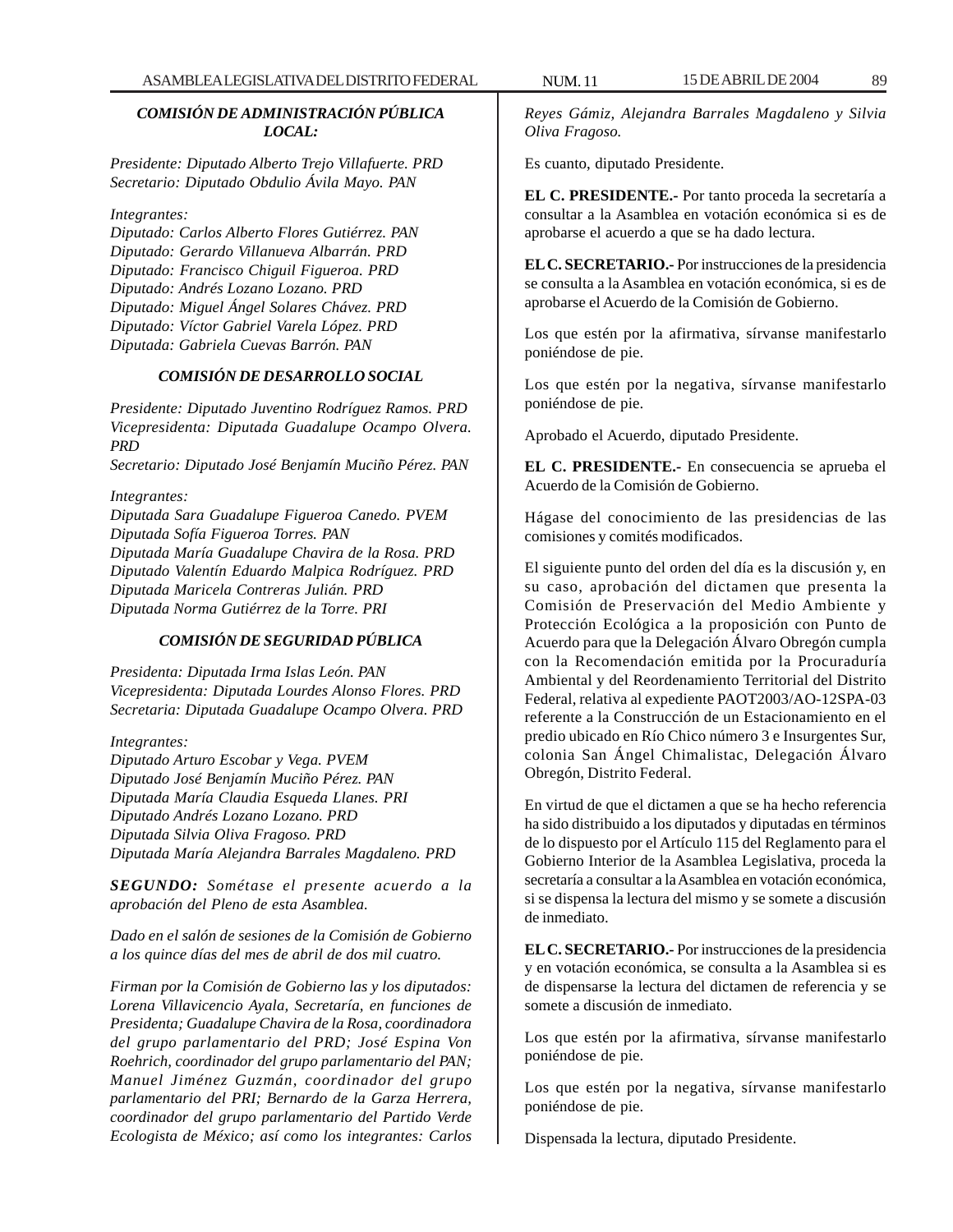*Asamblea legislativa del Distrito Federal Comisión de Preservación del Medio Ambiente y Protección Ecológica*

*DICTAMEN A LA PROPOSICIÓN CON PUNTO DE ACUERDO, PARA QUE LA DELEGACIÓN ÁLVARO OBREGÓN CUMPLA CON LA RECOMENDACIÓN EMITIDA POR LA PROCURADURÍA AMBIENTAL Y DEL ORDENAMIENTO TERRITORIAL DEL DISTRITO FEDERAL, RELATIVA AL EXPEDIENTE PAOT-2003/AO-12SPA-03, REFERENTE A LA CONSTRUCCIÓN DE UN ESTACIONAMIENTO EN EL PREDIO UBICADO EN RÍO CHICO, NÚMERO TRES, E INSURGENTES SUR, COLONIA SAN ÁNGEL CHIMALISTAC, DELEGACIÓN ÁLVARO OBREGÓN, DISTRITO FEDERAL*

*DICTAMEN*

#### *HONORABLE ASAMBLEA.*

*A la Comisión de Preservación del Medio Ambiente y Protección Ecológica de esta H. Asamblea Legislativa del Distrito Federal, fue turnada para su análisis y dictamen LA PROPOSICIÓN CON PUNTO DE ACUERDO, PARA QUE LA DELEGACIÓN ÁLVARO OBREGÓN CUMPLA CON LA RECOMENDACIÓN EMITIDA POR LA PROCURADURÍA AMBIENTAL Y DEL ORDENAMIENTO TERRITORIAL DEL DISTRITO FEDERAL, RELATIVA AL EXPEDIENTE PAOT-2003/AO-12SPA-03, REFERENTE A LA CONSTRUCCIÓN DE UN ESTACIONAMIENTO EN EL PREDIO UBICADO EN RÍO CHICO, NÚMERO TRES, E INSURGENTES SUR, COLONIA SAN ÁNGEL CHIMALISTAC, DELEGACIÓN ÁLVARO OBREGÓN, DISTRITO FEDERAL, presentada por el Diputado José María Rivera Cabello, integrante del Grupo Parlamentario del Partido Acción Nacional.*

*En consecuencia, esta Comisión con fundamento en lo dispuesto en los artículos 122 Apartado C, Base Primera, fracción V, incisos j), de la Constitución Política de los Estados Unidos Mexicanos, 42, fracciones XIV y 46 fracción I del Estatuto de Gobierno del Distrito Federal, 10 fracciones I, y 84 de la ley Orgánica de la Asamblea Legislativa del Distrito Federal; así como en los artículos 28 y 84 del Reglamento para el Gobierno Interior de la Asamblea Legislativa del Distrito Federal, se avocó al estudio, análisis y dictamen de la iniciativa antes citada, bajo los siguientes:*

#### *ANTECEDENTES*

*1.- En sesión ordinaria del pleno de esta H. Asamblea Legislativa del Distrito Federal, III Legislatura,*

*celebrada el día 18 de diciembre de 2003, fue presentada la PROPOSICIÓN CON PUNTO DE ACUERDO, PARA QUE LA DELEGACIÓN ÁLVARO OBREGÓN CUMPLA CON LA RECOMENDACIÓN EMITIDA POR LA PROCURADURÍA AMBIENTAL Y DEL ORDENAMIENTO TERRITORIAL DEL DISTRITO FEDERAL, RELATIVA AL EXPEDIENTE PAOT-2003/AO-12SPA-03, REFERENTE A LA CONSTRUCCIÓN DE UN ESTACIONAMIENTO EN EL PREDIO UBICADO EN RÍO CHICO, NÚMERO TRES, E INSURGENTES SUR, COLONIA SAN ÁNGEL CHIMALISTAC, DELEGACIÓN ÁLVARO OBREGÓN, DISTRITO FEDERAL, presentada por el Diputado José María Rivera Cabello, integrante del Grupo Parlamentario del Partido Acción Nacional.*

*2.- Por instrucción de la Presidencia de la Mesa Directiva de la H. Asamblea Legislativa del Distrito Federal, III Legislatura, el 18 de diciembre de 2003, fue turnada la iniciativa de referencia a la Comisión de Preservación del Medio Ambiente y Protección Ecológica, a fin de que se procediera a la elaboración del dictamen correspondiente.*

*3.- Para cumplir con lo dispuesto en el artículo 28 del Reglamento para el Gobierno Interior de la Asamblea Legislativa del Distrito Federal, estas Comisiones se reunieron en sesión ordinaria el día 1° de abril del año dos mil cuatro, para dictaminar la iniciativa de referencia a fin de ser sometida a la consideración del pleno de esta H. Asamblea Legislativa, conforme a los siguientes:*

#### *CONSIDERANDOS*

*PRIMERO.- Que esta Comisión es competente para conocer de la PROPOSICIÓN CON PUNTO DE ACUERDO, PARA QUE LA DELEGACIÓN ÁLVARO OBREGÓN CUMPLA CON LA RECOMENDACIÓN EMITIDA POR LA PROCURADURÍA AMBIENTAL Y DEL ORDENAMIENTO TERRITORIAL DEL DISTRITO FEDERAL, RELATIVA AL EXPEDIENTE PATO-2003/AO-12SPA-03, REFERENTE A LA CONSTRUCCIÓN DE UN ESTACIONAMIENTO EN EL PREDIO UBICADO EN RÍO CHICO, NÚMERO TRES, E INSURGENTES SUR, COLONIA SAN ÁNGEL CHIMALISTAC, DELEGACIÓN ÁLVARO OBREGÓN, DISTRITO FEDERAL, presentada por el Diputado José María Rivera Cabello, integrante del Grupo Parlamentario del Partido Acción Nacional.*

*SEGUNDO.- Que la Procuraduría Ambiental y del Ordenamiento Territorial del Distrito Federal, en uso de facultades realizó un minucioso análisis de la denuncia que le fue presentada, encontrando múltiples contravenciones a diversas disposiciones legales.*

*TERCERO.- Que la Procuraduría Ambiental y del Ordenamiento Territorial del Distrito federal concluyó*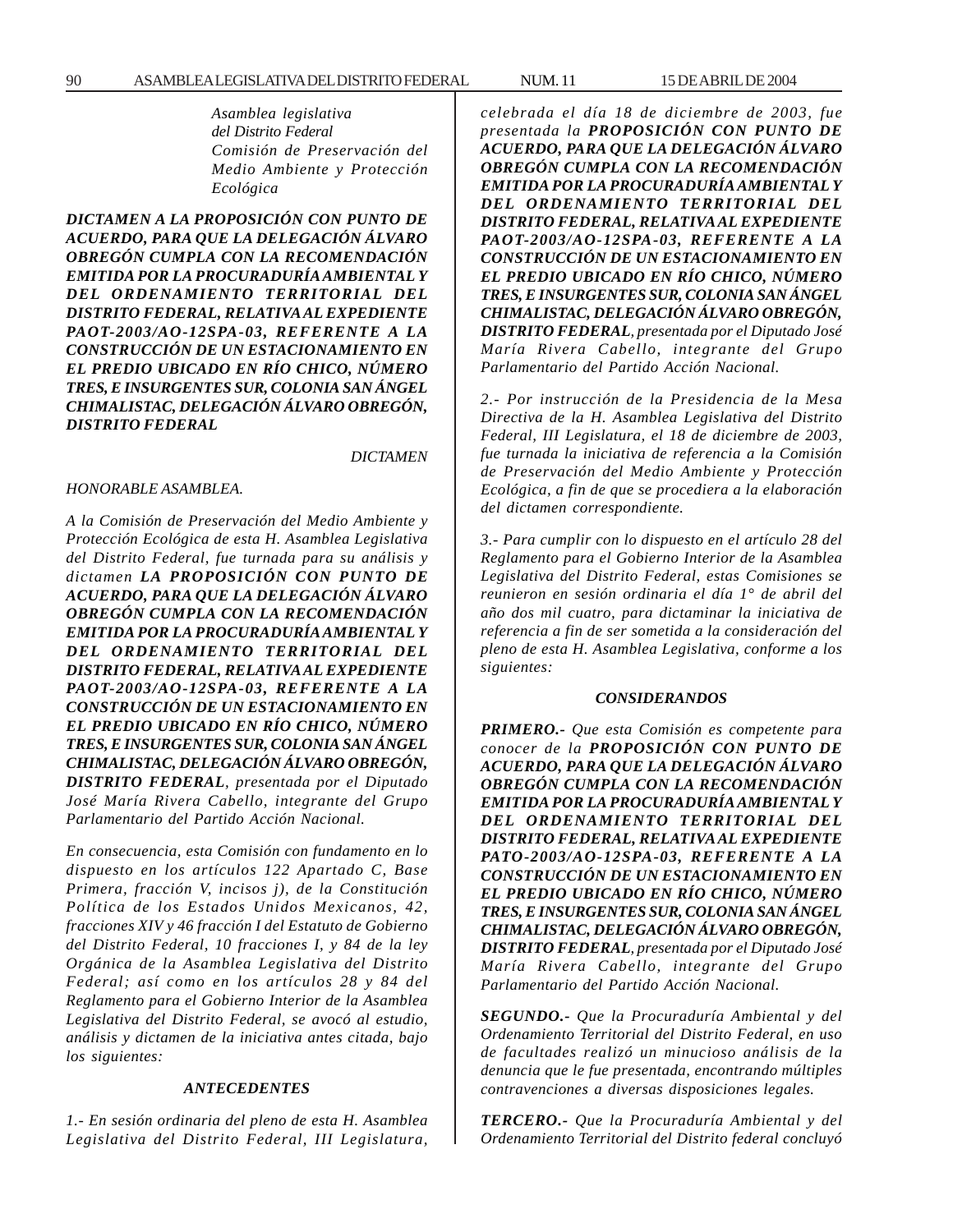*que los predios en cuestión, esto es el ubicado en Río Chico, número 3 e Insurgentes Sur, número 2390, no se encuentran jurídicamente fusionados, aunque la autoridad delegacional señale que de hecho lo esta, por lo que, al no existir una fusión realizada conforme a derecho por las autoridades competentes, la Delegación Álvaro Obregón debió abstenerse de expedir licencia de construcción alguna, de conformidad a lo establecido en el artículo 58 del Reglamento de Construcciones para el Distrito Federal, que a su letra reza:*

*''El Departamento (hoy Gobierno del Distrito Federal) no otorgará licencia de construcción respecto a los lotes o fracciones de terrenos que hayan resultado de la fusión (…) de predios, efectuada sin autorización del propio Departamento''.*

*CUARTO.- Que la Procuraduría Ambiental y del Ordenamiento Territorial del Distrito Federal determinó que se viola el Programa Parcial Delegación al ''Chimalistac'', toda vez que el 4 de octubre de 1993 se publicó en el Diario Oficial de la Federación, las restricciones a que deben sujetarse los predios de la Colonia Chimalistac y Hacienda de Guadalupe Chimalistac dentro del que se ubica el predio donde se lleva a cabo la obra de construcción objeto de la presente investigación.*

*QUINTO.- Que de la misma manera, según desprendió del Certificado de Zonificación para Usos del Suelo Permitidos, folio 66361, certifica que el predio referido, según la norma del Programa Parcial Delegacional Chimalistac y Hacienda Guadalupe Chimalistac, le corresponde la zonificación del equipamiento deportivo, con el uso permitido de Equipamiento Deportivo exclusivamente.*

*SEXTO.- Que la tabla de Usos de Suelo que indica los usos permitidos y prohibidos para las diferentes zonificaciones que acompaña el Programa Parcial citado, se aprecia con respecto a los estacionamientos en equipamiento deportivo ''que para usos de transporte terrestre, específicamente para estacionamientos públicos y privados, esta prohibido para equipamiento deportivo''.*

*SÉPTIMO.- Que contrario a la opinión de la Dirección de Planeación y Evaluación del Desarrollo Urbano de la Secretaría de Desarrollo Urbano y Vivienda, en el sentido de que no existe violación al Uso de Suelo toda vez que el estacionamiento que se construye no es de uso independiente sino que forma parte de ese Centro Deportivo..., la Procuraduría, con base en la investigación y valoración de todos los elementos que obran en el expediente, considero que el Club España, A. C. efectivamente este ampliando sus instalaciones*

*para ofrecer el servicio de estacionamiento, lo cual está prohibido para los predios ubicados en la zonificación de equipamiento deportivo, según la tabla de usos de suelo del citado Programa, por lo que se viola lo determinado para el uso de suelo en dicho Programa.*

*OCTAVO.- Que la Procuraduría concluyó que las normas establecidas para el Programa Parcial Delegacional ''Chimalistac'' publicado en el Diario Oficial de la Federación el día 4 de Octubre de 1993, fueron incumplidas, tanto por las autoridades de la Dirección General de Obras y Desarrollo Urbano del Órgano Político Administrativo en Avaro Obregón, como por la asociación civil ''Club España A. C.''.*

*Por lo anteriormente expuesto y fundado, la Comisión de Preservación del Medio Ambiente y Protección Ecológica, con las facultades que le confiere los artículos 28, 29 y 84 del Reglamento para el Gobierno Interior de la Asamblea Legislativa del Distrito Federal somete a la consideración del Pleno el siguiente:*

#### *DICTAMEN*

## *ÚNICO.- Es de aprobarse la Proposición con punto de Acuerdo en los siguientes términos:*

*PRIMERO.- Esta Asamblea legislativa exhorta a la Jefa Delegacional en Álvaro Obregón, Lic. Leticia Robles Colín a aceptar en sus términos la recomendación número PAOT-2003/AO-12SPA-03 que hace la Procuraduría Ambiental y del Ordenamiento Territorial del Distrito Federal sobre la construcción de un estacionamiento en el predio ubicado en Río Chico, número tres, e Insurgentes Sur, Colonia San Ángel Chimalistac, Delegación Avaro Obregón, Distrito Federal.*

*SEGUNDO.- Esta Asamblea solicita a la Jefa Delegacional en Álvaro Obregón, Lic. Leticia Robles Colín envíe un informe detallado del estado que guarda la construcción de este estacionamiento y las acciones que ha emprendido la Delegación en este asunto.*

*Firman por la Comisión las y los diputados: Sara Guadalupe Figueroa Canedo, Presidenta; Aleida Alavez Ruíz, Vicepresidenta; así como los integrantes: Christian Martín Lujano Nicolás, Higinio Chávez García y Efraín Morales Sánchez.*

**EL C. PRESIDENTE.-** Muy bien. Para fundamentar el dictamen se concede el uso de la palabra a la diputada Martha Teresa Delgado Peralta, a nombre de la Comisión de Preservación del Medio Ambiente y Protección Ecológica.

**LA C. DIPUTADA MARTHA TERESA DELGADO PERALTA.-** Gracias señor Presidente.

Sobre el dictamen de Punto de Acuerdo para que la delegación Álvaro Obregón cumpla con la recomendación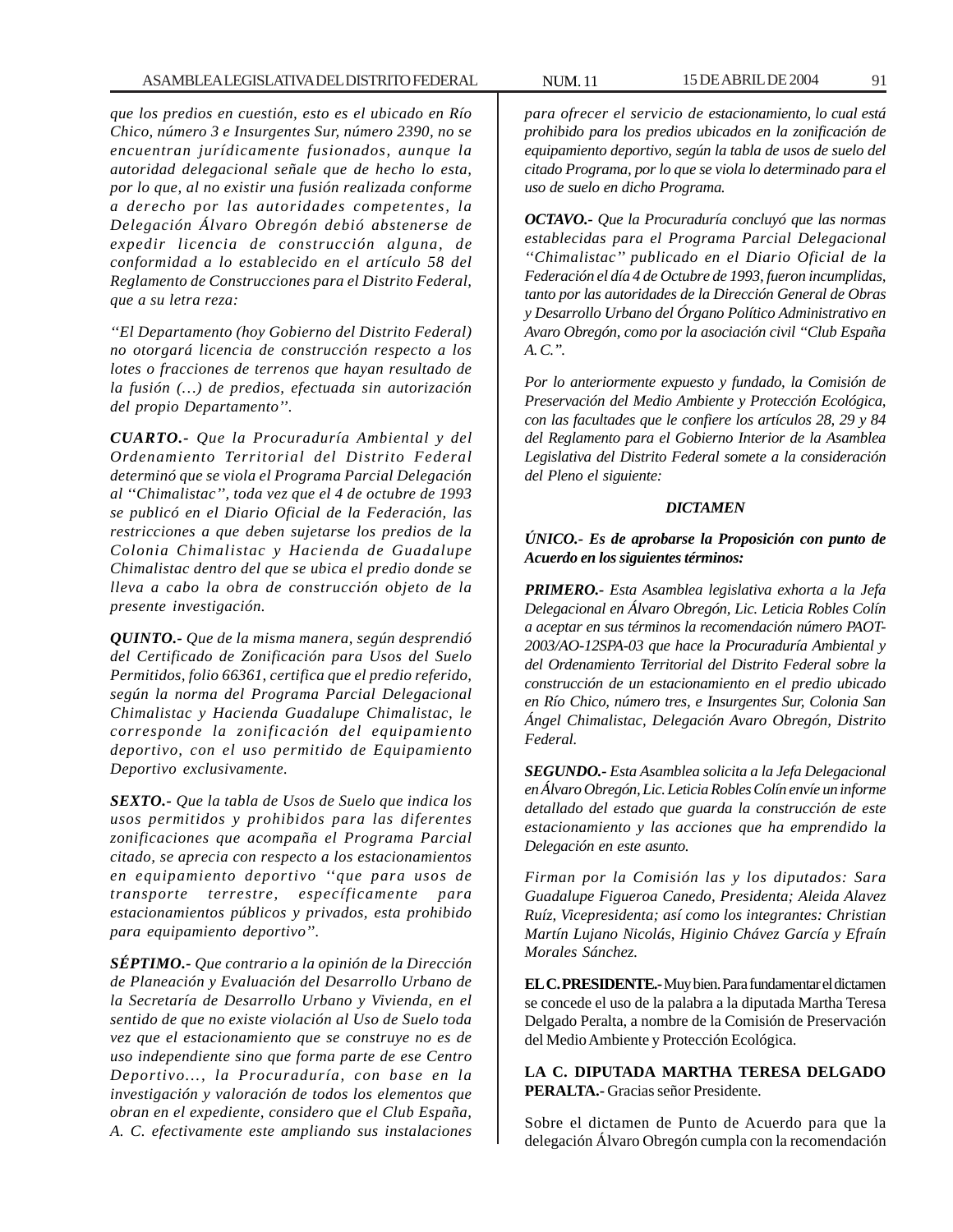emitida por la Procuraduría Ambiental y del Ordenamiento Territorial del Distrito Federal, relativa al expediente PAOT 2003/AO-12SPA-03, referente a la construcción de un estacionamiento en el predio ubicado en el Río Chico número 3 de Insurgentes Sur Colonia San Angel Chimalistac delegación Álvaro Obregón, en el Distrito Federal, que presentó el diputado José María Rivera Cabello, integrante del grupo parlamentario del Partido Acción Nacional.

Con su permiso señor diputado Presidente; compañeras y compañeros diputados:

La Procuraduría Ambiental y del Ordenamiento Territorial del Distrito Federal es un organismo encargado de conocer denuncias ciudadanas respecto de asuntos que afecten al medio ambiente o el ordenamiento territorial y es una institución, es un contrapeso a la función de Juez y parte que realizan algunas entidades de gobierno.

En este sentido y en uso de la facultad, dicha Procuraduría realizó un minucioso análisis de la denuncia que le fue presentada respecto a la recomendación emitida por la Procuraduría Ambiental y del Ordenamiento Territorial del Distrito Federal, relativa a la expediente PAOT 2003/AO-12SPA-03, referente a la construcción de un estacionamiento ubicado en el predio ubicado en Río Chico número 3 e Insurgentes Sur Colonia San Ángel Chimalistac, en la Delegación Álvaro Obregón, Distrito Federal, encontrando múltiples contravenciones a diversas disposiciones legales, misma que la propia Delegación no aceptó acatar.

En dicha recomendación la Procuraduría Ambiental y del Ordenamiento Territorial del Distrito Federal concluyó que los predios ubicados en Río Chico número 3 e Insurgentes Sur 2390 no se encuentran jurídicamente fusionados, aunque la autoridad Delegacional señale que de hecho lo está, por lo que al no existir una fusión realizada conforme a derecho por las autoridades competentes, la Delegación Álvaro Obregón debió abstenerse de expedir licencia de construcción alguna, de conformidad con lo establecido en el Artículo 58 del Reglamento de Construcción para el Distrito Federal, que a su letra reza ''El Departamento (hoy del Gobierno del Distrito Federal) no otorgará licencia de construcción respecto a los lotes o fracciones de terrenos que hayan resultado de la fusión de predios efectuada sin autorización del propio Departamento''.

La Procuraduría Ambiental y del Ordenamiento Territorial del Distrito Federal determinó que se viola el programa parcial delegación a Chimalistac, toda vez que el 4 de octubre de 1993 se publicó en el Diario Oficial de la Federación la restricción a que deben sujetarse los predios de la Colonia Chimalistac y Hacienda de Guadalupe Chimalistac, dentro del que se ubica el predio donde se lleva a cabo la obra de construcción, objeto de la presente investigación.

De la misma manera, según se desprendió del certificado de zonificación para los usos de suelo permitidos, folio 66361, certifica que el predio referido, según la Norma del Programa Parcial Delegacional Chimalistac y Hacienda Guadalupe Chimalistac, le corresponde la zonificación del equipamiento deportivo con uso permitido de equipamiento deportivo únicamente.

La tabla de usos de suelo que indican los usos permitidos y prohibidos para los diferentes zonificaciones que acompaña el programa parcial citado, según la Norma del Programa Parcial Delegacional Chimalistac de Hacienda Guadalupe Chimalistac, le corresponde la zonificación y el programa parcial citado se aprecia con respecto a los estacionamientos en equipamiento deportivo, ''que para usos de transporte terrestre, específicamente para estacionamientos públicos y privados, está prohibido para equipamiento deportivos''.

Contrario a la opinión de la Dirección de Planeación y Evaluación del Desarrollo Urbano de la Secretaría de Desarrollo Urbano y Vivienda, en el sentido de que no existe violación al uso de suelo, ''toda vez que el estacionamiento que se construye no es de uso independiente, sino que forma parte de ese centro deportivo, la Procuraduría con base en la investigación y la valoración de todos los elementos que obra en el expediente, consideró que el Club España A.C., efectivamente está ampliando sus instalaciones para ofrecer el servicio de estacionamiento, lo cual está prohibido para los predios ubicados en la zonificación de equipamiento deportivo, según la tabla de usos de suelo del citado programa, por lo que viola lo determinado para el uso de suelo en dicho programa''.

La Procuraduría concluyó que las normas establecidas para el Programa Parcial Delegacional Chimalistac, publicado en el Diario Oficial de la Federación, el 4 de octubre de 1993 fueron incumplidas, tanto por las autoridades de la Dirección General de Obras y Desarrollo Urbano del Órgano Político Administrativo en Álvaro Obregón, como por la Asociación Civil Club España A.C.

Por lo anterior, esta Comisión decidió aprobar dicha recomendación y exhortar desde esta Tribuna a la Delegación Álvaro Obregón a fin de aceptar dicha recomendación para quedar de la siguiente manera.

#### DICTAMEN

ÚNICO.- Es de aprobarse la Proposición con punto de Acuerdo en los siguientes términos:

PRIMERO.- Esta Asamblea legislativa exhorta a la Jefa Delegacional en Álvaro Obregón, Lic. Leticia Robles Colín a aceptar en sus términos la recomendación número PAOT-2003/ AO-12SPA-03 que hace la Procuraduría Ambiental y del Ordenamiento Territorial del Distrito Federal sobre la construcción de un estacionamiento en el predio ubicado en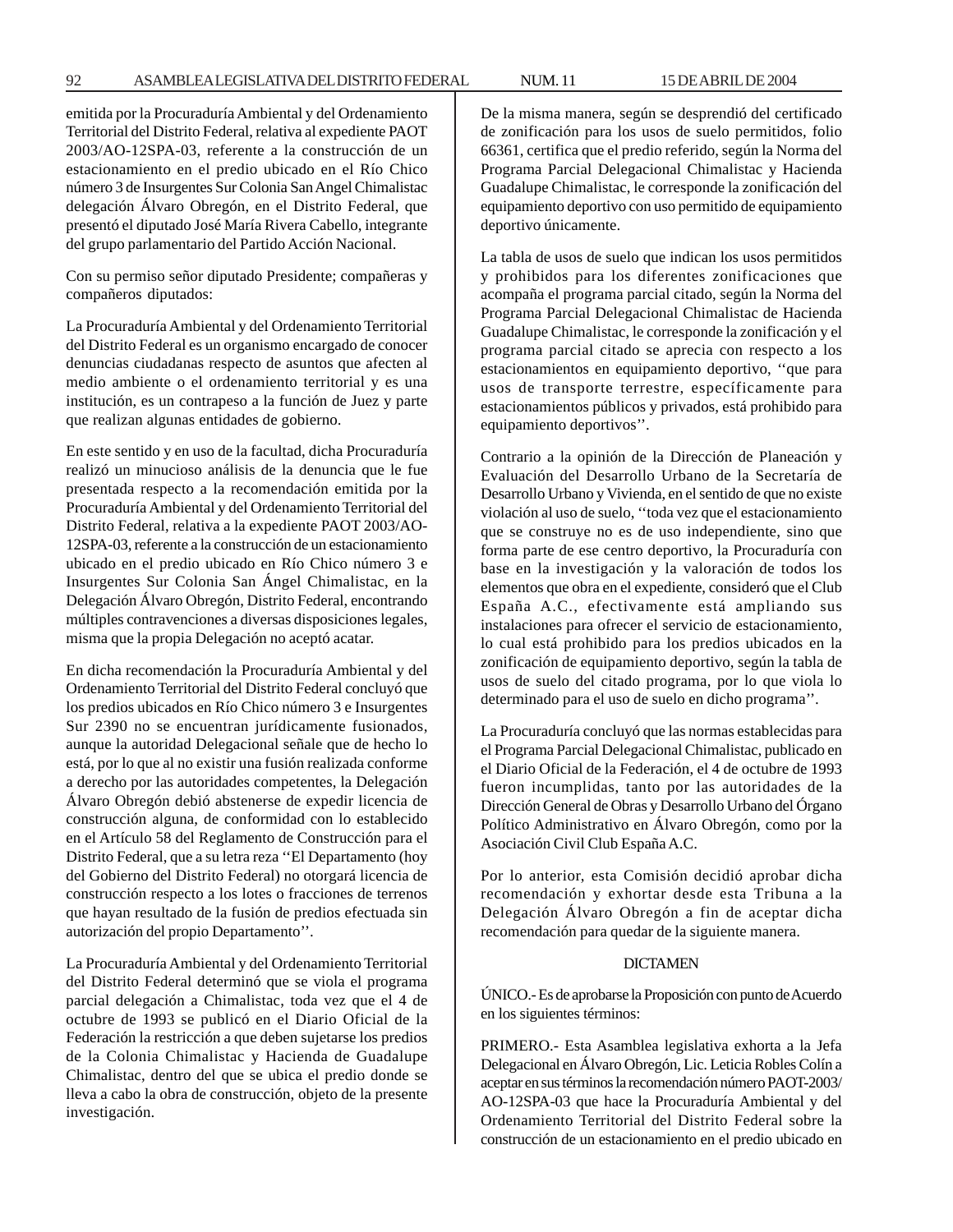Río Chico, número tres, e Insurgentes Sur, Colonia San Ángel Chimalistac, Delegación Avaro Obregón, Distrito Federal.

SEGUNDO.- Esta Asamblea solicita a la Jefa Delegacional en Avaro Obregón, Lic. Leticia Robles Colín envíe un informe detallado del estado que guarda la construcción de este estacionamiento y las acciones que ha emprendido la Delegación en este asunto.

Es cuanto, señor Presidente.

**EL C. PRESIDENTE.-** Gracias, diputada. Esta a discusión el dictamen. Se abre el registro de oradores. ¿Hay oradores en contra?

Al no haber oradores en contra, pregunto si algún diputado desea razonar su voto.

Al no haber quien haga uso de la palabra, proceda la Secretaría a recoger la votación nominal del dictamen en lo general y en lo particular en un solo acto.

**EL C. SECRETARIO.-** Se va a proceder a recoger la votación nominal del dictamen en lo general y en lo particular en un solo acto.

De conformidad con lo establecido por el artículo 128 del Reglamento para el Gobierno Interior de la Asamblea, se solicita la Coordinación de Servicios Parlamentarios hacer el anuncio correspondiente a efecto de que los diputados presentes puedan emitir su voto.

Se solicita a los diputados que al emitir su voto lo hagan en voz alta diciendo su nombre y apellido, añadiendo la expresión, ''en pro'', ''en contra'' o ''abstención''. El de la voz recogerá la votación. Comenzamos de derecha a izquierda.

# **(Votación Nominal)**

Benjamín Muciño, a favor.

María Teresita, a favor.

Juan Antonio Arévalo López, a favor.

Martha Delgado, a favor.

Rafael Hernández Nava, a favor.

Emilio Fernández, a favor.

Eduardo Malpica, a favor.

Héctor Guijosa, a favor.

Maricela Contreras Julián, a favor.

Higinio Chávez, a favor.

José Jiménez, en pro.

Francisco Chiguil, en pro.

Aleida Alavez, en pro.

González Maltos, a favor.

Gabriela González, en pro.

Mariana Gómez del Campo, en pro.

Sara Figueroa, en pro.

Andrés Lozano Lozano, en pro.

José María Rivera, a favor.

Irma Islas, en pro. Jorge Lara, en pro.

Sofía Figueroa, en pro.

José Espina, en pro.

Carlos Alberto Flores, a favor.

Alberto Trejo Villafuerte, en pro.

Lorena Villavicencio, a favor.

Guadalupe Chavira, en pro.

Silvia Oliva Fragoso, en pro.

Miguel Angel Solares Chávez, a favor.

Lourdes Alonso, en pro.

Mónica Serrano, en pro.

Arturo Escobar, a favor.

Gabriela Cuevas, en pro.

Jorge García Rodríguez, en pro.

Mauricio López Velázquez, en pro.

José Medel Ibarra, a favor.

Jiménez Guzmán, en pro.

Efraín Morales, a favor.

Rigoberto Nieto, a favor.

Guadalupe Ocampo, a favor.

Rodolfo Covarrubias, a favor.

**EL C. SECRETARIO.-** ¿Faltó algún diputado o alguna diputada de emitir su voto?

Se va a proceder a recoger la votación de la Mesa Directiva.

Jesús López, a favor.

Araceli Vázquez Camacho, a favor.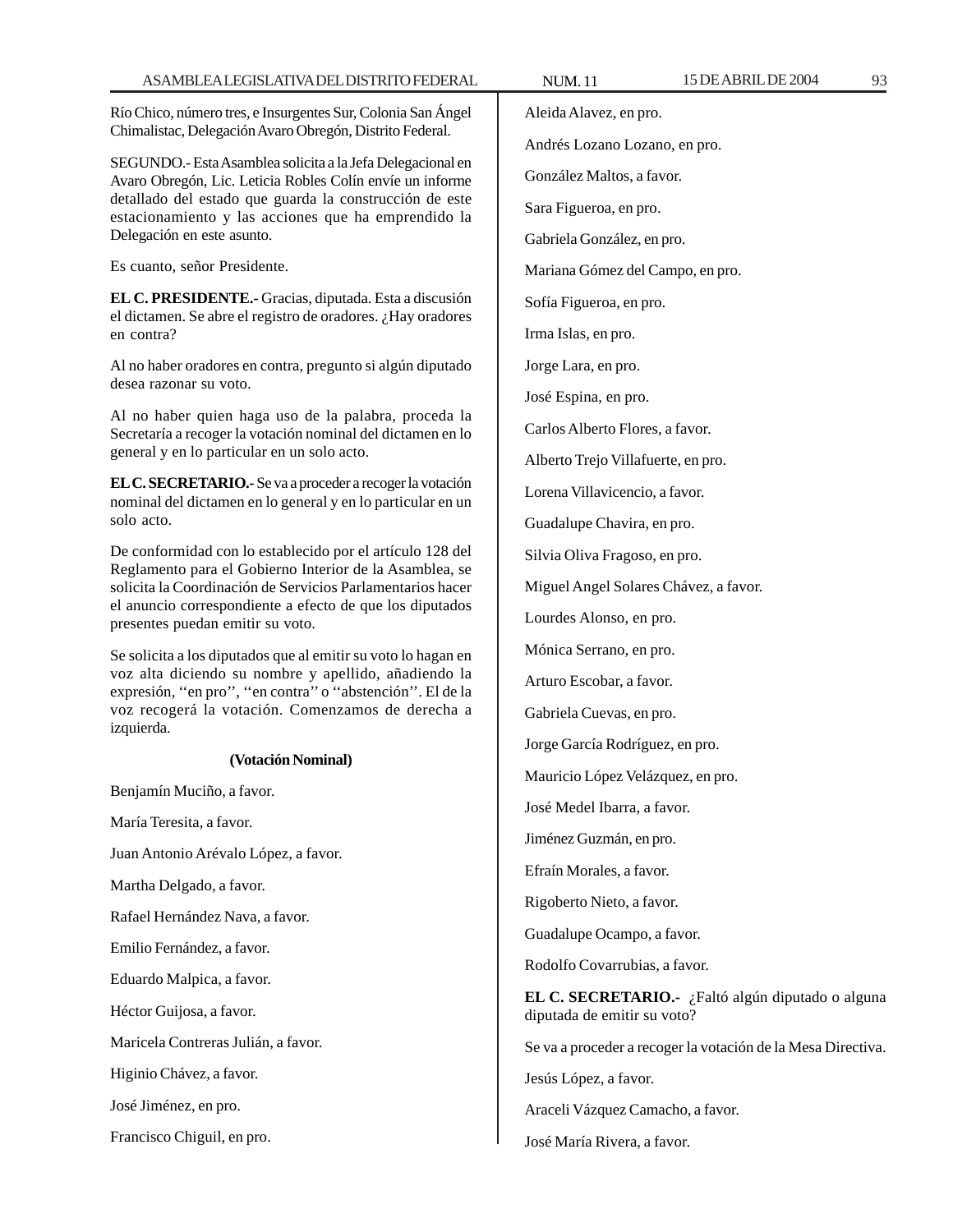**EL C. SECRETARIO.-** Diputado Presidente, el resultado de la votación es el siguiente: 44 votos a favor, 0 votos en contra y 0 abstenciones.

Cumplida su instrucción, diputado Presidente.

**EL C. PRESIDENTE.-** En consecuencia, se aprueba el dictamen de la Comisión de Preservación del Medio Ambiente y Protección Ecológica.

Por conducto del Secretario de Gobierno, formúlese exhorto a la Jefa Delegacional en Álvaro Obregón, licenciada Leticia Robles Colín, para que acepte en sus términos la recomendación número PAOT-2003/AO-12SPA-03.

Asimismo, solicítese a la Jefa Delegacional en Álvaro Obregón un informe detallado del estado que guarda la construcción del estacionamiento ubicado en Río Chico Número 3, y las acciones que ha emprendido la Delegación en este asunto.

El siguiente punto del orden del día, es la discusión y en su caso aprobación del dictamen que presenta la Comisión de Preservación del Medio Ambiente y Protección Ecológica a la proposición con Punto de Acuerdo para solicitar a la Jefa Delegacional en la Delegación Cuauhtémoc, se sirva informar a esta Asamblea sobre las acciones que realizará dicha Autoridad sobre la Tala de Árboles.

En virtud de que el dictamen a que se ha hecho referencia ha sido distribuido a los diputados, en términos de lo dispuesto por el artículo 115 del Reglamento para el Gobierno Interior de la Asamblea, proceda la secretaría a consultar, en votación económica, si se dispensa la lectura del mismo y se somete a discusión de inmediato.

**EL C. SECRETARIO.-** Por instrucciones de la presidencia, y en votación económica, se consulta a la Asamblea si es de dispensarse la lectura del dictamen de referencia y se somete a discusión de inmediato.

Los que estén por la afirmativa, sírvanse manifestarlo poniéndose de pie.

Los que estén por la negativa, sírvanse manifestarlo poniéndose de pie.

Dispensada la lectura, diputado Presidente.

*Asamblea legislativa del Distrito Federal Comisión de Preservación del Medio Ambiente y Protección Ecológica*

*DICTAMEN A LA PROPOSICIÓN CON PUNTO DE ACUERDO PARA SOLICITAR A LA JEFA DELEGACIONAL, EN LA DELEGACIÓN CUAUHTÉMOC, SE SIRVA INFORMAR A ESTA*

## *ASAMBLEA SOBRE LAS ACCIONES QUE REALIZARÁ DICHA AUTORIDAD SOBRE LA TALA DE ÁRBOLES.*

*DICTAMEN*

*Honorable Asamblea.*

*A la Comisión de Preservación del Medio Ambiente y Protección Ecológica de esta H. Asamblea Legislativa del Distrito Federal, fue turnada el pasado 7 de enero de 2004, la propuesta con punto de acuerdo para solicitar a la Jefa Delegacional en la Delegación Cuauhtémoc, se sirva a informar a esta Asamblea sobre las acciones que realizará dicha autoridad sobre la tala de árboles, presentada por el Diputado Christián Martín Lujano Nicolás, integrante del Grupo Parlamentario del Partido Acción Nacional.*

*En consecuencia, esta Comisión con fundamento en lo dispuesto en los artículos 122 Apartado C, Base Primera, fracción V, incisos j), de la Constitución Política de los Estados Unidos Mexicanos, 42, fracciones XIV y 46 fracción I del Estatuto de Gobierno del Distrito Federal, 10 fracciones I, y 84 de la Ley Orgánica de la Asamblea Legislativa del Distrito Federal; así como en los artículos 28 y 84 del Reglamento para el Gobierno Interior de la Asamblea Legislativa del Distrito Federal, se avocó al estudio, análisis y dictamen de la iniciativa antes citada, bajo los siguientes:*

#### *ANTECEDENTES*

*1.- En sesión ordinaria del pleno de esta H. Asamblea Legislativa del Distrito Federal, III Legislatura, celebrada el 7 de enero de 2004, fue presentada la propuesta con punto de acuerdo para solicitar a la Jefa Delegacional en la Delegación Cuauhtémoc, se sirva a informar a esta Asamblea sobre las acciones que realizará dicha autoridad sobre la tala de árboles, presentada por el Diputado Christián Martín Lujano Nicolás, integrante del Grupo Parlamentario del Partido Acción Nacional.*

*2.- Por instrucción de la Presidencia de la Mesa Directiva de la H. Asamblea Legislativa del Distrito Federal, III Legislatura, el 7 de enero de 2004, fue turnada, a través del oficio No/MDDP/006/2004, la propuesta con punto de acuerdo de referencia a la Comisión de Preservación del Medio Ambiente y Protección Ecológica, a fin de que se procediera a la elaboración del dictamen correspondiente.*

*3.- Para cumplir con lo dispuesto en el artículo 28 del Reglamento para el Gobierno Interior de la Asamblea Legislativa del Distrito Federal, la Comisión de Preservación del Medio Ambiente y Protección*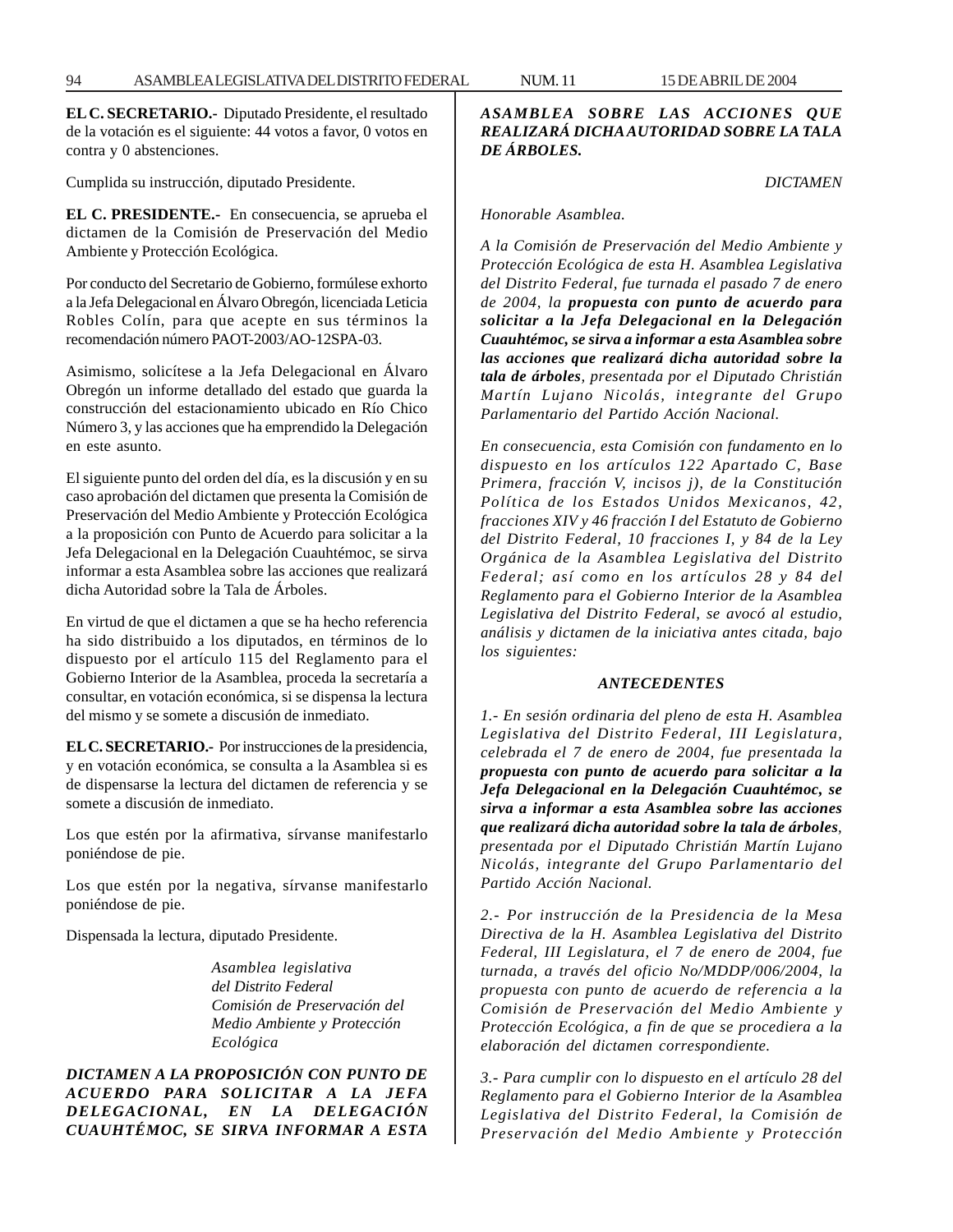*Ecológica se reunió en sesión ordinaria el día 7 de abril del año dos mil cuatro, para dictaminar la propuesta de referencia a fin de ser sometida a la consideración del pleno de esta H. Asamblea Legislativa, conforme a los siguientes:*

#### *CONSIDERANDOS*

*PRIMERO.- Que esta Comisión es competente para conocer de la propuesta con punto de acuerdo para solicitar a la Jefa Delegacional en la Delegación Cuauhtémoc, se sirva a informar a esta Asamblea sobre las acciones que realizará dicha autoridad sobre la tala de árboles, presentada por el Diputado Christián Martín Lujano Nicolás, integrante del Grupo Parlamentario del Partido Acción Nacional*

*SEGUNDO.- Que de conformidad con lo señalado en el punto de acuerdo de referencia, se llevó a cabo la tala de 15 árboles que se encontraban afuera del edificio de la Procuraduría General de Justicia del Distrito Federal, ubicado en la Delegación Cuauhtémoc.*

*TERCERO.- Que de conformidad con la Ley Ambiental del Distrito Federal, en caso de dañar negativamente un área verde o jardinera pública, el responsable deberá reparar los daños causados, sin perjuicio de la aplicación de las sanciones procedentes.*

*CUARTO.- Que a la fecha se desconoce quien realizó el derribo de los citados árboles, bajo que criterios técnicos, y más aún, si la delegación lo realizó o autorizó a autoridad diferente para realizar.*

*QUINTO.- Que de conformidad la legislación ambiental aplicable, las delegaciones son las responsables de las autorizaciones para el derribo de árboles en suelo urbano, con lo que sería esta autoridad la principal responsable de la supuesta tala desmedida.*

*SEXTO.- Que la Asamblea Legislativa del Distrito Federal tiene las facultades necesarias para dirigir peticiones y recomendaciones a las autoridades locales competentes para satisfacer los derechos e intereses legítimos de los habitantes del Distrito Federal, según lo establece la Ley Orgánica de la Asamblea Legislativa del Distrito Federal y demás ordenamientos aplicables.*

*Por lo anteriormente expuesto y fundado, la Comisión de Preservación del Medio Ambiente y Protección Ecológica, con las facultades que les confiere los artículos 28 y 84 del Reglamento para el Gobierno Interior de la Asamblea Legislativa del Distrito Federal, someten a la consideración del pleno el siguiente:*

#### *DICTAMEN*

*ÚNICO.- Se aprueba la propuesta con punto de acuerdo para solicitar a la Jefa Delegacional, en la Delegación* *Cuauhtémoc, se sirva informar a esta Asamblea, sobre las acciones que realizará dicha autoridad sobre la tala de árboles, en los siguientes términos:*

*''Se solicita a la Jefa Delegacional en Cuauhtémoc, informe dentro de un lapso de 15 días hábiles en qué términos y bajo qué criterios se autorizó el derribo de varios árboles, que especies se derribaron, cuánto fueron, quién realizó el derribo y, en caso de no haber sido la Delegación la encargada de realizar dicho derribo, explique con que fundamento se permitió que otra autoridad lo realizará.''*

*Firman por la Comisión las y los diputados: Sara Guadalupe Figueroa Canedo, Presidenta; Aleida Alavez Ruíz, Vicepresidenta; así como los integrantes: Christian Martín Lujano Nicolás, Higinio Chávez García y Efraín Morales Sánchez.*

**EL C. PRESIDENTE.-** Para fundamentar el dictamen, se concede el uso de la palabra a la diputada Sara Guadalupe Figueroa Canedo, a nombre de la Comisión de Preservación del Medio Ambiente y Protección Ecológica.

**LA C. DIPUTADA SARA GUADALUPE FIGUEROA CANEDO.-** Con su permiso, diputado Presidente.

Compañeras y compañeros diputados:

Conservar los recursos naturales ubicados en suelo urbano es una responsabilidad de toda la ciudadanía y evidentemente más de la autoridad sobre quien recae, además la obligación de hacer valer las leyes y velar por su cumplimiento.

De conformidad con lo señalado en el punto de acuerdo de referencia se llevó a cabo la tala de 15 árboles que se encontraban afuera del edificio de la Procuraduría General de Justicia del Distrito Federal, ubicado en la misma delegación Cuauhtémoc y que además dicha tala fue realizada por la misma Procuraduría con autorización de la delegación.

De conformidad con la Ley Ambiental del Distrito Federal, en caso de dañar negativamente un área verde o jardinera pública, el responsable deberá reparar los daños causados sin perjuicio de la aplicación de las sanciones procedentes.

A la fecha se desconoce quién realizó el derribo de los citados árboles, bajo qué criterios técnicos y más aún si la delegación lo realizó, autorizó a autoridad diferente para realizar.

De conformidad, la legislación ambiental aplicable, las delegaciones son las responsables de las autorizaciones para el derribo de árboles en el suelo urbano, por lo que sería esta autoridad la principal responsable de la supuesta tala desmedida.

La Asamblea Legislativa del Distrito Federal tiene la facultad necesaria para dirigir peticiones y recomendaciones a las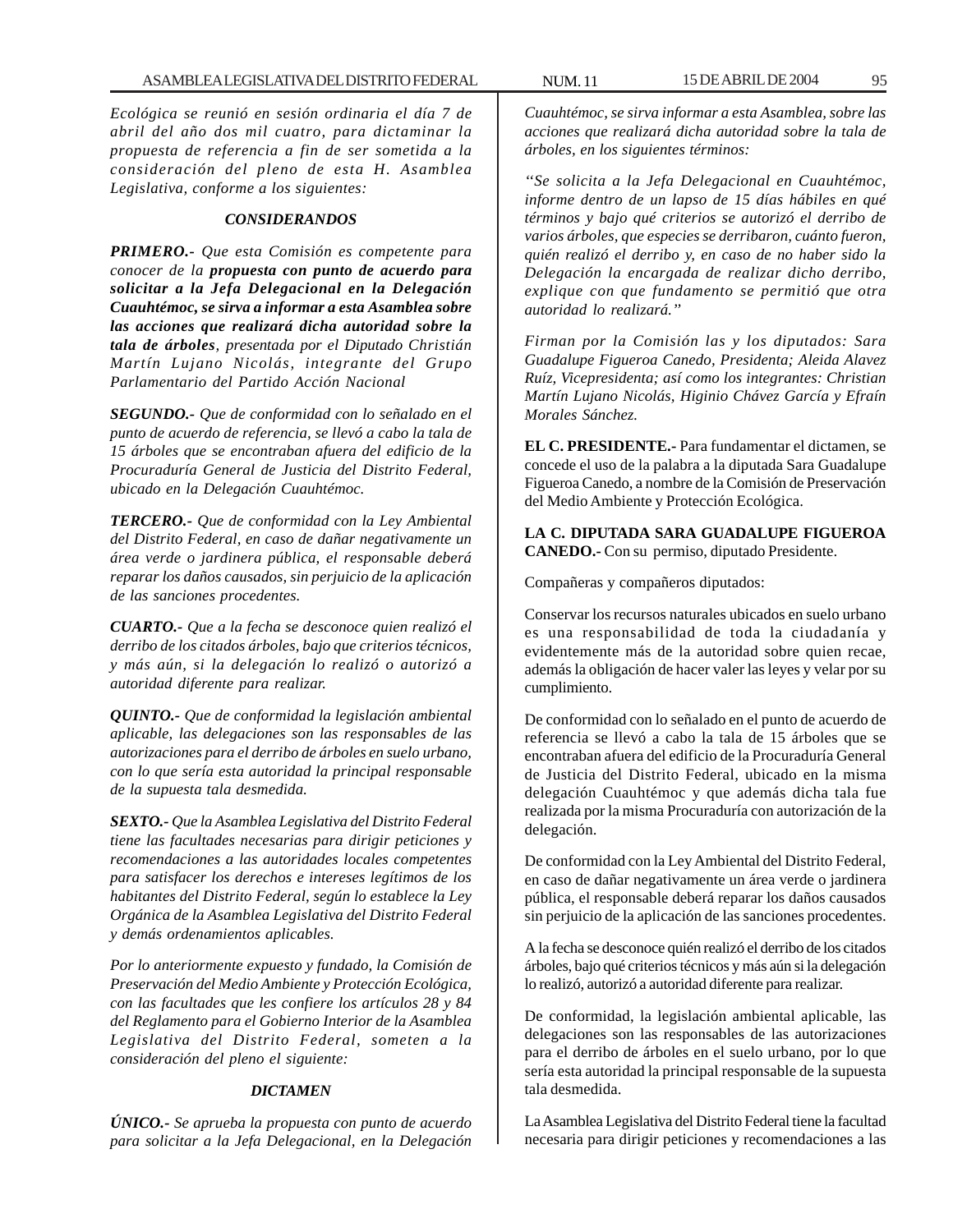autoridades locales competentes para satisfacer los derechos e intereses legítimos de los habitantes del Distrito Federal, según lo establece la Ley Orgánica de la Asamblea Legislativa del Distrito Federal y demás ordenamientos aplicables, por lo que en uso de esta facultad y con el trabajo plural y consensuado de los integrantes de la Comisión, solicitamos por medio de este dictamen a la delegación Cuauhtémoc informe en qué términos y bajo qué criterios se autorizó el derribo de varios árboles, qué especies se derribaron, cuántos fueron, quién realizó el derribo y en caso de no haber sido la delegación la encargada de realizar dicho derribo, explique con fundamento por qué se permitió que otra autoridad lo realizara.

Muchas gracias.

**EL C. PRESIDENTE.-** Gracias, diputada Sara Figueroa. Está a discusión el dictamen. Se abre el registro de oradores. ¿Hay oradores en contra?

Al no haber oradores en contra, pregunto ¿algún diputado desea razonar su voto?

No habiendo quien haga uso de la palabra, proceda la secretaría a recoger la votación nominal del dictamen en lo general y en lo particular en un solo acto.

**EL C. SECRETARIO.-** Se va a proceder a recoger la votación nominal del dictamen en lo general y en lo particular en un solo acto.

De conformidad con lo establecido por el artículo 128 del Reglamento para el Gobierno Interior de la Asamblea, se solicita a la Coordinación de Servicios Parlamentarios hacer el anuncio correspondiente a efecto de que los diputados presentes puedan emitir su voto.

Se solicita a los diputados que al emitir su voto, lo hagan diciendo su nombre y apellido, añadiendo la expresión ''en pro'', ''en contra'' o ''abstención''. El de la voz recogerá la votación. Comenzamos de derecha a izquierda.

## **(Votación Nominal)**

María Teresita Aguilar, a favor.

Juan Antonio Arévalo López, en pro.

Martha Delegado, en pro.

Rafael Hernández Nava, en contra.

Emilio Fernández, en contra.

Eduardo Malpica, en contra.

Héctor Guijosa, en contra.

Maricela Contreras Julián, en contra.

Higinio Chávez, en contra. José Jiménez, en contra. Francisco Chiguil, en contra. Lozano Lozano, en contra. Adrián Pedrozo Castillo, en contra. González Maltos, en contra. Sara Figueroa, en pro. Gabriela González, en pro. Mariana Gómez del Campo, en pro. Sofía Figueroa, en pro. Irma Islas, en pro. Jorge Lara, en pro. José Espina, en pro. Carlos Alberto Flores, a favor. Mónica Serrano, en pro. Alberto Trejo Villafuerte, en contra. Lorena Villavicencio, en contra. Guadalupe Chavira, en contra. Reyes Gámiz, en contra. Silvia Oliva Fragoso, en contra. Miguel Angel Solares Chávez, en contra. Elio Bejarano, en contra. Rodrigo Chávez Contreras, en contra. Lourdes Alonso, en contra. María Elena Torres, en contra. Arturo Escobar, a favor. Gabriela Cuevas, en pro. Jiménez Guzmán, en pro. Mauricio López Velázquez, en pro. José Medel Ibarra, a favor. Jorge García Rodríguez, a favor. Efraín Morales, a favor. Juventino Rodríguez, en contra.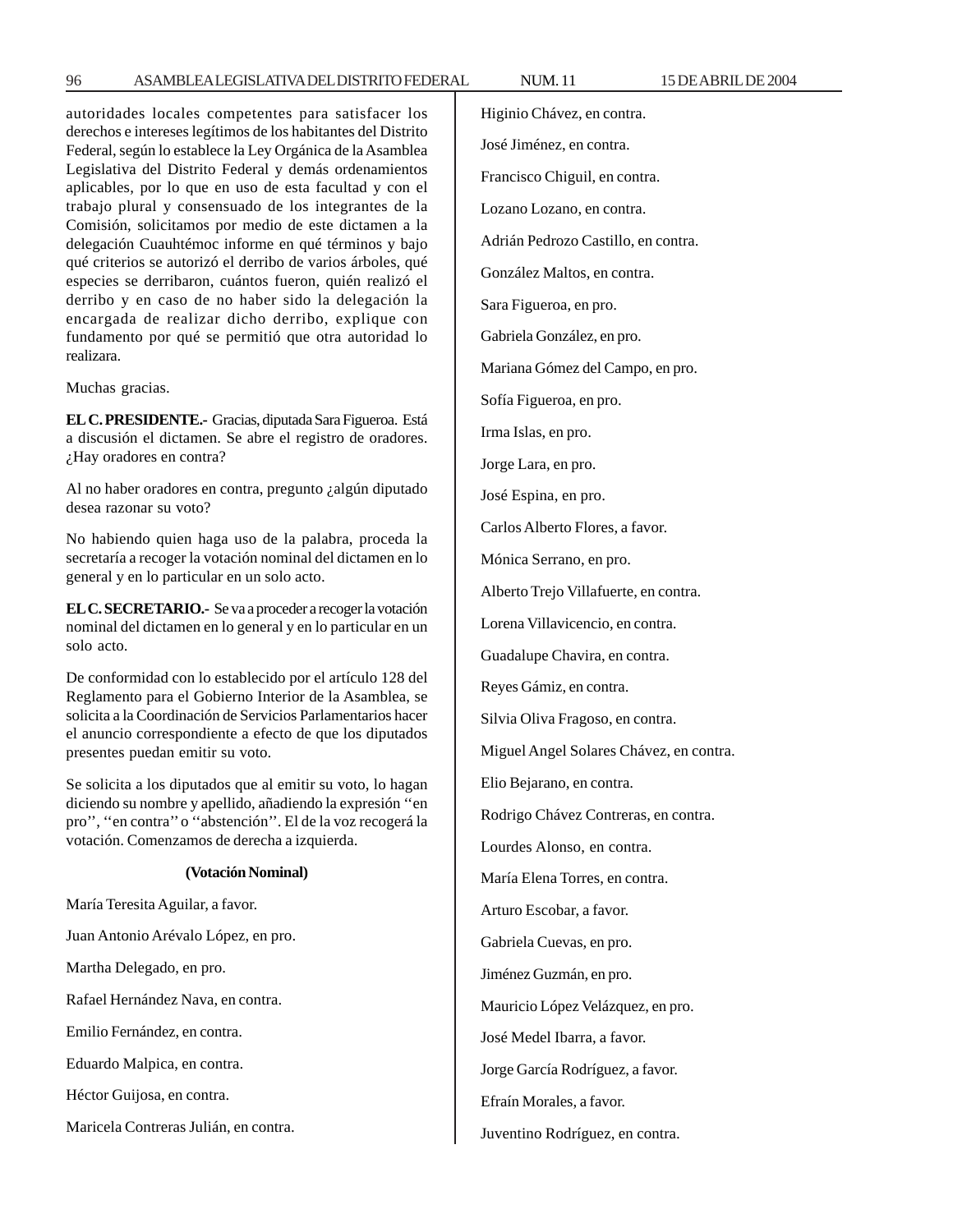Guadalupe Ocampo, en contra.

Víctor Varela, en contra.

Alfredo Carrasco, en contra.

Rodolfo Covarrubias, en contra.

Julio Escamilla, en contra.

Alfredo Hernández Raigosa, en contra.

**EL C. SECRETARIO.-** ¿Faltó algún diputado o alguna diputada de emitir su voto?

Aleida Alavez, en contra.

**EL C. SECRETARIO.-** Se va proceder a recoger la votación de la Mesa Directiva.

Jesús López, a favor.

José María Rivera, a favor.

Araceli Vázquez Camacho, en contra.

**EL C. SECRETARIO.-** Diputado Presidente, el resultado de la votación es el siguiente: 21 votos a favor, 30 votos en contra y 0 abstenciones.

Cumplida su instrucción, diputado Presidente.

**EL C. PRESIDENTE.-** En consecuencia, se desecha el dictamen. Notifíquese al diputado promovente.

El siguiente punto del orden del día es la discusión y en su caso aprobación del dictamen que presenta la Comisión de Preservación del Medio Ambiente y Protección Ecológica a la propuesta con Punto de Acuerdo para exhortar al Ejecutivo a que dicte las Disposiciones Administrativas Generales de carácter obligatorio para las Dependencias, Órganos Desconcentrados, Delegaciones y Entidades de la Administración Pública del Distrito Federal en las que se determinen las características y especificaciones que deben cumplir los Bienes y Servicios en cuanto al menor grado de Impacto Ambiental conforme a la Ley Ambiental del Distrito Federal.

Dado que el dictamen a que se ha hecho referencia ha sido distribuido a los diputados en términos de lo dispuesto por el artículo 115 del Reglamento para el Gobierno Interior de la Asamblea, proceda la secretaría a consultar en votación económica, si se dispensa la lectura del mismo y se somete a discusión de inmediato.

**EL C. SECRETARIO.-** Por instrucciones de la presidencia y en votación económica, se consulta a la Asamblea si es de dispensarse la lectura del dictamen de referencia y se somete a discusión de inmediato.

Los que estén por la afirmativa, sírvanse manifestarlo poniéndose de pie.

Los que estén por la negativa, sírvanse manifestarlo poniéndose de pie.

Dispensada la lectura, diputado Presidente.

**EL C. PRESIDENTE.-** Para fundamentar el dictamen se concede el uso de la palabra a la diputada Sara Guadalupe Figueroa Canedo, a nombre de la Comisión de Preservación del Medio y Protección Ecológica.

**LA C. DIPUTADA SARA GUADALUPE FIGUEROA CANEDO.-** Con el permiso de la presidencia.

Compañeras y compañeros diputados.

*Asamblea legislativa del Distrito Federal Comisión de Preservación del Medio Ambiente y Protección Ecológica*

*DICTAMEN A LA PROPOSICIÓN CON PUNTO DE ACUERDO PARA EXHORTAR AL EJECUTIVO DICTE LAS DISPOSICIONES ADMINISTRATIVAS GENERALES DE CARÁCTER OBLIGATORIO PARA DEPENDENCIAS, ÓRGANOS DESCONCENTRADOS, DELEGACIONES Y ENTIDADES DE LA ADMINISTRACIÓN PÚBLICA DEL DISTRITO FEDERAL, EN LAS QUE SE DETERMINEN LAS CARACTERÍSTICAS Y ESPECIFICACIONES QUE DEBEN CUMPLIR LOS BIENES Y SERVICIOS, EN CUANTO AL MENOR GRADO DE IMPACTO AMBIENTAL, CONFORME A LA LEY AMBIENTAL DEL DISTRITO FEDERAL.*

*DICTAMEN*

*Honorable Asamblea.*

*A la Comisión de Preservación del Medio Ambiente y Protección Ecológica de esta H. Asamblea Legislativa del Distrito Federal, fue turnada para su análisis y dictamen, la propuesta con punto de acuerdo para exhortar al ejecutivo dicte las disposiciones administrativas generales de carácter obligatorio para dependencias, órganos desconcentrados, delegaciones y entidades de la Administración Pública del Distrito Federal, en las que se determinen las características y especificaciones que deben cumplir los bienes y servicios, en cuanto al menor grado de impacto ambiental, conforme a la Ley Ambiental del Distrito Federal, presentada por la Diputada Sara Guadalupe Figueroa Canedo, a nombre de los legisladores integrantes del Grupo Parlamentario del Partido Verde Ecologista de México.*

*En consecuencia, esta Comisión con fundamento en lo dispuesto en los artículos 122 Apartado C, Base Primera, fracción V, incisos j), de la Constitución*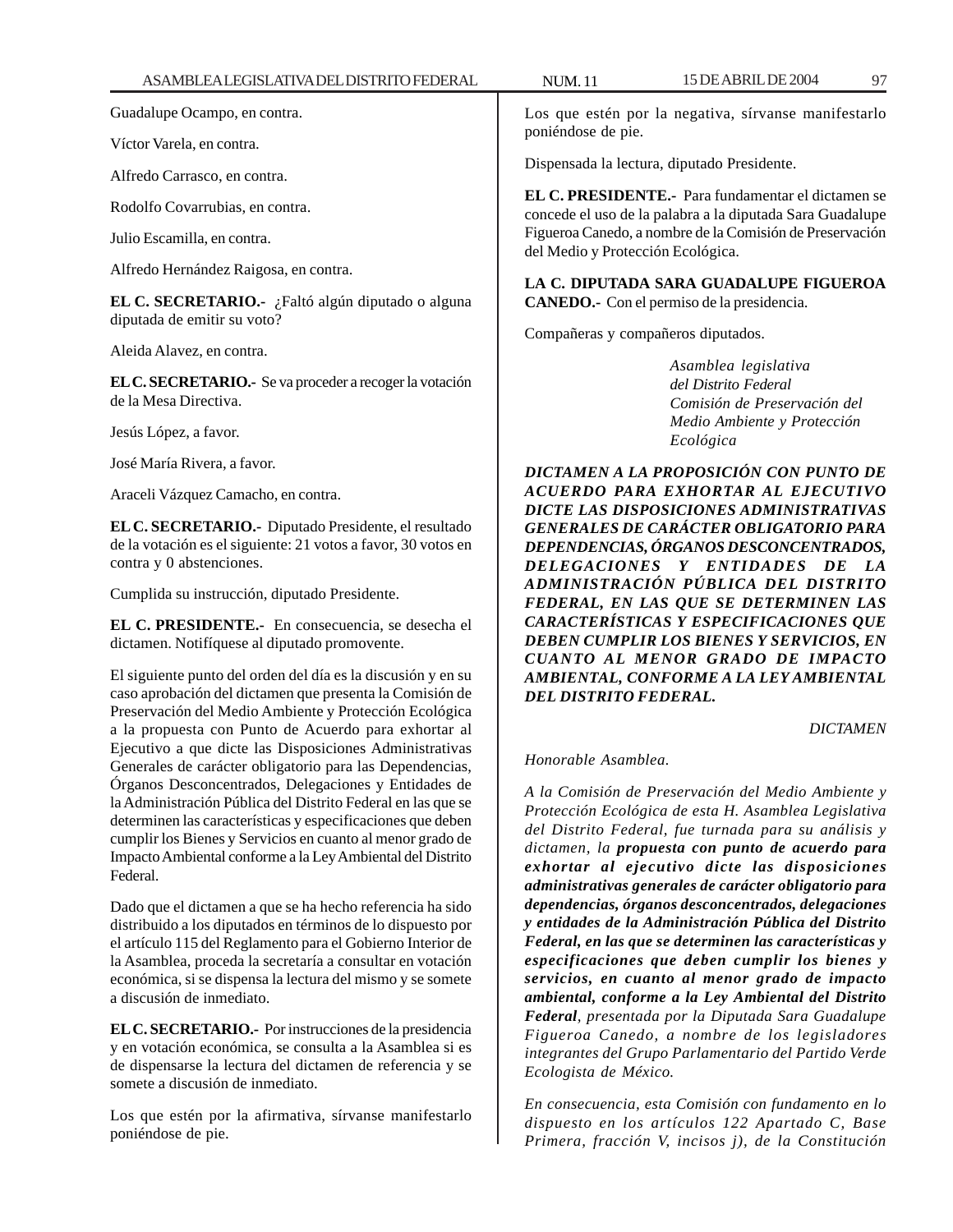*Política de los Estados Unidos Mexicanos, 42, fracciones XIV y 46 fracción I del Estatuto de Gobierno del Distrito Federal, 10 fracciones I, y 84 de la ley Orgánica de la Asamblea Legislativa del Distrito Federal; así como en los artículos 28 y 84 del Reglamento para el Gobierno Interior de la Asamblea Legislativa del Distrito Federal, se avocó al estudio, análisis y dictamen de la iniciativa antes citada, bajo los siguientes:*

#### *ANTECEDENTES*

*1.- En sesión ordinaria del pleno de esta H. Asamblea Legislativa del Distrito Federal, III Legislatura, celebrada el día 25 de noviembre de 2003, fue presentada la propuesta con punto de acuerdo para exhortar al ejecutivo dicte las disposiciones administrativas generales de carácter obligatorio para dependencias, órganos desconcentrados, delegaciones y entidades de la Administración Pública del Distrito Federal, en las que se determinen las características y especificaciones que deben cumplir los bienes y servicios, en cuanto al menor grado de impacto ambiental, conforme a la Ley Ambiental del Distrito Federal, presentada por la Diputada Sara Guadalupe Figueroa Canedo, del Partido Verde Ecologista de México.*

*2.- Por instrucción de la Presidencia de la Mesa Directiva de la H. Asamblea Legislativa del Distrito Federal, III Legislatura, el 25 de noviembre de 2003, fue turnada la propuesta con punto de acuerdo de referencia a la Comisión de Preservación del Medio ambiente y Protección Ecológica, a fin de que se procediera a la elaboración del dictamen correspondiente.*

*3.- Para cumplir con lo dispuesto en el artículo 28 del Reglamento para el Gobierno Interior de la Asamblea Legislativa del Distrito Federal, esta Comisión se reunió en sesión ordinaria el día 1 de abril del año dos mil cuatro, para dictaminar la propuesta de referencia a fin de ser sometida a la consideración del pleno de esta H. Asamblea Legislativa, conforme a los siguientes:*

#### *CONSIDERANDOS*

*PRIMERO.- Que esta Comisión es competente para conocer de la propuesta con punto de acuerdo para exhortar al ejecutivo dicte las disposiciones administrativas generales de carácter obligatorio para dependencias, órganos desconcentrados, delegaciones y entidades de la Administración Pública del Distrito Federal, en las que se determinen las características y especificaciones que deben cumplir los bienes y servicios, en cuanto al menor grado de impacto ambiental, conforme a la Ley Ambiental del Distrito* *Federal, presentada por la Diputada Sara Guadalupe Figueroa Canedo.*

*SEGUNDO.- La adquisición de productos con menor impacto ambiental o, también llamado con ventaja ambiental, ha observado un aumento constante en los últimos años. Diversos organismos internacionales, como lo es la Organización para la Cooperación para el Desarrollo Económico, han emitido diversas recomendaciones a efecto de que las entidades o dependencias gubernamentales atiendan a los atributos ambientales de los productos en el momento de decidir las compras, tomando en cuenta el impacto negativo al medio ambiente por cada acción realizada.*

*TERCERO.- Que para el correcto funcionamiento y operatividad de las actividades gubernamentales requiere de una serie de recursos materiales como agua, papelería, vehículos, bienes inmuebles y energía eléctrica, entre otros, mismos que en ocasiones se consumen excesiva e injustificadamente.*

*CUARTO.- Que la Ley de Adquisiciones del Distrito Federal comprende supuestos ambientales que sin duda redundarán en prácticas sustentables y eficientes, en un replanteamiento de las actividades cotidianas gubernamentales para que sus operaciones se guíen, entre otros, por criterios de estándares de calidad y cuidado ambiental; en mejoras en el desempeño ambiental de los gobiernos, lo cual representa el compromiso hacia la mitigación de los costos ambientales generados por su propia existencia y operación.*

*QUINTO.- Que el 11 de julio del 2002 fueron publicadas en el Gaceta Oficial las reformas a la Ley de Adquisiciones del Distrito Federal en materia de adquisiciones sustentables, mismas que establecen que el Oficial Mayor, conjuntamente con la Secretaría del Medio Ambiente, deberá dictar disposiciones generales de carácter obligatorio para dependencias, órganos desconcentrados, delegaciones y entidades de la Administración Pública del Distrito Federal, en las que se determinen las características y especificaciones que deben cumplir los bienes y servicios, en cuanto al menor grado de impacto ambiental.*

*SEXTO.- Que hasta el día de hoy dichas disposiciones no han sido publicadas por el Gobierno del Distrito Federal, con lo que se está incurriendo en un incumplimiento a un mandato emitido por el Poder Legislativo.*

*SÉPTIMO.- Que resulta inaplazable que se dicten las disposiciones conducentes que tienen como fin evitar el dispendio que pudiera darse, así como la optimización en la utilización de recursos materiales en el sector gubernamental.*

*Por lo anteriormente expuesto y fundado, la Comisión de Preservación del Medio Ambiente y Protección Ecológica,*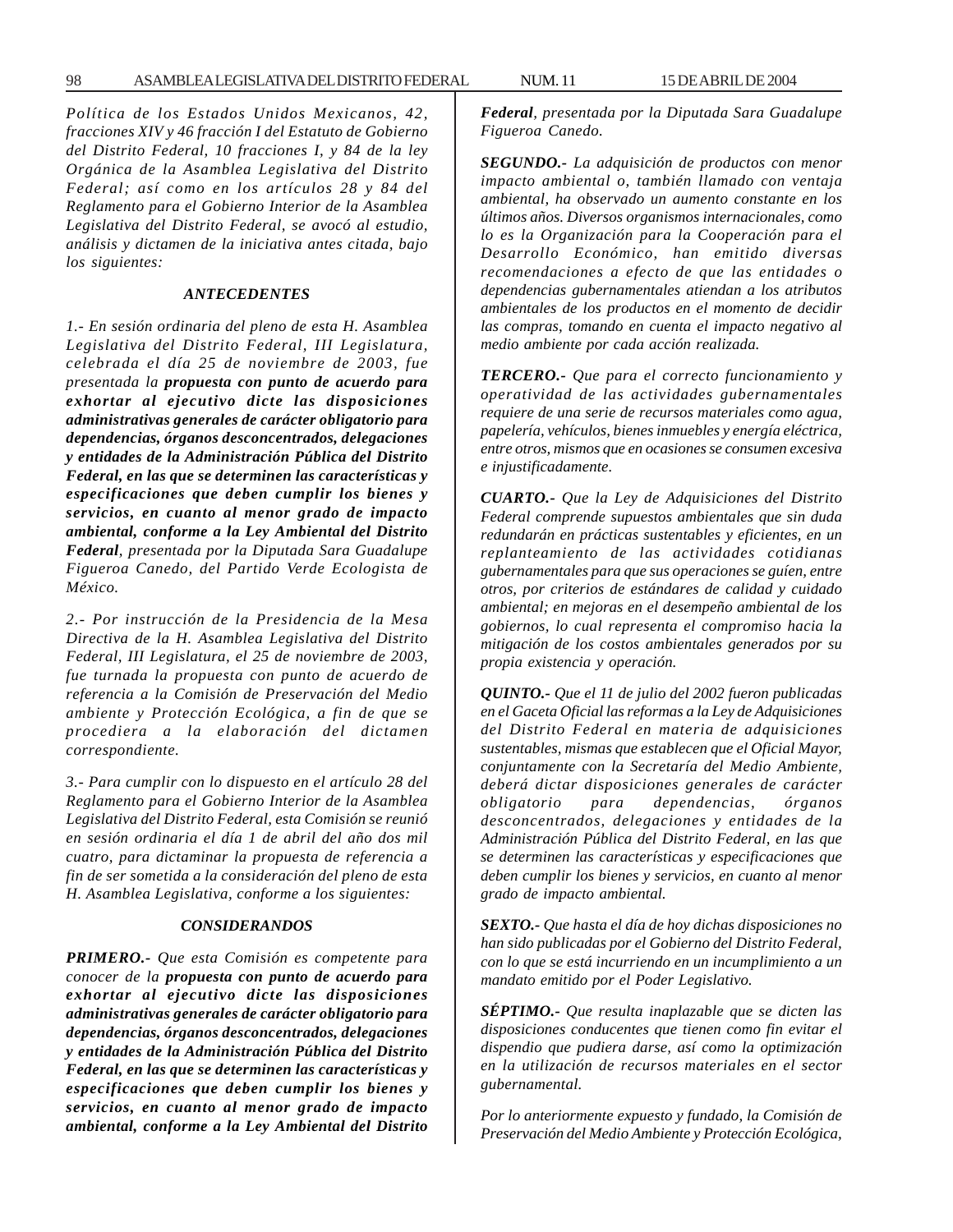*con las facultades que le confiere los artículos 28, 29 y 84 del Reglamento Interior para el Gobierno Interior de la Asamblea Legislativa del Distrito Federal somete a la consideración del Pleno el siguiente:*

#### *DICTAMEN*

*ÚNICO.- Es de aprobarse la propuesta con punto de Acuerdo para exhortar al Ejecutivo que dicte las disposiciones administrativas generales de carácter obligatorio para dependencias, órganos desconcentrados, delegaciones y entidades de la Administración Pública del Distrito Federal, en las que se determinen las características y especificaciones que deben cumplir los bienes y servicios, en cuanto al menor grado de impacto ambiental, conforme a la Ley Ambiental del Distrito Federal.*

*Firman por la Comisión las y los diputados: Sara Guadalupe Figueroa Canedo, Presidenta; Aleida Alavez Ruíz, Vicepresidenta; así como los integrantes: Christian Martín Lujano Nicolás, Higinio Chávez García y Efraín Morales Sánchez.*

Por su atención, muchas gracias.

**EL C. PRESIDENTE.-** Gracias, diputado. Está a discusión el dictamen y se abre el registro de oradores. ¿Hay oradores en contra?

¿Algún diputado desea razonar su voto?

Por lo tanto, proceda la secretaría a recoger la votación nominal del dictamen en lo general y en lo particular en un solo acto.

**EL C. SECRETARIO.-** Se va a proceder a recoger la votación nominal del dictamen en lo general y en lo particular en un solo acto.

De conformidad con lo establecido por el artículo 128 del Reglamento para el Gobierno Interior de la Asamblea, se solicita a la Coordinación de Servicios Parlamentarios hacer el anuncio correspondiente a efecto de que los diputados presentes puedan emitir su voto.

Se solicita a los diputados que al emitir su voto lo hagan en voz alta diciendo su nombre y apellido añadiendo la expresión "en pro", "en contra" o "abstención". El de la voz recogerá la votación. Comenzamos de derecha a izquierda.

#### **(Votación Nominal)**

Martha Delgado, en pro.

María Teresita Aguilar, a favor.

Juan Antonio Arévalo López, en pro.

Obdulio Ávila, en pro.

Rafael Hernández Nava, a favor. Emilio Fernández, en pro. José Jiménez, en pro. Maricela Contreras Julián, a favor. Francisco Chiguil, en pro.

Lozano Lozano, en pro.

Adrián Pedrozo Castillo, a favor.

González Maltos, a favor.

Aleida Alavez, en pro.

Alfredo Hernández Raigosa, a favor.

Sara Figueroa, en pro.

Gabriela González, en pro.

Sofía Figueroa, en pro.

Irma Islas, en pro.

Jorge Lara, en pro.

José Espina, en pro.

Carlos Alberto Flores, a favor.

Gabriela Cuevas, en pro.

Alberto Trejo Villafuerte, en pro.

Guadalupe Chavira, en pro.

Reyes Gámiz, en pro.

Rigoberto Nieto, a favor.

Lorena Villavicencio, a favor.

Silvia Oliva Fragoso, a favor.

Miguel Angel Solares Chávez, a favor.

Elio Bejarano, a favor.

Rodríguez Chávez Contreras, a favor.

Mónica Serrano, en pro.

Arturo Escobar, a favor.

Jorge García Rodríguez, a favor.

Mauricio López Velázquez, en pro.

José Medel Ibarra, a favor.

Jiménez Guzmán, en pro.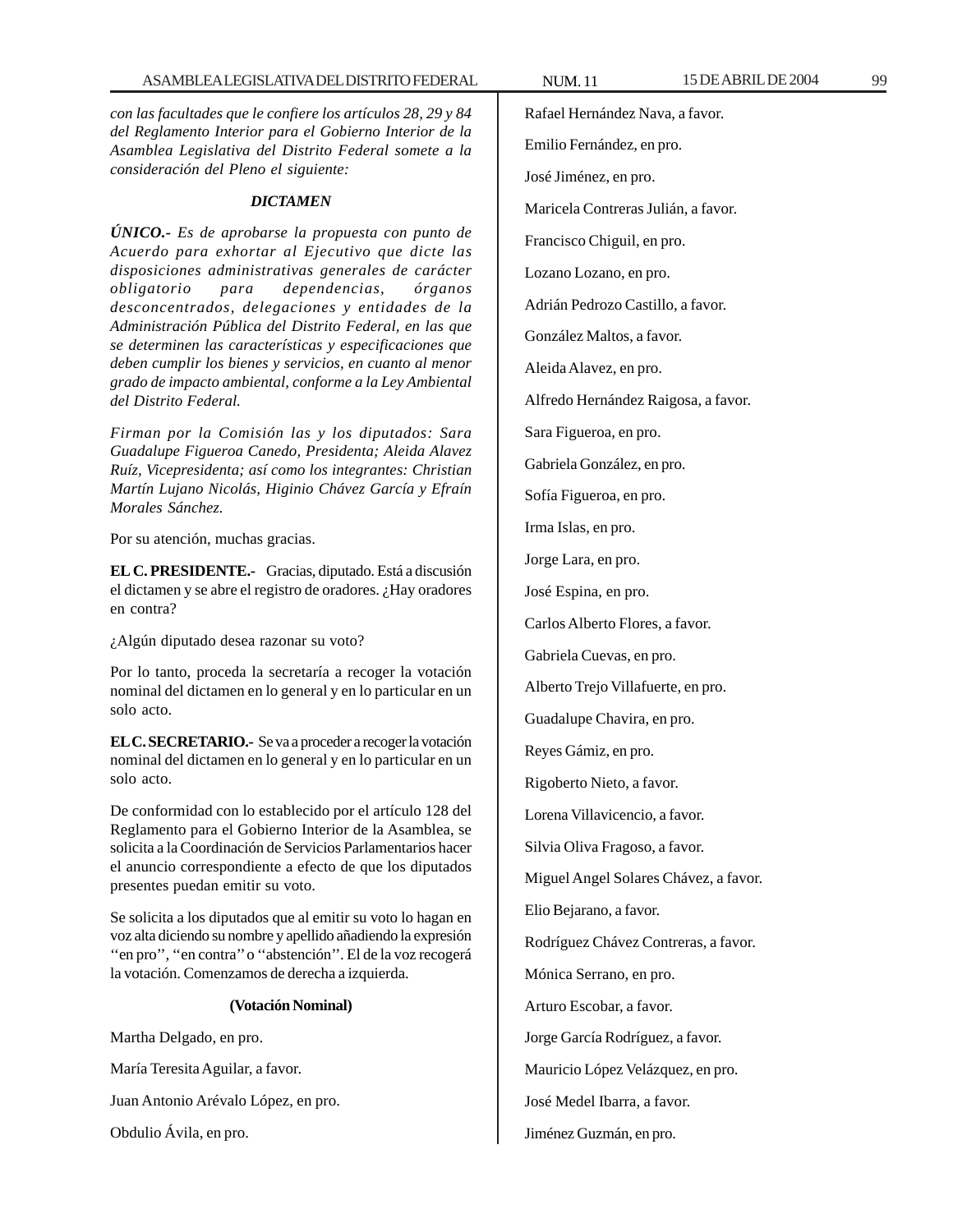Efraín Morales, a favor.

Juventino Rodríguez Ramos, a favor.

Guadalupe Ocampo, a favor.

Víctor Varela, en pro.

Alfredo Carrasco, a favor.

Rodolfo Covarrubias, a favor.

Julio Escamilla, a favor.

**EL C. SECRETARIO.-** ¿Faltó alguna o algún diputado de emitir su voto?

Se va a proceder a recoger la votación de la Mesa Directiva.

Jesús López, a favor.

José María Rivera, a favor.

Araceli Vázquez Camacho, a favor.

**EL C. SECRETARIO.-** Diputado Presidente, el resultado de la votación es el siguiente: 47 votos a favor, 0 votos en contra y 0 abstenciones.

Cumplida su instrucción, diputado Presidente.

**EL C. PRESIDENTE.-** En consecuencia se aprueba el dictamen de la Comisión de Preservación del Medio Ambiente y Protección Ecológica.

Hágase del conocimiento del Jefe de Gobierno del Distrito Federal para los efectos legales a que haya lugar.

A continuación para presentar una propuesta con Punto de Acuerdo sobre el Gas LP, se concede el uso de la tribuna al diputado Alfredo Hernández Raigosa, del Partido de la Revolución Democrática.

**EL C. DIPUTADO ALFREDO HERNÁNDEZ RAIGOSA.-** Muchas gracias, compañero Presidente.

Vengo a solicitarles a las diputadas y diputados su apoyo por urgente y obvia resolución del siguiente punto de acuerdo.

#### *Recinto Legislativo, a 15 de abril de 2004.*

# *PROPUESTA CON PUNTO DE ACUERDO COMO DE URGENTE Y OBVIA RESOLUCIÓN, PARA QUE ESTA HONORABLE ASAMBLEA LEGISLATIVA SOLICITE AL GOBIERNO FEDERAL QUE SEA CONGELADO EL PRECIO DEL GAS LP EN EL DISTRITO FEDERAL;*

*DIP. FRANCISCO CHIGUIL FIGUEROA PRESIDENTE DE LA MESA DIRECTIVA DE LA ASAMBLEA LEGISLATIVA DEL DISTRITO FEDERAL,*

# *III LEGISLATURA. PRESENTE.*

*El suscrito diputado Local, integrante del grupo parlamentario del Partido de la Revolución democrática, con fundamento en el artículo 17 fracción VI de la Ley Orgánica de la Asamblea Legislativa del Distrito Federal; me permito presentar ante esta soberanía la siguiente Propuesta con punto de acuerdo como de urgente y obvia resolución, para que esta Honorable Asamblea Legislativa solicite al gobierno federal que sea congelado el precio del gas LP en el Distrito Federal; con base en las siguientes*

#### *CONSIDERACIONES*

*México desde el siglo XX se ha caracterizado por ser una Nación con un alto potencial energético. Prueba de ello es que en el mundo ocupa el puesto número cinco como país productor de Gas LP. En consonancia con este dato, nuestro país es el cuarto consumidor del mismo energético a nivel mundial, con los datos más recientes, del año 2002, nuestro país alcanzo un consumo de nueve.*

*Prueba de lo anterior radica en el hecho de que el Gas Licuado de Petróleo es el combustible más utilizado por los mexicanos, alcanzando el nivel de consumo de 80%. De ese porcentaje, actualmente cerca del 70% del consumo de tal combustible se destina al uso doméstico.*

*Cabe mencionar que la infraestructura destinada a la distribución, comercialización y venta del gas LP se integra por instalaciones cuya propiedad es mixta, es decir, confluyen tanto particulares como el Gobierno Federal representado a través de Petróleos Mexicanos.*

*Estas se encuentran clasificadas de la siguiente forma:*

- *1,248 Plantas para Distribución y Almacenamiento,*
- *2,933 Estaciones de Carburación, Comercial y Autoabasto,*
- *147 Empresas de Transporte.*

*En el país, desde hace treinta años se han otorgado concesiones a 380 empresas para que se encarguen del suministro del gas LP como entes auxiliares de PEMEX. Del total de empresas existentes, alrededor del 90% pertenecen a 5 grupos controladores empresariales mejor denominados como Holdings.*

*Estos monopolios acaparan más del 85% del mercado de distribución.*

*Su identificación como empresas mercantiles se expresa de la siguiente forma:*

- *Tomza*
- *Gas Uribe*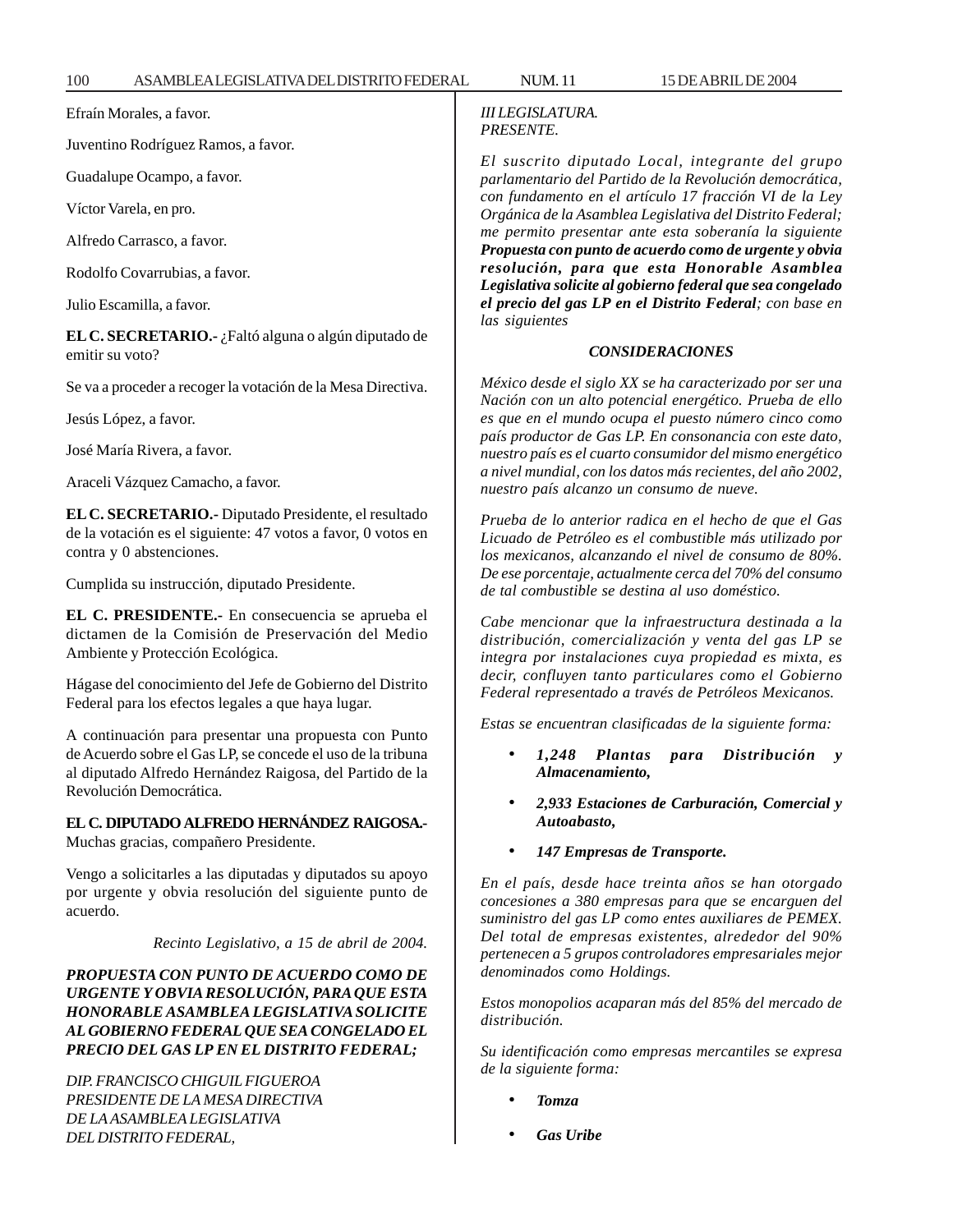- *Vela Gas*
- *Nieto*
- *Zaragoza.*

*Dichos grupos monopólicos se distinguen con un nombre comercial matriz en todo el país sin embargo cada uno de ellos llega a tener hasta 25 ó 30 filiales con similares o distintos nombres o manejadas a través de prestanombres en toda la República Mexicana.*

*En la actualidad, PEMEX distribuye alrededor de 330 mil barriles diarios de gas LP conforme a la siguiente estructura: 62% (240,600 barriles) de la demanda total se va al consumo residencial, el 12% (39,600 barriles) al sector industrial, el 10% (33 mil barriles) al comercio, el 8% (26,400) al transporte y el otro 8%, (26,400 barriles) a otros sectores.*

*Del 62% destinado al uso residencial, el 66% se distribuye en cilindros portátiles y el 34% restante en tanques estacionarios.*

*Asimismo, cabe señalar que la PROFECO en el 2003, inmovilizó 43 mil 444 cilindros por no cumplir con las normas oficiales de llenado, peso, precio o estado del tanque; realizó 31 clausuras a las plantas distribuidoras de Gas LP, imponiendo sanciones por más de 14 millones 251 mil pesos.*

*Por lo que respecta al precio del kilogramo del Gas LP, podemos afirmar que de febrero del 2002 a abril del 2004 ha aumentado en tan sólo esos dos años más del 58 por ciento, pues la tarifa oficial se desplazó de cuatro pesos con treinta centavos a seis pesos con ochenta y dos centavos, incremento desigual si tomamos en cuenta los raquíticos aumentos al salario mínimo que, sumados no alcanzan el 10% en estos dos años.*

*El precio del cilindro portátil de gas con capacidad de 10 kilos es de 68.20 pesos; el de 20 kilos, cuesta \$136.40; el cilindro de 30 kilos se vende en 204 pesos con sesenta centavos y el de 45 kilos en 306 pesos con 90 centavos.*

*En términos prácticos, entre enero y abril del 2004 el precio del tanque de gas de 10 kilos se incrementó 2.60 pesos; el de 20 kilos subió 5.20 pesos; el tanque de 30 kilos se ha encarecido a lo largo del año en 7.80 y el de 45 acumuló un incremento de 10. 80 pesos.*

*Con estos incrementos, evidentemente el mito económico de ortodoxia neoliberal se diluye. El precio del energético influye en el desplazamiento de la tasa de inflación. En consecuencia, esto repercute negativamente en el bolsillo de la gente ya que dichos incrementos son equivalentes a un kilo de tortilla, o un litro de leche, o un kilo de huevo.*

*Se establece que el salario mínimo, con datos oficiales difundidos por el INEGI y la propia Secretaría de*

*Hacienda, se ha recuperado en apenas 0.5% en términos reales, alcanzando niveles semejantes a 1994, dicho nivel se desploma con incrementos cercanos al 60% en el precio de productos de consumo básico, como es el gas LP.*

*Esto determinado por el ejercicio de prácticas monopólicas en el mercado del Gas LP. Como ejemplo basta señalar que en el 2002, la Comisión Federal de Competencia emplazó a más de 90 empresas gaseras por ejercer este tipo de conductas ilegales para el mercado económico, en entidades como el Distrito Federal, Estado de México, Baja California, Sonora, Guerrero, Chihuahua, Sinaloa, Michoacán, Guanajuato, Colima, Tamaulipas, Oaxaca, San Luis Potosí, Puebla, Jalisco, Chiapas, Tabasco entre otras.*

*Es importante señalar que en el caso de la Ciudad de México, existen empresas señaladas por el Gobierno del Distrito Federal, como entidades de riesgo al distribuir de manera clandestina Gas LP carburante, son sujetos de investigación, además, de ejercer prácticas monopólicas. Tal es el caso de Gas Licuado de México; Flama Azul; Compañía Mexicana de Gas y Regio Gas.*

*No quiero dejar de mencionar que he solicitado y realizado operativos sorpresa en coadyuvancia con la PROFECO para verificar el precio y el peso del cilindro portátil. Se presentó una Iniciativa de Ley cuyo objetivo era unir los esfuerzos para fortalecer la Comisión Nacional de Vigilancia y Control del Gas LP. Sin embargo, las acciones para supervisar este sector siguen dispersas en distintas Secretarías y Direcciones generales.*

*Dichas acciones van encaminadas a ejercer controles sobre el precio del kilogramo del Gas LP y terminar con los monopolios que agobian al mercado de distribución de dicho energético.*

*Resulta inadmisible que mientras que el costo de producción del Gas LP es de cerca de 55 centavos actualmente se comercialice con un rango de utilidad de más de 1200 por ciento. Por ello se solicita que se establezca un precio fijo del kilogramo del Gas LP y un descuento del 50% a los sectores más desprotegidos del Distrito Federal.*

*Un aspecto intrínsecamente vinculado con el desproporcionado precio del Gas L.P., es el referido a la próxima liberación del precio de este energético, prevista para mediados del año en curso. Con esta liberación, no habría control ya del precio estaría determinado por la ley de la oferta y la demanda, y como ya se ha mencionado anteriormente, éste es un mercado cautivo del 80% de la población total del país.*

*Si al día de hoy el precio del gas L.P., se ha incrementado en un 58%, con la liberación se podría esperar un incremento del 100 % más.*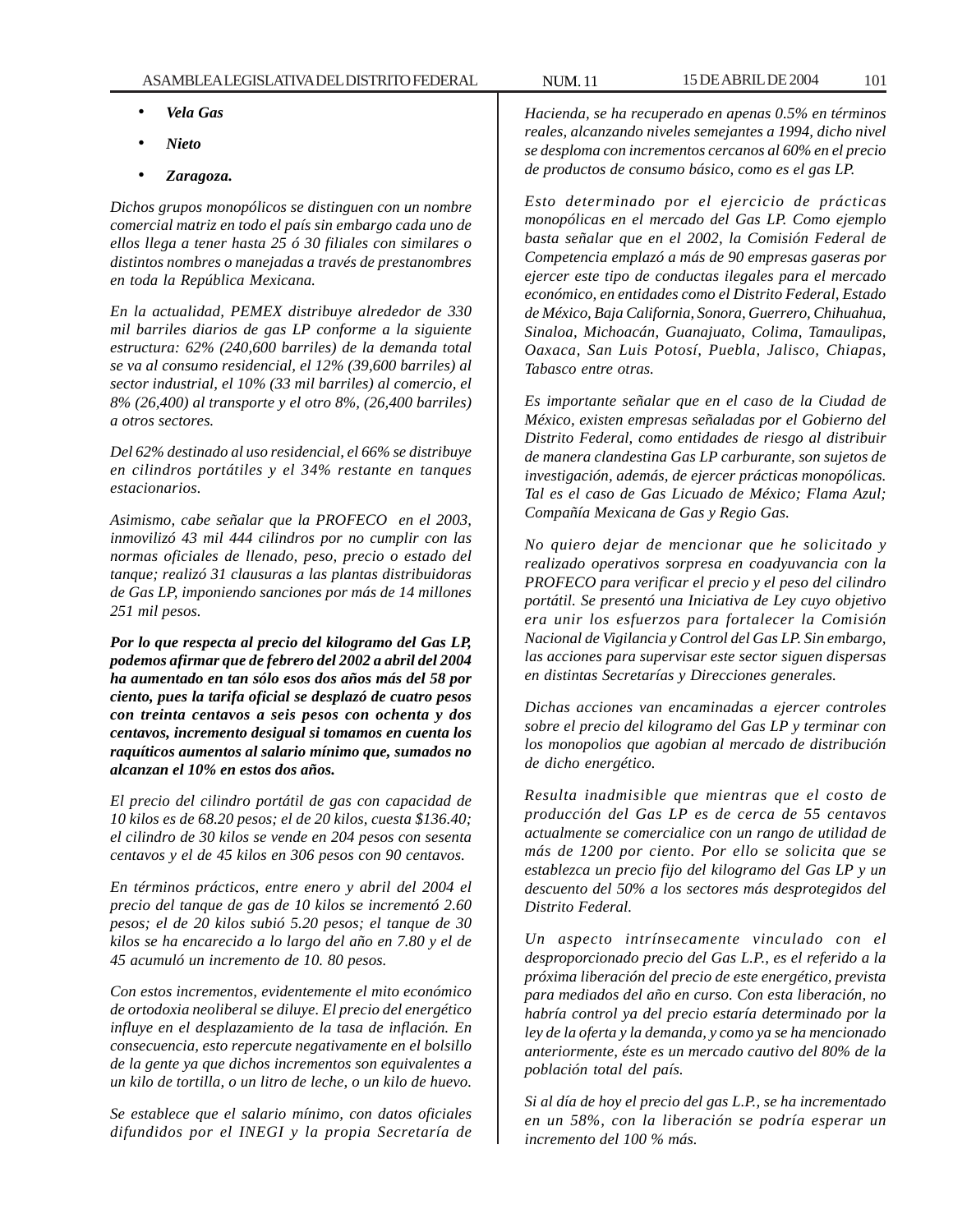## 102 ASAMBLEA LEGISLATIVA DEL DISTRITO FEDERAL NUM. 11 15 DE ABRIL DE 2004

*Asimismo, es importante hacer patente nuestra preocupación por la eventual apertura del mercado de dicho energético, dado que se encarecería mayormente debido a las condiciones económicas actuales del país y la naturaleza monopólica de las empresas gaseras en México.*

*Por ello hoy quiero hacer un atento exhorto para que el Gobierno Federal en colaboración con los órganos de gobierno del Distrito Federal, incluyendo a este Órgano Legislativo se avoquen a solucionar problemas históricos como:*

- *a) Son altos costos en el precio del gas LP*
- *b) La ordeña hormiga*
- *c) Los cilindros en pésimas condiciones*
- *d) El carácter oligopólico y/o monopólico de las empresas distribuidoras de gas LP*
- *e) Los camiones en mal estado*
- *f) Las bases piratas y las estaciones de venta clandestina*
- *g) La falta de capacitación y condiciones laborales óptimas para los trabajadores de las empresas gaseras*
- *h) La propina obligatoria*
- *i) La corrupción y concupiscencias entre las empresas gaseras y autoridades.*

*También quiero aprovechar la oportunidad para reiterar el llamado que durante la Diputación Permanente realizamos al Secretario de Energía para que en la medida de sus atribuciones y funciones, instrumente acciones y diversas para revisar y aplicar el contenido del artículo 13 de la Ley Reglamentaria del Artículo 27 Constitucional en el Ramo del Petróleo, el cual faculta a la Secretaría de Energía a retirar el permiso-concesión a las empresas que realicen prácticas discriminatorias en perjuicio de los usuarios por violar los precios y tarifas que, en su caso, llegara a fijar la autoridad competente, así como retirar el permiso de concesión a las gaseras que no cumplan con las Normas Oficiales Mexicanas.*

*Por lo anteriormente fundado y motivado someto a la consideración de ésta soberanía el siguiente:*

## *PUNTO DE ACUERDO*

*UNO.- Que la Asamblea Legislativa del Distrito Federal haga un atento exhorto a la Secretaría de Energía, Economía y Hacienda del Gobierno Federal, con el fin de que sea congelado en el Distrito Federal el precio del kilogramo del gas Licuado de Petróleo; asimismo, sea* *considerado un descuento del 50% a los sectores de menos ingresos de esta Ciudad como gente de la tercera edad, discapacitados, madres solteras y unidades habitacionales de interés social.*

*DOS.- Que la Asamblea Legislativa del Distrito Federal haga un atento exhorto a la Secretaría de Energía, Economía y Hacienda del Gobierno Federal para no permitir la liberación del precio y la apertura del mercado del gas licuado de petróleo.*

*TRES.- Que la Asamblea Legislativa del Distrito Federal realice un atento llamado al Gobierno del Distrito Federal para que instrumente un mecanismo eficiente para que el retiro de los cilindros portátiles que no cumplan con las Normas Oficiales Mexicanas, que procedan al cierre oportuno de todas esas estaciones piratas o clandestinas y supervisen el llenado correcto de los cilindros portátiles.*

#### *ATENTAMENTE*

# *DIP. ALFREDO HERNÁNDEZ RAIGOSA XIX DISTRITO LOCAL*

Por su atención, muchas gracias.

**EL C. PRESIDENTE.-** Gracias, diputado. En términos de lo dispuesto por el artículo 130 del Reglamento para el Gobierno Interior de la Asamblea, pido a la secretaría consulte, en votación económica, si la propuesta se considera de urgente y obvia resolución.

**EL C. SECRETARIO.-** Por instrucciones de la presidencia y en votación económica, se consulta a la Asamblea si la propuesta de referencia se considera de urgente y obvia resolución.

Los que estén por la afirmativa, sírvanse manifestarlo poniéndose de pie.

Los que estén por la negativa, sírvanse manifestarlo poniéndose de pie.

Se considera de urgente y obvia resolución.

**EL C. PRESIDENTE.-** Diputado Secretario, le pido que vuelva a consultar a la Asamblea si se considera de urgente y obvia resolución.

**EL C. SECRETARIO.-** Por instrucciones de la presidencia, se consulta nuevamente.

Los que estén por la afirmativa, sírvanse manifestarlo poniéndose de pie.

Los que estén por la negativa, sírvanse manifestarlo poniéndose de pie.

Diputado Presidente, se considera de urgente y obvia resolución.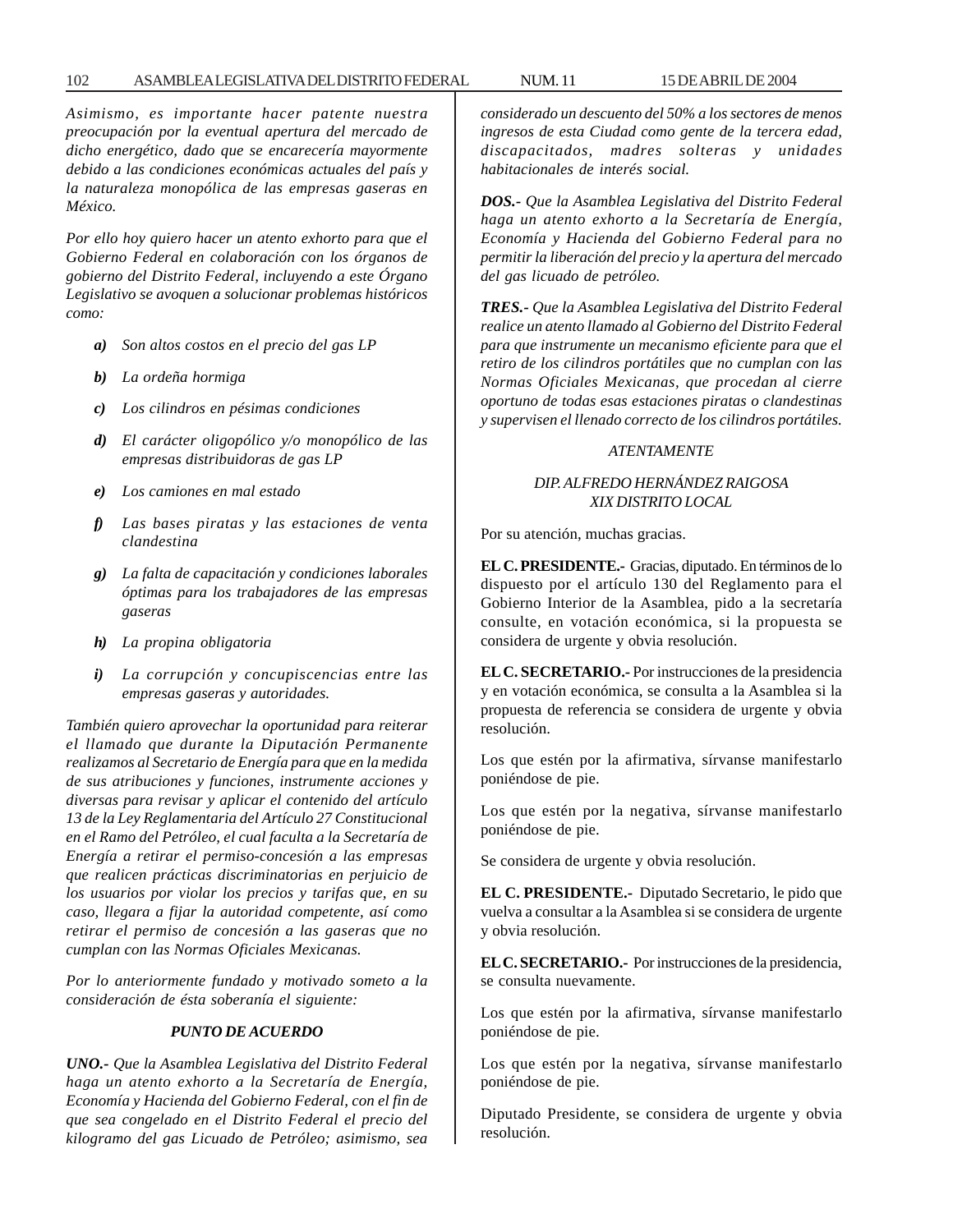**EL C. PRESIDENTE.-** Está a discusión la propuesta. ¿Existen oradores en contra? Diputado Jorge Lara.

¿Oradores en pro? Diputado Hernández Raigosa.

Tiene el uso de la palabra el diputado Jorge Lara, hasta por diez minutos, para hablar en contra.

# **EL C. DIPUTADO JORGE ALBERTO LARA RIVERA.-**

Con su permiso, señor Presidente.

## Compañeras y compañeros:

Sin duda la bondad intrínseca de la propuesta que se nos ha planteado en este momento es indiscutible. Sin embargo, el Punto de Acuerdo, sobre todo el primer resolutivo que se propone a todos ustedes y que reza lo siguiente: ''UNO.- Que la Asamblea Legislativa del Distrito Federal haga un atento exhorto a la Secretaría de Energía, Economía y Hacienda del Gobierno Federal, con el fin de que sea congelado en el Distrito Federal el precio del kilogramo del gas Licuado de Petróleo; asimismo, sea considerado un descuento del 50% a los sectores de menos ingresos de esta Ciudad como gente de la tercera edad, discapacitados, madres solteras y unidades habitacionales de interés social.''

Simple y sencillamente de ubicarse en una hipótesis de que se apruebe y de que se haga prosperar, agravaría el origen del problema. No solamente agravaría el origen del problema generando mayores calamidades económicas para la gente de escasos recursos, reiterando el círculo vicioso que toda política populista ha demostrado universalmente que genera.

No solamente tiene esa calamidad económica que más bien entra dentro de la ilógica económica y la disfuncionalidad de las políticas populistas que quieren cerrar los ojos a la realidad y gastar el dinero de los contribuyentes de manera irresponsable, y sobre todo de los recursos naturales que todos sabemos que en nuestro país no contamos con la infraestructura suficiente para poder explotarlos adecuadamente.

El problema no solamente es ese, no solamente es de índole económico, por el cual nosotros advertimos en este momento nuestra oposición a que se haga prosperar, sino tiene dos cuestiones de dudosa constitucionalidad.

Primero, y eso lo discutimos ampliamente en la Diputación Permanente, el hecho de que no se fundamenta en ninguna parte de esta proposición el hecho de que nosotros tengamos ni facultades para hacer este tipo de exhortos y no encontramos en ninguna parte de este texto, insisto, ni la fundamentación ni la motivación debida para cualquier órgano de gobierno como es este, en primer lugar. De por sí es una propuesta entonces que por su formalidad adolece de inconstitucionalidad crasa.

En segundo lugar, esto no es formal, esto es en el fondo, de prosperar, insisto, esta idea, el hecho de que eventualmente prospere y se haga un congelamiento en el Distrito Federal del precio del Gas Licuado de Petróleo y el otro descuento del 50%, pues nos retrotraeríamos treinta años a la política de precios públicos a aquella famosa política que se puso tanto en boga en la época del echeverrismo que insisto, generó calamidades económicas que no terminamos de pagar, pero además se estaría violentando el espíritu del artículo 28 constitucional que como ustedes saben, prohíbe los monopolios, las concentraciones y las prácticas de comercio y de intercambio indebidas. Esto generaría desde luego aberraciones como la concentración en el Distrito Federal de surtidores de gas, el hecho de que los Estados de la República consideren que estos o todos los Estados circunvecinos que esto, desde luego es discriminatorio, violatorio del artículo 1º constitucional, del artículo 4º Constitucional. Entonces es una colección de violaciones constitucionales por las cuales nosotros no estamos dispuestos a votar esto, aunque insisto, la idea es muy bondadosa, como muchas ideas de los compañeros del PRD.

Es cuanto, señor Presidente.

**EL C. PRESIDENTE.-** Gracias, diputado. El Diputado Hernández Raigosa, tiene el uso de la palabra hasta por diez minutos.

**EL C. DIPUTADO ALFREDO HERNÁNDEZ RAIGOSA.-** Muchas gracias, compañero Presidente.

No voy a abundar en la parte legal, porque he fijado mi posición y esta interpretación que da el diputado Jorge Lara es una interpretación contradictoria que no voy a debatir, porque ese no es el fondo.

De prosperar el punto de acuerdo, lo que le invito es a que lo impugne en las instancias jurisdiccionales correspondientes.

Me preocupó que el PRI no lo haya votado como de urgente y obvia resolución, porque es una cuestión sensible y que hemos coincidido en otros momentos. Yo los exhorto a que lo voten a favor.

Quiero comentarles que he argumentado no solamente aquí sino he argumentado y he propuesto desde hace tres años, el saneamiento de la industria del Gas LP en este país. Presenté iniciativas de reformas en el Congreso cuando fui diputado federal, denuncié y señalé abusos, excesos que nunca hasta el momento han sido corregidos por las instancias gubernamentales correspondientes.

Cinco empresas en este país que operan a lo largo y ancho vendiendo kilos de gas de 700 gramos, de 600 gramos, demostrado públicamente a través de dependencias serias como la PROFECO, que es de competencia federal, empresas que durante un buen tiempo se ponían de acuerdo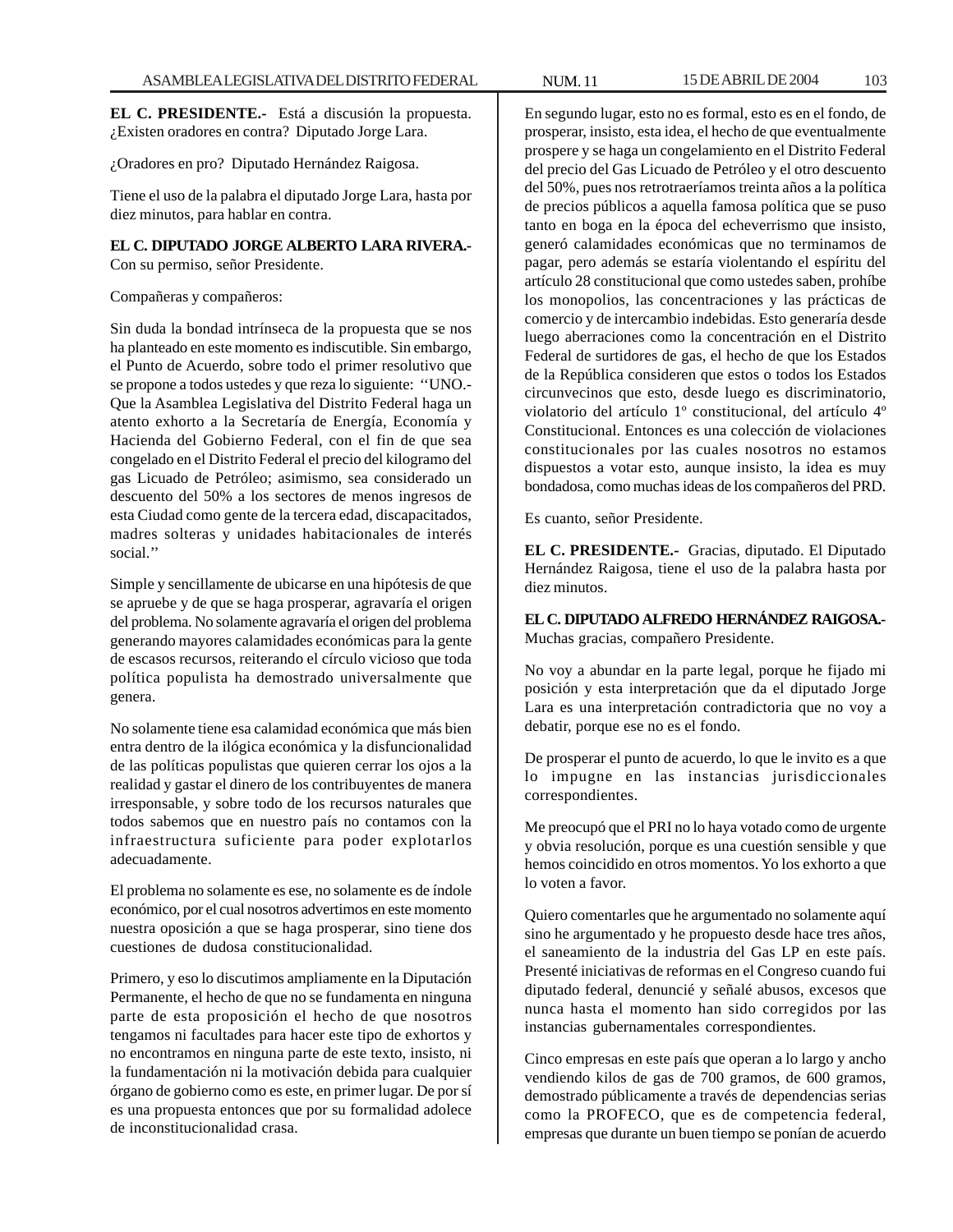104 ASAMBLEA LEGISLATIVA DEL DISTRITO FEDERAL NUM. 11 15 DE ABRIL DE 2004

y se siguen poniendo de acuerdo para establecer el precio que quisieran al kilogramo del gas LP.

En el país un dato adicional es que esta fantasía de que no producimos mucho del gas LP, tenemos una producción del 70% de lo que se consume en este país se produce por parte de Petróleos Mexicanos, y el 30% se trae de otros lugares, y por esa simple y sencilla razón desde hace muchos años, porque no hay que atribuírselo al gobierno actual, nos imponen la cotización del precio del gas LP en una tarifa que se oferta en Estados Unidos de un gas denominado Mont Bel Beau, es decir pagamos precios de gas, kilogramos a precio dólar en un país que sus incrementos salariales en los últimos años no ha rebasado el 10%.

Entonces, esta argumentación de que no tenemos una facultad legal pareciera encubierta la posibilidad de seguir observando una industria gasera mafiosa, controladora, manipuladora y que además obtiene ganancias estratosféricas no solamente a través del precio del kilogramo del gas sino a través de la ordeña de los tanques, y si no hagan una operación.

Si diario se venden 800 mil tanques de gas en el país, hagan la operación de que a cada tanque le faltan hasta tres kilogramos de gas en la ordeña, multiplíquenlo por casi 7 pesos que vale cada kilogramo, por ochocientos mil tanques que se venden, vean ustedes la operación de fraude flagrante en contra de las amas de casa de esta ciudad y de este país.

Entonces esta argumentación que no solamente la he oído aquí sino también la oí en la Cámara, me parece más que defensa de una industria que está manipulada, pervertida en perjuicio de los habitantes de la ciudad y del país, no me parece que sea lo más adecuado.

Pero sumado a esto tenemos que del año antepasado a la fecha el incremento al kilogramo del gas LP ya sumó 58%, y que lo que acaba de aumentar hace unos días representó el quitar de la dieta de una familia que consume gas LP, el incrementó le representó, aquellos que ganan menos de tres salarios mínimos, le representó quitarles de la dieta cotidiana un kilo de tortillas o un litro de leche o kilo de huevos.

¿Por qué reclamos esta situación y la venimos señalando cotidianamente? Porque si no hubiera un mercado cautivo como el que tiene esta industria, que no se ha saneado hasta este momento, son 80 millones de mexicanos los que consumen gas LP en este país porque no hay otra alternativa, y en esa magnitud el control que tiene la industria gasera, como se encuentra actualmente, nos obliga a replantearlo, y creo que el gobierno tuvo ya oportunidad para sanear esta cadena de producción, distribución y comercialización.

Entonces, ¿qué le decimos a la ciudadanía? Que importa poco proyectar la posibilidad de un descuento a aquellos que tienen qué obligatoriamente comprar un tanque de gas porque no hay otra alternativa y que tiene que destinar más del 15% de su ingreso neto mensual para comprar un cilindro con la merma de la ordeña de hasta 2 ó 3 kilos menos o en su defecto con el pago de una propina obligatoria porque los trabajadores no tienen un salario decoroso y que del otro lado digamos no hay que darles este apoyo o que siga así la industria, pero que los otros, los gaseros, sigan siendo beneficiados con las tarifas que ellos imponen, pero además con esta operación que hace rato yo decía: tres kilos en promedio ordeñado cada tanque, por 800 mil tanques diarios, por 7 pesos por cada kilogramo sigamos beneficiando a esta industria corrupta y no beneficiando al pueblo de México que en su mayoría son gente de escasos recursos.

Por ello la justificación legal no la encuentro por ningún lado. Aquí de fondo está el beneficio a un sector altamente desprotegido, altamente en un estado de indefensión. Por el otro, una industria que se ha vuelto multimillonaria por estas prácticas monopólicas, por estas prácticas fraudulentas en contra de los consumidores, en contra del pueblo que no tiene los suficientes recursos para no sentir la merma de esta industria.

Además hoy encontramos otro problema: En el mes de agosto se plantea la liberación del precio del Gas LP ¿Qué significa esto, compañeras y compañeros? Que en el mes de agosto ya no operará ni siquiera el tope máximo al precio, sino operará la oferta y la demanda. ¿Qué significa la oferta y la demanda con una industria mafiosa como la que existe hoy en los gaseros?

Que el precio lo van a poner como quieran, van a especular, van a guardar el gas para después encarecerlo y entonces esto no lo podemos aceptar y como representante popular de una comunidad pobre en Iztapalapa y de la gente humilde en esta ciudad no podemos ocultarlo y preocuparnos porque en el mes de agosto se libere el precio y se abra el mercado, porque solamente pasará a lo siguiente: le pondrán el precio que quieran y terminarán quitando a unos para poner otro monstruo que manipule, doblegue, corrompa y establezcas sus reglas en el mercado del energético como es el Gas LP.

Por esa razón, los exhorto a que apoyen este Punto de Acuerdo, que está en el marco de la competencia de la Asamblea Legislativa, que emana de la Constitución y del artículo 122 constitucional y del Estatuto de Gobierno en un atento exhorto a las autoridades federales correspondientes.

Por esa razón en el fondo no es un asunto de carácter legal, es un asunto de ver por los que menos tienen y no en el contrario, de seguir protegiendo, ocultando de alguna manera auspiciando a una industria gasera que se ha hecho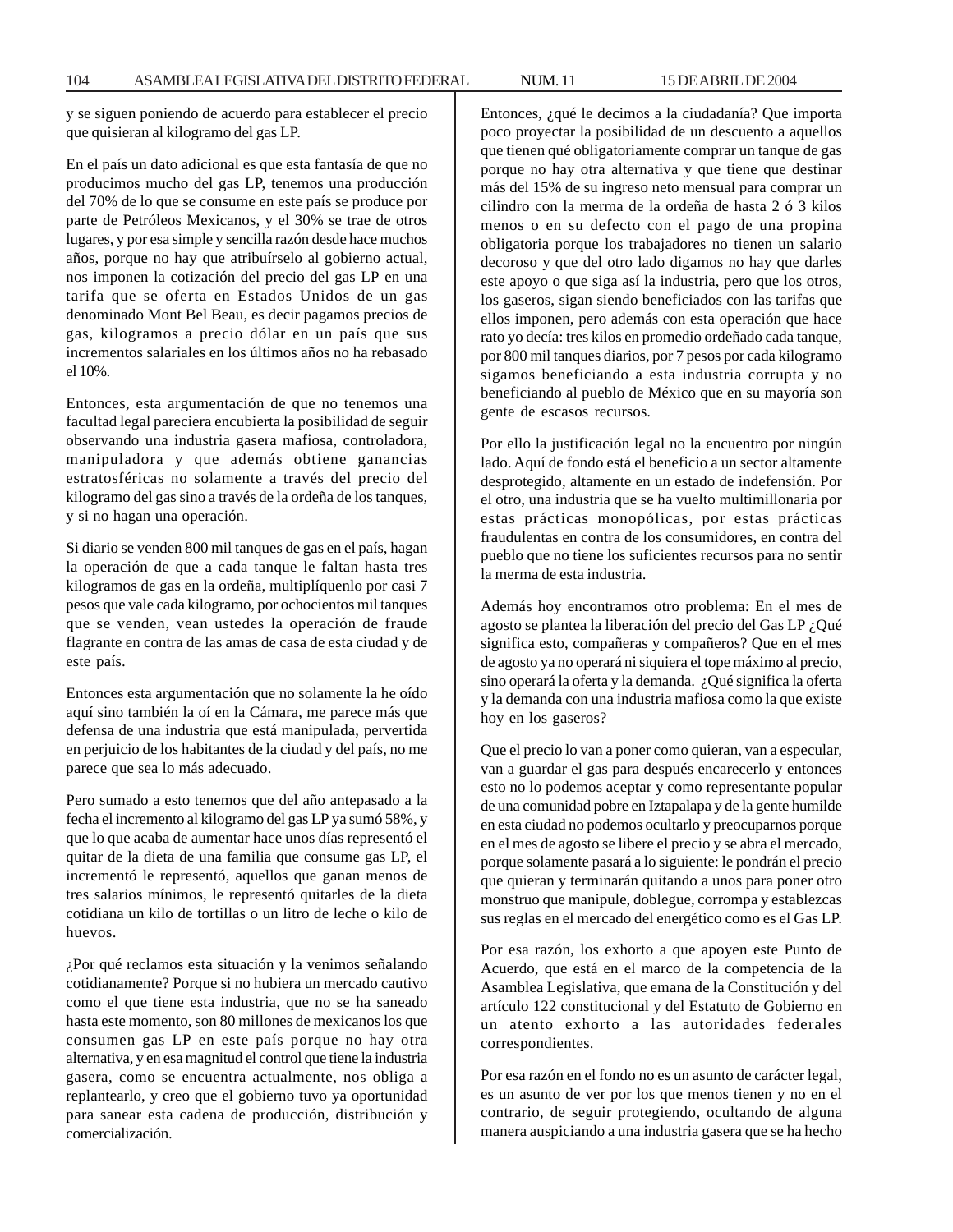multimillonaria a costas de tener controlado a consumidores de Gas LP en este país.

Por ello los exhorto a que voten en pro de esta propuesta.

Muchas gracias.

**EL C. PRESIDENTE.-** Proceda la secretaría a preguntar a la Asamblea en votación económica si es de aprobarse la propuesta a discusión.

**EL C. SECRETARIO.-** Por instrucciones de la presidencia y en votación económica, se pregunta a la Asamblea si están a favor o en contra de propuesta sometida a su consideración.

Los que estén por la afirmativa, sírvanse manifestarlo poniéndose de pie.

Los que estén por la negativa, sírvanse manifestarlo poniéndose de pie.

Aprobada, diputado Presidente, la propuesta.

**EL C. PRESIDENTE.-** Hágase del conocimiento de las autoridades competentes para los efectos a que haya lugar.

Para presentar una propuesta con Punto de Acuerdo para exhortar al Congreso de la Unión a efecto de que solicite al Director General del IMSS, doctor Santiago Levy Algazi comparezca ante esa Soberanía y exponga un Informe y el Diagnóstico Integral que contraste el estado que presenta el Instituto que dirige en el lapso comprendido de 1994 a 1996 en relación con el lapso entre 1997 y 2003, se concede el uso de la tribuna al diputado Adrián Pedrozo Castillo, del Partido de la Revolución Democrática.

**EL C. DIPUTADO ADRIÁN PEDROZO CASTILLO.-** Con su venia, diputado Presidente.

*PROPUESTA CON PUNTO DE ACUERDO A EFECTO DE EXHORTAR AL HONORABLE CONGRESO DE LA UNIÓN PARA QUE TENGA A BIEN, SOLICITAR AL DIRECTOR GENERAL DEL INSTITUTO MEXICANO DEL SEGURO SOCIAL EL DOCTOR SANTIAGO LEVY ALGAZI, COMPAREZCA ANTE ESA SOBERANÍA Y EXPONGA UN INFORME Y DIAGNÓSTICO INTEGRAL QUE CONTRASTE EL ESTADO QUE PRESENTA EL INSTITUTO QUE DIRIGE, EN EL LAPSO COMPRENDIDO DEL EJERCICIO FISCAL 1994 AL EJERCICIO FISCAL 1996, EN RELACIÓN Y EN EL LAPSO COMPRENDIDOS ENTRE LOS EJERCICIOS FISCALES 1997 A 2003.*

*Honorables integrantes de la Tercera Legislatura de la Asamblea Legislativa del Distrito Federal:*

*El que suscribe Diputado Adrián Pedrozo Castillo y con fundamento en lo establecido en el Artículo 17 fracción VI de la Ley Orgánica y 129 del Reglamento para el*

*Gobierno Interior, ambos de la Asamblea Legislativa del Distrito Federal, someto a consideración de esta instancia legislativa la presente propuesta, con punto de acuerdo a efecto de exhortar al honorable Congreso de la Unión para que tenga a bien, solicitar al Director General del Instituto Mexicano del Seguro Social el doctor Santiago Levy Algazi, comparezca ante esa Soberanía y exponga un informe y diagnóstico integral que contraste el estado que presenta el Instituto que dirige, en el lapso comprendido del ejercicio fiscal 1994 al ejercicio fiscal 1996, en relación y en el lapso comprendidos entre los ejercicios fiscales 1997 a 2003, tomando en cuenta los siguientes:*

#### *CONSIDERANDOS*

*PRIMERO.- En 1995, a propuesta del entonces Presidente de la República, Lic. Ernesto Zedillo Ponce de León, el Congreso de la Unión, reformó la Ley del Instituto Mexicano del Seguro Social, entrando en vigor dicha reforma en el año de 1997.*

*SEGUNDO.- A efecto de contextualizar en su justa medida, los pretendidos alcances de la reforma, basta con referir la exposición de motivos formulada por el Presidente Ernesto Zedillo Ponce de León, en relación con el sistema de reparto, el cual según su apreciación, presentaba elementos de inequidad; se encontraba en la peor de las circunstancias al ser un sistema inviable financieramente; no otorgaba pensiones dignas; era incapaz en sí mismo de garantizar las prestaciones que por ley tenían los trabajadores; arguyó el entonces Presidente que este sistema presentaba problemas de injusticia, principalmente entre los trabajadores de más bajos ingresos y como remate sostenía el entonces Presidente, que el 90 por ciento de los pensionados recibían sólo la cuantía mínima.*

*A la problemática planteada, el entonces Presidente Ernesto Zedillo Ponce de León, propuso y logró, sustituir el sistema de reparto por otro, basado en la capitalización de cuentas individuales, que según él garantizaría entre otras cosas, pensiones con la debida sustentabilidad financiera; que estas pensiones serían además inmunes a la inflación; que se utilizarán los recursos provisionales como ahorro interno disponible, para la creciente generación de empleos; sostenía el Presidente que con esto se crearía un sistema de pensiones equitativo y transparente; se generarían rendimientos atractivos para los recursos propiedad de cada trabajador y concluyendo que se respetarían los derechos adquiridos por los trabajadores, a través de un sistema de transición.*

*TERCERO.- Pasado el tiempo, es evidente que las buenas intenciones del entonces Presidente Ernesto Zedillo Ponce de León, quedaron en eso, en buenas intenciones, el balance de los servicios que presta el Instituto Mexicano del Seguro Social, arroja un resultado negativo para los*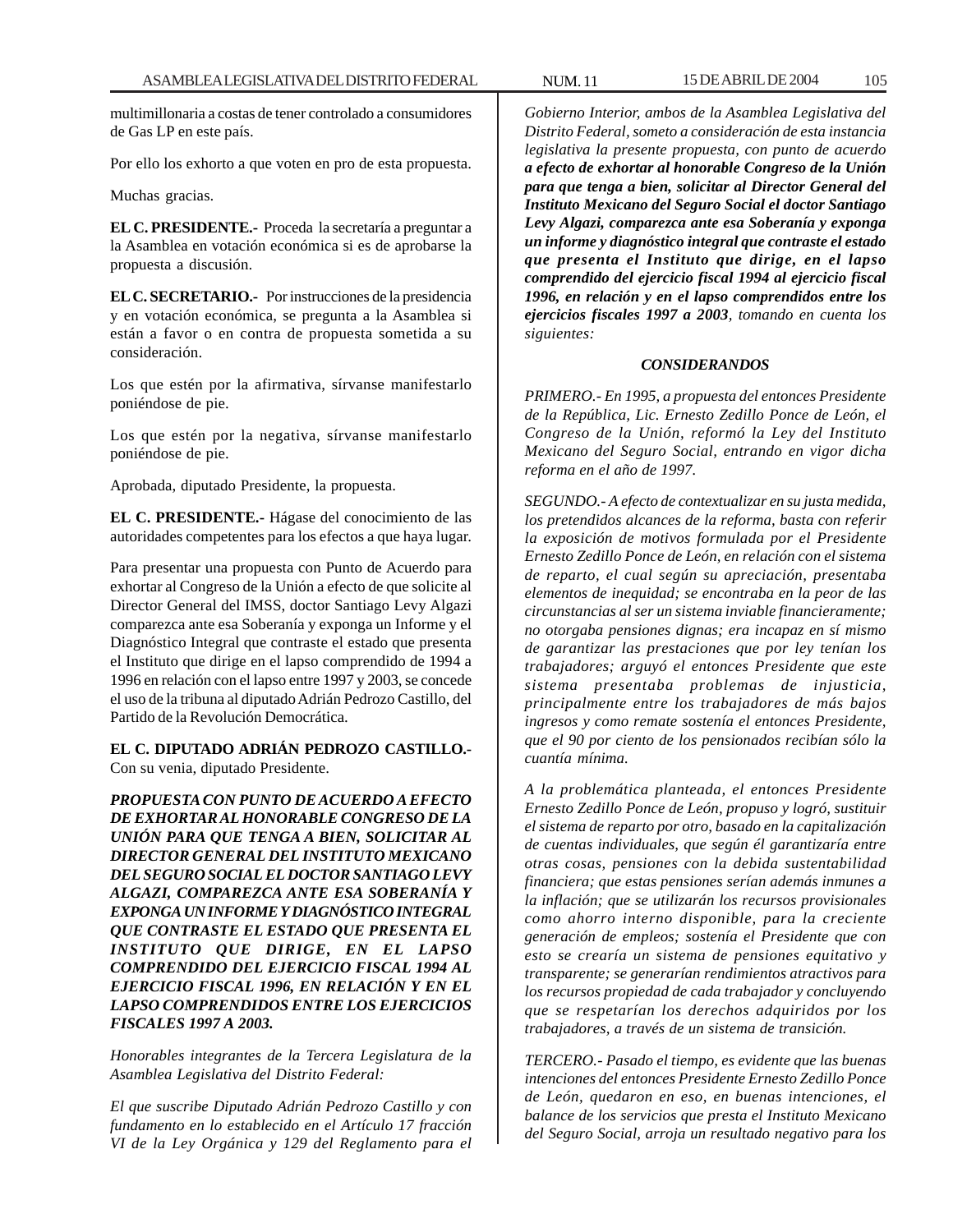*trabajadores, el esquema debe ser revisado, porque no ha dado los resultados que prometieron.*

*Es tan evidente la situación de los trabajadores derechohabientes del Instituto Mexicano del Seguro Social actualmente, que se abre una interrogación las buenas intenciones del Presidente Zedillo tenían un trasfondo sería tal vez que las verdaderas intenciones no eran nobles como las expuestas, nos preguntamos, si para el modelo económico neoliberal implantado por los Presidentes Miguel de la Madrid, Carlos Salinas de Gortari, Ernesto Zedillo Ponce de León y sostenido por el Presidente Vicente Fox, la Seguridad Social representa el legítimo derecho de los mexicanos generado por toda una vida de trabajo o representa una mera actividad lucrativa, que para poderse lograr presupone el desmantelamiento de las instituciones encargadas de garantizar el acceso a estos derechos de seguridad social.*

*CUARTO. Lograron la reforma a la Ley del Instituto Mexicano del Seguro Social, ahora van por los derechos de los trabajadores afiliados al Sindicato Nacional de Trabajadores del Seguro Social y nos preguntamos si lo que pretenden es continuar con el desmantelamiento de las instituciones de seguridad social, pregunto si creemos en las buenas intenciones de nuevo, no debemos permitir que se siga desmantelando las instituciones de seguridad social.*

*Señores y señoras diputadas y diputados, desde la máxima tribuna de nuestra ciudad los exhorto a que en uso de nuestras facultades, hagamos un llamado al honorable Congreso de la Unión, para que se analice a fondo la situación imperante en el Instituto de seguridad social del país, comenzando por el Instituto Mexicano del Seguro Social; es nuestra obligación aportar en la construcción de un régimen que garantice el pleno goce de la seguridad social de los ciudadanos, nuestra sociedad debe madurar en la tutela de los derechos sociales; debe fortalecer las instituciones encargadas de brindar estos derechos y jamás tomar acciones para desmantelarlas.*

*Por los motivos expuestos, proponemos a esta Soberanía, a efecto de exhortar al honorable Congreso de la Unión para que solicite al Director General del Instituto Mexicano del Seguro Social, comparezca ante esa Soberanía y exponga un informe y diagnóstico integral que contraste el estado que presenta el Instituto que dirige, en el lapso comprendido del ejercicio fiscal 1994 al ejercicio fiscal 1996, en relación con el lapso comprendido entre los periodos fiscales 1997 a 2003.*

*Dicho análisis deberá basarse en las siguientes premisas que se enlistan a continuación:*

• *Si con la reforma a la Ley del Instituto Mexicano del Seguro Social se logró dar sustentabilidad financiera a las pensiones otorgadas por el Instituto,*

- *Si esas pensiones resistirán el efecto de la inflación,*
- *Si se ha utilizado los recursos provisionales como ahorro interno disponible, para la creciente generación de empleos,*
- *Si el sistema de pensiones actual resulta equitativo y transparente y*
- *Si se han generado rendimientos atractivos para los recursos propiedad de cada trabajador.*

*Por lo anteriormente expuesto solicito con fundamento en lo establecido en el Artículo 129 del Reglamento para el Gobierno Interior de la Asamblea Legislativa del Distrito Federal, se turne a la Comisión de Asuntos Laborales y de Previsión Social de esta instancia Legislativa, para su análisis, discusión y la siguiente propuesta con punto de acuerdo:*

*PRIMERO.- Se exhorta al honorable Congreso de la Unión para que tenga a bien solicitar al Director General del Instituto Mexicano del Seguro Social, doctor Santiago Levy Algazi, comparezca ante esa soberanía y exponga un informe y diagnóstico integral que contraste el estado que presenta el Instituto que dirige en el lapso comprendido del ejercicio fiscal 1994 al ejercicio fiscal 1996, y en relación con el lapso comprendido entre los ejercicios fiscales de 1997 a 2003.*

*SEGUNDO.- Notifíquese al honorable Congreso de la Unión el presente punto de acuerdo.*

*Firman y ponen a su disposición la propuesta con punto de acuerdo expuesta, los diputados integrantes de la fracción parlamentaria del Partido de la Revolución Democrática siguientes: María Araceli Vázquez Camacho, Francisco Chiguil Figueroa, Rodolfo Covarrubias, Rafael Hernández Nava, Emilio Fernández Allende, José Jiménez, María Rojo, Guadalupe Chavira, Silvia Oliva, Rodrigo Chávez, Elio Bejarano, Lorena Villavicencio, Guadalupe Ocampo, Maricela Contreras, Pablo Trejo Pérez, Juventino Rodríguez, Rigoberto Nieto López, Gerardo Villanueva, Efraín Morales, Lourdes Alonso, Alberto Trejo Villafuerte, Víctor Varela, Carlos Reyes Gámiz, Alfredo Carrasco, Aleida Alavez, Alfredo Hernández Raigosa, Juan Manuel González Maltos, María Elena Torres, Higinio Chávez García y Julio Escamilla.*

*Del Partido Revolucionario Institucional los diputados: Mauricio López, José Medel y Norma Gutiérrez.*

Muchas gracias.

**EL C. PRESIDENTE, DIPUTADO FRANCISCO CHIGUIL FIGUEROA.-** Gracias, diputado Adrián Pedrozo Castillo.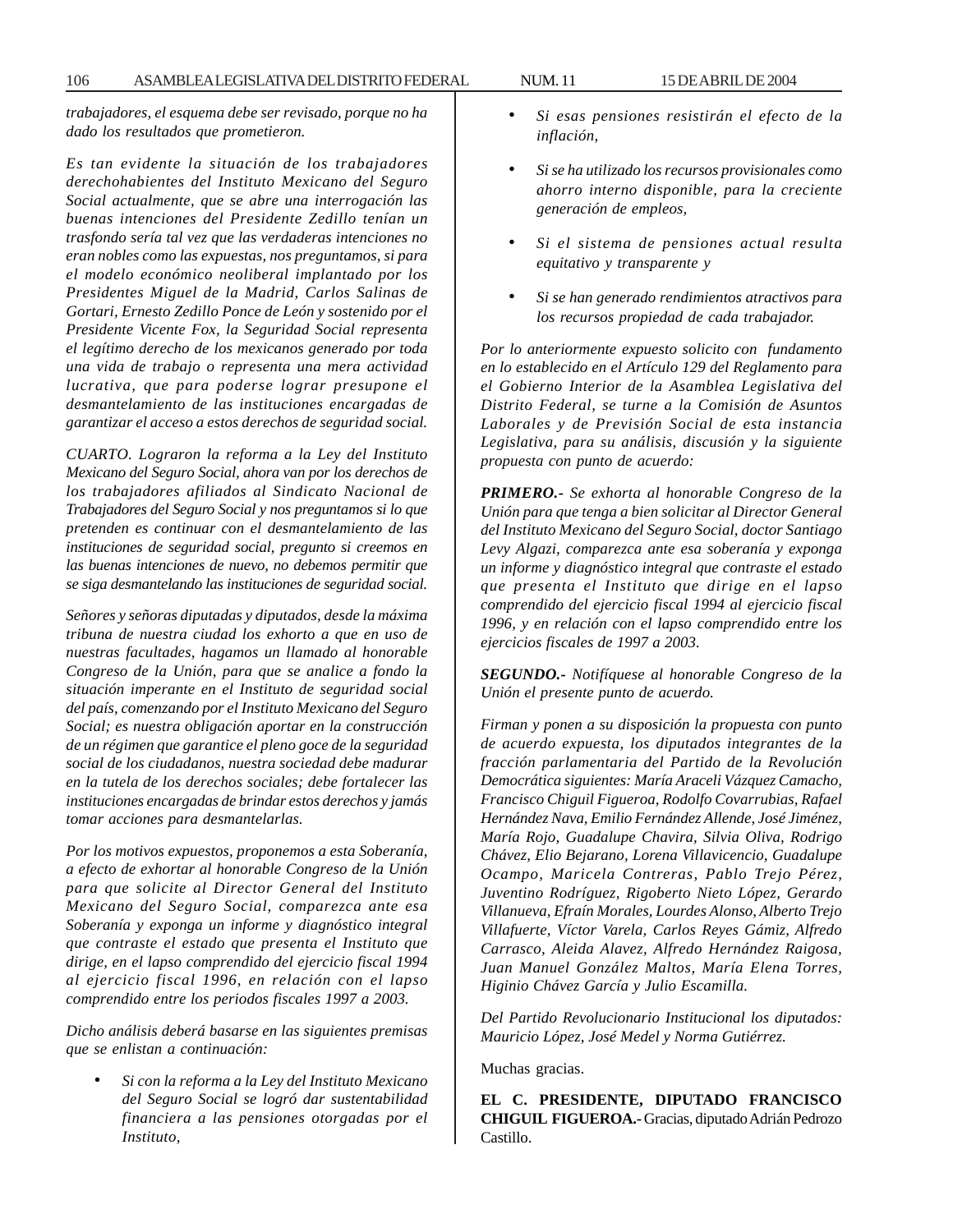Con fundamento en lo dispuesto por los artículos 36 fracciones V y VII de la Ley Orgánica; 28 y 129 del Reglamento para su Gobierno Interior, se turna para su análisis y dictamen a la Comisión de Asuntos Laborales y Previsión Social.

Para presentar una propuesta con Punto de Acuerdo sobre el proyecto de rescate del Paseo de la Reforma, se concede el uso de la tribuna al diputado Carlos Alberto Flores Gutiérrez, del Partido Acción Nacional.

**EL C. DIPUTADO CARLOS ALBERTO FLORES GUTIÉRREZ.-** Con su venia, señor Presidente.

Pido se integre en su totalidad el Punto de Acuerdo al Diario de Debates.

*PROPUESTA CON PUNTO DE ACUERDO PARA QUE LA SECRETARÍA DE TURISMO DEL DISTRITO FEDERAL, REMITA A LA ASAMBLEA LEGISLATIVA DEL DISTRITO FEDERAL, LA INFORMACIÓN DETALLADA SOBRE EL PROYECTO DE RESCATE DEL PASEO DE LA REFORMA.*

#### *HONORABLE ASAMBLEA LEGISLATIVA*

*Con fundamento en los artículos 10 fracción XXI, 13 fracción II, 17 fracción VI, 18 fracción VII de la Ley Orgánica de la Asamblea Legislativa del Distrito Federal y 129 del Reglamento para el Gobierno Interior de la Asamblea Legislativa del Distrito Federal, el suscrito Diputado integrante de esta Asamblea Legislativa del Distrito Federal, III Legislatura, somete a la consideración de esta Honorable Pleno, la siguiente Propuesta de Punto de Acuerdo.*

#### *ANTECEDENTES*

*I.- El proyecto de revitalizar el Paseo de la Reforma proviene desde el año 1963, cuando el Consejo Consultivo de la Ciudad de México a través de la Comisión de Obras Públicas, aprobó una iniciativa en la que se contemplaba prolongar el Paseo de la Reforma hasta la plaza de las Américas, en Villa de Guadalupe, a través de la Calzada de los Misterios, lo que permitiría revitalizar la imagen de las colonias Peralvillo y Maza.*

*II.- La propuesta de 1963, se enfocaba a unir dos grandes zonas de tradición histórica en la ciudad, a través del Paseo de la Reforma: el Castillo de Chapultepec y la Basílica de Guadalupe.*

*III.- Hace más de treinta años, desde 1968 cuando se realizaron obras de remodelación del Paseo de la Reforma con motivos de la celebración de los juegos olímpicos, no se habían efectuado cambios en su imagen urbana hasta el año de 2001, con el proyecto de remodelación del corredor turístico Reforma, impulsado por el Gobierno del Distrito Federal.*

*IV.- A inicios del año 2001 el Jefe de Gobierno del Distrito Federal, dio a conocer como parte de sus proyectos prioritarios el rescate y remodelación del corredor turístico Paseo de la Reforma, el cual comprendía cuatro ejes fundamentales: modernización técnica de la infraestructura básica, reactivación económica, recuperación social de los espacios y recuperación estética.*

#### *CONSIDERANDOS*

*PRIMERO.- Que el proyecto de rescate del Paseo de la Reforma impulsado por el Jefe de Gobierno del Distrito Federal en el 2001, debió considerar los antecedentes y causas que originaron desde 1963 la necesidad de elaborar un proyecto de remodelación de uno de los principales corredores turísticos de la ciudad.*

*SEGUNDO.- La Secretaría de Turismo del Distrito Federal como encargada del proyecto de Rescate del Corredor Turístico-Paseo de la Reforma, ha trabajado de manera conjunta con las Secretarías de Desarrollo Urbano, Transportes y Vialidad y Obras del Distrito Federal, para cumplir con las líneas básicas de acción del proyecto.*

*TERCERO.- De acuerdo a declaraciones de la Secretaria de Turismo del Distrito Federal, es sabido que el Proyecto de Rescate del Corredor Turístico Paseo de la Reforma consta de cinco etapas:*

*La primera de ellas en el tramo Lieja-Insurgentes, la cual se centra en la demolición y rehabilitación de camellones, restauración de bancas de cantera y monumentos, instalación de redes de fibra óptica por parte de Telmex y empresas particulares y tendido eléctrico por parte de Luz y Fuerza del Centro.*

*La segunda etapa se basa en el alumbrado público del tramo Lieja-Fuentes de Petróleos, en donde se tiene planeado colocar luminarias sobre el Paseo de la Reforma y la calle de Gandhi.*

*La tercera etapa se enfoca a las áreas verdes en el tramo Lieja-Arquímedes, con acciones como la restauración del camellón central, reparación de pisos y adecuaciones peatonales y el mejoramiento de un área de 3 mil metros cuadrados frente al Museo Nacional de Antropología e Historia.*

*En la cuarta etapa, se realizarían cambios en el mobiliario urbano y señalización en el tramo Insurgentes-Arquímedes. Se tiene contemplado colocar bancas, bolardos, botes de basura, señalización, semáforos nuevos y un sistema de recolección de basura con dos unidades y veinte contenedores.*

*En la quinta y última etapa proyectada para la recuperación del Corredor Reforma se planea la*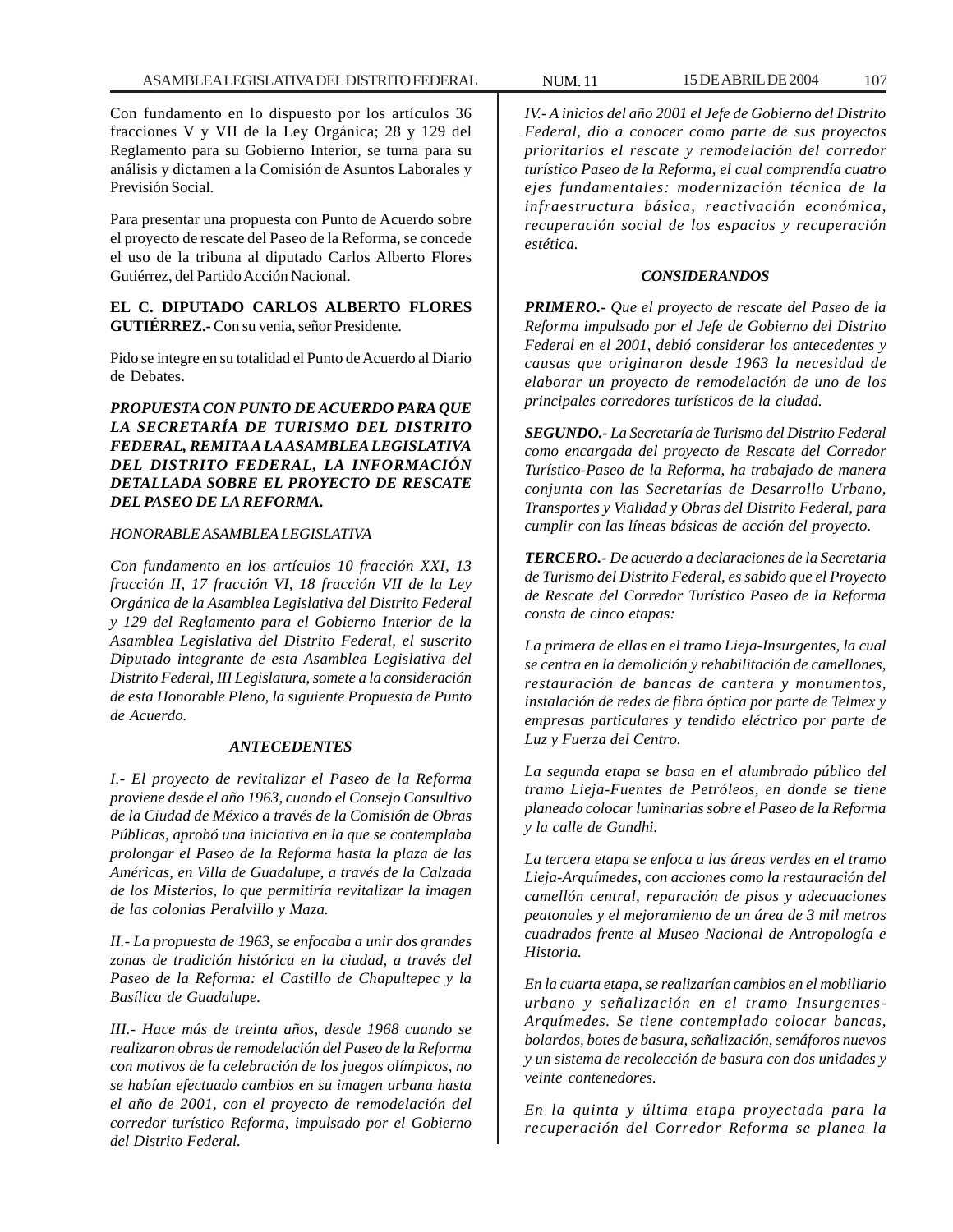*construcción de tres bahías de acceso al Bosque de Chapultepec, Zoológico y Lago y Museo de Arte Moderno.*

*CUARTO.- Que a pesar de la información referida en el considerando anterior, existen múltiples aspectos que se desconocen del proyecto de rescate del Paseo de la Reforma y que resultan importantes para la ciudadanía por el impacto que genera su ejecución.*

*QUINTO.- Que se han presentado varias inconformidades por parte de los habitantes de la ciudad y de instancias del propio Gobierno del distrito Federal, relacionadas con acciones del Proyecto que se lleva a cabo en Paseo de la Reforma, como la poda de árboles y varias especies forestales.*

*SEXTO.- Que la Procuraduría Ambiental y de Reordenamiento Territorial del Distrito Federal emitió una recomendación 02/03, dirigida a la Secretaria de Turismo, Julieta Campos y al Secretario de Obras, César Buenrostro, por la poda de 37 árboles en el Paseo de la Reforma como parte integral de la remodelación de la avenida.*

*SÉPTIMO.- Que a partir del mes de febrero se puso en marcha la tercera etapa de Remodelación del Paseo de la Reforma, que comprende además de la remodelación del tramo Lieja-Arquímides, la reubicación del Monumento a Cuauhtémoc y las adecuaciones viales correspondientes; la rehabilitación de hoteles y la creación del nuevo edificio en el cual se ubicaría el Senado de la República, así como la construcción de cuatro cafés terraza en los camellones de Reforma en el tramo Lieja-Insurgentes.*

*OCTAVO.- Que es necesario hacer del conocimiento de esta H. Asamblea Legislativa y del público en general, varios aspectos como la integración total del proyecto, autorizaciones, convenios y financiamiento. Lo anterior debido a la importancia de las obras que forman parte del proyecto de rescate del Paseo de la Reforma y que impactan a los habitantes de las delegaciones directamente involucradas así como a todo el Distrito Federal.*

*Con fundamento en los artículos 10 fracción XXI, 13 fracción II, 17 fracción VI, 18 fracción VII de la Ley Orgánica de la Asamblea Legislativa del Distrito Federal 129 del Reglamento para el Gobierno Interior de la Asamblea Legislativa del Distrito Federal, esta Asamblea es competente para conocer y dictaminar la propuesta de Punto de Acuerdo que se plantea.*

*Con base en los antecedentes y considerandos descritos y con fundamento en el artículo 129 del Reglamento para el Gobierno Interior de la Asamblea Legislativa del Distrito Federal, someto a consideración en este Honorable Pleno el siguiente:*

#### *PUNTO DE ACUERDO*

*ÚNICO.- Que la Secretaría de Turismo del Distrito Federal, como encargada del Proyecto de Rescate del Paseo de la Reforma, remita a esta H. Asamblea Legislativa, la información relacionada con el proyecto de prolongación de Paseo de la Reforma aprobado por el Consejo Consultivo de la Ciudad de México, el Plan Maestro del proyecto impulsado por el Gobierno del Distrito Federal desde el año 2001, así como la estimación del tiempo de realización, etapas en las que se divide el proyecto y costos estimados por cada una de ellas, grupos de inversionistas para cada etapa y porcentaje de participación, inversión pública, convenios firmados hasta el momento por el Gobierno del Distrito Federal y resultados de las recomendaciones al proyecto que en materia ambiental emitió la Procuraduría Ambiental y de Reordenamiento Territorial del Distrito Federal.*

*Firman las y los diputados del Partido Acción Nacional: José Espina Von Roehrich, Carlos Alberto Flores Gutiérrez, María Teresita de Jesús Aguilar Marmolejo, Juan Antonio Arévalo López, Obdulio Ávila Mayo, José Benjamín Muciño Pérez, Gabriela Cuevas Barrón, Sofía Figueroa Torres, Mariana Gómez del Campo Gurza, María Gabriela González Martínez, Irma Islas León, Jorge Alberto Lara Rivera, Jesús López Sandoval, Christian Martín Lujano Nicolás, José María Rivera Cabello y Mónica Leticia Serrano Peña.*

Muchas gracias, señor Presidente.

**EL C. PRESIDENTE.-** Gracias, diputado Carlos Flores.

Con fundamento en lo dispuesto por los artículos 36 fracciones V y VII de la Ley Orgánica de la Asamblea Legislativa del Distrito Federal, 28 y 129 del Reglamento para su Gobierno Interior, se turna para su análisis y dictamen a las Comisiones Unidas de Desarrollo e Infraestructura Urbana y de Turismo.

Para presentar una propuesta con Punto de Acuerdo para solicitar la comparecencia ante Comisiones del Director del Fideicomiso para el Mejoramiento de las Vías de Comunicación del Distrito Federal, se concede el uso de la tribuna a la diputada Mariana Gómez del Campo, del Partido Acción Nacional.

**LA C. DIPUTADA MARIANA GÓMEZ DEL CAMPO GURZA.-** Diputado Francisco Chiguil Figueroa, Presidente de la Mesa Directiva de la Asamblea Legislativa del Distrito Federal.

*PROPOSICIÓN DE PUNTO DE ACUERDO POR EL CUAL SE SOLICITA LA COMPARECENCIA ANTE LA COMISIÓN DE TRANSPORTE Y VIALIDAD DEL DIRECTOR DEL FIDEICOMISO PARA EL MEJORAMIENTO DE LAS VÍAS DE COMUNICACIÓN,*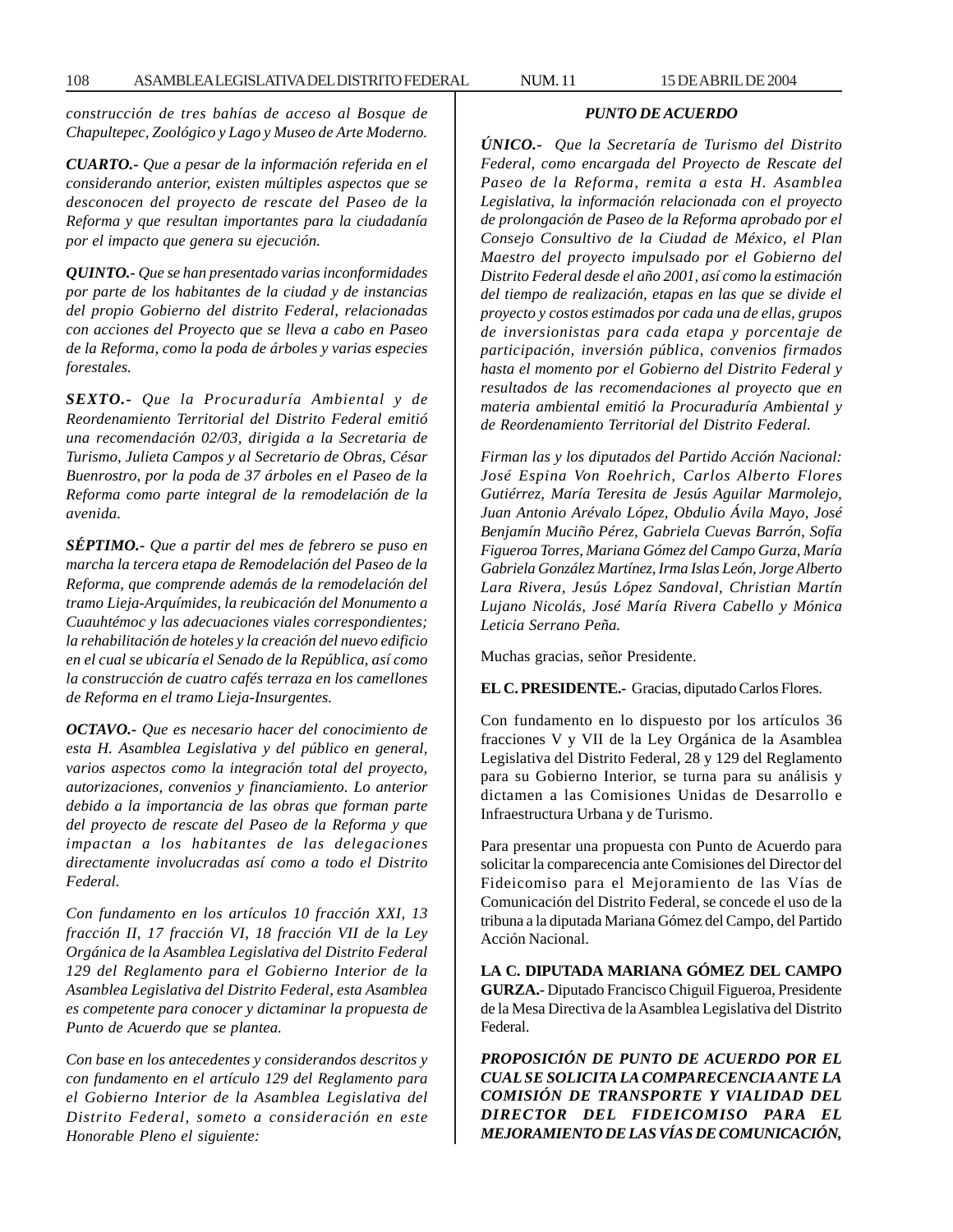# *ARQUITECTO RODRIGO REY MORÁN, PARA EXPLICAR LA MANERA EN QUE ESTE HA SIDO FINANCIADO ASÍ COMO PARA DETALLAR EL TRABAJO DE DIFUSIÓN DE LAS AFECTACIONES QUE EL DESARROLLO DE LA OBRA CAUSARÁ.*

#### *Honorable Asamblea:*

*Los suscritos diputados a la Asamblea Legislativa del Distrito Federal, III Legislatura, con fundamento en el artículo 17 fracción VI de la Ley Orgánica de la Asamblea Legislativa del Distrito Federal y del artículo 129 del Reglamento para el Gobierno Interior de la Asamblea Legislativa del Distrito Federal, los firmantes ponemos a consideración del Pleno de esta Honorable Asamblea, la siguiente proposición de:*

*PUNTO DE ACUERDO POR EL CUAL SE SOLICITA LA COMPARECENCIA ANTE LA COMISIÓN DE TRANSPORTE Y VIALIDAD DEL DIRECTOR DEL FIDEICOMISO PARA EL MEJORAMIENTO DE LAS VÍAS DE COMUNICACIÓN, ARQ. RODRIGO REY MORÁN, PARA EXPLICAR LA MANERA EN QUE ESTE HA SIDO FINANCIADO ASÍ COMO PARA DETALLAR EL TRABAJO DE DIFUSIÓN DE LAS AFECTACIONES QUE EL DESARROLLO DE LA OBRA CAUSARÁ, conforme a los siguientes:*

### *ANTECEDENTES*

*Esta Asamblea Legislativa a través de su Diputación Permanente aprobó el 21 de enero del presente un Punto de Acuerdo mediante el cual se solicita al Gobierno del Distrito Federal se informe de manera oportuna y adecuada de las afectaciones, duración de las obras y cambio de sentido de las vialidades, por las obras de la segunda etapa del Distribuidor Vial San Antonio, en el tramo de Benvenuto Cellini a Las Flores y de Las Flores a San Jerónimo.*

*Posteriormente, el 4 de febrero, durante la comparecencia ante la Comisión de Transporte y Vialidad del Arquitecto Rodrigo Rey Morán, Director del Fideicomiso para el Mejoramiento de las Vías de Comunicación, los diputados que pertenecemos a tal Comisión le entregamos al Arquitecto Rey Morán copia del citado acuerdo de la Diputación Permanente.*

*En respuesta a lo anterior, el FIMEVIC turnó un documento a la Secretaría de Gobierno (con número de oficio SG/ 2646/2004) que contenía el Reporte de avances de los dictámenes en el tramo VII, VIII, IX y X, con fecha del 27 de febrero de 2004. El anterior consta básicamente de una serie de datos sobre las afectaciones a inmuebles, adecuaciones de vialidades, así como la lista de algunos afectados. Además, se anexaron copias fotostáticas de dos volantes donde se informan las vueltas a la izquierda y a la derecha que se suprimen, los cambios de sentido en la*

*circulación, posibles rutas alternas, horarios de trabajo, sin embargo, no se informa cuántos volantes fueron repartidos, ni cómo y qué fechas fueron distribuidos.*

*Por otro lado, enviamos una carta al Arq. Rodrigo Rey Morán con fecha del 25 de febrero de 2004 y recibida el 4 de marzo de 2004, según consta en el oficio FIMEVIC/ 222/04, en el cual volvíamos a solicitar información sobre las medidas que han sido tomadas para informar a la población sobre las obras que lleva a cabo el FIMEVIC. En respuesta a la información solicitada, se nos indica que el 2 de marzo se informó al Lic. Alejandro Encinas Rodríguez respecto de las obras del Distribuidor Vial.*

*Además, a través del Módulo de Atención Ciudadana a mi cargo, solicitamos a la Directora Técnica del FIMEVIC Sonia Pérez Yáñez el 25 de marzo de 2004, información sobre los cambios de vialidades en la zona, debido a las reclamaciones ciudadanas; hasta la fecha no hemos recibido respuesta de su parte. Lo cual desde luego, nos hace sospechar de la eficiencia de estos Módulos.*

*El 12 de abril, el Jefe de Gobierno aseguró que ''Vamos a buscar a quién o quiénes han resultado afectados y se les va a atender, porque está contemplado como parte de las obras que se realizan en esa zona, hay instrucciones para atenderlos''.*

*Cabe destacar aquí la denuncia del Sr. Carlos Arturo Villa, quien vive desde hace 15 años en el domicilio Av. López Mateos # 60, y que a partir de la obra ha sufrido grietas en su inmueble, filtraciones de agua en los muros de su sala, y que según un supervisor de la obra, no podrían ser pagadas. Según el Sr. Villa, nadie ha hablado con ellos para informarle sobre los riesgos que en su casa podría estar sufriendo, sobre todo en virtud de que antes, que iniciaran los trabajos, la constructora encargada del tramo hizo una revisión minuciosa del inmueble y determino que no tenía daños. Cabe destacar que en el documento entregado al Secretario de Gobierno de los 228 domicilios revisados, no se hace ninguna mención sobre el número 60, lo cual no se entiende, ya que según el Sr. Villa sí recibió una visita por parte de la constructora y el informe reporta visitas a los siguientes domicilios 63, 55, 59, 65, todos aledaños al inmueble referido, lo anterior nos hace dudar de la información remitida por el FIMEVIC, ya que por un lado no responde a lo solicitado, mientras que por otro, tampoco es consistente consigo misma.*

*Bajo tales consideraciones y ante la sospecha de que se presentaron irregularidades en la asignación de fondos para la construcción de los segundos pisos, se solicita llamar al encargado del Fideicomiso a comparecer ante la Comisión de Transporte y Vialidad de esta Asamblea.*

#### *CONSIDERANDO*

*PRIMERO.- Que los artículos 10 fracción XXI y 13 fracción II de la Ley Orgánica de la Asamblea Legislativa*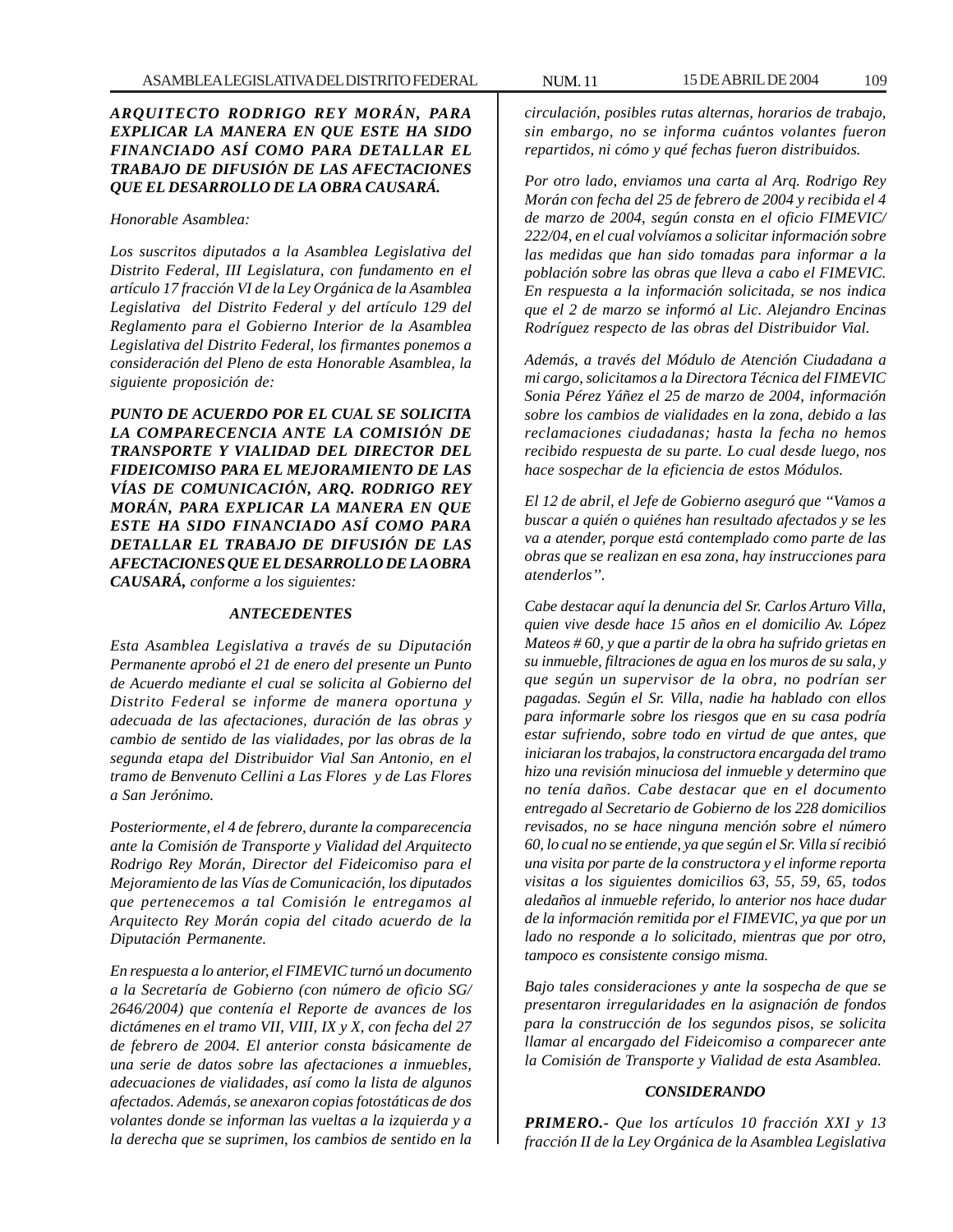*del Distrito Federal facultan a este órgano legislativo para comunicarse con otras instancias de gobierno.*

*SEGUNDO.- Que el artículo 42 fracción XVIII del Estatuto de Gobierno del Distrito Federal y el artículo 144 del Reglamento para el Gobierno Interior de la Asamblea Legislativa otorgan facultades a la Asamblea para ''citar a servidores públicos de la Administración Pública del Distrito Federal para que informen al pleno o a las comisiones cuando se discuta una ley o se estudie un asunto concerniente a sus respectivos ramos y actividades''.*

*TERCERO.- Que es una obligación de esta soberanía exigir el cumplimiento de las leyes y velar por el respeto irrestricto del Estado de Derecho.*

*En virtud de lo anteriormente expuesto y fundado, sometemos a la consideración de esta Honorable Asamblea el siguiente*

#### *PUNTO DE ACUERDO*

*ÚNICO.- Se cita comparar ante la Comisión de Transporte y Vialidad al Arquitecto Rodrigo Rey Morán, Director del Fideicomiso para el Mejoramiento de las Vías de Comunicación, FIMEVIC, para explicar la manera en que éste ha sido financiado así como para detallar el trabajo de difusión de las afectaciones que el desarrollo de la obra causará.*

*Dado en el recinto de la Asamblea Legislativa del Distrito Federal III Legislatura a los 15 días del mes de abril del 2004.*

*Firman las y los diputados: José Espina Von Roehrich, María Teresita de Jesús Aguilar Marmolejo, Juan Antonio Arévalo López, Obdulio Ávila Mayo, Gabriela Cuevas Barrón, Sofía Figueroa Torres, Mónica Leticia Serrano Peña, María Gabriela González Martínez, Jorge Alberto Lara Rivera, Jesús de Jesús López Sandoval, José Benjamín Muciño Pérez, José María Rivera Cabello, Carlos Alberto Flores Gutiérrez, Norma Gutiérrez de la Torre, Jorge García Rodríguez, Héctor Mauricio López Velázquez, José Medel Ibarra y Arturo Escobar y Vega.*

Es cuanto, Presidente.

**EL C. PRESIDENTE.-** Gracias, diputada Mariana Gómez. Con fundamento en lo dispuesto por los artículos 36 fracciones V y VII de la Ley Orgánica de la Asamblea Legislativa del Distrito Federal, 28 y 129 del Reglamento para su Gobierno Interior, se turna para su análisis y dictamen a la Comisión de Transporte y Vialidad.

Para presentar una propuesta con Punto de Acuerdo sobre la intervención de Auditores Federales en el caso del Secretario de Finanzas, se concede el uso de la tribuna a la diputada Lorena Villavicencio, del Partido de la Revolución Democrática.

**LA C. DIPUTADA SILVIA LORENA VILLAVICENCIO AYALA.-** Gracias, diputado Presidente.

# *PROPUESTA CON PUNTO DE ACUERDO SOBRE LA INTERVENCIÓN DE LAS AUTORIDADES FEDERALES EN EL CASO DEL ENTONCES TITULAR DE LA SECRETARÍA DE FINANZAS DEL DISTRITO FEDERAL, GUSTAVO PONCE MELÉNDEZ*

*Los suscritos diputados del grupo parlamentario del Partido de la Revolución Democrática a la H. Asamblea Legislativa de la República, con fundamento en lo dispuesto en los artículos 10 fracción XXV; 17, fracción VI; de la Ley Orgánica, y 130 del Reglamento para el Gobierno Interior, ambos ordenamientos relativos a la Asamblea Legislativa del Distrito Federal someto a la consideración de esta soberanía la siguiente: Propuesta con Punto de Acuerdo sobre la intervención de las autoridades federales en el caso del entonces titular de la Secretaría de Finanzas del Distrito Federal, Gustavo Ponce Meléndez, al tenor de las siguientes*

#### *CONSIDERACIONES*

*Es de conocimiento público que el día de hoy el Jefe de Gobierno de esta Ciudad Andrés Manuel López Obrador informó que reportes del Gobierno Mexicano y del Departamento del Tesoro de Estados Unidos comprueban que la Secretaría de Hacienda solicitó, en el marco de un convenio de colaboración con Estados Unidos, datos sobre Gustavo Ponce Meléndez.*

*En el caso de Gustavo Ponce hubo cooperación entre los gobiernos de Estados Unidos y México, en el marco del Acuerdo de cooperación Mutua entre el gobierno de los Estados Unidos de América para el intercambio de información respecto a las transiciones en moneda realizadas a través de instituciones financieras para combatir actividades ilícitas.*

*El 18 de febrero la Dirección General Adjunta de Investigaciones y Operaciones, dependiente de la Subsecretaría de Ingresos de la Secretaría de Hacienda y Crédito Público, solicitó a la red de combate de crímenes financieros (Fincen) del Departamento del Tesoro de Estados Unidos de América información financiera respecto a Gustavo Ponce Meléndez y su esposa Esperanza González Ocampo.*

*El 19 de febrero, Gustavo Ponce viajó a Las Vegas al día siguiente lo hizo Carlos Ahumada. El 20, 21 y 22 del mismo mes Gustavo Ponce fue filmado en el Hotel Bellagio.*

*El día 25 de febrero del 2004 se recibió la respuesta del Fincen del Departamento del Tesoro de los Estados Unidos de América, donde se desprenden los hechos que se dieron a conocer en México por la televisión el día tres de marzo.*

*Con base en estas acciones se desprende que tanto la Secretaría de Hacienda y Crédito y la Procuraduría*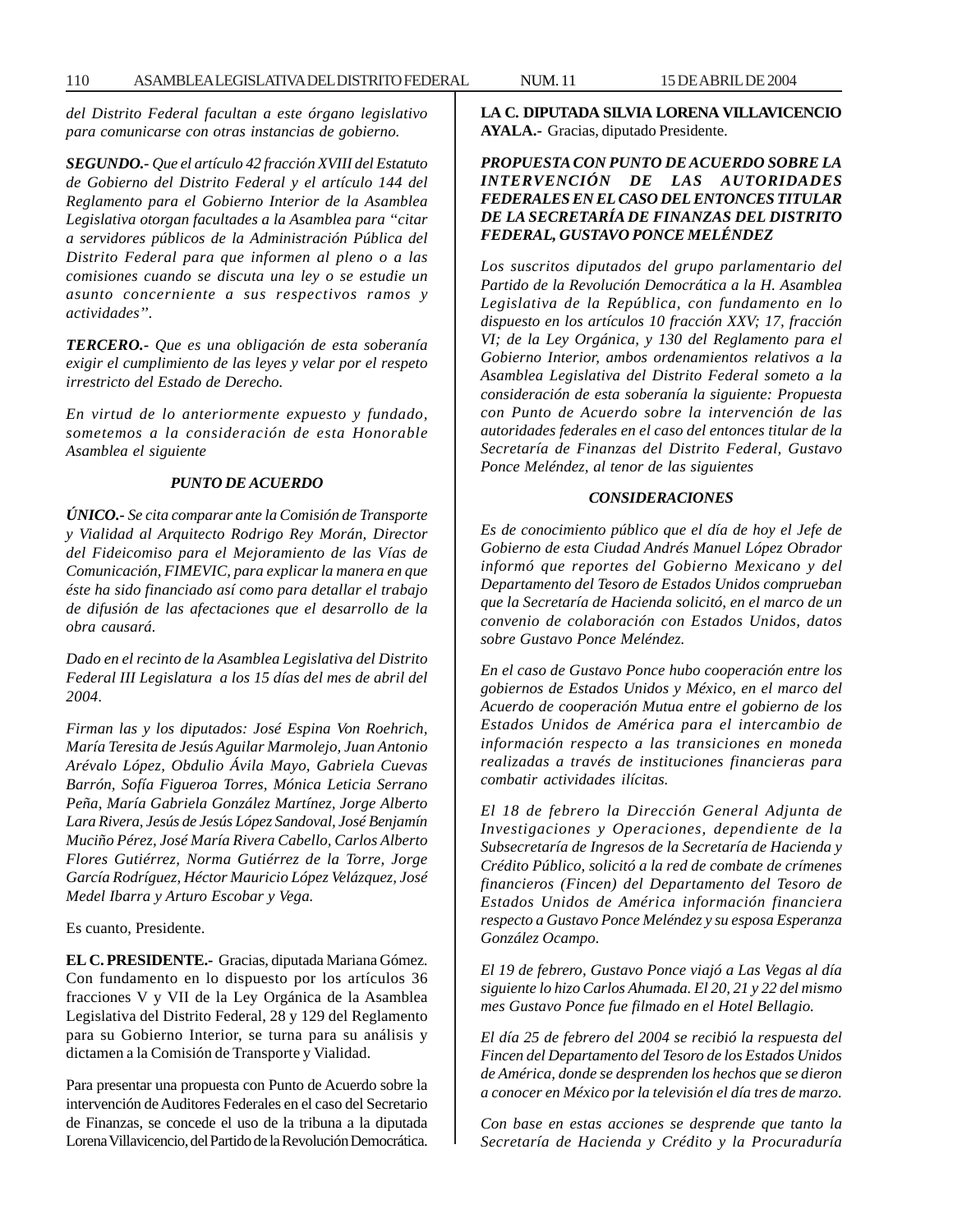*General de la República sabían de las actividades presuntamente ilícitas de Gustavo Ponce mucho antes de la difusión del video, no actuando como marcaba su responsabilidad dejándolo escapar.*

*Estas dependencias involucradas violaron el artículo 5º del Acuerdo de Cooperación entre México y Estados Unidos que establece textualmente ''toda información obtenida de conformidad con el presente Acuerdo sólo se utilizará con el objeto establecido en la solicitud de asistencia. Esta información no podrá ser distribuida, revelada o transmitida de forma distinta a la señalada en la solicitud original sin la autorización previa por escrito de la parte requerida o de su representante designado, salvo que dicha información haya sido revelada en el curso de un procedimiento judicial o administrativo.*

*El Secretario de Gobernación recientemente afirmó que el Gobierno no ofrecerá protección ni será cómplice de funcionarios que trasgredan la ley, pues se busca combatir la impunidad; pero al mismo tiempo es evidente que la filmación de Gustavo Ponce en Las Vegas no tenía realmente el propósito de combatir un presunto ilícito de corrupción, en lugar de aplicar la ley y pedir la colaboración de las autoridades locales, aprovecha la comisión de probables ilícitos por parte de un exfuncionario local para obtener tajada política, lo que nos hace reflexionar que lejos de combatir actos de corrupción, el Ejecutivo Federal busca afectar al Gobierno de la Ciudad y en particular al Jefe de Gobierno, lo que deja en claro que no actuaron en forma institucional, lo hicieron con una motivación política. Por lo tanto a pesar de lo esgrimido por las autoridades federales y por muchos partidos de oposición, estos hechos acreditan que sí hubo y hay un complot contra el Jefe de Gobierno.*

*Es inadmisible que siendo el Jefe de Gobierno responsable del Poder Ejecutivo en esta ciudad, no se le haya notificado las acciones que la Secretaría de Hacienda y Crédito Público con la colaboración del Departamento del Tesoro de los Estados Unidos para investigar al entonces Secretario de Finanzas del Distrito Federal, Gustavo Ponce Meléndez.*

*En este caso, tanto el Titular del Ejecutivo Federal como el Secretario de Hacienda debieron informar al Gobierno de la Ciudad el asunto para proceder legalmente en contra del funcionario y actuar directamente una vez que tenían la información sobre los presuntos delitos del fuero federal.*

*Tanto el Secretario de Hacienda como el Procurador General de la República tienen que responder cuáles fueron sus consideraciones por omitir esta información y por qué se solicitó la colaboración del Departamento del Tesoro Estadounidense, pues una vez al tanto de los hechos de supuesta corrupción y no denunciarlos, su actuación*

*puede ser, al menos encuadrada como omisión en su responsabilidad como servidores públicos.*

*Por todos esto antecedentes, resulta incomprensible que mientras el Gobierno Federal declara que la lucha contra la impunidad irá hasta sus últimas consecuencias, aprovecha el conocimiento de hechos presumiblemente de corrupción para hacerlos públicos y de no actuar en consecuencia, vulnerando la confianza y la credibilidad que cualquier gobierno debe tener. Nos preocupa que un Gobierno Federal pierda el principio de imparcialidad y que utilice sus atribuciones en forma facciosa. Pobre país ¿en manos de quién estamos?*

*Por lo anteriormente expuesto, someto a la consideración de este Órgano de Gobierno el siguiente:*

### *PUNTO DE ACUERDO*

*1.- Este Órgano Legislativo solicita atentamente a la Cámara de Diputados de la LIX Legislatura del H. Congreso de la Unión, instrumente las acciones necesarias para recibir las comparecencias del Secretario de Hacienda y del Procurador General de la República, a efecto de que expliquen y proporción la información relacionada con los hechos en que se ha visto involucrado el Licenciado Gustavo Ponce Meléndez, exSecretario de Finanzas del Distrito Federal, relatada en los considerandos de este documento.*

*2.- Demandamos al Secretario de Hacienda y Crédito Público, Lic. Francisco Gil Díaz, informe a esta Asamblea Legislativa sobre los alcances y consecuencias del Convenio de Colaboración que celebró con el Departamento del Tesoro de los Estados Unidos de América y por qué no se informó al Gobierno del Distrito Federal sobre los presuntos actos de corrupción en los que hubiera incurrido el entonces titular de la Secretaría de Finanzas del Distrito Federal, Gustavo Ponce Meléndez.*

*3.- Le exigimos igualmente al Ejecutivo gire instrucciones a quien corresponda para que informe a esta Asamblea Legislativa del Distrito Federal de manera detallada sobre las posibles implicaciones en las que tanto el Procurador General de la República como el Titular de la Secretaría de Hacienda y Crédito Público incurrieron al conocer los hechos de corrupción y no denunciarlos, ya que su actuación puede ser, al menos encuadrada como omisión en su responsabilidad como servidor público y en caso de existir elementos se proceda a su inmediata destitución.*

*4.- Esta Asamblea Legislativa solicita respetuosamente a la Secretaría de la Función Pública, inicie las investigaciones pertinentes a efecto de deslindar responsabilidades en el caso de presuntas omisiones por negligencia y ocultamiento de información a las autoridades encargadas de la procuración de justicia.*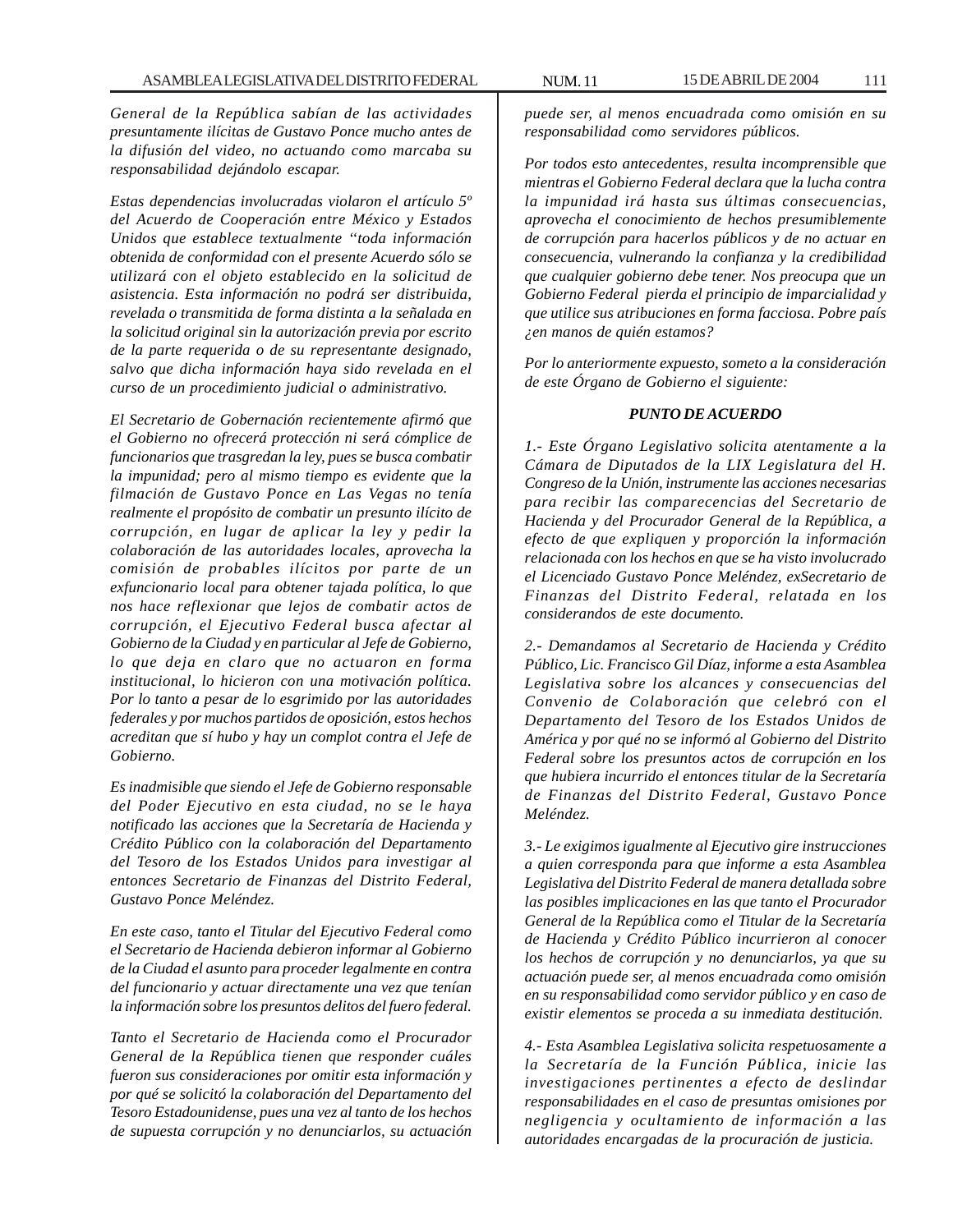*5.- La Asamblea Legislativa del Distrito Federal, solicita al Instituto Federal de Acceso a la Información, se inicien los procedimientos necesarios a efecto de que esta autonomía cuente con toda la información relacionada con el caso del ex titular de la Secretaría de Finanzas del Distrito Federal, Gustavo Ponce Meléndez y que no ha sido proporcionada por diversas instancias federales.*

*Dado en el Recinto de Donceles, el día 15 de abril de 2004.*

*Firman el presente Punto de Acuerdo los diputados: Rafael Hernández Nava, Emilio Fernández, Valentín Eduardo Malpica, Elio Bejarano Martínez, Maricela Contreras, Higinio Chávez García, Alfredo Hernández Raigosa, Aleida Alavez Ruíz, Juan Manuel González Maltos, Lourdes Alonso Flores, Andrés Lozano, Alberto Trejo Villafuerte, Silvia Oliva Fragoso, Miguel Ángel Solares Chávez, Rodolfo Covarrubias, Guadalupe Ocampo, Efraín Morales, Rigoberto Nieto López, Guadalupe Chavira, Héctor Guijosa, José Jiménez, Francisco Chiguil y Araceli Vázquez Camacho.*

Es todo, señor Presidente. Gracias.

**EL C. PRESIDENTE.-** Gracias, diputada Villavicencio.

En términos de lo dispuesto por el artículo 130 del Reglamento para el Gobierno Interior de la Asamblea Legislativa del Distrito Federal, consulte la secretaría a la Asamblea en votación económica, si la propuesta presentada por la diputada Lorena Villavicencio se considera de urgente y obvia resolución.

**EL C. SECRETARIO.-** Por instrucciones de la presidencia y en votación económica, se consulta a la Asamblea si la propuesta de referencia se considera de urgente y obvia resolución.

Los que estén por la afirmativa, sírvanse manifestarlo poniéndose de pie.

Los que estén por la negativa, sírvanse manifestarlo poniéndose de pie.

Se considera de urgente y obvia resolución, diputado Presidente.

**EL C. PRESIDENTE.-** Está a discusión la propuesta. ¿Oradores en contra?

¿Oradores a favor?

El diputado José Espina tiene la palabra hasta por diez minutos.

**EL C. DIPUTADO JOSÉ ESPINA VON ROERICH.-** Con el permiso de la presidencia.

Vengo manifestar la posición de Acción Nacional en esta Asamblea en contra de esta propuesta con Punto de Acuerdo que ha venido a presentar aquí el grupo parlamentario del PRD, por varias razones.

Primero, porque además de la falta de fundamentación jurídica que le dé sustento a la propuesta que ha sido presentada aquí en tribuna, pues vemos que lamentablemente también ha permeado entre el grupo parlamentario del PRD la obsesión que está padeciendo, que sufre el Jefe de Gobierno respecto del complot generalizado en que vive envuelto de manera permanente, por todos los que habitan esta ciudad, por todos los que habitan este país, por todos los que trabajan en los diversos medios de comunicación, por todos los que trabajan en las diversas dependencias del Gobierno Federal o de los gobiernos circunvecinos, no se diga de grupos políticos, partidos políticos, etcétera.

Segundo, porque lo que trató de mostrar hoy por la madrugada confirma lo que ya ayer Jorge Fernández Meléndez perfectamente manejaba en un artículo en el periódico Milenio, que se los recomiendo mucho, de lo que le está sucediendo al señor Bejarano, de lo que le está sucediendo a varios de los involucrados.

Hoy sin lugar a dudas que Andrés Manuel López Obrador no se quiso quedar atrás y dijo aquí estoy y yo encabezo esta forma de conducir el drama de corrupción en el que está envuelto el Gobierno de la Ciudad y diversos dirigentes del Partido de la Revolución Democrática.

Sobre lo dicho por el Jefe de Gobierno y repetido aquí casi de manera textual por la diputada que presentó este punto de acuerdo, habría que hacer varias precisiones.

En primer lugar, ¿por qué no le informaron al Gobierno del Distrito Federal el que estaban solicitando información sobre movimientos del señor Ponce? Porque se trataba de una recabación de información que estaba configurándose en información ministerial, que por lo tanto en tanto no se agote esta situación no puede ser dada a la opinión pública y por lo tanto la solicitud que se hace a la Institución de Transparencia e Información Pública Federal, en tanto no se agote la investigación ministerial que se está llevando a cabo, no podrá compartirse del todo hasta en tanto no termine esa averiguación previa.

Segundo, el hecho de que explique el Secretario de Hacienda cómo definió los alcances del acuerdo de cooperación mutua entre el Gobierno de los Estados Unidos Mexicanos y el Gobierno de los Estados Unidos de América para el intercambio de información respecto de transacciones en moneda realizadas a través de instituciones financieras para combatir actividades ilícitas, quisiera informarles a todos que dicho acuerdo fue firmado durante el Gobierno del Presidente Ernesto Zedillo Ponce de León y dado a conocer en el Diario Oficial de la Federación el miércoles 29 de marzo de 1995. Así es que no hay responsabilidad en contenido y alcances de ese acuerdo de parte del Gobierno Federal en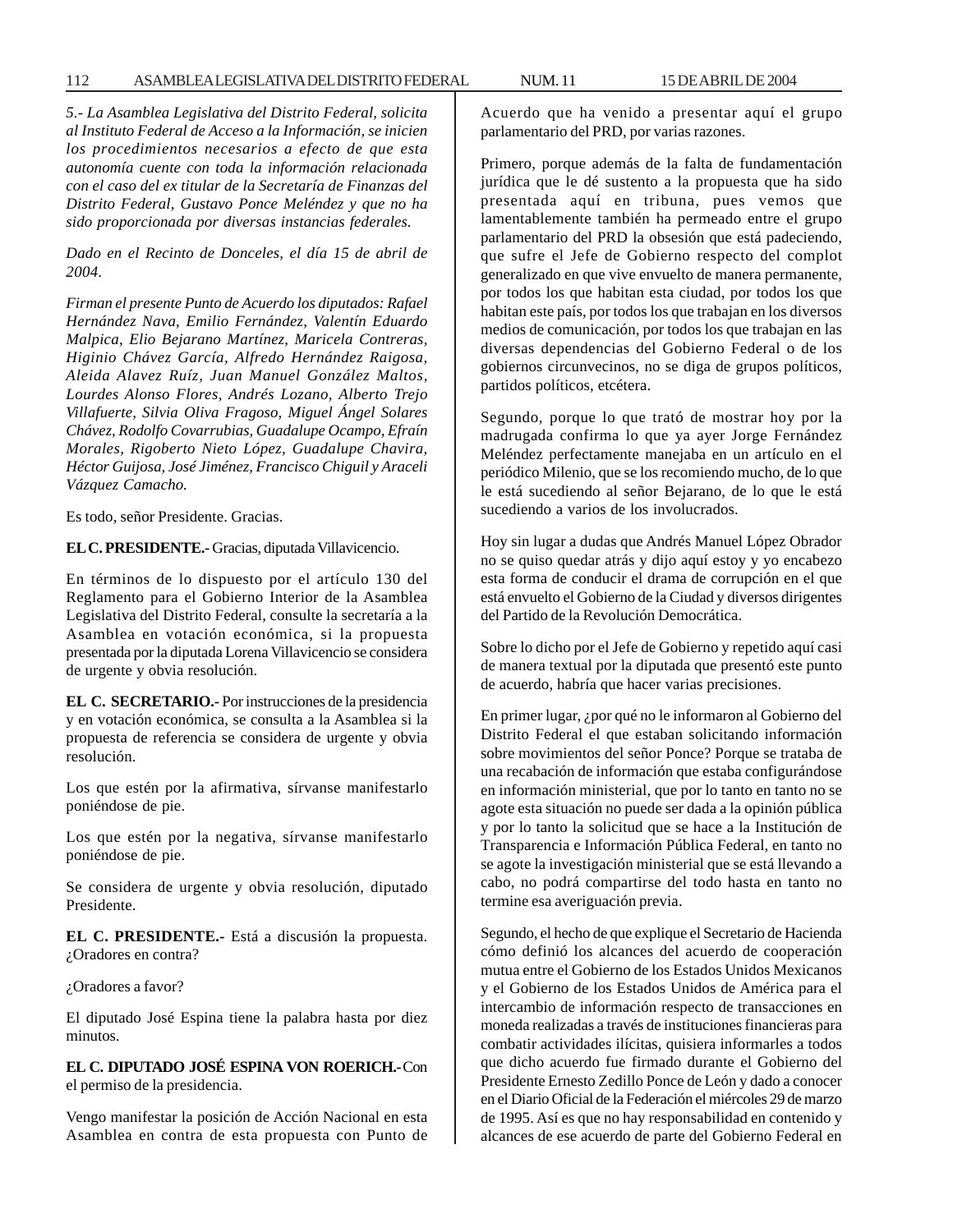cuanto a su elaboración, al cumplimiento y al desarrollo del contenido en dicho acuerdo. Entonces un punto más que cae por su propio peso del contenido del punto de acuerdo que nos han presentado aquí.

Por otro lado y respecto a la filmación que se hace precisamente de que se ha violado el artículo 5 de ese Acuerdo de Cooperación, queda claro que es falsa esa afirmación, toda vez que la documentación que contiene la información financiera obtenida a través de dicho Tratado y que fue remitida a la PGR de parte de la Secretaría de Hacienda y Crédito Público, fue presentada por Hacienda a la PGR en la denuncia del 4 de marzo de ese año, por lo que no se da la violación a dicho artículo en vista de que en ningún momento había sido revelada públicamente con anterioridad a el 4 de marzo.

Además hay que señalar, que los documentos de carácter financiero que fueron revelados hoy, no mantienen relación alguna con el video difundido el 1° de marzo, no el 3 de marzo, el 3 de marzo ocurrió otra cosa, entendemos importante que los tiene también impactados y marcados, pero no, estamos hablando del 1° de marzo. Por lo tanto, tratar de relacionarlos y de mezclar ambas cosas tiene evidentemente el objetivo de confundir y de desorientar.

Por lo realizado el día de hoy con el Jefe de Gobierno, informo las consecuencias de lo que ha tenido el desplante mañanero del señor López.

Dado lo delicado de sus afirmaciones, en cuanto a que la PGR ha realizado o participado en la detención ilegal del señor Gustavo Ponce o de que lo mantenga oculto o se pretende atentar contra su vida, hechos totalmente falsos, y cuyas afirmaciones tienen como fin poner en entre dicho la actuación de la Procuraduría General de la República, se ha ordenado el inicio de una averiguación previa al respecto para el deslinde de responsabilidades, y por lo que la PGR ha invitado formalmente ya al Jefe de Gobierno del Distrito Federal para que presente las pruebas con las que sustenta sus aseveraciones mañaneras del día de hoy.

Segundo, respeto a la documentación presentada el día de hoy por el Jefe de Gobierno y según lo expresado por el mismo, esa información que hoy dio a conocer el Jefe de Gobierno fue entregada por la PGR al Procurador de Justicia del Distrito Federal, el maestro Bernardo Bátiz, a petición expresa de él, y como esa información obra dentro de la averiguación previa que se integra por el delito de operaciones con recursos de procedencia ilícita, iniciada por la PGR en contra de Gustavo Ponce, por lo tanto es que se inicia una averiguación previa por parte del Ministerio Público de la Federación para el esclarecimiento y la explicación del manejo que se ha hecho de esta información.

Así es que yo invito a los diputados del PRD a que reconsideren lo que han venido a plantear aquí en la tribuna y retiren este punto de acuerdo, tanto, repito, por la falta de fundamentación jurídica, como por la...

**EL C. DIPUTADO JUVENTINO RODRÍGUEZ RAMOS (Desde su curul).-** Señor Presidente.

**EL C. PRESIDENTE.-** Permítame, diputado.

**EL C. DIPUTADO JOSÉ ESPINA VON ROEHRICH.-** Termino, termino, Presidente.

Por la improcedencia de la petición.

Muchas gracias.

**EL C. PRESIDENTE.-** Ha terminado su participación.

¿Con qué objeto, diputado?

**EL C. DIPUTADO JUVENTINO RODRÍGUEZ RAMOS (Desde su curul).-** Era para hacerle una pregunta al diputado, pero al parecer no quiere entrar al debate.

Gracias.

**EL C. PRESIDENTE.-** Ha concluido su participación.

En el uso de la palabra, la diputada Guadalupe Chavira, para hablar a favor de la propuesta, hasta por diez minutos, diputada.

# **LA C. DIPUTADA MARÍA GUADALUPE CHAVIRA DE LA ROSA.-** Con el permiso de la presidencia.

Creo que sería interesante saber de dónde obtuvo alguna información que acaba de darnos el señor coordinador del Partido Acción Nacional. De la síntesis, pero con ese detalle yo supongo que, en el sentido que lo ha planteado, y la verdad sí causa a lo mejor para ustedes cierta risita, y seguro, porque la verdad yo quiero comentarles vivimos en una situación como en ningún momento el país estaba envuelto. Hemos politizado la justicia y hemos, como decían algunos, justicializado a la política.

Eso es lo que está pasando en este país, y es desafortunado, y por eso nuestro grupo parlamentario considera que este es el momento de atajar drásticamente la descomposición de las instituciones, que de continuar amenazaría el curso estable y productivo de la nación. Ese es el problema de fondo, ese es el problema que ustedes los del Partido Acción Nacional no han querido ver.

El país vive en una situación de compulsión y pareciera que todo se reduce a lo que desde la Presidencia de la República llaman que todo parece que camina bien, pero nada de eso, y esa es una de las preocupaciones, porque cómo es posible que el órgano encargado de la seguridad nacional dependiente de la Secretaría de Gobernación y la Oficina de investigación, de los movimientos ilícitos de recursos financieros de la Secretaría de Hacienda, abandonen su responsabilidad de velar por el cumplimiento de la ley y la salvaguarda de las instituciones, orientaron sus investigaciones para golpear al Gobierno del Distrito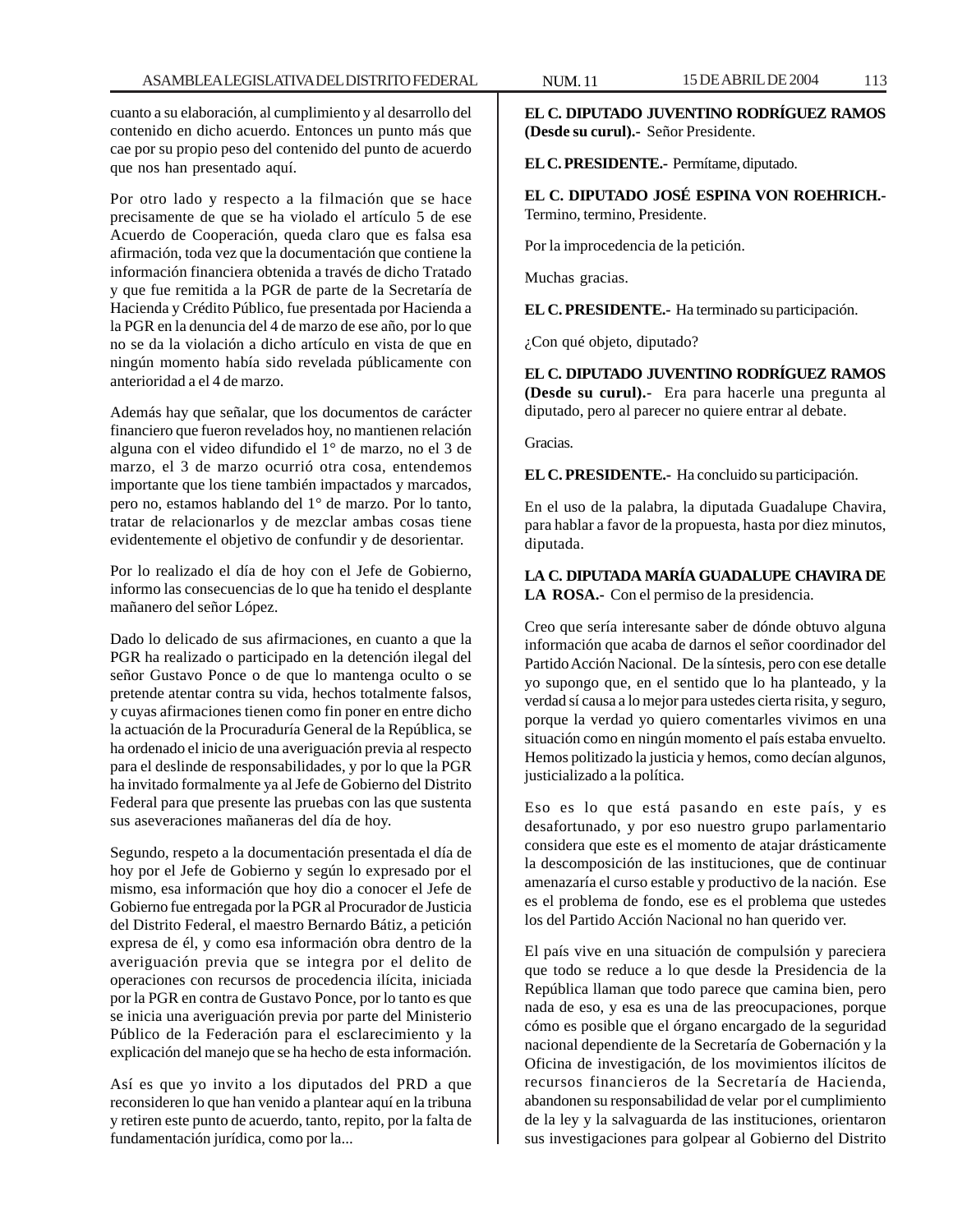Federal. Sí, señores. Ustedes saben que orientaron todo para golpear al Gobierno del Distrito Federal, eso fue lo que hicieron, porque no hicieron con responsabilidad. Claro que sí. Ahí están las pruebas. ¿Qué más pruebas quieren?

Porque lo que les preocupa es que aquí sí hay una disputa de Nación y eso es lo que a ustedes les preocupa, eso es lo que les causa nerviosismo y han tenido que imaginar y hacer de esto un tema que pareciera más un tema de un país que no se llama México, pareciera que estamos viviendo en Colombia, porque aquí hay una doble moral y hay una doble lectura.

En el caso del Estado de Morelos, automáticamente la Procuraduría General de la República cierra los ojos frente a un hecho tan lamentable como es el asunto de la penetración del narcotráfico en las instituciones.

¿Cuál confianza tenemos en un Gobierno Federal, en un Gobierno que está al servicio de las mafias, al servicio de la delincuencia organizada? Y esto es lo que han estado demostrando en automático.

¿Con qué autoridad el Procurador de la República se pone a investigar si tiene ligas con el que hoy tanto ustedes mencionan y anhelan? ¿Cuáles mentiras? No, no hay mentiras. Lo que pasa es que les molesta que les diga uno lo que efectivamente están viviendo y ya lo vivieron, tienen a un gobernador que en automático se fue a poner con el Secretario de Gobernación para ver cómo se entendían, porque así es como se arreglan, pareciera los asuntos desde la oficina del Secretario de Gobernación.

Pero ¿Cuál es el asunto? ¿Cuál es el asunto? ¿Cómo logramos preservar en una situación tan complicada la credibilidad en las instituciones? ¿Hacia dónde nos quieren llevar? ¿Hacia dónde quieren conducir al país? El gran problema es que en otros tiempos, en el proceso de la sucesión presidencial había reglas, hoy no hay reglas, hoy las reglas se llama Martha Sahagún y Vicente Fox, interesados en seguir manteniendo el poder a costa de anular a las instituciones, anular a la posibilidad de tener un Estado democrático.

Por eso yo los invito que ojalá este asunto no llegue a descomponer aún más al país, a descomponer aún más a las instituciones y a recobrar la posibilidad de tener un estado de derecho e instituciones que respondan no a intereses personales sino a instituciones que respondan a la República y de eso queremos los mexicanos, y de eso estoy convencida que lo vamos a lograr quienes han dado muchas muestras y voluntad de construir instituciones fuertes. Es lo que le hace falta al país y esto es lo que no ha sabido hacer Vicente Fox.

Muchas gracias.

**EL C. PRESIDENTE.-** Gracias, diputada.

Para hablar en contra de la propuesta, tiene la palabra el diputado Jorge Lara, hasta por diez minutos.

**EL C. DIPUTADO JORGE ALBERTO LARA RIVERA.-** Gracias, señor Presidente. Con su permiso.

No voy a abundar de nueva cuenta en señalar la inconsistencia constitucional del documento que leyó aquí la proponente y sí vamos a procurar hacer algunas observaciones sobre lo que en el fondo está ocurriendo.

En primer lugar, nosotros queremos comentarle a esta Asamblea que desde luego compartimos la preocupación que ha venido aquí a expresar a compañera que recientemente abandonó la tribuna.

Sí nos preocupa el clima de crispación política, sí nos preocupa el ambiente de desgobierno que se percibe sobre todo y se olfatea aquí, aquí, en primer lugar aquí. Sí nos preocupa, insisto, la crispación, pero yo quiero decir, yo quiero preguntar, reflexionar junto con ustedes ¿quién ha sido el promotor, no hoy, no hace un mes, no hace un par de años, sino por sistema, por profesión y por vocación, de los ambientes de crispación en distintas instancias y momentos del país? Acuérdense de Tabasco, acuérdense de las marchas, de cuando venían aquí a que los maiceara precisamente el actual Secretario de Seguridad Pública.

¿Quién es el causante que de hoy en la mañana se genere un ambiente de crispación muy delicada por no conocer las leyes y por no aplicarlas y por no conducirse con la prudencia que el momento exige?

Yo sé que los compañeros del PRD y los asesores, que son prestos también a participar en estas comparecencias, seguramente estarían añorando tiempos idos, tiempos en donde no había video y que desde luego tiempos en donde no había investigación.

Podemos hacer un ejercicio mental, hipotético. ¿Qué hubiese pasado sin videos? ¿Qué hubiese pasado sin investigación? Que ya se está dando cuenta que la investigación la estaban haciendo las autoridades federales. Dice hoy un periódico de circulación nacional: ''Las tribus alistan más remociones''. Para empezar, no habría pastel que repartir en este momento, compañeras y compañeros.

Les felicitamos de que en este momento, derivado de las consecuencias, de las denuncias mediáticas, jurisdiccionales y ministeriales de los actos de corrupción del Distrito Federal ustedes ahora tengan la posibilidad de recomponerse a lo interno, de poder colocar a colaboradores en espacios que antes solamente correspondían a la CID…

**EL C. DIPUTADO JUVENTINO RODRÍGUEZ RAMOS (Desde su curul).-** Diputado Presidente.

**EL C. PRESIDENTE.-** Diputado Jorge Lara, un momento por favor. ¿Con qué objeto, diputado?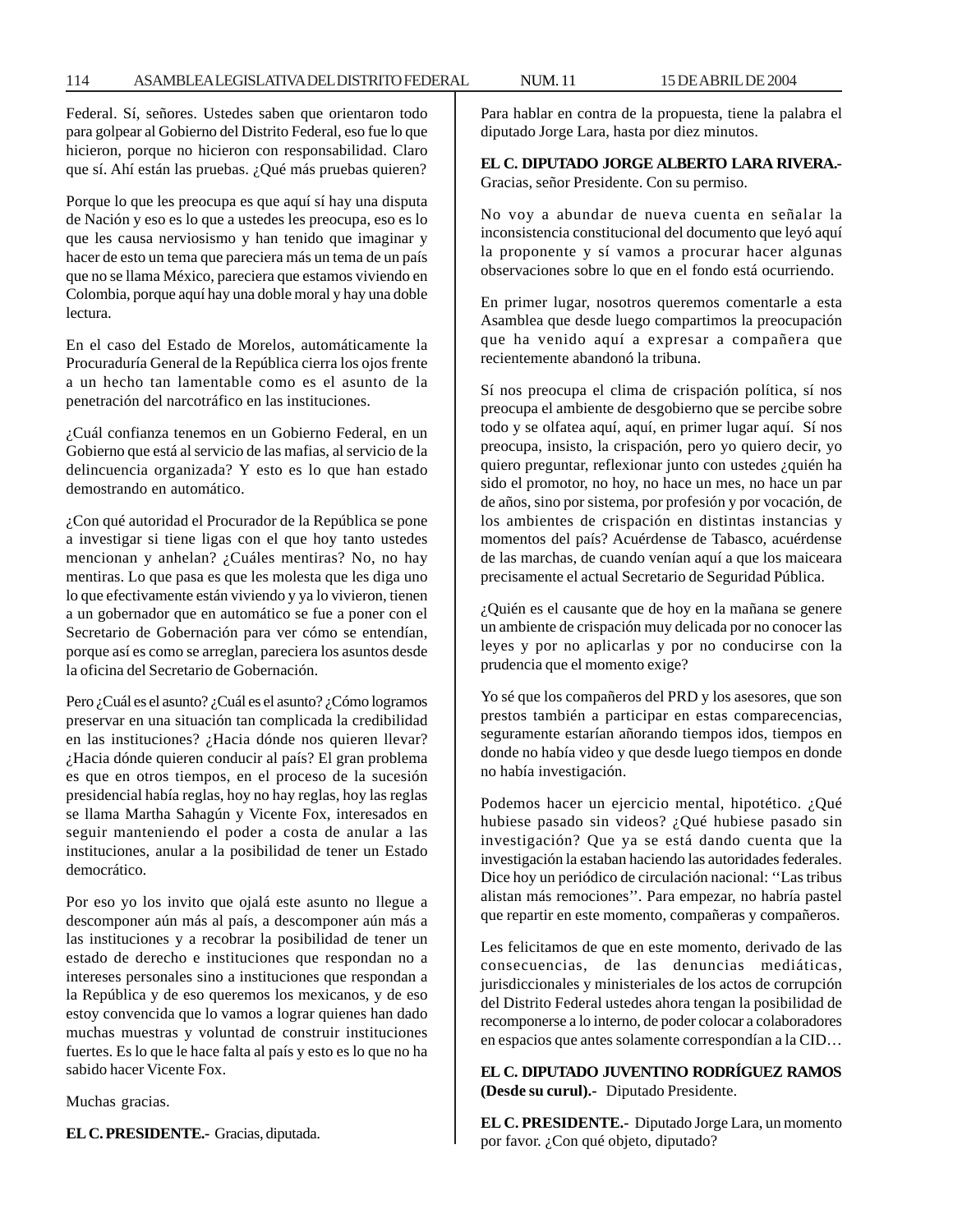**EL C. DIPUTADO JUVENTINO RODRÍGUEZ RAMOS (Desde su curul).-** Con todo respeto para el diputado si me permite hacerle una pregunta.

**EL C. PRESIDENTE.-** ¿Acepta la pregunta por el diputado Juventino?

**EL C. DIPUTADO JORGE ALBERTO LARA RIVERA.-** Con todo respeto no la acepto, al final lo invitamos a que suba aquí a debatir.

**EL C. PRESIDENTE.-** No la acepta, diputado.

**EL C. DIPUTADO JUVENTINO RODRÍGUEZ RAMOS (Desde su curul).-** Que conozca los documentos que se presentaron el día de hoy.

**EL C. PRESIDENTE.-** No se permite el diálogo, diputado. Continúe orador, diputado Jorge Lara continúe por favor.

# **EL C. DIPUTADO JORGE ALBERTO LARA RIVERA.-** Gracias, señor Presidente.

Sin videos y sin investigación el PRD estaría incólume, no habría guerra intestina, no habría bajas en la militancia distinguida y en los militantes muy distinguidos que tuvo el PRD, como su expresidenta; igualmente estaríamos esperando la resolución de los graves, profundos problemas de la Ciudad de México y de otras Delegaciones, como es Tlalpan, de donde yo vengo, de Gustavo A. Madero y muchas otras más; Carlos Ahumada seguiría siendo empresario consentido de los delegados a quien patrocinó sus precampañas y sus campañas.

Con investigación y sin videos y esto yo creo que debe de servir para terminar de una vez por todas con la teoría del complot, como dice el compañero José Espina, que es finalmente la teoría que ha querido tejer tanto el Jefe de Gobierno como el ex compañero Bejarano, el alegato de la propia incapacidad para tratar de favorecerse a sí mismo.

El accidente, el incidente de los videos, el hecho de que los medios de comunicación hayan tenido una participación relevante en esta circunstancia bien pudo no haber existido; las investigaciones estaban en curso, sobre todo, y eso lo tienen que reconocer porque aquí se está acreditando eso, sobre todo a nivel federal.

¿Qué hubiese pasado en el mediano y largo plazo? Que si hubiese habido un complot, suponiendo sino concederlo como se dice en el ámbito de litigio, que poco a poco hubiesen sido llamados a cuentas distintos servidores públicos y muy probablemente el caso de Ponce hubiese seguido la misma suerte.

¿Por qué? Porque si hubiese sido como ahora ustedes reclaman notificado el Jefe de Gobierno cuando no tenía porqué haber sido notificado, eso que quede muy claro, no había una obligación legal de previa notificación al Jefe de

Gobierno sobre unas conductas ilícitas y lo que hizo el Jefe de Gobierno comprueba que no debió haberse hecho eso, igualmente hubiese hablado con él una noche antes e igualmente le hubiese dado el banderazo de salida como se lo dio aquella noche a partir de la cual no volvimos a saber nada de Gustavo Ponce. Para efectos es exactamente lo mismo, el Jefe de Gobierno le dio el banderazo de salida al señor Gustavo Ponce.

Aquí se vienen a extrañar de dónde conseguimos información supuestamente privilegiada en donde se dan datos concretos de todo lo que se ha dicho y sobre todo lo que comenta el compañero José Espina. Aquí están las síntesis, si tienen una computadora que tenga Internet, cosa rara en esta Asamblea; porque tal parece que tener Internet es un lujo, es un lujo que los pirrurris solamente nos podemos dar. Aquí está en el Internet especificada, toda la documentación especificada y los datos, esto no viene de la CIA, esto no viene de la KGB, esto viene de un medio de información pública como es la red del Internet.

El problema de fondo, independientemente de que hubo o no hubo complot, es que hubo actos de corrupción, hubo actos de corrupción en campañas tendientes a generar una red de intereses económicos y políticos para seguir favoreciendo a un proyecto, como también lo han denominado, que ahora da un giro y parece que es inviable, pero hay beneficiarios del complot, compañeros de Nueva Izquierda, compañeros de Unir, hay beneficios del complot, aquí en la Asamblea se van a reajustar. Así es de que no se quejen del complot en una de esas igual también son beneficiarios del mismo.

A final de cuentas, compañeras y compañeros, la corrupción está ahí, a final de cuentas los medios de comunicación dieron cuenta de los mismos, a final de cuentas las autoridades están conociendo de los mismos y a final de cuentas eso habrá de prevalecer.

Por cuanto hace a la función de los diputados y los senadores y los procuradores que hacen su trabajo, si para ustedes cumplir a cabalidad el trabajo de denuncia, perseguir y dar cuenta a los medios de comunicación o instancias jurisdiccionales es un complot, pues sí estamos ante un evidente complot.

Muchas gracias.

**EL C. PRESIDENTE.-** Para hablar a favor de la propuesta del punto de Acuerdo, tiene la palabra el diputado Alfredo Hernández Raigosa, hasta por diez minutos.

**EL C. DIPUTADO ALFREDO HERNÁNDEZ RAIGOSA.-** Muchas gracias, compañero Presidente.

Hay que ubicar perfectamente y darle claridad al diputado Jorge Lara de dónde se da este clima de crispación específicamente en este gobierno.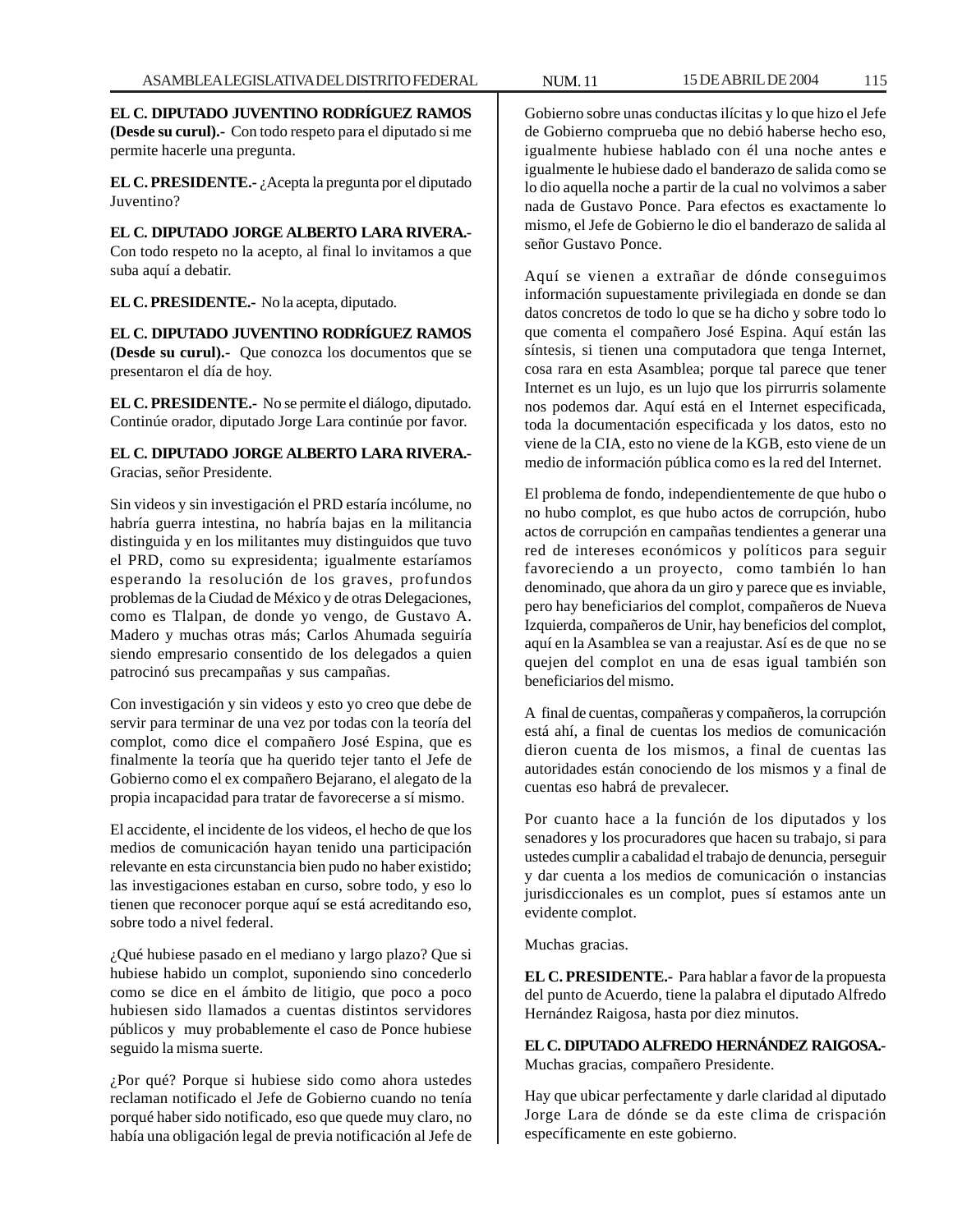Esto inicia con un afán mediático, en una campaña política, donde el actual Presidente gozó de la buena fe de los habitantes de este país y terminó esperanzado en que se cumpliera.

Después, con un afán perverso de impulsar la continuidad de un gobierno que ha fracaso en sus objetivos y sus misiones, a la esposa del Presidente. El colocar por encima de las instituciones públicas las decisiones de Diego Fernández de Cevallos; el colocar por encima de las instituciones del país a la esposa del Presidente, y obviamente el colocar por encima de las decisiones y la actuación de las instituciones las acciones del Procurador General de la República.

Yo estoy seguro que el Presidente Fox es un hombre que en muchas cosas ha actuado de buena fe y que lamentablemente esta carrera loca por la Presidencia de la República entre Creel, Martha Sahagún y otros, está descomponiendo la vida del país.

El Procurador, en un afán de cuidar los intereses ajenos, no ha explicado muchas cosas, porque si hoy se cuestionan otras, por qué no cuestionar esa fotografía, esa imagen pública del Procurador con Ahumada en un evento deportivo.

¿Por qué reforzamos nuestra idea del complot? Porque este afán de descomponer a las instituciones y superponerse a los intereses de su propio gobierno, han venido agudizando los últimos acontecimientos, utilizando la fuerza del Estado y de instituciones como el CISEN, que, entre paréntesis, había desaparecido en esa función que hoy opera de ser el espía de los adversarios políticos para después dañarlos, no ha terminado.

La rapidez con que el propio gobierno y en este caso el Procurador sí llama a Estrada Cagigal a una conferencia de prensa y a una reunión en privado, en lo oscurito y, por el otro lado, se justifica que no se debe de informar obligatoriamente al Jefe de Gobierno, es una contradicción flagrante que exonera ipso facto al gobernador del Estado de Morelos, cuando al propia policía judicial, la ciudadanía ha denunciado una y otra vez actos de corrupción y de ligas con el narcotráfico de este flamante Procurador azul.

En este sentido, es muy clara la protección que aquí los compañeros de Acción Nacional, aún sin estar convencidos de lo que están diciendo, porque el guión es evidente que sale de la Secretaría de Gobernación, ese guión salió de la Secretaría de Gobernación el que hoy leyó el diputado José Espina.

Como me van a pedir pruebas, yo lo que les digo, el complot hoy es una prueba contundente que aquí en tribuna lo dije el otro día, les va a caer su discurso como lápida en su proceder y hoy lo estamos viviendo. La contundencia de la perversión del Secretario de Hacienda, de su gabinete encabezado por él, por Creel y por el Procurador, ha llevado a este país en este momento en rasgos peligrosos, promovidos por ellos, de ingobernabilidad.

La descomposición y desarticulación a través del uso faccioso del poder para dañar a sus adversarios políticos, no es más que un síntoma de corrosión, de corrupción y de descomposición por la lucha intestina por el poder y por la permanencia de un modo de gobernar que hasta este momento ha sido un fracaso.

Por esa razón hoy el complot en contra del Jefe de Gobierno está plenamente probado, pública y mediáticamente, y los acontecimientos han ido dando vuelco de tal suerte en que Diego un día declara que no hubo ninguna reunión y después se sabe que hubo seis; el Procurador niega haber contratado y haber estado la gente del CISEN en el hotel, y más tarde reconoce que hasta se pagó el hotel.

Hoy nos enteramos de que la información y la investigación en torno a Ponce se había iniciado con antelación y nunca hubo la voluntad institucional y aquí me preocupa la posición del diputado Jorge Lara, porque han sido defensores a ultranza de la legalidad y hoy no reconocen que Hacienda, que Gobernación y la PRG han violado flagrantemente la ley desde la Constitución, hasta las leyes que coordinan a los Estados y en el caso del Distrito Federal.

Reconózcalo, compañero; reconózcanlo, hoy les empieza a caer su propio verbo con estas omisiones y esta actitud verdaderamente peligrosa para el país, de confrontar a un aparente adversario con todo el poder del Estado, imponiendo un clima de salvajismo político que hoy impera desde el Gobierno Federal en contra del Gobierno del Distrito Federal.

Clima que puede rasgar en lo que dije hace un momento, la descomposición de las instituciones no genera mas que ingobernabilidad, y un país que ha padecido históricamente muchos defectos, mucha pobreza, mucha impunidad y mucha corrupción, no puede aceptar que quien hoy gobierna utilice para sus fines las instituciones que nos hemos dado a través del contrato social derivado de la Constitución de la República. Están actuando fuera de la ley; están violentando la Constitución; están agrediendo a un gobierno que lo único que ha hecho es operar un modo diferente de aplicar sus políticas públicas en beneficio de los sectores más desprotegidos.

En el fondo encontramos que el contraste ante la opinión pública es un gobierno que ha fracasado en sus tesis y en sus postulados de favorecer el empleo, de generar condiciones de vida diferentes en contraposición de un gobierno local que ha atendido a los sectores más desprotegidos.

Lo más degradante es que están convirtiendo a la sociedad mexicana en el hombre lobo del hombre, y eso se está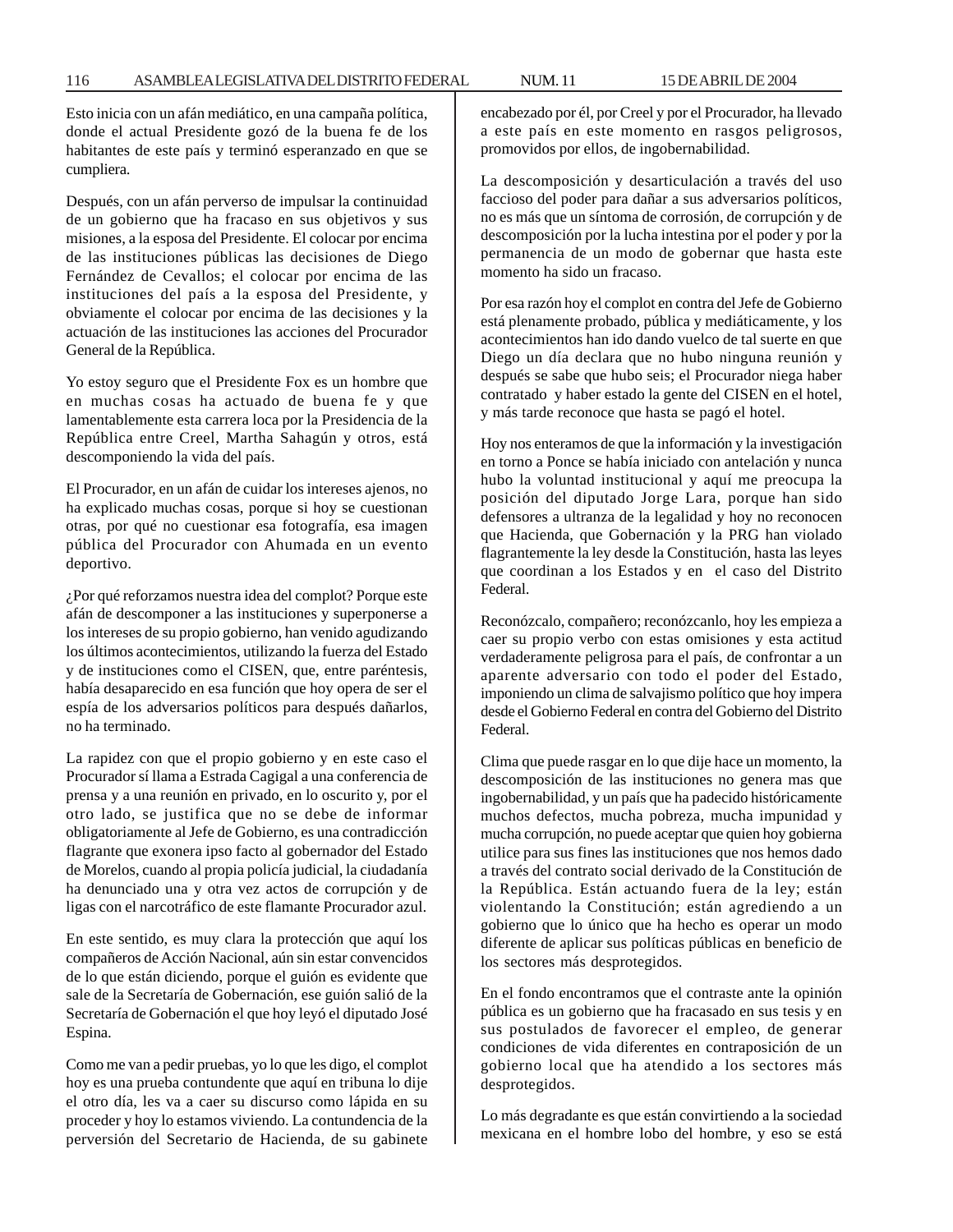propiciando desde Gobernación, desde la PGR y desde la Secretaría de Hacienda, y ahí no hay argumento válido para los mexicanos para entender cómo estas instituciones hoy son utilizadas rapazmente, vorazmente, facciosamente para querer aniquilar a un gobierno electo democráticamente y utilizan el aparato del estado para flagelarlo.

Sin embargo, estoy seguro que el Jefe de Gobierno y el proyecto del PRD en la Ciudad saldrá avante y seguirán tejiendo la propia tumba la cual aquí han defendido de que no existe, la tumba del fracaso del Gobierno del PAN y del Foxismo en este país, y si no, no basta el complot; revisemos los datos, revisemos su fracaso en empleo, en desarrollo, revisemos y encontraremos que hoy están desesperados.

## **EL C. PRESIDENTE.-** Concluya diputado.

# **EL C. DIPUTADO ALFREDO HERNÁNDEZ RAIGOSA.-** Termino, señor Presidente.

Les hago un exhorto, nos preocupa, ¿hasta dónde nos llevarán? ¿De qué serán capaces? ¿A dónde orillarán a este país? ¿Qué riesgos corremos los ciudadanos de México? ¿Qué riesgos corre el Jefe de Gobierno? ¿Hasta dónde llegarán si hoy el poder del Estado lo han corrompido?

Muchas gracias.

**EL C. DIPUTADO OBDULIO ÁVILA MAYO (Desde su curul).-** Señor Presidente.

**EL C. PRESIDENTE.-** ¿Con qué objeto, diputado?

**EL C. DIPUTADO OBDULIO ÁVILA MAYO (Desde su curul).-** Para rectificación de hechos.

**EL C. PRESIDENTE.-** No hay rectificación de hechos, diputado.

**EL C. DIPUTADO OBDULIO ÁVILA MAYO (Desde su curul).-** Pues por alusiones, diputado.

**EL C. PRESIDENTE.-** Tiene usted la palabra por alusiones a su partido hasta por cinco minutos.

**EL C. DIPUTADO ROBERTO CARLOS REYES GÁMIZ (Desde su curul).-** Señor Presidente.

**EL C. PRESIDENTE.-** ¿Con qué objeto, diputado?

**EL C. DIPUTADO ROBERTO CARLOS REYES GÁMIZ (Desde su curul).-** Por alusiones le pido el uso de la tribuna.

**EL C. PRESIDENTE.-** Diputado Obdulio Ávila, un momento por favor.

Con fundamento en lo dispuesto por el artículo 101 del Reglamento para el Gobierno Interior de la Asamblea Legislativa, proceda la secretaría a consultar a la Asamblea en votación económica, si se prorroga la sesión hasta concluir los asuntos en cartera.

**EL C. SECRETARIO, DIPUTADO JULIO ESCAMILLA SALINAS.-** Por instrucciones de la presidencia y en votación económica, se consulta a la Asamblea si es de prorrogarse la sesión hasta la conclusión de los asuntos en cartera.

Los que estén por la afirmativa, sírvanse manifestarlo poniéndose de piel.

Los que estén por la negativa, sírvanse manifestarlo poniéndose de pie.

Se autoriza, diputado Presidente.

**EL C. PRESIDENTE.-** Gracias, diputado Secretario.

En el uso de la palabra el diputado Obdulio Ávila Mayo, hasta por cinco minutos.

**EL C. DIPUTADO OBDULIO ÁVILA MAYO.-** Gracias, diputado Presidente.

He solicitado el uso de la tribuna para rectificación de hechos para aclarar y precisar algunas de las aseveraciones vertidas por los diputados de la bancada del grupo parlamentario del PRD.

Primero, mencionarle al diputado Alfredo Hernández Raigosa que aquí como él bien lo menciona, está el guión de Gobernación. Es una nota del Universal y hay otras notas que existen en los periódicos que evidentemente implicarían que tuvieran que acceder a no accesar a los medios de comunicación vespertinos, y con ello desvirtuar que se ha venido aquí a actuar con una nota de la Secretaría de Gobernación.

Segundo, si de fotos se va a hablar, hay que recordar dos fotos: la primera, una de Ahumada, Ramón Sosamontes y alguien más en Coyoacán; la segunda, la de Raúl Ojeda y Andrés Manuel en Tabasco, y esas son las que no se desvirtúan, y de esas son de las que no se hablan.

Sí hay complot, el complot de Nico, el complot de Ponce y el complot de Bejarano. Ese es el complot de la trilogía de la hipocresía; claro, pobre ciudad, pobre ciudad, porque ahora hay que poner atención sobre las denunciantes y no sobre las denuncias.

También sí hay una violación, diputado, hay una violación procedimental sobre la secrecía y la confidencialidad que deben de guardar todos los procedimientos ministeriales que se llevan a cabo dentro de las procuradurías y las instancias de procuración de justicia.

En el caso de Morelos, en este sentido, las autoridades federales han sido claras. El secretario de Gobernación ya ha manifestado que para el Gobierno Federal no habrá ni protección ni complacencias con nadie ni teorías del complot, sea quien fuere el Gobernador o el funcionario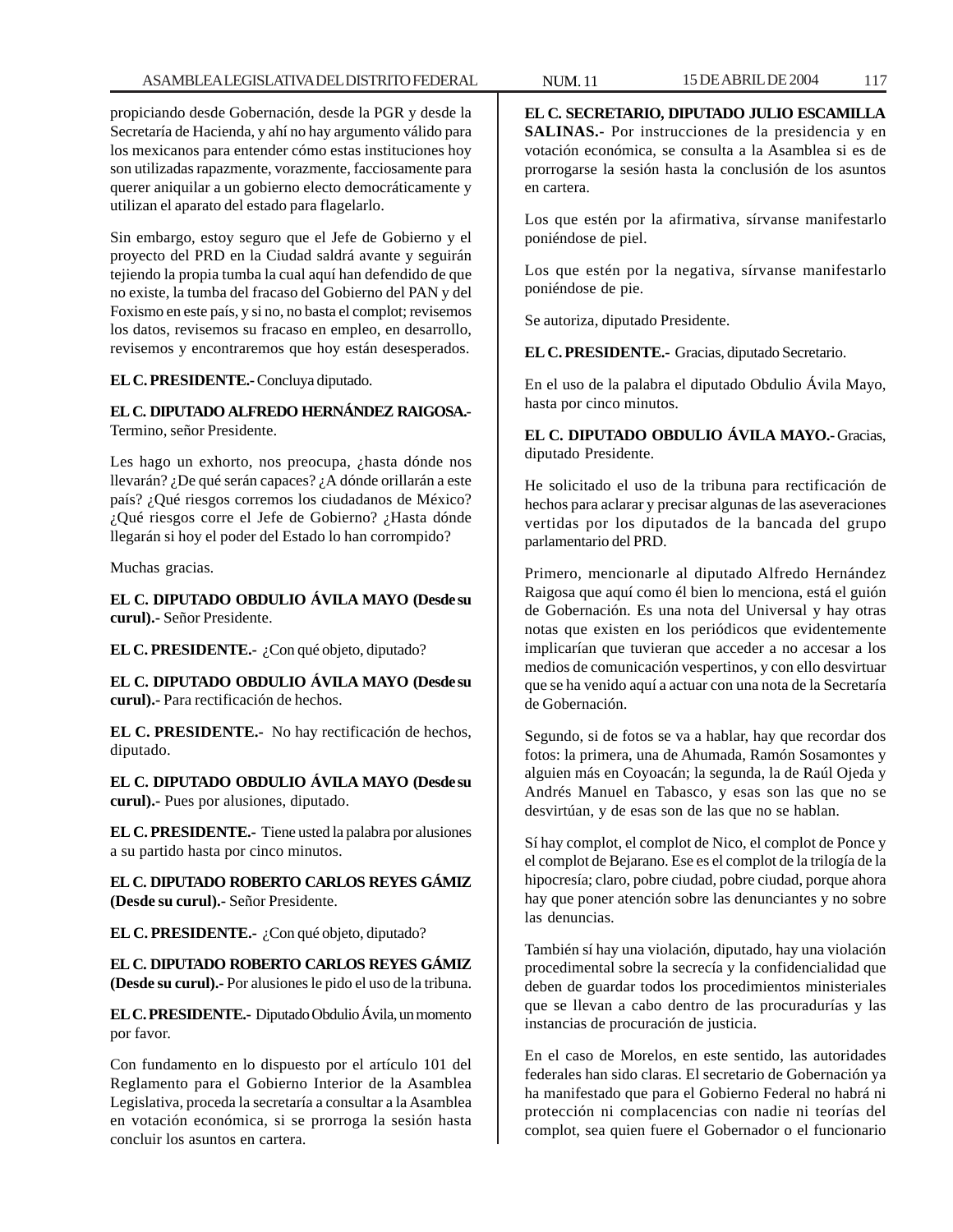público federal tanto del ámbito local, municipal o federal, se va a combatir a todos y cada uno de ellos.

Que quede claro, la Procuraduría Genera de la República no ha exonerado ni exonerará a Estrada Cajigal. Esa no es su función, eso le compete a un Juez Federal cuando haya consignado al presunto responsable, hecho que todavía no sucede; y ahí se actuó, se actuó de tal manera que se desmiembra y se solicita que se vayan 500 policías judiciales.

Esto implicaría como si en la Secretaría de Finanzas, esa donde en una oficina de un Director se autorizaban pagos al Secretario de Finanzas, se hubiera corrido hasta al hoy Secretario de Finanzas Arturo Herrera, porque él debería de saber de los pagos que realizaba y ordenaba el anterior Secretario Gustavo Ponce, y esto no ocurre en la Ciudad de México; pero además, si Andrés Manuel tiene pruebas del complot, queremos ver a ese gobernante apegado a derecho que presente la denuncia correspondiente ante la Procuraduría General de la República.

La Constitución Política de los Estados Unidos Mexicanos establece que es competencia de dicha instancia, la Procuraduría, la investigación y persecución de cualquier conducta ilícita violatoria de Tratados o Leyes Federales. Esta atribución la ejerce el Ministerio Público de manera autónoma, sin recomendaciones o ingerencias de ningún tipo.

En tal virtud, la Presidencia de la República no tiene facultades para recibir elementos de prueba sobre alguna supuesta ilicitud y menos aún para intervenir en un asunto que debe ser atendido y resuelto por las autoridades de procuración e impartición de justicia.

Esperemos que esa voluntad también se vea en ustedes para concretar esa denuncia.

En ocasiones el comportamiento del Jefe de Gobierno nos recuerda a aquel regaño a los medios cuando estalló el Nicogate, en el cual dijo que a él no le iban a aplicar la máxima de que una mentira repetida 100 veces se convierte en verdad. Sin embargo, desde que comenzaron los videoescándalos ha repetido 52 veces la palabra ''complot'' en una conferencia matutina.

Los capitalinos queremos escuchar la forma en la que se castigará a Gustavo Ponce, René Bejarano y Carlos Imaz por haber cometido actos de corrupción. Queremos ver muestras de la honestidad valiente que tanto pregonan.

Es cuanto.

**EL C. DIPUTADO ALFREDO HERNÁNDEZ RAIGOSA (Desde su curul).-** Señor Presidente.

**EL C. PRESIDENTE.-** Sí, diputado. ¿Con qué objeto, diputado?

**EL C. DIPUTADO ALFREDO HERNÁNDEZ RAIGOSA (Desde su curul).-** Si me permite la palabra por alusiones personales.

**EL C. PRESIDENTE.-** Por alusiones personales, tiene usted la palabra hasta por cinco minutos, diputado.

**EL C. DIPUTADO ALFREDO HERNÁNDEZ RAIGOSA.-** Me gusta el tono mesurado del diputado Obdulio. Muy bien, nada más no se excite, diputado Jorge Lara.

Gracias, señora Presidente.

Compañeras y compañeros.

Esta contundencia con la que se venía aquí a plantear los asuntos del Gobierno de la Ciudad ha empezado a desaparecer, porque preguntarnos de las imágenes de Ahumada, habría que contestarnos entonces por qué razón en la campaña de Fox aparecen las camionetas de Ahumada y propaganda de la empresa Quart.

¿Por qué razón en Guanajuato no se aclararon en su tiempo las relaciones de algunos Presidentes Municipales con Carlos Ahumada? Esos fueron, no fueron ayer. Con esa contundencia que aquí se nos acaba de señalar.

Nos gustaría aclarar las imágenes entre un hijo de Martha Sahagún y Carlos Ahumada en un estadio de fútbol, eso sí requiere respuesta. Nos interesaría conocer bajo qué condiciones Ahumada tomó la fuerza pública en varios Estados para penetrar en estadios sin que la Secretaría de Gobernación o la PGR iniciara investigaciones, eso nos gustaría saber. ¿Eso no le gusta, diputado Espina? Eso hay que investigarlo. Si somos tajantes, hay que investigarlo.

Entonces, a nosotros nos queda muy claro que ha habido en el caso de la ciudad de México un estricto apego al derecho en sus investigaciones. Y quisiera haberlo visto con la vehemencia que hoy se da, que se promovieran, que se auspiciaran, que se desataran los desafueros o los juicios de procedencia que hoy el Procurador invocó a un ex miembro del PRD. Eso es apegarse a derecho. Hacer una investigación diáfana, una investigación puntual en el marco del derecho y no, y aquí le replico, el Procurador exoneró, esa la palabra, a Estrada Cagigal ipso facto.

**EL C. DIPUTADO JORGE ALBERTO LARA RIVERA (Desde su curul).-** Señor Presidente.

**EL C. PRESIDENTE.-** Un momento diputado.

¿Con qué objeto, diputado Jorge Lara?

**EL C. DIPUTADO JORGE ALBERTO LARA RIVERA (Desde su curul).-** Solicitarle una pregunta al orador, dado que sus conocimientos jurídicos son vastos.

**EL C. PRESIDENTE.-** Diputado Alfredo Hernández.

**EL C. DIPUTADO ALFREDO HERNÁNDEZ RAIGOSA.-** No escuche lo que dijo.

**EL C. PRESIDENTE.-** Desea hacer una pregunta. ¿Acepta una pregunta el diputado Jorge Lara?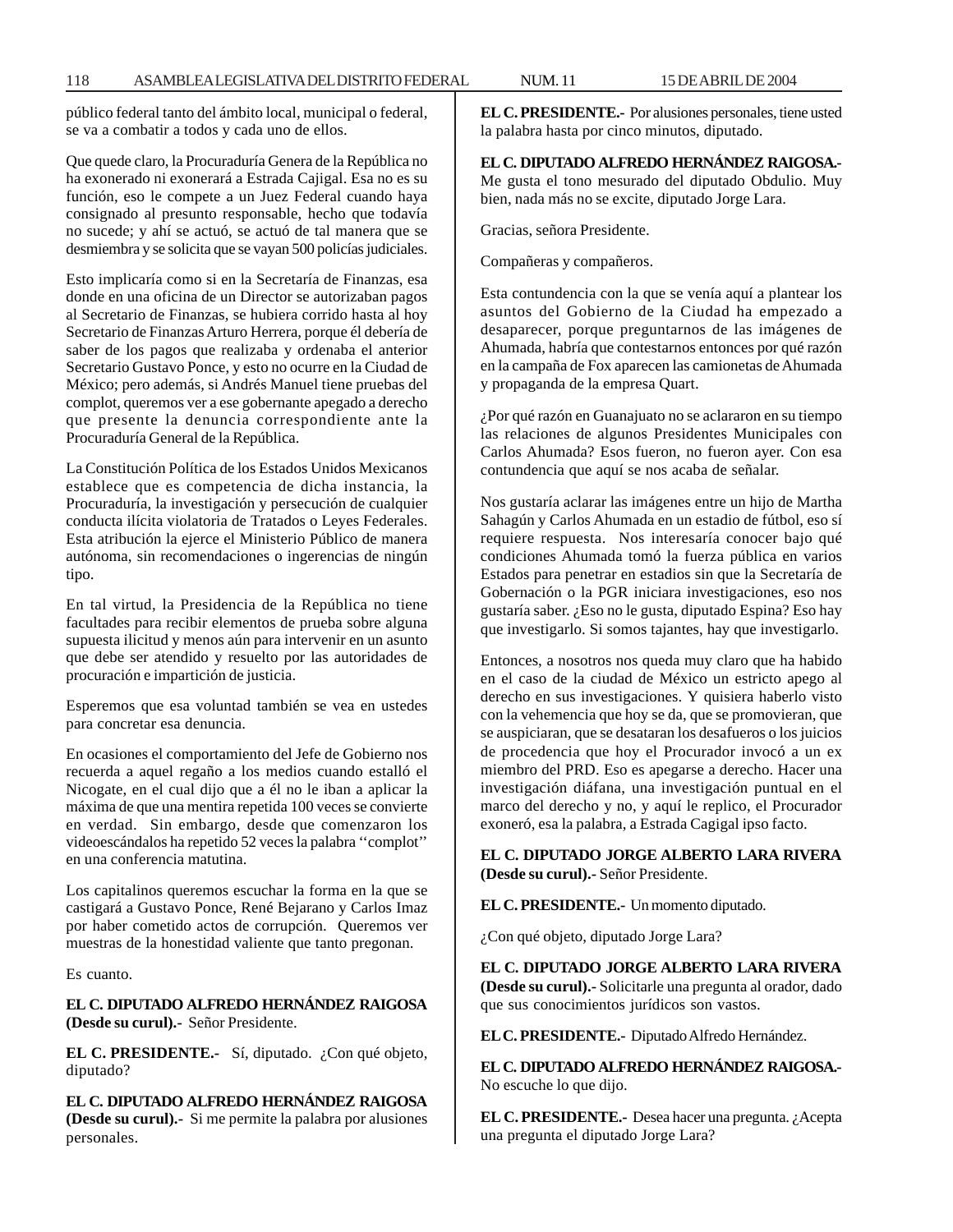**EL C. DIPUTADO ALFREDO HERNÁNDEZ RAIGOSA.-** Como lo he dicho en otras ocasiones. Este es un debate bueno, que se suban a debatir.

**EL C. PRESIDENTE.-** No la acepta, diputado Jorge Lara.

**EL C. DIPUTADO ALFREDO HERNÁNDEZ RAIGOSA.-** Es la mejor forma de aclararnos nuestras dudas.

# **EL C. PRESIDENTE.-** Adelante, diputado.

# **EL C. DIPUTADO ALFREDO HERNÁNDEZ RAIGOSA.-**

El Procurador General de la República casi en el mismo acto en que estaba reunido, digo, horas menos, horas más, raramente reunido Estrada Cajigal con Creel, estaba declarando con antecedentes que por cierto, hay ex compañeros de Acción Nacional de Morelos que decidieron desertar del PAN por la conducta de Estrada Cagigal con antecedentes que hoy ya son de la opinión pública, conocidos.

Entonces, no hay tal contundencia, no hay tal abundamiento, no hay tal fondo en las cosas. Lo que me queda claro es que el proceso de descomposición de las instituciones públicas provocada por Martha Sahagún, por Creel y por el Procurador, están dañando este país.

Entonces, hago un freno, compañeros, la nación está en riesgo por el mal gobierno, la Nación entera corre riesgos de no solamente atacar al Gobierno de la Ciudad ¿quién sigue, quiénes más? Ahí está el esquema del complot, el daño que están provocando a este país, el fracaso que han querido socializar cuando no han podido cumplir, pero además el uso verdaderamente faccioso de las instituciones y por lo tanto es poco creíble lo que hoy menciona el diputado Obdulio.

**EL C. PRESIDENTE.-** Tiene la palabra el diputado Carlos Reyes Gámiz, por alusiones al Partido, hasta por cinco minutos.

**EL C. DIPUTADO JOSÉ ESPINA VON ROEHRICH (Desde su curul).-** Señor Presidente.

# **EL C. PRESIDENTE.-** Sí, diputado.

**EL C. DIPUTADO JOSÉ ESPINA VON ROEHRICH (Desde su curul).-** Con todo respeto una observación. La alusión se hace efectiva inmediatamente de que se ha cometido, así ocurrió con el diputado Obdulio Ávila y con el diputado Alfredo Hernández Raigosa, pero ya no con el diputado Carlos Reyes Gámiz.

**EL C. PRESIDENTE.-** Por alusiones al Partido tiene la palabra el diputado Carlos Reyes Gámiz, hasta por cinco minutos.

**EL C. DIPUTADO ROBERTO CARLOS REYES GÁMIZ.-** No haga señas obscenas, diputado Espina.

**LA C. DIPUTADA IRMA ISLAS LEÓN (Desde su curul).-** Señor Presidente.

**EL C. PRESIDENTE.-** Un momento, diputado Carlos Reyes.

¿Con qué objeto, diputada?

**LA C. DIPUTADA IRMA ISLAS LEÓN (Desde su curul).-** Si no tiene una objeción yo le pediría que se dé lectura al artículo 130 para que se vea que estamos en un procedimiento especial y por lo tanto la característica de especial no permite ningún orador ni por alusiones ni por hechos ni por nada mas que dos en contra y dos a favor.

Entonces, yo le pediría que le dé lectura para que incluso se de cuenta que indebidamente usted cedió el uso de la palabra al diputado Obdulio y al diputado Alfredo Hernández.

Gracias.

**EL C. PRESIDENTE.-** Solamente le aclaro, diputada, que el artículo 130 sí permite las alusiones personales y de partido en su tercer párrafo, si gusta usted checarlo.

Diputado Secretario, favor de dar lectura al artículo que solicita la diputada, artículo 130.

**EL C. SECRETARIO.-** Por instrucciones de la presidencia se procede dar lectura al artículo 130 del Reglamento.

Sólo podrán dispensarse del procedimiento a que se refiere la fracción III del artículo anterior aquellos asuntos que por acuerdo expreso de la Asamblea se califiquen de urgente y obvia resolución. En estos casos la proposición se decidirá inmediatamente después de que su autor la haya presentado.

De considerarse un asunto de urgente y obvia resolución se pondrá a discusión inmediatamente pudiendo hacer uso de la palabra de manera exclusiva hasta dos diputados en contra y dos en pro e inmediatamente se preguntará al Pleno si se aprueba o no la proposición. De ser aprobada se le dará el trámite correspondiente y en caso contrario se turnará a Comisión.

Si durante la discusión se profirieron alusiones, éstas deberán desahogarse inmediatamente. Salvo la hipótesis planteada en este precepto ninguna proposición podrá decidirse sin que primero pase a la Comisión o Comisiones correspondientes y éstas las hayan analizando y dictaminado''.

Cumplida su instrucción, señor Presidente.

**EL C. PRESIDENTE.-** Gracias, diputado Secretario.

Tiene la palabra hasta por cinco minutos el diputado Carlos Reyes Gámiz, por alusiones al Partido.

**EL C. DIPUTADO ROBERTO CARLOS REYES GÁMIZ.-** Gracias, diputado Presidente.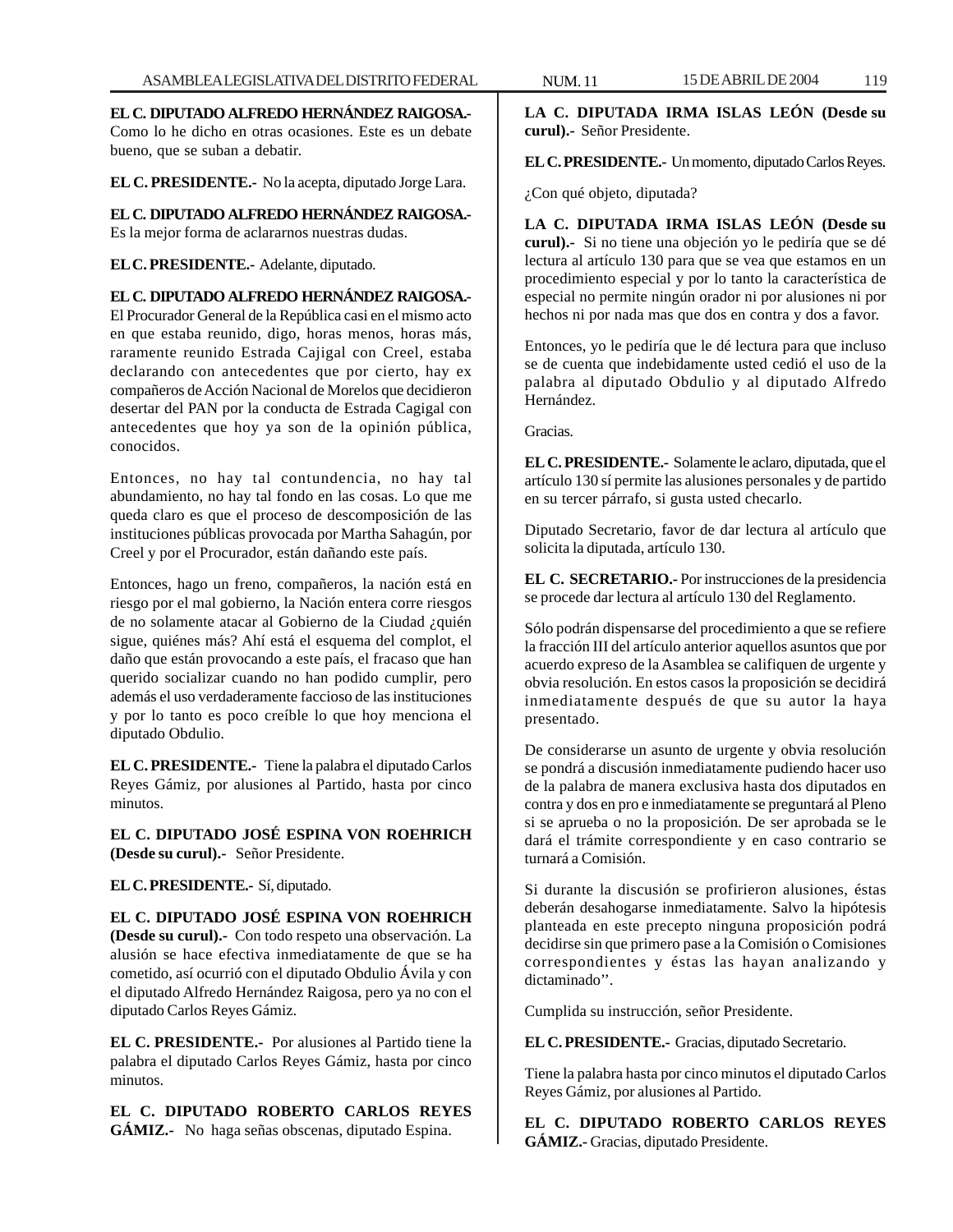Yo sólo quiero aprovechar estos minutos para derivado de las perlas del maquiavelismo contemporáneo que en voz de algunos opositores escuchamos aquí, compartirles un pensamiento del pensador italiano Giovanni Sartori, a propósito de lo que él definía como la guerra de las palabras: ''El que hace la guerra con las palabras sabe muy bien que al final lo que quedan son nombres y apodos, no las demostraciones ni las explicaciones de ellos. De ahí que recurra a la técnica de acuñar epítetos y de repetirlos incesantemente. Nos guste o no nos guste, la guerra de las palabras es una realidad y si nos negamos a afrontarla, lo que en realidad hacemos es permitir que la gane el guerrero de las palabras, el manipulador de términos''.

Por eso es que para no permitir que esta Asamblea, que en este debate, que en las sentencias, las tesis y las ideas que aquí a propósito de este tema venimos y podemos todos venir a descargar, conviene que frenemos un poco nuestra mesura.

Lo que el PRD ha planteado fue un punto de acuerdo en los términos que todos conocemos, y por economía de tiempo no me voy a referir a él, pero sí a un conjunto de aspectos sustantivos.

Primero. Si aquí la discusión gira en torno a partidizar la corrupción, nos equivocamos, porque el problema de la corrupción en este país final y formalmente no tiene ni ideología ni color exclusivo. Desafortunadamente, el sistema de partidos políticos todos en su conjunto han estado inmersos en un conjunto de prácticas de corrupción, chiquitas, grandotas, medianas, de todos sabores y colores, con videos y sin videos, con fundaciones y sin fundaciones, con sindicatos o sin sindicatos.

Pero hoy cuando el PRD viene a ofrecer un punto de vista, una preocupación que se convierte en punto de acuerdo para exhortar y tomar cartas en el asunto respecto a la actuación del Secretario de Hacienda, en donde desde nuestra visión y con el sustento de lo que aquí quien me antecedió en la palabra señala para pedir una indagatoria, resulta que no tenemos una actitud de naturaleza razonada por quienes en otro momento sí exigieron, al calor de las razones, de los hechos y de los argumentos que se procediera de manera similar.

Por eso es que no podemos venir aquí a que los guerreros de las palabras, los mediatizadores de las interpretaciones sólo a convivencia y según como el viento sople las cosas las coloquemos o actuemos.

En esa virtud yo quiero concluir mi comentario compartiéndoles a ustedes, diputadas y diputados, un asunto muy sencillo: votemos a favor la propuesta de punto de acuerdo, démosle cauce a que cualquier elemento que otorgue causa de sospecha, de duda, de un mal procedimiento o una mala actuación de un funcionario, sea de donde sea, sea sujeta a escrutinio, a fiscalización.

Ese es el sentido de la propuesta que el PRD ha presentado, por lo cual solicito que sea apoyada con su voto.

Muchas gracias.

**EL C. PRESIDENTE.-** Proceda la secretaría a preguntar a la Asamblea en votación económica si es de aprobarse la propuesta a discusión.

**EL C. DIPUTADO JOSÉ ESPINA VON ROEHRICH (Desde su curul).-** Diputado Presidente.

**EL C. PRESIDENTE.-** ¿Con qué objeto, diputado?

**EL C. DIPUTADO JOSÉ ESPINA VON ROEHRICH (Desde su curul).-** Para solicitar, con fundamento en el artículo 132 del Reglamento para el Gobierno Interior, que la votación de este Punto de Acuerdo sea de manera nominal y aquí está la solicitud por escrito tal y como lo indica el Reglamento.

**EL C. PRESIDENTE.-** Proceda la secretaría a preguntar a la Asamblea en votación nominal si es de aprobarse la propuesta a discusión.

**EL C. SECRETARIO.-** Por instrucciones de la presidencia y en votación nominal, se pregunta a la Asamblea si están a favor o en contra de la propuesta sometida a su consideración. Empezamos de derecha a izquierda:

#### **(Votación Nominal)**

María Teresita Aguilar, en contra.

Juan Antonio Arévalo López, en contra.

Gabriela Cuevas, en contra.

Obdulio Ávila, en contra.

Emilio Fernández, en pro.

Héctor Guijosa, a favor.

Maricela Contreras Julián, a favor.

Higinio Chávez, a favor.

Aleida Alavez, en pro.

Alfredo Hernández Raigosa, a favor.

Andrés Lozano Lozano, en pro.

Adrián Pedrozo Castillo, en pro.

González Maltos, a favor.

Mónica Serrano, en contra.

Carlos Alberto Flores, en contra.

Sara Figueroa, abstención.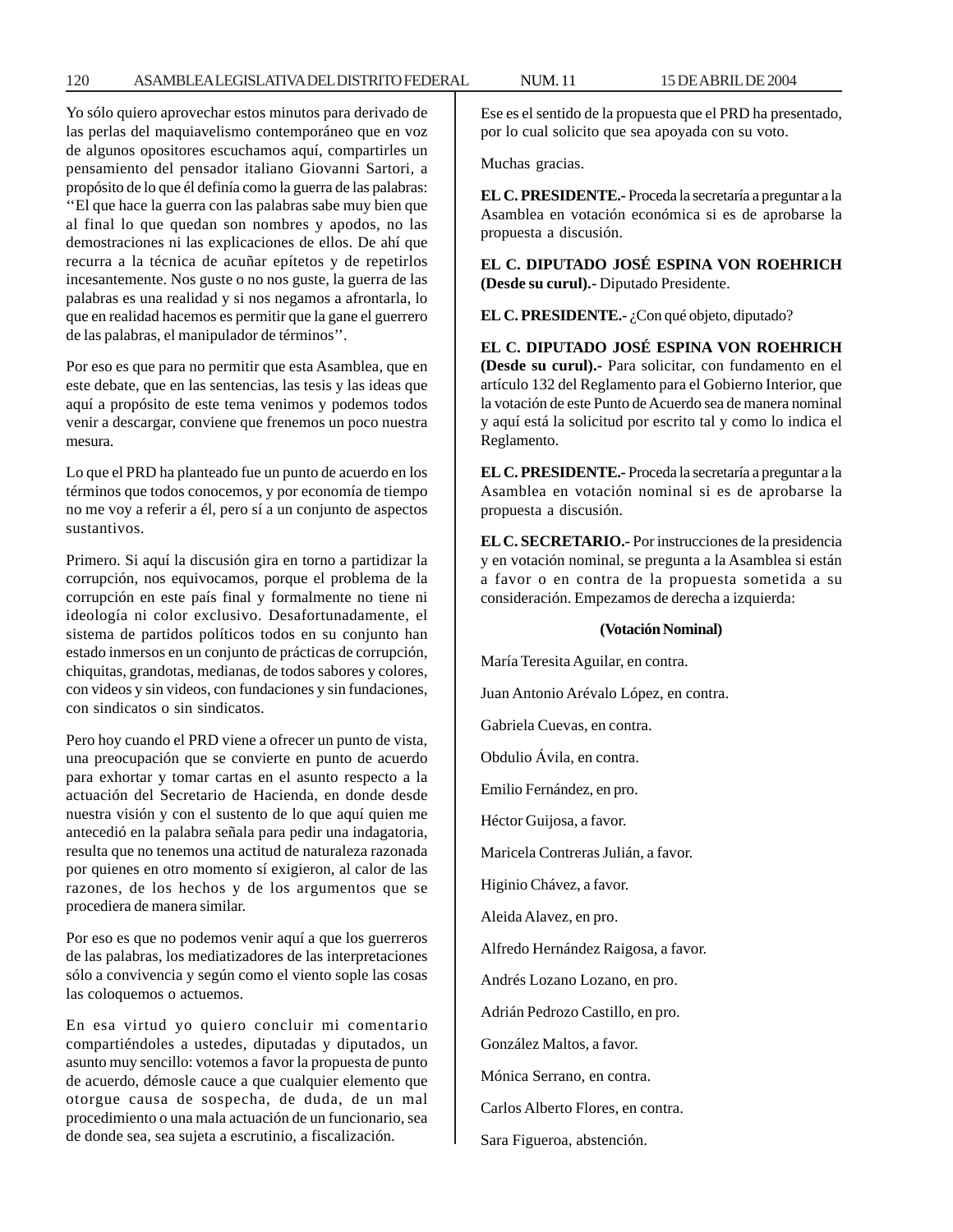| Jesús López, en contra.                                                   | EL C. SECRETARIO.- Procederemos a la recolección del<br>voto de la Mesa Directiva.                                                                                                                                                                                                                                                                                                                                                                                                   |
|---------------------------------------------------------------------------|--------------------------------------------------------------------------------------------------------------------------------------------------------------------------------------------------------------------------------------------------------------------------------------------------------------------------------------------------------------------------------------------------------------------------------------------------------------------------------------|
| Gabriela González, en contra.                                             | Julio Escamilla, a favor.                                                                                                                                                                                                                                                                                                                                                                                                                                                            |
| Sofía Figueroa, en contra.                                                | Francisco Chiguil, en pro.                                                                                                                                                                                                                                                                                                                                                                                                                                                           |
| José María Rivera, en contra.                                             |                                                                                                                                                                                                                                                                                                                                                                                                                                                                                      |
| Benjamín Muciño, en contra.                                               | Araceli Vázquez Camacho, en pro.<br>EL C. SECRETARIO.- Diputado Presidente, la votación es<br>la siguiente: 28 votos a favor, 16 en contra, 7 abstenciones.                                                                                                                                                                                                                                                                                                                          |
| Irma Islas, en contra.                                                    |                                                                                                                                                                                                                                                                                                                                                                                                                                                                                      |
| Jorge Lara, en contra.                                                    | EL C. PRESIDENTE.- Hágase del conocimiento del<br>Secretario de Gobernación, para los efectos a que haya<br>lugar.<br>Para presentar una propuesta con Punto de Acuerdo sobre<br>la Soberanía de Cuba, se concede el uso de la tribuna al<br>diputado Rigoberto Nieto López, del Partido de la<br>Revolución Democrática.                                                                                                                                                            |
| José Espina, en contra.                                                   |                                                                                                                                                                                                                                                                                                                                                                                                                                                                                      |
| Alberto Trejo Villafuerte, en pro.                                        |                                                                                                                                                                                                                                                                                                                                                                                                                                                                                      |
| Lorena Villavicencio, a favor.                                            |                                                                                                                                                                                                                                                                                                                                                                                                                                                                                      |
| Guadalupe Chavira, en pro.                                                |                                                                                                                                                                                                                                                                                                                                                                                                                                                                                      |
| Reyes Gámiz, a favor.                                                     | EL C. DIPUTADO RIGOBERTO FIDENCIO NIETO<br>LÓPEZ.- Con su permiso, señor Presidente.                                                                                                                                                                                                                                                                                                                                                                                                 |
| Silvia Oliva Fragoso, a favor.                                            |                                                                                                                                                                                                                                                                                                                                                                                                                                                                                      |
| Miguel Angel Solares Chávez, a favor.                                     | PUNTO DE ACUERDO PARA QUE ESTA ASAMBLEA<br>LEGISLATIVA DEL DISTRITO FEDERAL<br>MANIFIESTE SU CENSURA AL VOTO QUE EMITIÓ<br>EL GOBIERNO FEDERAL CONTRA CUBA EN LA<br>COMISIÓN DE LOS DERECHOS HUMANOS EN LA<br>ORGANIZACIÓN DE NACIONES UNIDAS.                                                                                                                                                                                                                                       |
| Elio Bejarano, a favor.                                                   |                                                                                                                                                                                                                                                                                                                                                                                                                                                                                      |
| Rodrigo Chávez Contreras, a favor.                                        |                                                                                                                                                                                                                                                                                                                                                                                                                                                                                      |
| Lourdes Alonso, a favor.                                                  |                                                                                                                                                                                                                                                                                                                                                                                                                                                                                      |
| María Elena Torres, a favor.                                              | Los que suscriben, diputados locales de la Asamblea<br>Legislativa del Distrito Federal, con fundamento en el<br>artículo 17 fracciones V y VI de la Ley Orgánica de la<br>Asamblea Legislativa del Distrito Federal y del artículo<br>90 del Reglamento para el Gobierno Interior de la<br>Asamblea Legislativa del Distrito Federal, sometemos a<br>consideración del Pleno de esta soberanía el siguiente<br>pronunciamiento con punto de acuerdo, con base en los<br>siguientes: |
| Arturo Escobar, en contra.                                                |                                                                                                                                                                                                                                                                                                                                                                                                                                                                                      |
| Bernardo de la Garza, abstención.                                         |                                                                                                                                                                                                                                                                                                                                                                                                                                                                                      |
| Mariana Gómez del Campo, en contra.                                       |                                                                                                                                                                                                                                                                                                                                                                                                                                                                                      |
| Gutiérrez de la Torre, abstención.                                        |                                                                                                                                                                                                                                                                                                                                                                                                                                                                                      |
| Mauricio López, abstención.                                               |                                                                                                                                                                                                                                                                                                                                                                                                                                                                                      |
| José Medel Ibarra, abstención.                                            | <b>CONSIDERANDOS</b>                                                                                                                                                                                                                                                                                                                                                                                                                                                                 |
| Jiménez Guzmán, abstención.                                               | 1. Que el Gobierno de México debe recuperar la tradición<br>de no ingerencia y respeto a la libre autodeterminación de<br>los pueblos, perdida con el ascenso del panismo al poder<br>quien practica una política de alineamiento a la geopolítica<br>de los Estados Unidos que es perjudicial para México.                                                                                                                                                                          |
| Gerardo Villanueva, a favor.                                              |                                                                                                                                                                                                                                                                                                                                                                                                                                                                                      |
| Efraín Morales, a favor.                                                  |                                                                                                                                                                                                                                                                                                                                                                                                                                                                                      |
| Rigoberto Nieto, favor.                                                   | 2. Que la falta de una política antiingerencista, clara y<br>precisa de la Chancillería de México como miembro del<br>Consejo de Seguridad de la Organización de Naciones<br>Unidas durante la ofensiva diplomática estadounidense,<br>previa a la agresión contra Irak provocó presiones,<br>tensiones y hasta amenazas innecesarias de parte del<br>gobierno de Bush hacia México, al considerarse<br>traicionado.                                                                 |
| Juventino Rodríguez Ramos, a favor.                                       |                                                                                                                                                                                                                                                                                                                                                                                                                                                                                      |
| Alfredo Carrasco, a favor.                                                |                                                                                                                                                                                                                                                                                                                                                                                                                                                                                      |
| Rodolfo Covarrubias, a favor.                                             |                                                                                                                                                                                                                                                                                                                                                                                                                                                                                      |
| EL C. SECRETARIO.- ¿Faltó algún diputado o diputada de<br>emitir su voto? |                                                                                                                                                                                                                                                                                                                                                                                                                                                                                      |
| Jorge García Rodríguez, abstención.                                       | EL C. DIPUTADO OBDULIO ÁVILA MAYO (Desde su<br>curul).- Señor Presidente.                                                                                                                                                                                                                                                                                                                                                                                                            |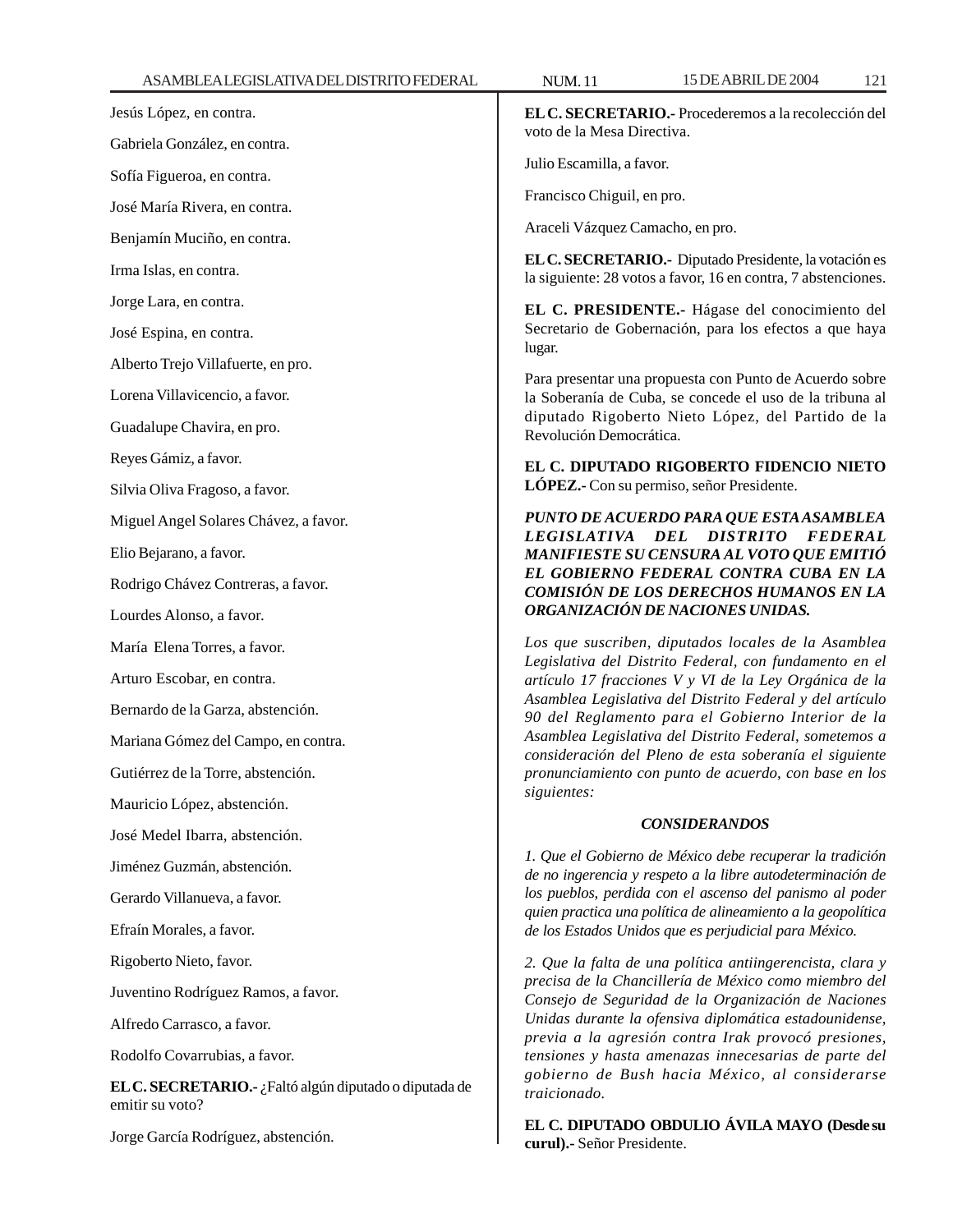**EL C. PRESIDENTE.-** Diputado Rigoberto, un momento por favor.

¿Con qué objeto, diputado?

**EL C. DIPUTADO OBDULIO ÁVILA MAYO (Desde su curul).-** Diputado Presidente, si podría aclarar a la Asamblea si estamos en el capítulo de pronunciamientos o estamos en Punto de Acuerdo, porque he escuchado al orador argüir que es un pronunciamiento con Punto de Acuerdo, lo cual es sumamente relevante en la práctica parlamentaria.

#### Gracias.

**EL C. PRESIDENTE.-** Es un Punto de Acuerdo que presenta el diputado y está en el orden del día.

Adelante, diputado.

*ordenamiento.*

**EL C. DIPUTADO RIGOBERTO FIDENCIO NIETO LÓPEZ.-** *3. Que el Gobierno de México debe apoyar una política condenatoria de las violaciones de los derechos humanos en todas partes del mundo y a exigir que los países signatarios de la carta de Derechos Humanos de la Comisión de la Organización de Naciones Unidas sean consecuentes y los más respetuosos de dicho*

*4. Que el Gobierno de los Estados Unidos promovió la condena de Cuba como un país que viola los derechos humanos en la Isla, no por estar comprometido con la defensa de tales derechos, sino como una investida diplomática contra esa Nación para justificar su política de agresiones y para reforzar el cerco contra un gobierno que no se somete a sus intereses.*

*5. Que el Gobierno de los Estados Unidos es uno de los principales violadores de los derechos humanos y ha mantenido y mantiene vínculos de estrecha colaboración con gobiernos probablemente violadores de esos derechos como es el de Israel, por lo que no tiene calidad moral para promover una condena de esa naturaleza.*

*6. Que existe una resolución en la Corte Internacional de Justicia de La Haya, para que el gobierno estadounidense respete los derechos humanos de más de 50 mexicanos condenados a muerte en tribunales sumarios, erigidos en diferentes Estados de la Unión Americana, y muchos de sus gobernantes han expresado un rotundo rechazo a cumplir ese fallo.*

*7. Que la diplomacia mexicana hasta antes del foxismo, siempre ha promovido el fortalecimiento del diálogo constructivo con objeto de lograr una verdadera promoción y protección de los derechos humanos, evitando la politización con intereses ajenos que hagan ineficiente la labor de la comisión de defensa de los mismos.*

*8.- Que uno de los temas más delicados de la sesiones de trabajo de la Comisión de Derechos Humanos de la* *Organización de Naciones Unidas son las resoluciones condenatorias contra países que han violado sistemáticamente los derechos humanos y que por razones políticas, a Cuba siempre se le condena por presiones del gobierno estadounidense, al margen de los procedimientos que la propia Organización de Naciones Unidas, realice con los gobiernos en cuestión y le trate de aplicar un lenguaje particularmente duro.*

*9. Que en México está porque en la comunidad mundial y en especial en la Latinoamericana y Caribeña, la auténtica democracia y el respeto a los derechos humanos sean la forma de vida y las naciones que la integren están formadas por hombres y mujeres libres, Cuba incluida entre ellas, pero que este propósito no será alcanzado en ninguna parte del planeta mediante presiones externas de condena, aplicación extraterritorial de leyes estrictamente nacionales, ni mucho menos por medio de embargos y bloqueos comerciales.*

*10. Que la Delegación de México en la sesión de la Comisión de Derechos Humanos de la Organización de Naciones Unidas, como país miembro, debió promover la no condena a Cuba, porque lo que favorece la democracia es el diálogo, no la condena, menos el aislamiento o la agresividad y sí la vinculación comercial y cultural con el Pueblo Cubano.*

*Por todo lo anterior proponemos el siguiente punto de acuerdo con fundamento en el artículo 16 fracción V y VI de la Ley Orgánica y del artículo 90 del Reglamento para el Gobierno Interior de la Asamblea Legislativa del Distrito Federal, ''Que rechazamos el voto de condena a Cuba, dado hoy en la Comisión de Derechos Humanos de la Organización de Naciones Unidas por la representación mexicana, porque es un realineamiento con la política belicista del Gobierno de Estados Unidos y tal acción es una estratagema política del Gobierno Estadounidense para justificar una escalada injerencista hacia esta nación, y porque debe integrarse ese país al contexto mundial y latinoamericano para que florezca la democracia, con plena armonía entre los derechos humanos y los derechos sociales''.*

*Con fundamento en el artículo 130 del Reglamento Interior de la Asamblea Legislativa del Distrito Federal, solicito que el presente punto de acuerdo sea considerado de urgente y obvia resolución.*

#### *ATENTAMENTE*

### *DIP. RIGOBERTO FIDENCIO NIETO LÓPEZ*

*Lo firman los diputados del Partido de la Revolución Democrática: Alfredo Hernández Raigosa, Juan Manuel González Maltos, Adrián Pedrozo Castillo, Andrés Lozano Lozano, Aleida Alavez Ruíz, Higinio Chávez garcía, Maricela Contreras Julián, Emilio Fernández Allende y Héctor Guijosa Mora.*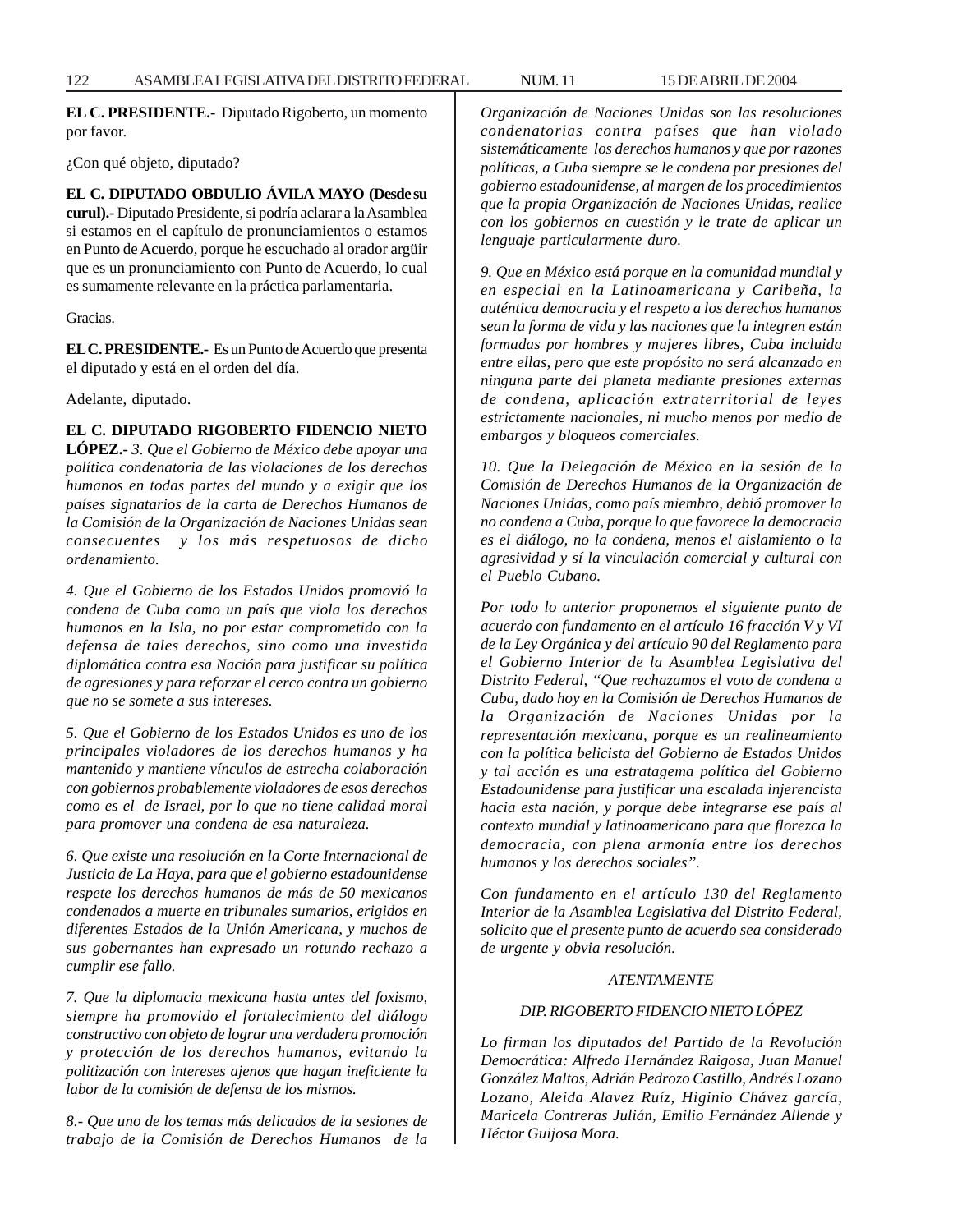Muchísimas gracias.

**EL C. PRESIDENTE.-** Gracias, diputado. En términos de lo dispuesto por el artículo 130 del Reglamento para el Gobierno Interior de la Asamblea Legislativa del Distrito Federal, consulte la secretaría a la Asamblea, en votación nominal, si la propuesta presentada por el diputado Rigoberto Nieto López se considera de urgente y obvia resolución.

**EL C. SECRETARIO.-** Se va a proceder a recoger la votación de la propuesta de punto de Acuerdo en votación nominal.

De conformidad con lo establecido por el artículo 128 del Reglamento para el Gobierno Interior de la Asamblea. Se solicita a la Coordinación de Servicios Parlamentarios hacer el anuncio correspondiente, a efecto de que los diputados presentes puedan emitir su voto. El de la voz recogerá la votación, comenzando de derecha a izquierda.

Jesús López, en contra.

María Teresita Aguilar, en contra.

Juan Antonio Arévalo López, en contra.

Gabriela Cuevas, en contra.

Obdulio Ávila, en contra.

Emilio Fernández, en pro.

Héctor Guijosa, a favor.

Lozano Lozano, en pro.

Adrián Pedrozo Castillo, en pro.

González Maltos, a favor.

Sara Figueroa, en contra.

Gabriela González, en contra.

Sofía Figueroa, en contra.

Benjamín Muciño, en contra.

Irma Islas, en contra.

José Espina, en contra.

Carlos Alberto Flores, en contra.

Lorena Villavicencio, a favor.

Alberto Trejo Villafuerte, en pro.

Guadalupe Chavira, en pro.

Reyes Gámiz, a favor.

Silvia Oliva Fragoso, en pro.

Miguel Angel Solares Chávez, a favor.

Elio Bejarano, a favor.

Rodrigo Chávez Contreras, a favor.

Lourdes Alonso, a favor.

María Elena Torres, a favor.

Alfredo Hernández Raigosa, a favor.

Mónica Serrano, en contra, por la universalidad de los derechos humanos.

Jorge Lara, en contra, porque esta Asamblea no tiene facultades.

Arturo Escobar, en contra.

Mariana Gómez del Campo, en contra.

Jorge García Rodríguez, a favor.

Gutiérrez de la Torre, a favor.

Mauricio López, a favor.

José Medel Ibarra, a favor.

Jiménez Guzmán, en pro.

De la Garza, en contra.

Efraín Morales, a favor.

Rigoberto Nieto, a favor.

Juventino Rodríguez Ramos, a favor.

Alfredo Carrasco, a favor.

Rodolfo Covarrubias, a favor.

**EL C. SECRETARIO.-** ¿Faltó alguna o algún diputado de emitir su voto?

Se va a proceder a recoger la votación de la Mesa Directiva.

Julio Escamilla, a favor.

José María Rivera, en contra.

Francisco Chiguil, en pro.

Araceli Vázquez Camacho, en pro.

**EL C. SECRETARIO.-** El resultado de la votación nominal es el siguiente: 39 votos a favor, 18 votos en contra.

Cumplida su instrucción, señor Presidente.

**EL C. PRESIDENTE.-** Gracias, diputado Secretario.

El Punto de Acuerdo se considera de urgente y obvia resolución. Está a discusión la propuesta. ¿Oradores en contra?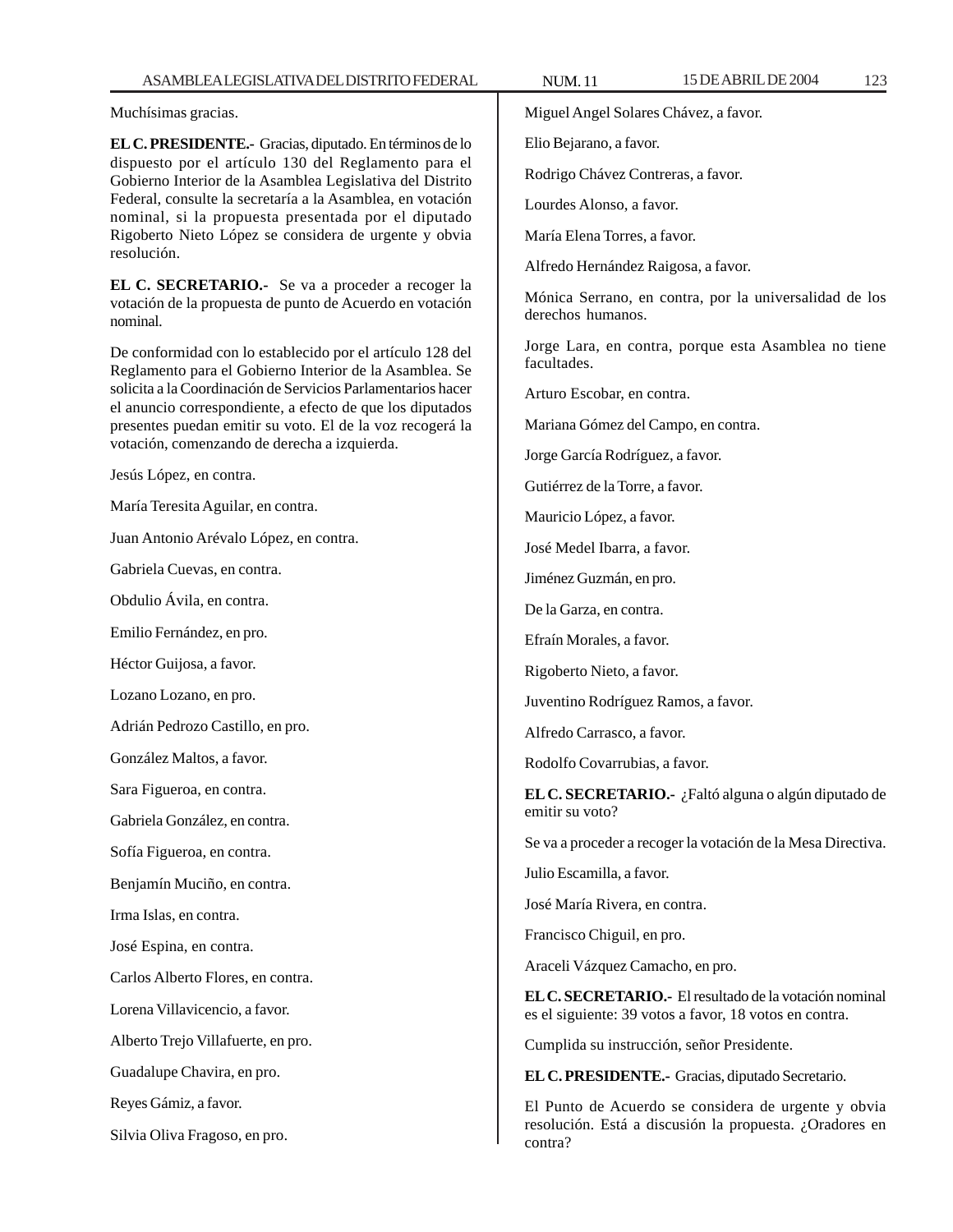Proceda la secretaría a preguntar a la Asamblea en votación nominal si es de aprobarse la propuesta a discusión.

**EL C. SECRETARIO.-** Se va a proceder a recoger la votación de la propuesta como Punto de Acuerdo nominal de conformidad con lo establecido por el artículo 128 del Reglamento para el Gobierno Interior de la Asamblea. Se solicita a la Coordinación de Servicios Parlamentarios hacer el anuncio correspondiente a efecto de que los diputados presentes puedan emitir su voto. El de la voz, recogerá la votación, comenzando de derecha a izquierda.

#### **(Votación Nominal)**

María Teresita Aguilar, en contra. Juan Antonio Arévalo López, en contra. Obdulio Ávila, en contra. Emilio Fernández, a favor.

Héctor Guijosa, a favor.

Reyes Gámiz, a favor.

Lozano Lozano, en pro.

Adrián Pedrozo Castillo, en pro.

González Maltos, a favor.

Sara Figueroa, en contra.

Gabriela González, en contra.

Benjamín Muciño, en contra.

Irma Islas, en contra.

José Espina, en contra.

Carlos Alberto Flores, en contra.

Gabriela Cuevas, en contra.

Alberto Trejo Villafuerte, en pro.

Guadalupe Chavira, en pro.

Silvia Oliva Fragoso, en pro.

Miguel Ángel Solares Chávez, a favor.

Elio Bejarano, en pro.

Rodrigo Chávez Contreras, a favor.

María Elena Torres, en pro.

Rigoberto Nieto, a favor.

Jorge Lara, en contra.

124 ASAMBLEA LEGISLATIVA DEL DISTRITO FEDERAL NUM. 11 15 DE ABRIL DE 2004 Sofía Figueroa, en contra. Mónica Serrano, en contra. Arturo Escobar, en contra. Mariana Gómez del Campo, en contra. José Medel Ibarra, a favor. Gutiérrez de la Torre, a favor. Jorge García Rodríguez, a favor. Jiménez Guzmán, en pro. Mauricio López Velázquez, en pro. De la Garza, en contra. Lorena Villavicencio, a favor. Efraín Morales, a favor. Juventino Rodríguez Ramos, a favor. Alfredo Carrasco, a favor. Rodolfo Covarrubias, a favor. **EL C. SECRETARIO.-** ¿Faltó algún o alguna diputada de emitir su voto? Lourdes Alonso, a favor. Alfredo Hernández Raigosa, a favor. **EL C. SECRETARIO.-** Se va a proceder a recoger la votación de la Mesa Directiva. Julio Escamilla, a favor. Jesús López, en contra. José María Rivera, en contra. Francisco Chiguil, en pro. Araceli Vázquez Camacho, en pro. **EL C. SECRETARIO.-** El resultado de la votación nominal es el siguiente: 29 votos a favor, 18 en contra. Cumplida su instrucción, señor Presidente. **EL C. PRESIDENTE.-** Hágase del conocimiento de las autoridades correspondientes, para los efectos a que haya lugar.

> Esta presidencia hace del conocimiento de la Asamblea que la presentación de los puntos enlistados en los números 29, 30, 34, 36, 37, 38 y 39 del orden del día se posponen para próxima sesión.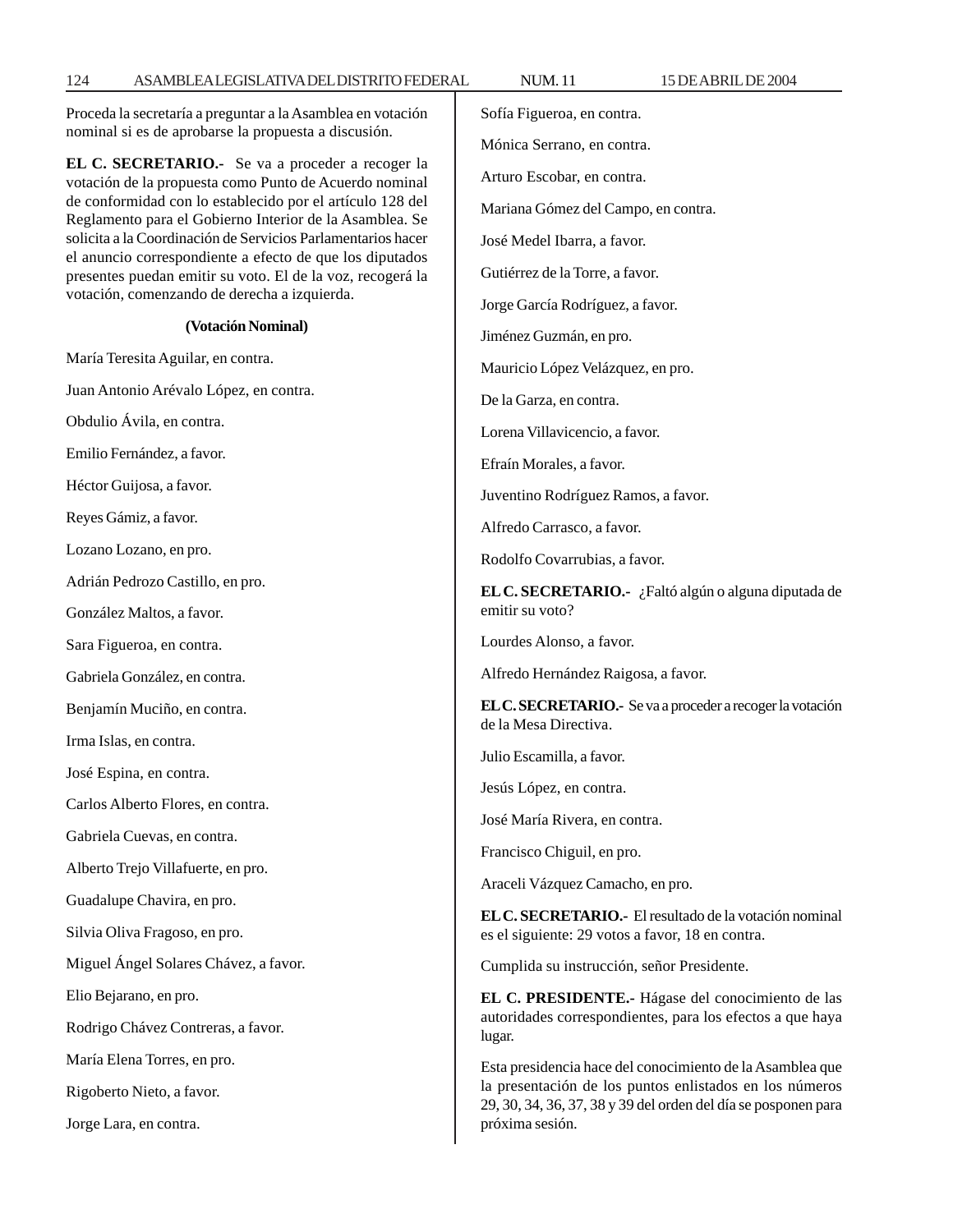Para presentar una propuesta con Punto de Acuerdo sobre la actuación de la Procuraduría General de la República contra la impunidad del caso del Estado de Morelos y del Distrito Federal, se concede el uso de la tribuna a la diputada Araceli Vázquez Camacho, del Partido de la Revolución Democrática.

# **LA C. DIPUTADA MARÍA ARACELI VÁZQUEZ CAMACHO.-** Con su permiso, señor Presidente Francisco Chiguil Figueroa.

Con los compañeros que aún permanecen en la tribuna, con el permiso de todos ustedes, quisiera comenzar diciendo que no me considero pirrurris, orgullosamente provengo de la cultura, del esfuerzo. Tengo computadora, consulto Internet y lo que he aprendido en algunas universidades es escuchar con respeto al que tengo cerca; escucharlo porque es diferente y jamás aspiraría a que fuera igual que yo, y también he aprendido un método para entender la realidad y ese método intenta ser objetivo y con objetividad quiero darle lectura al siguiente Punto de Acuerdo.

# *PROPUESTA CON PUNTO DE ACUERDO SOBRE LA ACTUACIÓN DE LA PROCURADURÍA GENERAL DE LA REPÚBLICA CONTRA LA IMPUNIDAD, CASO MORELOS Y DISTRITO FEDERAL*

*DIP. FRANCISCO CHIGUIL FIGUEROA Presidente de la Mesa Directiva de la Asamblea Legislativa del Distrito Federal PRESENTE*

*Los suscritos, diputados integrantes del Partido de la Revolución Democrática, con fundamento en lo dispuesto en los artículos 17 fracción VI de la Ley Orgánica y 129 del Reglamento para el Gobierno Interior, ambos ordenamientos de la Asamblea Legislativa del Distrito Federal, por su conducto, sometemos a consideración del pleno legislativo la presente PROPUESTA CON PUNTO DE ACUERDO SOBRE LA ACTUACIÓN DE LA PGR CONTRA LA IMPUNIDAD, CASO MORELOS Y DISTRITO FEDERAL, al tenor de la siguiente*

# *EXPOSICIÓN DE MOTIVOS*

*En los últimos días la forma en la que desafortunadamente se han venido ventilando en los medios de comunicación los escándalos de presunta corrupción ha lastimado severamente a nuestras instituciones, las cuales se encuentran debilitadas y desprestigiadas.*

*Como ya hemos mencionado anteriormente desde esta tribuna, el Partido de la Revolución Democrática, se pronuncia por la necesidad de llegar a fondo de todos los actos de presunta corrupción, porque también como ya se ha mencionado, sin duda alguna la corrupción hace daño, pero tal vez hace más daño la impunidad, porque la impunidad es la semilla cuyo fruto es el desprestigio y*

*la desconfianza en el funcionamiento adecuado sobre todo de las instituciones encargadas de procurar la justicia.*

*Los funcionarios perredistas que se vieron involucrados en presuntos actos de corrupción, se separaron de sus cargos y han renunciado al partido, para facilitar las investigaciones. Esperamos que aparezca Gustavo Ponce Meléndez para que a través de las instancias legales se dé curso a la investigación. En este caso será importante la actuación de la Procuraduría General de la República cuando ahora sabemos que funcionarios de la Secretaría de Hacienda y Crédito Público ya tenían conocimiento de los malos manejos del ex Secretario de Finanzas en la Ciudad de México, por lo menos 10 días antes de que se difundiera el video donde aparece apostando en Las Vegas.*

*Reiteramos la necesidad de que la Procuraduría General de la República mantenga y/o en su caso abra nuevas líneas de investigación referentes a la participación de funcionarios del CISEN y de otras instituciones federales, como es el caso ahora de la Secretaría de Hacienda y Crédito Público en el problema de los presuntos actos de corrupción derivados de los videoescándalos.*

*El cambio anunciado en el 2000 no puede ser la impunidad; el Gobierno Federal y los partidos políticos, no pueden permitir que la impunidad continúe permeando a nuestro país. El PRI debe pronunciarse porque se castigue a los responsables del PEMEXGATE, debe pronunciarse porque se investigue al ex Presidente Carlos Salinas de Gortari, quien entra y sale del país libremente, después del fango de corrupción en el que hundió a México. Al PAN poco le importa que quedara en la impunidad el caso de los Amigos de Fox, a pesar de que se le mostró que una buena parte de los recursos que recibió esta asociación política provino del extranjero, se exonera rápidamente a la fundación ''Vamos México'' y ahora se exonera al Gobernador de Morelos. El PRD en cambio, ha actuado contra la impunidad ante los recientes escándalos de presunta corrupción.*

*Conscientes y a pesar de este clima de impunidad el perredismo, -óiganlo bien, compañeros panistas-, el perredismo manifiesta su confianza en la PGR y con voz clara y sin titubeos reconocemos el trabajo que ha venido desarrollando en las investigaciones realizadas en el Estado de Morelos por asuntos de Narcotráfico. Sin embargo enfatizamos que hay que tomar en consideración lo siguiente: El gobernador de Morelos, Sergio Estrada Cagigal nombró como Coordinador de la Policía Ministerial a José Agustín Montiel López y como Director Operativo de la misma corporación a Raúl Cortés Galindo, estos nombramientos fueron hechos a pesar de que la PGR informó a Estrada Cagigal sobre los antecedentes delictivos de los jefes policíacos de más alto*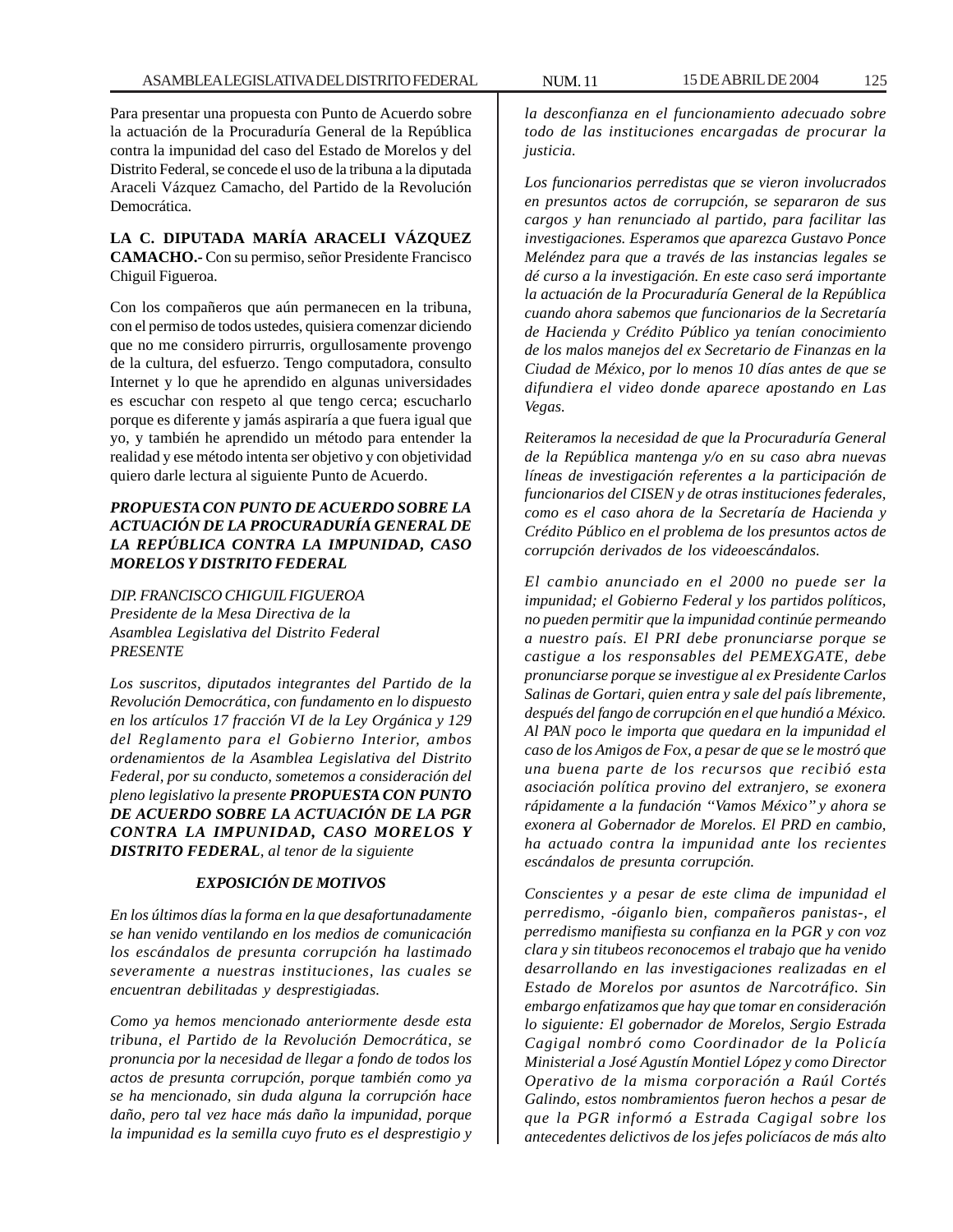*rango en la entidad, además en diversos medios de comunicación se publicaron notas sobre el perfil criminal de los funcionarios policíacos. Con todos estos elementos, lo más lógico era que el Gobernador Estrada Cagigal, no permitiera bajo ninguna circunstancia, que en su gobierno participaran personas con antecedentes criminales y aún la misma PGR debió impedir estos nombramientos, sin embargo Estrada Cagigal ha declarado que fue la PGR quien le solicitó conservara en sus cargos a Montiel López y a Cortés Galindo, supuestamente para no perderles de vista. Si estas declaraciones del Gobernador morelense son ciertas, sería muy cuestionable el método que utilizó la PGR en esta investigación, que por cierto se inició por la denuncia que presentó el exdirigente del PRD en Morelos, Graco Ramírez, quien denunció esta red de narcotráfico que se tejió en el gobierno del Estado de Morelos.*

*Según desprende de un comunicado oficial de la PGR, una de las causas del proceso que se sigue contra quienes fungieron como los máximos jefes de la policía ministerial en Morelos, es su colaboración con narcotraficantes, a quienes se les proporcionaba servicios de protección y escolta en la transportación de cocaína y cobro de renta a los traficantes locales, para permitirles desarrollar su actividades ilícitas en Morelos.*

*No puede de ninguna manera, minimizarse el hecho de que los ex-altos funcionarios policíacos a proceso, dependían directamente de quien los nombró, es decir, del Gobernador Estrada Cajigal, quien ahora resulta que ignoraba lo que venían haciendo José Agustín Montiel López, que a su vez como ya se mencionó también presuntamente brindaba protección policíaca a los narcotraficantes. No obstante, en días pasados, con sorpresa recibimos la noticia de que el Procurador General de la República deslindó al Gobernador Estrada Cajigal del narcotráfico, al precisar que no se habían encontrado elementos que lo relacionen con la mencionada actividad ilícita. La exoneración se dio, a pesar de que hubo testigos interrogados por la misma Procuraduría General de la República, que involucraron al Gobernador Estrada Cajigal con narcotraficantes, así, Ildefonso Ortiz, quien fuera miembro de la Policía Ministerial, sostuvo hace más de un año cuando comenzaron las investigaciones por tráfico de drogas, que el Gobernador estaba unido sentimentalmente con Nadia Esparragoza, hija del narcotraficante Juan José Esparragoza, alías ''El Azul'', a quien el excoordinador de la Policía Ministerial de Morelos, presuntamente brindaba protección. Además el Diario El Universal público una nota donde señala que para la PGR Nadia Esparragoza fue una de las piezas clave en el movimiento de drogas en Morelos y de las relaciones de funcionarios de ese Estado con su padre, Vicente Carrillo, otro miembro del cártel de Juárez.*

*Con estos elementos consideramos que el General Rafael Macedo de la Concha debe ir al fondo de la investigación, por ello no pude exonerarse desde ahora, al Gobernador Estrada Cajigal, cuando aún no concluyen las investigaciones en las que se debe continuar incluyéndose a los dos más altos funcionarios del Ejecutivo Local de Morelos, nos referimos al Secretario de Gobierno y al propio Gobernador.*

*En el caso de Estrada Cajigal, llama la atención el hecho de que el mencionado funcionario se haya reunido con el Secretario de Gobernación, pero llama más la atención que el PAN, haya salido inmediatamente a deslindar a Estrada Cajigal del narco, reuniéndose destacados panistas con el Presidente Vicente Fox, como es sabido entre otros, el senador Diego Fernández de Cevallos y el Presidente del CEN Luis Felipe Bravo Mena, quien ha asegurado que el gobernador morelense no está involucrado en el narcotráfico y que el PAN le dará el apoyo que necesite. Textualmente se le preguntó ¿Cuáles son los datos que le permiten a usted afirmar que el señor Estrada Cajigal no está involucrado en el ''narcoescándalo''? A lo que contestó ''Bueno, yo he dicho esto en primer lugar en la convicción de que el Gobernador es una persona correcta y que estará en plena disposición -como lo ha estado haciendo- para que la investigación sea a profundidad, a satisfacción de las autoridades y de la ciudadanía.''*

*Si realmente el PAN quiero esto, entonces debería actuar en consecuencia y exigir al Gobernador Estrada Cajigal, que pida licencia y que se separe de su cargo para permitir que las investigaciones se realicen con mayor facilidad. Como lo han hecho en fechas recientes algunos ex funcionarios ex perredistas, que se han visto involucrados en presuntos actos de corrupción, en estos casos no queda lugar a dudas que la Procuraduría General de Justicia del Distrito Federal está actuando rápidamente en las investigaciones respectivas, a solicitar que se libere orden de aprehensión en contra del ex Jefe Delegacional de Tlalpan, Carlos Imaz. Para esclarecer y conocer la verdad de estos presuntos actos de corrupción, serán vitales las declaraciones que en su momento haga Carlos Ahumada, de quien ahora podemos decir que efectivamente mantenía una relación con el ex Presidente Carlos Salinas de Gortari, a partir de las declaraciones del chofer del empresario argentino, quien ha señalado que por lo menos en seis ocasiones Ahumada Kurtz, se entrevistó con Salinas de Gortari. Esto lo conocimos por medio del Jefe de Gobierno del Distrito Federal, y confirmamos cuando la PGR manifestó molestia ante las declaraciones del titular del Ejecutivo Local del Distrito Federal, cuando reveló esta información, al considerar incluso que se le pedía por ese hecho, iniciar una investigación. Sin embargo con esta información, la teoría del Complot cada día se fortalece más.*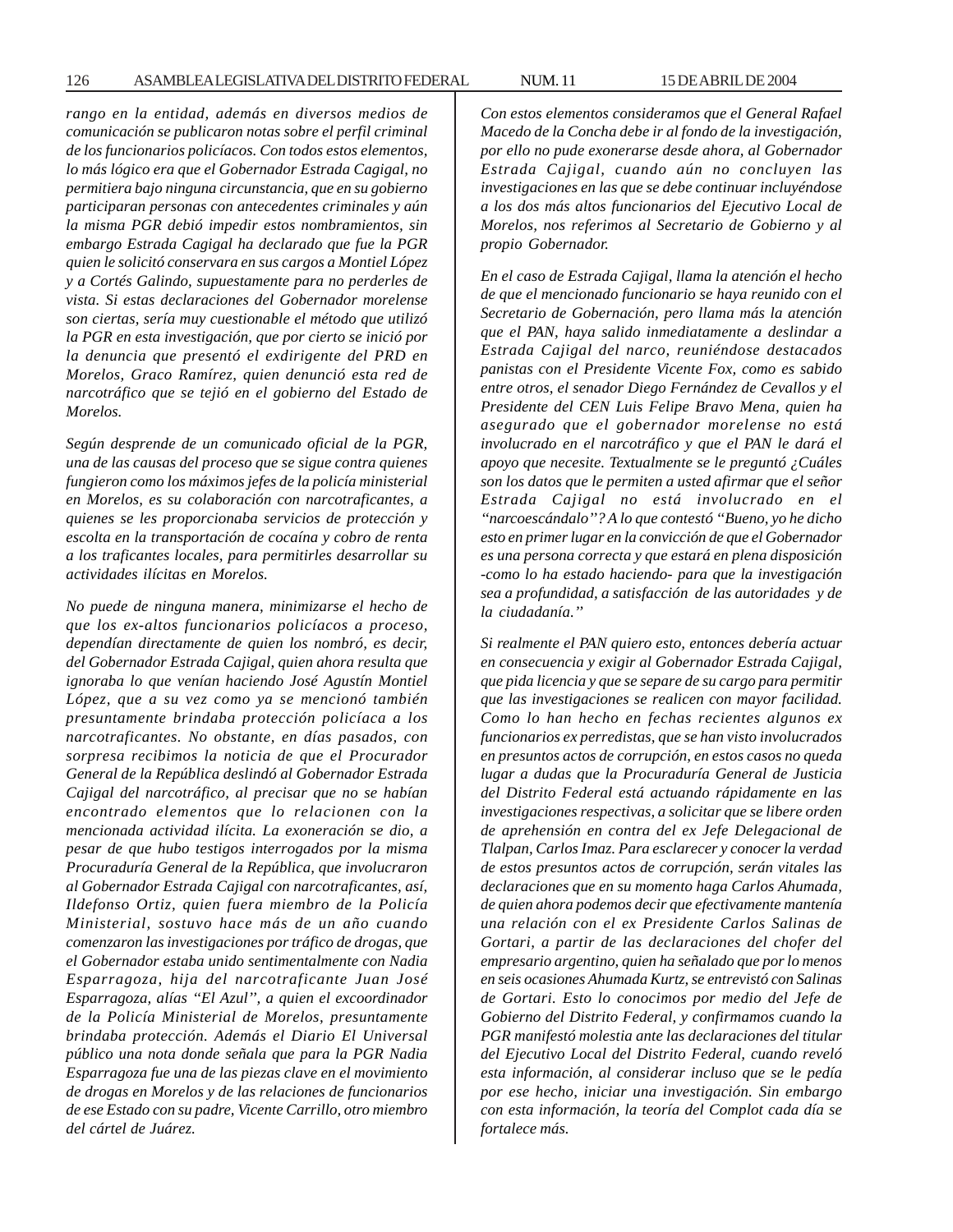*En los casos de presunta corrupción o presuntos delitos cometidos por servidores públicos, los políticos de cualquier ideología y de cualquier color, deben mostrarse imparciales y darle a cada hecho su justa dimensión. Resulta preocupante que el ahora paladín de la transparencia y honestidad, el diputado Federico Döring, considere que lo que está sucediendo en Morelos, no es tan grave como los casos de presunta corrupción que involucran a algunos ex perredistas. No es posible que para el diputado Döring, no sea tan grave el hecho de que casi la totalidad del sistema de seguridad de un Estado se encuentre presumiblemente a disposición de delincuentes, así la determinación del propio Estrada Cajigal de cesar de manera temporal la planilla de policías ministeriales del Estado, poco contribuye al esclarecimiento de los hechos.*

*Los últimos acontecimientos del Estado de Morelos, nos hacen recordar el caso del ex Gobernador priísta de Quintana Roo, Mario Villanueva, las semejanzas son muchas.*

*El PRD alerta, una vez más, el peligro que se cierne sobre México al enfrentar la coyuntura que representa el triunfo del capitalismo del libre mercado, ahora en proceso acelerado de globalización, sustanciado en grupos de interés que detentan y defienden el empoderamiento del capital financiero; estos grupos, son de carácter internacional que hermanan sus intereses con grupos nacionales.*

*El riesgo para México consiste en que se enfrenta a dobles cambios, tanto externos como internos, por tal motivo las instituciones atraviesan por una situación de indefinición y están en condiciones de vulnerabilidad. El proceso democrático y la ciudadanización del Estado, pueden sufrir retrocesos, a partir de la manipulación facciosa del andamiaje institucional, que de esta manera, puede fortalecer al autoritarismo, que ya creíamos superado con la derrota del PRI en el 2000, pero ahora, con el actual gobierno del cambio aparece con una agravante más, este autoritarismo: la pérdida de soberanía con sus consecuencias que significan la entrega apátrida de nuestros recursos energéticos y humanos.*

*Reiteramos que el manejo de este proceso coyuntural de cambio está dividido intencionadamente por la ultra derecha, no sólo contra el PRD, no sólo contra el Gobierno del Distrito Federal, no sólo contra Andrés Manuel López Obrador; se trata de un complot, urdido en contra de la izquierda en México, y nos atrevemos a decir, que en toda América Latina. Lo estamos observando con la posición que pretenden adoptar en el caso de Cuba.*

*Una vez más decimos desde aquí, que corresponde a los mexicanos fortalecer a nuestras instituciones y lo que nos corresponde como legisladores es fomentar el diálogo, la*

*pluralidad, la democracia. Marginar a la izquierda confinaría a la lucha clandestina, a esta izquierda y abre paso a enfrentamientos violentos que ya creíamos superados.*

*Queremos creer, los que nos ubicamos desde la izquierda, en la imparcialidad de la Procuraduría General de la República. Manifestamos una vez más, la necesidad de fortalecer nuestras instituciones. Es necesario que la Procuraduría General de la República continúe trabajando contra la delincuencia, contra la impunidad, que ha hecho mucho daño a nuestro país. La PGR deber seguir consolidándose como una institución fuerte e imparcial en la que podamos confiar todos los mexicanos. La institución debe albergar y representar a todos los colores y a todas las ideologías.*

*Por lo anteriormente expuesto y con fundamento en lo dispuesto por el artículo 129 del Reglamento para el Gobierno de la Asamblea Legislativa del Distrito Federal, sometemos a consideración del Pleno el siguiente:*

# *PUNTO DE ACUERDO*

*PRIMERO.- Se solicita respetuosamente a la Procuraduría General de la República, se continúe investigando al Gobernador de Morelos, Sergio Estrada Cajigal y no se le exonere, hasta en tanto no se concluya la investigación que se está realizando y de la que se desprende la presunta participación de funcionarios del Estado de Morelos en delitos de narcotráfico.*

*SEGUNDO.- Se exhorta respetuosamente a la Procuraduría General de la República para que abra nuevas líneas de investigación, dirigidas hacia funcionarios de la Secretaría de Hacienda y Crédito Público, a partir de la información que se va dando a conocer, relativa a la participación de los mencionados funcionarios en el caso del ex Secretario de Finanzas del Distrito Federal, Gustavo Ponce Meléndez, manifestamos que de acuerdo al curso que vayan arrojando las investigaciones, nos adherimos al Punto de Acuerdo sobre la intervención de autoridades federales en el caso del Secretario de Finanzas, presentado también por el mismo grupo del Partido de la Revolución Democrática en voz de la diputada Lorena Villavicencio Ayala.*

*Firman las y los diputados: Araceli Vázquez Camacho, Guadalupe Chavira de la Rosa, Lorena Villavicencio Ayala, Francisco Chiguil Figueroa, Alfredo Hernández Raigosa, Aleida Alavez Ruíz, Lourdes Alonso Flores, Elio Ramón Bejarano Martínez, Alfredo Carrasco Baza, Maricela Contreras Julián, Rodrigo Chávez Contreras, Higinio Chávez García, Julio Escamilla Salinas, Emilio Fernández Allende, Rodolfo Covarrubias Gutiérrez, Juan Manuel González Maltos, Héctor Guijosa Mora, Rafael Hernández Nava, José Jiménez Magaña, Andrés Lozano*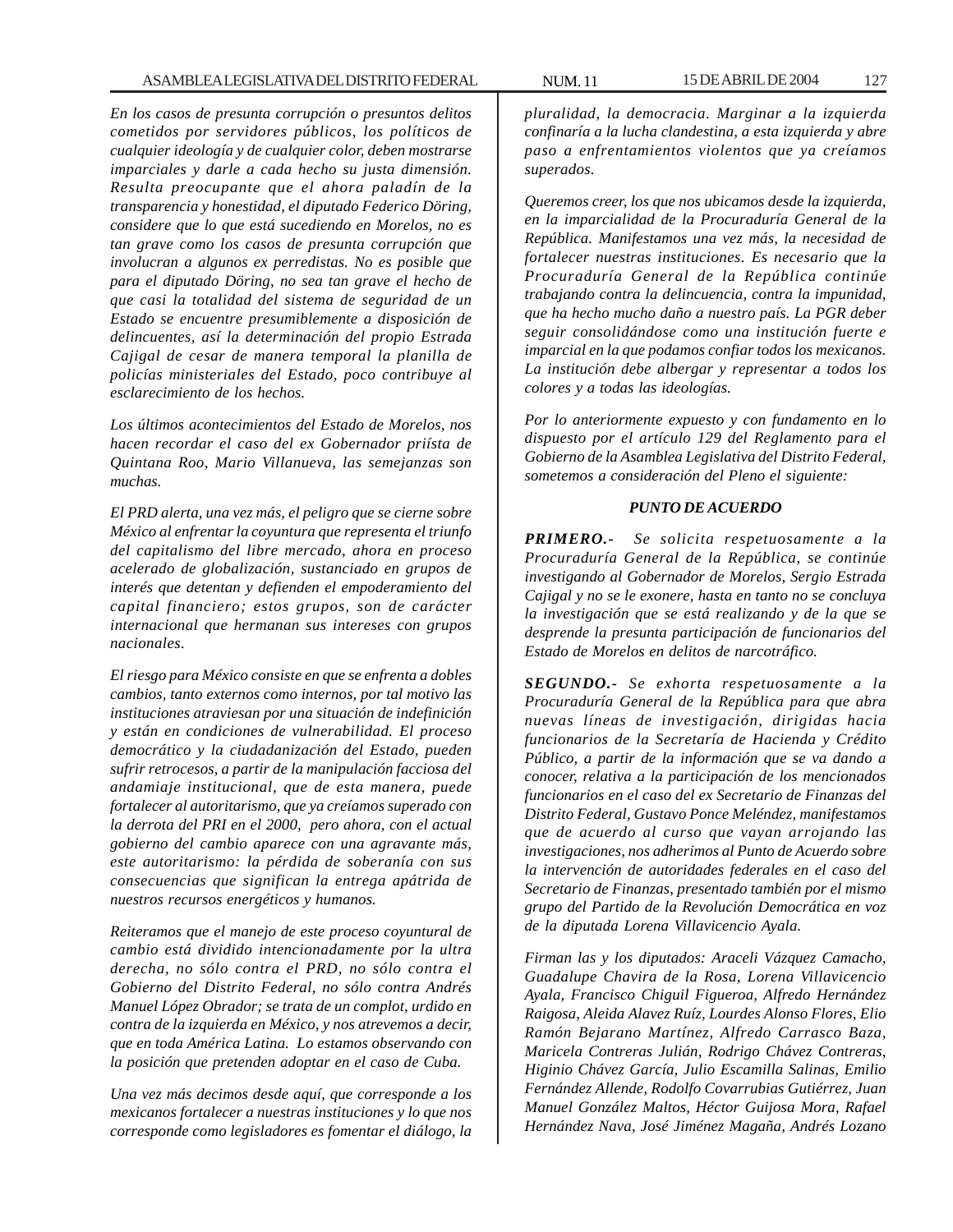*Lozano, Valentín Malpica Rodríguez, Efraín Morales Sánchez, Julio César Moreno Rivera, Rigoberto Nieto López, Guadalupe Ocampo Olvera, Adrián Pedrozo Castillo, Juventino Rodríguez Ramos, María de Lourdes Rojo e Inchaustegui, Miguel Angel Solares Chávez, María Elena Torres Baltazar, Pablo Trejo Pérez, Alberto Trejo Perez, Víctor Gabriel Varela López y Gerardo Villanueva Albarrán.*

Es cuanto.

Gracias.

# **EL C. PRESIDENTE, DIPUTADO JOSÉ MARÍA RIVERA CABELLO.-** Gracias, diputada.

Túrnese para su análisis y dictamen a la Comisión de Administración y Procuración de Justicia.

Hago del conocimiento de la Asamblea que el punto 28 del orden del día también ha sido pospuesto para otra sesión.

A continuación, tiene el uso de la palabra, para presentar una propuesta con Punto de Acuerdo para exhortar a la Coordinadora de Comunicación Social a desempeñar un Trabajo Imparcial, la diputada Norma Gutiérrez de la Torre, del Partido Revolucionario Institucional.

**LA C. DIPUTADA NORMA GUTIÉRREZ DE LA TORRE.-** Gracias, diputado Presidente.

# *PROPUESTA CON PUNTO DE ACUERDO PARA EXHORTAR A LA COORDINADORA DE COMUNICACIÓN SOCIAL A DESEMPEÑAR UN TRABAJO IMPARCIAL*

*H. Asamblea Legislativa del Distrito Federal, Diputado Presidente de la Mesa Directiva. La que suscribe Norma Gutiérrez de la Torre y los diputados abajo firmantes de esta honorable Asamblea Legislativa del Distrito Federal, III Legislatura, con fundamento en los artículos 122, Base Primera, Inciso O de la Constitución Políticas de los Estados Unidos Mexicanos; 42 Fracción XXX del Estatuto de Gobierno del Distrito Federal, 17 fracciones VI de la Ley Orgánica de la Asamblea Legislativa del Distrito Federal y 129 del Reglamento para el Gobierno Interior de la Asamblea Legislativa del Distrito Federal, ponemos a su consideración el siguiente Punto de Acuerdo.*

#### *Considerando*

*Que es un derecho de los diputados contar con los apoyos necesarios para desempeñar adecuadamente sus funciones.*

*Que la información es un instrumento de suma importancia para los trabajos que se debaten en el Pleno y en las Comisiones de esta honorable Asamblea Legislativa del Distrito Federal.*

*Que la comunicación es fundamental para la construcción de la vida democrática de cualquier sociedad.*

*Que la comunicación debe ser apegada a los principios de pluralidad y respeto de cualquier tipo de ideología y opinión.*

*Que la Coordinación de Comunicación Social de la Asamblea Legislativa del Distrito Federal tiene la obligación de garantizar la oportuna información hacia los legisladores y la población.*

*Que la Coordinación de Comunicación Social debe reflejar la composición plural de esta Soberanía.*

*Que los acontecimientos suscitados en el Distrito Federal son trascendentes para el trabajo interno de este órgano local.*

*Que a partir del 15 de septiembre la licenciada Guadalupe Báez Carlos, Titular de la Coordinación de Comunicación Social ha actuado de manera parcial a los intereses del diputado con licenciada René Bejarano.*

*Que fue en mandato del ex coordinador del Grupo Parlamentario del Partido de la Revolución Democrática, seleccionar la información que se coloca en la síntesis informativa que le dan a cada diputado para que las manifestaciones y reclamos que se originan por las acciones del Jefe de Gobierno no sean colocadas en este instrumento de información.*

*Que existe molestia al interior de este órgano legislativo por los manejos parciales que existen de la información.*

*Que de los asuntos de las videograbaciones, en donde se presumen incurrieron en fraude y malversación del presupuesto, funcionarios del Gobierno capitalino e importantes militantes del PRD; hubo notas que se omitieron porque responsabilizaron directamente al Jefe de Gobierno.*

*Que las propuestas y peticiones que hacen los diputados de oposición a la Coordinación General de Comunicación Social no se cumplen porque no conviene al Gobierno Local y a un partido que dirige el destino de esta ciudad.*

*Que el trabajo que se da a la Coordinación General de Comunicación Social, no cumple con lo que dicta el artículo 65 fracción II del Reglamento para el Gobierno Interior.*

*Que la Coordinación General de Comunicación Social no debe estar sustentada por el favoritismo o la lealtad a un grupo.*

*Que por el contrario, esta Coordinación debe preservar lealtad hacia 66 diputados, lejos de ideologías y colores políticos, ya que el trabajo de este órgano, sus decisiones y acciones, repercuten directamente en la sociedad.*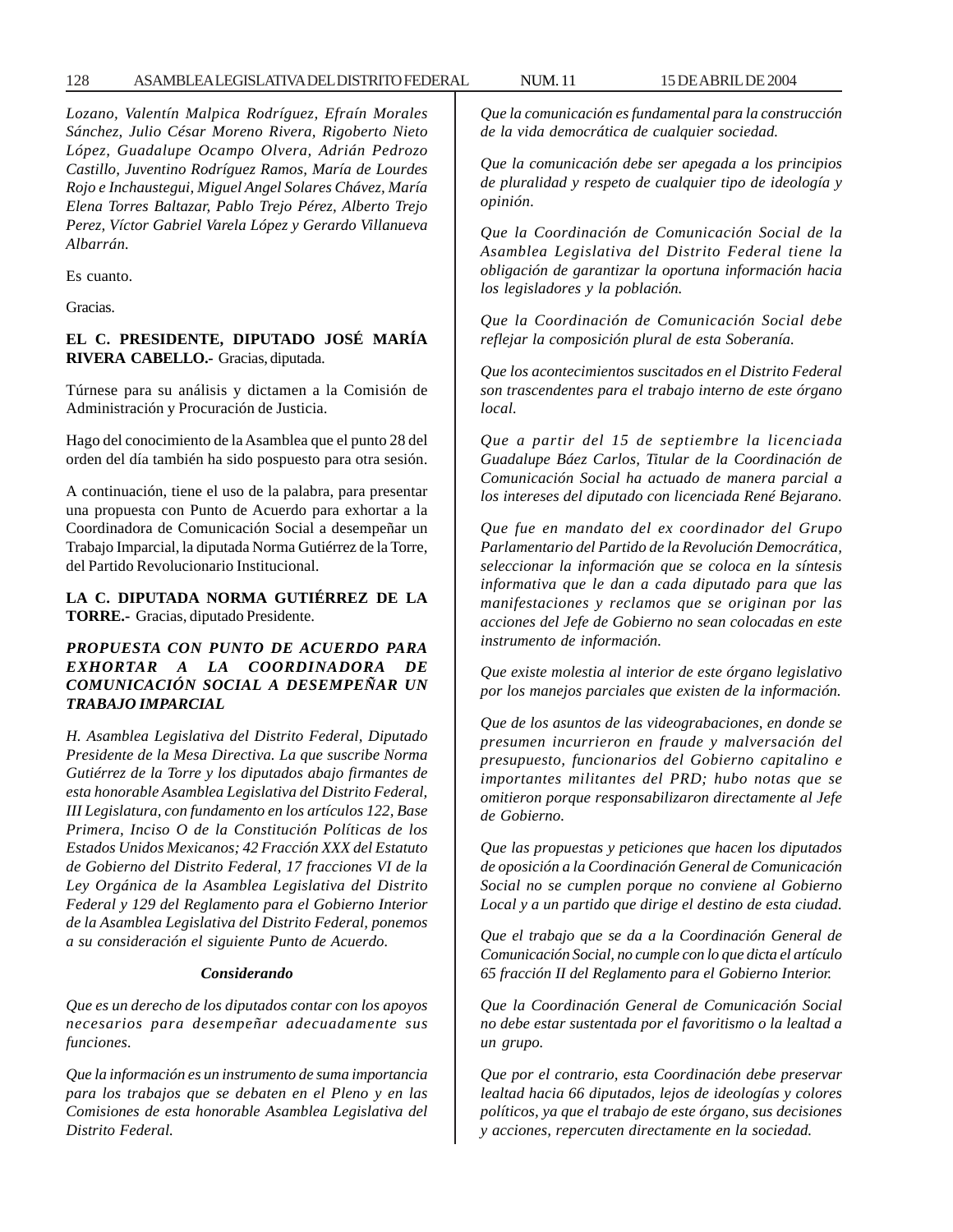*Que su trabajo no ha sido eficiente cuando se trata de algún diputado de oposición.*

*Que por la austeridad planteada por el ex Presidente de la Comisión de Gobierno no se dota a este órgano local de las mínimas fuentes de información.*

*Que es obligación de los diputados y de las unidades administrativas de apoyo, cumplir con lo que dicta el Reglamento para el Gobierno Interior.*

*Por lo antes expuesto, someto a consideración del Pleno de esta Honorable Asamblea Legislativa del Distrito Federal, la siguiente propuesta de Punto de Acuerdo.*

### *ACUERDO*

*ÚNICO. Se exhorte a la Lic. Guadalupe Báez Carlos, Coordinadora de Comunicación Social de la Asamblea Legislativa del Distrito Federal, se separe de su cargo por no desempeñar el mismo con imparcialidad y legalidad de acuerdo a lo estipulado en el Reglamento para el Gobierno Interior de la Asamblea Legislativa del Distrito Federal.*

*Firman las y los diputados: Manuel Jiménez Guzmán, María Teresita Aguilar Marmolejo, Norma Gutiérrez de la Torre, Juan Antonio Arévalo López, Claudia Esqueda, José Medel, Mauricio López, Jorge García, Arturo Escobar y Vega, Jorge Alberto Lara, Gabriela Cuevas y Carlos A. Flores Gutiérrez.*

Es cuanto.

**EL C. PRESIDENTE.-** Gracias, diputada.

Túrnese a la Comisión de Gobierno.

A continuación el punto 31 del orden del día, una propuesta con Punto de Acuerdo para que la Asamblea Legislativa del Distrito Federal realice Foros para analizar la Viabilidad de que la Universidad de la Ciudad de México sea Autónoma, se concede el uso de la tribuna al diputado Alfredo Carrasco Baza, del Partido de la Revolución Democrática.

# **EL C. DIPUTADO ALFREDO CARRASCO BAZA.-** Gracias. Con la venia de la presidencia.

*PROPOSICIÓN CON PUNTO DE ACUERDO PARA QUE LA ASAMBLEA LEGISLATIVA DEL DISTRITO FEDERAL, REALICE FOROS PARA ANALIZAR LA VIABILIDAD DE QUE LA UNIVERSIDAD DE LA CIUDAD DE MÉXICO SEA AUTÓNOMA.*

*DIPUTADO FRANCISCO CHIGUIL FIGUEROA PRESIDENTE DE LA MESA DIRECTIVA DE LA H. ASAMBLEA LEGISLATIVA DEL DISTRITO FEDERAL. PRESENTE*

*Los diputados firmantes del presente, con fundamento en los artículos 17 fracción VI de la Ley Orgánica de la*

*Asamblea Legislativa del Distrito Federal y 129 del Reglamento para su Gobierno Interior, sometemos a consideración de este Honorable Pleno, la presente Proposición con Punto de Acuerdo con base en las siguientes:*

#### *CONSIDERACIONES*

*El tema central para avanzar en la lucha contra la pobreza es la educación.*

*Al respecto sabemos que el gobierno capitalino ha hecho grandes esfuerzos a pesar de los rezagos que aún padece la población del Distrito Federal, y de las limitaciones para operar los recursos.*

*También, a nivel de la educación media y superior, este gobierno ha hecho grandes esfuerzos presupuestarios y jurídicos con la finalidad de establecer un sistema de educación que dé atención prioritaria a los miles de jóvenes que son excluidos de las escuelas públicas.*

*Pero, el problema más grave se encuentra en el nivel de licenciatura, como se desprende del hecho de que la UNAM y el Instituto Politécnico Nacional, rechazan a más de 100,000 estudiantes cada año.*

*Los rechazados se ven obligados a buscar opciones que en la mayoría de los casos se traducen en la contratación de empleos que no requieren de mano de obra calificada.*

*Una alternativa ante esta exclusión masiva de jóvenes al derecho a la educación, lo representa en este momento la Universidad de la Ciudad de México.*

*A pesar de que, actualmente su matrícula apenas alcanza los 2,000 estudiantes, es una alternativa gratuita y de calidad.*

*A pesar de que la Universidad de la Ciudad de México, tiene exactamente tres años de haberse creado, los aportes y logros obtenidos son importantes para le educación superior en el Distrito Federal, y es una opción para los excluidos del Sistema Público Federal.*

*Pero, debido a las limitaciones que aún tiene el Distrito Federal en la materia, este sistema educativo universitario, tiene una constitución jurídica de organismo descentralizado, debido a que era la única forma jurídica compatible con las facultades de la Ley de la Administración Pública del Distrito Federal que se le otorga al Jefe de Gobierno.*

*Por tal motivo, nos queda claro que es necesario fortalecer esta opción educativa para los capitalinos. Así que para darle mayor calidad y continuidad a las actividades académicas y culturales, resulta necesario generar una verdadera comunidad académica que garantice la libertad académica y pluralidad de pensamiento.*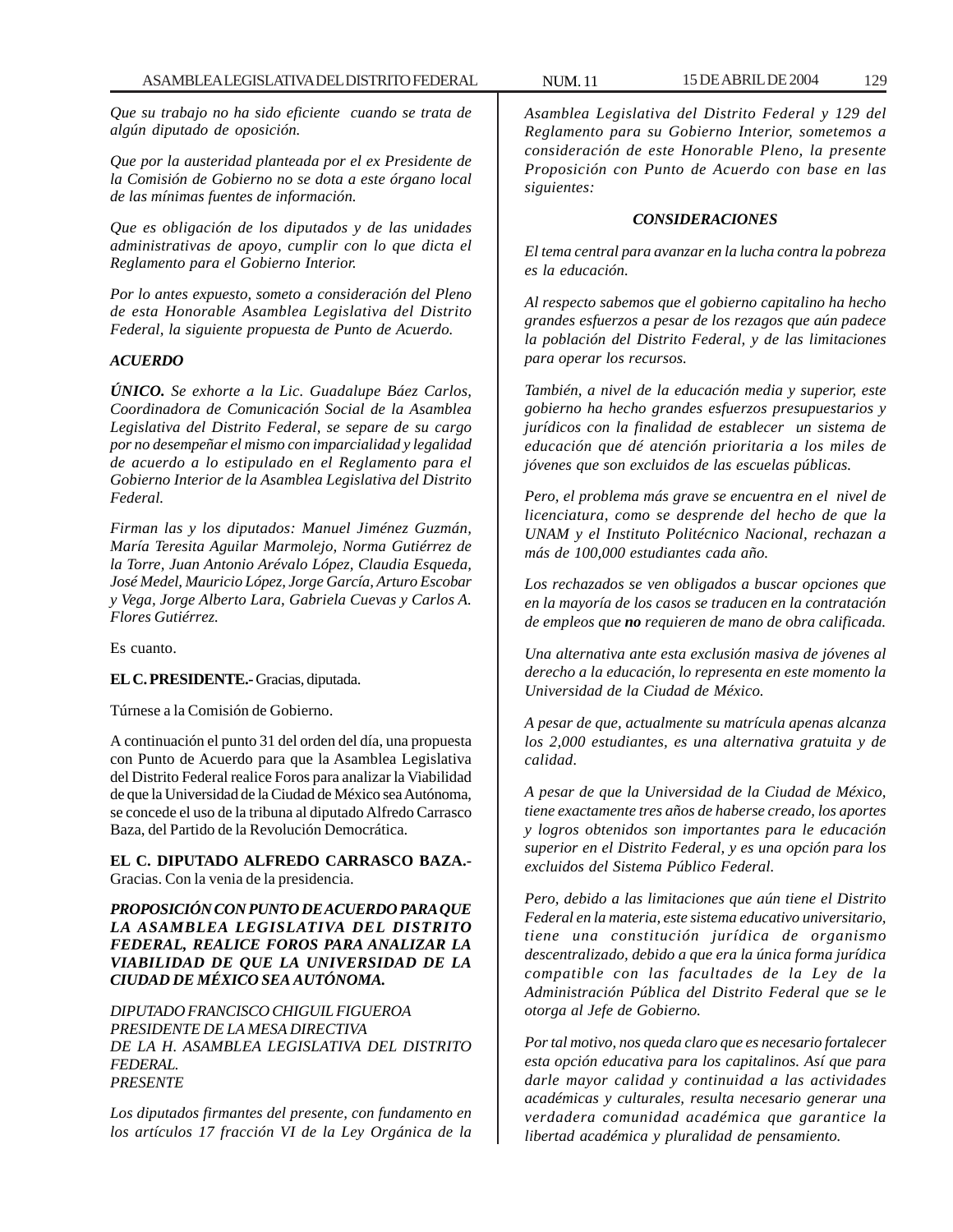*Para tal efecto, consideramos que el paso necesario para lograr este fin es otorgarle autonomía a este sistema universitario.*

*Para ello retomar los aspectos que plantea el artículo Tercero Constitucional en su fracción VII en lo relacionado a que las universidades que opten por su autonomía; tendrán la facultad de gobernarse a si mismas, realizarán sus fines de educar, investigar y difundir la cultura, respetando la libertad de cátedra e investigación y de libre examen y discusión de las ideas; determinar sus planes y programas de estudio; fijarán los términos de ingreso, promoción y permanencia de su personal académico; y administración de su patrimonio.*

*Un aspecto importante será el de fortalecer una planta académica que, basada en criterios de calidad y eficiencia, le den continuidad a las actividades tendientes a la conformación de un espacio académico autónomo. Necesario para el desarrollo de una institución de educación superior.*

*Estamos convencidos de que este paso es el indicado para que los egresados de esta Universidad obtengan una formación científica de la más alta calidad, que les permita competir, en las mismas condiciones profesionales con otras instituciones del país y del extranjero, de manera que puedan acceder a los empleos que se generan el mercado productivo privado y público.*

*Pero debido a que el tema de la autonomía de la Universidad de la Ciudad de México, es un tema debatido, y en el que se tendrán que buscar los mayores consensos en el proyecto de Ley que se impulse y en los fundamentos jurídicos que le den sustento, proponemos la realización de diversos foros temáticos en los que se discutan los procesos, tiempos y tipo de autonomía que podrá adoptar la Universidad de la Ciudad de México, por ello es que algunos legisladores preocupados por esta situación proponemos el siguiente:*

#### *PUNTO DE ACUERDO*

*ÚNICO.- Que la Asamblea Legislativa del Distrito Federal, en el marco de sus atribuciones relacionadas con la fundación social educativa fundamentadas en el artículo 122 Apartado C, Base Primera fracción V, inciso I de la Constitución Política de los Estados Unidos Mexicanos, convoque a la realización de Foros en los que se analice y discuta la propuesta de darle viabilidad a la autonomía de la Universidad de la Ciudad de México.*

*Túrnese a la Comisión de Educación.*

*Salón de Plenos de la Asamblea Legislativa del distrito Federal, III Legislatura, a los 15 días del mes de abril de 2004.*

*Firman las y los diputados: Alfredo Carrasco Baza, Víctor Varela, Rodolfo Covarrubias, María Elena Torres, Carlos* *Reyes Gámiz, Guadalupe Chavira, Julio Escamilla, Miguel Ángel Solares, Elio Bejarano y María Araceli Vázquez Camacho.*

Es cuanto, Presidente.

**EL C. PRESIDENTE.-** Gracias, diputado.

Túrnese a la Comisión de Educación para su análisis y dictamen.

Para presentar una propuesta con Punto de Acuerdo relativo al informe que debe rendir la licenciada Rocío González Higuera, Directora General de Programas Delegacionales y de Reordenamiento de la Vía Pública del Distrito Federal, respecto al Programa de Reubicación de los Comerciantes del Centro Histórico, se concede el uso de la tribuna al diputado Jorge García Rodríguez, del Partido Revolucionario Institucional.

**EL C. DIPUTADO JORGE GARCÍA RODRÍGUEZ.-** Con su venia, diputado Presidente.

*PROPUESTA CON PUNTO DE ACUERDO PARA QUE LA LICENCIADA ROCÍO GONZÁLEZ HIGUERA, DIRECTORA GENERAL DE PROGRAMAS DELEGACIONALES Y DE REORDENAMIENTO DE LA VÍA PÚBLICA DEL DISTRITO FEDERAL, DEBERÁ COMPARECER ANTE LA COMISIÓN DE ABASTO Y DISTRIBUCIÓN DE ALIMENTOS DE LA ASAMBLEA LEGISLATIVA DEL DISTRITO FEDERAL, III LEGISLATURA, EL PRÓXIMO 23 DE ABRIL DEL 2004, A LAS 10 HORAS, A EFECTO DE INFORMAR DOCUMENTALMENTE Y EXPLICAR EL PROGRAMA DE REORDENAMIENTO DEL COMERCIO POPULAR EN VÍA PÚBLICA, EN EL CENTRO HISTÓRICO DE LA CIUDAD DE MÉXICO, POR EL QUE LOS COMERCIANTES POPULARES QUE REALIZAN SUS ACTIVIDADES EN ESTE ESPACIO, SERÁN REUBICADOS EN LOS PASOS A DESNIVEL DE SAN ANTONIO ABAD Y CALZADA DE TLALPAN.*

*DIPUTADO FRANCISCO CHIGUIL FIGUEROA PRESIDENTE DE LA MESA DIRECTIVA DE LA ASAMBLEA LEGISLATIVA DEL DISTRITO FEDERAL III LEGISLATURA PRESENTE*

*Compañeras y compañeros diputados:*

*El suscrito diputado Jorge García Rodríguez y los diputados signantes, con fundamento en lo que disponen los artículos 122 Base Primera, Fracción V Incisos i), j) y l), de la Constitución Política de los Estados Unidos Mexicanos; 42 Fracción III, IX, XIII, XIV y XVI del Estatuto de Gobierno del Distrito Federal; 10 Fracciones V y XXV, 11, 13 Fracciones IV y V, 17 Fracción VI, 41, 63, 64 y 74*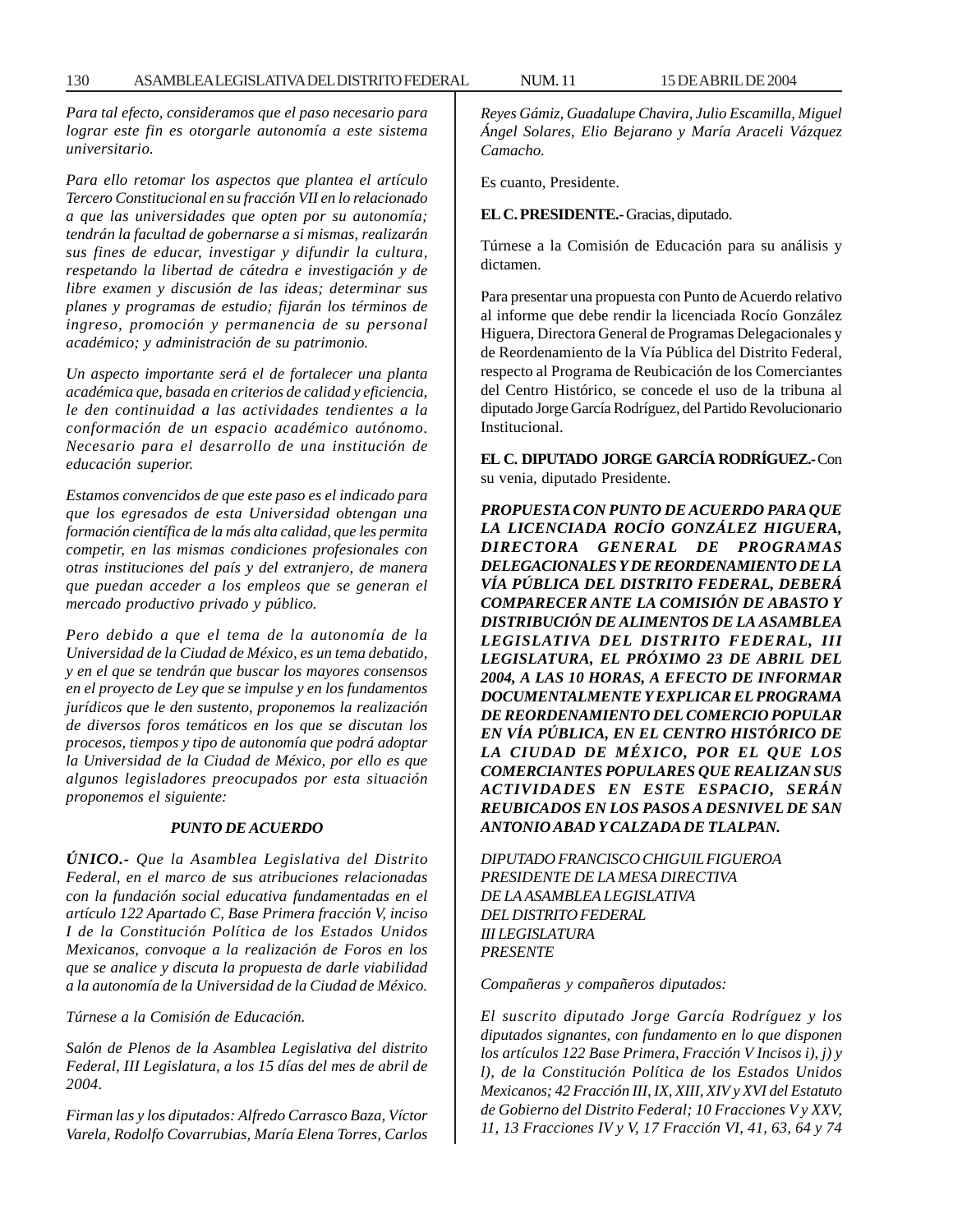*de la Ley Orgánica de la Asamblea Legislativa del Distrito Federal, y 28, 48, 49, 50, 51 y 129 del Reglamento para el Gobierno Interior de la Asamblea Legislativa del Distrito Federal, nos permitimos presentar la siguiente propuesta de:*

#### *PUNTO DE ACUERDO*

*La Directora General de Programas Delegacionales y Reordenamiento de la Vía Pública del Gobierno del Distrito Federal, licenciada Rocío González Higuera, deberá comparecer ante la Comisión de Abasto y Distribución de Alimentos de la Asamblea Legislativa del Distrito Federal, III Legislatura, el próximo viernes 23 de abril de 2004 a las 10 horas, a efecto de informar documentalmente y explicar el Programa de Reordenamiento del Comercio Popular en Vía Pública en el Centro Histórico de la Ciudad de México, por el que los Comerciantes Populares que realizan sus actividades en este espacio serán reubicados en los Pasos a Desnivel de San Antonio Abad y Calzada de Tlalpan.*

## *ANTECEDENTES*

*La Ciudad de México es el corazón y el centro de la vida nacional; uno de los gremios más antiguos de este espacio, es el de los comerciantes en vía pública, que han permanecido ahí, por siglos y han resistido con entereza los embates de Virreyes, Presidentes y Titulares del Poder Ejecutivo en el Distrito Federal.*

*La configuración arquitectónica, de nuestra Plaza de la Constitución, nos evidencia la presencia del comercio en el Zócalo; ahí se encuentran todavía el Portal de Mercaderes, el Portal de Flores, lo que fue el Mercado del Volador, ahora edificio de la Suprema Corte de Justicia de la Nación.*

*Preocupación permanente de los Gobiernos de la Ciudad y de esta representación popular ha sido la permanencia de ciudadanos mexicanos, respetables, trabajadores, que han hecho del Centro Histórico, un espacio propicio para la práctica del comercio en vía pública.*

*Es fundamental, precisar que el ejercicio del comercio popular en el Centro Histórico, está autorizado, promovido y regulado por la autoridad, tanto la correspondiente a la Delegación Cuauhtémoc, como la del Gobierno Central; estimándose, actualmente que sólo en el Perímetro ''A'' del Centro Histórico, existen y laboran más de 20 mil comerciantes, sin tomar en cuenta las temporadas tradicionales y que en el Perímetro ''B'', de ambas Delegaciones, trabajan, más de 10 mil comerciantes.*

*Que el Centro Histórico, territorialmente, está definido: Al Norte, por el Eje Uno Norte, entre Reforma y Anillo de Circunvalación; Al Sur por Fray Servando Teresa de Mier,* *entre Eje Central y Congreso de la Unión; Al Oriente por Congreso de la Unión, entre Eje Uno Norte y Fray Servando Teresa de Mier, y Al Poniente, por Eje Lázaro Cárdenas, entre Fray Servando Teresa de Mier y Apartado.*

*Existe también, un Perímetro ''B'', del Centro Histórico, correspondiendo una parte, a la Delegación Cuauhtémoc y otra a la Delegación Venustiano Carranza; por cierto que en esta Delegación, el Gobierno del Distrito Federal no ha invertido desde hace seis años, un solo centavo en el Rescate y Remodelación del Perímetro ''B'' correspondiente.*

*La Segunda Asamblea de Representantes del Distrito Federal, mostró un gran interés y actividad reglamentaria, para rescatar y ordenar el Centro Histórico; pero con responsabilidad y sentido social; significándose la acción del titular del Gobierno de la Capital, en 1993, al construir 28 Plazas de Comercio Popular, para alojar ahí a los 10 mil comerciantes, que se pretendía reubicar.*

*Como muestra clara y responsable de la Segunda Asamblea de Representantes; nos legó el Bando que prohíbe el Ejercicio del Comercio Popular en las calles del Centro Histórico, publicado el 12 de julio de 1993, en la Gaceta del Gobierno del Distrito Federal.*

*El Bando de referencia autoriza, el ejercicio de comercio popular en puestos fijos y semifijos, en el Centro Histórico, durante las festividades tradicionales, prerrogativa que se ha respetado siempre por la autoridad.*

*Sin embargo, la realidad económica que vive la Ciudad; la nula oferta de empleo, bien remunerado, por parte del Gobierno de la Ciudad y de la Iniciativa Privada, han generado que la ciudadanía realice acciones de autoempleo, que le permite realizar actividad de servicios y productivas, para obtener ingresos para solventar las necesidades fundamentales de su familia.*

*En el dos mil dos, al comparecer ante la II Asamblea Legislativa del Distrito Federal, el Licenciado Alejandro Encinas Rodríguez, manifestó, con toda certeza que el Bando emitido por la Asamblea de Representantes, estaba totalmente rebasado por la realidad económica y social; en iguales términos se han pronunciado la Licenciada Jenny Saltiel Cohen, Secretaria de Desarrollo Económico y la Licenciada Rocío González Higuera, Directora General de Programas Delegacionales y Comercio en la Vía Pública.*

*Así como existe un proceso de globalización; aquí en México, estamos enfrentando desde hace 20 años o más, un proceso permanente y constante de informalización de la economía; especialmente en esta Ciudad, lo que ha*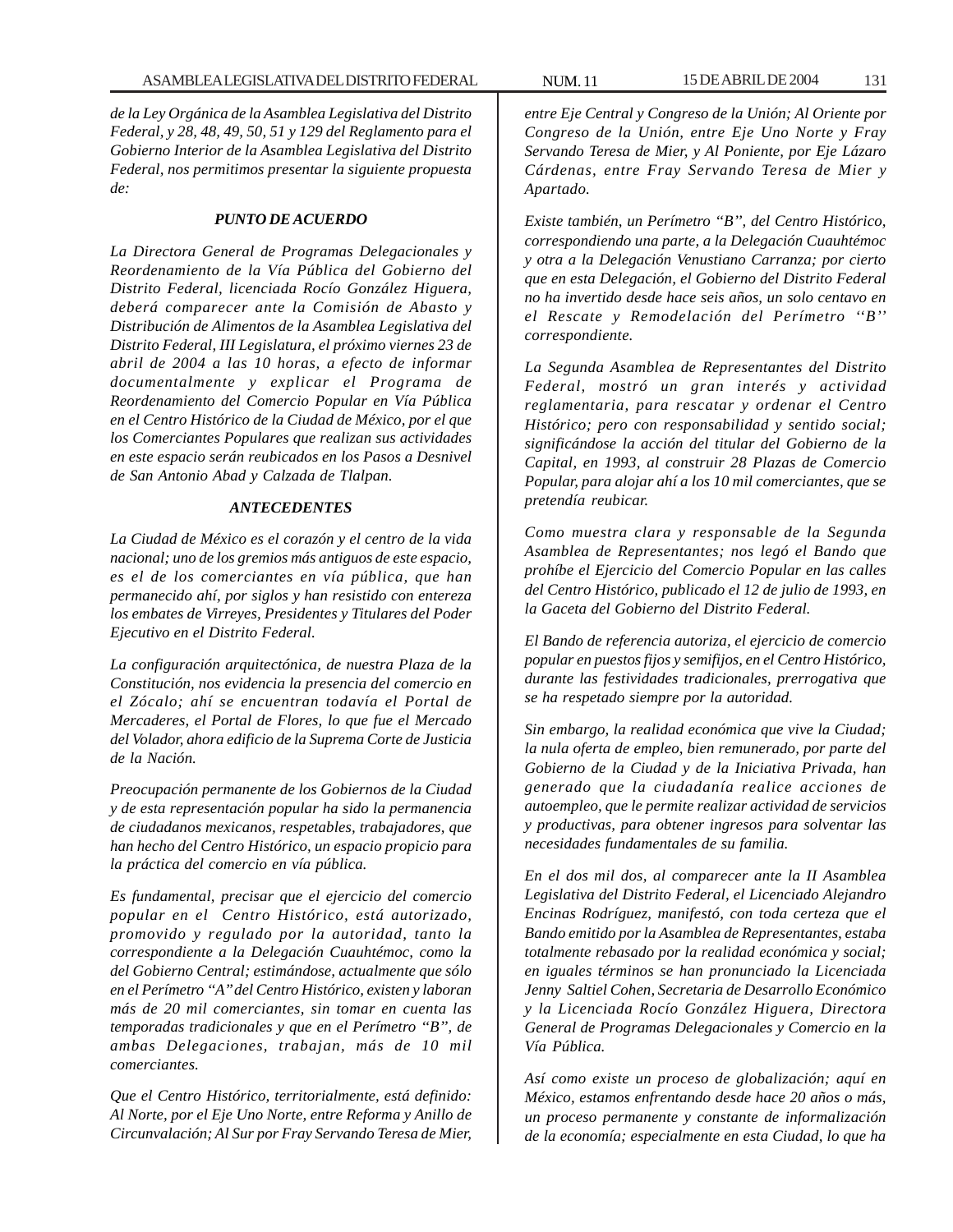*permitido la incorporación de miles de ciudadanos, especialmente jóvenes de esta Ciudad, que ante la falta de empleo formal, se adhieren al comercio en vía pública, como actividad generadora de ingresos.*

*Sólo por citar una cifra, se estima que todo el Distrito Federal, existen más de quinientas mil personas que realizan actividades comerciales y de servicios en vía pública; en el País, se estima una cifra cercana a los quince millones.*

*Estamos ante una realidad social, que requiere soluciones, más que paliativos, porque si no se opera y maneja el contacto, el proceso; en un marco de respeto y sentido social, la reubicación de los comerciantes del Centro Histórico; estaremos presenciando la chispa que dé inicio a una gran movilización social, que puede generar confrontaciones violentas entre este gremio, que está integrado por organizaciones de diversos partidos, y la autoridad; que sólo está empleando, los cuerpos policíacos, para intimidar a los comerciantes, por lo que debe implementarse el proceso de reubicación, en el marco del derecho y con respeto a todos los actores, principalmente a la ciudadanía y a los gremios.*

*Como representantes populares y dirigentes sociales, estamos obligados a dar una respuesta clara, objetiva y cierta a la angustiosa demanda de miles de familias, que ante el anuncio público del Secretario de Gobierno, sienten con toda justificación, la gran angustia de perder, su fuente de trabajo, que les da posibilidades reales para tener una casa, mandar a sus hijos a la escuela y conservar ingresos necesarios, para satisfacer sus necesidades más esenciales.*

*Entre los comerciantes en vía pública, existe una importante cantidad de hombres y mujeres de la tercera edad, de jóvenes estudiantes y de indígenas, que están siendo marginados en su derecho a decidir una actividad laboral; lo que constituye una abierta violación a sus derechos humanos.*

*Formulo un llamado, a todos los Diputados, de todos los Partidos, para que no permanezcamos insensibles ante esta justa demanda de los comerciantes del Centro Histórico, que ha sido escenario de grandes confrontaciones, que han llegado incluso al drama, con cientos de heridos y algunos fallecidos a lo largo de los años, y por qué no decirlo, otros en la cárcel.*

*Responsamos con hechos y con verdadero compromiso popular, a las justas demandas de los comerciantes, que no están ahí, por su gusto; sino por la necesidad, la circunstancia y los efectos, de una política económica, equivocada, que a todos golpea, pero especialmente a los segmentos pauperizados de nuestra Ciudad.*

*Pensemos que la mayoría de los comerciantes, son jóvenes, sin trabajo y que en un acto de valoración nacionalista,* *han preferido correr todos los riesgos, incluso ser privados de su libertad; desempeñando aquí en nuestra Ciudad, un trabajo limpio y honrado y que hasta ahora han desechado la negativa tentación, de desarraigarse de esta Ciudad, para ir a vender su fuerza de trabajo a los Estados Unidos como actualmente lo hacen ciento cincuenta mil jóvenes, que se desarraigan y van a ofrecer su trabajo y talento, al imperialismo, a riesgo de su vida y de su libertad.*

*Debemos conocer cuál es el programa de reubicación, el presupuesto asignado, los objetivos, términos y condiciones; sobre todo la certeza para la implementación de un diálogo respetuoso, que dé certeza a las organizaciones y a los propios comerciantes, que no son ciudadanos de segunda, sino hombres, mujeres y niños honrados y trabajadores que soportan las inclemencias del tiempo y el acoso de la autoridad, en aras del desempeño de una actividad, que les permite ganarse cada día el sustento familiar; seamos justos, no le demos la espalda al pueblo, ahora que existe la posibilidad real de resolver una realidad social centenaria, en el corazón de la Ciudad.*

*Consecuentemente, es urgente y necesario, que vamos cuál es la instrumentación del programa y valoremos la prospectiva de éxito, para asegurar que la transición sea pacífica, en el marco de la Ley y con el consenso de todas las organizaciones y los propios comerciantes, en lo individual.*

*El valor del Centro Histórico, no solamente debe cuantificarse en materia comercial; este movimiento y rescate debe interesar también a todos los mexicanos; porque este espacio, es el punto central del poder político, económico, cultural y religioso de México.*

*Actualmente, el Gobierno, no ha presentado ninguna alternativa propia, para la reubicación de los comerciantes populares del Centro Histórico y sólo propuso sin éxito, que adquirieran locales en Plaza Olimpia, que es un desarrollo comercial, de carácter empresarial; cuyo costo aproximado, por un local de 2 por 2 metros cuadrados, incluyendo intereses y gastos, pueden ser cercanos al millón de pesos, lo que los ubica fuera de las capacidades financieras, de un comerciante popular, que dispone de un capital, de apenas tres mil pesos.*

*Además, esa oferta, que fue ya desechada por todas las Organizaciones y Comerciantes del Centro Histórico, a pesar de que el Gobierno Federal y el Gobierno del Distrito Federal, ofrecían pagar un porcentaje, es inviable comercialmente, ya que se trata de un Edificio de cuatro pisos, que no responde a la estrategia ni mercadotecnia de los comerciantes populares y su capacidad es de apenas para poquito más de cuatrocientos comerciantes, contra treinta mil que se supone hay en el Centro Histórico.*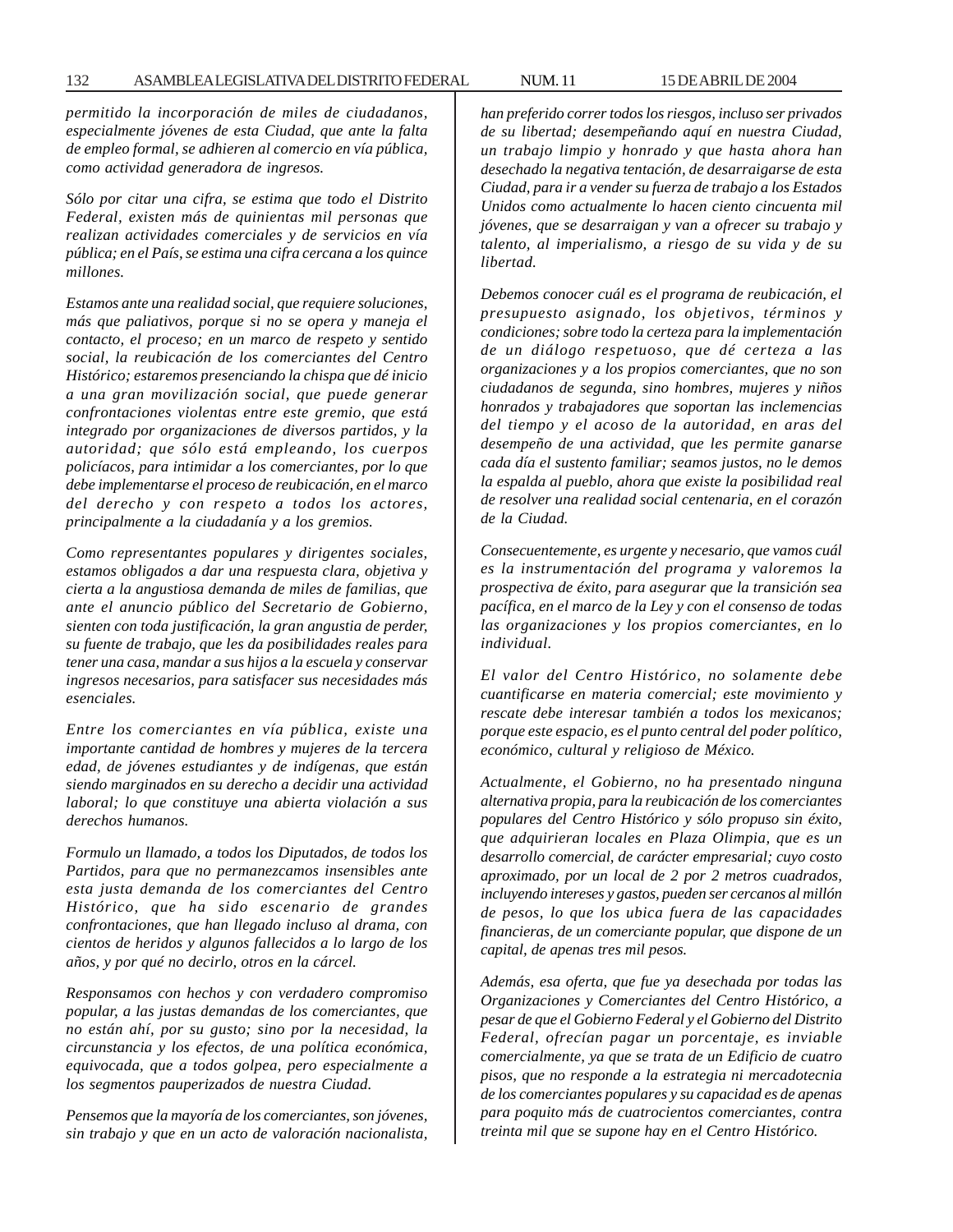*El martes pasado, el Secretario de Gobierno del Distrito Federal, Alejandro Encinas Rodríguez, anunció que el Gobierno, va a reubicar a comerciantes del Centro Histórico, en los pasos a desnivel de San Antonio Abad y Calzada de Tlalpan; lo que constituye la primera manifestación de voluntad, por parte del Gobierno de López Obrador, para dar respuesta a una realidad social y a una manifestación cultural, que constituye un reto permanente, para el desarrollo integral de este importante espacio de la Ciudad.*

*El Programa de Rescate y Modernización del Centro Histórico, en el aspecto del equipamiento urbano y los servicios, se ha consolidado, sin embargo, tiene dos tareas pendientes, la primera el aspecto ambiental, que lo convirtió en una gran plancha de cemento, y la segunda, el reordenamiento del comercio popular en vía pública en su aspecto: económico, social y cultural.*

*Hace ya un año, se establecieron mesas de concertación y diálogo, con la Comisión Intersecretarial para el Rescate del Centro Histórico, presidida por la Licenciada Rocío González Higuera; estas mesas pudieron avanzar, en virtud de la buena disposición de las organizaciones sociales de comerciantes, quienes accedieron a retirarse voluntariamente, de las 34 manzanas, que integran el Circuito Financiero, esperando el cumplimiento del compromiso del Gobierno para construir Plazas y Corredores Comerciales, como alternativas para poder continuar sus actividades.*

*Sin embargo, el Gobierno del Distrito Federal, no ha dado a conocer a esta Asamblea Legislativa, a las organizaciones de comerciantes y a la opinión pública, el contenido de los Programas, que va a aplicar para el Reordenamiento del Comercio Popular en el Centro Histórico.*

*Por lo anterior, resulta de especial interés, para la Comisión de Abasto y Distribución de Alimentos, de esta Asamblea Legislativa conocer el forma directa, cuál es el contenido del Programa que dará sustento a la reubicación de los comerciantes del Centro Histórico de los pasos a desnivel, que desde hace más de cuarenta años, construyó el Regente Ernesto P. Uruchurtu y que ahora, según el proyecto, darán alojo a los comerciantes en vía pública del Centro Histórico.*

*Es pertinente señalar, que estos pasos peatonales, en su mayoría presentan serios problemas, en sus instalaciones hidráulicas, con frecuentes inundaciones; carecen de iluminación y son utilizados por la ciudadanía, para cruzar la Calzada de Tlalpan; con alto riesgo de ser asaltados y actualmente están bajo la responsabilidad de las Delegaciones Cuauhtémoc y Benito Juárez.*

*Consecuentemente, esta es una realidad que requiere toda nuestra atención, ya que el Centro Histórico, es referencia*

*obligada y necesaria, para todos los mexicanos, de nuestro presente y de nuestro futuro y en ella debe de prevalecer siempre el derecho, sin olvidar que lo más valioso del Centro Histórico, son sus habitantes.*

*Resulta indispensable, útil y procedente la Comparecencia de la Licenciada Rocío González Higuera, ante la Comisión de Abasto y Distribución de Alimentos, a efecto de dar respuestas a diversas interrogantes fundamentales para le evaluación del Proyecto, como son: si el proyecto contempla a todos los comerciantes del Centro Histórico; en su caso, ¿cuántos de ellos y de qué giros serían reubicados? si se va a realizar la adaptación y modernización; si serán en venta y otras muchas interrogantes, que es necesario que esta Asamblea Legislativa, en uso de sus facultades de supervisión de la Administración Pública, deba conocer en su carácter de Órgano de Gobierno y de Representación Popular.*

*Participemos todos, con responsabilidad y buena fe, en la implementación de un programa de reubicación justo, con sentido social y adecuado a la realidad, que no propicie jamás resultados negativos y funestos, como los generados en el Programa de 1993, porque se trata de un asunto de gran valor social, en el que está en juego la vida y el sustento de miles de familias; busquemos el acuerdo y el consenso, que satisfaga a todos; pero no sacrifiquemos a los más débiles, a los más pobres que integran este sector gremial de gran tradición y presencia en nuestra Ciudad.*

*Por lo expuesto, nos hemos permitido presentar bajo estas reflexiones que nos obligan en nuestro carácter de luchadores sociales a ver con preocupación que el Gobierno observe y cumpla con esta incertidumbre generada por miles de familias, muchas de ellas que se nos están acercando.*

*Consideramos necesario y urgente que el Gobierno a través de las instancias competentes nos puntualice con exactitud en la comparecencia que pueda tener la Directora General de Programas Delegacionales y Comercio en la Vía Pública, Rocío González Higuera, las respuestas que satisfagan y resuelvan la problemática de todas estas familias.*

*Por tal razón presentamos a la consideración de esta Honorable Asamblea el siguiente*

### *PUNTO DE ACUERDO*

*La Directora General de Programas Delegacionales y Reordenamiento de la Vía Pública, del Gobierno del Distrito Federal, licenciada Rocío González Higuera, deberá comparecer ante la Comisión de Abasto y Distribución de Alimentos de la Asamblea Legislativa del Distrito Federal, III Legislatura, el próximo viernes 23 de abril del 2004, a la 10 horas, a efecto de informar*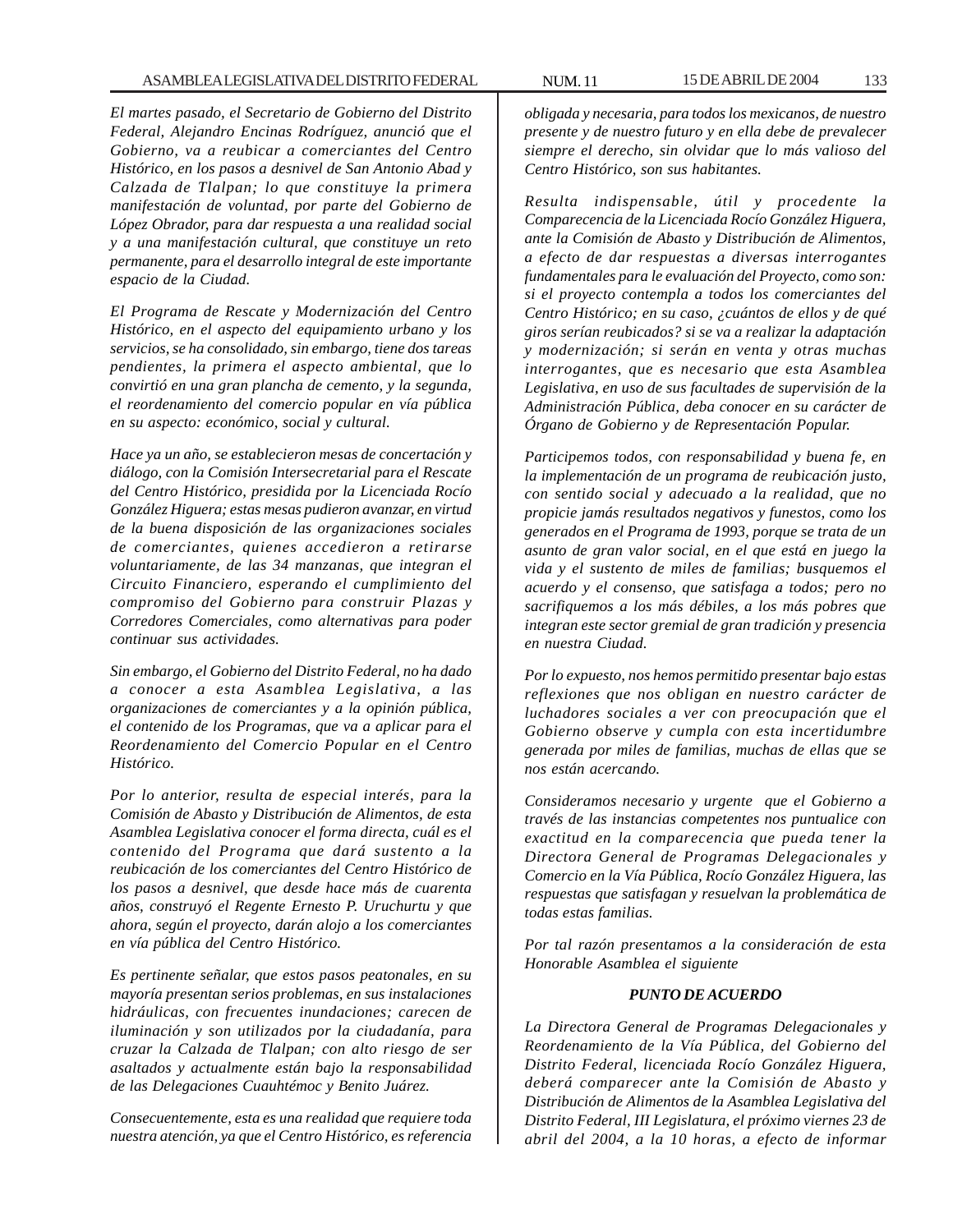*documentalmente y explicar el programa de reordenamiento del comercio popular en vía pública, en el Centro Histórico de la Ciudad de México, por el que los comerciantes populares que realizan sus actividades en este espacio, serán reubicados en los pasos a desnivel de San Antonio Abad y Calzada de Tlalpan.*

*Agregaríamos, pues en los otros espacios que por ejemplo el día de hoy en un medio de comunicación masiva se dan a conocer algunas declaraciones del Secretario de Gobierno, Alejandro Encinas, relacionadas con la detección que ya existe de predios o de espacios, algunos para construir plazas, corredores y bazares y adaptar a las necesidades de estas circunstancias los espacios adecuados para el ejercicio del comercio popular.*

*Dudamos que pueda haber una pronta respuesta y una solución inmediata y tendríamos que ver de qué forma se implementan algunas estrategias o acciones de carácter financiero y de negociación política para resolver ofreciendo primero alternativas y valdría la pena decir que no se vale que como en los tiempos históricos que leemos y recordamos, primero se mata y ''después se virigua''.*

*En este caso primero hay que ofrecer alternativas que respondan a los reclamos de tantas organizaciones y así evitaremos que miles de familias que se han abstenido de caer en las garras de la delincuencia, del crimen y de la prostitución puedan ver que el gobierno de los pobres se preocupa por los pobres.*

*Esto está dado en el Salón de Sesiones de la Asamblea Legislativa del Distrito Federal a los 15 días del mes de abril del 2004.*

*Firman las y los diputados: Jorge García Rodríguez, Manuel Jiménez Guzmán, María Claudia Esqueda Llanes, Norma Gutiérrez de la Torre, José Medel Ibarra, Héctor Mauricio López Velázquez, Bernardo de la Garza, José Benjamín Muciño Pérez, Juan Antonio Arévalo López, Mariana Gómez del Campo, Gabriela González Martínez, Sofía Figueroa Torres, Irma Islas León, Carlos Flores, José de Jesús López Sandoval, Gabriela Cuevas Barrón, Obdulio Ávila Mayo, María Teresita Aguilar, Jorge Lara, Eduardo Malpica Rodríguez, Héctor Guijosa Mora, Arturo Escobar y Vega, Mónica Serrano, Higinio Chávez, Alberto Trejo Villafuerte, Alfredo Hernández Raigosa, Alfredo Carrasco Baza, Carlos Reyes Gámiz, Juventino Rodríguez, Efraín Morales, Rigoberto Nieto López, Gerardo Villanueva, José Espina, José María Rivera, Jorge Lara.*

Por su apoyo y su firma, muchas gracias.

Es cuanto.

### **EL C. PRESIDENTE.-** Gracias, diputado.

Túrnese para su análisis y dictamen a la Comisión de Abasto y Distribución de Alimentos.

Para presentar una propuesta con Punto de Acuerdo para que el Gobierno del Distrito Federal destine los recursos suficientes para que al inicio del próximo Ciclo Escolar se entregue Gratuitamente a todos los Estudiantes inscritos en los Planteles de Educación Básica un Paquete de Útiles Escolares, se concede el uso de la tribuna al diputado Rigoberto Nieto López, del Partido de la Revolución Democrática.

**EL C. DIPUTADO RIGOBERTO FIDENCIO NIETO LÓPEZ.-** Con su permiso, señor Presidente.

*PUNTO DE ACUERDO QUE EL GOBIERNO DEL DISTRITO FEDERAL DESTINE LOS RECURSOS ECONÓMICOS QUE SEAN SUFICIENTES PARA QUE AL INICIO DEL PRÓXIMO CICLO ESCOLAR 2004- 2005, SE ENTREGUE, GRATUITAMENTE, A TODOS LOS ESTUDIANTES INSCRITOS EN LOS PLANTELES PÚBLICOS DE ESTA ENTIDAD, EN LA EDUCACIÓN BÁSICA, UN PAQUETE DE ÚTILES ESCOLARES, QUE SE DETERMINE A PARTIR DE LA LISTA OFICIAL DE ÚTILES APROBADA POR LA SECRETARÍA DE EDUCACIÓN PÚBLICA, SEGÚN CORRESPONDA A CADA GRADO Y NIVEL EDUCATIVO.*

*Con fundamento en el artículo 17 fracción V y VII de la Ley Orgánica de la Asamblea Legislativa del Distrito Federal y del artículo 90 del Reglamento para el Gobierno Interior de la Asamblea Legislativa del Distrito Federal, ante ustedes expongo que:*

*1. La educación es una función social del Estado mexicano, consagrado en el artículo 3º constitucional.*

*2. La Educación Pública que establece el Estado mexicano, es gratuita y obligatoria para el nivel básico que incluya preescolar, primaria y secundaria.*

*3. La economía mexicana ha sufrido desde el inicio de los años 80s una severa crisis de la cual no se recupera, sino que, por el contrario se ha ido agudizando y que ella ha afectado al poder adquisitivo de la familia mexicana.*

*4. La actividad en el aula, en el proceso de enseñanzaaprendizaje, requiere de apoyos materiales como libros de texto, cuadernos y demás implementos y auxiliares pedagógicos, los que, siendo necesarios, propician y ayudan al proceso educativo.*

*5. Una de las razones por las que se da la alta deserción escolar en la educación básica, especialmente en la educación secundaria, es la carencia o insuficiencia de recursos económicos en los hogares mexicanos. Esa deserción para el ciclo 2000-2003 fue el 0.6% en la primaria y del 6% en la secundaria; la eficiencia terminal, para el mismo ciclo fue del 94% en la primaria y del 84% en la secundaria.*

*6. El Pleno de esta soberanía aprobó, con fecha 30 de diciembre de 2003, la Iniciativa de Ley que establece el*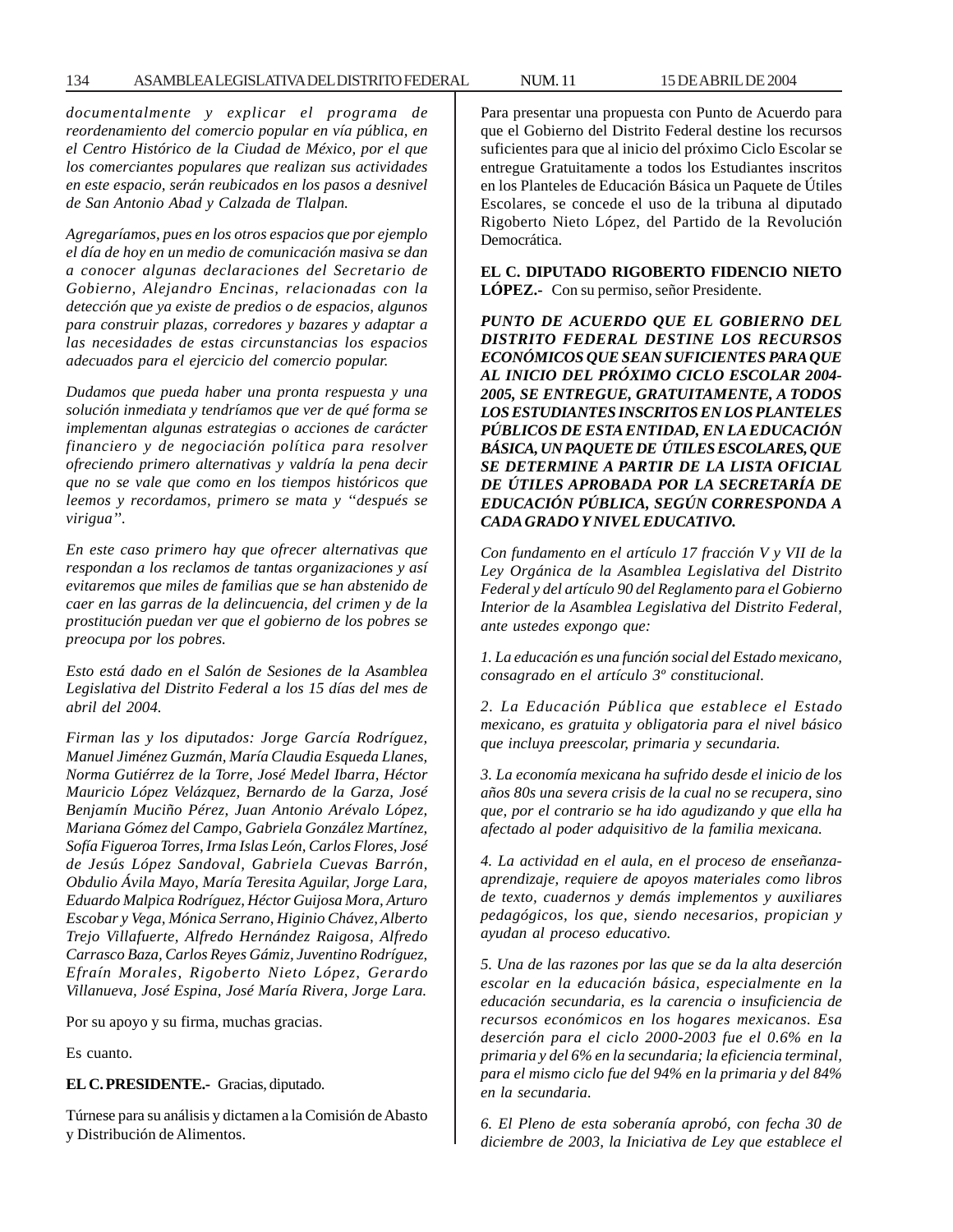*derecho a recibir un paquete de útiles escolares por ciclo escolar a todos los alumnos residentes en escuelas públicas del Distrito Federal en los niveles de preescolar, primaria y secundaria.*

*7. En el Distrito Federal, el tercer grado de la escuela secundaria, que está conformado por la población estudiantil que se incorporaría al bachillerato, el nivel de deserción es de alrededor del 30%.*

*8. Este mismo Pleno aprobó, el 30 de diciembre de 2003 una Beca de apoyo a los estudiantes del bachillerato de los planteles del Gobierno del Distrito Federal, considerando, entre otros, ''Que debido a la precaria situación económica en la que se encuentran la mayoría de las familias del Distrito Federal, ha obligado a que miles de jóvenes abandonen sus estudios, con la intención de buscar fuentes de empleo que contribuyan al gasto familiar…''*

*9. El uso y manejo del mayor y mejor número de recursos, materiales y apoyos didácticos redunda en una educación de calidad como factor clave para elevar los niveles de enriquecimiento intelectual, preservación para la salud, aumento de la productividad y mejoramiento del proyecto de vida.*

*10. Se estima que para este programa, considerando una población total incorporada a la educación básica de 1,385,674 alumnos, que el costo total sería de \$108,042,974.00, de acuerdo con la propuesta aprobada por este Pleno el 30 de diciembre de 2003.*

*Por estas consideraciones, ahora expuestas, propongo al Pleno de esta Asamblea Legislativa del Distrito Federal que apoye y el siguiente pronunciamiento con*

### *PUNTO DE ACUERDO*

*Que el Gobierno del Distrito Federal destine los recursos económicos que sean suficientes para que al inicio del próximo ciclo escolar 2004-2005, se entregue gratuitamente, a todos los estudiantes inscritos en los planteles públicos de esta entidad en la educación básica, un paquete de útiles escolares, que se determine a partir de la lista oficial de útiles aprobada por la Secretaría de Educación Pública, según corresponda a cada grado y nivel educativo.*

*Con fundamento en el artículo 130 del Reglamento Interior de la Asamblea Legislativa del Distrito Federal, solicito que el presente Punto de Acuerdo sea considerado de urgente y obvia resolución.*

*Lo firman las y los diputados coordinadores: Guadalupe Chavira de la Rosa, del Partido de la Revolución Democrática; José Espina Von Roehrich, del Partido de Acción Nacional; Bernardo de la Garza Herrera, del*

*Partido Verde Ecologista de México y Manuel Jiménez Guzmán, del Partido Revolucionario Institucional.*

Gracias, muy amables.

**EL C. PRESIDENTE.-** Gracias, diputado.

De acuerdo a lo solicitado pido a la secretaría que consulte a la Asamblea en votación económica, si la propuesta se considera de urgente y obvia resolución.

**EL C. SECRETARIO, DIPUTADO JOSÉ DE JESÚS LÓPEZ SANDOVAL.-** Por instrucciones de la presidencia y en votación económica, se consulta a la Asamblea si la propuesta de referencia se considera de urgente y obvia resolución.

Los que estén por la afirmativa, sírvanse manifestarlo poniéndose de pie.

Los que estén por la negativa, sírvanse manifestarlo poniéndose de pie.

Se considera de urgente y obvia resolución, diputado Presidente.

**EL C. PRESIDENTE.-** Está a discusión la propuesta. ¿Hay oradores en contra?

Al no haber oradores en contra, pido a la secretaría preguntar a la Asamblea si es de aprobarse la propuesta a discusión.

**EL C. SECRETARIO.-** Por instrucciones de la presidencia y en votación económica, se pregunta a la Asamblea si están a favor o en contra de la propuesta sometida a su consideración.

Los que estén por la afirmativa, sírvanse manifestarlo poniéndose de pie.

Los que estén por negativa, sírvanse manifestarlo poniéndose de pie.

Aprobada la propuesta, diputado Presidente.

**EL C. PRESIDENTE.-** Hágase del conocimiento del Jefe de Gobierno del Distrito Federal para los efectos a que haya lugar.

A continuación pasamos al capítulo de pronunciamientos, para presentar un pronunciamiento sobre el Consejo de Información Pública del Distrito Federal, se concede el uso de la tribuna al diputado Obdulio Ávila Mayo, del Partido Acción Nacional.

**EL C. DIPUTADO OBDULIO ÁVILA MAYO.-** Con su venia diputado Presidente.

En virtud de existir tiempo para pronunciamientos, procederé a hacer uso de sesenta minutos en tribuna.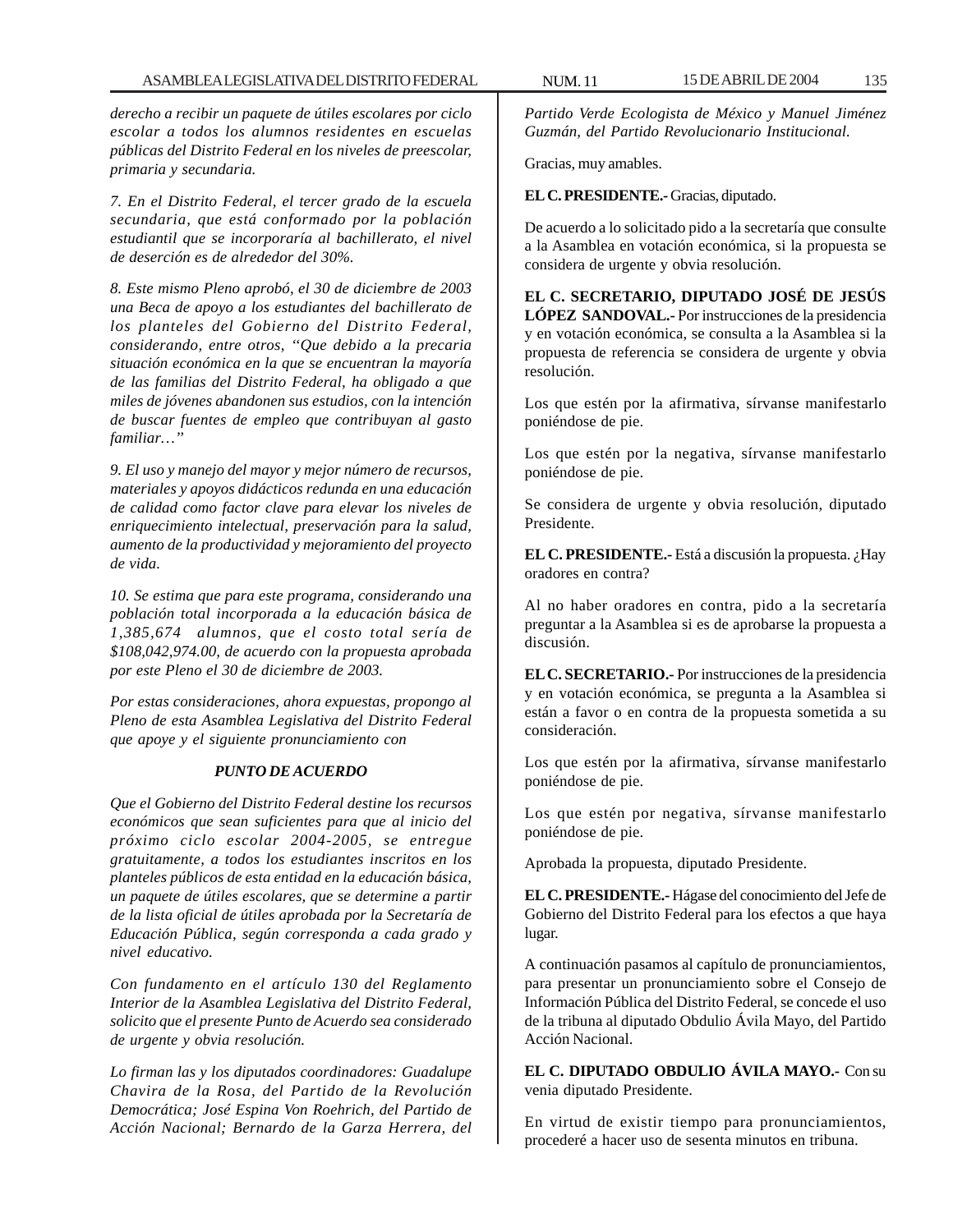136 ASAMBLEA LEGISLATIVA DEL DISTRITO FEDERAL NUM. 11 15 DE ABRIL DE 2004

Diputado Francisco Chiguil Figueroa, Presidente de la Mesa Directiva.

Trescientos cuarenta y cinco días han pasado desde que se publicó la Ley de Transparencia y Acceso a la Información Pública del Distrito Federal. El 8 de mayo se cumplieron estos días, cuatrocientos cuarenta y un días desde que la Ley fue aprobada por este Órgano Legislativo, el 17 de diciembre de 2002, y a la fecha los habitantes del Distrito Federal no contamos con un órgano garante de los derechos de acceso a la información y de protección de datos personales.

Primero, porque el Jefe de Gobierno vetó la Ley emitida por este Órgano Legislativo; después por la controversia que interpuso por la designación hecha por esta Asamblea de los consejeros ciudadanos, y ahora por el propio presidente del Consejo de Información Pública, el ingeniero Gustavo Velázquez de la Fuente, quien no ha realizado la más mínima acción tendiente a iniciar formalmente los trabajos del pleno de dicho órgano.

El Consejo de acuerdo por lo dispuesto por el último párrafo del Segundo Transitorio de la Ley en sita, señala que el mismo una vez instalado debió haber iniciado sus funciones, es decir el 3 de marzo del año en curso.

El presidente de dicho órgano debió de haber convocado formalmente a su primera sesión plenaria con el objeto de definir la ruta, tiempos y prioridades en el cumplimiento de las funciones que le están encomendadas por la Ley en sita.

Dilatar, detener o evitar la instalación e inicio de las funciones del Consejo, según lo sostuvo la Suprema Corte, constituye un ataque a las instituciones democráticas como el derecho a acceso a la información pública.

En la resolución de fecha 14 de noviembre emitida por el alto Tribunal, dentro del expediente relativo a recurso de reclamación 225/2003, derivado de la controversia constitucional se precisaron los siguientes aspectos:

Primero, que la suspensión es la instalación y funcionamiento del Consejo de Información Pública constituyen abiertas contravenciones a las instituciones fundamentales del orden jurídico mexicano, como es el derecho a la información. Se está ante una garantía individual que implica la obligación del Estado de definir y garantizar que las entidades de cualquier índole brinden a todo individuo la posibilidad de conocer aquella información que tenga carácter público y sea de interés general.

Asimismo, que la integración y funcionamiento del Consejo de Información Pública son necesarios para hacer efectivo el derecho ya señalado. Además que la suspensión no sólo en la integración, sino en el funcionamiento del Consejo afecta gravemente a la sociedad al no poder contar con el órgano especializado al cual podría acudir para el ejercicio y defensa de sus derechos.

Es absolutamente reprochable que teniendo el antecedente de la Suprema Corte, en el que se precisa que toda dilación en la instalación y funcionamiento del Consejo, constituye un ataque a las instituciones democráticas y una afectación grave a la sociedad, el Presidente del mencionado Consejo haya incurrido en estas actitudes sin importar que sea por ignorancia o por mala fe.

Las precisiones hechas por el alto Tribunal, cobran actualidad en la conducta asumida por el ingeniero Velázquez, quien es Consejero Ciudadano y Presidente del Consejo de Información Pública, pues la falta de convocatoria de dicho órgano, hacia el resto de los integrantes de mencionado órgano para definir los lineamientos sobre la operación y funcionamiento del mismo, desde la estructura de su reglamento interior y las atribuciones de los servidores públicos que lo auxiliarían, hasta responsabilidades que cada consejero asumiría para la obtención de los recursos e infraestructura que le permitan su operación y funcionamiento, afecta gravemente a los habitantes del Distrito Federal, destinatarios de los derechos de acceso a la información pública y tutela de datos personales consagrados en la ya multicitada Ley de Transparencia y Acceso, y constituye una contravención a las instituciones democráticas.

La dilación en el funcionamiento de dicho Consejo afecta a los habitantes de la Ciudad, debido a que no cuentan con el lugar, las áreas, los horarios y los responsables para la atención de los recursos de inconformidad que tengan necesidad de imponer contra las resoluciones de los entes públicos que se niegan a proporcionarles la información que le solicitan, así como las quejas por la violación que cometan en su contra los entes obligados a la transparencia. Peor aún muchas violaciones a los referidos derechos permanecerán en la impunidad, pues la falta de funcionamiento del consejo impide a los ciudadanos denunciar estas violaciones y solicitar su investigación.

A efecto de ilustrar las afectaciones a que aludo, me permito citar la siguiente comparación:

Sinaloa, por ejemplo, que cuenta con una población con una población de 2,536,844 habitantes, en un año atendió un total de 700 solicitudes de información.

La Comisión Estatal para el Acceso a la Información Pública con motivo de estas solicitudes, integró 78 expedientes, de los cuales 34 correspondientes a quejas, 28 solicitudes de información, 14 recursos de revisión y 2 recursos de inconformidad. Esto significa que por cada 3,624 habitantes, 0.14 de la población, uno de ellos presentó solicitud de información y por cada 20 solicitudes presentadas 4 1.8% uno es motivo de queja, y por cada 50 solicitudes, 2% 1 es recurrida.

En el caso del Distrito Federal que tiene la población de 8,605,239 habitantes al año tendrían que atenderse un promedio de 2,374 solicitudes de información. Es decir, 197 al mes de las cuales 113 corresponderían a quejas, es decir 9 al mes; 47 corresponderían a impugnaciones es decir 3 al mes, y 95 correspondería a peticiones de información, es decir, 8 al mes.

Esto significa que el Consejo en el mes que ha estado inactivo, ha dejado de atender varios asuntos entre solicitudes de información, quejas y recursos de inconformidad.